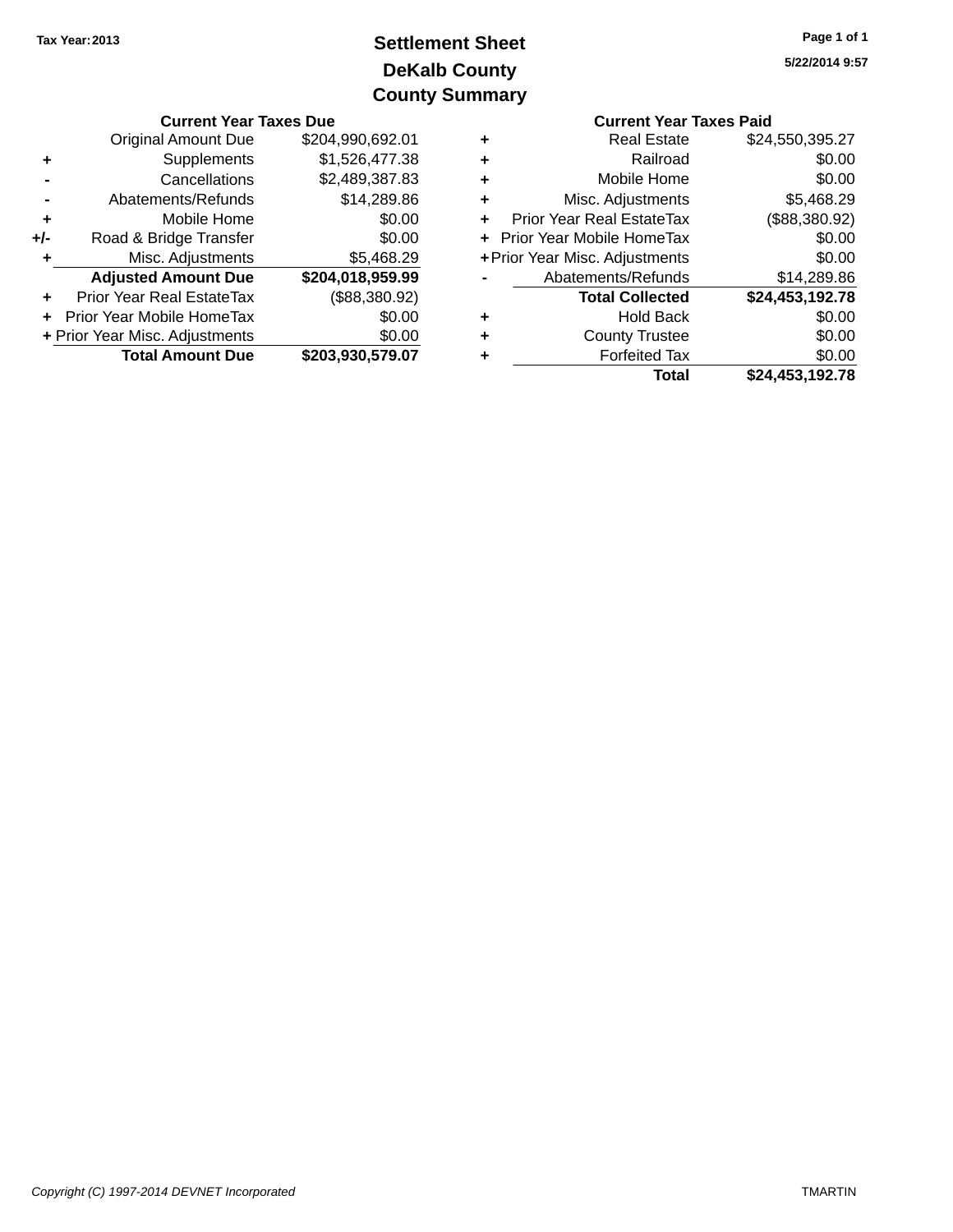## **Settlement Sheet Tax Year: 2013 Page 1 of 2 DeKalb County 001 - COUNTY**

**5/22/2014 9:57**

|   | <b>Current Year Taxes Paid</b> |                |
|---|--------------------------------|----------------|
| ٠ | <b>Real Estate</b>             | \$2,558,197.42 |
| ٠ | Railroad                       | \$0.00         |
| ٠ | Mobile Home                    | \$0.00         |
| ٠ | Misc. Adjustments              | \$1,836.85     |
| ٠ | Prior Year Real Estate         | (\$2,962.42)   |
| ٠ | Prior Year Mobile Home         | \$0.00         |
|   | + Prior Year Misc. Adjustments | \$0.00         |
|   | Abatements/Refunds             | \$840.31       |
|   | <b>Total Collected</b>         | \$2,556,231.54 |
| ٠ | <b>Hold Back</b>               | \$0.00         |
| ٠ | <b>County Trustee</b>          |                |
| ٠ | <b>Forfeited Tax</b>           |                |
|   | Total                          | \$2,556,231.54 |
|   |                                |                |

|     | <b>Current Year Taxes Due</b>    |                 |
|-----|----------------------------------|-----------------|
|     | <b>Original Amount Due</b>       | \$20,739,932.74 |
| ٠   | Supplements                      | \$154,086.92    |
|     | Cancellations                    | \$246,694.73    |
|     | Abatements/Refunds               | \$840.31        |
| ٠   | Mobile Home                      | \$0.00          |
| +/- | Road & Bridge Transfer           | \$0.00          |
| ٠   | Misc. Adjustments                | \$1,836.85      |
|     | <b>Adjusted Amount Due</b>       | \$20,648,321.47 |
|     | <b>Prior Year Real EstateTax</b> | (\$2,962.42)    |
|     | Prior Year Mobile Home Tax       | \$0.00          |
|     | + Prior Year Misc. Adjustments   | \$0.00          |
|     | <b>Total Amount Due</b>          | \$20,645,359.05 |

| <b>Distribution Summary</b>  |                |  |
|------------------------------|----------------|--|
| <b>Tax Distribution Date</b> | Amount         |  |
| 05/22/2014                   | \$2.556.231.54 |  |
| Tataland Blatcherdana        | CO FER ORA EA  |  |

| <b>Totals: 1 Distributions</b> | \$2,556,231.54 |
|--------------------------------|----------------|
| Grand Totals: 1 Distributions  | \$2,556,231.54 |

**Fund Summary**

| <b>Fund</b>                    | <b>Amount Collected</b> | Previously<br><b>Distributed</b> | <b>Current</b><br><b>Distribution</b> | Amount<br>Available | <b>Interest</b> | PY Over<br><b>Distrib</b> |
|--------------------------------|-------------------------|----------------------------------|---------------------------------------|---------------------|-----------------|---------------------------|
| 001 - CORPORATE                | \$1,448,818.34          | \$0.00                           | \$1,448,818.34                        | \$0.00              | \$0.00          | \$0.00                    |
| 003 - BONDS AND INTEREST       | \$74,713.56             | \$0.00                           | \$74,713.56                           | \$0.00              | \$0.00          | \$0.00                    |
| 005 - I. M. R. F.              | \$12,321.04             | \$0.00                           | \$12,321.04                           | \$0.00              | \$0.00          | \$0.00                    |
| 006 - COUNTY HIGHWAY           | \$212,604.33            | \$0.00                           | \$212,604.33                          | \$0.00              | \$0.00          | \$0.00                    |
| 008 - BRIDGE CONST W/COUNTY    | \$104,759.48            | \$0.00                           | \$104,759.48                          | \$0.00              | \$0.00          | \$0.00                    |
| 018 - MENTAL HEALTH SERVICES   | \$289,104.66            | \$0.00                           | \$289,104.66                          | \$0.00              | \$0.00          | \$0.00                    |
| 021 - FEDERAL AID MATCHING     | \$104,759.48            | \$0.00                           | \$104,759.48                          | \$0.00              | \$0.00          | \$0.00                    |
| 022 - COUNTY HEALTH DEPT       | \$49.284.16             | \$0.00                           | \$49,284.16                           | \$0.00              | \$0.00          | \$0.00                    |
| 035 - TORT/LIABILITY INSURANCE | \$109,547.31            | \$0.00                           | \$109,547.31                          | \$0.00              | \$0.00          | \$0.00                    |
| 047 - SOCIAL SECURITY          | \$12,321.04             | \$0.00                           | \$12,321.04                           | \$0.00              | \$0.00          | \$0.00                    |
| 055 - VETERANS ASSISTANCE      | \$63,455.89             | \$0.00                           | \$63,455.89                           | \$0.00              | \$0.00          | \$0.00                    |
| 105 - PUBLIC BLDG COMM LEASE   | \$21,556.69             | \$0.00                           | \$21,556.69                           | \$0.00              | \$0.00          | \$0.00                    |
| 142 - SR CITIZEN SOCIAL SERV   | \$52,985.56             | \$0.00                           | \$52,985.56                           | \$0.00              | \$0.00          | \$0.00                    |
| Totals                         | \$2,556,231.54          | \$0.00                           | \$2,556,231.54                        | \$0.00              | \$0.00          | \$0.00                    |
|                                |                         |                                  |                                       |                     |                 |                           |

#### **Miscellaneous Adjustment Detail**

| Year Source              | <b>Account Type</b>                      |            | <b>Amount Adjustment Description</b>                   |
|--------------------------|------------------------------------------|------------|--------------------------------------------------------|
| 2013 RE - Real Estate    | <b>Back Tax Collected</b>                |            | \$10.15 VANGUARD HOMES REDEMPTION 15-14-107-008 by TBA |
| 2013 RE - Real Estate    | <b>Back Tax Collected</b>                |            | \$7.77 VANGUARD HOMES REDEMPTION 15-14-107-007 by TBA  |
| 2013 RE - Real Estate    | <b>Back Tax Collected</b>                |            | \$41.61 VANGUARD HOMES REDEMPTION 15-14-102-033 by TBA |
| 2013 RE - Real Estate    | <b>Back Tax Collected</b>                |            | \$32.27 DOBSON REDEMPTION 13-15-402-010 by TBA         |
| 2013 RE - Real Estate    | <b>Back Tax Collected</b>                |            | \$9.98 STOGSDILL REDEMPTION 06-32-328-025 by TBA       |
| 2013 RE - Real Estate    | <b>Back Tax Collected</b>                |            | \$1,634.90 LAY REDEMPTION 07-23-155-002 by TBA         |
| 2013 RE - Real Estate    | <b>Back Tax Collected</b>                |            | \$41.95 MANESS REDEMPTION 13-06-331-005 by TBA         |
| 2013 RE - Real Estate    | <b>Back Tax Collected</b>                |            | \$1.78 PRIMUS REDEMPTION 19-23-397-008 by TBA          |
| 2013 RE - Real Estate    | <b>Back Tax Collected</b>                |            | \$27.77 MEIER REDEMPTION 06-18-300-001 by TBA          |
|                          | 2013 RE - Real Estate Back Tax Collected |            | \$28.67 SCAVENGER SALE 13-06-332-003 by TBA            |
| <b>Totals 10 entries</b> |                                          | \$1,836.85 |                                                        |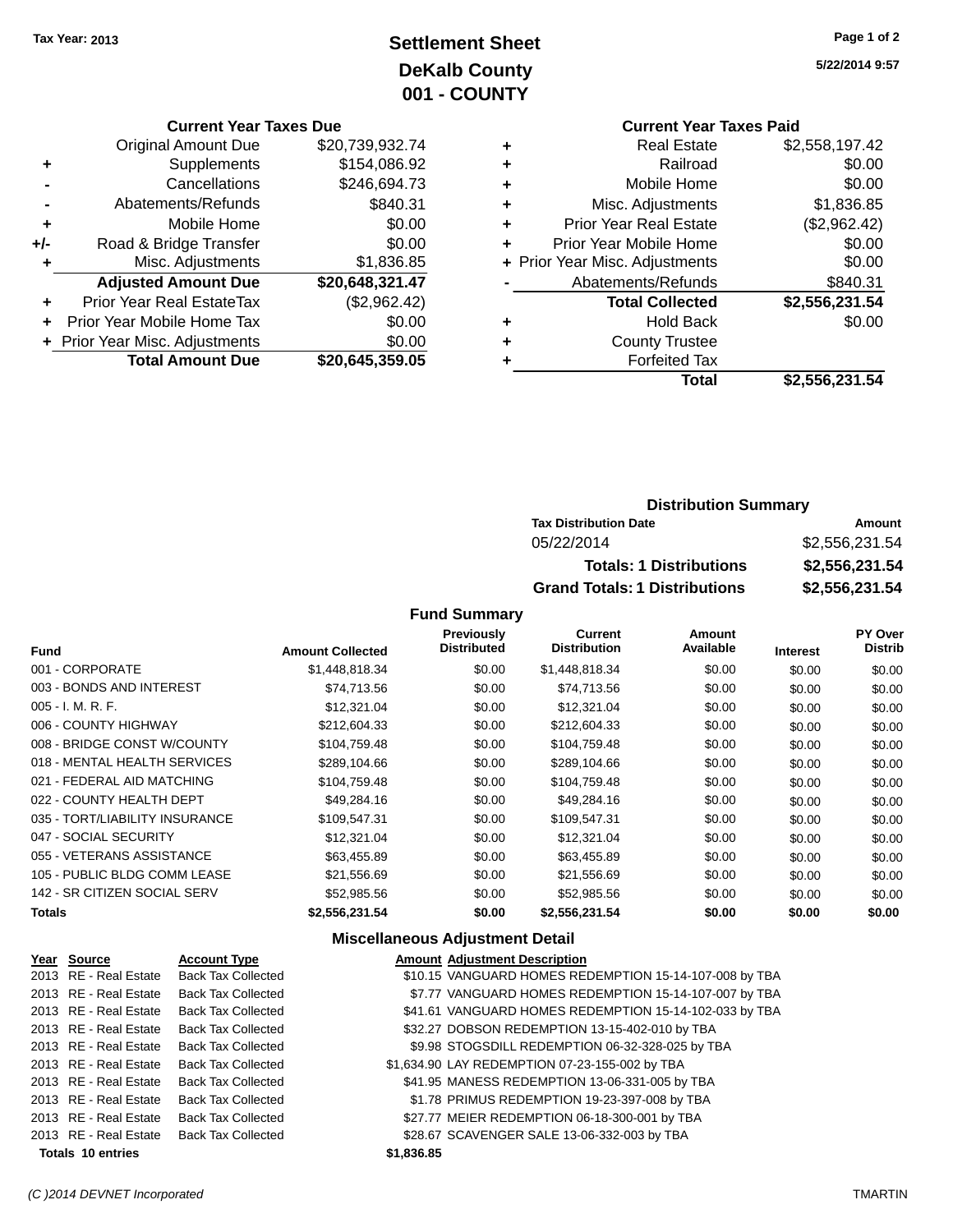| Year | <b>Source</b>            | Account Type         | Amount   |
|------|--------------------------|----------------------|----------|
| 2013 | RE - Real Estate         | <b>PTAB Decision</b> | \$8.65   |
|      | 2013 RE - Real Estate    | <b>PTAB Decision</b> | \$7.51   |
|      | 2013 RE - Real Estate    | <b>PTAB Decision</b> | \$55.32  |
|      | 2013 RE - Real Estate    | <b>PTAB Decision</b> | \$0.02   |
|      | 2013 RE - Real Estate    | <b>PTAB Decision</b> | \$12.34  |
|      | 2013 RE - Real Estate    | <b>PTAB Decision</b> | \$56.07  |
|      | 2013 RE - Real Estate    | <b>PTAB Decision</b> | \$1.05   |
|      | 2013 RE - Real Estate    | <b>PTAB Decision</b> | \$1.30   |
|      | 2013 RE - Real Estate    | <b>PTAB Decision</b> | \$1.74   |
|      | 2013 RE - Real Estate    | <b>PTAB Decision</b> | \$3.22   |
|      | 2013 RE - Real Estate    | <b>PTAB Decision</b> | \$0.64   |
|      | 2013 RE - Real Estate    | <b>PTAB Decision</b> | \$3.91   |
|      | 2013 RE - Real Estate    | <b>PTAB Decision</b> | \$4.42   |
|      | 2013 RE - Real Estate    | <b>PTAB Decision</b> | \$478.67 |
|      | 2013 RE - Real Estate    | <b>RE</b> Abatement  | \$205.46 |
|      | <b>Totals 15 entries</b> |                      | \$840.32 |

**Settlement Sheet Tax Year: 2013 Page 2 of 2 DeKalb County Abatement Detail**

#### **Amount Adjustment Description** 1013 82013 83.65 PTAB INTEREST REFUND 03-30-276-011 by TBA \$7.51 PTAB INTEREST REFUND 08-12-451-004 by TBA \$55.32 PTAB INTEREST REFUND 08-12-451-005 by TBA \$0.02 PTAB INTEREST REFUND 08-12-451-007 by TBA \$12.34 PTAB INTEREST REFUND 08-12-451-014 by TBA \$56.07 PTAB INTEREST REFUND 15-14-400-041 by TBA \$1.05 PTAB INTEREST REFUND 07-23-332-002 by TBA \$1.30 PTAB INTEREST REFUND 13-15-176-011 by TBA \$1.74 PTAB INTEREST REFUND 15-14-302-006 by TBA 1013 83.22 PTAB INTEREST REFUND 15-14-302-007 by TBA 1013 80.64 PTAB INTEREST REFUND 15-15-403-020 by TBA \$3.91 PTAB INTEREST REFUND 19-26-431-010 by TBA \$4.42 PTAB INTEREST REFUND 15-14-302-007 by TBA 12013 8478.67 PTAB INTEREST REFUND 08-25-100-021 by TBA \$205.46 CLARK PRIOR YEAR ABATEMENT 09-17-100-015 by TBA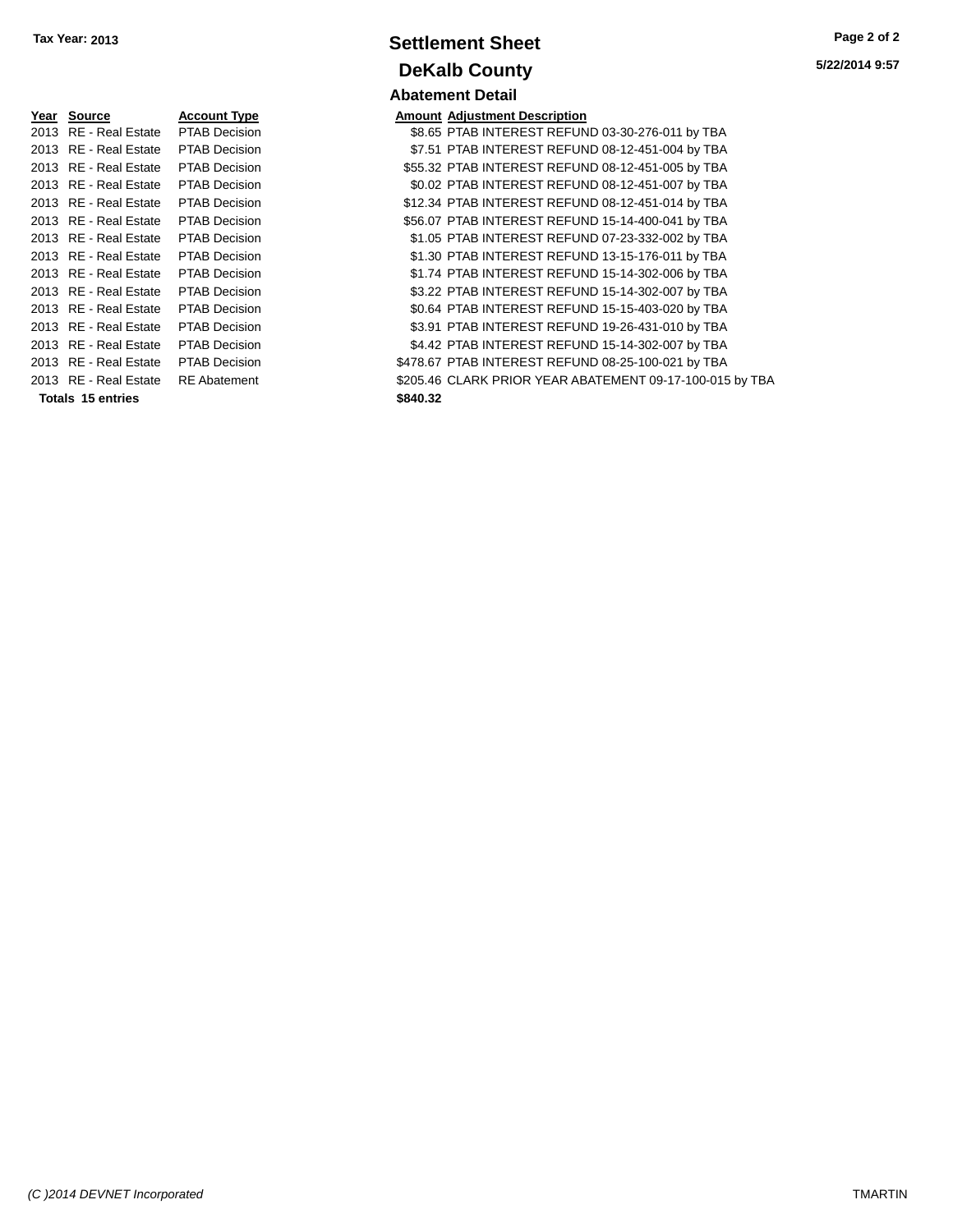### **Settlement Sheet Tax Year: 2013 Page 1 of 2 DeKalb County 002 - FOREST PRESERVE**

**5/22/2014 9:57**

#### **Current Year Taxes Paid**

|     | <b>Current Year Taxes Due</b>    |                |
|-----|----------------------------------|----------------|
|     | <b>Original Amount Due</b>       | \$1,471,149.89 |
| ٠   | Supplements                      | \$16,937.23    |
|     | Cancellations                    | \$17,499.01    |
|     | Abatements/Refunds               | \$59.60        |
| ٠   | Mobile Home                      | \$0.00         |
| +/- | Road & Bridge Transfer           | \$0.00         |
|     | Misc. Adjustments                | \$14.31        |
|     | <b>Adjusted Amount Due</b>       | \$1,470,542.82 |
| ÷   | <b>Prior Year Real EstateTax</b> | (\$223.19)     |
|     | Prior Year Mobile Home Tax       | \$0.00         |
|     | + Prior Year Misc. Adjustments   | \$0.00         |
|     | <b>Total Amount Due</b>          | \$1,470,319.63 |
|     |                                  |                |

| ٠ | <b>Real Estate</b>             | \$181,459.59 |
|---|--------------------------------|--------------|
| ٠ | Railroad                       | \$0.00       |
| ٠ | Mobile Home                    | \$0.00       |
| ٠ | Misc. Adjustments              | \$14.31      |
| ٠ | <b>Prior Year Real Estate</b>  | (\$223.19)   |
| ٠ | Prior Year Mobile Home         | \$0.00       |
|   | + Prior Year Misc. Adjustments | \$0.00       |
|   | Abatements/Refunds             | \$59.60      |
|   | <b>Total Collected</b>         | \$181,191.11 |
| ٠ | <b>Hold Back</b>               | \$0.00       |
| ٠ | <b>County Trustee</b>          |              |
|   | <b>Forfeited Tax</b>           |              |
|   | Total                          | \$181,191.11 |
|   |                                |              |

|                     | <b>Distribution Summary</b>          |              |
|---------------------|--------------------------------------|--------------|
|                     | <b>Tax Distribution Date</b>         | Amount       |
|                     | 05/22/2014                           | \$181,191.11 |
|                     | <b>Totals: 1 Distributions</b>       | \$181,191.11 |
|                     | <b>Grand Totals: 1 Distributions</b> | \$181,191.11 |
| <b>Fund Summary</b> |                                      |              |

| Fund                                                | <b>Amount Collected</b> | <b>Previously</b><br><b>Distributed</b> | Current<br><b>Distribution</b> | Amount<br>Available | <b>Interest</b> | PY Over<br><b>Distrib</b> |
|-----------------------------------------------------|-------------------------|-----------------------------------------|--------------------------------|---------------------|-----------------|---------------------------|
| 001 - CORPORATE                                     | \$127.584.46            | \$0.00                                  | \$127.584.46                   | \$0.00              | \$0.00          | \$0.00                    |
| $005 - I. M. R. F.$                                 | \$41.273.52             | \$0.00                                  | \$41.273.52                    | \$0.00              | \$0.00          | \$0.00                    |
| 035 - TORT JUDGEMENTS/LIABILITY<br><b>INSURANCE</b> | \$9,249.80              | \$0.00                                  | \$9,249.80                     | \$0.00              | \$0.00          | \$0.00                    |
| 047 - SOCIAL SECURITY                               | \$3,083.33              | \$0.00                                  | \$3,083.33                     | \$0.00              | \$0.00          | \$0.00                    |
| <b>Totals</b>                                       | \$181,191.11            | \$0.00                                  | \$181,191.11                   | \$0.00              | \$0.00          | \$0.00                    |

### **Miscellaneous Adjustment Detail**

**Abatement Detail**

| Year Source              | <b>Account Type</b>       |         | <b>Amount Adjustment Description</b>                  |
|--------------------------|---------------------------|---------|-------------------------------------------------------|
| 2013 RE - Real Estate    | <b>Back Tax Collected</b> |         | \$0.72 VANGUARD HOMES REDEMPTION 15-14-107-008 by TBA |
| 2013 RE - Real Estate    | <b>Back Tax Collected</b> |         | \$0.55 VANGUARD HOMES REDEMPTION 15-14-107-007 by TBA |
| 2013 RE - Real Estate    | <b>Back Tax Collected</b> |         | \$2.95 VANGUARD HOMES REDEMPTION 15-14-102-033 by TBA |
| 2013 RE - Real Estate    | <b>Back Tax Collected</b> |         | \$2.29 DOBSON REDEMPTION 13-15-402-010 by TBA         |
| 2013 RE - Real Estate    | <b>Back Tax Collected</b> |         | \$0.71 STOGSDILL REDEMPTION 06-32-328-025 by TBA      |
| 2013 RE - Real Estate    | <b>Back Tax Collected</b> |         | \$0.00 LAY REDEMPTION 07-23-155-002 by TBA            |
| 2013 RE - Real Estate    | <b>Back Tax Collected</b> |         | \$2.97 MANESS REDEMPTION 13-06-331-005 by TBA         |
| 2013 RE - Real Estate    | <b>Back Tax Collected</b> |         | \$0.12 PRIMUS REDEMPTION 19-23-397-008 by TBA         |
| 2013 RE - Real Estate    | <b>Back Tax Collected</b> |         | \$1.97 MEIER REDEMPTION 06-18-300-001 by TBA          |
| 2013 RE - Real Estate    | <b>Back Tax Collected</b> |         | \$2.03 SCAVENGER SALE 13-06-332-003 by TBA            |
| <b>Totals 10 entries</b> |                           | \$14.31 |                                                       |
|                          |                           |         |                                                       |
|                          |                           |         |                                                       |

| Year Source                         | <b>Account Type</b> | <b>Amount Adjustment Description</b>             |
|-------------------------------------|---------------------|--------------------------------------------------|
| 2013 RE - Real Estate PTAB Decision |                     | \$0.61 PTAB INTEREST REFUND 03-30-276-011 by TBA |
| 2013 RE - Real Estate PTAB Decision |                     | \$0.53 PTAB INTEREST REFUND 08-12-451-004 by TBA |
| 2013 RE - Real Estate PTAB Decision |                     | \$3.92 PTAB INTEREST REFUND 08-12-451-005 by TBA |
| 2013 RE - Real Estate PTAB Decision |                     | \$0.00 PTAB INTEREST REFUND 08-12-451-007 by TBA |
| 2013 RE - Real Estate PTAB Decision |                     | \$0.88 PTAB INTEREST REFUND 08-12-451-014 by TBA |
| 2013 RE - Real Estate PTAB Decision |                     | \$3.98 PTAB INTEREST REFUND 15-14-400-041 by TBA |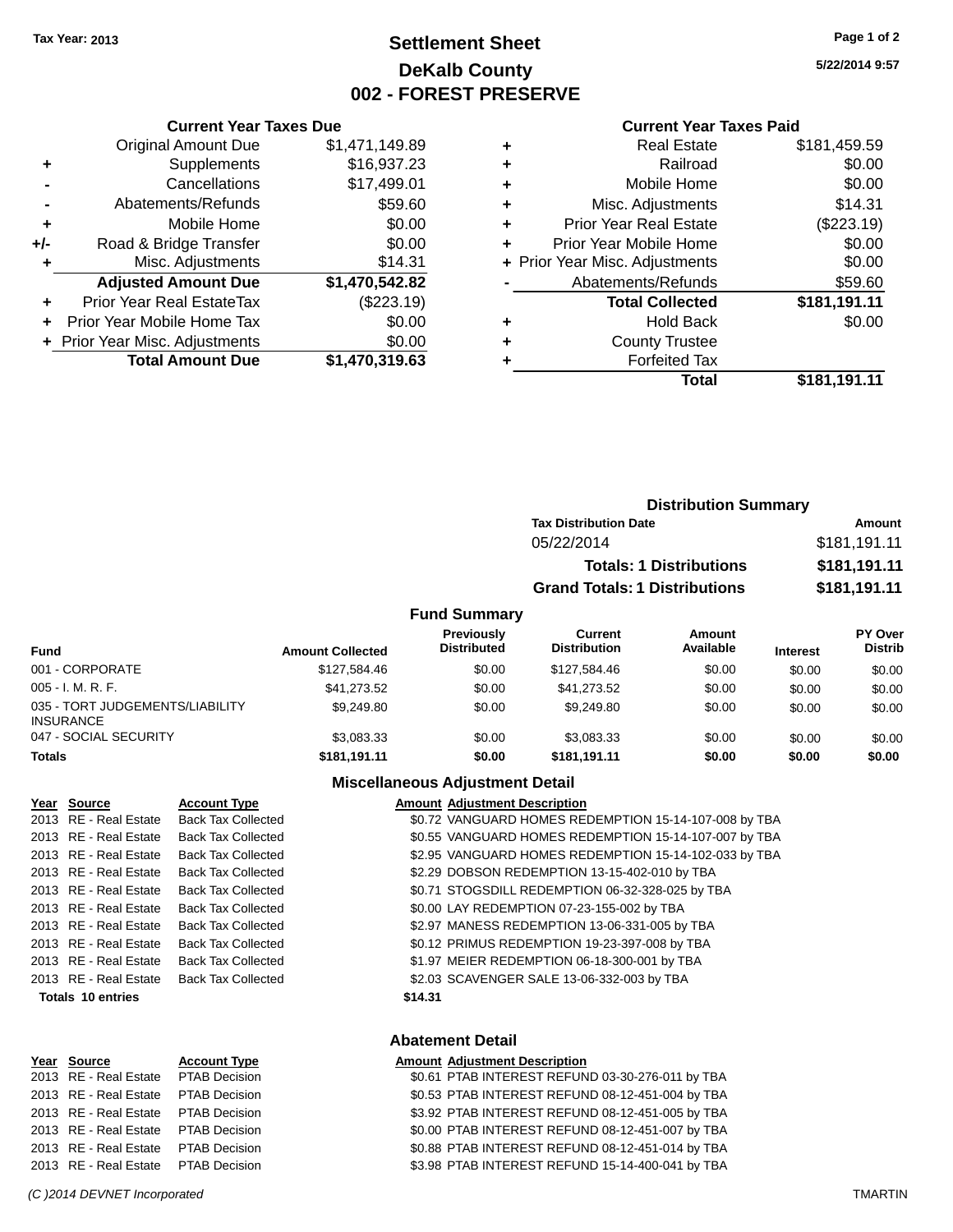| Year Source                         | <b>Account Type</b>  |         | <b>Amount Adjustment Description</b> |
|-------------------------------------|----------------------|---------|--------------------------------------|
| 2013 RE - Real Estate PTAB Decision |                      |         | \$0.08 PTAB INTEREST REFUN           |
| 2013 RE - Real Estate PTAB Decision |                      |         | \$0.09 PTAB INTEREST REFUN           |
| 2013 RE - Real Estate               | PTAB Decision        |         | \$0.12 PTAB INTEREST REFUN           |
| 2013 RE - Real Estate PTAB Decision |                      |         | \$0.23 PTAB INTEREST REFUN           |
| 2013 RE - Real Estate PTAB Decision |                      |         | \$0.05 PTAB INTEREST REFUN           |
| 2013 RE - Real Estate               | <b>PTAB Decision</b> |         | \$0.28 PTAB INTEREST REFUN           |
| 2013 RE - Real Estate               | PTAB Decision        |         | \$0.31 PTAB INTEREST REFUN           |
| 2013 RE - Real Estate               | <b>PTAB Decision</b> |         | \$33.95 PTAB INTEREST REFUN          |
| 2013 RE - Real Estate RE Abatement  |                      |         | \$14.57 CLARK PRIOR YEAR AB          |
| Totals 15 entries                   |                      | \$59.60 |                                      |

### **Settlement Sheet Tax Year: 2013 Page 2 of 2 DeKalb County Abatement Detail**

\$0.08 PTAB INTEREST REFUND 07-23-332-002 by TBA \$0.09 PTAB INTEREST REFUND 13-15-176-011 by TBA \$0.12 PTAB INTEREST REFUND 15-14-302-006 by TBA \$0.23 PTAB INTEREST REFUND 15-14-302-007 by TBA \$0.05 PTAB INTEREST REFUND 15-15-403-020 by TBA \$0.28 PTAB INTEREST REFUND 19-26-431-010 by TBA \$0.31 PTAB INTEREST REFUND 15-14-302-007 by TBA \$33.95 PTAB INTEREST REFUND 08-25-100-021 by TBA \$14.57 CLARK PRIOR YEAR ABATEMENT 09-17-100-015 by TBA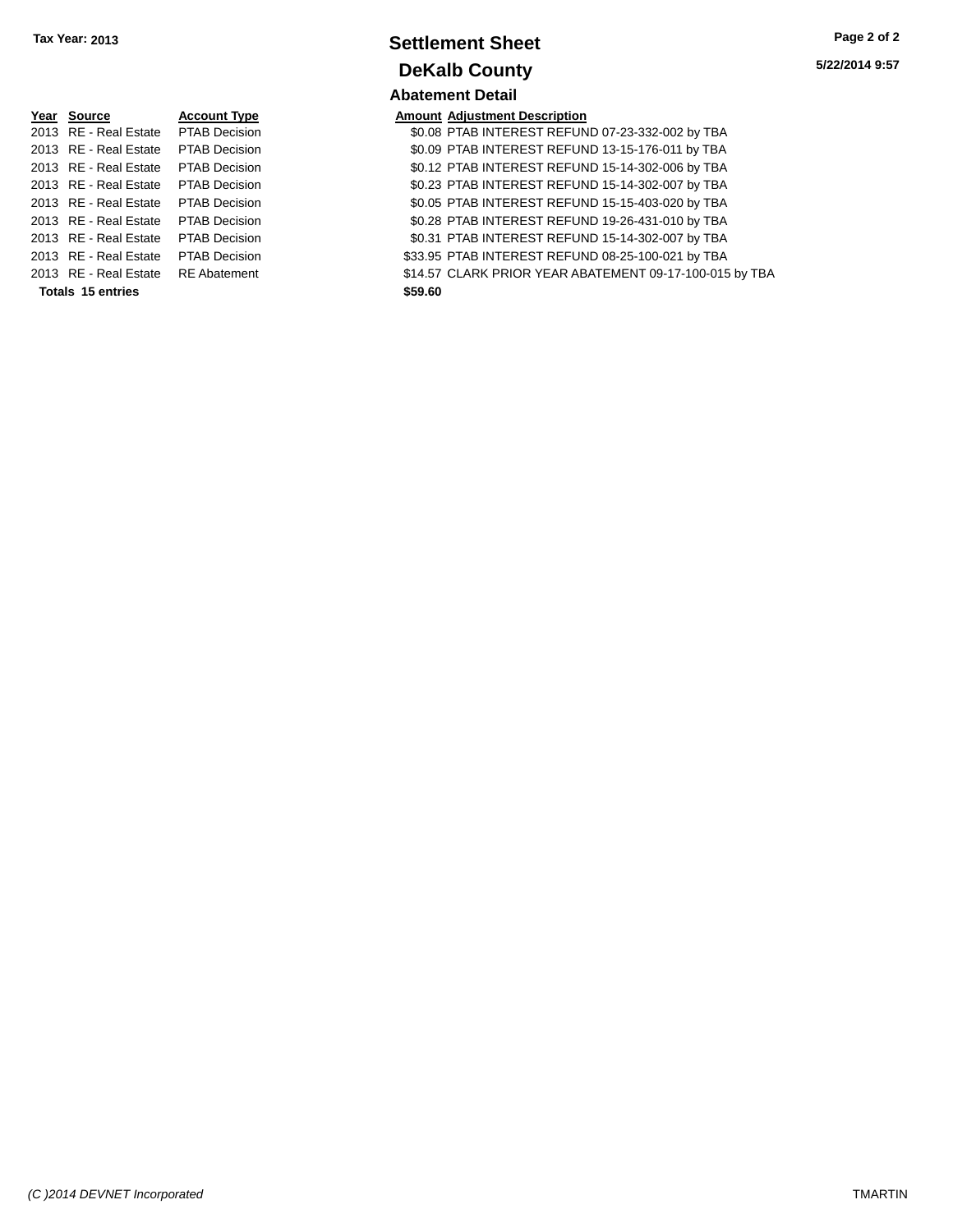## **Settlement Sheet Tax Year: 2013 Page 1 of 1 DeKalb County 003 - AFTON TOWNSHIP**

**5/22/2014 9:57**

### **Current Year Taxes Paid**

|     | <b>Current Year Taxes Due</b>  |             |  |
|-----|--------------------------------|-------------|--|
|     | <b>Original Amount Due</b>     | \$73,996.98 |  |
| ٠   | Supplements                    | \$282.42    |  |
|     | Cancellations                  | \$314.32    |  |
|     | Abatements/Refunds             | \$0.00      |  |
| ٠   | Mobile Home                    | \$0.00      |  |
| +/- | Road & Bridge Transfer         | \$0.00      |  |
| ٠   | Misc. Adjustments              | \$0.00      |  |
|     | <b>Adjusted Amount Due</b>     | \$73,965.08 |  |
| ٠   | Prior Year Real EstateTax      | \$0.00      |  |
| ÷   | Prior Year Mobile Home Tax     | \$0.00      |  |
|     | + Prior Year Misc. Adjustments | \$0.00      |  |
|     | <b>Total Amount Due</b>        | \$73,965.08 |  |
|     |                                |             |  |

| ٠ | <b>Real Estate</b>             | \$5,481.92 |
|---|--------------------------------|------------|
| ٠ | Railroad                       | \$0.00     |
| ٠ | Mobile Home                    | \$0.00     |
| ٠ | Misc. Adjustments              | \$0.00     |
| ٠ | <b>Prior Year Real Estate</b>  | \$0.00     |
| ٠ | Prior Year Mobile Home         | \$0.00     |
|   | + Prior Year Misc. Adjustments | \$0.00     |
|   | Abatements/Refunds             | \$0.00     |
|   | <b>Total Collected</b>         | \$5,481.92 |
| ٠ | <b>Hold Back</b>               | \$0.00     |
| ٠ | <b>County Trustee</b>          |            |
| ٠ | <b>Forfeited Tax</b>           |            |
|   | Total                          | \$5.481.92 |
|   |                                |            |

| <b>Distribution Summary</b>          |            |
|--------------------------------------|------------|
| <b>Tax Distribution Date</b>         | Amount     |
| 05/22/2014                           | \$5.481.92 |
| <b>Totals: 1 Distributions</b>       | \$5,481.92 |
| <b>Grand Totals: 1 Distributions</b> | \$5,481.92 |

| Fund                                                | <b>Amount Collected</b> | <b>Previously</b><br><b>Distributed</b> | Current<br><b>Distribution</b> | <b>Amount</b><br>Available | <b>Interest</b> | PY Over<br><b>Distrib</b> |
|-----------------------------------------------------|-------------------------|-----------------------------------------|--------------------------------|----------------------------|-----------------|---------------------------|
| 001 - CORPORATE                                     | \$4,225.38              | \$0.00                                  | \$4,225,38                     | \$0.00                     | \$0.00          | \$0.00                    |
| $005 - I. M. R. F.$                                 | \$481.58                | \$0.00                                  | \$481.58                       | \$0.00                     | \$0.00          | \$0.00                    |
| 027 - AUDIT                                         | \$55.69                 | \$0.00                                  | \$55.69                        | \$0.00                     | \$0.00          | \$0.00                    |
| 035 - TORT JUDGEMENTS/LIABILITY<br><b>INSURANCE</b> | \$222.48                | \$0.00                                  | \$222.48                       | \$0.00                     | \$0.00          | \$0.00                    |
| 047 - SOCIAL SECURITY                               | \$444.71                | \$0.00                                  | \$444.71                       | \$0.00                     | \$0.00          | \$0.00                    |
| 054 - GENERAL ASSISTANCE                            | \$52.08                 | \$0.00                                  | \$52.08                        | \$0.00                     | \$0.00          | \$0.00                    |
| <b>Totals</b>                                       | \$5,481.92              | \$0.00                                  | \$5,481.92                     | \$0.00                     | \$0.00          | \$0.00                    |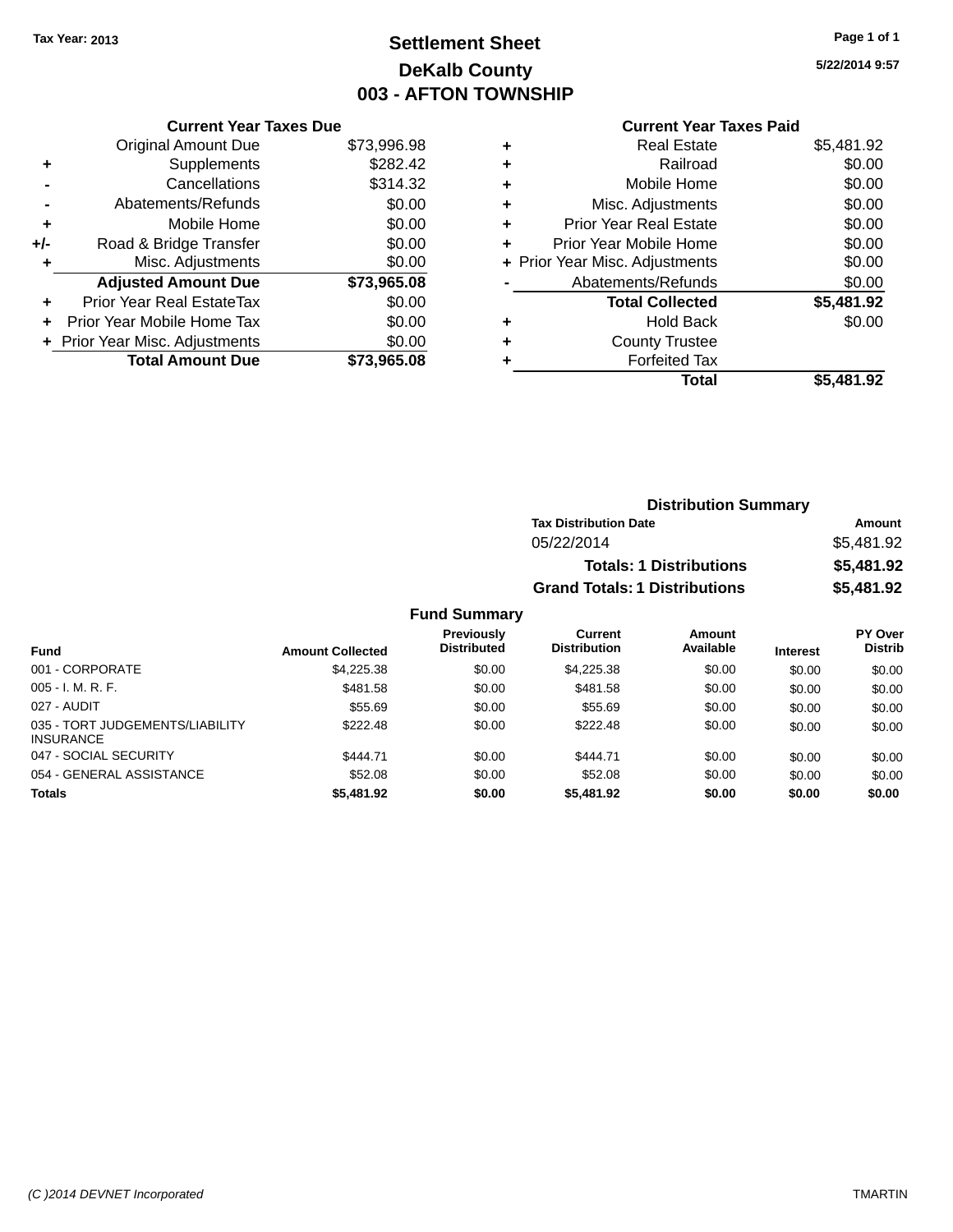### **Settlement Sheet Tax Year: 2013 Page 1 of 1 DeKalb County 004 - AFTON ROAD & BRIDGE**

**5/22/2014 9:57**

|     | <b>Current Year Taxes Due</b>  |              |
|-----|--------------------------------|--------------|
|     | <b>Original Amount Due</b>     | \$306,333.88 |
| ٠   | Supplements                    | \$1,105.22   |
|     | Cancellations                  | \$1,230.04   |
|     | Abatements/Refunds             | \$0.00       |
| ٠   | Mobile Home                    | \$0.00       |
| +/- | Road & Bridge Transfer         | (\$1,241.81) |
|     | Misc. Adjustments              | \$0.00       |
|     | <b>Adjusted Amount Due</b>     | \$304,967.25 |
|     | Prior Year Real EstateTax      | \$0.00       |
|     | Prior Year Mobile Home Tax     | \$0.00       |
|     | + Prior Year Misc. Adjustments | \$0.00       |
|     | <b>Total Amount Due</b>        | \$304.967.25 |
|     |                                |              |

| <b>Real Estate</b>             | \$21,452.74 |
|--------------------------------|-------------|
| Railroad                       | \$0.00      |
| Mobile Home                    | \$0.00      |
| Misc. Adjustments              | \$0.00      |
| <b>Prior Year Real Estate</b>  | \$0.00      |
| Prior Year Mobile Home         | \$0.00      |
| + Prior Year Misc. Adjustments | \$0.00      |
| Abatements/Refunds             | \$0.00      |
| <b>Total Collected</b>         | \$21,452.74 |
| <b>Hold Back</b>               | \$0.00      |
| <b>County Trustee</b>          |             |
| <b>Forfeited Tax</b>           |             |
| Total                          | \$21,452.74 |
|                                |             |

| <b>Road and Bridge Summary</b> |             |               | <b>Distribution Summary</b>          |             |  |
|--------------------------------|-------------|---------------|--------------------------------------|-------------|--|
| Municipality                   | Amt. Due    | Amt. Distrib. | <b>Tax Distribution Date</b>         | Amount      |  |
| CITY OF DEKALB                 | \$16,416.17 | \$1.241.81    | 05/22/2014                           | \$21,452.74 |  |
| Totals                         | \$16,416.17 | \$1,241.81    | <b>Totals: 1 Distributions</b>       | \$21,452.74 |  |
|                                |             |               | <b>Grand Totals: 1 Distributions</b> | \$21,452.74 |  |

| <b>Fund Summary</b>          |                         |                                         |                                |                     |                 |                           |
|------------------------------|-------------------------|-----------------------------------------|--------------------------------|---------------------|-----------------|---------------------------|
| <b>Fund</b>                  | <b>Amount Collected</b> | <b>Previously</b><br><b>Distributed</b> | Current<br><b>Distribution</b> | Amount<br>Available | <b>Interest</b> | PY Over<br><b>Distrib</b> |
| 007 - ROAD AND BRIDGE        | \$12.537.23             | \$0.00                                  | \$12,537.23                    | \$0.00              | \$0.00          | \$0.00                    |
| 008 - BRIDGE CONST W/COUNTY  | \$1,110.63              | \$0.00                                  | \$1.110.63                     | \$0.00              | \$0.00          | \$0.00                    |
| 009 - PERMANENT ROAD         | \$5.952.53              | \$0.00                                  | \$5.952.53                     | \$0.00              | \$0.00          | \$0.00                    |
| 010 - EQUIPMENT AND BUILDING | \$1,852,35              | \$0.00                                  | \$1.852.35                     | \$0.00              | \$0.00          | \$0.00                    |
| <b>Totals</b>                | \$21.452.74             | \$0.00                                  | \$21.452.74                    | \$0.00              | \$0.00          | \$0.00                    |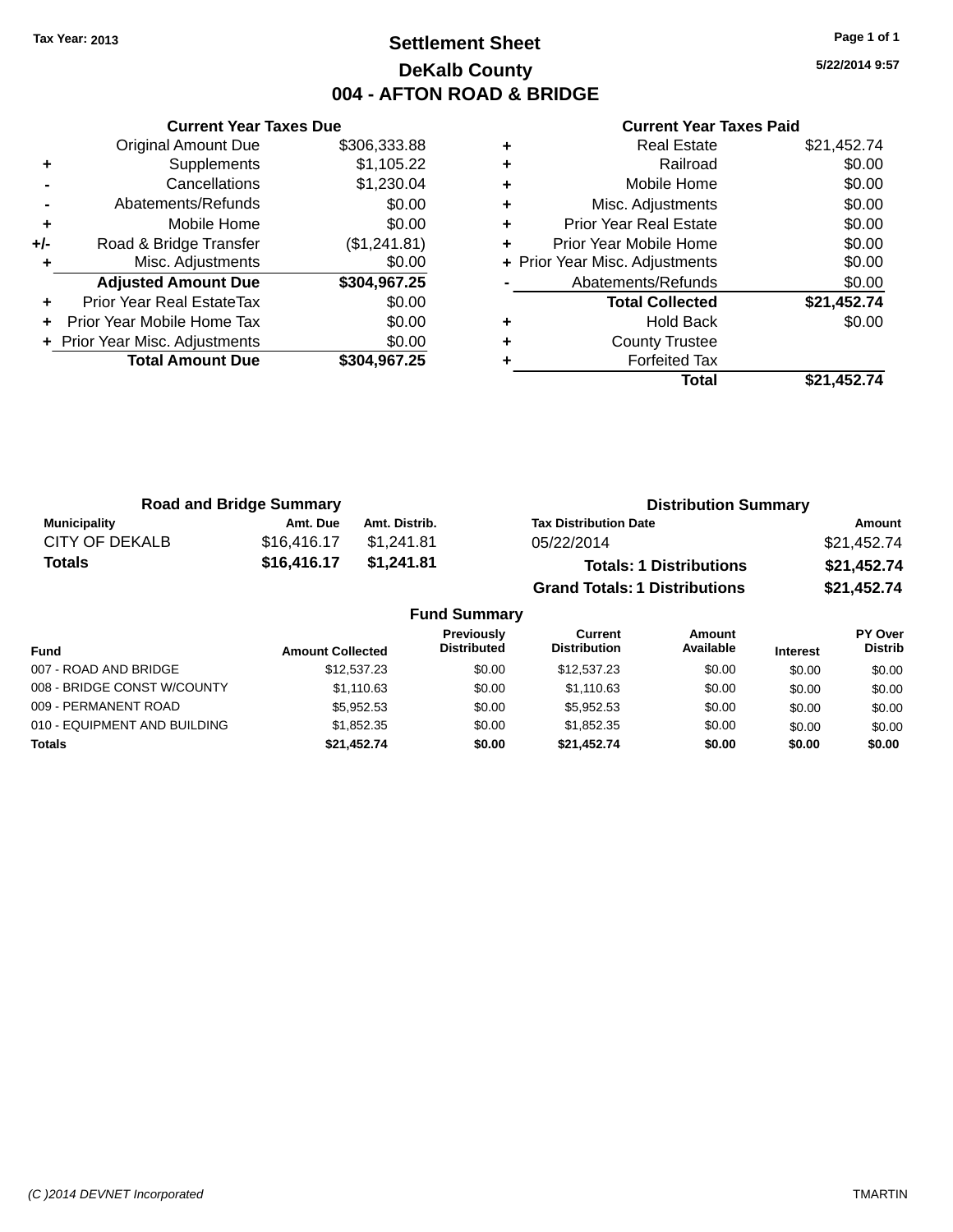### **Settlement Sheet Tax Year: 2013 Page 1 of 1 DeKalb County 005 - CLINTON TOWNSHIP**

**5/22/2014 9:57**

### **Current Year Taxes Paid**

|       | <b>Current Year Taxes Due</b>  |             |
|-------|--------------------------------|-------------|
|       | <b>Original Amount Due</b>     | \$94,462.56 |
| ÷     | Supplements                    | \$532.60    |
|       | Cancellations                  | \$575.24    |
|       | Abatements/Refunds             | \$0.00      |
| ٠     | Mobile Home                    | \$0.00      |
| $+/-$ | Road & Bridge Transfer         | \$0.00      |
| ٠     | Misc. Adjustments              | \$0.00      |
|       | <b>Adjusted Amount Due</b>     | \$94,419.92 |
| ٠     | Prior Year Real EstateTax      | \$0.00      |
|       | Prior Year Mobile Home Tax     | \$0.00      |
|       | + Prior Year Misc. Adjustments | \$0.00      |
|       | <b>Total Amount Due</b>        | \$94.419.92 |
|       |                                |             |

| ٠ | <b>Real Estate</b>             | \$11,049.60 |
|---|--------------------------------|-------------|
| ٠ | Railroad                       | \$0.00      |
| ٠ | Mobile Home                    | \$0.00      |
| ٠ | Misc. Adjustments              | \$0.00      |
| ٠ | <b>Prior Year Real Estate</b>  | \$0.00      |
| ٠ | Prior Year Mobile Home         | \$0.00      |
|   | + Prior Year Misc. Adjustments | \$0.00      |
|   | Abatements/Refunds             | \$0.00      |
|   | <b>Total Collected</b>         | \$11,049.60 |
| ٠ | Hold Back                      | \$0.00      |
| ٠ | <b>County Trustee</b>          |             |
| ٠ | <b>Forfeited Tax</b>           |             |
|   | Total                          | \$11,049.60 |
|   |                                |             |

| <b>Distribution Summary</b>          |             |  |  |  |  |
|--------------------------------------|-------------|--|--|--|--|
| <b>Tax Distribution Date</b>         | Amount      |  |  |  |  |
| 05/22/2014                           | \$11,049.60 |  |  |  |  |
| <b>Totals: 1 Distributions</b>       | \$11,049.60 |  |  |  |  |
| <b>Grand Totals: 1 Distributions</b> | \$11,049.60 |  |  |  |  |

|                                                     |                         | <b>Previously</b><br><b>Distributed</b> | Current<br><b>Distribution</b> | Amount<br>Available |                 | PY Over<br><b>Distrib</b> |
|-----------------------------------------------------|-------------------------|-----------------------------------------|--------------------------------|---------------------|-----------------|---------------------------|
| <b>Fund</b>                                         | <b>Amount Collected</b> |                                         |                                |                     | <b>Interest</b> |                           |
| 001 - CORPORATE                                     | \$9,007.06              | \$0.00                                  | \$9,007.06                     | \$0.00              | \$0.00          | \$0.00                    |
| $005 - I. M. R. F.$                                 | \$6.21                  | \$0.00                                  | \$6.21                         | \$0.00              | \$0.00          | \$0.00                    |
| 027 - AUDIT                                         | \$47.13                 | \$0.00                                  | \$47.13                        | \$0.00              | \$0.00          | \$0.00                    |
| 035 - TORT JUDGEMENTS/LIABILITY<br><b>INSURANCE</b> | \$585.21                | \$0.00                                  | \$585.21                       | \$0.00              | \$0.00          | \$0.00                    |
| 047 - SOCIAL SECURITY                               | \$468.17                | \$0.00                                  | \$468.17                       | \$0.00              | \$0.00          | \$0.00                    |
| 054 - GENERAL ASSISTANCE                            | \$935.82                | \$0.00                                  | \$935.82                       | \$0.00              | \$0.00          | \$0.00                    |
| <b>Totals</b>                                       | \$11.049.60             | \$0.00                                  | \$11.049.60                    | \$0.00              | \$0.00          | \$0.00                    |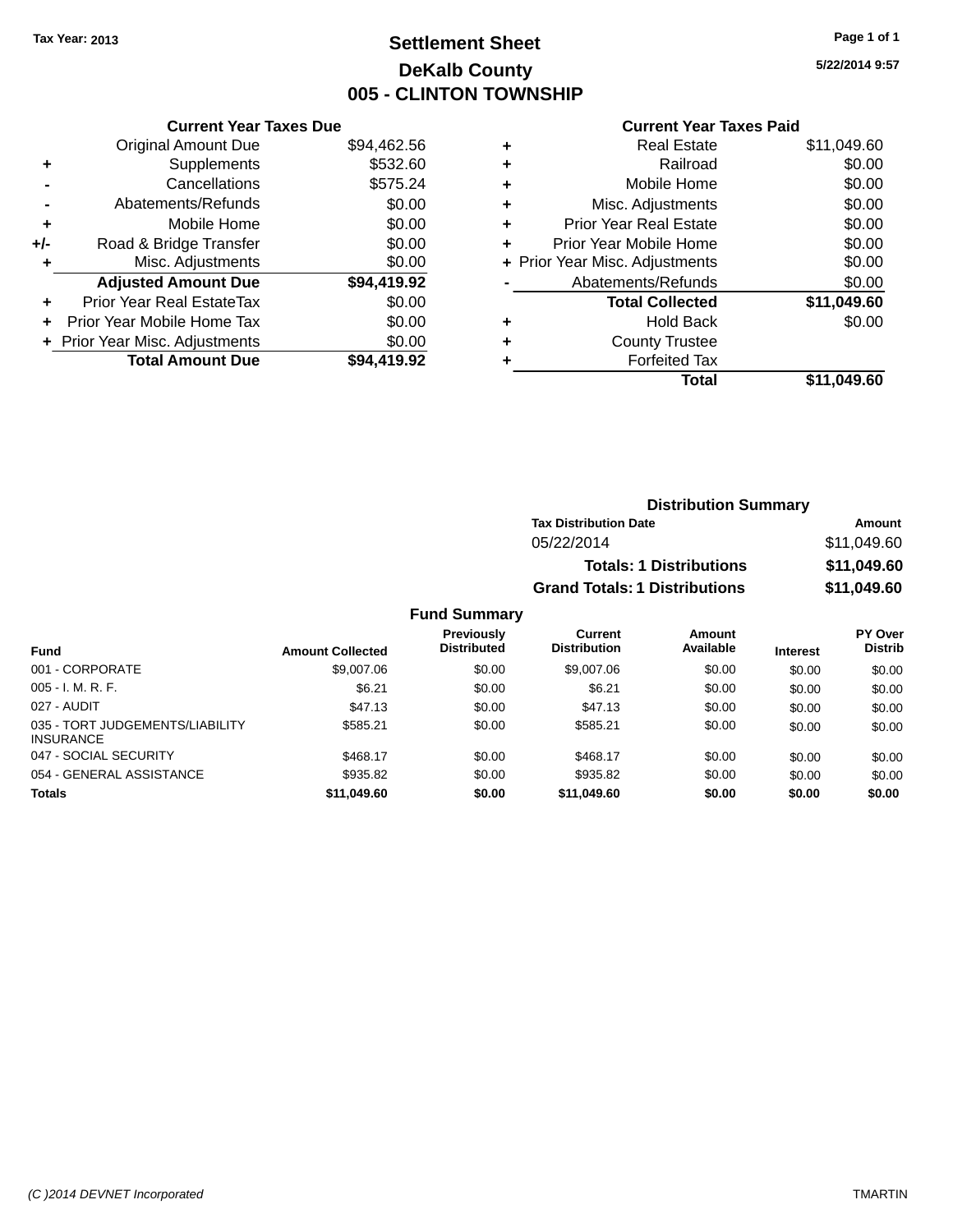### **Settlement Sheet Tax Year: 2013 Page 1 of 1 DeKalb County 006 - CLINTON TWP LIBRARY**

**5/22/2014 9:57**

|     | <b>Current Year Taxes Due</b>    |             |
|-----|----------------------------------|-------------|
|     | <b>Original Amount Due</b>       | \$86,276.44 |
| ٠   | Supplements                      | \$486.43    |
|     | Cancellations                    | \$525.41    |
|     | Abatements/Refunds               | \$0.00      |
| ٠   | Mobile Home                      | \$0.00      |
| +/- | Road & Bridge Transfer           | \$0.00      |
| ٠   | Misc. Adjustments                | \$0.00      |
|     | <b>Adjusted Amount Due</b>       | \$86,237.46 |
| ٠   | <b>Prior Year Real EstateTax</b> | \$0.00      |
| ٠   | Prior Year Mobile Home Tax       | \$0.00      |
|     | + Prior Year Misc. Adjustments   | \$0.00      |
|     | <b>Total Amount Due</b>          | \$86.237.46 |

| ٠ | <b>Real Estate</b>             | \$10,092.12 |
|---|--------------------------------|-------------|
| ٠ | Railroad                       | \$0.00      |
| ٠ | Mobile Home                    | \$0.00      |
| ٠ | Misc. Adjustments              | \$0.00      |
| ٠ | <b>Prior Year Real Estate</b>  | \$0.00      |
| ٠ | Prior Year Mobile Home         | \$0.00      |
|   | + Prior Year Misc. Adjustments | \$0.00      |
|   | Abatements/Refunds             | \$0.00      |
|   | <b>Total Collected</b>         | \$10,092.12 |
| ٠ | <b>Hold Back</b>               | \$0.00      |
| ٠ | <b>County Trustee</b>          |             |
|   | <b>Forfeited Tax</b>           |             |
|   | Total                          | \$10,092.12 |
|   |                                |             |

|               |                         |                                  | <b>Distribution Summary</b>           |                                |                 |                           |
|---------------|-------------------------|----------------------------------|---------------------------------------|--------------------------------|-----------------|---------------------------|
|               |                         |                                  | <b>Tax Distribution Date</b>          |                                |                 | Amount                    |
|               |                         |                                  | 05/22/2014                            |                                |                 | \$10,092.12               |
|               |                         |                                  |                                       | <b>Totals: 1 Distributions</b> |                 | \$10,092.12               |
|               |                         |                                  | <b>Grand Totals: 1 Distributions</b>  |                                |                 | \$10,092.12               |
|               |                         | <b>Fund Summary</b>              |                                       |                                |                 |                           |
| <b>Fund</b>   | <b>Amount Collected</b> | Previously<br><b>Distributed</b> | <b>Current</b><br><b>Distribution</b> | <b>Amount</b><br>Available     | <b>Interest</b> | PY Over<br><b>Distrib</b> |
| 016 - LIBRARY | \$10,092.12             | \$0.00                           | \$10,092.12                           | \$0.00                         | \$0.00          | \$0.00                    |
| <b>Totals</b> | \$10,092.12             | \$0.00                           | \$10,092.12                           | \$0.00                         | \$0.00          | \$0.00                    |
|               |                         |                                  |                                       |                                |                 |                           |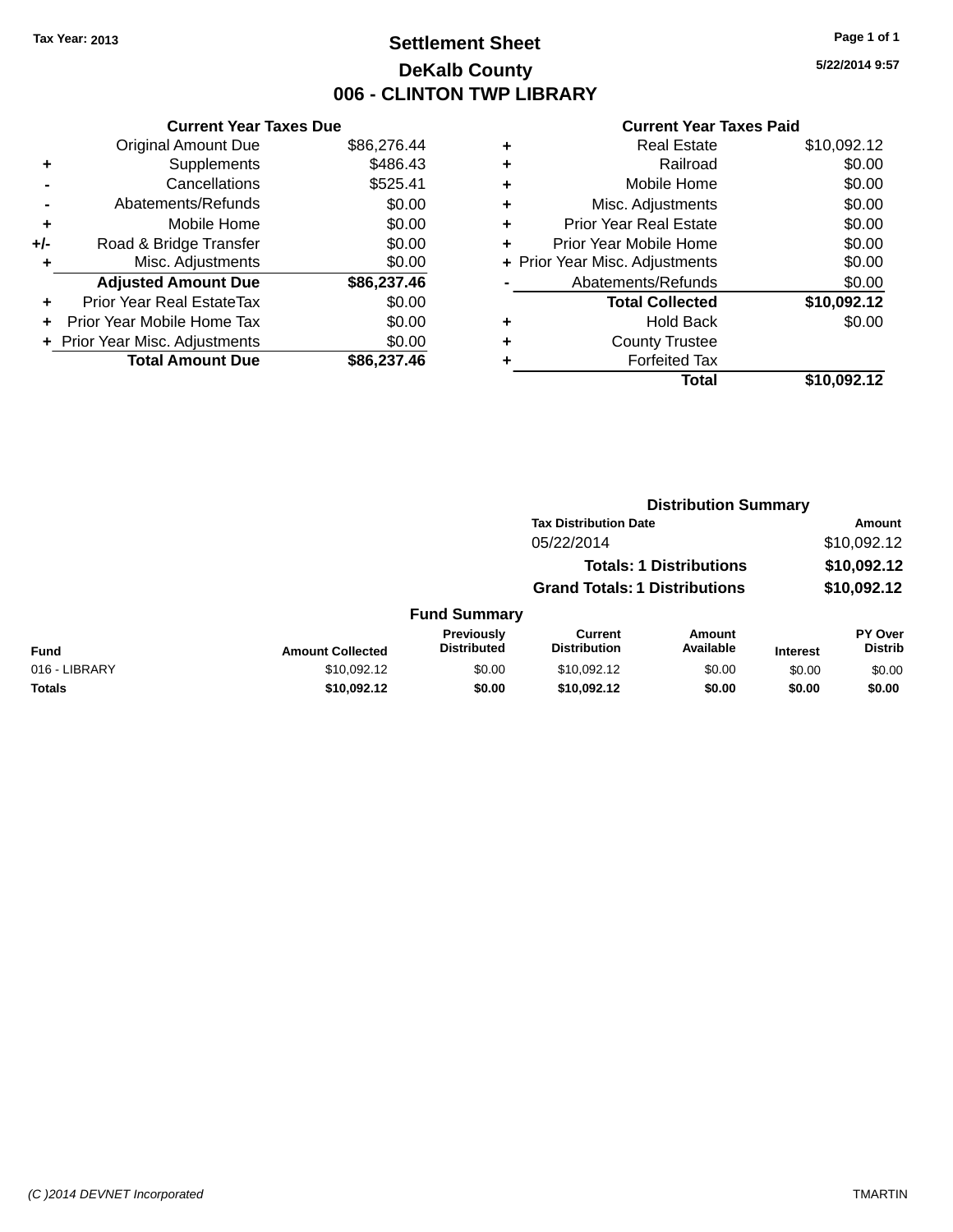### **Settlement Sheet Tax Year: 2013 Page 1 of 1 DeKalb County 007 - CLINTON TWP CEMETERY**

**5/22/2014 9:57**

|     | <b>Current Year Taxes Due</b>  |             |
|-----|--------------------------------|-------------|
|     | <b>Original Amount Due</b>     | \$22,052.82 |
| ٠   | Supplements                    | \$124.33    |
|     | Cancellations                  | \$134.30    |
|     | Abatements/Refunds             | \$0.00      |
| ٠   | Mobile Home                    | \$0.00      |
| +/- | Road & Bridge Transfer         | \$0.00      |
| ٠   | Misc. Adjustments              | \$0.00      |
|     | <b>Adjusted Amount Due</b>     | \$22,042.85 |
| ٠   | Prior Year Real EstateTax      | \$0.00      |
|     | Prior Year Mobile Home Tax     | \$0.00      |
|     | + Prior Year Misc. Adjustments | \$0.00      |
|     | <b>Total Amount Due</b>        | \$22,042.85 |

|   | <b>Real Estate</b>             | \$2,579.58 |
|---|--------------------------------|------------|
| ٠ | Railroad                       | \$0.00     |
| ٠ | Mobile Home                    | \$0.00     |
| ٠ | Misc. Adjustments              | \$0.00     |
| ٠ | <b>Prior Year Real Estate</b>  | \$0.00     |
| ٠ | Prior Year Mobile Home         | \$0.00     |
|   | + Prior Year Misc. Adjustments | \$0.00     |
|   | Abatements/Refunds             | \$0.00     |
|   | <b>Total Collected</b>         | \$2,579.58 |
| ٠ | <b>Hold Back</b>               | \$0.00     |
| ٠ | <b>County Trustee</b>          |            |
|   | <b>Forfeited Tax</b>           |            |
|   | Total                          | \$2.579.58 |
|   |                                |            |

|                |                         |                                  | <b>Distribution Summary</b>           |                                |                 |                           |
|----------------|-------------------------|----------------------------------|---------------------------------------|--------------------------------|-----------------|---------------------------|
|                |                         |                                  | <b>Tax Distribution Date</b>          |                                |                 | <b>Amount</b>             |
|                |                         |                                  | 05/22/2014                            |                                |                 | \$2,579.58                |
|                |                         |                                  |                                       | <b>Totals: 1 Distributions</b> |                 | \$2,579.58                |
|                |                         |                                  | <b>Grand Totals: 1 Distributions</b>  |                                |                 | \$2,579.58                |
|                |                         | <b>Fund Summary</b>              |                                       |                                |                 |                           |
| <b>Fund</b>    | <b>Amount Collected</b> | Previously<br><b>Distributed</b> | <b>Current</b><br><b>Distribution</b> | Amount<br>Available            | <b>Interest</b> | PY Over<br><b>Distrib</b> |
| 017 - CEMETERY | \$2,579.58              | \$0.00                           | \$2,579.58                            | \$0.00                         | \$0.00          | \$0.00                    |
| <b>Totals</b>  | \$2,579.58              | \$0.00                           | \$2,579.58                            | \$0.00                         | \$0.00          | \$0.00                    |
|                |                         |                                  |                                       |                                |                 |                           |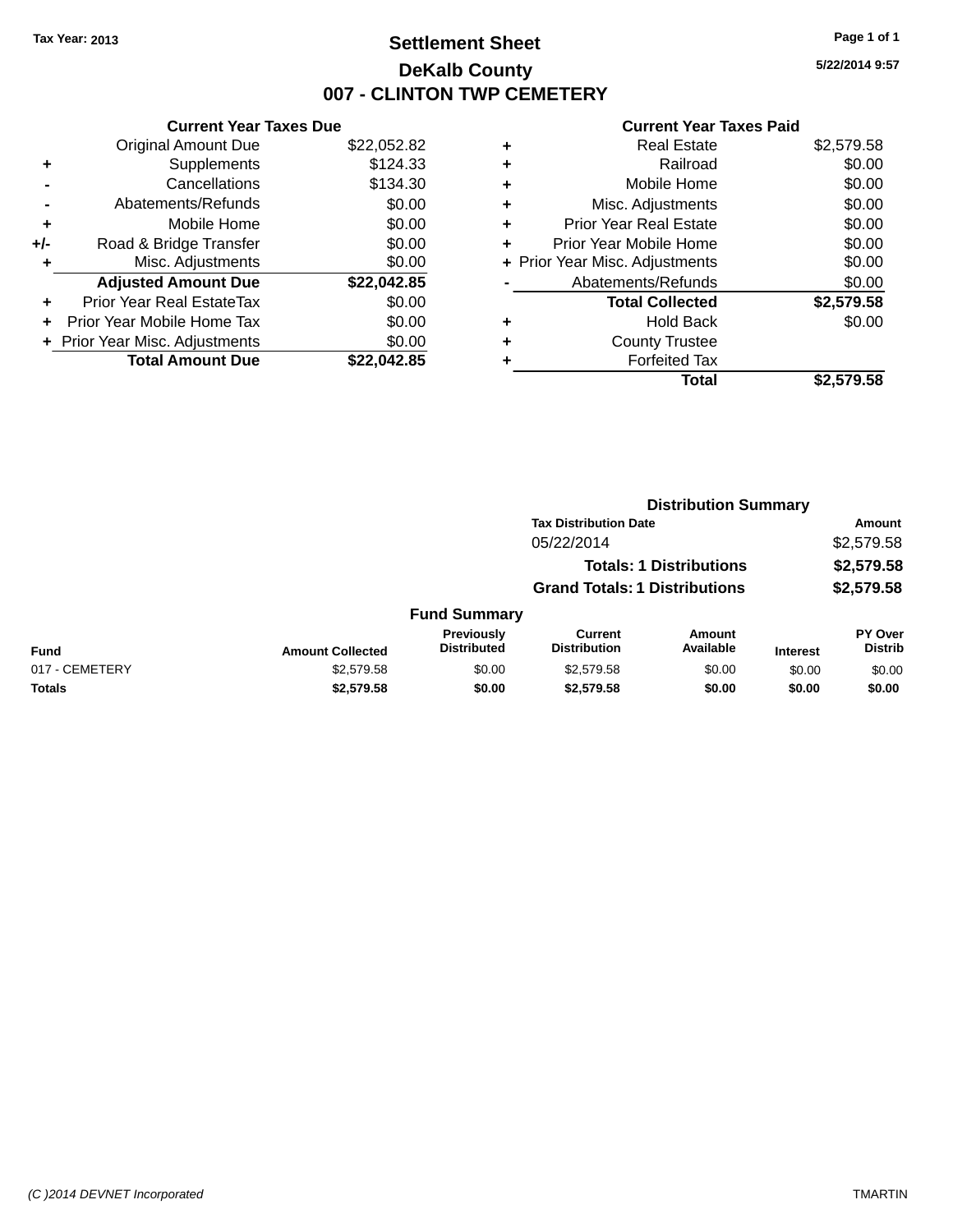### **Settlement Sheet Tax Year: 2013 Page 1 of 1 DeKalb County 008 - CLINTON COMM BLDG**

**5/22/2014 9:57**

|     | <b>Current Year Taxes Due</b>  |            |
|-----|--------------------------------|------------|
|     | <b>Original Amount Due</b>     | \$9,102.66 |
| ٠   | Supplements                    | \$51.32    |
|     | Cancellations                  | \$55.43    |
|     | Abatements/Refunds             | \$0.00     |
| ٠   | Mobile Home                    | \$0.00     |
| +/- | Road & Bridge Transfer         | \$0.00     |
| ٠   | Misc. Adjustments              | \$0.00     |
|     | <b>Adjusted Amount Due</b>     | \$9,098.55 |
| ٠   | Prior Year Real EstateTax      | \$0.00     |
| ٠   | Prior Year Mobile Home Tax     | \$0.00     |
|     | + Prior Year Misc. Adjustments | \$0.00     |
|     | <b>Total Amount Due</b>        | \$9.098.55 |

| ٠ | <b>Real Estate</b>             | \$1,064.71 |
|---|--------------------------------|------------|
| ٠ | Railroad                       | \$0.00     |
| ٠ | Mobile Home                    | \$0.00     |
| ٠ | Misc. Adjustments              | \$0.00     |
| ٠ | <b>Prior Year Real Estate</b>  | \$0.00     |
| ٠ | Prior Year Mobile Home         | \$0.00     |
|   | + Prior Year Misc. Adjustments | \$0.00     |
|   | Abatements/Refunds             | \$0.00     |
|   | <b>Total Collected</b>         | \$1,064.71 |
| ٠ | <b>Hold Back</b>               | \$0.00     |
| ٠ | <b>County Trustee</b>          |            |
| ٠ | <b>Forfeited Tax</b>           |            |
|   | Total                          | \$1,064.71 |
|   |                                |            |

|                 |                         |                                  | <b>Distribution Summary</b>           |                                |                 |                                  |  |
|-----------------|-------------------------|----------------------------------|---------------------------------------|--------------------------------|-----------------|----------------------------------|--|
|                 |                         |                                  | <b>Tax Distribution Date</b>          |                                |                 | <b>Amount</b>                    |  |
|                 |                         |                                  | 05/22/2014                            |                                |                 | \$1,064.71                       |  |
|                 |                         |                                  |                                       | <b>Totals: 1 Distributions</b> |                 | \$1,064.71                       |  |
|                 |                         |                                  | <b>Grand Totals: 1 Distributions</b>  |                                |                 | \$1,064.71                       |  |
|                 |                         | <b>Fund Summary</b>              |                                       |                                |                 |                                  |  |
| <b>Fund</b>     | <b>Amount Collected</b> | Previously<br><b>Distributed</b> | <b>Current</b><br><b>Distribution</b> | Amount<br>Available            | <b>Interest</b> | <b>PY Over</b><br><b>Distrib</b> |  |
| 001 - CORPORATE | \$1,064.71              | \$0.00                           | \$1,064.71                            | \$0.00                         | \$0.00          | \$0.00                           |  |
| Totals          | \$1,064.71              | \$0.00                           | \$1,064.71                            | \$0.00                         | \$0.00          | \$0.00                           |  |
|                 |                         |                                  |                                       |                                |                 |                                  |  |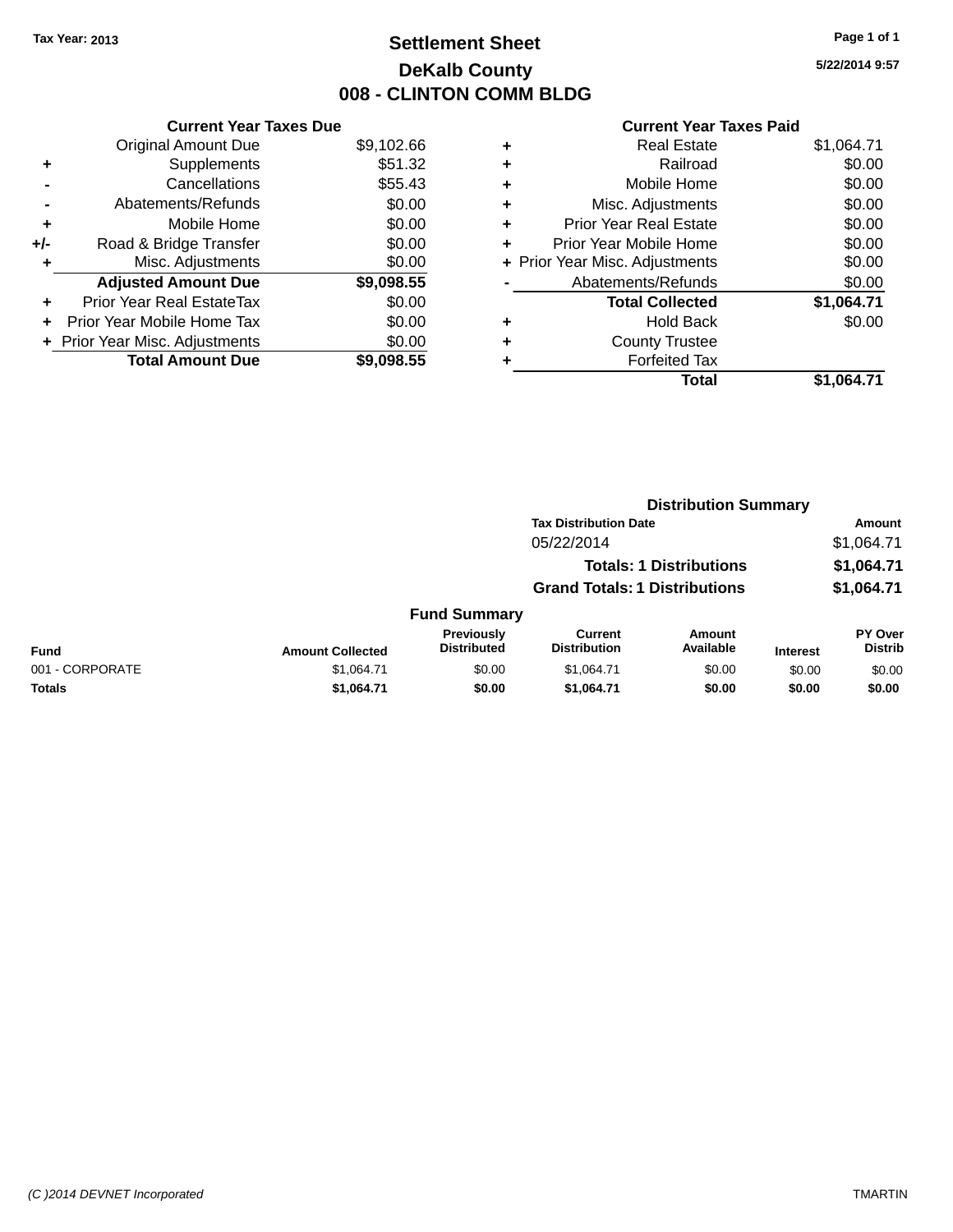### **Settlement Sheet Tax Year: 2013 Page 1 of 1 DeKalb County 009 - CLINTON ROAD & BRIDGE**

**5/22/2014 9:57**

|       | <b>Current Year Taxes Due</b>  |              |  |  |  |
|-------|--------------------------------|--------------|--|--|--|
|       | <b>Original Amount Due</b>     | \$245,011.40 |  |  |  |
| ٠     | Supplements                    | \$1,192.64   |  |  |  |
|       | Cancellations                  | \$1,288.20   |  |  |  |
|       | Abatements/Refunds             | \$0.00       |  |  |  |
| ٠     | Mobile Home                    | \$0.00       |  |  |  |
| $+/-$ | Road & Bridge Transfer         | (\$3,915.92) |  |  |  |
| ٠     | Misc. Adjustments              | \$0.00       |  |  |  |
|       | <b>Adjusted Amount Due</b>     | \$240,999.92 |  |  |  |
| ÷     | Prior Year Real EstateTax      | \$0.00       |  |  |  |
|       | Prior Year Mobile Home Tax     | \$0.00       |  |  |  |
|       | + Prior Year Misc. Adjustments | \$0.00       |  |  |  |
|       | <b>Total Amount Due</b>        | \$240,999.92 |  |  |  |
|       |                                |              |  |  |  |

| <b>Real Estate</b>             | \$24,743.94 |
|--------------------------------|-------------|
| Railroad                       | \$0.00      |
| Mobile Home                    | \$0.00      |
| Misc. Adjustments              | \$0.00      |
| <b>Prior Year Real Estate</b>  | \$0.00      |
| Prior Year Mobile Home         | \$0.00      |
| + Prior Year Misc. Adjustments | \$0.00      |
| Abatements/Refunds             | \$0.00      |
| <b>Total Collected</b>         | \$24,743.94 |
| <b>Hold Back</b>               | \$0.00      |
| <b>County Trustee</b>          |             |
| <b>Forfeited Tax</b>           |             |
| Total                          | \$24.743.94 |
|                                |             |

| <b>Road and Bridge Summary</b> |             |                     | <b>Distribution Summary</b>          |             |
|--------------------------------|-------------|---------------------|--------------------------------------|-------------|
| <b>Municipality</b>            | Amt. Due    | Amt. Distrib.       | <b>Tax Distribution Date</b>         | Amount      |
| <b>VILLAGE OF WATERMAN</b>     | \$33,003.62 | \$3.915.92          | 05/22/2014                           | \$24,743.94 |
| Totals                         | \$33,003.62 | \$3,915.92          | <b>Totals: 1 Distributions</b>       | \$24,743.94 |
|                                |             |                     | <b>Grand Totals: 1 Distributions</b> | \$24,743.94 |
|                                |             | <b>Fund Summary</b> |                                      |             |

| <b>Fund</b>                                   | <b>Amount Collected</b> | <b>Previously</b><br><b>Distributed</b> | Current<br><b>Distribution</b> | Amount<br>Available | <b>Interest</b> | PY Over<br><b>Distrib</b> |
|-----------------------------------------------|-------------------------|-----------------------------------------|--------------------------------|---------------------|-----------------|---------------------------|
| 007 - ROAD AND BRIDGE                         | \$9,770.28              | \$0.00                                  | \$9,770.28                     | \$0.00              | \$0.00          | \$0.00                    |
| 009 - PERMANENT ROAD                          | \$10,059.95             | \$0.00                                  | \$10,059.95                    | \$0.00              | \$0.00          | \$0.00                    |
| 010 - EQUIPMENT AND BUILDING                  | \$4,328,50              | \$0.00                                  | \$4,328,50                     | \$0.00              | \$0.00          | \$0.00                    |
| 035 - TORT JUDGEMENTS/LIABILITY<br><b>INS</b> | \$585.21                | \$0.00                                  | \$585.21                       | \$0.00              | \$0.00          | \$0.00                    |
| <b>Totals</b>                                 | \$24.743.94             | \$0.00                                  | \$24.743.94                    | \$0.00              | \$0.00          | \$0.00                    |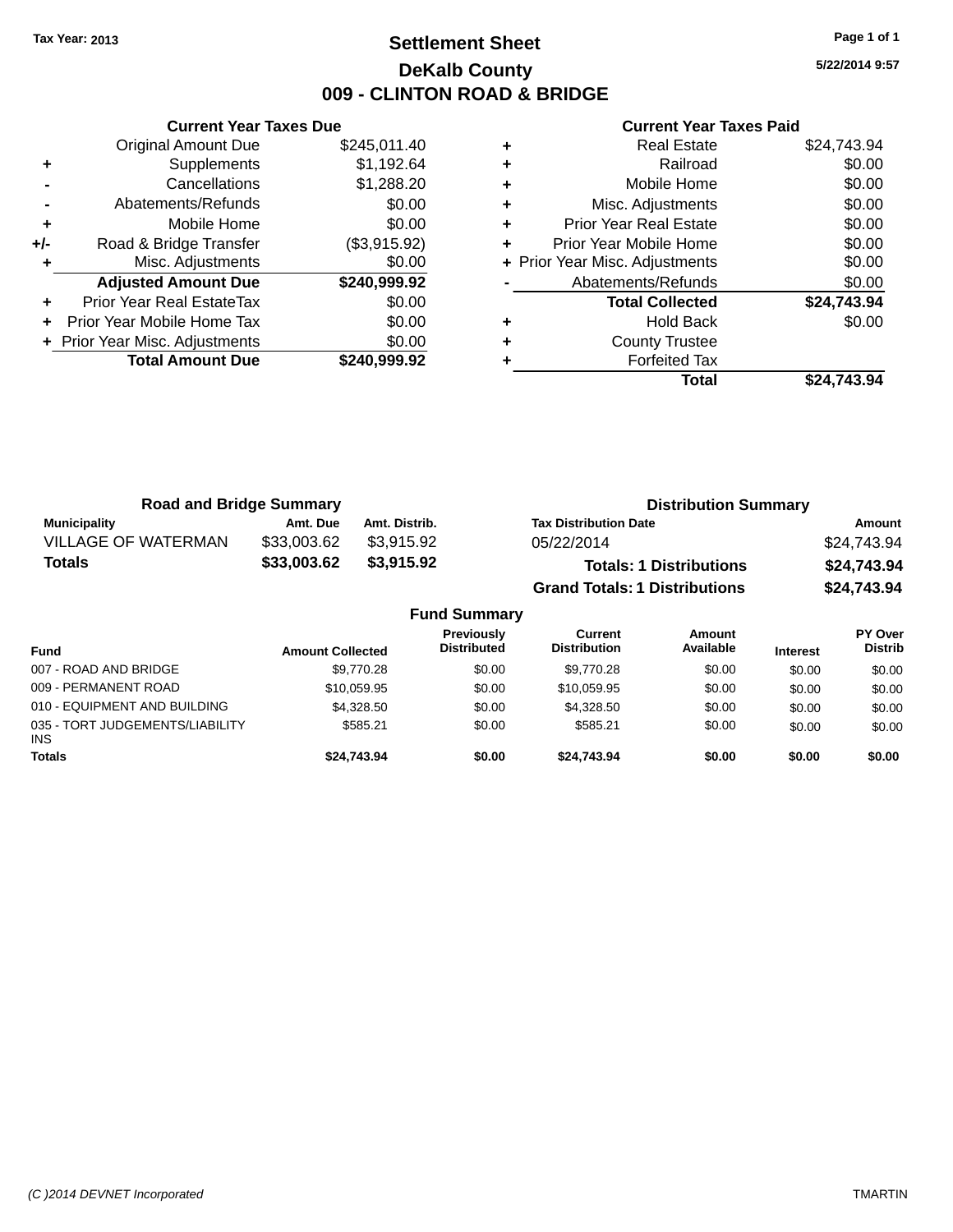### **Settlement Sheet Tax Year: 2013 Page 1 of 1 DeKalb County 010 - CORTLAND TOWNSHIP**

**5/22/2014 9:57**

#### **Current Year Taxes Paid**

|     | <b>Current Year Taxes Due</b> |              |  |  |  |
|-----|-------------------------------|--------------|--|--|--|
|     | <b>Original Amount Due</b>    | \$246,720.94 |  |  |  |
| ÷   | Supplements                   | \$763.02     |  |  |  |
|     | Cancellations                 | \$1,077.31   |  |  |  |
|     | Abatements/Refunds            | \$20.90      |  |  |  |
| ٠   | Mobile Home                   | \$0.00       |  |  |  |
| +/- | Road & Bridge Transfer        | \$0.00       |  |  |  |
|     | Misc. Adjustments             | \$0.00       |  |  |  |
|     | <b>Adjusted Amount Due</b>    | \$246,385.75 |  |  |  |
| ÷   | Prior Year Real EstateTax     | \$0.00       |  |  |  |
|     | Prior Year Mobile Home Tax    | \$0.00       |  |  |  |
|     | Prior Year Misc. Adjustments  | \$0.00       |  |  |  |
|     | <b>Total Amount Due</b>       | \$246.385.75 |  |  |  |

| ٠ | <b>Real Estate</b>             | \$32,955.22 |
|---|--------------------------------|-------------|
| ٠ | Railroad                       | \$0.00      |
| ٠ | Mobile Home                    | \$0.00      |
| ٠ | Misc. Adjustments              | \$0.00      |
| ٠ | <b>Prior Year Real Estate</b>  | \$0.00      |
| ٠ | Prior Year Mobile Home         | \$0.00      |
|   | + Prior Year Misc. Adjustments | \$0.00      |
|   | Abatements/Refunds             | \$20.90     |
|   | <b>Total Collected</b>         | \$32,934.32 |
| ٠ | <b>Hold Back</b>               | \$0.00      |
| ٠ | <b>County Trustee</b>          |             |
| ٠ | <b>Forfeited Tax</b>           |             |
|   | Total                          | \$32.934.32 |
|   |                                |             |

| <b>Distribution Summary</b>          |             |
|--------------------------------------|-------------|
| <b>Tax Distribution Date</b>         | Amount      |
| 05/22/2014                           | \$32,934.32 |
| <b>Totals: 1 Distributions</b>       | \$32,934.32 |
| <b>Grand Totals: 1 Distributions</b> | \$32,934.32 |

#### **Fund Summary**

| <b>Fund</b>                                   | <b>Amount Collected</b> | <b>Previously</b><br><b>Distributed</b> | Current<br><b>Distribution</b> | Amount<br>Available | <b>Interest</b> | <b>PY Over</b><br><b>Distrib</b> |
|-----------------------------------------------|-------------------------|-----------------------------------------|--------------------------------|---------------------|-----------------|----------------------------------|
| 001 - CORPORATE                               | \$26,463.84             | \$0.00                                  | \$26,463.84                    | \$0.00              | \$0.00          | \$0.00                           |
| $005 - I. M. R. F.$                           | \$1,608.84              | \$0.00                                  | \$1,608.84                     | \$0.00              | \$0.00          | \$0.00                           |
| 027 - AUDIT                                   | \$425.81                | \$0.00                                  | \$425.81                       | \$0.00              | \$0.00          | \$0.00                           |
| 035 - TORT JUDGEMENTS/LIABILITY<br><b>INS</b> | \$1.724.74              | \$0.00                                  | \$1.724.74                     | \$0.00              | \$0.00          | \$0.00                           |
| 047 - SOCIAL SECURITY                         | \$1,463.34              | \$0.00                                  | \$1,463.34                     | \$0.00              | \$0.00          | \$0.00                           |
| 054 - GENERAL ASSISTANCE                      | \$1,247.75              | \$0.00                                  | \$1,247.75                     | \$0.00              | \$0.00          | \$0.00                           |
| <b>Totals</b>                                 | \$32,934.32             | \$0.00                                  | \$32,934.32                    | \$0.00              | \$0.00          | \$0.00                           |

**Abatement Detail**

**Totals 1 entries \$20.90**

**Year Source Account Type**<br>
2013 RE - Real Estate RE Abatement **Adjustment Adjustment Description**<br>
\$20.90 CLARK PRIOR YEAR AB \$20.90 CLARK PRIOR YEAR ABATEMENT 09-17-100-015 by TBA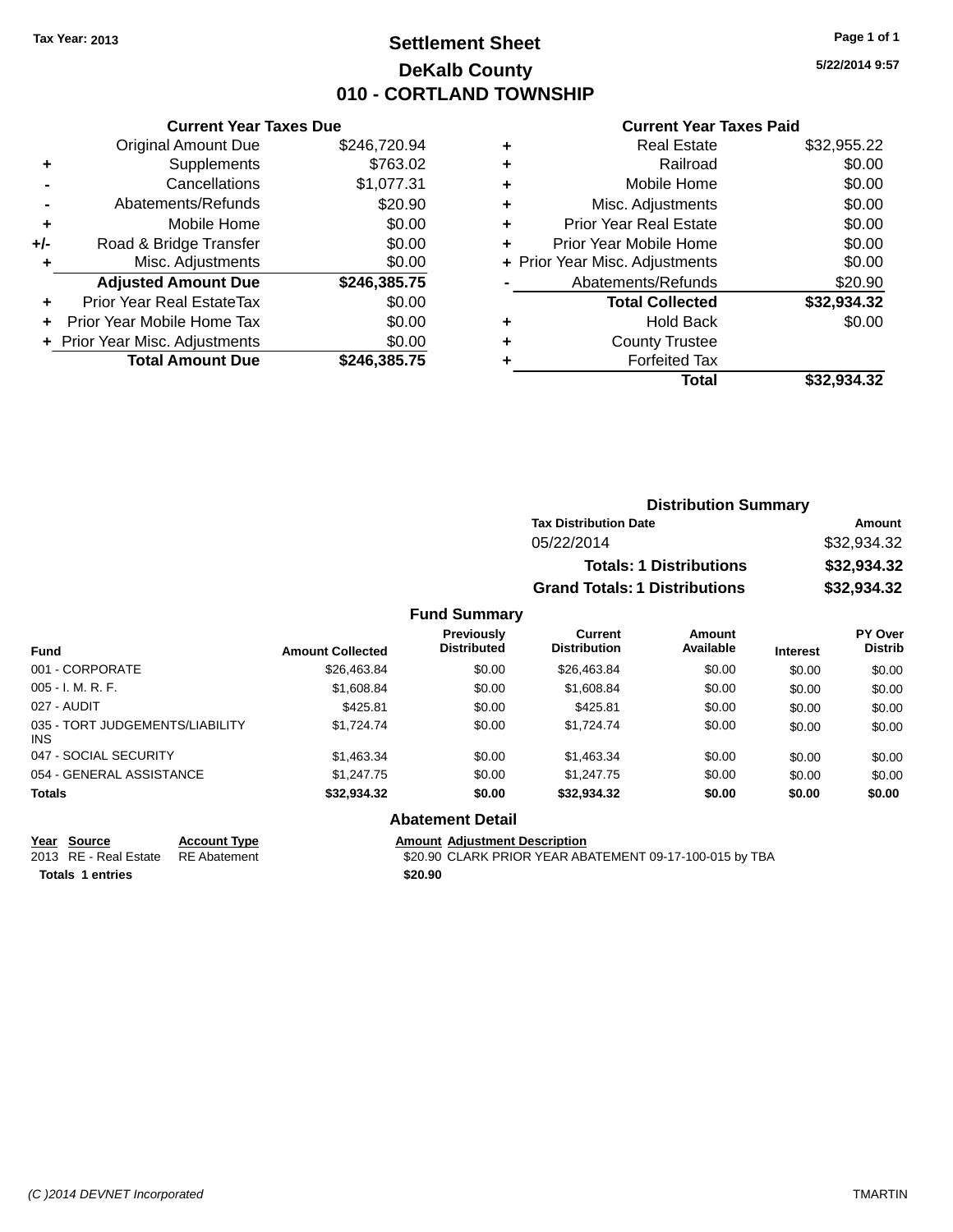### **Settlement Sheet Tax Year: 2013 Page 1 of 1 DeKalb County 011 - CORTLAND ROAD & BRIDGE**

**5/22/2014 9:57**

#### **Current Year Taxes Paid**

|     | <b>Current Year Taxes Due</b>  |              |
|-----|--------------------------------|--------------|
|     | <b>Original Amount Due</b>     | \$447,614.16 |
| ٠   | Supplements                    | \$1,636.80   |
|     | Cancellations                  | \$1,764.92   |
|     | Abatements/Refunds             | \$34.25      |
| ٠   | Mobile Home                    | \$0.00       |
| +/- | Road & Bridge Transfer         | (\$5,795.58) |
|     | Misc. Adjustments              | \$0.00       |
|     | <b>Adjusted Amount Due</b>     | \$441,656.21 |
| ٠   | Prior Year Real EstateTax      | \$0.00       |
|     | Prior Year Mobile Home Tax     | \$0.00       |
|     | + Prior Year Misc. Adjustments | \$0.00       |
|     | <b>Total Amount Due</b>        | \$441,656.21 |
|     |                                |              |

| \$0.00      |
|-------------|
| \$0.00      |
| \$0.00      |
| \$0.00      |
| \$0.00      |
| \$0.00      |
| \$34.25     |
| \$53,954.97 |
| \$0.00      |
|             |
|             |
| \$53,954.97 |
|             |

| <b>Road and Bridge Summary</b> |             |               | <b>Distribution Summary</b>          |             |
|--------------------------------|-------------|---------------|--------------------------------------|-------------|
| Municipality                   | Amt. Due    | Amt. Distrib. | <b>Tax Distribution Date</b>         | Amount      |
| TOWN OF CORTLAND               | \$13,298.50 | \$1.782.92    | 05/22/2014                           | \$53,954.97 |
| <b>CITY OF DEKALB</b>          | \$942.40    | \$126.65      | <b>Totals: 1 Distributions</b>       | \$53,954.97 |
| VILLAGE OF MAPLE PARK          | \$3,053.26  | \$410.35      | <b>Grand Totals: 1 Distributions</b> | \$53,954.97 |
| <b>CITY OF SYCAMORE</b>        | \$25,861.37 | \$3,475.66    |                                      |             |
| <b>Totals</b>                  | \$43,155.53 | \$5,795.58    |                                      |             |

|                                               |                         | <b>Fund Summary</b>              |                                       |                     |                 |                                  |
|-----------------------------------------------|-------------------------|----------------------------------|---------------------------------------|---------------------|-----------------|----------------------------------|
| Fund                                          | <b>Amount Collected</b> | Previously<br><b>Distributed</b> | <b>Current</b><br><b>Distribution</b> | Amount<br>Available | <b>Interest</b> | <b>PY Over</b><br><b>Distrib</b> |
| $005 - I. M. R. F.$                           | \$913.53                | \$0.00                           | \$913.53                              | \$0.00              | \$0.00          | \$0.00                           |
| 007 - ROAD AND BRIDGE                         | \$7.161.33              | \$0.00                           | \$7.161.33                            | \$0.00              | \$0.00          | \$0.00                           |
| 009 - PERMANENT ROAD                          | \$36,801.08             | \$0.00                           | \$36,801.08                           | \$0.00              | \$0.00          | \$0.00                           |
| 010 - EQUIPMENT AND BUILDING                  | \$5,917.93              | \$0.00                           | \$5,917.93                            | \$0.00              | \$0.00          | \$0.00                           |
| 027 - AUDIT                                   | \$396.15                | \$0.00                           | \$396.15                              | \$0.00              | \$0.00          | \$0.00                           |
| 035 - TORT JUDGEMENTS/LIABILITY<br><b>INS</b> | \$2.104.71              | \$0.00                           | \$2.104.71                            | \$0.00              | \$0.00          | \$0.00                           |
| 047 - SOCIAL SECURITY                         | \$660.24                | \$0.00                           | \$660.24                              | \$0.00              | \$0.00          | \$0.00                           |
| <b>Totals</b>                                 | \$53,954.97             | \$0.00                           | \$53.954.97                           | \$0.00              | \$0.00          | \$0.00                           |
|                                               |                         | <b>Abatement Detail</b>          |                                       |                     |                 |                                  |

| Year Source           | Accol |
|-----------------------|-------|
| 2013 RE - Real Estate | RE AF |

**Totals 1 entries \$37.92**

**VEART SOURCE THE SOLUTE THE SOLUTE ADDETERT ADDETERT ACCOUNT ADDETERT ACCOUNT ACCOUNT ACCOUNT ACCOUNT ACCOUNT** 2013 RE - Real Estate RE Abatement \$37.92 CLARK PRIOR YEAR ABATEMENT 09-17-100-015 by TBA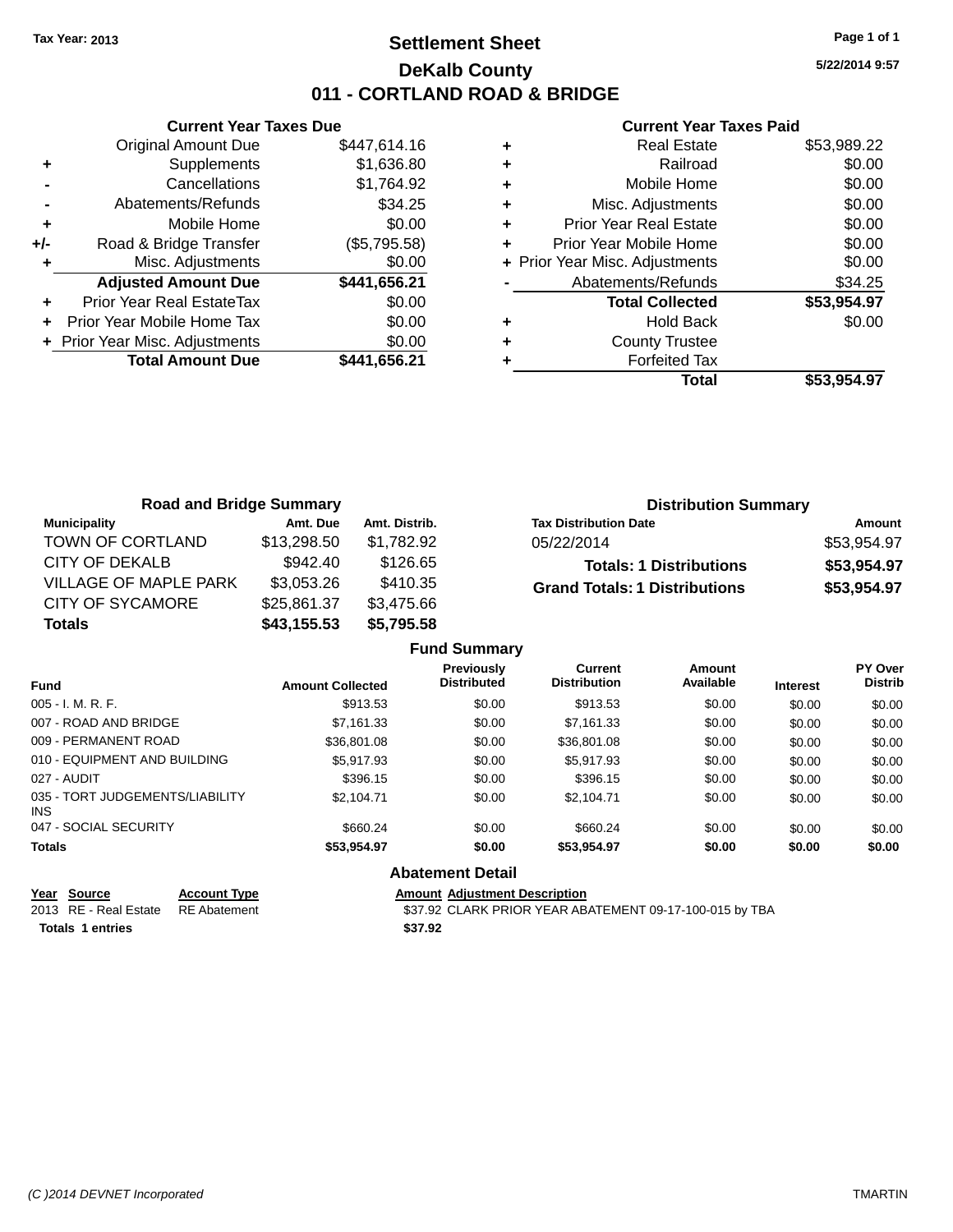### **Settlement Sheet Tax Year: 2013 Page 1 of 1 DeKalb County 012 - DEKALB TOWNSHIP**

**5/22/2014 9:57**

|     | <b>Current Year Taxes Due</b>  |              |
|-----|--------------------------------|--------------|
|     | <b>Original Amount Due</b>     | \$910,746.82 |
| ٠   | Supplements                    | \$14,870.52  |
|     | Cancellations                  | \$26,640.08  |
|     | Abatements/Refunds             | \$77.75      |
| ٠   | Mobile Home                    | \$0.00       |
| +/- | Road & Bridge Transfer         | \$0.00       |
| ٠   | Misc. Adjustments              | \$0.00       |
|     | <b>Adjusted Amount Due</b>     | \$898,899.51 |
| ٠   | Prior Year Real EstateTax      | \$101.97     |
|     | Prior Year Mobile Home Tax     | \$0.00       |
|     | + Prior Year Misc. Adjustments | \$0.00       |
|     | <b>Total Amount Due</b>        | \$899,001.48 |
|     |                                |              |

### **Current Year Taxes Paid**

|   | <b>Real Estate</b>             | \$103,124.69 |
|---|--------------------------------|--------------|
| ٠ | Railroad                       | \$0.00       |
| ٠ | Mobile Home                    | \$0.00       |
| ٠ | Misc. Adjustments              | \$0.00       |
| ٠ | <b>Prior Year Real Estate</b>  | \$101.97     |
| ٠ | Prior Year Mobile Home         | \$0.00       |
|   | + Prior Year Misc. Adjustments | \$0.00       |
|   | Abatements/Refunds             | \$77.75      |
|   | <b>Total Collected</b>         | \$103,148.91 |
| ٠ | <b>Hold Back</b>               | \$0.00       |
| ٠ | <b>County Trustee</b>          |              |
| ٠ | <b>Forfeited Tax</b>           |              |
|   | Total                          | \$103,148.91 |
|   |                                |              |

|        |                          |                      |                                                  |                                                  | <b>Distribution Summary</b>                      |                                |                 |                              |  |
|--------|--------------------------|----------------------|--------------------------------------------------|--------------------------------------------------|--------------------------------------------------|--------------------------------|-----------------|------------------------------|--|
|        |                          |                      |                                                  |                                                  | <b>Tax Distribution Date</b>                     | Amount                         |                 |                              |  |
|        |                          |                      |                                                  |                                                  | 05/22/2014                                       |                                |                 | \$103,148.91<br>\$103,148.91 |  |
|        |                          |                      |                                                  |                                                  |                                                  | <b>Totals: 1 Distributions</b> |                 |                              |  |
|        |                          |                      |                                                  |                                                  | <b>Grand Totals: 1 Distributions</b>             |                                | \$103,148.91    |                              |  |
|        |                          |                      |                                                  | <b>Fund Summary</b>                              |                                                  |                                |                 |                              |  |
| Fund   |                          |                      | <b>Amount Collected</b>                          | Previously<br><b>Distributed</b>                 | Current<br><b>Distribution</b>                   | Amount<br>Available            | <b>Interest</b> | PY Over<br><b>Distrib</b>    |  |
|        | 001 - CORPORATE          |                      | \$79,852.52                                      | \$0.00                                           | \$79,852.52                                      | \$0.00                         | \$0.00          | \$0.00                       |  |
|        | 054 - GENERAL ASSISTANCE |                      | \$23,296.39                                      | \$0.00                                           | \$23,296.39                                      | \$0.00                         | \$0.00          | \$0.00                       |  |
| Totals |                          |                      | \$103,148.91                                     | \$0.00                                           | \$103,148.91                                     | \$0.00                         | \$0.00          | \$0.00                       |  |
|        |                          |                      |                                                  | <b>Abatement Detail</b>                          |                                                  |                                |                 |                              |  |
|        | Year Source              | <b>Account Type</b>  |                                                  | <b>Amount Adjustment Description</b>             |                                                  |                                |                 |                              |  |
|        | 2013 RE - Real Estate    | <b>PTAB Decision</b> |                                                  |                                                  | \$1.06 PTAB INTEREST REFUND 08-12-451-004 by TBA |                                |                 |                              |  |
|        | 2013 RE - Real Estate    | <b>PTAB Decision</b> |                                                  | \$7.77 PTAB INTEREST REFUND 08-12-451-005 by TBA |                                                  |                                |                 |                              |  |
|        | 2013 RE - Real Estate    | PTAB Decision        |                                                  |                                                  | \$0.00 PTAB INTEREST REFUND 08-12-451-007 by TBA |                                |                 |                              |  |
|        | 2013 RE - Real Estate    | <b>PTAB Decision</b> | \$1.73 PTAB INTEREST REFUND 08-12-451-014 by TBA |                                                  |                                                  |                                |                 |                              |  |

2013 RE - Real Estate PTAB Decision \$67.19 PTAB INTEREST REFUND 08-25-100-021 by TBA

**Totals 5 entries \$77.75**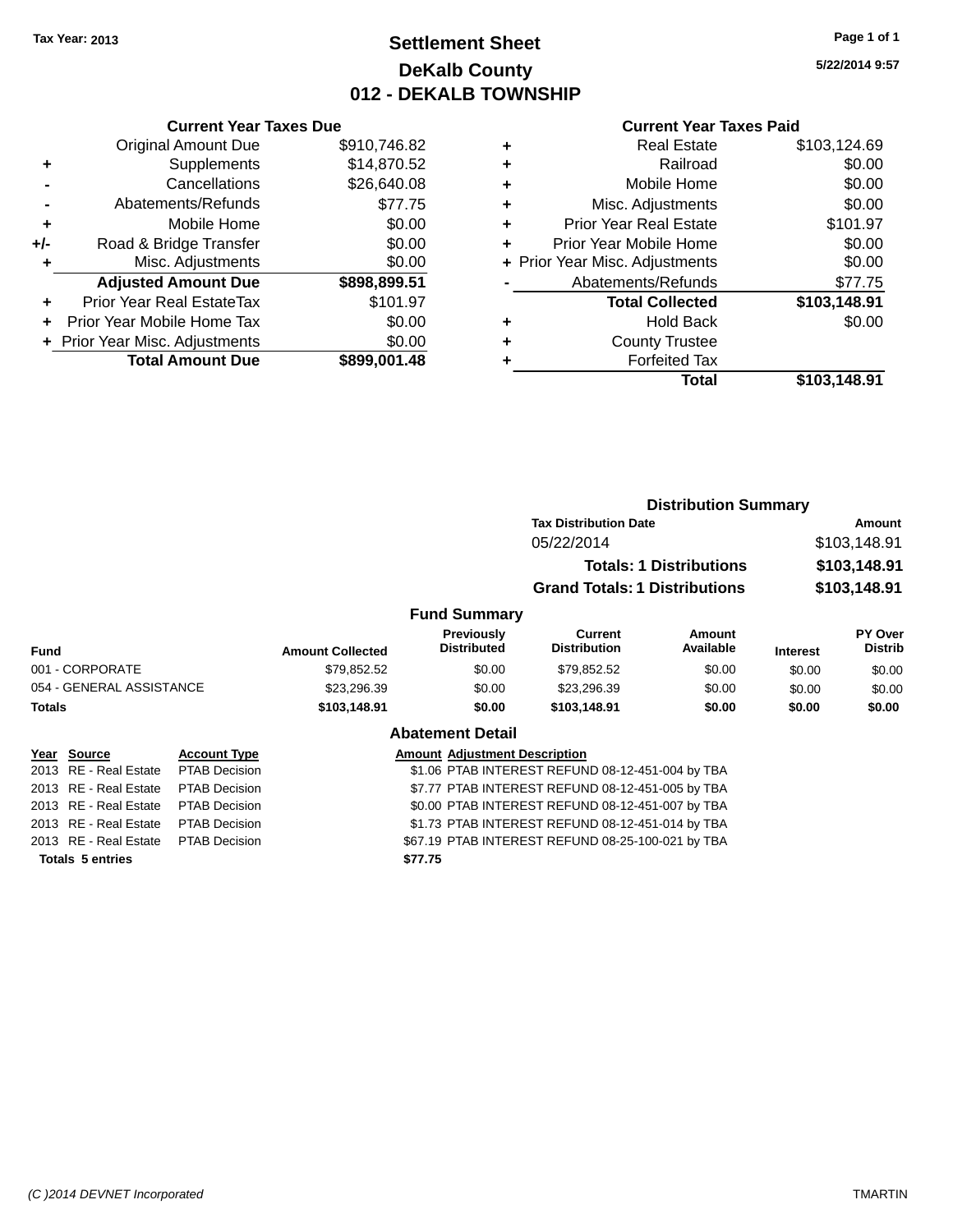### **Settlement Sheet Tax Year: 2013 Page 1 of 1 DeKalb County 013 - DEKALB ROAD & BRIDGE**

**5/22/2014 9:57**

|     | <b>Current Year Taxes Due</b>  |                |
|-----|--------------------------------|----------------|
|     | <b>Original Amount Due</b>     | \$1,067,354.57 |
| ٠   | Supplements                    | \$26,705.43    |
|     | Cancellations                  | \$27,105.23    |
|     | Abatements/Refunds             | \$79.13        |
| ٠   | Mobile Home                    | \$0.00         |
| +/- | Road & Bridge Transfer         | (\$15,935.82)  |
|     | Misc. Adjustments              | \$0.00         |
|     | <b>Adjusted Amount Due</b>     | \$1,050,939.82 |
|     | Prior Year Real EstateTax      | \$102.61       |
|     | Prior Year Mobile Home Tax     | \$0.00         |
|     | + Prior Year Misc. Adjustments | \$0.00         |
|     | <b>Total Amount Due</b>        | \$1,051,042.43 |
|     |                                |                |

| Real Estate                    | \$104,925.34 |
|--------------------------------|--------------|
| Railroad                       | \$0.00       |
| Mobile Home                    | \$0.00       |
| Misc. Adjustments              | \$0.00       |
| <b>Prior Year Real Estate</b>  | \$102.61     |
| Prior Year Mobile Home         | \$0.00       |
| + Prior Year Misc. Adjustments | \$0.00       |
| Abatements/Refunds             | \$79.13      |
| <b>Total Collected</b>         | \$104,948.82 |
| <b>Hold Back</b>               | \$0.00       |
| <b>County Trustee</b>          |              |
| <b>Forfeited Tax</b>           |              |
| Total                          | \$104,948.82 |
|                                |              |

| <b>Road and Bridge Summary</b> |                  |               | <b>Distribution Summary</b>      |                                       |                                |             |                           |
|--------------------------------|------------------|---------------|----------------------------------|---------------------------------------|--------------------------------|-------------|---------------------------|
| <b>Municipality</b>            | Amt. Due         | Amt. Distrib. |                                  | <b>Tax Distribution Date</b>          |                                |             | Amount                    |
| CITY OF DEKALB                 | \$130,617.12     | \$14.811.22   | 05/22/2014                       |                                       | \$104,948.82                   |             |                           |
| <b>CITY OF SYCAMORE</b>        | \$9,885.78       | \$1,124.60    |                                  |                                       | <b>Totals: 1 Distributions</b> |             | \$104,948.82              |
| <b>Totals</b>                  | \$140,502.90     | \$15,935.82   |                                  | <b>Grand Totals: 1 Distributions</b>  |                                |             | \$104,948.82              |
|                                |                  |               | <b>Fund Summary</b>              |                                       |                                |             |                           |
|                                | Amount Colloctod |               | <b>Previously</b><br>Distributed | <b>Current</b><br><b>Distribution</b> | <b>Amount</b><br>Available     | In terms of | PY Over<br><b>Distrib</b> |

| <b>Amount Collected</b> | .<br><b>Distributed</b> | -------<br><b>Distribution</b> | .<br>Available | <b>Interest</b> | .<br><b>Distrib</b> |
|-------------------------|-------------------------|--------------------------------|----------------|-----------------|---------------------|
| \$17,653.81             | \$0.00                  | \$17.653.81                    | \$0.00         | \$0.00          | \$0.00              |
| \$75.172.95             | \$0.00                  | \$75.172.95                    | \$0.00         | \$0.00          | \$0.00              |
| \$12,122.06             | \$0.00                  | \$12,122,06                    | \$0.00         | \$0.00          | \$0.00              |
| \$104,948.82            | \$0.00                  | \$104.948.82                   | \$0.00         | \$0.00          | \$0.00              |
|                         |                         |                                |                |                 |                     |

|  | <b>Abatement Detail</b> |  |
|--|-------------------------|--|
|  |                         |  |

| Year Source                         | <b>Account Type</b>  |         | <b>Amount Adjustment Description</b>              |
|-------------------------------------|----------------------|---------|---------------------------------------------------|
| 2013 RE - Real Estate PTAB Decision |                      |         | \$1.24 PTAB INTEREST REFUND 08-12-451-004 by TBA  |
| 2013 RE - Real Estate               | <b>PTAB Decision</b> |         | \$9.10 PTAB INTEREST REFUND 08-12-451-005 by TBA  |
| 2013 RE - Real Estate               | PTAB Decision        |         | \$0.00 PTAB INTEREST REFUND 08-12-451-007 by TBA  |
| 2013 RE - Real Estate               | <b>PTAB Decision</b> |         | \$2.03 PTAB INTEREST REFUND 08-12-451-014 by TBA  |
| 2013 RE - Real Estate PTAB Decision |                      |         | \$78.77 PTAB INTEREST REFUND 08-25-100-021 by TBA |
| <b>Totals 5 entries</b>             |                      | \$91.14 |                                                   |
|                                     |                      |         |                                                   |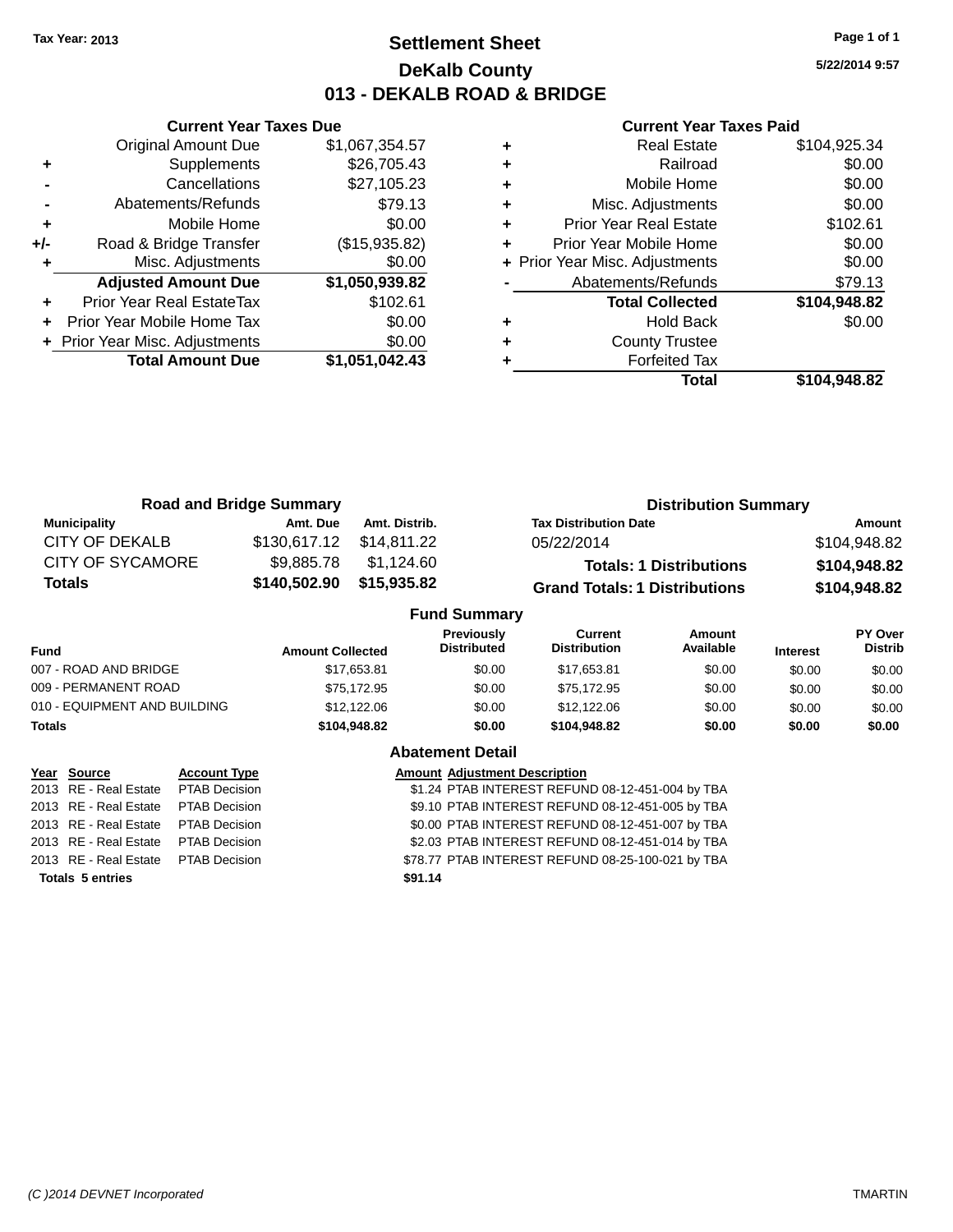### **Settlement Sheet Tax Year: 2013 Page 1 of 1 DeKalb County 014 - FRANKLIN TOWNSHIP**

**5/22/2014 9:57**

|     | <b>Current Year Taxes Due</b>  |              |
|-----|--------------------------------|--------------|
|     | <b>Original Amount Due</b>     | \$105,809.29 |
| ٠   | Supplements                    | \$554.45     |
|     | Cancellations                  | \$605.24     |
|     | Abatements/Refunds             | \$0.00       |
| ÷   | Mobile Home                    | \$0.00       |
| +/- | Road & Bridge Transfer         | \$0.00       |
| ٠   | Misc. Adjustments              | \$0.00       |
|     | <b>Adjusted Amount Due</b>     | \$105,758.50 |
| ٠   | Prior Year Real EstateTax      | \$0.00       |
|     | Prior Year Mobile Home Tax     | \$0.00       |
|     | + Prior Year Misc. Adjustments | \$0.00       |
|     | <b>Total Amount Due</b>        | \$105,758.50 |
|     |                                |              |

|   | <b>Current Year Taxes Paid</b> |             |
|---|--------------------------------|-------------|
| ٠ | <b>Real Estate</b>             | \$13,103.99 |
|   | Railroad                       | \$0.00      |
| ٠ | Mobile Home                    | \$0.00      |
|   | Misc. Adjustments              | \$0.00      |
| ٠ | <b>Prior Year Real Estate</b>  | \$0.00      |
|   | Prior Year Mobile Home         | \$0.00      |
|   | + Prior Year Misc. Adjustments | \$0.00      |
|   | Abatements/Refunds             | \$0.00      |
|   | <b>Total Collected</b>         | \$13,103.99 |
|   | <b>Hold Back</b>               | \$0.00      |
|   | <b>County Trustee</b>          |             |
|   | <b>Forfeited Tax</b>           |             |
|   | Total                          | \$13,103.99 |
|   |                                |             |

|                | <b>Distribution Summary</b>          |             |
|----------------|--------------------------------------|-------------|
|                | <b>Tax Distribution Date</b>         | Amount      |
|                | 05/22/2014                           | \$13,103.99 |
|                | <b>Totals: 1 Distributions</b>       | \$13,103.99 |
|                | <b>Grand Totals: 1 Distributions</b> | \$13,103.99 |
| <b>Summary</b> |                                      |             |

| <b>Fund Summary</b>      |                         |                                  |                                       |                     |                 |                           |
|--------------------------|-------------------------|----------------------------------|---------------------------------------|---------------------|-----------------|---------------------------|
| Fund                     | <b>Amount Collected</b> | Previously<br><b>Distributed</b> | <b>Current</b><br><b>Distribution</b> | Amount<br>Available | <b>Interest</b> | PY Over<br><b>Distrib</b> |
| 001 - CORPORATE          | \$11,988.60             | \$0.00                           | \$11,988.60                           | \$0.00              | \$0.00          | \$0.00                    |
| $005 - I. M. R. F.$      | \$867.24                | \$0.00                           | \$867.24                              | \$0.00              | \$0.00          | \$0.00                    |
| 054 - GENERAL ASSISTANCE | \$248.15                | \$0.00                           | \$248.15                              | \$0.00              | \$0.00          | \$0.00                    |
| <b>Totals</b>            | \$13,103.99             | \$0.00                           | \$13,103.99                           | \$0.00              | \$0.00          | \$0.00                    |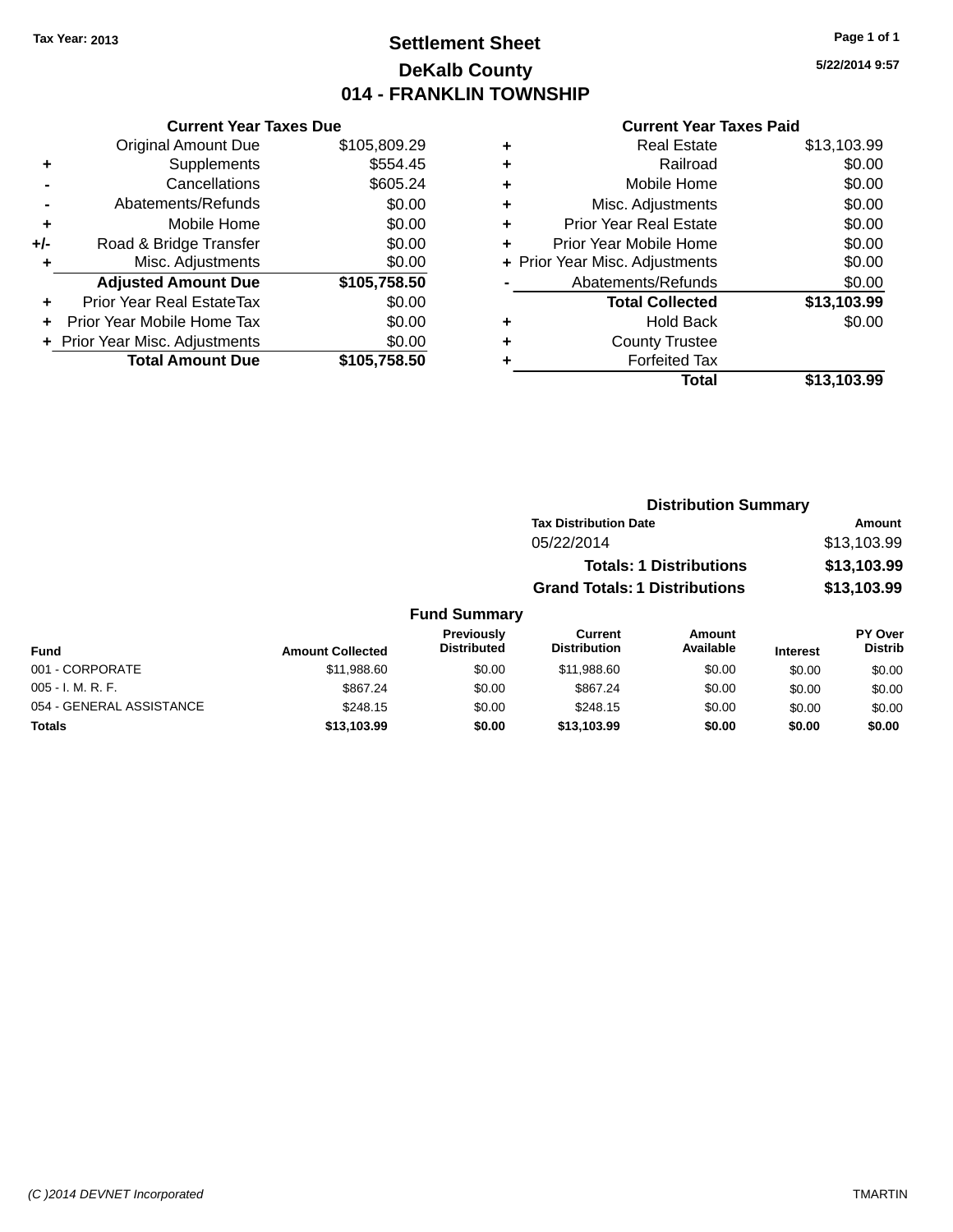### **Settlement Sheet Tax Year: 2013 Page 1 of 1 DeKalb County 015 - FRANKLIN TWP CEMETERY**

**5/22/2014 9:57**

|     | <b>Current Year Taxes Due</b>  |             |
|-----|--------------------------------|-------------|
|     | <b>Original Amount Due</b>     | \$31,739.42 |
| ٠   | Supplements                    | \$166.31    |
|     | Cancellations                  | \$181.55    |
|     | Abatements/Refunds             | \$0.00      |
| ٠   | Mobile Home                    | \$0.00      |
| +/- | Road & Bridge Transfer         | \$0.00      |
| ٠   | Misc. Adjustments              | \$0.00      |
|     | <b>Adjusted Amount Due</b>     | \$31,724.18 |
| ٠   | Prior Year Real EstateTax      | \$0.00      |
|     | Prior Year Mobile Home Tax     | \$0.00      |
|     | + Prior Year Misc. Adjustments | \$0.00      |
|     | <b>Total Amount Due</b>        | \$31,724.18 |
|     |                                |             |

| ٠ | <b>Real Estate</b>             | \$3,930.93 |
|---|--------------------------------|------------|
| ٠ | Railroad                       | \$0.00     |
| ٠ | Mobile Home                    | \$0.00     |
| ٠ | Misc. Adjustments              | \$0.00     |
| ٠ | <b>Prior Year Real Estate</b>  | \$0.00     |
| ٠ | Prior Year Mobile Home         | \$0.00     |
|   | + Prior Year Misc. Adjustments | \$0.00     |
|   | Abatements/Refunds             | \$0.00     |
|   | <b>Total Collected</b>         | \$3,930.93 |
| ٠ | <b>Hold Back</b>               | \$0.00     |
| ٠ | <b>County Trustee</b>          |            |
|   | <b>Forfeited Tax</b>           |            |
|   | Total                          | \$3,930.93 |
|   |                                |            |

|                |                         |                                         |                                       | <b>Distribution Summary</b>    |                 |                                  |
|----------------|-------------------------|-----------------------------------------|---------------------------------------|--------------------------------|-----------------|----------------------------------|
|                |                         |                                         | <b>Tax Distribution Date</b>          |                                |                 | Amount                           |
|                |                         |                                         | 05/22/2014                            |                                |                 | \$3,930.93                       |
|                |                         |                                         |                                       | <b>Totals: 1 Distributions</b> |                 | \$3,930.93                       |
|                |                         |                                         | <b>Grand Totals: 1 Distributions</b>  |                                |                 | \$3,930.93                       |
|                |                         | <b>Fund Summary</b>                     |                                       |                                |                 |                                  |
| <b>Fund</b>    | <b>Amount Collected</b> | <b>Previously</b><br><b>Distributed</b> | <b>Current</b><br><b>Distribution</b> | <b>Amount</b><br>Available     | <b>Interest</b> | <b>PY Over</b><br><b>Distrib</b> |
| 017 - CEMETERY | \$3,930.93              | \$0.00                                  | \$3,930.93                            | \$0.00                         | \$0.00          | \$0.00                           |
| <b>Totals</b>  | \$3,930.93              | \$0.00                                  | \$3,930.93                            | \$0.00                         | \$0.00          | \$0.00                           |
|                |                         |                                         |                                       |                                |                 |                                  |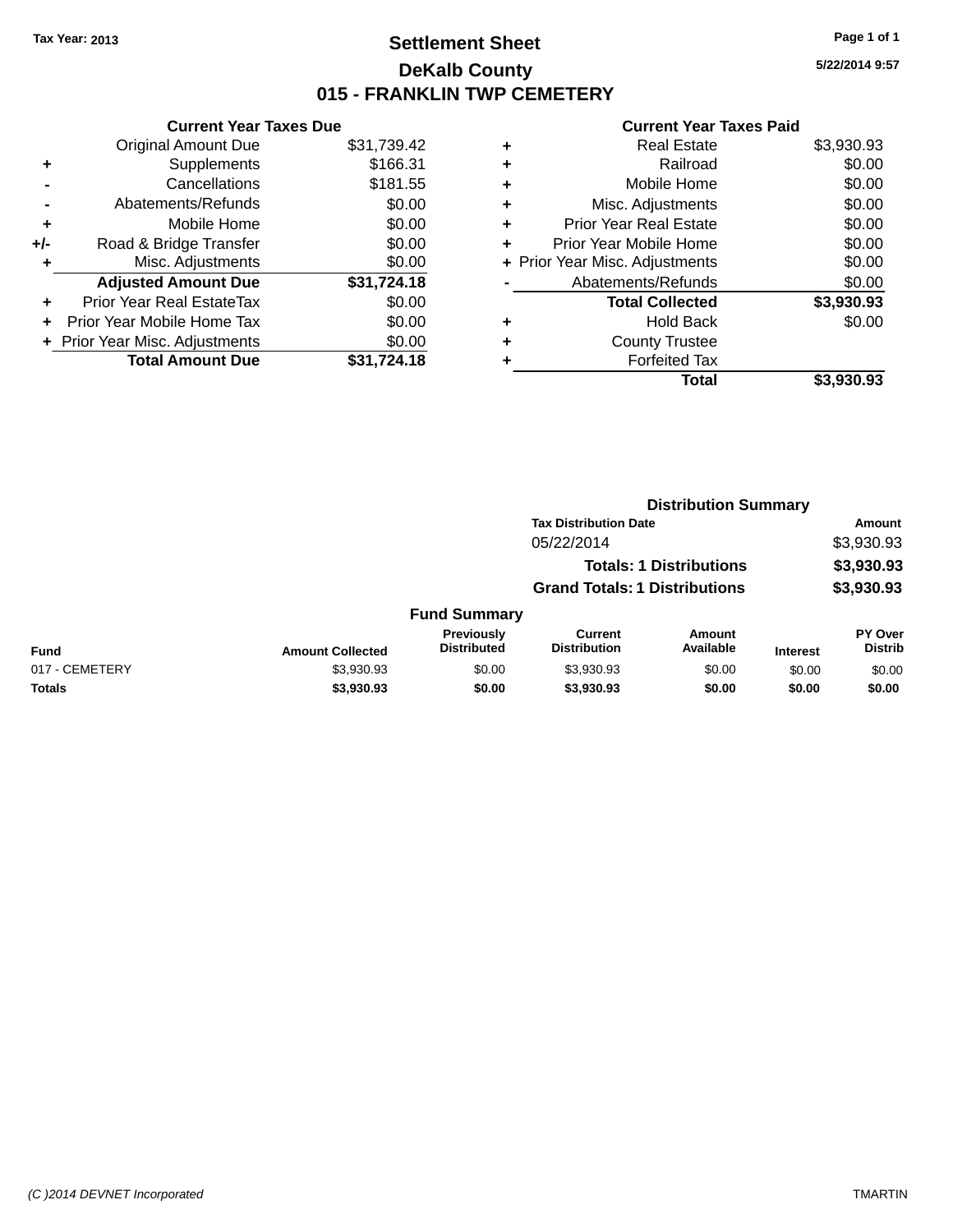### **Settlement Sheet Tax Year: 2013 Page 1 of 1 DeKalb County 016 - FRANKLIN ROAD & BRIDGE**

**5/22/2014 9:57**

|     | <b>Current Year Taxes Due</b>  |               |
|-----|--------------------------------|---------------|
|     | <b>Original Amount Due</b>     | \$238,512.53  |
| ٠   | Supplements                    | \$1,118.04    |
|     | Cancellations                  | \$1,220.47    |
|     | Abatements/Refunds             | \$0.00        |
| ٠   | Mobile Home                    | \$0.00        |
| +/- | Road & Bridge Transfer         | (\$3, 114.30) |
|     | Misc. Adjustments              | \$0.00        |
|     | <b>Adjusted Amount Due</b>     | \$235,295.80  |
| ٠   | Prior Year Real EstateTax      | \$0.00        |
|     | Prior Year Mobile Home Tax     | \$0.00        |
|     | + Prior Year Misc. Adjustments | \$0.00        |
|     | <b>Total Amount Due</b>        | \$235,295,80  |
|     |                                |               |

| ٠ | Misc. Adjustments<br><b>Prior Year Real Estate</b> | \$0.00<br>\$0.00 |
|---|----------------------------------------------------|------------------|
| ÷ | Prior Year Mobile Home                             | \$0.00           |
|   | + Prior Year Misc. Adjustments                     | \$0.00           |
|   | Abatements/Refunds                                 | \$0.00           |
|   | <b>Total Collected</b>                             | \$26,424.42      |
| ٠ | <b>Hold Back</b>                                   | \$0.00           |
| ٠ | <b>County Trustee</b>                              |                  |
|   |                                                    |                  |
|   | <b>Forfeited Tax</b>                               |                  |

| <b>Road and Bridge Summary</b> |             |               | <b>Distribution Summary</b>          |             |  |
|--------------------------------|-------------|---------------|--------------------------------------|-------------|--|
| Municipality                   | Amt. Due    | Amt. Distrib. | <b>Tax Distribution Date</b>         | Amount      |  |
| <b>VILLAGE OF KIRKLAND</b>     | \$24.962.97 | \$3.114.30    | 05/22/2014                           | \$26,424.42 |  |
| Totals                         | \$24,962.97 | \$3,114.30    | <b>Totals: 1 Distributions</b>       | \$26,424.42 |  |
|                                |             |               | <b>Grand Totals: 1 Distributions</b> | \$26,424.42 |  |

|                                         |                         | <b>Fund Summary</b>                     |                                |                     |                 |                                  |
|-----------------------------------------|-------------------------|-----------------------------------------|--------------------------------|---------------------|-----------------|----------------------------------|
| <b>Fund</b>                             | <b>Amount Collected</b> | <b>Previously</b><br><b>Distributed</b> | Current<br><b>Distribution</b> | Amount<br>Available | <b>Interest</b> | <b>PY Over</b><br><b>Distrib</b> |
| 007 - ROAD AND BRIDGE                   | \$8,836.86              | \$0.00                                  | \$8,836.86                     | \$0.00              | \$0.00          | \$0.00                           |
| 008 - BRIDGE CONST W/COUNTY             | \$2,477.35              | \$0.00                                  | \$2,477.35                     | \$0.00              | \$0.00          | \$0.00                           |
| 009 - PERMANENT ROAD                    | \$12,384.74             | \$0.00                                  | \$12,384.74                    | \$0.00              | \$0.00          | \$0.00                           |
| 010 - EQUIPMENT AND BUILDING            | \$1,857,74              | \$0.00                                  | \$1,857,74                     | \$0.00              | \$0.00          | \$0.00                           |
| 035 - TORT JUDGEMENTS/LIABILITY<br>INS. | \$743.40                | \$0.00                                  | \$743.40                       | \$0.00              | \$0.00          | \$0.00                           |
| 047 - SOCIAL SECURITY                   | \$124.33                | \$0.00                                  | \$124.33                       | \$0.00              | \$0.00          | \$0.00                           |
| <b>Totals</b>                           | \$26,424.42             | \$0.00                                  | \$26,424.42                    | \$0.00              | \$0.00          | \$0.00                           |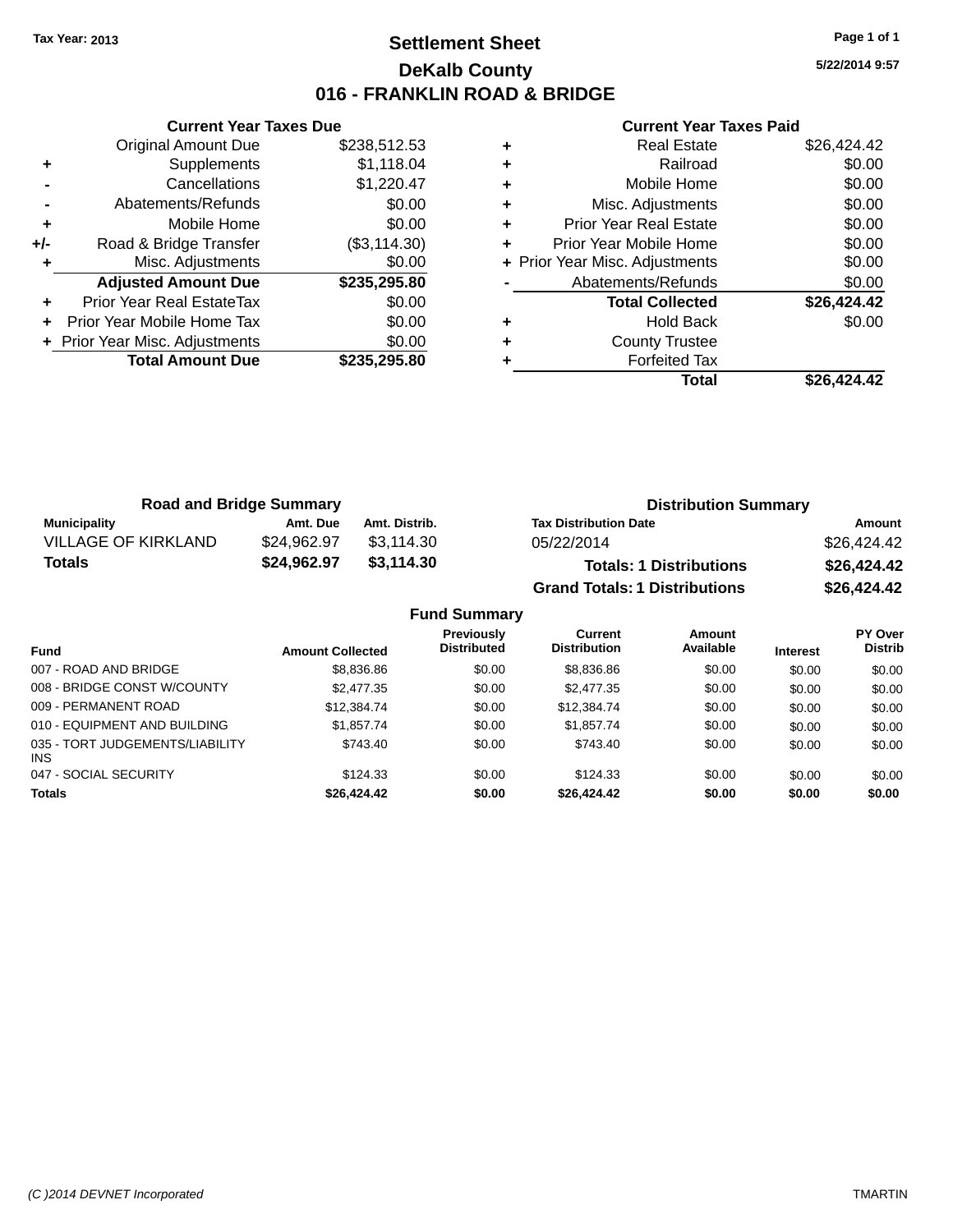## **Settlement Sheet Tax Year: 2013 Page 1 of 1 DeKalb County 017 - GENOA TOWNSHIP**

### **5/22/2014 9:57**

|     | <b>Current Year Taxes Due</b> |              |  |
|-----|-------------------------------|--------------|--|
|     | <b>Original Amount Due</b>    | \$232,205.35 |  |
| ٠   | Supplements                   | \$1,186.47   |  |
|     | Cancellations                 | \$1,801.08   |  |
|     | Abatements/Refunds            | \$1.78       |  |
| ٠   | Mobile Home                   | \$0.00       |  |
| +/- | Road & Bridge Transfer        | \$0.00       |  |
| ÷   | Misc. Adjustments             | \$0.00       |  |
|     | <b>Adjusted Amount Due</b>    | \$231,588.96 |  |
|     | Prior Year Real EstateTax     | (\$62.44)    |  |
|     | Prior Year Mobile Home Tax    | \$0.00       |  |
|     |                               |              |  |

**Total Amount Due \$231,526.52**

**+** Prior Year Misc. Adjustments  $$0.00$ 

#### **Current Year Taxes Paid**

|   | Total                          | \$30,059.90 |
|---|--------------------------------|-------------|
|   | <b>Forfeited Tax</b>           |             |
|   | <b>County Trustee</b>          |             |
| ٠ | Hold Back                      | \$0.00      |
|   | <b>Total Collected</b>         | \$30,059.90 |
|   | Abatements/Refunds             | \$1.78      |
|   | + Prior Year Misc. Adjustments | \$0.00      |
|   | Prior Year Mobile Home         | \$0.00      |
|   | <b>Prior Year Real Estate</b>  | (\$62.44)   |
| ٠ | Misc. Adjustments              | \$0.00      |
| ٠ | Mobile Home                    | \$0.00      |
| ٠ | Railroad                       | \$0.00      |
|   | <b>Real Estate</b>             | \$30,124.12 |

|           | <b>Distribution Summary</b>          |             |
|-----------|--------------------------------------|-------------|
|           | <b>Tax Distribution Date</b>         | Amount      |
|           | 05/22/2014                           | \$30,059.90 |
|           | <b>Totals: 1 Distributions</b>       | \$30,059.90 |
|           | <b>Grand Totals: 1 Distributions</b> | \$30,059.90 |
| l Summary |                                      |             |

#### **Fund Fund Interest Amount Collected Distributed PY Over Distrib Amount Available Current Distribution Previously** 001 - CORPORATE \$25,262.93 \$0.00 \$25,262.93 \$0.00 \$0.00 \$0.00 035 - TORT JUDGEMENTS/LIABILITY INS \$566.15 \$0.00 \$566.15 \$0.00 \$0.00 \$0.00 047 - SOCIAL SECURITY \$1,426.92 \$0.00 \$0.00 \$0.00 \$0.00 \$0.00 \$0.00 054 - GENERAL ASSISTANCE  $$2,803.90$   $$0.00$   $$2,803.90$   $$0.00$   $$0.00$   $$0.00$   $$0.00$ **Totals \$30,059.90 \$0.00 \$30,059.90 \$0.00 \$0.00 \$0.00**

| Year Source                         | <b>Account Type</b> | Amount |
|-------------------------------------|---------------------|--------|
| 2013 RE - Real Estate PTAB Decision |                     | \$1.78 |
| <b>Totals 1 entries</b>             |                     | \$1.78 |

#### **Abatement Detail**

**Amount Adjustment Description** 

\$1.78 PTAB INTEREST REFUND 03-30-276-011 by TBA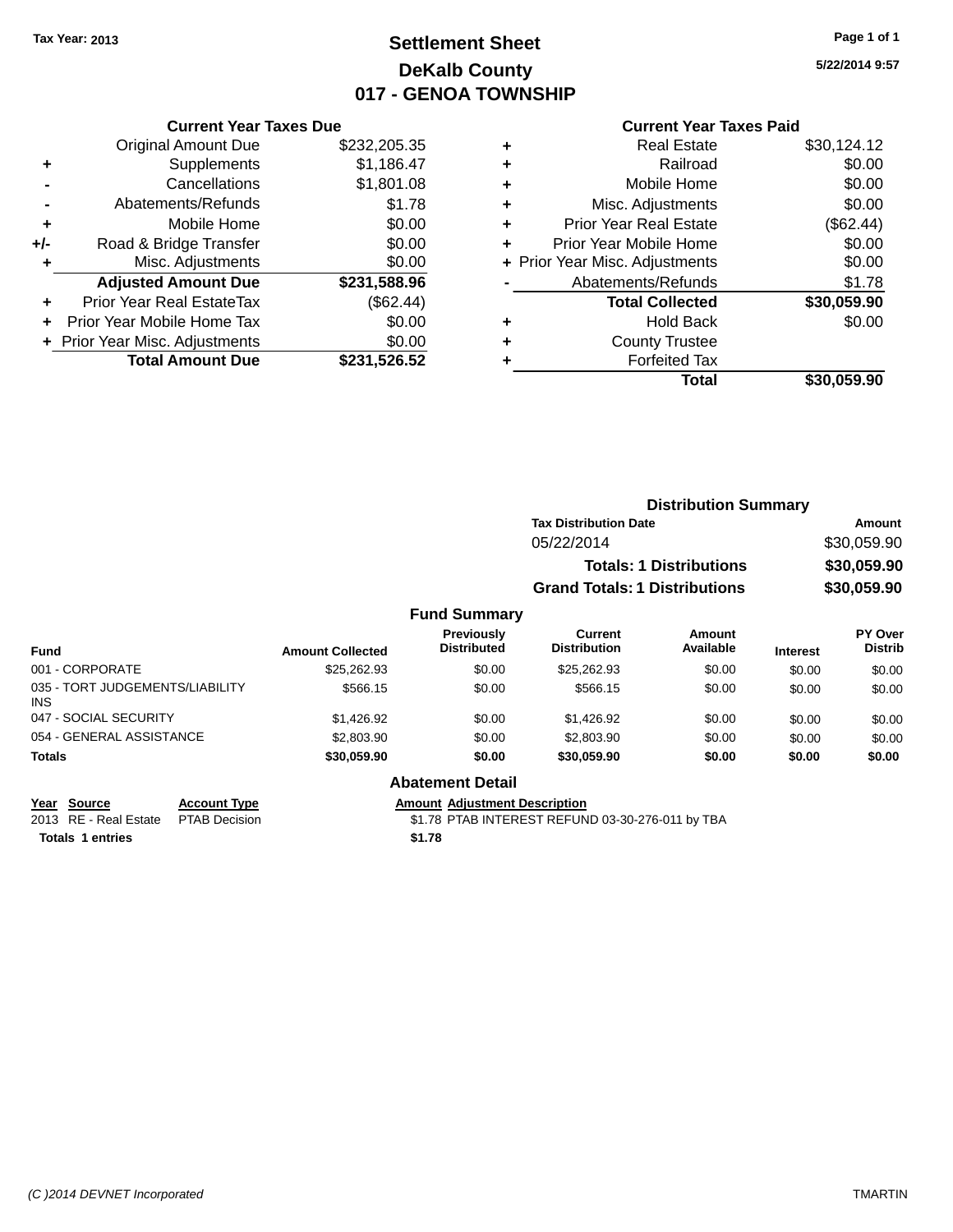### **Settlement Sheet Tax Year: 2013 Page 1 of 1 DeKalb County 018 - GENOA ROAD & BRIDGE**

**5/22/2014 9:57**

#### **Current Year Taxes Paid**

|     | <b>Current Year Taxes Due</b>              |              |  |  |
|-----|--------------------------------------------|--------------|--|--|
|     | <b>Original Amount Due</b><br>\$174,375.00 |              |  |  |
| ٠   | Supplements                                | \$1,102.33   |  |  |
|     | Cancellations                              | \$1,161.51   |  |  |
|     | Abatements/Refunds                         | \$1.15       |  |  |
| ٠   | Mobile Home                                | \$0.00       |  |  |
| +/- | Road & Bridge Transfer                     | (\$3,201.01) |  |  |
|     | Misc. Adjustments                          | \$0.00       |  |  |
|     | <b>Adjusted Amount Due</b>                 | \$171,113.66 |  |  |
|     | Prior Year Real EstateTax                  | $(\$40.00)$  |  |  |
|     | Prior Year Mobile Home Tax                 | \$0.00       |  |  |
|     | + Prior Year Misc. Adjustments             | \$0.00       |  |  |
|     | <b>Total Amount Due</b>                    | \$171,073.66 |  |  |
|     |                                            |              |  |  |

|   | <b>Real Estate</b>             | \$19,507.28 |
|---|--------------------------------|-------------|
| ٠ | Railroad                       | \$0.00      |
| ٠ | Mobile Home                    | \$0.00      |
| ٠ | Misc. Adjustments              | \$0.00      |
| ٠ | <b>Prior Year Real Estate</b>  | $(\$40.00)$ |
| ٠ | Prior Year Mobile Home         | \$0.00      |
|   | + Prior Year Misc. Adjustments | \$0.00      |
|   | Abatements/Refunds             | \$1.15      |
|   | <b>Total Collected</b>         | \$19,466.13 |
| ٠ | <b>Hold Back</b>               | \$0.00      |
| ٠ | <b>County Trustee</b>          |             |
| ٠ | <b>Forfeited Tax</b>           |             |
|   | Total                          | \$19,466.13 |
|   |                                |             |

| <b>Road and Bridge Summary</b> |             | <b>Distribution Summary</b> |                                      |             |
|--------------------------------|-------------|-----------------------------|--------------------------------------|-------------|
| <b>Municipality</b>            | Amt. Due    | Amt. Distrib.               | <b>Tax Distribution Date</b>         | Amount      |
| <b>CITY OF GENOA</b>           | \$24.495.80 | \$3.201.01                  | 05/22/2014                           | \$19,466.13 |
| <b>Totals</b>                  | \$24,495.80 | \$3,201.01                  | <b>Totals: 1 Distributions</b>       | \$19,466.13 |
|                                |             |                             | <b>Grand Totals: 1 Distributions</b> | \$19,466.13 |

|                                        |                         | <b>Fund Summary</b>                     |                                       |                     |                 |                           |
|----------------------------------------|-------------------------|-----------------------------------------|---------------------------------------|---------------------|-----------------|---------------------------|
| <b>Fund</b>                            | <b>Amount Collected</b> | <b>Previously</b><br><b>Distributed</b> | <b>Current</b><br><b>Distribution</b> | Amount<br>Available | <b>Interest</b> | PY Over<br><b>Distrib</b> |
| 007 - ROAD AND BRIDGE.                 | \$6.862.97              | \$0.00                                  | \$6.862.97                            | \$0.00              | \$0.00          | \$0.00                    |
| 008 - BRIDGE CONST W/COUNTY            | \$107.58                | \$0.00                                  | \$107.58                              | \$0.00              | \$0.00          | \$0.00                    |
| 009 - PERMANENT ROAD                   | \$9.906.24              | \$0.00                                  | \$9.906.24                            | \$0.00              | \$0.00          | \$0.00                    |
| 010 - EQUIPMENT AND BUILDING           | \$1.096.62              | \$0.00                                  | \$1,096.62                            | \$0.00              | \$0.00          | \$0.00                    |
| 035 - TORT JUDGEMENTS/LIABILITY<br>INS | \$1.097.84              | \$0.00                                  | \$1.097.84                            | \$0.00              | \$0.00          | \$0.00                    |
| 047 - SOCIAL SECURITY                  | \$394.88                | \$0.00                                  | \$394.88                              | \$0.00              | \$0.00          | \$0.00                    |
| <b>Totals</b>                          | \$19,466.13             | \$0.00                                  | \$19,466.13                           | \$0.00              | \$0.00          | \$0.00                    |
|                                        |                         | <b>Abatement Detail</b>                 |                                       |                     |                 |                           |

**Totals 1 entries \$1.34**

**Year Source Account Type Amount Adjustment Description**

2013 RE - Real Estate PTAB Decision \$1.34 PTAB INTEREST REFUND 03-30-276-011 by TBA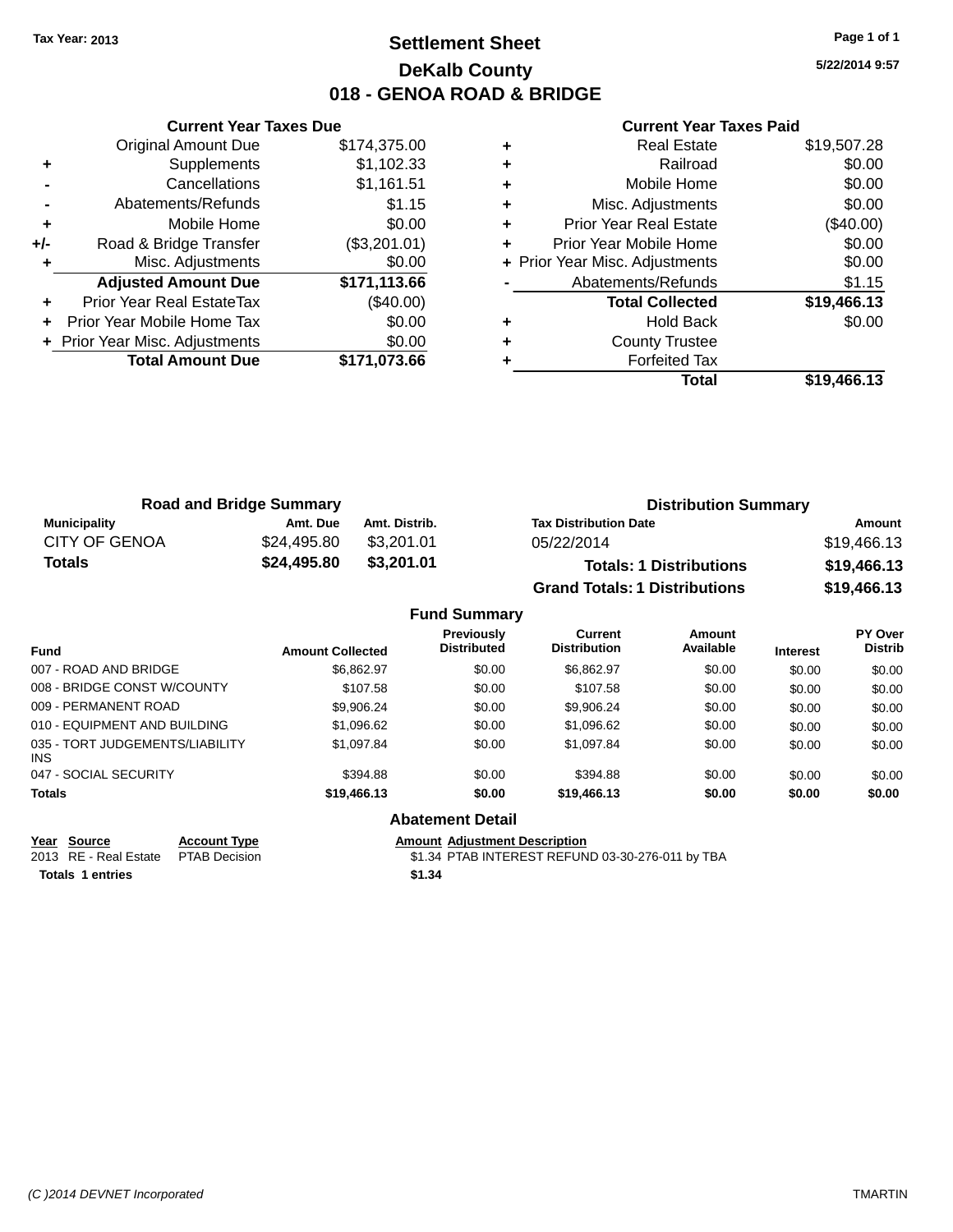### **Settlement Sheet Tax Year: 2013 Page 1 of 1 DeKalb County 019 - KINGSTON TOWNSHIP**

**5/22/2014 9:57**

### **Current Year Taxes Paid**

|     | <b>Current Year Taxes Due</b>  |             |
|-----|--------------------------------|-------------|
|     | <b>Original Amount Due</b>     | \$86,762.57 |
| ٠   | Supplements                    | \$224.50    |
|     | Cancellations                  | \$271.57    |
|     | Abatements/Refunds             | \$0.00      |
| ٠   | Mobile Home                    | \$0.00      |
| +/- | Road & Bridge Transfer         | \$0.00      |
|     | Misc. Adjustments              | \$0.00      |
|     | <b>Adjusted Amount Due</b>     | \$86,715.50 |
| ÷   | Prior Year Real EstateTax      | \$35.46     |
|     | Prior Year Mobile Home Tax     | \$0.00      |
|     | + Prior Year Misc. Adjustments | \$0.00      |
|     | <b>Total Amount Due</b>        | \$86.750.96 |

| ٠ | <b>Real Estate</b>             | \$11,916.98 |
|---|--------------------------------|-------------|
| ٠ | Railroad                       | \$0.00      |
| ٠ | Mobile Home                    | \$0.00      |
| ٠ | Misc. Adjustments              | \$0.00      |
| ٠ | <b>Prior Year Real Estate</b>  | \$35.46     |
| ٠ | Prior Year Mobile Home         | \$0.00      |
|   | + Prior Year Misc. Adjustments | \$0.00      |
|   | Abatements/Refunds             | \$0.00      |
|   | <b>Total Collected</b>         | \$11,952.44 |
| ٠ | <b>Hold Back</b>               | \$0.00      |
| ٠ | <b>County Trustee</b>          |             |
|   | <b>Forfeited Tax</b>           |             |
|   | Total                          | \$11,952.44 |
|   |                                |             |

|                          |                         |                                  |                                       | <b>Distribution Summary</b>    |                 |                           |
|--------------------------|-------------------------|----------------------------------|---------------------------------------|--------------------------------|-----------------|---------------------------|
|                          |                         |                                  | <b>Tax Distribution Date</b>          |                                |                 | Amount                    |
|                          |                         |                                  | 05/22/2014                            |                                |                 | \$11,952.44               |
|                          |                         |                                  |                                       | <b>Totals: 1 Distributions</b> |                 | \$11,952.44               |
|                          |                         |                                  | <b>Grand Totals: 1 Distributions</b>  |                                |                 | \$11,952.44               |
|                          |                         | <b>Fund Summary</b>              |                                       |                                |                 |                           |
| <b>Fund</b>              | <b>Amount Collected</b> | Previously<br><b>Distributed</b> | <b>Current</b><br><b>Distribution</b> | Amount<br>Available            | <b>Interest</b> | PY Over<br><b>Distrib</b> |
| 001 - CORPORATE          | \$11,868.63             | \$0.00                           | \$11,868.63                           | \$0.00                         | \$0.00          | \$0.00                    |
| 054 - GENERAL ASSISTANCE | \$83.81                 | \$0.00                           | \$83.81                               | \$0.00                         | \$0.00          | \$0.00                    |

**Totals \$11,952.44 \$0.00 \$11,952.44 \$0.00 \$0.00 \$0.00**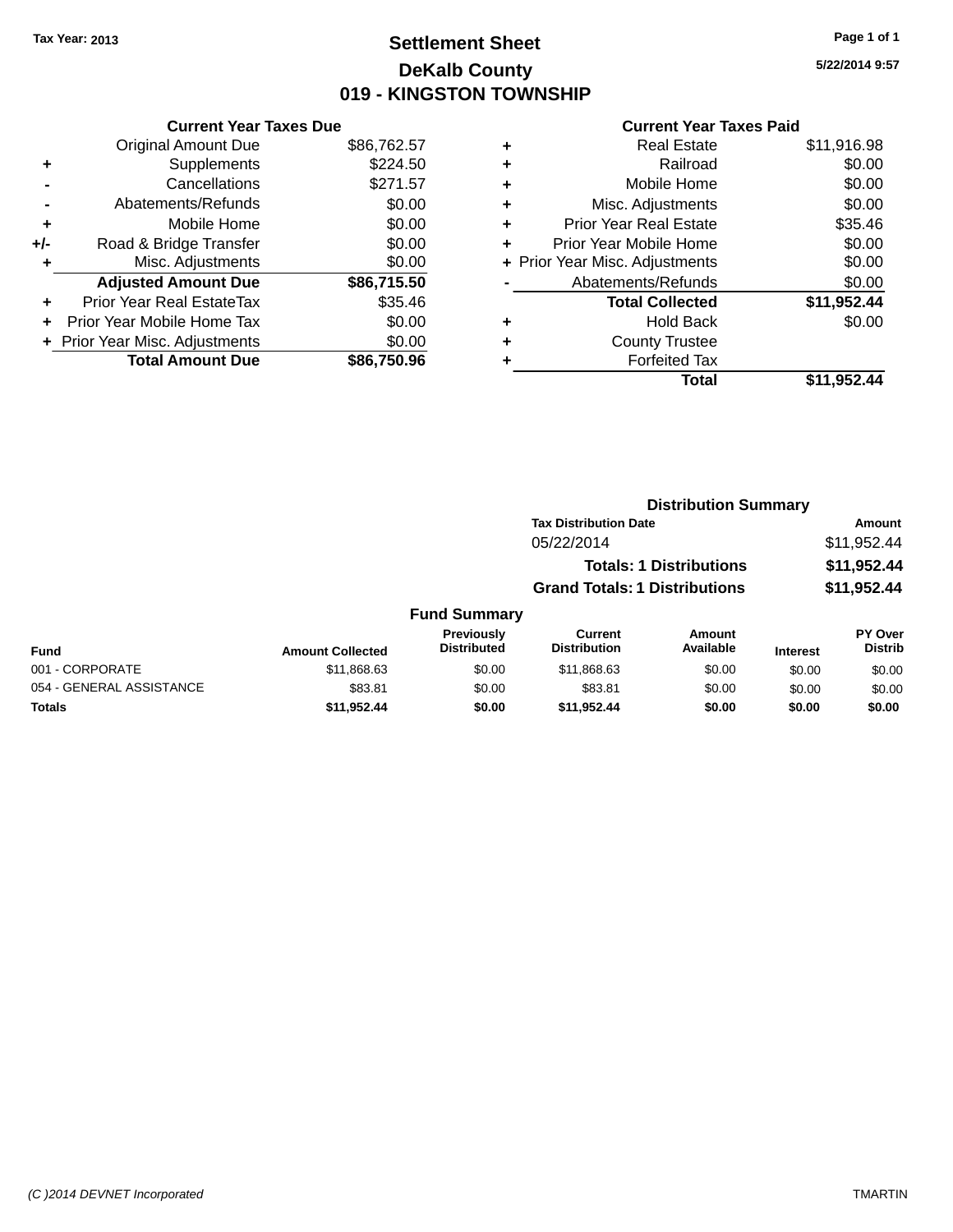### **Settlement Sheet Tax Year: 2013 Page 1 of 1 DeKalb County 020 - KINGSTON ROAD & BRIDGE**

**5/22/2014 9:57**

|     | <b>Current Year Taxes Due</b>              |              |  |  |
|-----|--------------------------------------------|--------------|--|--|
|     | <b>Original Amount Due</b><br>\$318,309.62 |              |  |  |
| ٠   | Supplements                                | \$764.95     |  |  |
|     | Cancellations                              | \$925.27     |  |  |
|     | Abatements/Refunds                         | \$0.00       |  |  |
| ٠   | Mobile Home                                | \$0.00       |  |  |
| +/- | Road & Bridge Transfer                     | (\$3,127.40) |  |  |
|     | Misc. Adjustments                          | \$0.00       |  |  |
|     | <b>Adjusted Amount Due</b>                 | \$315,021.90 |  |  |
|     | Prior Year Real EstateTax                  | \$132.89     |  |  |
|     | Prior Year Mobile Home Tax                 | \$0.00       |  |  |
|     | + Prior Year Misc. Adjustments             | \$0.00       |  |  |
|     | <b>Total Amount Due</b>                    | \$315,154.79 |  |  |
|     |                                            |              |  |  |

| ٠ | <b>Real Estate</b>             | \$40,602.86 |
|---|--------------------------------|-------------|
| ٠ | Railroad                       | \$0.00      |
| ٠ | Mobile Home                    | \$0.00      |
| ٠ | Misc. Adjustments              | \$0.00      |
| ٠ | <b>Prior Year Real Estate</b>  | \$132.89    |
| ٠ | Prior Year Mobile Home         | \$0.00      |
|   | + Prior Year Misc. Adjustments | \$0.00      |
|   | Abatements/Refunds             | \$0.00      |
|   | <b>Total Collected</b>         | \$40,735.75 |
| ٠ | Hold Back                      | \$0.00      |
| ٠ | <b>County Trustee</b>          |             |
|   | <b>Forfeited Tax</b>           |             |
|   | Total                          | \$40.735.75 |

| <b>Road and Bridge Summary</b> |             |                     | <b>Distribution Summary</b>          |             |
|--------------------------------|-------------|---------------------|--------------------------------------|-------------|
| <b>Municipality</b>            | Amt. Due    | Amt. Distrib.       | <b>Tax Distribution Date</b>         | Amount      |
| <b>CITY OF GENOA</b>           | \$8.566.49  | \$1.196.02          | 05/22/2014                           | \$40,735.75 |
| <b>VILLAGE OF KINGSTON</b>     | \$13,882.76 | \$1,931.38          | <b>Totals: 1 Distributions</b>       | \$40,735.75 |
| <b>Totals</b>                  | \$22,449.25 | \$3,127.40          | <b>Grand Totals: 1 Distributions</b> | \$40,735.75 |
|                                |             | <b>Fund Summary</b> |                                      |             |

| <b>Fund</b>                  | <b>Amount Collected</b> | <b>Previously</b><br><b>Distributed</b> | <b>Current</b><br><b>Distribution</b> | Amount<br>Available | <b>Interest</b> | <b>PY Over</b><br><b>Distrib</b> |
|------------------------------|-------------------------|-----------------------------------------|---------------------------------------|---------------------|-----------------|----------------------------------|
| 007 - ROAD AND BRIDGE        | \$11.973.85             | \$0.00                                  | \$11,973.85                           | \$0.00              | \$0.00          | \$0.00                           |
| 008 - BRIDGE CONST W/COUNTY  | \$1,078,33              | \$0.00                                  | \$1.078.33                            | \$0.00              | \$0.00          | \$0.00                           |
| 009 - PERMANENT ROAD         | \$24.091.09             | \$0.00                                  | \$24.091.09                           | \$0.00              | \$0.00          | \$0.00                           |
| 010 - EQUIPMENT AND BUILDING | \$3.592.48              | \$0.00                                  | \$3.592.48                            | \$0.00              | \$0.00          | \$0.00                           |
| <b>Totals</b>                | \$40.735.75             | \$0.00                                  | \$40.735.75                           | \$0.00              | \$0.00          | \$0.00                           |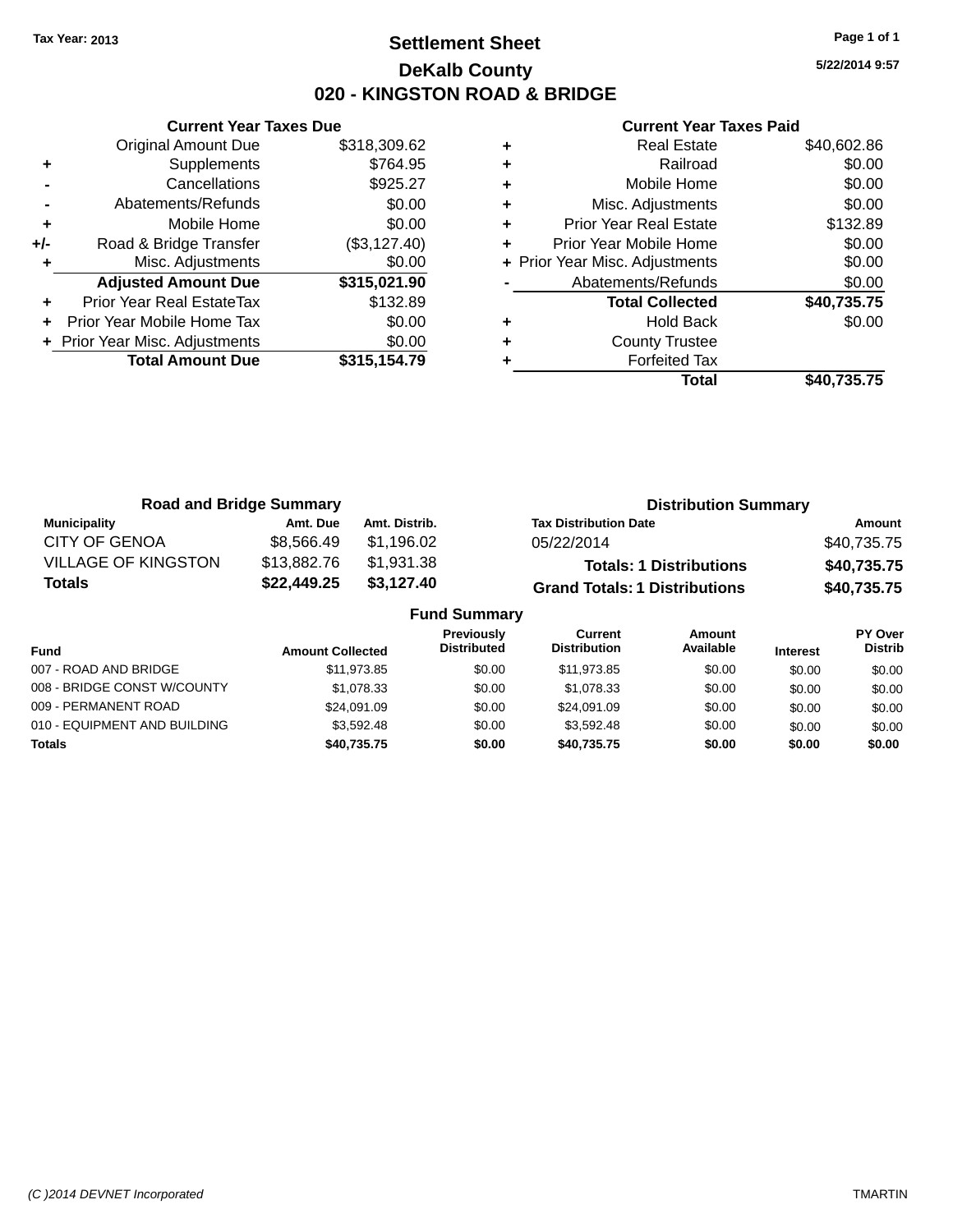### **Settlement Sheet Tax Year: 2013 Page 1 of 1 DeKalb County 021 - KINGSTON TWP CEMETERY**

**5/22/2014 9:57**

|     | <b>Current Year Taxes Due</b>  |             |
|-----|--------------------------------|-------------|
|     | <b>Original Amount Due</b>     | \$14,496.43 |
| ٠   | Supplements                    | \$37.51     |
|     | Cancellations                  | \$45.37     |
|     | Abatements/Refunds             | \$0.00      |
| ٠   | Mobile Home                    | \$0.00      |
| +/- | Road & Bridge Transfer         | \$0.00      |
| ٠   | Misc. Adjustments              | \$0.00      |
|     | <b>Adjusted Amount Due</b>     | \$14,488.57 |
| ÷   | Prior Year Real EstateTax      | \$5.93      |
|     | Prior Year Mobile Home Tax     | \$0.00      |
|     | + Prior Year Misc. Adjustments | \$0.00      |
|     | <b>Total Amount Due</b>        | \$14.494.50 |

|   | <b>Real Estate</b>             | \$1,991.25 |
|---|--------------------------------|------------|
| ٠ | Railroad                       | \$0.00     |
| ٠ | Mobile Home                    | \$0.00     |
| ٠ | Misc. Adjustments              | \$0.00     |
| ٠ | <b>Prior Year Real Estate</b>  | \$5.93     |
| ٠ | Prior Year Mobile Home         | \$0.00     |
|   | + Prior Year Misc. Adjustments | \$0.00     |
|   | Abatements/Refunds             | \$0.00     |
|   | <b>Total Collected</b>         | \$1,997.18 |
| ٠ | Hold Back                      | \$0.00     |
|   | <b>County Trustee</b>          |            |
| ٠ | <b>Forfeited Tax</b>           |            |
|   | Total                          | \$1,997.18 |
|   |                                |            |

|                |                         |                                  |                                       | <b>Distribution Summary</b>    |                 |                                  |
|----------------|-------------------------|----------------------------------|---------------------------------------|--------------------------------|-----------------|----------------------------------|
|                |                         |                                  | <b>Tax Distribution Date</b>          |                                |                 | Amount                           |
|                |                         |                                  | 05/22/2014                            |                                |                 | \$1,997.18                       |
|                |                         |                                  |                                       | <b>Totals: 1 Distributions</b> |                 | \$1,997.18                       |
|                |                         |                                  | <b>Grand Totals: 1 Distributions</b>  |                                |                 | \$1,997.18                       |
|                |                         | <b>Fund Summary</b>              |                                       |                                |                 |                                  |
| <b>Fund</b>    | <b>Amount Collected</b> | Previously<br><b>Distributed</b> | <b>Current</b><br><b>Distribution</b> | <b>Amount</b><br>Available     | <b>Interest</b> | <b>PY Over</b><br><b>Distrib</b> |
| 017 - CEMETERY | \$1,997.18              | \$0.00                           | \$1,997.18                            | \$0.00                         | \$0.00          | \$0.00                           |
| <b>Totals</b>  | \$1,997.18              | \$0.00                           | \$1,997.18                            | \$0.00                         | \$0.00          | \$0.00                           |
|                |                         |                                  |                                       |                                |                 |                                  |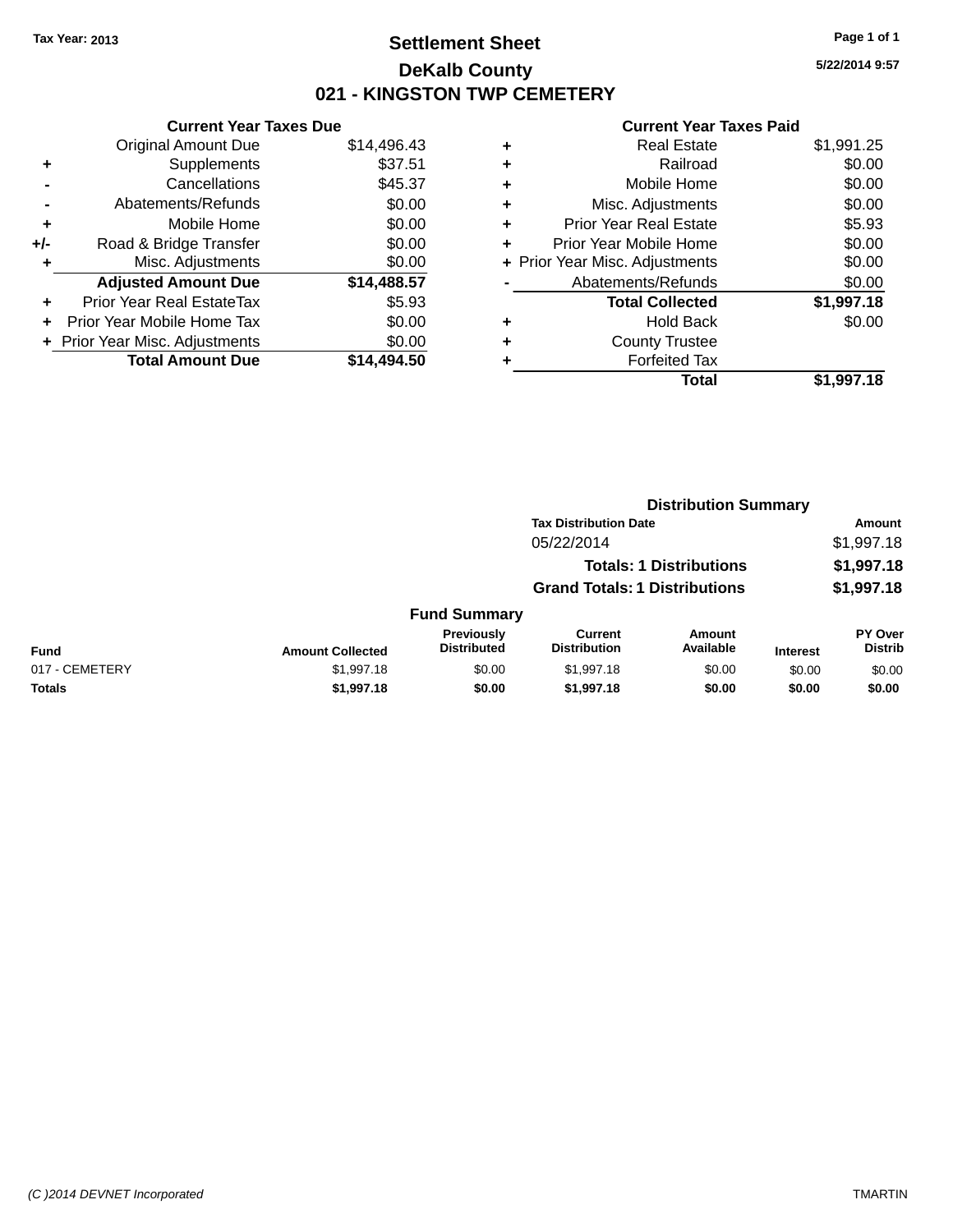## **Settlement Sheet Tax Year: 2013 Page 1 of 1 DeKalb County 022 - MALTA TOWNSHIP**

**5/22/2014 9:57**

|     | <b>Current Year Taxes Due</b>    |             |   |
|-----|----------------------------------|-------------|---|
|     | Original Amount Due              | \$63,899.06 | ÷ |
|     | Supplements                      | \$329.61    | ٠ |
|     | Cancellations                    | \$376.19    | ٠ |
|     | Abatements/Refunds               | \$0.20      | ٠ |
|     | Mobile Home                      | \$0.00      | ٠ |
| +/- | Road & Bridge Transfer           | \$0.00      | ٠ |
|     | Misc. Adjustments                | \$0.00      | ٠ |
|     | <b>Adjusted Amount Due</b>       | \$63,852.28 |   |
|     | <b>Prior Year Real EstateTax</b> | (\$12.02)   |   |
|     | Prior Year Mobile Home Tax       | \$0.00      |   |
|     | + Prior Year Misc. Adjustments   | \$0.00      | ٠ |
|     | <b>Total Amount Due</b>          | \$63,840.26 |   |
|     |                                  |             |   |

### **Current Year Taxes Paid**

|   | Total                          | \$7.548.89 |
|---|--------------------------------|------------|
|   | <b>Forfeited Tax</b>           |            |
| ٠ | <b>County Trustee</b>          |            |
| ٠ | <b>Hold Back</b>               | \$0.00     |
|   | <b>Total Collected</b>         | \$7,548.89 |
|   | Abatements/Refunds             | \$0.20     |
|   | + Prior Year Misc. Adjustments | \$0.00     |
| ٠ | Prior Year Mobile Home         | \$0.00     |
| ٠ | <b>Prior Year Real Estate</b>  | (\$12.02)  |
| ٠ | Misc. Adjustments              | \$0.00     |
| ٠ | Mobile Home                    | \$0.00     |
| ÷ | Railroad                       | \$0.00     |
| ٠ | <b>Real Estate</b>             | \$7,561.11 |

|                                                                 |                                                  |                         |                                                |                                                  | <b>Distribution Summary</b>    |                 |                           |
|-----------------------------------------------------------------|--------------------------------------------------|-------------------------|------------------------------------------------|--------------------------------------------------|--------------------------------|-----------------|---------------------------|
|                                                                 |                                                  |                         | <b>Tax Distribution Date</b>                   |                                                  |                                |                 | Amount                    |
|                                                                 |                                                  |                         |                                                | 05/22/2014                                       |                                |                 | \$7,548.89                |
|                                                                 |                                                  |                         |                                                |                                                  | <b>Totals: 1 Distributions</b> |                 | \$7,548.89                |
|                                                                 |                                                  |                         |                                                | <b>Grand Totals: 1 Distributions</b>             |                                |                 | \$7,548.89                |
|                                                                 |                                                  |                         | <b>Fund Summary</b>                            |                                                  |                                |                 |                           |
| Fund                                                            |                                                  | <b>Amount Collected</b> | Previously<br><b>Distributed</b>               | Current<br><b>Distribution</b>                   | Amount<br>Available            | <b>Interest</b> | PY Over<br><b>Distrib</b> |
| 001 - CORPORATE                                                 |                                                  | \$7,460.72              | \$0.00                                         | \$7,460.72                                       | \$0.00                         | \$0.00          | \$0.00                    |
| 054 - GENERAL ASSISTANCE                                        |                                                  | \$88.17                 | \$0.00                                         | \$88.17                                          | \$0.00                         | \$0.00          | \$0.00                    |
| <b>Totals</b>                                                   |                                                  | \$7,548.89              | \$0.00                                         | \$7,548.89                                       | \$0.00                         | \$0.00          | \$0.00                    |
|                                                                 |                                                  |                         | <b>Miscellaneous Adjustment Detail</b>         |                                                  |                                |                 |                           |
| Year Source<br>2013 RE - Real Estate<br><b>Totals 1 entries</b> | <b>Account Type</b><br><b>Back Tax Collected</b> |                         | <b>Amount Adjustment Description</b><br>\$0.00 | \$0.00 LAY REDEMPTION 07-23-155-002 by TBA       |                                |                 |                           |
|                                                                 |                                                  |                         | <b>Abatement Detail</b>                        |                                                  |                                |                 |                           |
| Year Source<br>2013 RE - Real Estate                            | <b>Account Type</b><br><b>PTAB Decision</b>      |                         | <b>Amount Adjustment Description</b>           | \$0.20 PTAB INTEREST REFUND 07-23-332-002 by TBA |                                |                 |                           |

**Totals 1 entries \$0.20**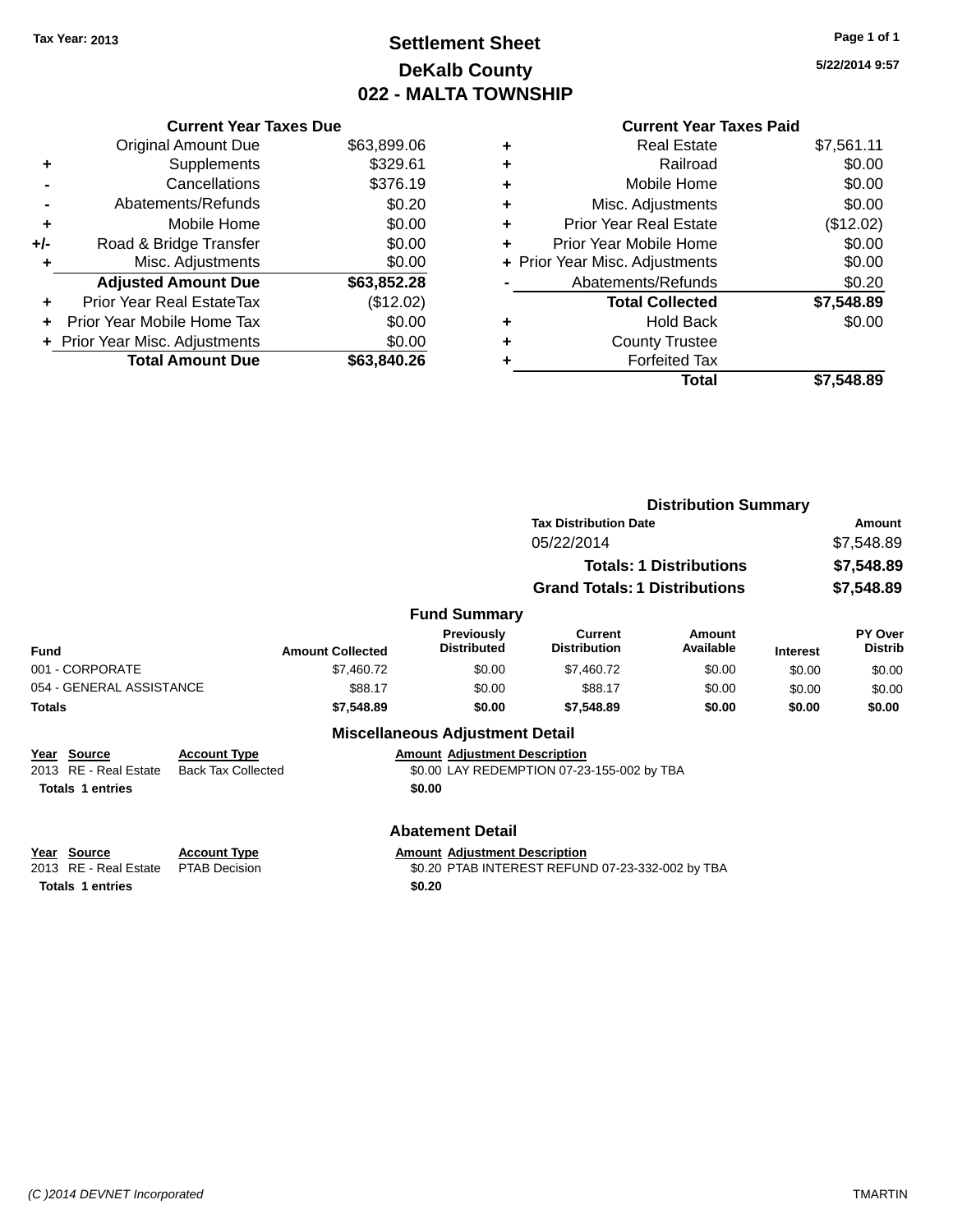### **Settlement Sheet Tax Year: 2013 Page 1 of 1 DeKalb County 023 - MALTA TWP LIBRARY**

**5/22/2014 9:57**

|     | <b>Current Year Taxes Due</b>  |              |
|-----|--------------------------------|--------------|
|     | <b>Original Amount Due</b>     | \$123,149.70 |
| ٠   | Supplements                    | \$635.26     |
|     | Cancellations                  | \$725.01     |
|     | Abatements/Refunds             | \$0.38       |
| ٠   | Mobile Home                    | \$0.00       |
| +/- | Road & Bridge Transfer         | \$0.00       |
| ٠   | Misc. Adjustments              | \$0.00       |
|     | <b>Adjusted Amount Due</b>     | \$123,059.57 |
| ٠   | Prior Year Real EstateTax      | (\$23.17)    |
|     | Prior Year Mobile Home Tax     | \$0.00       |
|     | + Prior Year Misc. Adjustments | \$0.00       |
|     | <b>Total Amount Due</b>        | \$123.036.40 |
|     |                                |              |

|   | <b>Real Estate</b>             | \$14,572.17 |
|---|--------------------------------|-------------|
| ٠ | Railroad                       | \$0.00      |
| ٠ | Mobile Home                    | \$0.00      |
| ٠ | Misc. Adjustments              | \$0.00      |
| ٠ | <b>Prior Year Real Estate</b>  | (\$23.17)   |
|   | Prior Year Mobile Home         | \$0.00      |
|   | + Prior Year Misc. Adjustments | \$0.00      |
|   | Abatements/Refunds             | \$0.38      |
|   | <b>Total Collected</b>         | \$14,548.62 |
| ٠ | <b>Hold Back</b>               | \$0.00      |
| ٠ | <b>County Trustee</b>          |             |
|   | <b>Forfeited Tax</b>           |             |
|   | Total                          | \$14,548.62 |
|   |                                |             |

|                                                                                     |                                                  |                                                | <b>Distribution Summary</b>                      |                                |                 |                           |
|-------------------------------------------------------------------------------------|--------------------------------------------------|------------------------------------------------|--------------------------------------------------|--------------------------------|-----------------|---------------------------|
|                                                                                     |                                                  | <b>Tax Distribution Date</b>                   |                                                  |                                | Amount          |                           |
|                                                                                     |                                                  |                                                | 05/22/2014                                       |                                |                 | \$14,548.62               |
|                                                                                     |                                                  |                                                |                                                  | <b>Totals: 1 Distributions</b> |                 | \$14,548.62               |
|                                                                                     |                                                  |                                                | <b>Grand Totals: 1 Distributions</b>             |                                |                 | \$14,548.62               |
|                                                                                     |                                                  | <b>Fund Summary</b>                            |                                                  |                                |                 |                           |
| <b>Fund</b>                                                                         | <b>Amount Collected</b>                          | <b>Previously</b><br><b>Distributed</b>        | <b>Current</b><br><b>Distribution</b>            | Amount<br>Available            | <b>Interest</b> | PY Over<br><b>Distrib</b> |
| 016 - LIBRARY                                                                       | \$14,548.62                                      | \$0.00                                         | \$14,548.62                                      | \$0.00                         | \$0.00          | \$0.00                    |
| <b>Totals</b>                                                                       | \$14,548.62                                      | \$0.00                                         | \$14,548.62                                      | \$0.00                         | \$0.00          | \$0.00                    |
|                                                                                     |                                                  | <b>Miscellaneous Adjustment Detail</b>         |                                                  |                                |                 |                           |
| <b>Source</b><br>Year<br><b>RE</b> - Real Estate<br>2013<br><b>Totals 1 entries</b> | <b>Account Type</b><br><b>Back Tax Collected</b> | <b>Amount Adjustment Description</b><br>\$0.00 | \$0.00 LAY REDEMPTION 07-23-155-002 by TBA       |                                |                 |                           |
|                                                                                     |                                                  | <b>Abatement Detail</b>                        |                                                  |                                |                 |                           |
| Source<br>Year<br>RE - Real Estate<br>2013                                          | <b>Account Type</b><br><b>PTAB Decision</b>      | <b>Amount Adjustment Description</b>           | \$0.38 PTAB INTEREST REFUND 07-23-332-002 by TBA |                                |                 |                           |
| <b>Totals 1 entries</b>                                                             |                                                  | \$0.38                                         |                                                  |                                |                 |                           |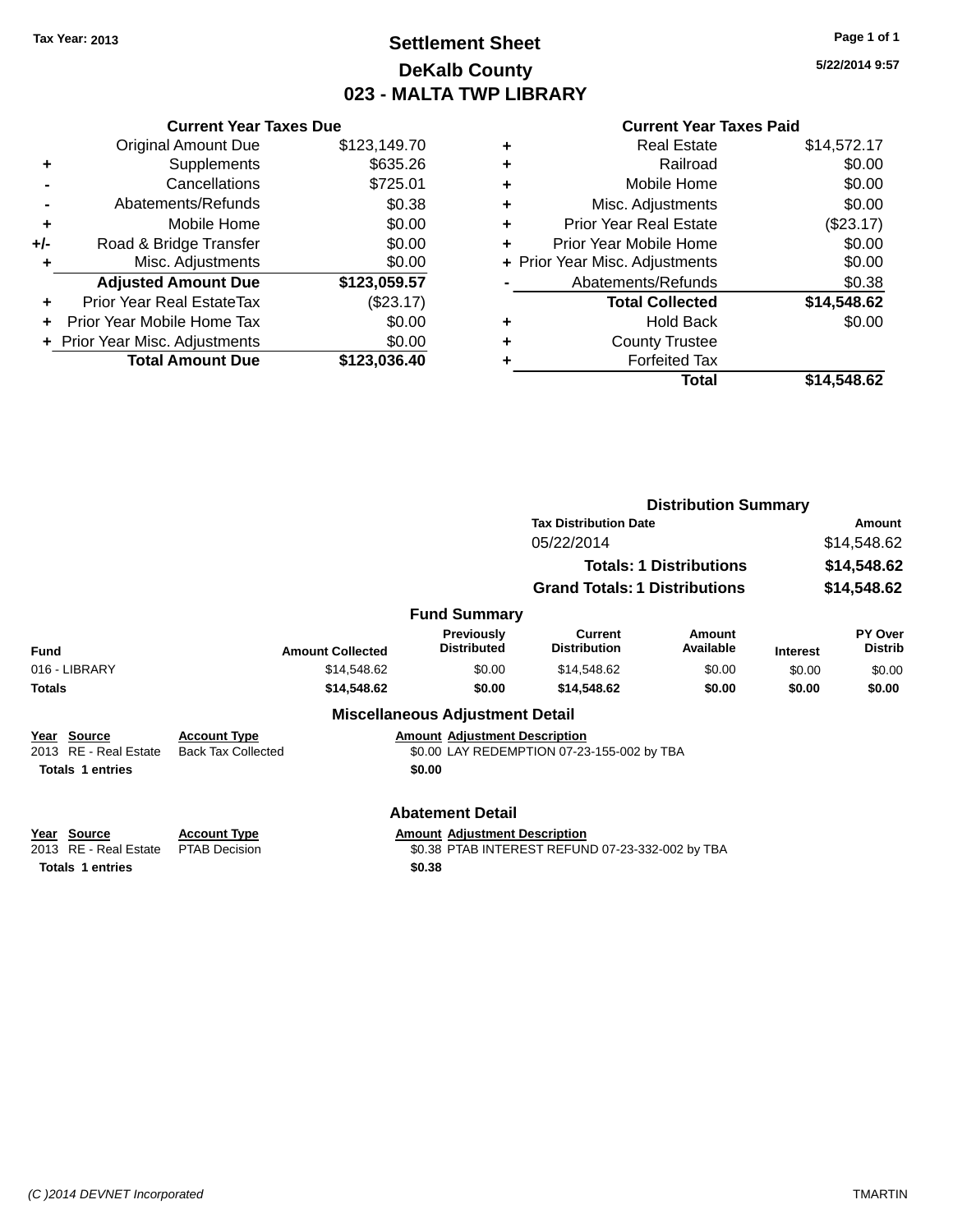### **Settlement Sheet Tax Year: 2013 Page 1 of 1 DeKalb County 024 - MALTA ROAD & BRIDGE**

**5/22/2014 9:57**

| <b>Current Year Taxes Due</b>  |              |
|--------------------------------|--------------|
| <b>Original Amount Due</b>     | \$160,749.53 |
| Supplements                    | \$771.53     |
| Cancellations                  | \$880.54     |
| Abatements/Refunds             | \$0.46       |
| Mobile Home                    | \$0.00       |
| Road & Bridge Transfer         | (\$1,320.96) |
| Misc. Adjustments              | \$0.00       |
| <b>Adjusted Amount Due</b>     | \$159,319.10 |
| Prior Year Real EstateTax      | (\$28.00)    |
| Prior Year Mobile Home Tax     | \$0.00       |
| + Prior Year Misc. Adjustments | \$0.00       |
| <b>Total Amount Due</b>        | \$159,291.10 |
|                                |              |

#### **Current Year Taxes Paid**

|   | <b>Real Estate</b>             | \$17,698.21 |
|---|--------------------------------|-------------|
| ٠ | Railroad                       | \$0.00      |
| ٠ | Mobile Home                    | \$0.00      |
| ٠ | Misc. Adjustments              | \$0.00      |
| ٠ | Prior Year Real Estate         | (\$28.00)   |
|   | Prior Year Mobile Home         | \$0.00      |
|   | + Prior Year Misc. Adjustments | \$0.00      |
|   | Abatements/Refunds             | \$0.46      |
|   | <b>Total Collected</b>         | \$17,669.75 |
|   | Hold Back                      | \$0.00      |
|   | <b>County Trustee</b>          |             |
|   | <b>Forfeited Tax</b>           |             |
|   | Total                          | \$17,669.75 |
|   |                                |             |

| <b>Road and Bridge Summary</b> |             |               | <b>Distribution Summary</b>          |             |  |
|--------------------------------|-------------|---------------|--------------------------------------|-------------|--|
| Municipality                   | Amt. Due    | Amt. Distrib. | <b>Tax Distribution Date</b>         | Amount      |  |
| <b>VILLAGE OF MALTA</b>        | \$10.795.81 | \$1,320.96    | 05/22/2014                           | \$17,669.75 |  |
| Totals                         | \$10,795.81 | \$1,320.96    | <b>Totals: 1 Distributions</b>       | \$17,669.75 |  |
|                                |             |               | <b>Grand Totals: 1 Distributions</b> | \$17,669.75 |  |

#### **Fund Summary Fund Interest Amount Collected Distributed PY Over Distrib Amount Available Current Distribution Previously** 007 - ROAD AND BRIDGE \$5,420.48 \$5,420.48 \$0.00 \$5,420.48 \$0.00 \$0.00 \$0.00 \$0.00 008 - BRIDGE CONST W/COUNTY  $$2,228.65$   $$0.00$   $$2,228.65$   $$0.00$   $$0.00$   $$0.00$ 009 - PERMANENT ROAD \$8,008.80 \$8,008.80 \$0.00 \$8,008.80 \$0.00 \$0.00 \$0.00 \$0.00 010 - EQUIPMENT AND BUILDING \$2,011.82 \$0.00 \$2,011.82 \$0.00 \$0.00 \$0.00 \$0.00 **Totals \$17,669.75 \$0.00 \$17,669.75 \$0.00 \$0.00 \$0.00**

### **Year Source Account Type Amount Adjustment Description Totals 1 entries \$0.00**

\$0.00 LAY REDEMPTION 07-23-155-002 by TBA

#### **Abatement Detail**

**Miscellaneous Adjustment Detail**

# **Year** Source **Account Type Account Adjustment Description**

**Totals 1 entries \$0.50**

2013 RE - Real Estate PTAB Decision \$0.50 PTAB INTEREST REFUND 07-23-332-002 by TBA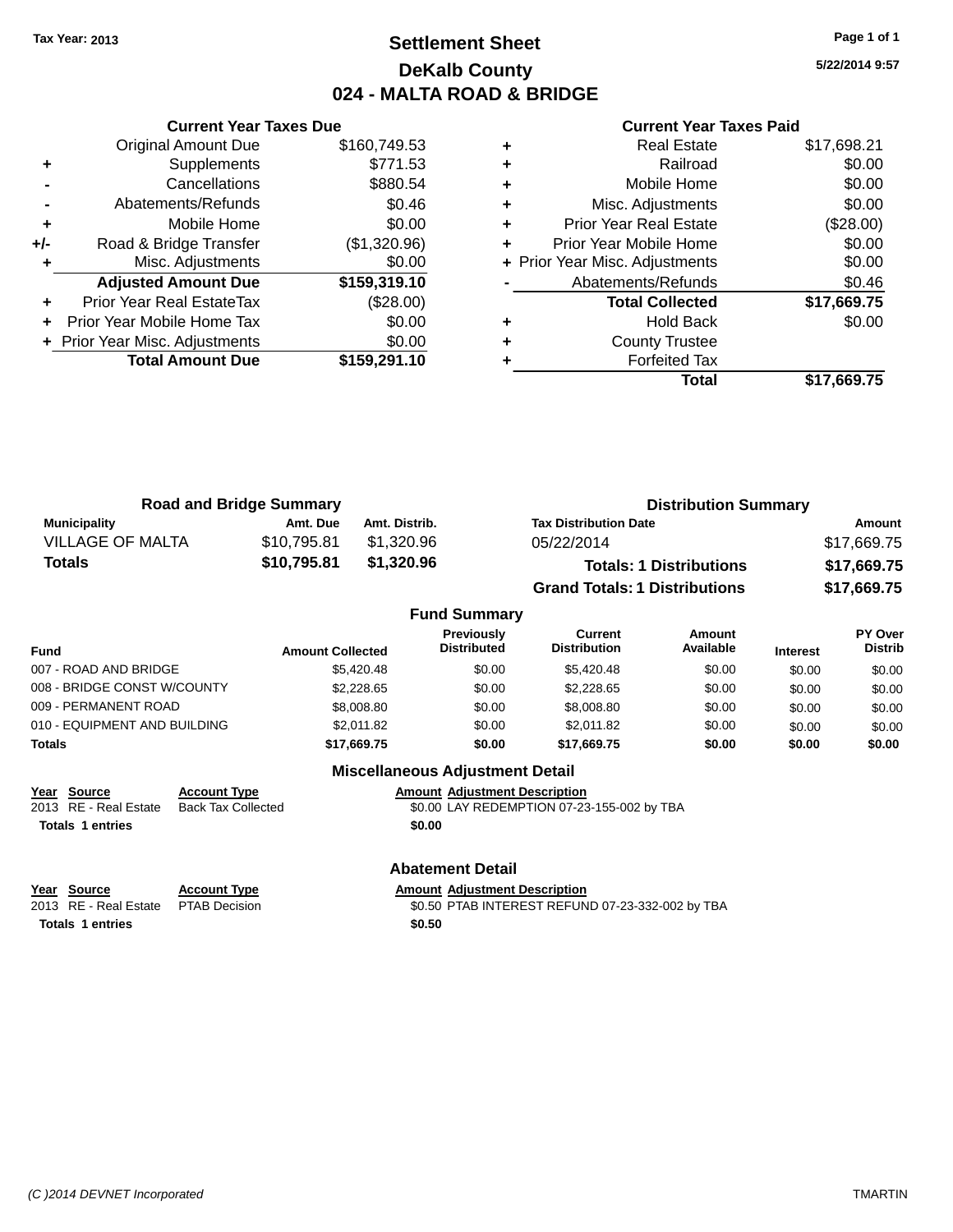### **Settlement Sheet Tax Year: 2013 Page 1 of 1 DeKalb County 025 - MAYFIELD TOWNSHIP**

**5/22/2014 9:57**

#### **Current Year Taxes Paid**

|     | <b>Current Year Taxes Due</b>  |             |
|-----|--------------------------------|-------------|
|     | <b>Original Amount Due</b>     | \$98,003.50 |
| ٠   | Supplements                    | \$0.00      |
|     | Cancellations                  | \$0.00      |
|     | Abatements/Refunds             | \$0.00      |
| ٠   | Mobile Home                    | \$0.00      |
| +/- | Road & Bridge Transfer         | \$0.00      |
| ٠   | Misc. Adjustments              | \$0.00      |
|     | <b>Adjusted Amount Due</b>     | \$98,003.50 |
| ٠   | Prior Year Real EstateTax      | \$0.00      |
|     | Prior Year Mobile Home Tax     | \$0.00      |
|     | + Prior Year Misc. Adjustments | \$0.00      |
|     | <b>Total Amount Due</b>        | \$98,003.50 |
|     |                                |             |

|   | <b>Real Estate</b>             | \$12,459.00 |
|---|--------------------------------|-------------|
| ٠ | Railroad                       | \$0.00      |
| ٠ | Mobile Home                    | \$0.00      |
| ٠ | Misc. Adjustments              | \$0.00      |
| ٠ | <b>Prior Year Real Estate</b>  | \$0.00      |
| ٠ | Prior Year Mobile Home         | \$0.00      |
|   | + Prior Year Misc. Adjustments | \$0.00      |
|   | Abatements/Refunds             | \$0.00      |
|   | <b>Total Collected</b>         | \$12,459.00 |
| ٠ | Hold Back                      | \$0.00      |
| ٠ | <b>County Trustee</b>          |             |
| ٠ | <b>Forfeited Tax</b>           |             |
|   | Total                          | \$12,459.00 |
|   |                                |             |

### **Distribution Summary Tax Distribution Date Amount** 05/22/2014 \$12,459.00 **Totals: 1 Distributions \$12,459.00 Grand Totals: 1 Distributions \$12,459.00 Fund Summary**

| <b>Fund</b>              | <b>Amount Collected</b> | <b>Previously</b><br><b>Distributed</b> | Current<br><b>Distribution</b> | Amount<br>Available | <b>Interest</b> | <b>PY Over</b><br><b>Distrib</b> |
|--------------------------|-------------------------|-----------------------------------------|--------------------------------|---------------------|-----------------|----------------------------------|
| 001 - CORPORATE          | \$11.632.58             | \$0.00                                  | \$11.632.58                    | \$0.00              | \$0.00          | \$0.00                           |
| 054 - GENERAL ASSISTANCE | \$826.42                | \$0.00                                  | \$826.42                       | \$0.00              | \$0.00          | \$0.00                           |
| Totals                   | \$12,459.00             | \$0.00                                  | \$12,459.00                    | \$0.00              | \$0.00          | \$0.00                           |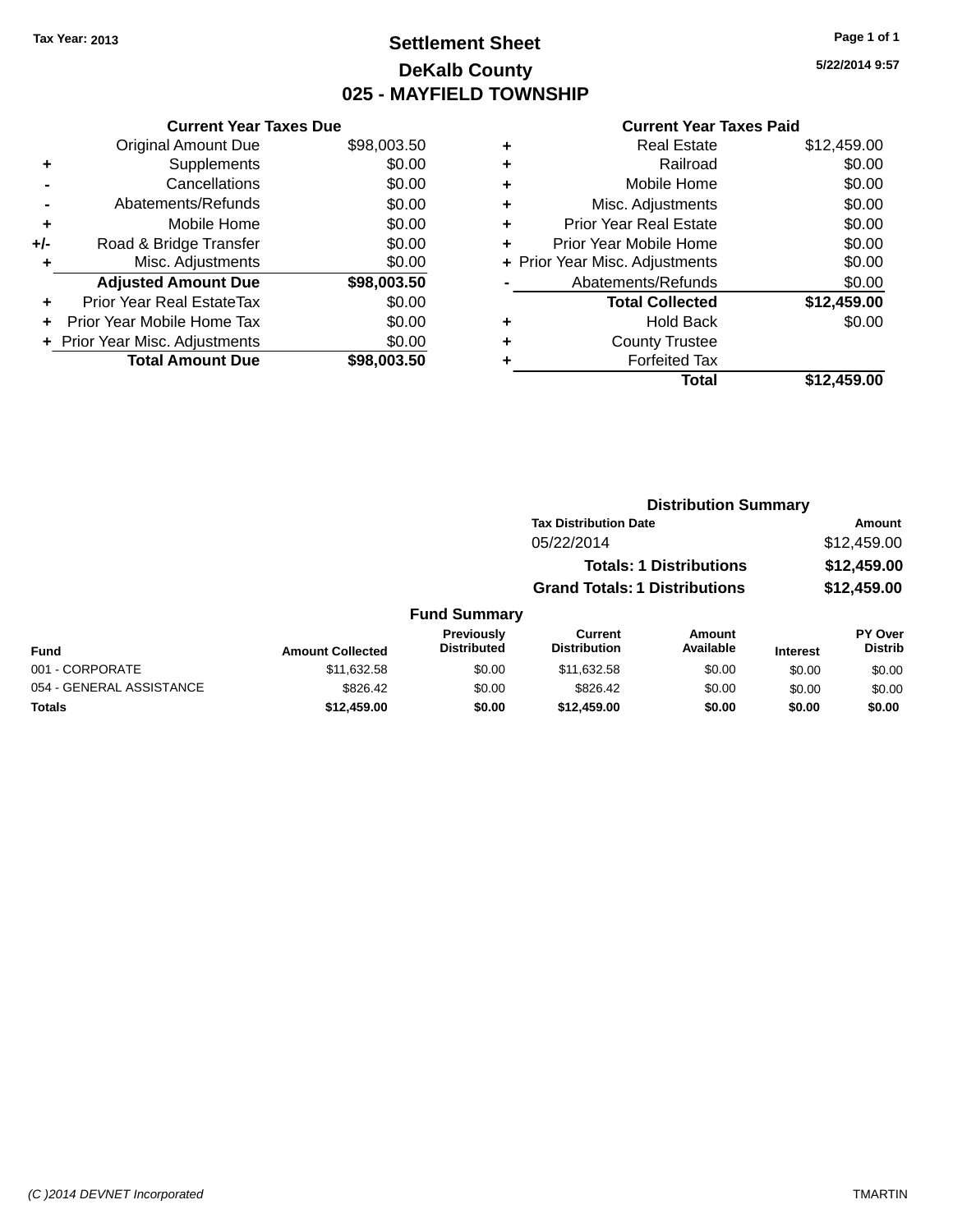### **Settlement Sheet Tax Year: 2013 Page 1 of 1 DeKalb County 026 - MAYFIELD ROAD & BRIDGE**

**5/22/2014 9:57**

#### **Current Year Taxes Paid**

|     | <b>Current Year Taxes Due</b>  |              |  |  |
|-----|--------------------------------|--------------|--|--|
|     | <b>Original Amount Due</b>     | \$242,509.31 |  |  |
| ٠   | Supplements                    | \$0.00       |  |  |
|     | Cancellations                  | \$0.00       |  |  |
|     | Abatements/Refunds             | \$0.00       |  |  |
| ÷   | Mobile Home                    | \$0.00       |  |  |
| +/- | Road & Bridge Transfer         | \$0.00       |  |  |
|     | Misc. Adjustments              | \$0.00       |  |  |
|     | <b>Adjusted Amount Due</b>     | \$242,509.31 |  |  |
| ٠   | Prior Year Real EstateTax      | \$0.00       |  |  |
|     | Prior Year Mobile Home Tax     | \$0.00       |  |  |
|     | + Prior Year Misc. Adjustments | \$0.00       |  |  |
|     | <b>Total Amount Due</b>        | \$242,509.31 |  |  |
|     |                                |              |  |  |

| <b>Real Estate</b>             | \$30,829.85 |
|--------------------------------|-------------|
| Railroad                       | \$0.00      |
| Mobile Home                    | \$0.00      |
| Misc. Adjustments              | \$0.00      |
| <b>Prior Year Real Estate</b>  | \$0.00      |
| Prior Year Mobile Home         | \$0.00      |
| + Prior Year Misc. Adjustments | \$0.00      |
| Abatements/Refunds             | \$0.00      |
| <b>Total Collected</b>         | \$30,829.85 |
| <b>Hold Back</b>               | \$0.00      |
| <b>County Trustee</b>          |             |
| <b>Forfeited Tax</b>           |             |
| Total                          | \$30,829.85 |
|                                |             |

| <b>Distribution Summary</b>          |             |
|--------------------------------------|-------------|
| <b>Tax Distribution Date</b>         | Amount      |
| 05/22/2014                           | \$30,829.85 |
| <b>Totals: 1 Distributions</b>       | \$30,829.85 |
| <b>Grand Totals: 1 Distributions</b> | \$30,829.85 |

| Fund                                                | <b>Amount Collected</b> | Previously<br><b>Distributed</b> | Current<br><b>Distribution</b> | Amount<br>Available | <b>Interest</b> | PY Over<br><b>Distrib</b> |
|-----------------------------------------------------|-------------------------|----------------------------------|--------------------------------|---------------------|-----------------|---------------------------|
| 007 - ROAD AND BRIDGE                               | \$19.641.39             | \$0.00                           | \$19.641.39                    | \$0.00              | \$0.00          | \$0.00                    |
| 008 - BRIDGE CONST W/COUNTY                         | \$1.017.39              | \$0.00                           | \$1.017.39                     | \$0.00              | \$0.00          | \$0.00                    |
| 009 - PERMANENT ROAD                                | \$7,500.84              | \$0.00                           | \$7,500.84                     | \$0.00              | \$0.00          | \$0.00                    |
| 010 - EQUIPMENT AND BUILDING                        | \$1,271.33              | \$0.00                           | \$1.271.33                     | \$0.00              | \$0.00          | \$0.00                    |
| 035 - TORT JUDGMENTS, LIABILITY<br><b>INSURANCE</b> | \$890.21                | \$0.00                           | \$890.21                       | \$0.00              | \$0.00          | \$0.00                    |
| 047 - SOCIAL SECURITY                               | \$508.69                | \$0.00                           | \$508.69                       | \$0.00              | \$0.00          | \$0.00                    |
| <b>Totals</b>                                       | \$30,829.85             | \$0.00                           | \$30,829.85                    | \$0.00              | \$0.00          | \$0.00                    |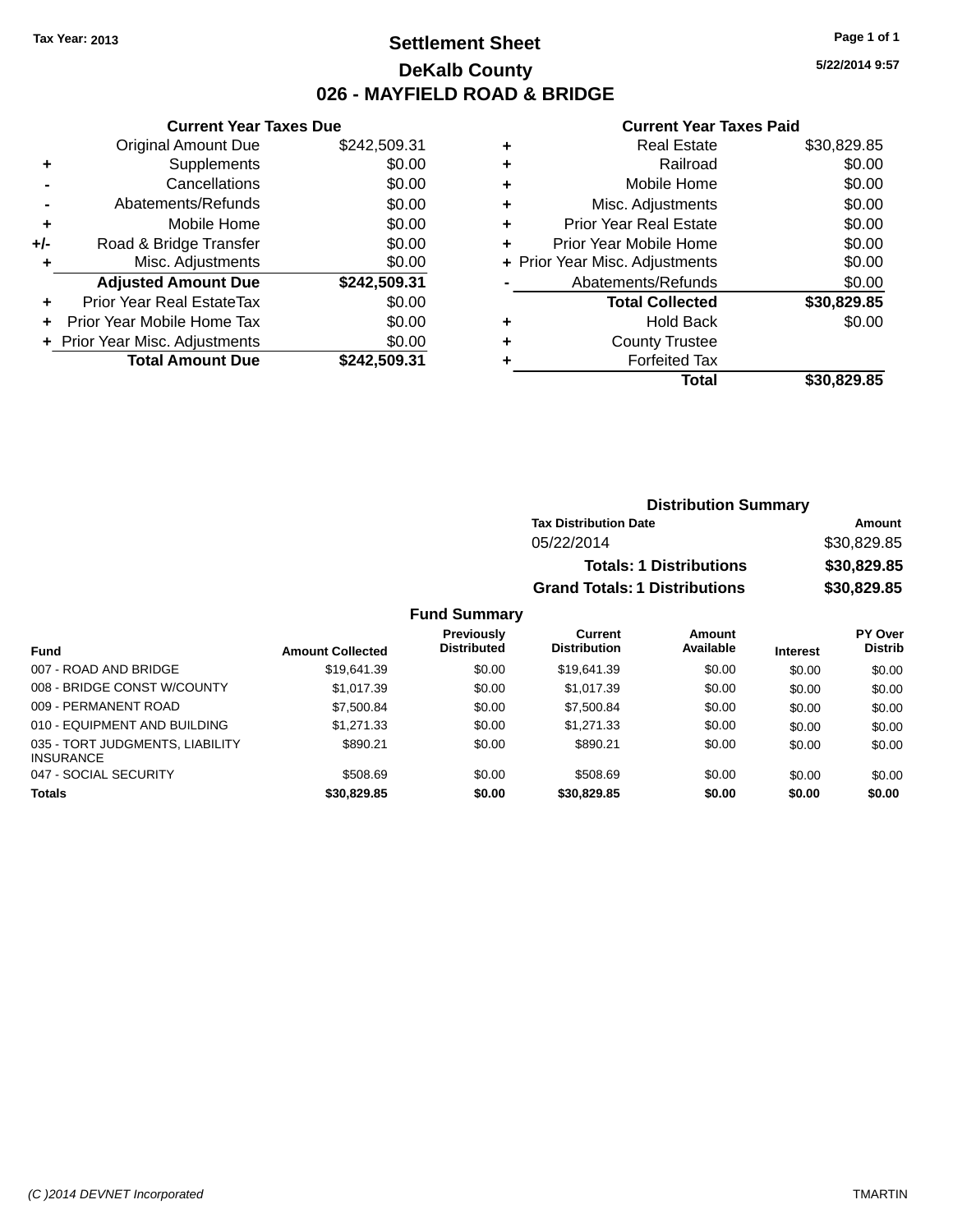# **Settlement Sheet Tax Year: 2013 Page 1 of 1 DeKalb County 027 - MILAN TOWNSHIP**

**5/22/2014 9:57**

|       | <b>Current Year Taxes Due</b>  |             |  |  |  |
|-------|--------------------------------|-------------|--|--|--|
|       | <b>Original Amount Due</b>     | \$40,001.74 |  |  |  |
| ٠     | Supplements                    | \$77.23     |  |  |  |
|       | Cancellations                  | \$84.62     |  |  |  |
|       | Abatements/Refunds             | \$0.00      |  |  |  |
| ٠     | Mobile Home                    | \$0.00      |  |  |  |
| $+/-$ | Road & Bridge Transfer         | \$0.00      |  |  |  |
| ٠     | Misc. Adjustments              | \$0.00      |  |  |  |
|       | <b>Adjusted Amount Due</b>     | \$39,994.35 |  |  |  |
| ÷     | Prior Year Real EstateTax      | \$0.00      |  |  |  |
| ÷     | Prior Year Mobile Home Tax     | \$0.00      |  |  |  |
|       | + Prior Year Misc. Adjustments | \$0.00      |  |  |  |
|       | <b>Total Amount Due</b>        | \$39.994.35 |  |  |  |
|       |                                |             |  |  |  |

| <b>Current Year Taxes Paid</b> |            |
|--------------------------------|------------|
| <b>Real Estate</b>             | \$1,924.71 |
| Railroad                       | \$0.00     |
| Mobile Home                    | \$0.00     |
| Misc. Adjustments              | \$0.00     |
| <b>Prior Year Real Estate</b>  | \$0.00     |
| Prior Year Mobile Home         | \$0.00     |
| + Prior Year Misc. Adjustments | \$0.00     |
| Abatements/Refunds             | \$0.00     |
| <b>Total Collected</b>         | \$1,924.71 |
| <b>Hold Back</b>               | \$0.00     |
| <b>County Trustee</b>          |            |
| <b>Forfeited Tax</b>           |            |
| <b>Total</b>                   | \$1,924.71 |
|                                |            |

|                 |                         |                                  |                                       | <b>Distribution Summary</b>    |                 |                           |  |
|-----------------|-------------------------|----------------------------------|---------------------------------------|--------------------------------|-----------------|---------------------------|--|
|                 |                         |                                  | <b>Tax Distribution Date</b>          |                                |                 | Amount                    |  |
|                 |                         |                                  | 05/22/2014                            |                                |                 | \$1,924.71                |  |
|                 |                         |                                  |                                       | <b>Totals: 1 Distributions</b> |                 | \$1,924.71                |  |
|                 |                         |                                  | <b>Grand Totals: 1 Distributions</b>  |                                |                 | \$1,924.71                |  |
|                 |                         | <b>Fund Summary</b>              |                                       |                                |                 |                           |  |
| <b>Fund</b>     | <b>Amount Collected</b> | Previously<br><b>Distributed</b> | <b>Current</b><br><b>Distribution</b> | Amount<br>Available            | <b>Interest</b> | PY Over<br><b>Distrib</b> |  |
| 001 - CORPORATE | \$1,924.71              | \$0.00                           | \$1,924.71                            | \$0.00                         | \$0.00          | \$0.00                    |  |
| <b>Totals</b>   | \$1,924.71              | \$0.00                           | \$1,924.71                            | \$0.00                         | \$0.00          | \$0.00                    |  |
|                 |                         |                                  |                                       |                                |                 |                           |  |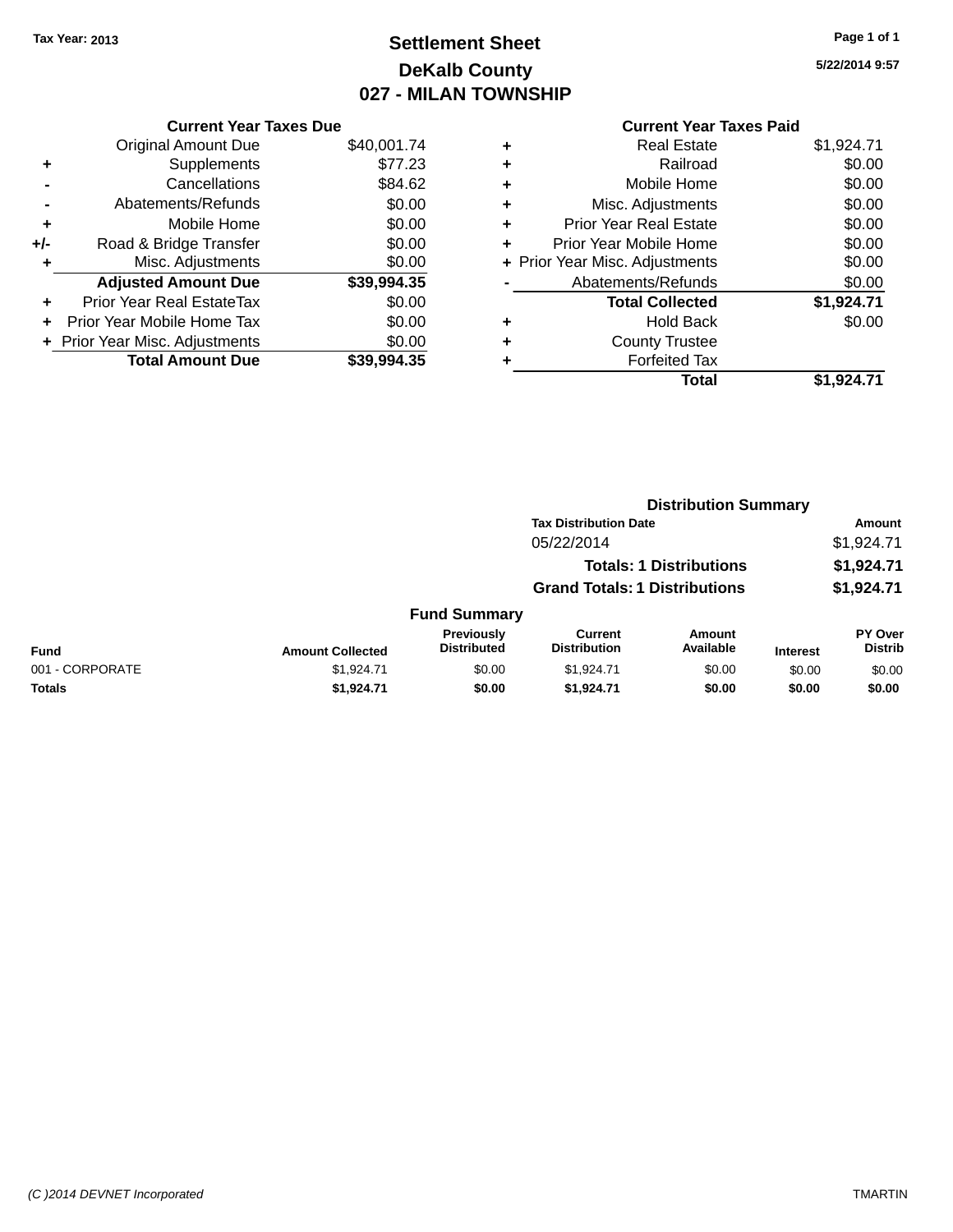## **Settlement Sheet Tax Year: 2013 Page 1 of 1 DeKalb County 028 - MILAN ROAD & BRIDGE**

**5/22/2014 9:57**

|     | <b>Current Year Taxes Due</b>  |             |
|-----|--------------------------------|-------------|
|     | <b>Original Amount Due</b>     | \$62,806.62 |
| ٠   | Supplements                    | \$121.24    |
|     | Cancellations                  | \$132.87    |
|     | Abatements/Refunds             | \$0.00      |
| ٠   | Mobile Home                    | \$0.00      |
| +/- | Road & Bridge Transfer         | \$0.00      |
| ٠   | Misc. Adjustments              | \$0.00      |
|     | <b>Adjusted Amount Due</b>     | \$62,794.99 |
| ٠   | Prior Year Real EstateTax      | \$0.00      |
|     | Prior Year Mobile Home Tax     | \$0.00      |
|     | + Prior Year Misc. Adjustments | \$0.00      |
|     | <b>Total Amount Due</b>        | \$62.794.99 |
|     |                                |             |

| ٠ | <b>Real Estate</b>             | \$3,021.92 |
|---|--------------------------------|------------|
| ٠ | Railroad                       | \$0.00     |
| ٠ | Mobile Home                    | \$0.00     |
| ٠ | Misc. Adjustments              | \$0.00     |
| ٠ | <b>Prior Year Real Estate</b>  | \$0.00     |
| ٠ | Prior Year Mobile Home         | \$0.00     |
|   | + Prior Year Misc. Adjustments | \$0.00     |
|   | Abatements/Refunds             | \$0.00     |
|   | <b>Total Collected</b>         | \$3,021.92 |
| ٠ | <b>Hold Back</b>               | \$0.00     |
| ٠ | <b>County Trustee</b>          |            |
| ٠ | <b>Forfeited Tax</b>           |            |
|   | Total                          | \$3,021.92 |
|   |                                |            |

|                |                                  |                                      | <b>Distribution Summary</b>    |                 |                                  |  |
|----------------|----------------------------------|--------------------------------------|--------------------------------|-----------------|----------------------------------|--|
|                |                                  | <b>Tax Distribution Date</b>         |                                |                 | <b>Amount</b>                    |  |
|                |                                  | 05/22/2014                           |                                |                 | \$3,021.92                       |  |
|                |                                  |                                      | <b>Totals: 1 Distributions</b> |                 | \$3,021.92                       |  |
|                |                                  | <b>Grand Totals: 1 Distributions</b> |                                |                 | \$3,021.92                       |  |
|                | <b>Fund Summary</b>              |                                      |                                |                 |                                  |  |
| ount Collected | Previously<br><b>Distributed</b> | Current<br><b>Distribution</b>       | <b>Amount</b><br>Available     | <b>Interest</b> | <b>PY Over</b><br><b>Distrib</b> |  |
|                |                                  |                                      |                                |                 |                                  |  |

| Fund                        | <b>Amount Collected</b> | <b>Distributed</b> | <b>Distribution</b> | Available | <b>Interest</b> | Distrib |
|-----------------------------|-------------------------|--------------------|---------------------|-----------|-----------------|---------|
| 007 - ROAD AND BRIDGE       | \$2,090.63              | \$0.00             | \$2,090.63          | \$0.00    | \$0.00          | \$0.00  |
| 008 - BRIDGE CONST W/COUNTY | \$209.46                | \$0.00             | \$209.46            | \$0.00    | \$0.00          | \$0.00  |
| 009 - PERMANENT ROAD        | \$721.83                | \$0.00             | \$721.83            | \$0.00    | \$0.00          | \$0.00  |
| Totals                      | \$3.021.92              | \$0.00             | \$3.021.92          | \$0.00    | \$0.00          | \$0.00  |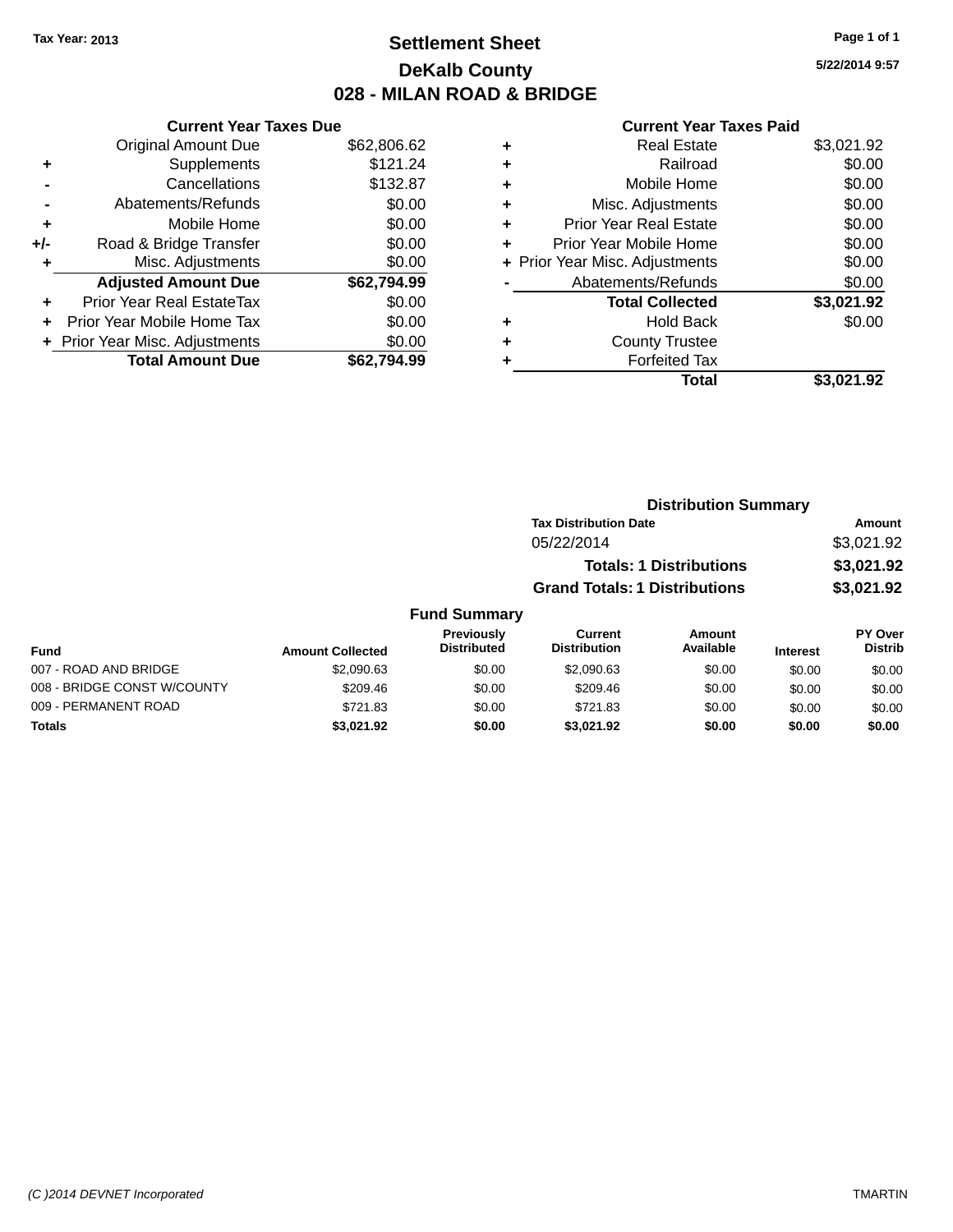## **Settlement Sheet Tax Year: 2013 Page 1 of 1 DeKalb County 029 - PAW PAW TOWNSHIP**

**5/22/2014 9:57**

|     | <b>Current Year Taxes Due</b>  |             |
|-----|--------------------------------|-------------|
|     | <b>Original Amount Due</b>     | \$66,323.14 |
| ٠   | Supplements                    | \$0.00      |
|     | Cancellations                  | \$0.00      |
|     | Abatements/Refunds             | \$0.00      |
| ٠   | Mobile Home                    | \$0.00      |
| +/- | Road & Bridge Transfer         | \$0.00      |
| ٠   | Misc. Adjustments              | \$0.00      |
|     | <b>Adjusted Amount Due</b>     | \$66,323.14 |
| ÷   | Prior Year Real EstateTax      | \$0.00      |
| ÷   | Prior Year Mobile Home Tax     | \$0.00      |
|     | + Prior Year Misc. Adjustments | \$0.00      |
|     | <b>Total Amount Due</b>        | \$66,323.14 |

| ٠ | <b>Real Estate</b>             | \$8,525.01 |
|---|--------------------------------|------------|
| ٠ | Railroad                       | \$0.00     |
| ٠ | Mobile Home                    | \$0.00     |
| ٠ | Misc. Adjustments              | \$0.00     |
| ٠ | <b>Prior Year Real Estate</b>  | \$0.00     |
| ٠ | Prior Year Mobile Home         | \$0.00     |
|   | + Prior Year Misc. Adjustments | \$0.00     |
|   | Abatements/Refunds             | \$0.00     |
|   | <b>Total Collected</b>         | \$8,525.01 |
| ٠ | <b>Hold Back</b>               | \$0.00     |
|   | <b>County Trustee</b>          |            |
| ٠ | <b>Forfeited Tax</b>           |            |
|   | Total                          | \$8.525.01 |
|   |                                |            |

|                     | <b>Distribution Summary</b>          |            |
|---------------------|--------------------------------------|------------|
|                     | <b>Tax Distribution Date</b>         | Amount     |
|                     | 05/22/2014                           | \$8,525.01 |
|                     | <b>Totals: 1 Distributions</b>       | \$8,525.01 |
|                     | <b>Grand Totals: 1 Distributions</b> | \$8,525.01 |
| <b>Fund Summary</b> |                                      |            |

| Fund                     | <b>Amount Collected</b> | <b>Previously</b><br><b>Distributed</b> | Current<br><b>Distribution</b> | Amount<br>Available | <b>Interest</b> | <b>PY Over</b><br><b>Distrib</b> |
|--------------------------|-------------------------|-----------------------------------------|--------------------------------|---------------------|-----------------|----------------------------------|
| 001 - CORPORATE          | \$8,007.46              | \$0.00                                  | \$8,007.46                     | \$0.00              | \$0.00          | \$0.00                           |
| 017 - CEMETERY           | \$323.69                | \$0.00                                  | \$323.69                       | \$0.00              | \$0.00          | \$0.00                           |
| 034 - GENERAL ASSISTANCE | \$193.86                | \$0.00                                  | \$193.86                       | \$0.00              | \$0.00          | \$0.00                           |
| <b>Totals</b>            | \$8,525.01              | \$0.00                                  | \$8.525.01                     | \$0.00              | \$0.00          | \$0.00                           |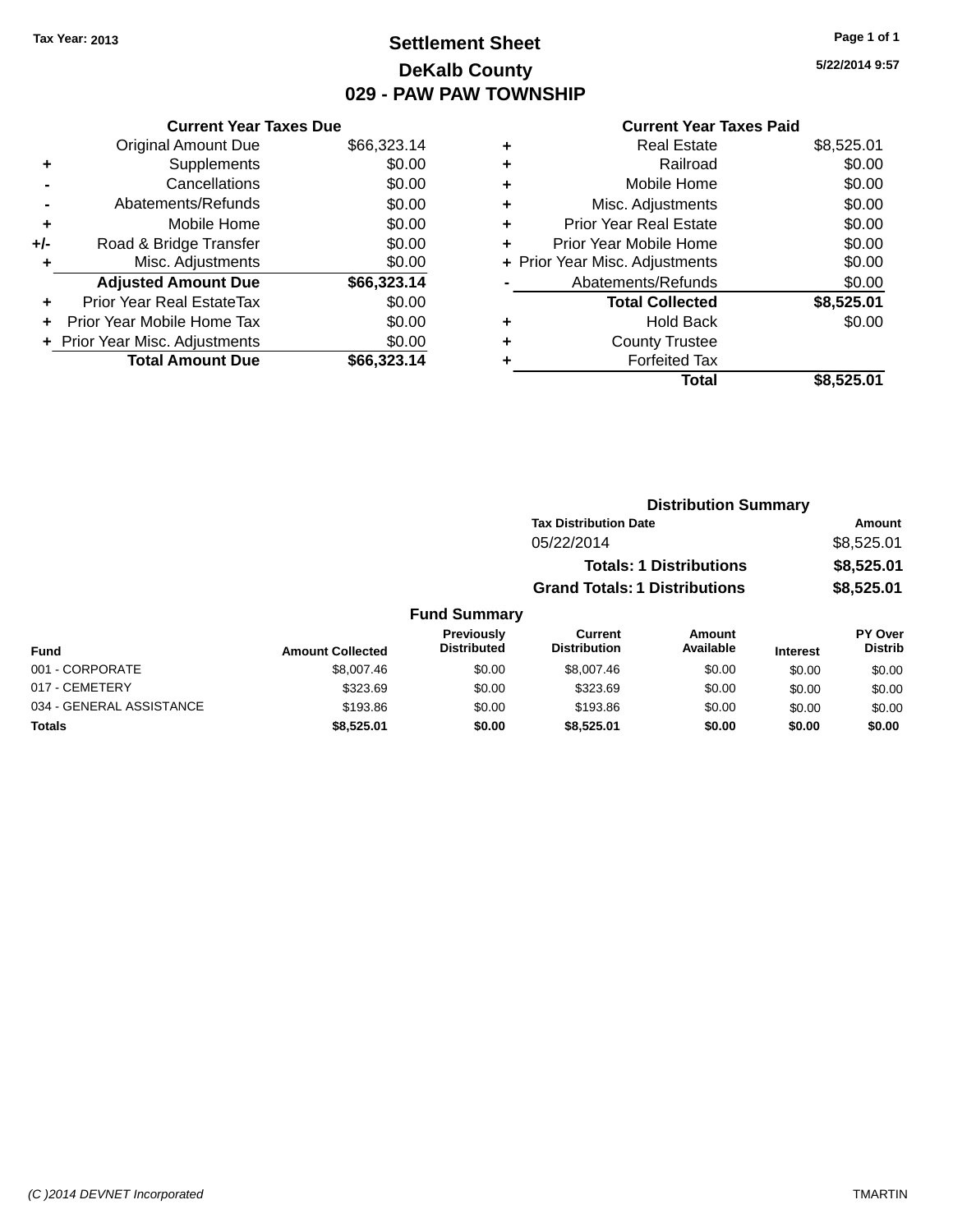### **Settlement Sheet Tax Year: 2013 Page 1 of 1 DeKalb County 030 - PAW PAW ROAD & BRIDGE**

**5/22/2014 9:57**

#### **Current Year Taxes Paid**

|     | <b>Current Year Taxes Due</b>  |             |
|-----|--------------------------------|-------------|
|     | <b>Original Amount Due</b>     | \$91,476.59 |
| ٠   | Supplements                    | \$0.00      |
|     | Cancellations                  | \$0.00      |
|     | Abatements/Refunds             | \$0.00      |
| ÷   | Mobile Home                    | \$0.00      |
| +/- | Road & Bridge Transfer         | \$0.00      |
|     | Misc. Adjustments              | \$0.00      |
|     | <b>Adjusted Amount Due</b>     | \$91,476.59 |
| ٠   | Prior Year Real EstateTax      | \$0.00      |
|     | Prior Year Mobile Home Tax     | \$0.00      |
|     | + Prior Year Misc. Adjustments | \$0.00      |
|     | <b>Total Amount Due</b>        | \$91,476.59 |
|     |                                |             |

| ٠ | <b>Real Estate</b>             | \$11,758.15 |
|---|--------------------------------|-------------|
| ٠ | Railroad                       | \$0.00      |
| ٠ | Mobile Home                    | \$0.00      |
| ٠ | Misc. Adjustments              | \$0.00      |
| ٠ | <b>Prior Year Real Estate</b>  | \$0.00      |
| ٠ | Prior Year Mobile Home         | \$0.00      |
|   | + Prior Year Misc. Adjustments | \$0.00      |
|   | Abatements/Refunds             | \$0.00      |
|   | <b>Total Collected</b>         | \$11,758.15 |
| ٠ | <b>Hold Back</b>               | \$0.00      |
| ٠ | <b>County Trustee</b>          |             |
| ٠ | <b>Forfeited Tax</b>           |             |
|   | Total                          | \$11,758.15 |
|   |                                |             |

| <b>Distribution Summary</b>          |             |
|--------------------------------------|-------------|
| <b>Tax Distribution Date</b>         | Amount      |
| 05/22/2014                           | \$11,758.15 |
| <b>Totals: 1 Distributions</b>       | \$11,758.15 |
| <b>Grand Totals: 1 Distributions</b> | \$11,758.15 |

| <b>Fund</b>                                   | <b>Amount Collected</b> | Previously<br><b>Distributed</b> | Current<br><b>Distribution</b> | Amount<br>Available | <b>Interest</b> | PY Over<br><b>Distrib</b> |
|-----------------------------------------------|-------------------------|----------------------------------|--------------------------------|---------------------|-----------------|---------------------------|
| 007 - ROAD AND BRIDGE                         | \$5,701.88              | \$0.00                           | \$5,701.88                     | \$0.00              | \$0.00          | \$0.00                    |
| 009 - PERMANENT ROAD                          | \$4,565.71              | \$0.00                           | \$4,565.71                     | \$0.00              | \$0.00          | \$0.00                    |
| 010 - EQUIPMENT AND BUILDING                  | \$627.40                | \$0.00                           | \$627.40                       | \$0.00              | \$0.00          | \$0.00                    |
| 027 - AUDIT                                   | \$95.36                 | \$0.00                           | \$95.36                        | \$0.00              | \$0.00          | \$0.00                    |
| 035 - TORT JUDGEMENTS/LIABILITY<br><b>INS</b> | \$605.86                | \$0.00                           | \$605.86                       | \$0.00              | \$0.00          | \$0.00                    |
| 047 - SOCIAL SECURITY                         | \$161.94                | \$0.00                           | \$161.94                       | \$0.00              | \$0.00          | \$0.00                    |
| <b>Totals</b>                                 | \$11,758.15             | \$0.00                           | \$11,758.15                    | \$0.00              | \$0.00          | \$0.00                    |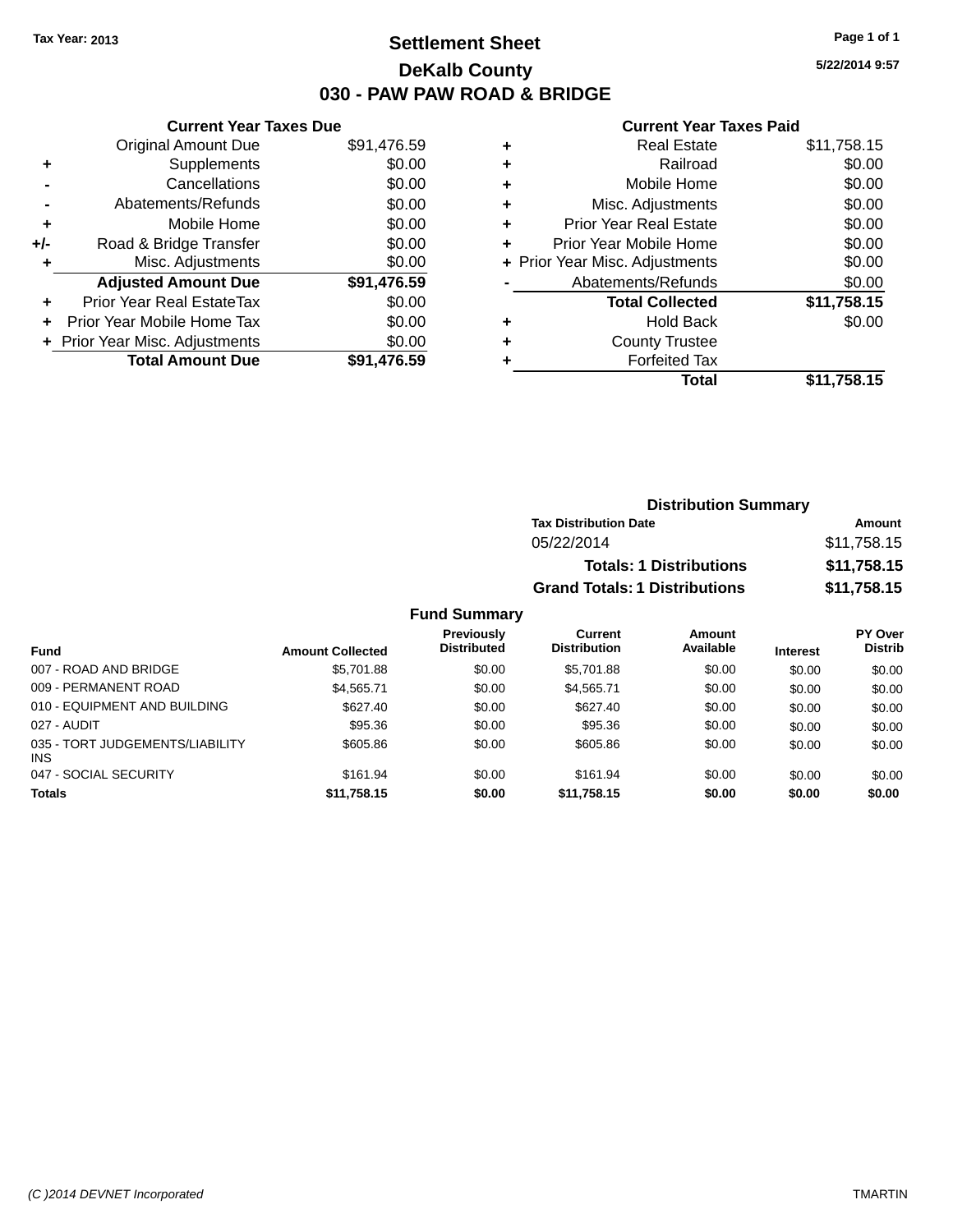## **Settlement Sheet Tax Year: 2013 Page 1 of 1 DeKalb County 031 - PIERCE TOWNSHIP**

**5/22/2014 9:57**

### **Current Year Taxes Paid**

|     | <b>Current Year Taxes Due</b>  |             |
|-----|--------------------------------|-------------|
|     | <b>Original Amount Due</b>     | \$55,961.88 |
| ٠   | Supplements                    | \$305.77    |
|     | Cancellations                  | \$326.31    |
|     | Abatements/Refunds             | \$0.00      |
| ٠   | Mobile Home                    | \$0.00      |
| +/- | Road & Bridge Transfer         | \$0.00      |
|     | Misc. Adjustments              | \$0.00      |
|     | <b>Adjusted Amount Due</b>     | \$55,941.34 |
| ÷   | Prior Year Real EstateTax      | \$0.00      |
|     | Prior Year Mobile Home Tax     | \$0.00      |
|     | + Prior Year Misc. Adjustments | \$0.00      |
|     | <b>Total Amount Due</b>        | \$55,941,34 |
|     |                                |             |

| ٠ | <b>Real Estate</b>             | \$9,762.68 |
|---|--------------------------------|------------|
| ٠ | Railroad                       | \$0.00     |
| ٠ | Mobile Home                    | \$0.00     |
| ٠ | Misc. Adjustments              | \$0.00     |
| ٠ | <b>Prior Year Real Estate</b>  | \$0.00     |
| ٠ | Prior Year Mobile Home         | \$0.00     |
|   | + Prior Year Misc. Adjustments | \$0.00     |
|   | Abatements/Refunds             | \$0.00     |
|   | <b>Total Collected</b>         | \$9,762.68 |
| ٠ | Hold Back                      | \$0.00     |
| ٠ | <b>County Trustee</b>          |            |
| ٠ | <b>Forfeited Tax</b>           |            |
|   | Total                          | \$9.762.68 |
|   |                                |            |

| <b>Distribution Summary</b>          |            |
|--------------------------------------|------------|
| <b>Tax Distribution Date</b>         | Amount     |
| 05/22/2014                           | \$9,762.68 |
| <b>Totals: 1 Distributions</b>       | \$9,762.68 |
| <b>Grand Totals: 1 Distributions</b> | \$9,762.68 |

| <b>Fund</b>                                   | <b>Amount Collected</b> | Previously<br><b>Distributed</b> | Current<br><b>Distribution</b> | Amount<br>Available | <b>Interest</b> | PY Over<br><b>Distrib</b> |
|-----------------------------------------------|-------------------------|----------------------------------|--------------------------------|---------------------|-----------------|---------------------------|
| 001 - CORPORATE                               | \$7,258.24              | \$0.00                           | \$7.258.24                     | \$0.00              | \$0.00          | \$0.00                    |
| $005 - I. M. R. F.$                           | \$628.33                | \$0.00                           | \$628.33                       | \$0.00              | \$0.00          | \$0.00                    |
| 027 - AUDIT                                   | \$157.24                | \$0.00                           | \$157.24                       | \$0.00              | \$0.00          | \$0.00                    |
| 035 - TORT JUDGEMENTS/LIABILITY<br><b>INS</b> | \$715.37                | \$0.00                           | \$715.37                       | \$0.00              | \$0.00          | \$0.00                    |
| 047 - SOCIAL SECURITY                         | \$479.99                | \$0.00                           | \$479.99                       | \$0.00              | \$0.00          | \$0.00                    |
| 054 - GENERAL ASSISTANCE                      | \$523.51                | \$0.00                           | \$523.51                       | \$0.00              | \$0.00          | \$0.00                    |
| <b>Totals</b>                                 | \$9,762.68              | \$0.00                           | \$9.762.68                     | \$0.00              | \$0.00          | \$0.00                    |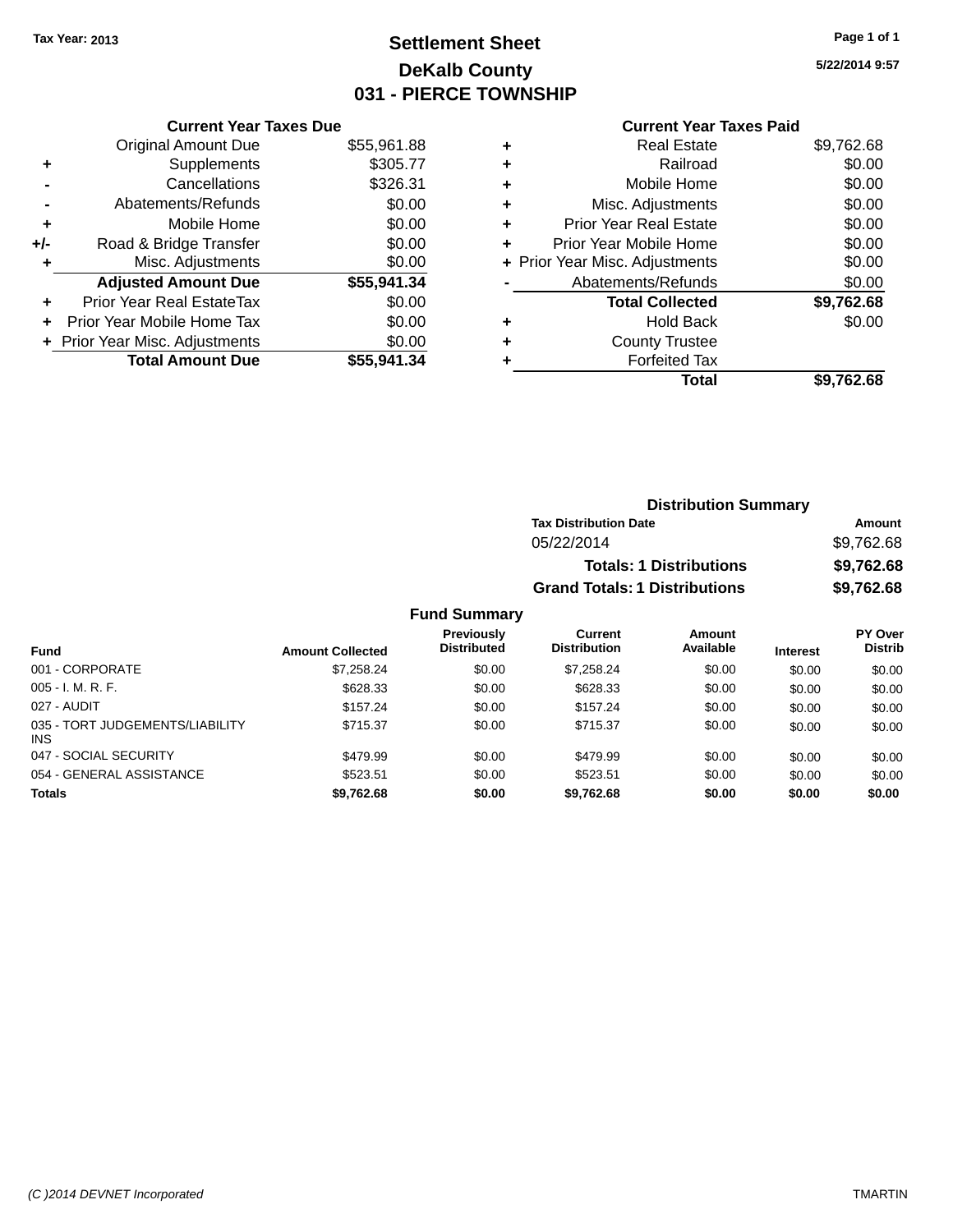### **Settlement Sheet Tax Year: 2013 Page 1 of 1 DeKalb County 032 - PIERCE ROAD & BRIDGE**

**5/22/2014 9:57**

#### **Current Year Taxes Paid**

|       | <b>Current Year Taxes Due</b>  |              |
|-------|--------------------------------|--------------|
|       | <b>Original Amount Due</b>     | \$164,768.41 |
| ٠     | Supplements                    | \$900.28     |
|       | Cancellations                  | \$960.75     |
|       | Abatements/Refunds             | \$0.00       |
| ٠     | Mobile Home                    | \$0.00       |
| $+/-$ | Road & Bridge Transfer         | \$0.00       |
| ٠     | Misc. Adjustments              | \$0.00       |
|       | <b>Adjusted Amount Due</b>     | \$164,707.94 |
| ٠     | Prior Year Real EstateTax      | \$0.00       |
| ÷     | Prior Year Mobile Home Tax     | \$0.00       |
|       | + Prior Year Misc. Adjustments | \$0.00       |
|       | <b>Total Amount Due</b>        | \$164.707.94 |
|       |                                |              |

|   | <b>Real Estate</b>             | \$28,743.99 |
|---|--------------------------------|-------------|
| ٠ | Railroad                       | \$0.00      |
| ٠ | Mobile Home                    | \$0.00      |
| ٠ | Misc. Adjustments              | \$0.00      |
| ٠ | <b>Prior Year Real Estate</b>  | \$0.00      |
| ٠ | Prior Year Mobile Home         | \$0.00      |
|   | + Prior Year Misc. Adjustments | \$0.00      |
|   | Abatements/Refunds             | \$0.00      |
|   | <b>Total Collected</b>         | \$28,743.99 |
| ٠ | <b>Hold Back</b>               | \$0.00      |
| ٠ | <b>County Trustee</b>          |             |
| ٠ | <b>Forfeited Tax</b>           |             |
|   | Total                          | \$28.743.99 |
|   |                                |             |

| <b>Distribution Summary</b>          |             |
|--------------------------------------|-------------|
| <b>Tax Distribution Date</b>         | Amount      |
| 05/22/2014                           | \$28,743.99 |
| <b>Totals: 1 Distributions</b>       | \$28,743.99 |
| <b>Grand Totals: 1 Distributions</b> | \$28,743.99 |

| <b>Fund</b>                  | <b>Amount Collected</b> | Previously<br><b>Distributed</b> | Current<br><b>Distribution</b> | Amount<br>Available | <b>Interest</b> | <b>PY Over</b><br><b>Distrib</b> |
|------------------------------|-------------------------|----------------------------------|--------------------------------|---------------------|-----------------|----------------------------------|
| $005 - I. M. R. F.$          | \$20.34                 | \$0.00                           | \$20.34                        | \$0.00              | \$0.00          | \$0.00                           |
| 007 - ROAD AND BRIDGE        | \$20,449.91             | \$0.00                           | \$20,449.91                    | \$0.00              | \$0.00          | \$0.00                           |
| 008 - BRIDGE CONST W/COUNTY  | \$1,623.86              | \$0.00                           | \$1,623.86                     | \$0.00              | \$0.00          | \$0.00                           |
| 009 - PERMANENT ROAD         | \$5,304.91              | \$0.00                           | \$5,304.91                     | \$0.00              | \$0.00          | \$0.00                           |
| 010 - EQUIPMENT AND BUILDING | \$1.137.55              | \$0.00                           | \$1.137.55                     | \$0.00              | \$0.00          | \$0.00                           |
| 047 - SOCIAL SECURITY        | \$207.42                | \$0.00                           | \$207.42                       | \$0.00              | \$0.00          | \$0.00                           |
| <b>Totals</b>                | \$28.743.99             | \$0.00                           | \$28,743.99                    | \$0.00              | \$0.00          | \$0.00                           |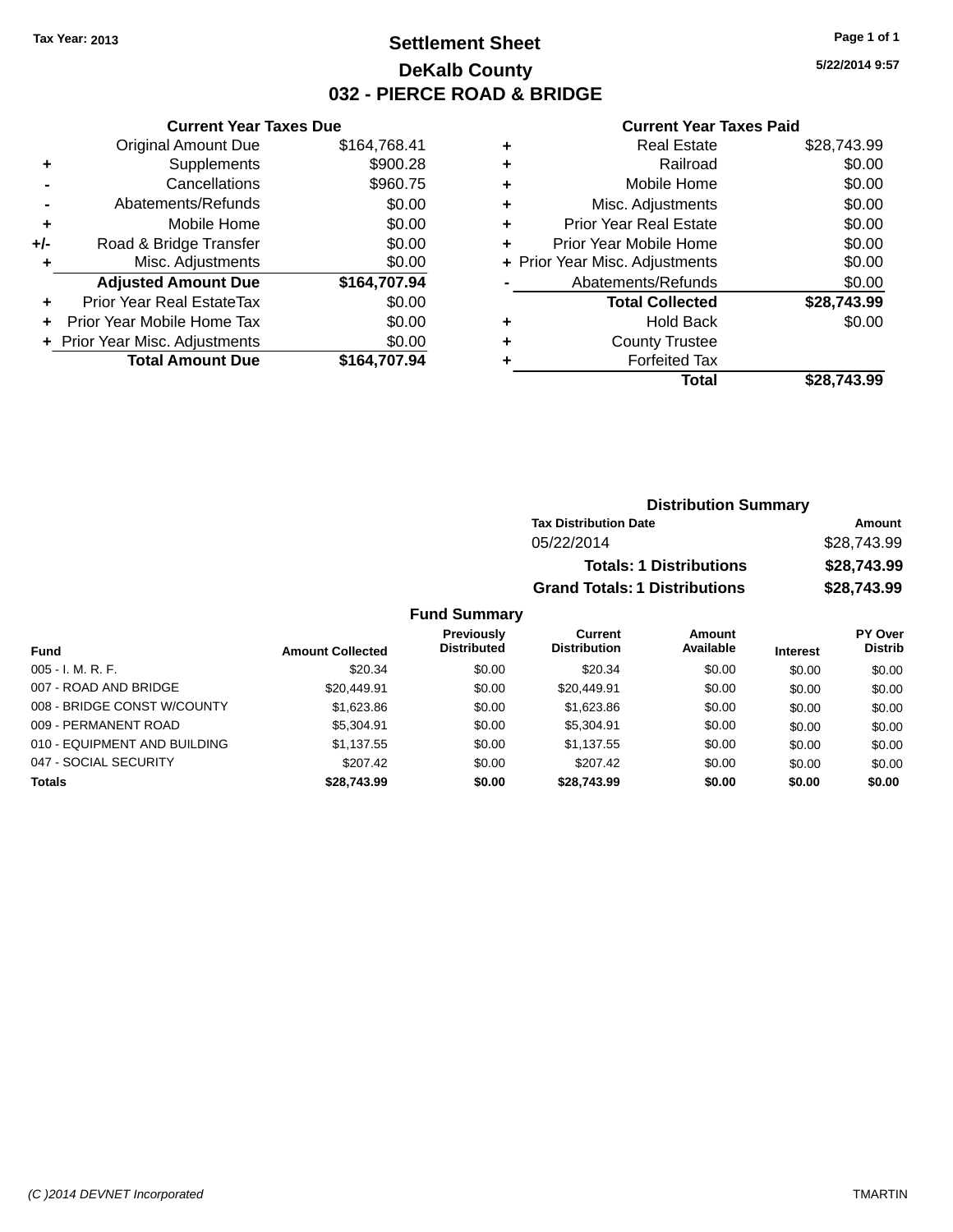### **Settlement Sheet Tax Year: 2013 Page 1 of 1 DeKalb County 033 - SANDWICH TOWNSHIP**

**5/22/2014 9:57**

#### **Current Year Taxes Paid**

|       | <b>Original Amount Due</b>       | \$240,980.33 |
|-------|----------------------------------|--------------|
| ٠     | Supplements                      | \$1,225.51   |
|       | Cancellations                    | \$1,381.97   |
|       | Abatements/Refunds               | \$0.58       |
| ٠     | Mobile Home                      | \$0.00       |
| $+/-$ | Road & Bridge Transfer           | \$0.00       |
| ٠     | Misc. Adjustments                | \$0.26       |
|       | <b>Adjusted Amount Due</b>       | \$240,823.55 |
| ٠     | <b>Prior Year Real EstateTax</b> | (\$21.48)    |
| ÷     | Prior Year Mobile Home Tax       | \$0.00       |
|       | + Prior Year Misc. Adjustments   | \$0.00       |
|       | <b>Total Amount Due</b>          | \$240,802.07 |
|       |                                  |              |

**Current Year Taxes Due**

| ٠ | <b>Real Estate</b>             | \$31,006.45 |
|---|--------------------------------|-------------|
| ٠ | Railroad                       | \$0.00      |
| ٠ | Mobile Home                    | \$0.00      |
| ٠ | Misc. Adjustments              | \$0.26      |
| ٠ | <b>Prior Year Real Estate</b>  | (\$21.48)   |
| ٠ | Prior Year Mobile Home         | \$0.00      |
|   | + Prior Year Misc. Adjustments | \$0.00      |
|   | Abatements/Refunds             | \$0.58      |
|   | <b>Total Collected</b>         | \$30,984.65 |
| ٠ | <b>Hold Back</b>               | \$0.00      |
| ٠ | <b>County Trustee</b>          |             |
| ٠ | <b>Forfeited Tax</b>           |             |
|   | Total                          | \$30,984.65 |
|   |                                |             |

|                     | <b>Distribution Summary</b>          |             |
|---------------------|--------------------------------------|-------------|
|                     | <b>Tax Distribution Date</b>         | Amount      |
|                     | 05/22/2014                           | \$30,984.65 |
|                     | <b>Totals: 1 Distributions</b>       | \$30,984.65 |
|                     | <b>Grand Totals: 1 Distributions</b> | \$30,984.65 |
| <b>Fund Summary</b> |                                      |             |

#### **Fund Interest Amount Collected Distributed PY Over Distrib Amount Available Current Distribution Previously** 001 - CORPORATE \$15,607.26 \$0.00 \$15,607.26 \$0.00 \$0.00 \$0.00 005 - I. M. R. F. \$1,924.80 \$0.00 \$1,924.80 \$0.00 \$0.00 \$0.00 017 - CEMETERY \$9,935.72 \$0.00 \$9,935.72 \$0.00 \$0.00 \$0.00 047 - SOCIAL SECURITY \$951.07 \$0.00 \$0.00 \$0.00 \$0.00 \$0.00 \$0.00 054 - GENERAL ASSISTANCE \$2,565.80 \$0.00 \$0.00 \$0.00 \$0.00 \$0.00 **Totals \$30,984.65 \$0.00 \$30,984.65 \$0.00 \$0.00 \$0.00**

### **Miscellaneous Adjustment Detail**

**Year Source Account Type Amount Adjustment Description** 2013 RE - Real Estate Back Tax Collected \$0.26 PRIMUS REDEMPTION 19-23-397-008 by TBA **Totals 1 entries \$0.26**

#### **Abatement Detail**

**Year** Source **Account Type Account Adjustment Description** 

2013 RE - Real Estate PTAB Decision \$0.58 PTAB INTEREST REFUND 19-26-431-010 by TBA **Totals 1 entries \$0.58**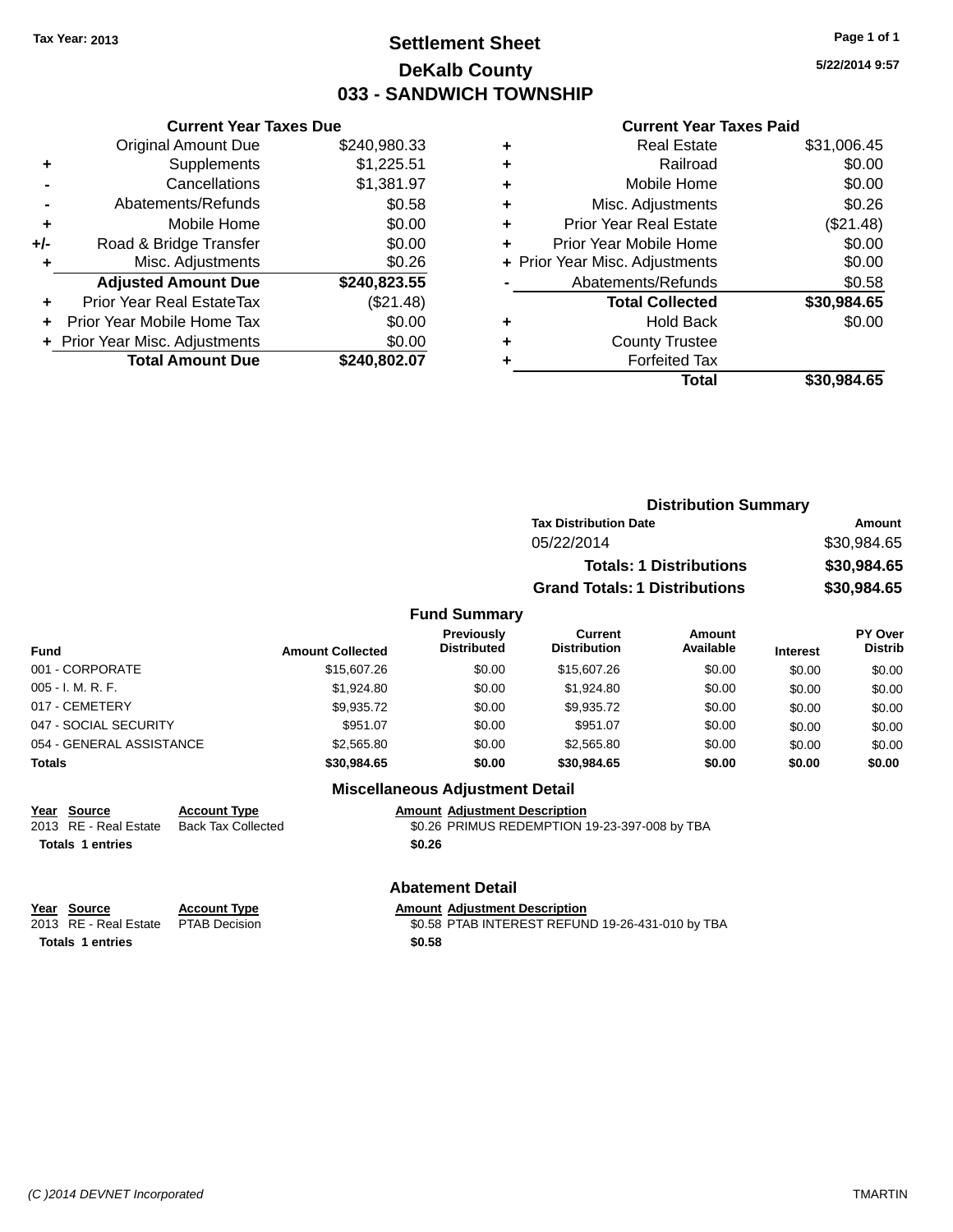### **Settlement Sheet Tax Year: 2013 Page 1 of 1 DeKalb County 034 - SANDWICH PUBLIC LIBRARY DISTRICT**

**5/22/2014 9:57**

|     | <b>Current Year Taxes Due</b>    |              |  |  |  |
|-----|----------------------------------|--------------|--|--|--|
|     | <b>Original Amount Due</b>       | \$548,721.26 |  |  |  |
| ٠   | Supplements                      | \$2,790.54   |  |  |  |
|     | Cancellations                    | \$3,146.82   |  |  |  |
|     | Abatements/Refunds               | \$1.32       |  |  |  |
| ٠   | Mobile Home                      | \$0.00       |  |  |  |
| +/- | Road & Bridge Transfer           | \$0.00       |  |  |  |
| ٠   | Misc. Adjustments                | \$0.59       |  |  |  |
|     | <b>Adjusted Amount Due</b>       | \$548,364.25 |  |  |  |
|     | <b>Prior Year Real EstateTax</b> | (\$49.05)    |  |  |  |
|     | Prior Year Mobile Home Tax       | \$0.00       |  |  |  |
|     | + Prior Year Misc. Adjustments   | \$0.00       |  |  |  |
|     | <b>Total Amount Due</b>          | \$548,315.20 |  |  |  |
|     |                                  |              |  |  |  |

|   | <b>Current Year Taxes Paid</b> |             |
|---|--------------------------------|-------------|
| ٠ | <b>Real Estate</b>             | \$70,602.62 |
|   | Railroad                       | \$0.00      |
| ٠ | Mobile Home                    | \$0.00      |
| ٠ | Misc. Adjustments              | \$0.59      |
| ٠ | <b>Prior Year Real Estate</b>  | (\$49.05)   |
| ٠ | Prior Year Mobile Home         | \$0.00      |
|   | + Prior Year Misc. Adjustments | \$0.00      |
|   | Abatements/Refunds             | \$1.32      |
|   | <b>Total Collected</b>         | \$70,552.84 |
| ٠ | <b>Hold Back</b>               | \$0.00      |
|   | <b>County Trustee</b>          |             |
|   | <b>Forfeited Tax</b>           |             |
|   | Total                          | \$70,552.84 |

| <b>Distribution Summary</b>          |             |
|--------------------------------------|-------------|
| <b>Tax Distribution Date</b>         | Amount      |
| 05/22/2014                           | \$70.552.84 |
| <b>Totals: 1 Distributions</b>       | \$70,552.84 |
| <b>Grand Totals: 1 Distributions</b> | \$70,552.84 |

### **Fund Summary**

| <b>Fund</b>                             | <b>Amount Collected</b> | <b>Previously</b><br><b>Distributed</b> | Current<br><b>Distribution</b> | Amount<br>Available | <b>Interest</b> | <b>PY Over</b><br><b>Distrib</b> |
|-----------------------------------------|-------------------------|-----------------------------------------|--------------------------------|---------------------|-----------------|----------------------------------|
| 001 - CORPORATE                         | \$35,602.15             | \$0.00                                  | \$35,602.15                    | \$0.00              | \$0.00          | \$0.00                           |
| 003 - BONDS AND INTEREST                | \$26,751.66             | \$0.00                                  | \$26,751.66                    | \$0.00              | \$0.00          | \$0.00                           |
| 004 - OPERATIONS & MAINTENANCE          | \$3,342.66              | \$0.00                                  | \$3,342.66                     | \$0.00              | \$0.00          | \$0.00                           |
| $005 - I. M. R. F.$                     | \$1,444.01              | \$0.00                                  | \$1,444.01                     | \$0.00              | \$0.00          | \$0.00                           |
| 027 - AUDIT                             | \$245.60                | \$0.00                                  | \$245.60                       | \$0.00              | \$0.00          | \$0.00                           |
| 035 - TORT JUDGEMENTS/LIABILITY<br>INS. | \$1,943.94              | \$0.00                                  | \$1.943.94                     | \$0.00              | \$0.00          | \$0.00                           |
| 047 - SOCIAL SECURITY                   | \$1.222.82              | \$0.00                                  | \$1,222.82                     | \$0.00              | \$0.00          | \$0.00                           |
| <b>Totals</b>                           | \$70,552.84             | \$0.00                                  | \$70,552.84                    | \$0.00              | \$0.00          | \$0.00                           |

### **Miscellaneous Adjustment Detail**

| Year Source<br>2013 RE - Real Estate | <b>Account Type</b><br>Back Tax Collected | <b>Amount Adjustment Description</b><br>\$0.59 PRIMUS REDEMPTION 19-23-397-008 by TBA |
|--------------------------------------|-------------------------------------------|---------------------------------------------------------------------------------------|
| <b>Totals 1 entries</b>              |                                           | \$0.59                                                                                |
|                                      |                                           |                                                                                       |

### **Abatement Detail**

| Year Source                         | <b>Account Type</b> | <b>Amount Adiustment Description</b>             |
|-------------------------------------|---------------------|--------------------------------------------------|
| 2013 RE - Real Estate PTAB Decision |                     | \$1.32 PTAB INTEREST REFUND 19-26-431-010 by TBA |
| <b>Totals 1 entries</b>             |                     | \$1.32                                           |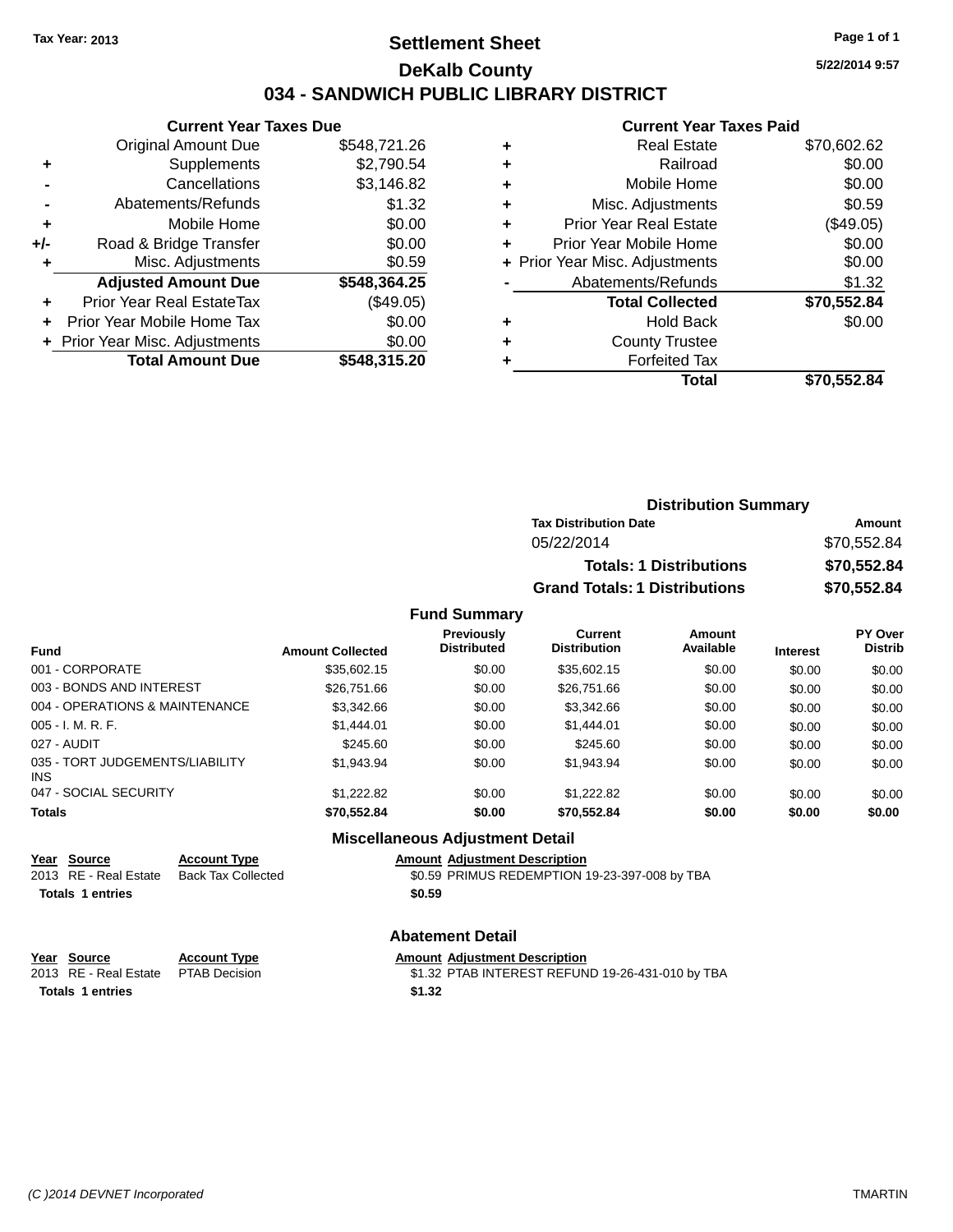### **Settlement Sheet Tax Year: 2013 Page 1 of 1 DeKalb County 035 - SANDWICH ROAD & BRIDGE**

**5/22/2014 9:57**

#### **Current Year Taxes Paid**

|     | <b>Original Amount Due</b>     | \$232,675.96 |
|-----|--------------------------------|--------------|
| ٠   | Supplements                    | \$968.26     |
|     | Cancellations                  | \$1,091.94   |
|     | Abatements/Refunds             | \$0.46       |
| ٠   | Mobile Home                    | \$0.00       |
| +/- | Road & Bridge Transfer         | (\$5,434.90) |
|     | Misc. Adjustments              | \$0.25       |
|     | <b>Adjusted Amount Due</b>     | \$227,117.17 |
| ÷   | Prior Year Real EstateTax      | (\$16.94)    |
| ÷   | Prior Year Mobile Home Tax     | \$0.00       |
|     | + Prior Year Misc. Adjustments | \$0.00       |
|     | <b>Total Amount Due</b>        | \$227,100.23 |
|     |                                |              |

**Current Year Taxes Due**

|   | <b>Real Estate</b>             | \$24,499.07 |
|---|--------------------------------|-------------|
| ٠ | Railroad                       | \$0.00      |
| ٠ | Mobile Home                    | \$0.00      |
| ٠ | Misc. Adjustments              | \$0.25      |
| ٠ | Prior Year Real Estate         | (\$16.94)   |
| ٠ | Prior Year Mobile Home         | \$0.00      |
|   | + Prior Year Misc. Adjustments | \$0.00      |
|   | Abatements/Refunds             | \$0.46      |
|   | <b>Total Collected</b>         | \$24,481.92 |
| ٠ | Hold Back                      | \$0.00      |
| ٠ | <b>County Trustee</b>          |             |
|   | <b>Forfeited Tax</b>           |             |
|   | Total                          | \$24.481.92 |

| <b>Road and Bridge Summary</b> |             |               | <b>Distribution Summary</b>          |             |  |
|--------------------------------|-------------|---------------|--------------------------------------|-------------|--|
| <b>Municipality</b>            | Amt. Due    | Amt. Distrib. | <b>Tax Distribution Date</b>         | Amount      |  |
| CITY OF SANDWICH               | \$42,174.30 | \$5.434.90    | 05/22/2014                           | \$24,481.92 |  |
| <b>Totals</b>                  | \$42,174.30 | \$5.434.90    | <b>Totals: 1 Distributions</b>       | \$24,481.92 |  |
|                                |             |               | <b>Grand Totals: 1 Distributions</b> | \$24,481.92 |  |

#### **Fund Summary Fund Interest Amount Collected Distributed PY Over Distrib Amount Available Current Distribution Previously** 007 - ROAD AND BRIDGE \$6,948.14 \$6,948.14 \$0.00 \$6,948.14 \$0.00 \$0.00 \$0.00 \$0.00 009 - PERMANENT ROAD \$11,766.41 \$0.00 \$11,766.41 \$0.00 \$0.00 \$0.00 \$0.00 010 - EQUIPMENT AND BUILDING \$5,704.66 \$5,704.66 \$0.00 \$5,704.66 \$0.00 \$0.00 \$0.00 047 - SOCIAL SECURITY 662.71 \$62.71 \$0.00 \$62.71 \$0.00 \$0.00 \$0.00 \$0.00 \$0.00 **Totals \$24,481.92 \$0.00 \$24,481.92 \$0.00 \$0.00 \$0.00**

# **Year Source Account Type Amount Adjustment Description**

 $\overline{$0.25$}$  PRIMUS REDEMPTION 19-23-397-008 by TBA **Totals 1 entries \$0.25**

### **Abatement Detail**

**Miscellaneous Adjustment Detail**

**Totals 1 entries \$0.56**

**Year** Source **Account Type Account Adjustment Description** 2013 RE - Real Estate PTAB Decision \$0.56 PTAB INTEREST REFUND 19-26-431-010 by TBA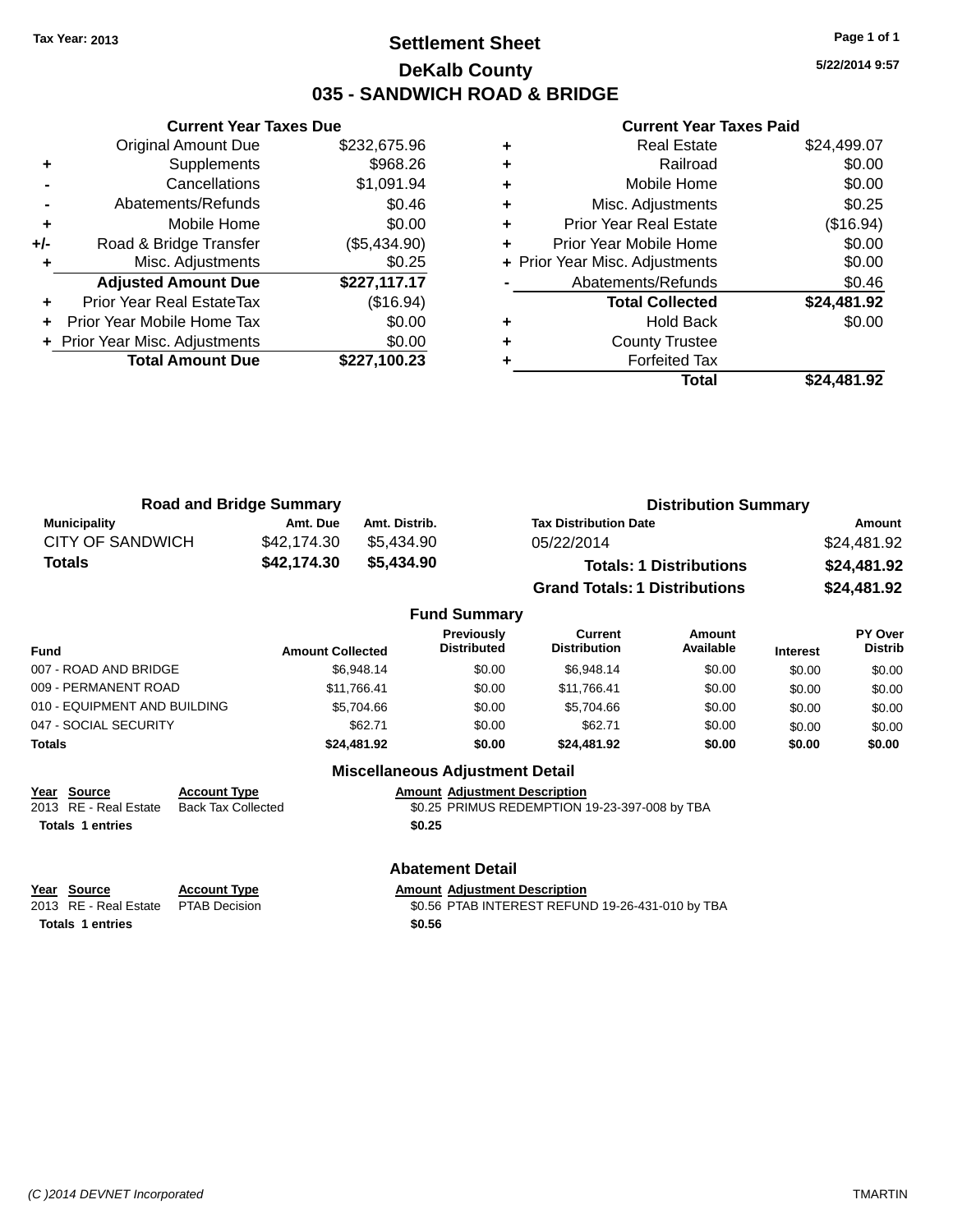### **Settlement Sheet Tax Year: 2013 Page 1 of 1 DeKalb County 036 - SHABBONA TOWNSHIP**

**5/22/2014 9:57**

### **Current Year Taxes Paid**

|     | <b>Current Year Taxes Due</b> |             |  |  |
|-----|-------------------------------|-------------|--|--|
|     | <b>Original Amount Due</b>    | \$92,003.79 |  |  |
| ٠   | Supplements                   | \$178.53    |  |  |
|     | Cancellations                 | \$209.51    |  |  |
|     | Abatements/Refunds            | \$0.27      |  |  |
| ٠   | Mobile Home                   | \$0.00      |  |  |
| +/- | Road & Bridge Transfer        | \$0.00      |  |  |
|     | Misc. Adjustments             | \$21.37     |  |  |
|     | <b>Adjusted Amount Due</b>    | \$91,993.91 |  |  |
| ÷   | Prior Year Real EstateTax     | (\$11.66)   |  |  |
|     | Prior Year Mobile Home Tax    | \$0.00      |  |  |
|     | Prior Year Misc. Adjustments  | \$0.00      |  |  |
|     | <b>Total Amount Due</b>       | \$91.982.25 |  |  |

| ٠ | <b>Real Estate</b>             | \$10,418.21 |
|---|--------------------------------|-------------|
| ÷ | Railroad                       | \$0.00      |
| ٠ | Mobile Home                    | \$0.00      |
| ٠ | Misc. Adjustments              | \$21.37     |
| ٠ | <b>Prior Year Real Estate</b>  | (\$11.66)   |
| ٠ | Prior Year Mobile Home         | \$0.00      |
|   | + Prior Year Misc. Adjustments | \$0.00      |
|   | Abatements/Refunds             | \$0.27      |
|   | <b>Total Collected</b>         | \$10,427.65 |
| ٠ | <b>Hold Back</b>               | \$0.00      |
| ٠ | <b>County Trustee</b>          |             |
| ٠ | <b>Forfeited Tax</b>           |             |
|   | Total                          | \$10.427.65 |
|   |                                |             |

|                          |                     |                         |                                         | <b>Distribution Summary</b>          |                                |                 |                           |
|--------------------------|---------------------|-------------------------|-----------------------------------------|--------------------------------------|--------------------------------|-----------------|---------------------------|
|                          |                     |                         |                                         | <b>Tax Distribution Date</b>         |                                |                 | <b>Amount</b>             |
|                          |                     |                         |                                         | 05/22/2014                           |                                |                 | \$10,427.65               |
|                          |                     |                         |                                         |                                      | <b>Totals: 1 Distributions</b> |                 | \$10,427.65               |
|                          |                     |                         |                                         | <b>Grand Totals: 1 Distributions</b> |                                |                 | \$10,427.65               |
|                          |                     |                         | <b>Fund Summary</b>                     |                                      |                                |                 |                           |
| <b>Fund</b>              |                     | <b>Amount Collected</b> | <b>Previously</b><br><b>Distributed</b> | Current<br><b>Distribution</b>       | Amount<br>Available            | <b>Interest</b> | PY Over<br><b>Distrib</b> |
| 001 - CORPORATE          |                     | \$7,129.06              | \$0.00                                  | \$7,129.06                           | \$0.00                         | \$0.00          | \$0.00                    |
| 017 - CEMETERY           |                     | \$3,286.89              | \$0.00                                  | \$3,286.89                           | \$0.00                         | \$0.00          | \$0.00                    |
| 054 - GENERAL ASSISTANCE |                     | \$11.70                 | \$0.00                                  | \$11.70                              | \$0.00                         | \$0.00          | \$0.00                    |
| <b>Totals</b>            |                     | \$10,427.65             | \$0.00                                  | \$10,427.65                          | \$0.00                         | \$0.00          | \$0.00                    |
|                          |                     |                         | <b>Miscellaneous Adjustment Detail</b>  |                                      |                                |                 |                           |
| Year Source              | <b>Account Type</b> |                         | <b>Amount Adjustment Description</b>    |                                      |                                |                 |                           |

|                         | $\frac{1}{2}$ $\frac{1}{2}$ $\frac{1}{2}$ $\frac{1}{2}$ $\frac{1}{2}$ $\frac{1}{2}$ $\frac{1}{2}$ $\frac{1}{2}$ $\frac{1}{2}$ $\frac{1}{2}$ $\frac{1}{2}$ $\frac{1}{2}$ $\frac{1}{2}$ $\frac{1}{2}$ $\frac{1}{2}$ $\frac{1}{2}$ $\frac{1}{2}$ $\frac{1}{2}$ $\frac{1}{2}$ $\frac{1}{2}$ $\frac{1}{2}$ $\frac{1}{2}$ | ACCOUNT TYPE                             | Allioulit Aujustinent Description             |  |
|-------------------------|---------------------------------------------------------------------------------------------------------------------------------------------------------------------------------------------------------------------------------------------------------------------------------------------------------------------|------------------------------------------|-----------------------------------------------|--|
|                         |                                                                                                                                                                                                                                                                                                                     | 2013 RE - Real Estate Back Tax Collected | \$6.70 DOBSON REDEMPTION 13-15-402-010 by TBA |  |
|                         |                                                                                                                                                                                                                                                                                                                     | 2013 RE - Real Estate Back Tax Collected | \$8.71 MANESS REDEMPTION 13-06-331-005 by TBA |  |
|                         | 2013 RE - Real Estate                                                                                                                                                                                                                                                                                               | Back Tax Collected                       | \$5.96 SCAVENGER SALE 13-06-332-003 by TBA    |  |
| <b>Totals 3 entries</b> |                                                                                                                                                                                                                                                                                                                     | \$21.37                                  |                                               |  |
|                         |                                                                                                                                                                                                                                                                                                                     |                                          |                                               |  |
|                         |                                                                                                                                                                                                                                                                                                                     |                                          |                                               |  |

| Year Source | <b>Account Type</b> | <b>Amount Adiustment Description</b> |
|-------------|---------------------|--------------------------------------|
|             |                     |                                      |

2013 RE - Real Estate PTAB Decision \$0.27 PTAB INTEREST REFUND 13-15-176-011 by TBA

**Totals 1 entries \$0.27**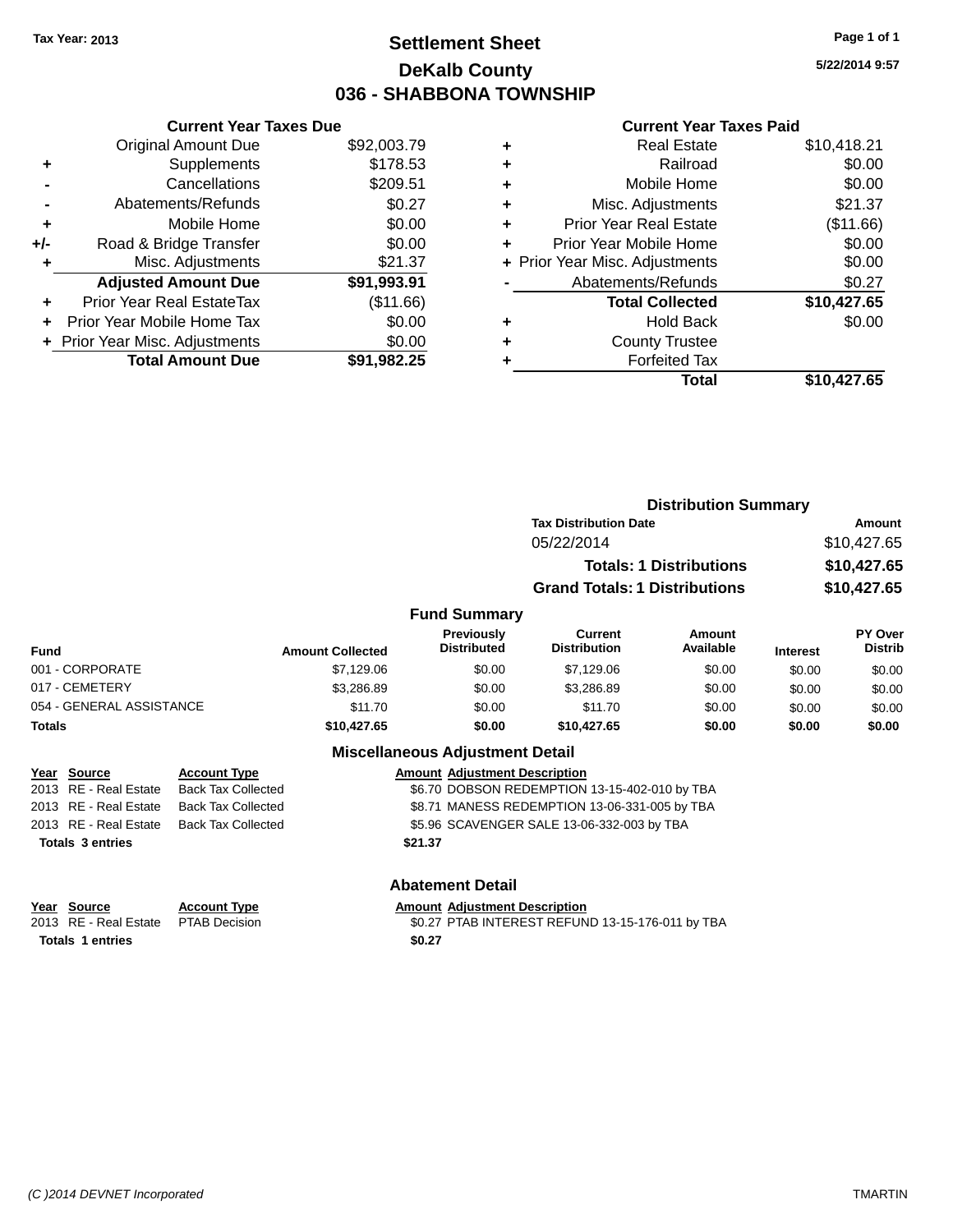### **Settlement Sheet Tax Year: 2013 Page 1 of 1 DeKalb County 037 - SHABBONA ROAD & BRIDGE**

**5/22/2014 9:57**

#### **Current Year Taxes Paid**

|       | <b>Current Year Taxes Due</b>  |              |  |  |  |
|-------|--------------------------------|--------------|--|--|--|
|       | Original Amount Due            | \$165,166.40 |  |  |  |
| ٠     | Supplements                    | \$292.61     |  |  |  |
|       | Cancellations                  | \$346.86     |  |  |  |
|       | Abatements/Refunds             | \$0.46       |  |  |  |
| ٠     | Mobile Home                    | \$0.00       |  |  |  |
| $+/-$ | Road & Bridge Transfer         | (\$1,455.53) |  |  |  |
| ٠     | Misc. Adjustments              | \$38.37      |  |  |  |
|       | <b>Adjusted Amount Due</b>     | \$163,694.53 |  |  |  |
| ÷     | Prior Year Real EstateTax      | (\$18.19)    |  |  |  |
|       | Prior Year Mobile Home Tax     | \$0.00       |  |  |  |
|       | + Prior Year Misc. Adjustments | \$0.00       |  |  |  |
|       | <b>Total Amount Due</b>        | \$163,676.34 |  |  |  |
|       |                                |              |  |  |  |

|   | + Prior Year Misc. Adjustments               | \$0.00                |
|---|----------------------------------------------|-----------------------|
|   |                                              |                       |
|   |                                              |                       |
| ٠ | Hold Back                                    | \$0.00                |
| ٠ | <b>County Trustee</b>                        |                       |
|   | <b>Forfeited Tax</b>                         |                       |
|   | Total                                        | \$17.265.44           |
|   | Abatements/Refunds<br><b>Total Collected</b> | \$0.46<br>\$17,265.44 |
| ٠ | Prior Year Mobile Home                       | \$0.00                |
| ٠ | <b>Prior Year Real Estate</b>                | (\$18.19)             |
| ٠ | Misc. Adjustments                            | \$38.37               |
| ٠ | Mobile Home                                  | \$0.00                |
| ٠ | Railroad                                     | \$0.00                |
|   | <b>Real Estate</b>                           | \$17,245.72           |

| <b>Road and Bridge Summary</b> |             |               | <b>Distribution Summary</b>          |             |  |
|--------------------------------|-------------|---------------|--------------------------------------|-------------|--|
| Municipality                   | Amt. Due    | Amt. Distrib. | <b>Tax Distribution Date</b>         | Amount      |  |
| VILLAGE OF LEE                 | \$1.555.38  | \$177.07      | 05/22/2014                           | \$17,265.44 |  |
| <b>VILLAGE OF SHABBONA</b>     | \$11,079.49 | \$1.278.46    | <b>Totals: 1 Distributions</b>       | \$17,265.44 |  |
| Totals                         | \$12,634.87 | \$1,455.53    | <b>Grand Totals: 1 Distributions</b> | \$17,265.44 |  |

|                              |                         | <b>Fund Summary</b>                     |                                |                     |                 |                                  |
|------------------------------|-------------------------|-----------------------------------------|--------------------------------|---------------------|-----------------|----------------------------------|
| <b>Fund</b>                  | <b>Amount Collected</b> | <b>Previously</b><br><b>Distributed</b> | Current<br><b>Distribution</b> | Amount<br>Available | <b>Interest</b> | <b>PY Over</b><br><b>Distrib</b> |
| 007 - ROAD AND BRIDGE        | \$5.146.64              | \$0.00                                  | \$5.146.64                     | \$0.00              | \$0.00          | \$0.00                           |
| 008 - BRIDGE CONST W/COUNTY  | \$2,265.48              | \$0.00                                  | \$2,265,48                     | \$0.00              | \$0.00          | \$0.00                           |
| 009 - PERMANENT ROAD         | \$8,154.00              | \$0.00                                  | \$8.154.00                     | \$0.00              | \$0.00          | \$0.00                           |
| 010 - EQUIPMENT AND BUILDING | \$1,699.32              | \$0.00                                  | \$1,699.32                     | \$0.00              | \$0.00          | \$0.00                           |
| <b>Totals</b>                | \$17,265.44             | \$0.00                                  | \$17,265.44                    | \$0.00              | \$0.00          | \$0.00                           |

### **Miscellaneous Adjustment Detail**

|                         | Year Source           | <b>Account Type</b>       |         | <b>Amount Adjustment Description</b>           |
|-------------------------|-----------------------|---------------------------|---------|------------------------------------------------|
|                         | 2013 RE - Real Estate | <b>Back Tax Collected</b> |         | \$12.03 DOBSON REDEMPTION 13-15-402-010 by TBA |
|                         | 2013 RE - Real Estate | <b>Back Tax Collected</b> |         | \$15.64 MANESS REDEMPTION 13-06-331-005 by TBA |
|                         | 2013 RE - Real Estate | <b>Back Tax Collected</b> |         | \$10.70 SCAVENGER SALE 13-06-332-003 by TBA    |
| <b>Totals 3 entries</b> |                       |                           | \$38.37 |                                                |
|                         |                       |                           |         |                                                |

| <u>Year Source</u>                  | <b>Account Type</b> | <b>Amount Adiustment Description</b>             |
|-------------------------------------|---------------------|--------------------------------------------------|
| 2013 RE - Real Estate PTAB Decision |                     | \$0.49 PTAB INTEREST REFUND 13-15-176-011 by TBA |
| <b>Totals 1 entries</b>             |                     | \$0.49                                           |

### **Abatement Detail**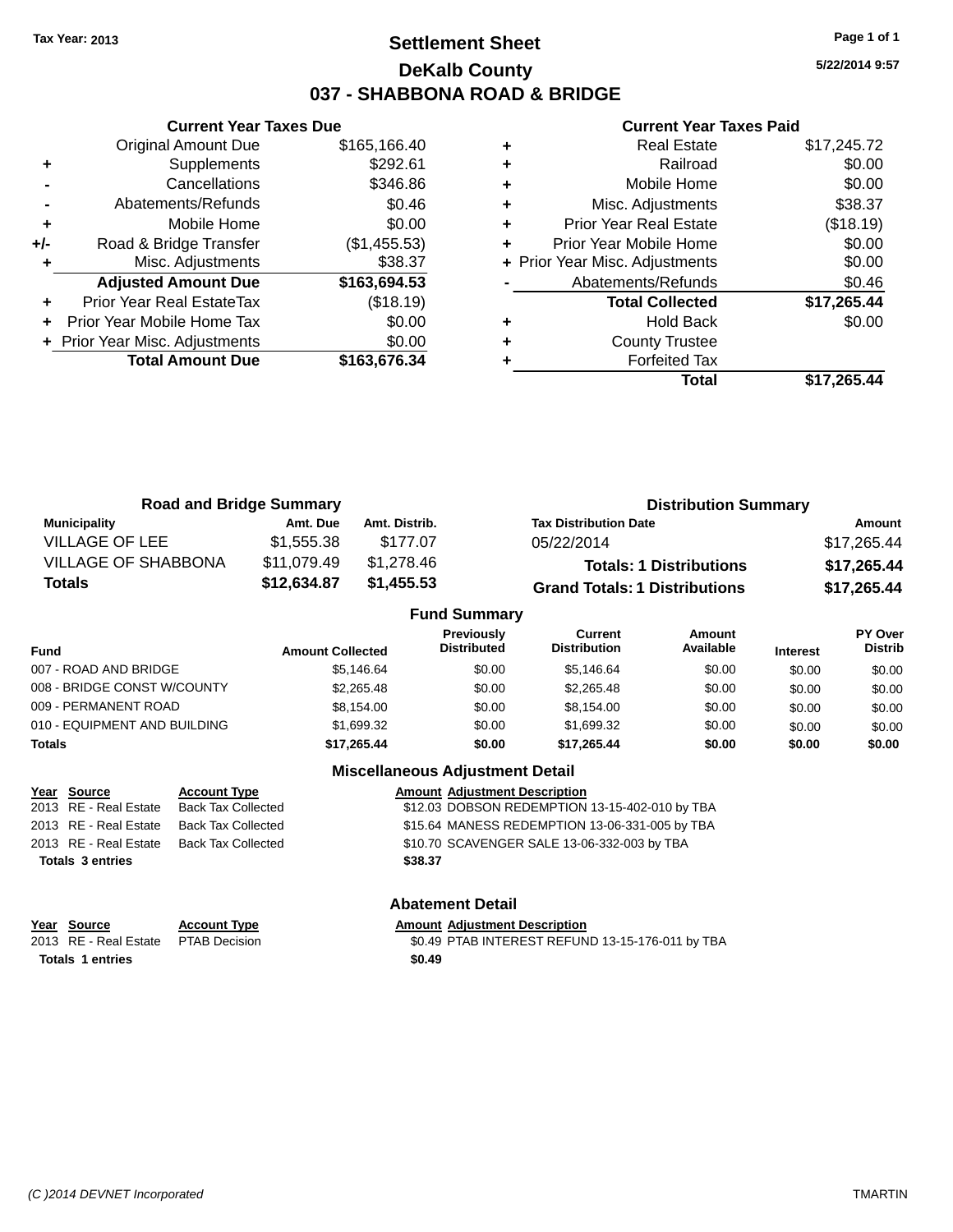### **Settlement Sheet Tax Year: 2013 Page 1 of 1 DeKalb County 038 - SOMONAUK TOWNSHIP**

**5/22/2014 9:57**

#### **Current Year Taxes Paid**

|     | <b>Current Year Taxes Due</b>  |             |
|-----|--------------------------------|-------------|
|     | <b>Original Amount Due</b>     | \$79,480.84 |
| ٠   | Supplements                    | \$199.66    |
|     | Cancellations                  | \$227.29    |
|     | Abatements/Refunds             | \$0.00      |
| ٠   | Mobile Home                    | \$0.00      |
| +/- | Road & Bridge Transfer         | \$0.00      |
|     | Misc. Adjustments              | \$0.00      |
|     | <b>Adjusted Amount Due</b>     | \$79,453.21 |
| ÷   | Prior Year Real EstateTax      | (\$32.24)   |
|     | Prior Year Mobile Home Tax     | \$0.00      |
|     | + Prior Year Misc. Adjustments | \$0.00      |
|     | <b>Total Amount Due</b>        | \$79.420.97 |
|     |                                |             |

| ٠ | <b>Real Estate</b>             | \$14,412.24 |
|---|--------------------------------|-------------|
| ٠ | Railroad                       | \$0.00      |
| ٠ | Mobile Home                    | \$0.00      |
| ٠ | Misc. Adjustments              | \$0.00      |
| ٠ | <b>Prior Year Real Estate</b>  | (\$32.24)   |
| ÷ | Prior Year Mobile Home         | \$0.00      |
|   | + Prior Year Misc. Adjustments | \$0.00      |
|   | Abatements/Refunds             | \$0.00      |
|   | <b>Total Collected</b>         | \$14,380.00 |
| ٠ | Hold Back                      | \$0.00      |
| ٠ | <b>County Trustee</b>          |             |
| ٠ | <b>Forfeited Tax</b>           |             |
|   | Total                          | \$14,380.00 |
|   |                                |             |

### **Distribution Summary Tax Distribution Date Amount** 05/22/2014 \$14,380.00 **Totals: 1 Distributions \$14,380.00 Grand Totals: 1 Distributions \$14,380.00 Fund Summary**

| <b>Fund</b>              | <b>Amount Collected</b> | <b>Previously</b><br><b>Distributed</b> | Current<br><b>Distribution</b> | Amount<br>Available | <b>Interest</b> | <b>PY Over</b><br><b>Distrib</b> |
|--------------------------|-------------------------|-----------------------------------------|--------------------------------|---------------------|-----------------|----------------------------------|
| 001 - CORPORATE          | \$14.332.64             | \$0.00                                  | \$14,332.64                    | \$0.00              | \$0.00          | \$0.00                           |
| 054 - GENERAL ASSISTANCE | \$47.36                 | \$0.00                                  | \$47.36                        | \$0.00              | \$0.00          | \$0.00                           |
| Totals                   | \$14,380.00             | \$0.00                                  | \$14,380,00                    | \$0.00              | \$0.00          | \$0.00                           |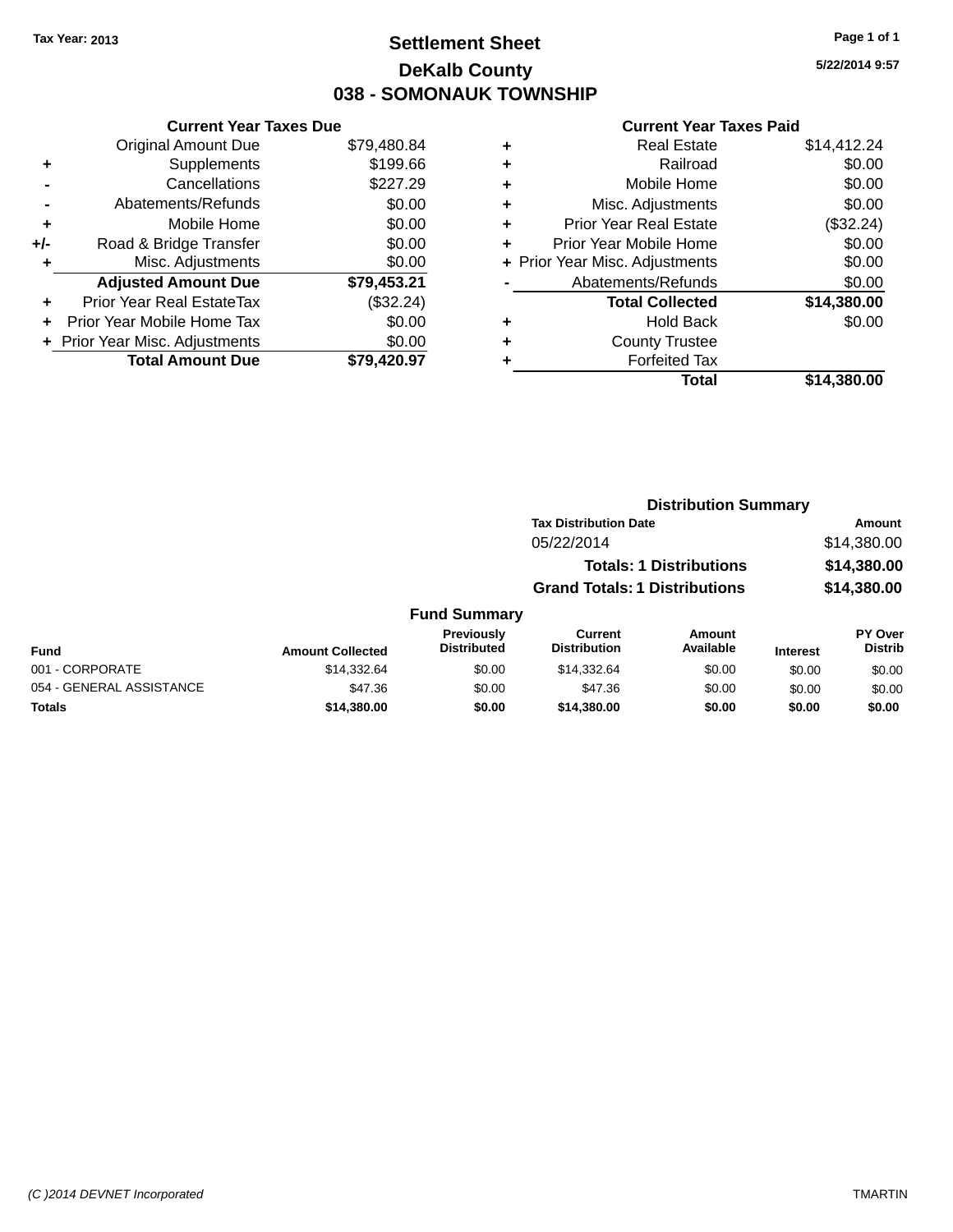### **Settlement Sheet Tax Year: 2013 Page 1 of 1 DeKalb County 039 - SOMONAUK ROAD & BRIDGE**

**5/22/2014 9:57**

|     | <b>Current Year Taxes Due</b>  |              |
|-----|--------------------------------|--------------|
|     | <b>Original Amount Due</b>     | \$246,813.36 |
| ٠   | Supplements                    | \$482.04     |
|     | Cancellations                  | \$548.73     |
|     | Abatements/Refunds             | \$0.00       |
| ٠   | Mobile Home                    | \$0.00       |
| +/- | Road & Bridge Transfer         | (\$9,934.65) |
|     | Misc. Adjustments              | \$0.00       |
|     | <b>Adjusted Amount Due</b>     | \$236,812.02 |
| ٠   | Prior Year Real EstateTax      | (\$76.47)    |
|     | Prior Year Mobile Home Tax     | \$0.00       |
|     | + Prior Year Misc. Adjustments | \$0.00       |
|     | <b>Total Amount Due</b>        | \$236,735.55 |
|     |                                |              |

| ٠ | <b>Prior Year Real Estate</b><br>Prior Year Mobile Home | (\$76.47)<br>\$0.00 |
|---|---------------------------------------------------------|---------------------|
| ٠ | + Prior Year Misc. Adjustments                          | \$0.00              |
|   | Abatements/Refunds                                      | \$0.00              |
|   | <b>Total Collected</b>                                  | \$34,720.09         |
| ٠ | <b>Hold Back</b>                                        | \$0.00              |
| ٠ | <b>County Trustee</b>                                   |                     |
|   | <b>Forfeited Tax</b>                                    |                     |
|   | Total                                                   | \$34.720.09         |

| <b>Road and Bridge Summary</b> |             |               | <b>Distribution Summary</b>          |             |  |
|--------------------------------|-------------|---------------|--------------------------------------|-------------|--|
| <b>Municipality</b>            | Amt. Due    | Amt. Distrib. | <b>Tax Distribution Date</b>         | Amount      |  |
| <b>CITY OF SANDWICH</b>        | \$1,122.16  | \$206.98      | 05/22/2014                           | \$34,720.09 |  |
| <b>VILLAGE OF SOMONAUK</b>     | \$53,240.67 | \$9,727.67    | <b>Totals: 1 Distributions</b>       | \$34,720.09 |  |
| Totals                         | \$54,362.83 | \$9,934.65    | <b>Grand Totals: 1 Distributions</b> | \$34,720.09 |  |
| <b>Fund Summary</b>            |             |               |                                      |             |  |

| <b>Amount Collected</b> | <b>Previously</b><br><b>Distributed</b> | Current<br><b>Distribution</b> | Amount<br>Available | <b>Interest</b> | PY Over<br><b>Distrib</b> |  |
|-------------------------|-----------------------------------------|--------------------------------|---------------------|-----------------|---------------------------|--|
| \$20.157.07             | \$0.00                                  | \$20,157,07                    | \$0.00              | \$0.00          | \$0.00                    |  |
| \$8.75                  | \$0.00                                  | \$8.75                         | \$0.00              | \$0.00          | \$0.00                    |  |
| \$11.470.68             | \$0.00                                  | \$11,470.68                    | \$0.00              | \$0.00          | \$0.00                    |  |
| \$3.083.59              | \$0.00                                  | \$3.083.59                     | \$0.00              | \$0.00          | \$0.00                    |  |
| \$34,720.09             | \$0.00                                  | \$34,720.09                    | \$0.00              | \$0.00          | \$0.00                    |  |
|                         |                                         |                                |                     |                 |                           |  |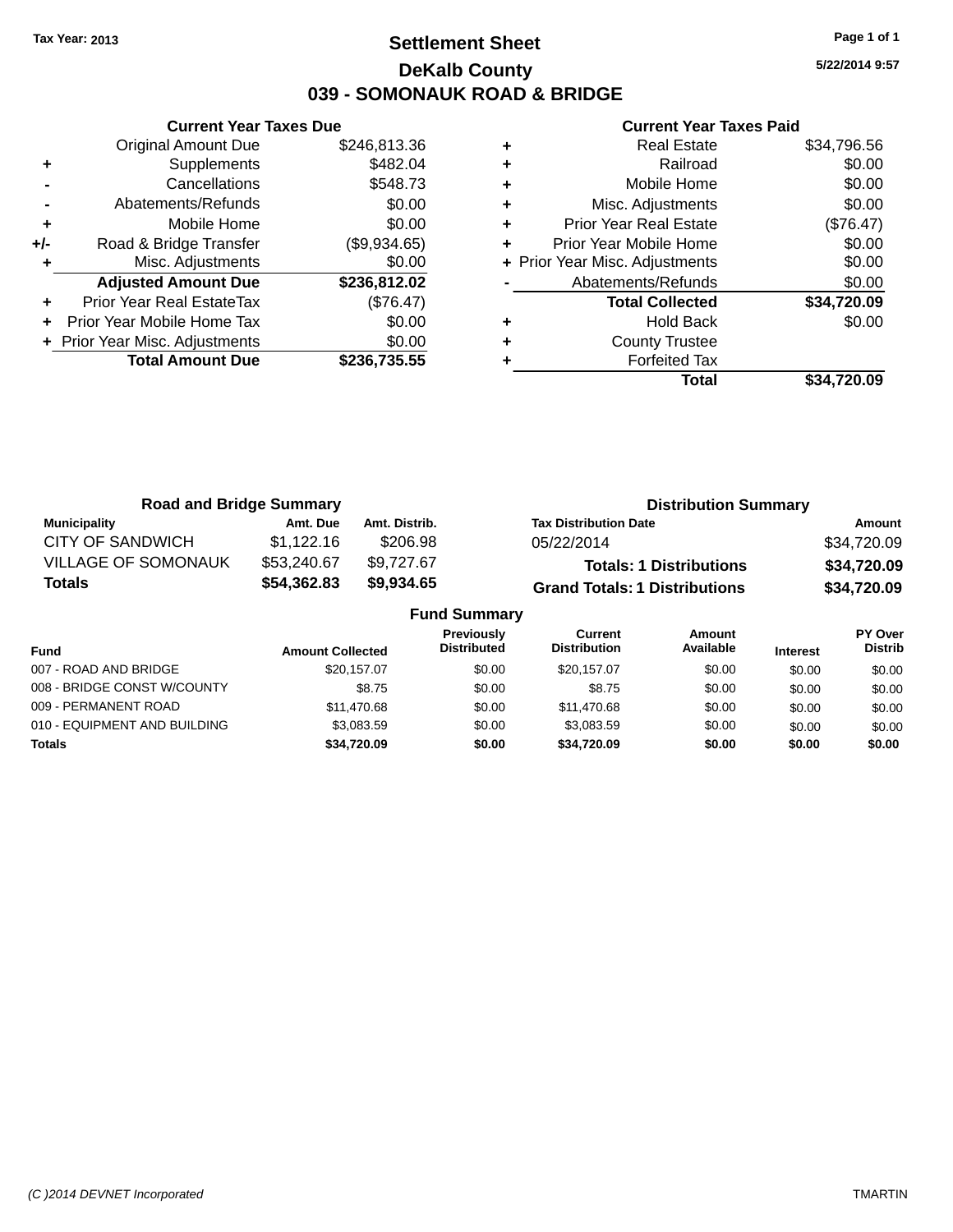### **Settlement Sheet Tax Year: 2013 Page 1 of 1 DeKalb County 040 - SOUTH GROVE TOWNSHIP**

**5/22/2014 9:57**

#### **Current Year Taxes Paid**

| <b>Original Amount Due</b>     | \$81,952.60                   |
|--------------------------------|-------------------------------|
| Supplements                    | \$367.26                      |
| Cancellations                  | \$469.53                      |
| Abatements/Refunds             | \$0.00                        |
| Mobile Home                    | \$0.00                        |
| Road & Bridge Transfer         | \$0.00                        |
| Misc. Adjustments              | \$0.00                        |
| <b>Adjusted Amount Due</b>     | \$81,850.33                   |
| Prior Year Real EstateTax      | \$0.00                        |
| Prior Year Mobile Home Tax     | \$0.00                        |
| + Prior Year Misc. Adjustments | \$0.00                        |
| <b>Total Amount Due</b>        | \$81,850,33                   |
|                                | <b>Current Year Taxes Due</b> |

| ٠ | <b>Real Estate</b>             | \$9,006.17 |
|---|--------------------------------|------------|
| ٠ | Railroad                       | \$0.00     |
| ٠ | Mobile Home                    | \$0.00     |
| ٠ | Misc. Adjustments              | \$0.00     |
| ٠ | <b>Prior Year Real Estate</b>  | \$0.00     |
| ٠ | Prior Year Mobile Home         | \$0.00     |
|   | + Prior Year Misc. Adjustments | \$0.00     |
|   | Abatements/Refunds             | \$0.00     |
|   | <b>Total Collected</b>         | \$9,006.17 |
| ٠ | <b>Hold Back</b>               | \$0.00     |
| ٠ | <b>County Trustee</b>          |            |
| ٠ | <b>Forfeited Tax</b>           |            |
|   | Total                          | \$9,006.17 |
|   |                                |            |

| <b>Distribution Summary</b>          |            |
|--------------------------------------|------------|
| <b>Tax Distribution Date</b>         | Amount     |
| 05/22/2014                           | \$9,006.17 |
| <b>Totals: 1 Distributions</b>       | \$9,006.17 |
| <b>Grand Totals: 1 Distributions</b> | \$9,006.17 |

### **Fund Summary**

| <b>Fund</b>                                   | <b>Amount Collected</b> | Previously<br><b>Distributed</b> | <b>Current</b><br><b>Distribution</b> | Amount<br>Available | <b>Interest</b> | PY Over<br><b>Distrib</b> |
|-----------------------------------------------|-------------------------|----------------------------------|---------------------------------------|---------------------|-----------------|---------------------------|
| 001 - CORPORATE                               | \$6,703.62              | \$0.00                           | \$6,703.62                            | \$0.00              | \$0.00          | \$0.00                    |
| 027 - AUDIT                                   | \$55.04                 | \$0.00                           | \$55.04                               | \$0.00              | \$0.00          | \$0.00                    |
| 034 - GENERAL ASSISTANCE                      | \$879.23                | \$0.00                           | \$879.23                              | \$0.00              | \$0.00          | \$0.00                    |
| 035 - TORT JUDGEMENTS/LIABILITY<br><b>INS</b> | \$741.83                | \$0.00                           | \$741.83                              | \$0.00              | \$0.00          | \$0.00                    |
| 047 - SOCIAL SECURITY                         | \$626.45                | \$0.00                           | \$626.45                              | \$0.00              | \$0.00          | \$0.00                    |
| <b>Totals</b>                                 | \$9,006.17              | \$0.00                           | \$9,006.17                            | \$0.00              | \$0.00          | \$0.00                    |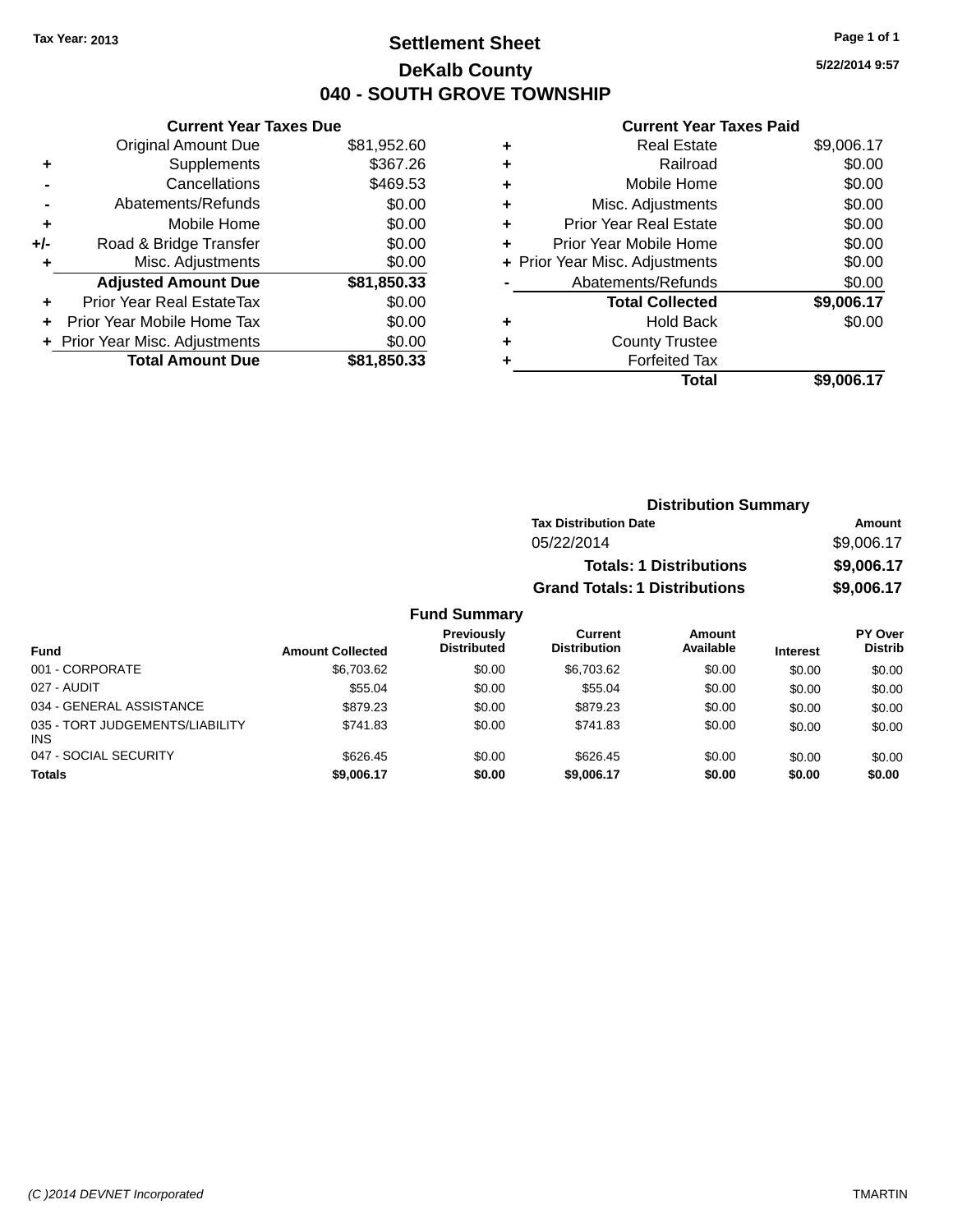### **Settlement Sheet Tax Year: 2013 Page 1 of 1 DeKalb County 041 - SOUTH GROVE ROAD & BRIDGE**

**5/22/2014 9:57**

### **Current Year Taxes Paid**

|     | <b>Current Year Taxes Due</b>  |              |
|-----|--------------------------------|--------------|
|     | <b>Original Amount Due</b>     | \$116,003.03 |
| ٠   | Supplements                    | \$519.87     |
|     | Cancellations                  | \$664.63     |
|     | Abatements/Refunds             | \$0.00       |
| ٠   | Mobile Home                    | \$0.00       |
| +/- | Road & Bridge Transfer         | \$0.00       |
|     | Misc. Adjustments              | \$0.00       |
|     | <b>Adjusted Amount Due</b>     | \$115,858.27 |
| ٠   | Prior Year Real EstateTax      | \$0.00       |
| ÷   | Prior Year Mobile Home Tax     | \$0.00       |
|     | + Prior Year Misc. Adjustments | \$0.00       |
|     | <b>Total Amount Due</b>        | \$115,858.27 |
|     |                                |              |

| ٠ | <b>Real Estate</b>             | \$12,748.16 |
|---|--------------------------------|-------------|
| ٠ | Railroad                       | \$0.00      |
| ٠ | Mobile Home                    | \$0.00      |
| ٠ | Misc. Adjustments              | \$0.00      |
| ٠ | <b>Prior Year Real Estate</b>  | \$0.00      |
| ٠ | Prior Year Mobile Home         | \$0.00      |
|   | + Prior Year Misc. Adjustments | \$0.00      |
|   | Abatements/Refunds             | \$0.00      |
|   | <b>Total Collected</b>         | \$12,748.16 |
| ٠ | <b>Hold Back</b>               | \$0.00      |
| ٠ | <b>County Trustee</b>          |             |
| ٠ | <b>Forfeited Tax</b>           |             |
|   | Total                          | \$12,748.16 |
|   |                                |             |

|        | <b>Distribution Summary</b>          |             |
|--------|--------------------------------------|-------------|
|        | <b>Tax Distribution Date</b>         | Amount      |
|        | 05/22/2014                           | \$12,748.16 |
|        | <b>Totals: 1 Distributions</b>       | \$12,748.16 |
|        | <b>Grand Totals: 1 Distributions</b> | \$12,748.16 |
| ~~~~~~ |                                      |             |

#### **Fund Summary Fund Interest Amount Collected Distributed PY Over Distrib Amount Available Current Distribution Previously** 007 - ROAD AND BRIDGE \$8,462.07 \$8,462.07 \$0.00 \$8,462.07 \$0.00 \$0.00 \$0.00 \$0.00 008 - BRIDGE CONST W/COUNTY  $$1,098.99$  \$0.00 \$1,098.99 \$0.00 \$0.00 \$0.00 \$0.00 009 - PERMANENT ROAD \$2,527.62 \$2,527.62 \$0.00 \$2,527.62 \$0.00 \$0.00 \$0.00 \$0.00 010 - EQUIPMENT AND BUILDING \$659.48 \$659.48 \$0.00 \$659.48 \$0.00 \$0.00 \$0.00 \$0.00 **Totals \$12,748.16 \$0.00 \$12,748.16 \$0.00 \$0.00 \$0.00**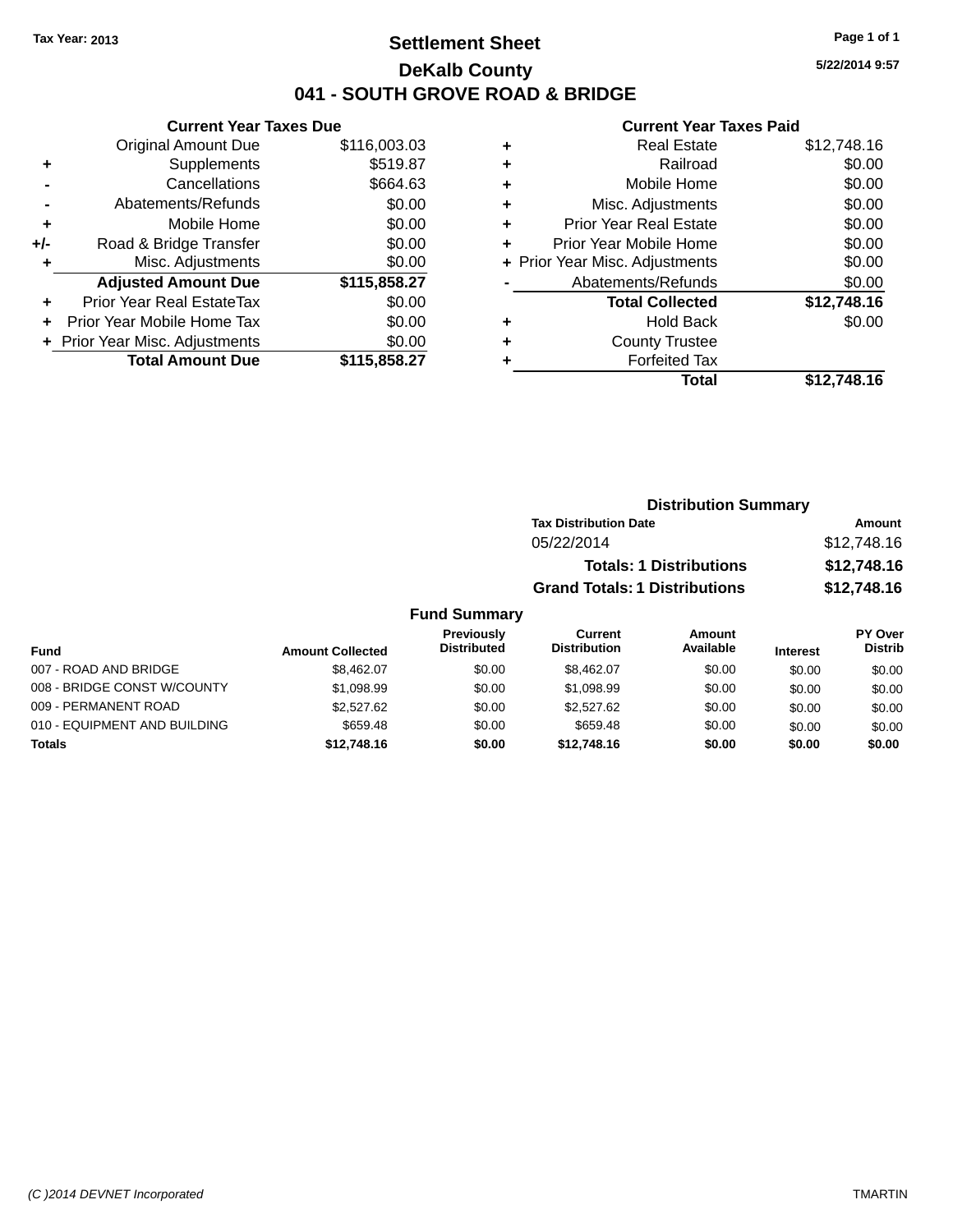### **Settlement Sheet Tax Year: 2013 Page 1 of 1 DeKalb County 042 - SQUAW GROVE TOWNSHIP**

**5/22/2014 9:57**

#### **Current Year Taxes Paid**

|     | <b>Current Year Taxes Due</b>  |              |
|-----|--------------------------------|--------------|
|     | <b>Original Amount Due</b>     | \$121,006.21 |
| ٠   | Supplements                    | \$426.22     |
|     | Cancellations                  | \$461.36     |
|     | Abatements/Refunds             | \$10.17      |
| ٠   | Mobile Home                    | \$0.00       |
| +/- | Road & Bridge Transfer         | \$0.00       |
|     | Misc. Adjustments              | \$9.16       |
|     | <b>Adjusted Amount Due</b>     | \$120,970.06 |
| ٠   | Prior Year Real EstateTax      | (\$530.05)   |
|     | Prior Year Mobile Home Tax     | \$0.00       |
|     | + Prior Year Misc. Adjustments | \$0.00       |
|     | <b>Total Amount Due</b>        | \$120,440.01 |
|     |                                |              |

| ٠ | <b>Real Estate</b>             | \$14,296.31 |
|---|--------------------------------|-------------|
| ٠ | Railroad                       | \$0.00      |
| ٠ | Mobile Home                    | \$0.00      |
| ٠ | Misc. Adjustments              | \$9.16      |
| ٠ | Prior Year Real Estate         | (\$530.05)  |
| ٠ | Prior Year Mobile Home         | \$0.00      |
|   | + Prior Year Misc. Adjustments | \$0.00      |
|   | Abatements/Refunds             | \$10.17     |
|   | <b>Total Collected</b>         | \$13,765.25 |
| ٠ | <b>Hold Back</b>               | \$0.00      |
| ٠ | <b>County Trustee</b>          |             |
| ٠ | <b>Forfeited Tax</b>           |             |
|   | Total                          | \$13,765.25 |
|   |                                |             |

|                     | <b>Distribution Summary</b>          |                                |                |  |
|---------------------|--------------------------------------|--------------------------------|----------------|--|
|                     | <b>Tax Distribution Date</b>         |                                | Amount         |  |
|                     | 05/22/2014                           |                                | \$13,765.25    |  |
|                     |                                      | <b>Totals: 1 Distributions</b> | \$13,765.25    |  |
|                     | <b>Grand Totals: 1 Distributions</b> |                                | \$13,765.25    |  |
| <b>Fund Summary</b> |                                      |                                |                |  |
| <b>Provinuely</b>   | $C$ urrant                           | Amount                         | <b>PY</b> Over |  |

| <b>Fund</b>              | <b>Amount Collected</b> | Previously<br><b>Distributed</b> | Current<br><b>Distribution</b> | Amount<br>Available | <b>Interest</b> | <b>PY Over</b><br><b>Distrib</b> |
|--------------------------|-------------------------|----------------------------------|--------------------------------|---------------------|-----------------|----------------------------------|
| 001 - CORPORATE          | \$8,816,00              | \$0.00                           | \$8,816,00                     | \$0.00              | \$0.00          | \$0.00                           |
| 017 - CEMETERY           | \$1,501.60              | \$0.00                           | \$1,501.60                     | \$0.00              | \$0.00          | \$0.00                           |
| 019 - COMMUNITY BUILDING | \$3.049.35              | \$0.00                           | \$3.049.35                     | \$0.00              | \$0.00          | \$0.00                           |
| 054 - GENERAL ASSISTANCE | \$398.30                | \$0.00                           | \$398.30                       | \$0.00              | \$0.00          | \$0.00                           |
| <b>Totals</b>            | \$13,765.25             | \$0.00                           | \$13,765.25                    | \$0.00              | \$0.00          | \$0.00                           |

### **Miscellaneous Adjustment Detail**

|                         | Year Source           | <b>Account Type</b> | <b>Amount Adjustment Description</b>                  |
|-------------------------|-----------------------|---------------------|-------------------------------------------------------|
|                         | 2013 RE - Real Estate | Back Tax Collected  | \$1.56 VANGUARD HOMES REDEMPTION 15-14-107-008 by TBA |
|                         | 2013 RE - Real Estate | Back Tax Collected  | \$1.20 VANGUARD HOMES REDEMPTION 15-14-107-007 by TBA |
|                         | 2013 RE - Real Estate | Back Tax Collected  | \$6.40 VANGUARD HOMES REDEMPTION 15-14-102-033 by TBA |
| <b>Totals 3 entries</b> |                       |                     | \$9.16                                                |

### **Year Source Account Type** 2013 RE - Real Estate PTAB Decision 2013 RE - Real Estate PTAB Decision 2013 RE - Real Estate PTAB Decision 2013 RE - Real Estate PTAB Decision 2013 RE - Real Estate PTAB Decision **Totals 5 entries \$10.17**

### **Abatement Detail**

|         | <b>Amount Adjustment Description</b>             |
|---------|--------------------------------------------------|
|         | \$8.63 PTAB INTEREST REFUND 15-14-400-041 by TBA |
|         | \$0.27 PTAB INTEREST REFUND 15-14-302-006 by TBA |
|         | \$0.49 PTAB INTEREST REFUND 15-14-302-007 by TBA |
|         | \$0.10 PTAB INTEREST REFUND 15-15-403-020 by TBA |
|         | \$0.68 PTAB INTEREST REFUND 15-14-302-007 by TBA |
| \$10.17 |                                                  |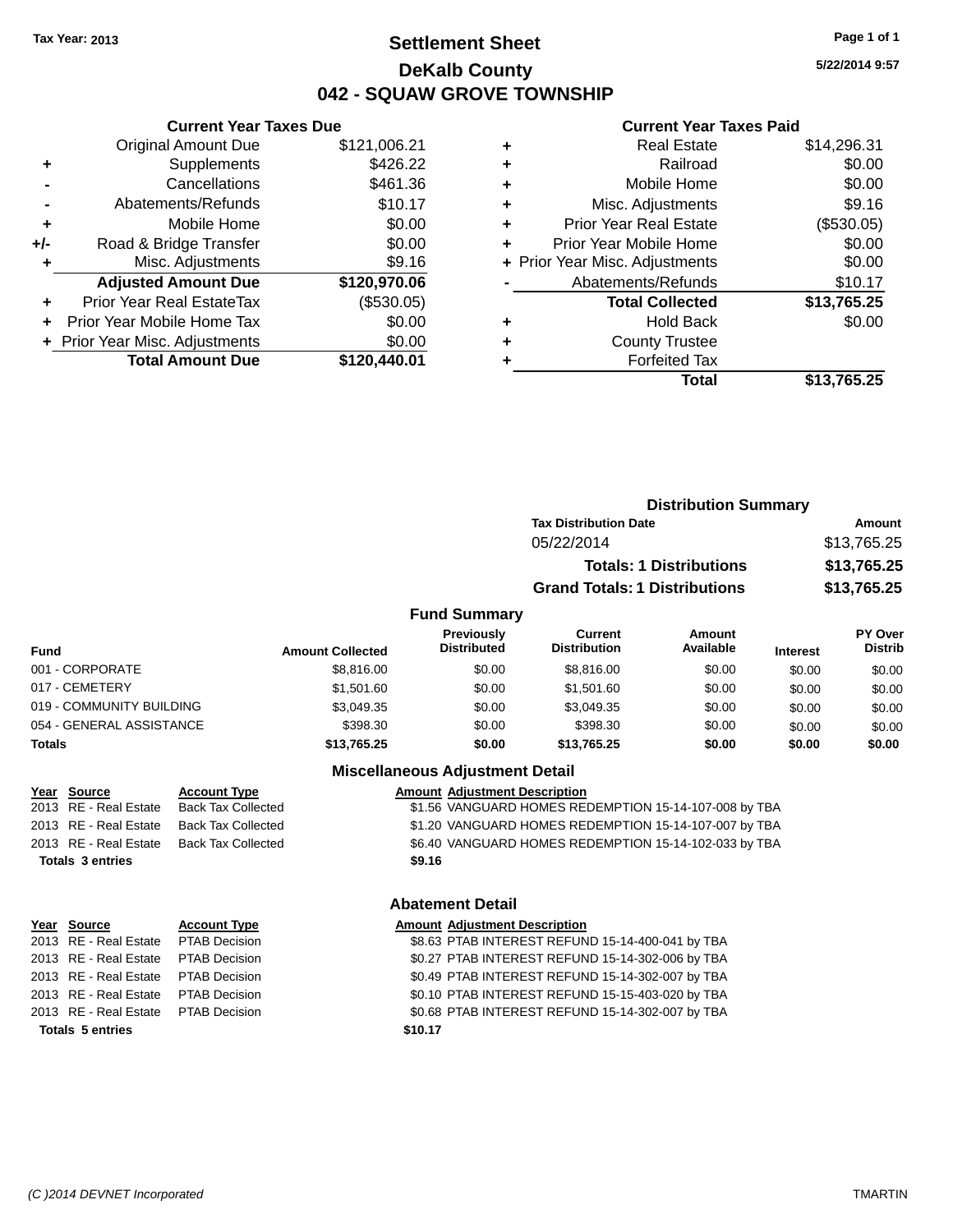### **Settlement Sheet Tax Year: 2013 Page 1 of 1 DeKalb County 043 - HINCKLEY PUBLIC LIBRARY DISTRICT**

**5/22/2014 9:57**

# **Current Year Taxes Paid**

|       | <b>Current Year Taxes Due</b>  |              |  |  |
|-------|--------------------------------|--------------|--|--|
|       | <b>Original Amount Due</b>     | \$171,823.83 |  |  |
| ٠     | Supplements                    | \$605.23     |  |  |
|       | Cancellations                  | \$655.10     |  |  |
|       | Abatements/Refunds             | \$14.45      |  |  |
| ٠     | Mobile Home                    | \$0.00       |  |  |
| $+/-$ | Road & Bridge Transfer         | \$0.00       |  |  |
| ÷     | Misc. Adjustments<br>\$13.01   |              |  |  |
|       | <b>Adjusted Amount Due</b>     | \$171,772.52 |  |  |
| ٠     | Prior Year Real EstateTax      | (\$721.15)   |  |  |
|       | Prior Year Mobile Home Tax     | \$0.00       |  |  |
|       | + Prior Year Misc. Adjustments | \$0.00       |  |  |
|       | <b>Total Amount Due</b>        | \$171,051.37 |  |  |
|       |                                |              |  |  |

|   | Total                          | \$19,577.43 |
|---|--------------------------------|-------------|
| ٠ | <b>Forfeited Tax</b>           |             |
| ٠ | <b>County Trustee</b>          |             |
| ٠ | <b>Hold Back</b>               | \$0.00      |
|   | <b>Total Collected</b>         | \$19,577.43 |
|   | Abatements/Refunds             | \$14.45     |
|   | + Prior Year Misc. Adjustments | \$0.00      |
| ٠ | Prior Year Mobile Home         | \$0.00      |
| ÷ | <b>Prior Year Real Estate</b>  | (\$721.15)  |
| ٠ | Misc. Adjustments              | \$13.01     |
| ٠ | Mobile Home                    | \$0.00      |
| ٠ | Railroad                       | \$0.00      |
| ٠ | <b>Real Estate</b>             | \$20,300.02 |
|   |                                |             |

| <b>Distribution Summary</b>          |             |
|--------------------------------------|-------------|
| <b>Tax Distribution Date</b>         | Amount      |
| 05/22/2014                           | \$19,577.43 |
| <b>Totals: 1 Distributions</b>       | \$19,577.43 |
| <b>Grand Totals: 1 Distributions</b> | \$19,577.43 |

#### **Fund Summary**

| <b>Fund</b>                             | <b>Amount Collected</b> | Previously<br><b>Distributed</b> | Current<br><b>Distribution</b> | Amount<br>Available |                 | <b>PY Over</b><br><b>Distrib</b> |
|-----------------------------------------|-------------------------|----------------------------------|--------------------------------|---------------------|-----------------|----------------------------------|
|                                         |                         |                                  |                                |                     | <b>Interest</b> |                                  |
| 001 - CORPORATE                         | \$16,473.95             | \$0.00                           | \$16,473.95                    | \$0.00              | \$0.00          | \$0.00                           |
| 004 - OPERATIONS & MAINTENANCE          | \$1,438.40              | \$0.00                           | \$1,438.40                     | \$0.00              | \$0.00          | \$0.00                           |
| $005 - I. M. R. F.$                     | \$774.74                | \$0.00                           | \$774.74                       | \$0.00              | \$0.00          | \$0.00                           |
| 027 - AUDIT                             | \$4.49                  | \$0.00                           | \$4.49                         | \$0.00              | \$0.00          | \$0.00                           |
| 035 - TORT JUDGEMENTS/LIABILITY<br>INS. | \$111.11                | \$0.00                           | \$111.11                       | \$0.00              | \$0.00          | \$0.00                           |
| 047 - SOCIAL SECURITY                   | \$774.74                | \$0.00                           | \$774.74                       | \$0.00              | \$0.00          | \$0.00                           |
| <b>Totals</b>                           | \$19,577.43             | \$0.00                           | \$19,577.43                    | \$0.00              | \$0.00          | \$0.00                           |

**Totals 3 entries \$13.01**

### **Miscellaneous Adjustment Detail**

**Year Source Account Type Amount Adjustment Description** \$2.22 VANGUARD HOMES REDEMPTION 15-14-107-008 by TBA 2013 RE - Real Estate Back Tax Collected \$1.70 VANGUARD HOMES REDEMPTION 15-14-107-007 by TBA 2013 RE - Real Estate Back Tax Collected \$9.09 VANGUARD HOMES REDEMPTION 15-14-102-033 by TBA

#### **Abatement Detail**

#### **Year** Source **Account Type A** Account Adjustment Description 2013 RE - Real Estate PTAB Decision \$12.26 PTAB INTEREST REFUND 15-14-400-041 by TBA 2013 RE - Real Estate PTAB Decision \$0.38 PTAB INTEREST REFUND 15-14-302-006 by TBA 2013 RE - Real Estate PTAB Decision \$0.70 PTAB INTEREST REFUND 15-14-302-007 by TBA 2013 RE - Real Estate PTAB Decision \$0.14 PTAB INTEREST REFUND 15-15-403-020 by TBA 2013 RE - Real Estate PTAB Decision \$0.97 PTAB INTEREST REFUND 15-14-302-007 by TBA **Totals 5 entries \$14.45**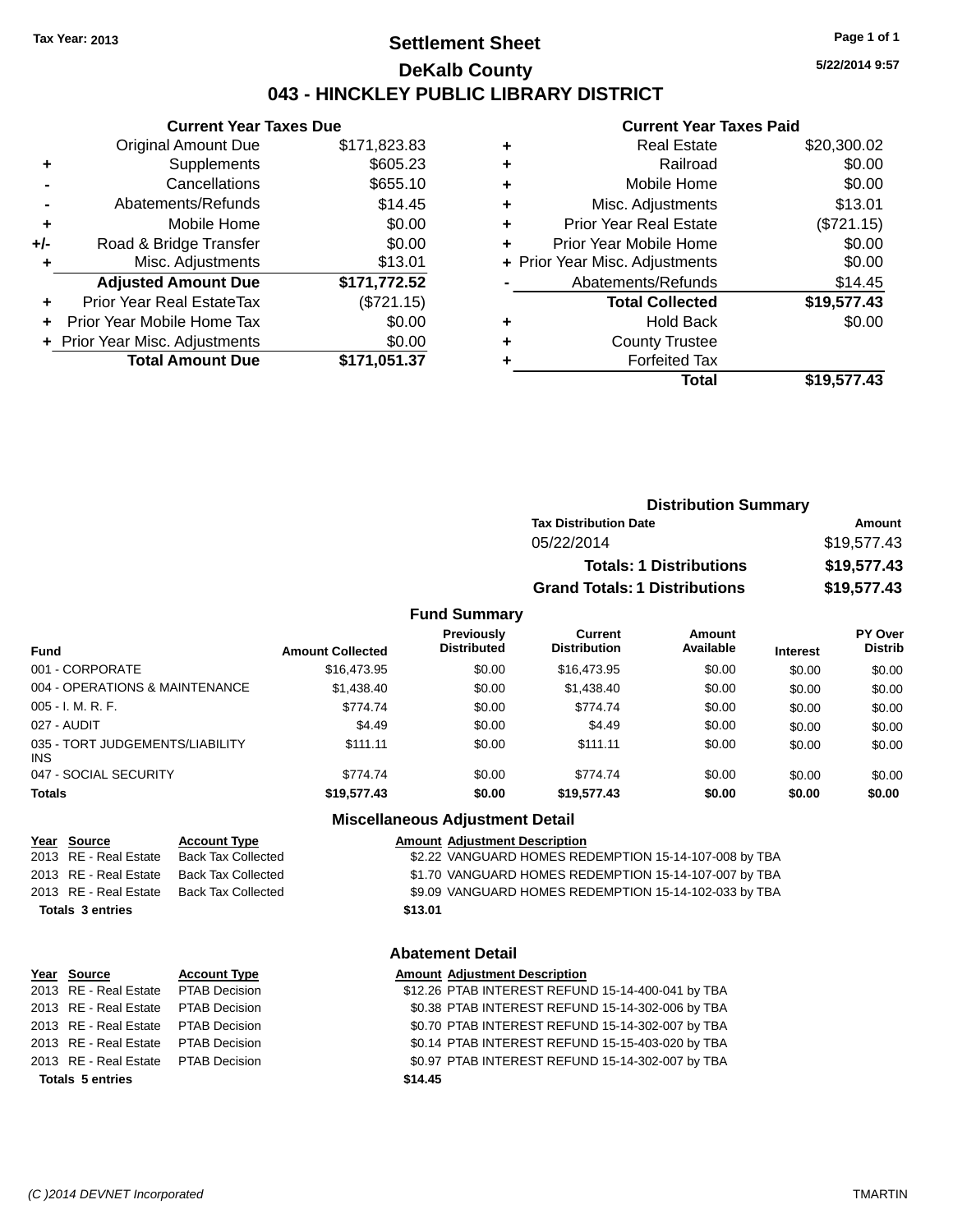### **Settlement Sheet Tax Year: 2013 Page 1 of 1 DeKalb County 044 - SQUAW GROVE ROAD & BRIDGE**

**5/22/2014 9:57**

### **Current Year Taxes Paid**

|       | <b>Original Amount Due</b>     | \$286,312.05 |
|-------|--------------------------------|--------------|
| ٠     | Supplements                    | \$885.78     |
|       | Cancellations                  | \$961.58     |
|       | Abatements/Refunds             | \$21.20      |
| ÷     | Mobile Home                    | \$0.00       |
| $+/-$ | Road & Bridge Transfer         | (\$3,856.41) |
| ٠     | Misc. Adjustments              | \$21.68      |
|       | <b>Adjusted Amount Due</b>     | \$282,380.32 |
| ٠     | Prior Year Real EstateTax      | (\$1,149.33) |
| ÷     | Prior Year Mobile Home Tax     | \$0.00       |
|       | + Prior Year Misc. Adjustments | \$0.00       |
|       | <b>Total Amount Due</b>        | \$281,230.99 |
|       |                                |              |

**Current Year Taxes Due**

|   | <b>Real Estate</b>             | \$29,794.09  |
|---|--------------------------------|--------------|
| ٠ | Railroad                       | \$0.00       |
| ٠ | Mobile Home                    | \$0.00       |
| ٠ | Misc. Adjustments              | \$21.68      |
| ٠ | <b>Prior Year Real Estate</b>  | (\$1,149.33) |
| ٠ | Prior Year Mobile Home         | \$0.00       |
|   | + Prior Year Misc. Adjustments | \$0.00       |
|   | Abatements/Refunds             | \$21.20      |
|   | <b>Total Collected</b>         | \$28,645.24  |
| ٠ | <b>Hold Back</b>               | \$0.00       |
| ٠ | <b>County Trustee</b>          |              |
|   | <b>Forfeited Tax</b>           |              |
|   | Total                          | \$28,645.24  |

| <b>Road and Bridge Summary</b> |             |               | <b>Distribution Summary</b>          |             |  |
|--------------------------------|-------------|---------------|--------------------------------------|-------------|--|
| Municipality                   | Amt. Due    | Amt. Distrib. | <b>Tax Distribution Date</b>         | Amount      |  |
| <b>VILLAGE OF HINCKLEY</b>     | \$33.676.04 | \$3.856.41    | 05/22/2014                           | \$28,645.24 |  |
| Totals                         | \$33,676.04 | \$3.856.41    | <b>Totals: 1 Distributions</b>       | \$28,645.24 |  |
|                                |             |               | <b>Grand Totals: 1 Distributions</b> | \$28,645.24 |  |

# **Fund Summary**

| <b>Fund</b>                                   | <b>Amount Collected</b> | <b>Previously</b><br><b>Distributed</b> | Current<br><b>Distribution</b> | Amount<br>Available | <b>Interest</b> | PY Over<br><b>Distrib</b> |
|-----------------------------------------------|-------------------------|-----------------------------------------|--------------------------------|---------------------|-----------------|---------------------------|
| 007 - ROAD AND BRIDGE                         | \$10,106.60             | \$0.00                                  | \$10,106.60                    | \$0.00              | \$0.00          | \$0.00                    |
| 008 - BRIDGE CONST W/COUNTY                   | \$1.135.91              | \$0.00                                  | \$1.135.91                     | \$0.00              | \$0.00          | \$0.00                    |
| 009 - PERMANENT ROAD                          | \$12,406.63             | \$0.00                                  | \$12,406.63                    | \$0.00              | \$0.00          | \$0.00                    |
| 010 - EQUIPMENT AND BUILDING                  | \$4.541.43              | \$0.00                                  | \$4.541.43                     | \$0.00              | \$0.00          | \$0.00                    |
| 035 - TORT JUDGEMENTS/LIABILITY<br><b>INS</b> | \$454.67                | \$0.00                                  | \$454.67                       | \$0.00              | \$0.00          | \$0.00                    |
| <b>Totals</b>                                 | \$28,645.24             | \$0.00                                  | \$28,645.24                    | \$0.00              | \$0.00          | \$0.00                    |

### **Miscellaneous Adjustment Detail**

### **Year Source Account Type Amount Adjustment Description** \$3.70 VANGUARD HOMES REDEMPTION 15-14-107-008 by TBA 2013 RE - Real Estate Back Tax Collected \$2.83 VANGUARD HOMES REDEMPTION 15-14-107-007 by TBA 2013 RE - Real Estate Back Tax Collected \$15.15 VANGUARD HOMES REDEMPTION 15-14-102-033 by TBA **Totals 3 entries \$21.68**

### **Abatement Detail**

| Year Source                          | <b>Account Type</b> |         | <b>Amount Adjustment Description</b>              |
|--------------------------------------|---------------------|---------|---------------------------------------------------|
| 2013 RE - Real Estate  PTAB Decision |                     |         | \$20.42 PTAB INTEREST REFUND 15-14-400-041 by TBA |
| 2013 RE - Real Estate PTAB Decision  |                     |         | \$0.63 PTAB INTEREST REFUND 15-14-302-006 by TBA  |
| 2013 RE - Real Estate PTAB Decision  |                     |         | \$1.17 PTAB INTEREST REFUND 15-14-302-007 by TBA  |
| 2013 RE - Real Estate PTAB Decision  |                     |         | \$0.24 PTAB INTEREST REFUND 15-15-403-020 by TBA  |
| 2013 RE - Real Estate PTAB Decision  |                     |         | \$1.61 PTAB INTEREST REFUND 15-14-302-007 by TBA  |
| <b>Totals 5 entries</b>              |                     | \$24.07 |                                                   |
|                                      |                     |         |                                                   |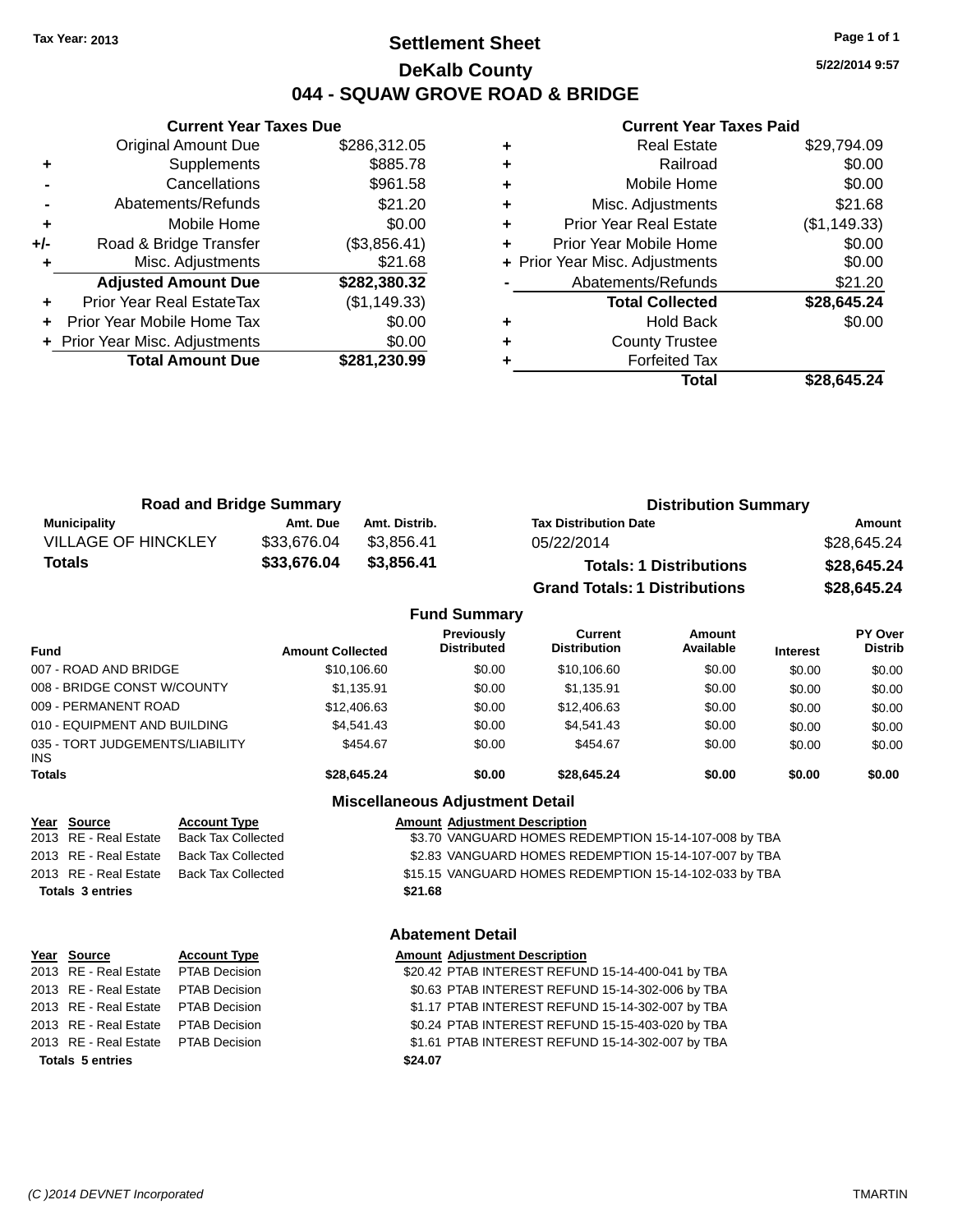### **Settlement Sheet Tax Year: 2013 Page 1 of 1 DeKalb County 045 - SYCAMORE TOWNSHIP**

**5/22/2014 9:57**

#### **Current Year Taxes Paid**

|     | <b>Current Year Taxes Due</b>  |              |
|-----|--------------------------------|--------------|
|     | <b>Original Amount Due</b>     | \$393,037.54 |
| ٠   | Supplements                    | \$718.30     |
|     | Cancellations                  | \$774.73     |
|     | Abatements/Refunds             | \$0.00       |
| ٠   | Mobile Home                    | \$0.00       |
| +/- | Road & Bridge Transfer         | \$0.00       |
| ٠   | Misc. Adjustments              | \$4.58       |
|     | <b>Adjusted Amount Due</b>     | \$392,985.69 |
| ٠   | Prior Year Real EstateTax      | \$0.00       |
|     | Prior Year Mobile Home Tax     | \$0.00       |
|     | + Prior Year Misc. Adjustments | \$0.00       |
|     | <b>Total Amount Due</b>        | \$392,985.69 |
|     |                                |              |

|   | <b>Real Estate</b>             | \$51,665.07 |
|---|--------------------------------|-------------|
| ٠ | Railroad                       | \$0.00      |
| ٠ | Mobile Home                    | \$0.00      |
| ٠ | Misc. Adjustments              | \$4.58      |
| ٠ | <b>Prior Year Real Estate</b>  | \$0.00      |
| ٠ | Prior Year Mobile Home         | \$0.00      |
|   | + Prior Year Misc. Adjustments | \$0.00      |
|   | Abatements/Refunds             | \$0.00      |
|   | <b>Total Collected</b>         | \$51,669.65 |
| ٠ | <b>Hold Back</b>               | \$0.00      |
| ٠ | <b>County Trustee</b>          |             |
| ٠ | <b>Forfeited Tax</b>           |             |
|   | Total                          | \$51,669.65 |
|   |                                |             |

|                          |                     |                         |                                        |                                      | <b>Distribution Summary</b>    |                 |                           |
|--------------------------|---------------------|-------------------------|----------------------------------------|--------------------------------------|--------------------------------|-----------------|---------------------------|
|                          |                     |                         |                                        | <b>Tax Distribution Date</b>         |                                |                 | Amount                    |
|                          |                     |                         |                                        | 05/22/2014                           |                                |                 | \$51,669.65               |
|                          |                     |                         |                                        |                                      | <b>Totals: 1 Distributions</b> |                 | \$51,669.65               |
|                          |                     |                         |                                        | <b>Grand Totals: 1 Distributions</b> |                                |                 | \$51,669.65               |
|                          |                     |                         | <b>Fund Summary</b>                    |                                      |                                |                 |                           |
| <b>Fund</b>              |                     | <b>Amount Collected</b> | Previously<br><b>Distributed</b>       | Current<br><b>Distribution</b>       | Amount<br>Available            | <b>Interest</b> | PY Over<br><b>Distrib</b> |
| 001 - CORPORATE          |                     | \$47,459.56             | \$0.00                                 | \$47,459.56                          | \$0.00                         | \$0.00          | \$0.00                    |
| 005 - I. M. R. F.        |                     | \$3,944.30              | \$0.00                                 | \$3,944.30                           | \$0.00                         | \$0.00          | \$0.00                    |
| 054 - GENERAL ASSISTANCE |                     | \$265.79                | \$0.00                                 | \$265.79                             | \$0.00                         | \$0.00          | \$0.00                    |
| Totals                   |                     | \$51,669.65             | \$0.00                                 | \$51,669.65                          | \$0.00                         | \$0.00          | \$0.00                    |
|                          |                     |                         | <b>Miscellaneous Adjustment Detail</b> |                                      |                                |                 |                           |
| Year Source              | <b>Account Type</b> |                         | <b>Amount Adiustment Description</b>   |                                      |                                |                 |                           |

**<u>Year Source</u> Account Type**<br> **ALCOMBE ADDING ADDING ADDING ADDING ADDING BACK** Tax Collected **Totals 2 entries \$4.58**

\$1.21 STOGSDILL REDEMPTION 06-32-328-025 by TBA

2013 RE - Real Estate Back Tax Collected \$3.37 MEIER REDEMPTION 06-18-300-001 by TBA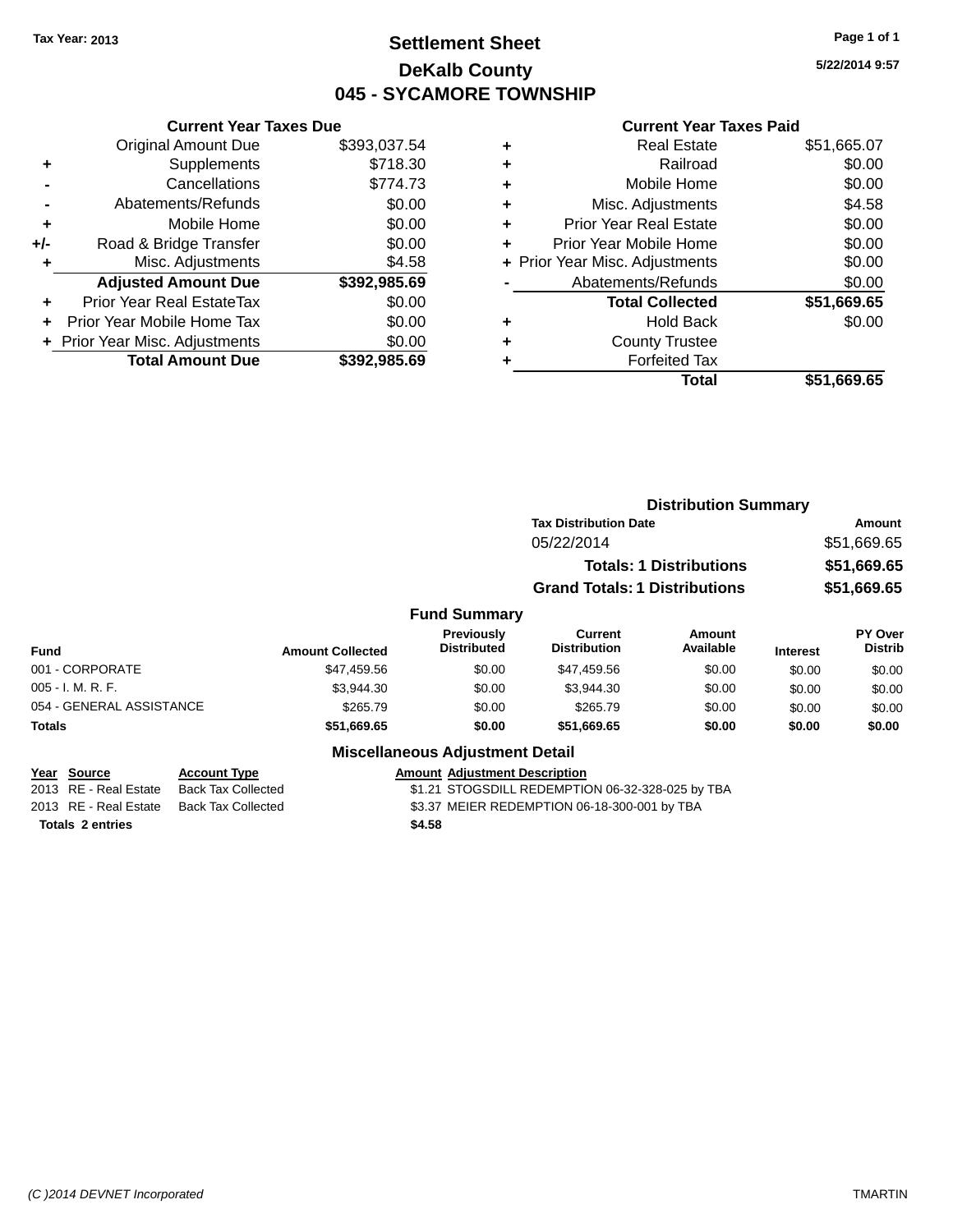### **Settlement Sheet Tax Year: 2013 Page 1 of 1 DeKalb County 046 - SYCAMORE ROAD & BRIDGE**

**5/22/2014 9:57**

|     | <b>Current Year Taxes Due</b>  |              |
|-----|--------------------------------|--------------|
|     | <b>Original Amount Due</b>     | \$795,913.31 |
| ٠   | Supplements                    | \$1,440.91   |
|     | Cancellations                  | \$1,554.20   |
|     | Abatements/Refunds             | \$0.00       |
| ٠   | Mobile Home                    | \$0.00       |
| +/- | Road & Bridge Transfer         | (\$976.05)   |
|     | Misc. Adjustments              | \$9.28       |
|     | <b>Adjusted Amount Due</b>     | \$794,833.25 |
|     | Prior Year Real EstateTax      | \$0.00       |
|     | Prior Year Mobile Home Tax     | \$0.00       |
|     | + Prior Year Misc. Adjustments | \$0.00       |
|     | <b>Total Amount Due</b>        | \$794.833.25 |
|     |                                |              |

|   | <b>Real Estate</b>             | \$103,647.70 |
|---|--------------------------------|--------------|
| ٠ | Railroad                       | \$0.00       |
| ٠ | Mobile Home                    | \$0.00       |
| ٠ | Misc. Adjustments              | \$9.28       |
| ٠ | Prior Year Real Estate         | \$0.00       |
|   | Prior Year Mobile Home         | \$0.00       |
|   | + Prior Year Misc. Adjustments | \$0.00       |
|   | Abatements/Refunds             | \$0.00       |
|   | <b>Total Collected</b>         | \$103,656.98 |
| ٠ | <b>Hold Back</b>               | \$0.00       |
| ٠ | <b>County Trustee</b>          |              |
|   | <b>Forfeited Tax</b>           |              |
|   | Total                          | \$103,656.98 |

| <b>Road and Bridge Summary</b> |            |               | <b>Distribution Summary</b>          |              |
|--------------------------------|------------|---------------|--------------------------------------|--------------|
| <b>Municipality</b>            | Amt. Due   | Amt. Distrib. | <b>Tax Distribution Date</b>         | Amount       |
| <b>CITY OF SYCAMORE</b>        | \$7.419.05 | \$976.05      | 05/22/2014                           | \$103,656.98 |
| Totals                         | \$7,419.05 | \$976.05      | <b>Totals: 1 Distributions</b>       | \$103,656.98 |
|                                |            |               | <b>Grand Totals: 1 Distributions</b> | \$103,656.98 |

|                                         |                         | <b>Fund Summary</b>                    |                                       |                     |                 |                                  |
|-----------------------------------------|-------------------------|----------------------------------------|---------------------------------------|---------------------|-----------------|----------------------------------|
| <b>Fund</b>                             | <b>Amount Collected</b> | Previously<br><b>Distributed</b>       | <b>Current</b><br><b>Distribution</b> | Amount<br>Available | <b>Interest</b> | <b>PY Over</b><br><b>Distrib</b> |
| $005 - I. M. R. F.$                     | \$2,629.63              | \$0.00                                 | \$2,629.63                            | \$0.00              | \$0.00          | \$0.00                           |
| 007 - ROAD AND BRIDGE                   | \$1,653.49              | \$0.00                                 | \$1,653.49                            | \$0.00              | \$0.00          | \$0.00                           |
| 008 - BRIDGE CONST W/COUNTY             | \$5,259.07              | \$0.00                                 | \$5,259.07                            | \$0.00              | \$0.00          | \$0.00                           |
| 009 - PERMANENT ROAD                    | \$73,999.73             | \$0.00                                 | \$73,999.73                           | \$0.00              | \$0.00          | \$0.00                           |
| 010 - EQUIPMENT AND BUILDING            | \$16.432.93             | \$0.00                                 | \$16,432.93                           | \$0.00              | \$0.00          | \$0.00                           |
| 035 - TORT JUDGEMENTS/LIABILITY<br>INS. | \$1.314.81              | \$0.00                                 | \$1,314.81                            | \$0.00              | \$0.00          | \$0.00                           |
| 047 - SOCIAL SECURITY                   | \$2,367,32              | \$0.00                                 | \$2,367,32                            | \$0.00              | \$0.00          | \$0.00                           |
| <b>Totals</b>                           | \$103,656.98            | \$0.00                                 | \$103,656.98                          | \$0.00              | \$0.00          | \$0.00                           |
|                                         |                         | <b>Miscellaneous Adjustment Detail</b> |                                       |                     |                 |                                  |

| <u>Year Source</u>      | <b>Account Type</b> | <b>Amount Adiustment Description</b>             |
|-------------------------|---------------------|--------------------------------------------------|
| 2013 RE - Real Estate   | Back Tax Collected  | \$2.45 STOGSDILL REDEMPTION 06-32-328-025 by TBA |
| 2013 RE - Real Estate   | Back Tax Collected  | \$6.83 MEIER REDEMPTION 06-18-300-001 by TBA     |
| <b>Totals 2 entries</b> |                     | \$9.28                                           |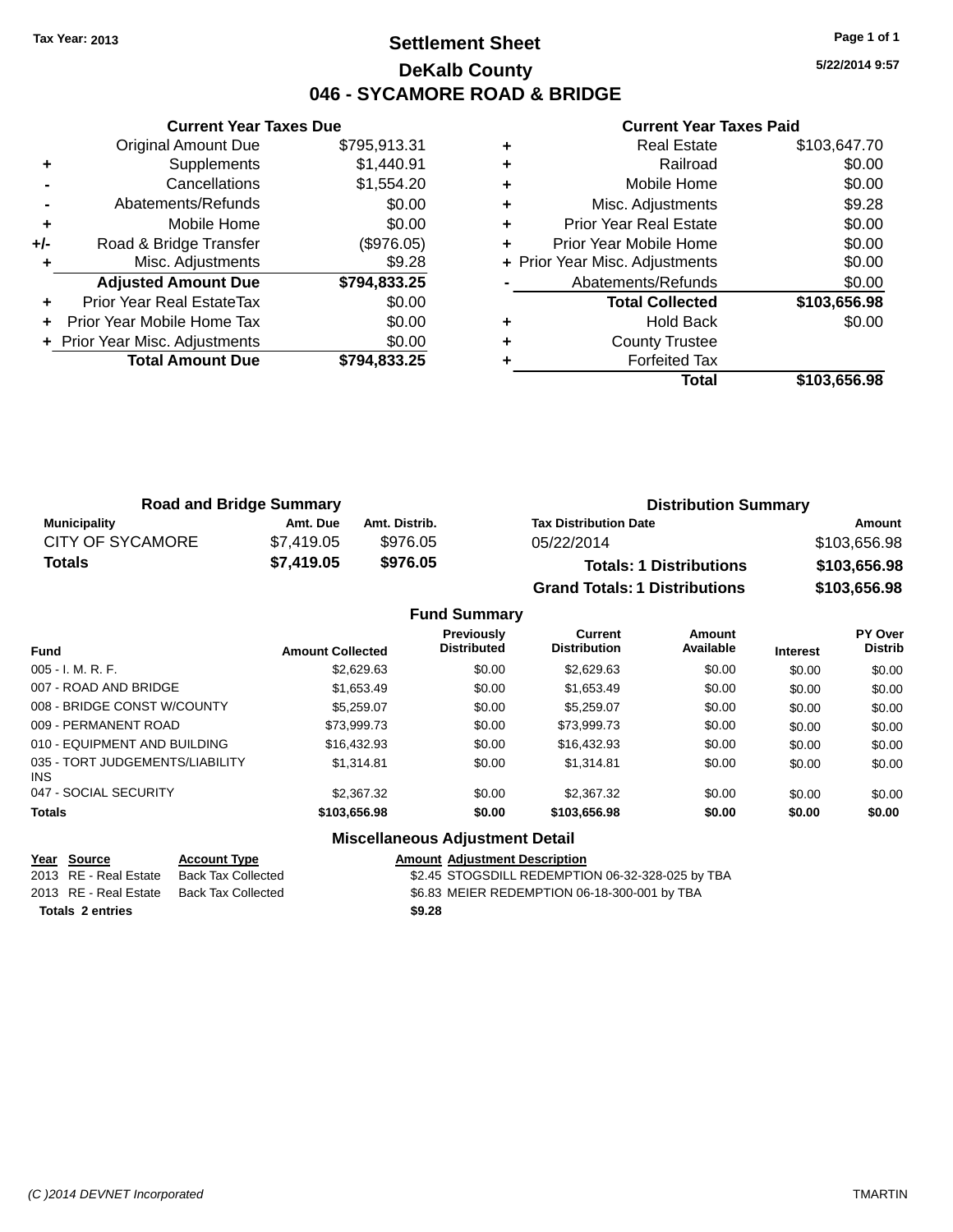# **Settlement Sheet Tax Year: 2013 Page 1 of 1 DeKalb County 047 - VICTOR TOWNSHIP**

**5/22/2014 9:57**

|       | <b>Current Year Taxes Due</b>  |             |
|-------|--------------------------------|-------------|
|       | <b>Original Amount Due</b>     | \$51,725.15 |
| ٠     | Supplements                    | \$192.19    |
|       | Cancellations                  | \$211.19    |
|       | Abatements/Refunds             | \$0.00      |
| ٠     | Mobile Home                    | \$0.00      |
| $+/-$ | Road & Bridge Transfer         | \$0.00      |
| ÷     | Misc. Adjustments              | \$0.00      |
|       | <b>Adjusted Amount Due</b>     | \$51,706.15 |
| ٠     | Prior Year Real EstateTax      | \$0.00      |
|       | Prior Year Mobile Home Tax     | \$0.00      |
|       | + Prior Year Misc. Adjustments | \$0.00      |
|       | <b>Total Amount Due</b>        | \$51,706.15 |
|       |                                |             |

| ٠ | <b>Real Estate</b>             | \$7,979.61 |
|---|--------------------------------|------------|
| ٠ | Railroad                       | \$0.00     |
| ٠ | Mobile Home                    | \$0.00     |
| ٠ | Misc. Adjustments              | \$0.00     |
| ٠ | <b>Prior Year Real Estate</b>  | \$0.00     |
| ٠ | Prior Year Mobile Home         | \$0.00     |
|   | + Prior Year Misc. Adjustments | \$0.00     |
|   | Abatements/Refunds             | \$0.00     |
|   | <b>Total Collected</b>         | \$7,979.61 |
| ٠ | <b>Hold Back</b>               | \$0.00     |
| ٠ | <b>County Trustee</b>          |            |
| ٠ | <b>Forfeited Tax</b>           |            |
|   | Total                          | \$7.979.61 |
|   |                                |            |

|          |                                         |                                      | <b>Distribution Summary</b>    |                 |                                  |
|----------|-----------------------------------------|--------------------------------------|--------------------------------|-----------------|----------------------------------|
|          |                                         | <b>Tax Distribution Date</b>         |                                |                 | <b>Amount</b>                    |
|          |                                         | 05/22/2014                           |                                |                 | \$7,979.61                       |
|          |                                         |                                      | <b>Totals: 1 Distributions</b> |                 | \$7,979.61                       |
|          |                                         | <b>Grand Totals: 1 Distributions</b> |                                |                 | \$7,979.61                       |
|          | <b>Fund Summary</b>                     |                                      |                                |                 |                                  |
| ollected | <b>Previously</b><br><b>Distributed</b> | Current<br><b>Distribution</b>       | Amount<br>Available            | <b>Interest</b> | <b>PY Over</b><br><b>Distrib</b> |

| Fund                                   | <b>Amount Collected</b> | , ופוטשוי<br><b>Distributed</b> | <b>VULLU</b><br><b>Distribution</b> | <b>AUVULL</b><br>Available | <b>Interest</b> | .<br>Distrib |
|----------------------------------------|-------------------------|---------------------------------|-------------------------------------|----------------------------|-----------------|--------------|
| 001 - CORPORATE                        | \$7.223.47              | \$0.00                          | \$7.223.47                          | \$0.00                     | \$0.00          | \$0.00       |
| 034 - GENERAL ASSISTANCE               | \$452.02                | \$0.00                          | \$452.02                            | \$0.00                     | \$0.00          | \$0.00       |
| 035 - TORT JUDGEMENTS/LIABILITY<br>INS | \$304.12                | \$0.00                          | \$304.12                            | \$0.00                     | \$0.00          | \$0.00       |
| <b>Totals</b>                          | \$7.979.61              | \$0.00                          | \$7.979.61                          | \$0.00                     | \$0.00          | \$0.00       |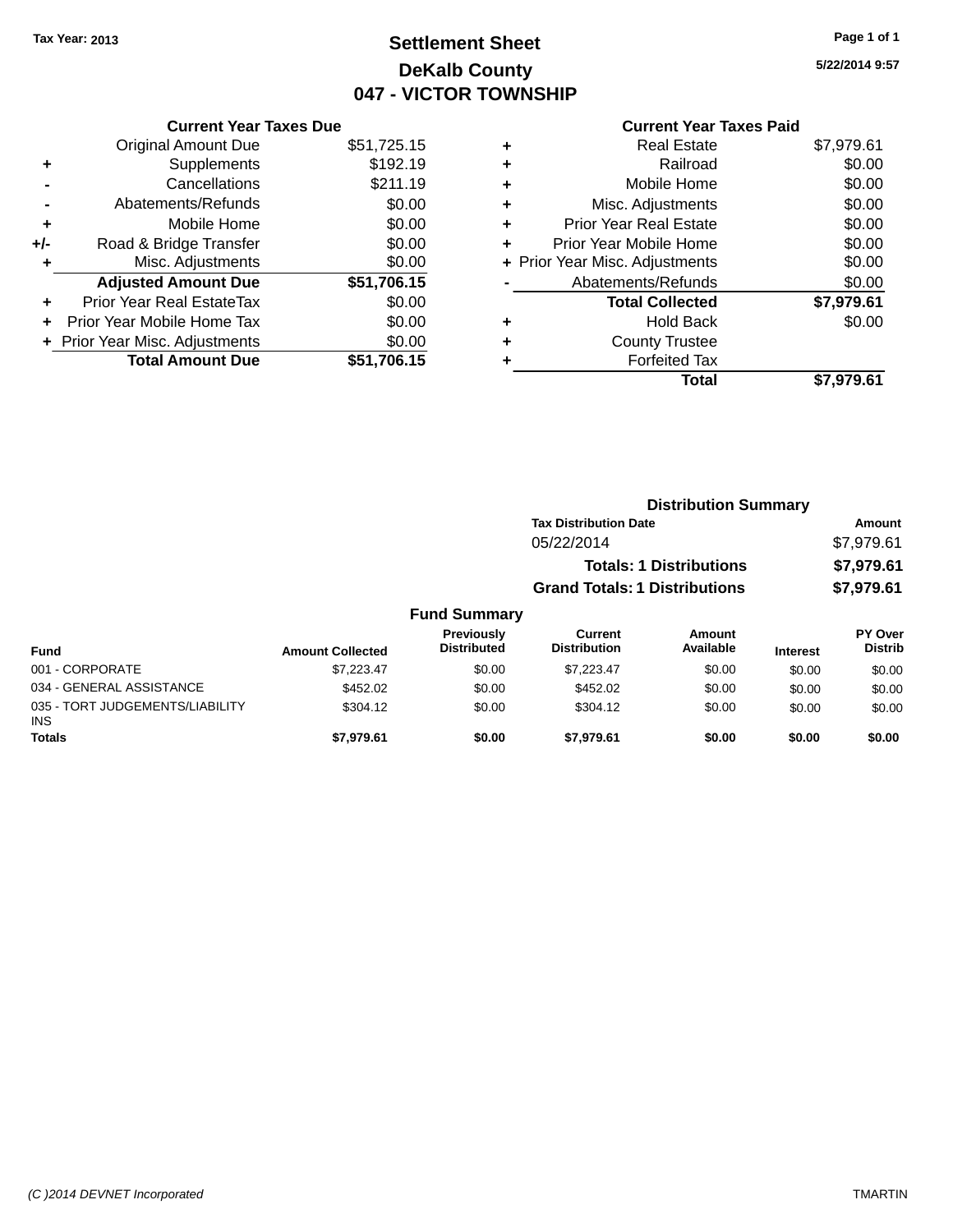### **Settlement Sheet Tax Year: 2013 Page 1 of 1 DeKalb County 048 - VICTOR ROAD & BRIDGE**

**5/22/2014 9:57**

#### **Current Year Taxes Paid**

|     | <b>Current Year Taxes Due</b> |             |
|-----|-------------------------------|-------------|
|     | <b>Original Amount Due</b>    | \$98,181.42 |
| ٠   | Supplements                   | \$364.80    |
|     | Cancellations                 | \$400.87    |
|     | Abatements/Refunds            | \$0.00      |
| ٠   | Mobile Home                   | \$0.00      |
| +/- | Road & Bridge Transfer        | \$0.00      |
| ٠   | Misc. Adjustments             | \$0.00      |
|     | <b>Adjusted Amount Due</b>    | \$98,145.35 |
| ÷   | Prior Year Real EstateTax     | \$0.00      |
|     | Prior Year Mobile Home Tax    | \$0.00      |
|     | Prior Year Misc. Adjustments  | \$0.00      |
|     | <b>Total Amount Due</b>       | \$98.145.35 |

| ٠ | <b>Real Estate</b>             | \$15,146.37 |
|---|--------------------------------|-------------|
| ٠ | Railroad                       | \$0.00      |
| ٠ | Mobile Home                    | \$0.00      |
| ٠ | Misc. Adjustments              | \$0.00      |
| ٠ | <b>Prior Year Real Estate</b>  | \$0.00      |
| ٠ | Prior Year Mobile Home         | \$0.00      |
|   | + Prior Year Misc. Adjustments | \$0.00      |
|   | Abatements/Refunds             | \$0.00      |
|   | <b>Total Collected</b>         | \$15,146.37 |
| ٠ | Hold Back                      | \$0.00      |
| ٠ | <b>County Trustee</b>          |             |
| ٠ | <b>Forfeited Tax</b>           |             |
|   | Total                          | \$15,146.37 |
|   |                                |             |

| <b>Distribution Summary</b>          |             |
|--------------------------------------|-------------|
| <b>Tax Distribution Date</b>         | Amount      |
| 05/22/2014                           | \$15,146.37 |
| <b>Totals: 1 Distributions</b>       | \$15,146.37 |
| <b>Grand Totals: 1 Distributions</b> | \$15,146.37 |

### **Fund Summary**

| <b>Fund</b>                                   | <b>Amount Collected</b> | Previously<br><b>Distributed</b> | Current<br><b>Distribution</b> | Amount<br>Available | <b>Interest</b> | <b>PY Over</b><br><b>Distrib</b> |
|-----------------------------------------------|-------------------------|----------------------------------|--------------------------------|---------------------|-----------------|----------------------------------|
| 007 - ROAD AND BRIDGE                         | \$8.765.71              | \$0.00                           | \$8.765.71                     | \$0.00              | \$0.00          | \$0.00                           |
| 008 - BRIDGE CONST W/COUNTY                   | \$323.27                | \$0.00                           | \$323.27                       | \$0.00              | \$0.00          | \$0.00                           |
| 009 - PERMANENT ROAD                          | \$3.911.69              | \$0.00                           | \$3.911.69                     | \$0.00              | \$0.00          | \$0.00                           |
| 010 - EQUIPMENT AND BUILDING                  | \$1,838.56              | \$0.00                           | \$1.838.56                     | \$0.00              | \$0.00          | \$0.00                           |
| 035 - TORT JUDGEMENTS/LIABILITY<br><b>INS</b> | \$307.14                | \$0.00                           | \$307.14                       | \$0.00              | \$0.00          | \$0.00                           |
| <b>Totals</b>                                 | \$15,146.37             | \$0.00                           | \$15,146.37                    | \$0.00              | \$0.00          | \$0.00                           |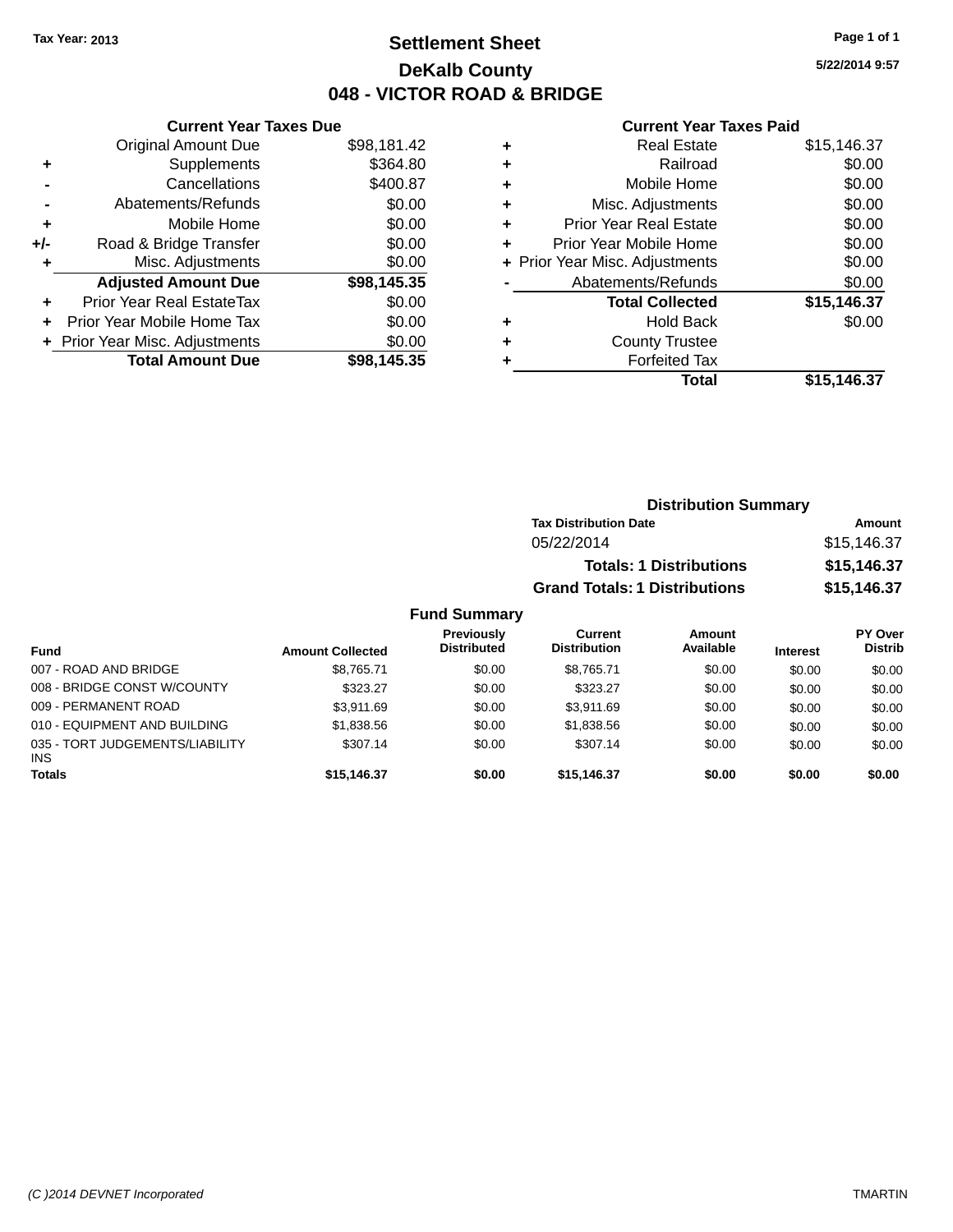## **Settlement Sheet Tax Year: 2013 Page 1 of 1 DeKalb County 056 - TOWN OF CORTLAND**

**5/22/2014 9:57**

|     | <b>Current Year Taxes Due</b>  |              |
|-----|--------------------------------|--------------|
|     | <b>Original Amount Due</b>     | \$608,054.01 |
| ٠   | Supplements                    | \$2,187.71   |
|     | Cancellations                  | \$2,510.58   |
|     | Abatements/Refunds             | \$1.13       |
| ٠   | Mobile Home                    | \$0.00       |
| +/- | Road & Bridge Transfer         | \$1,782.92   |
| ٠   | Misc. Adjustments              | \$0.00       |
|     | <b>Adjusted Amount Due</b>     | \$609,512.93 |
| ٠   | Prior Year Real EstateTax      | \$0.00       |
|     | Prior Year Mobile Home Tax     | \$0.00       |
|     | + Prior Year Misc. Adjustments | \$0.00       |
|     | <b>Total Amount Due</b>        | \$609,512.93 |
|     |                                |              |

|   | <b>Real Estate</b>             | \$89,181.54 |
|---|--------------------------------|-------------|
| ٠ | Railroad                       | \$0.00      |
| ٠ | Mobile Home                    | \$0.00      |
| ٠ | Misc. Adjustments              | \$0.00      |
| ٠ | <b>Prior Year Real Estate</b>  | \$0.00      |
| ٠ | Prior Year Mobile Home         | \$0.00      |
|   | + Prior Year Misc. Adjustments | \$0.00      |
|   | Abatements/Refunds             | \$1.13      |
|   | <b>Total Collected</b>         | \$89,180.41 |
| ٠ | <b>Hold Back</b>               | \$0.00      |
| ٠ | <b>County Trustee</b>          |             |
|   | <b>Forfeited Tax</b>           |             |
|   | Total                          | \$89,180.41 |
|   |                                |             |

| <b>Road and Bridge Summary</b>    |             |               | <b>Distribution Summary</b>          |             |  |
|-----------------------------------|-------------|---------------|--------------------------------------|-------------|--|
| <b>Rd./Br. District</b>           | Amt. Due    | Amt. Distrib. | <b>Tax Distribution Date</b>         | Amount      |  |
| CORTLAND ROAD & BRIDC \$13,298.50 |             | \$1.782.92    | 05/22/2014                           | \$89,180.41 |  |
| <b>Totals</b>                     | \$13,298.50 | \$1,782.92    | <b>Totals: 1 Distributions</b>       | \$89,180.41 |  |
|                                   |             |               | <b>Grand Totals: 1 Distributions</b> | \$89,180.41 |  |

|                         |                         | <b>Fund Summary</b>                     |                                |                     |                 |                           |
|-------------------------|-------------------------|-----------------------------------------|--------------------------------|---------------------|-----------------|---------------------------|
| <b>Fund</b>             | <b>Amount Collected</b> | <b>Previously</b><br><b>Distributed</b> | Current<br><b>Distribution</b> | Amount<br>Available | <b>Interest</b> | PY Over<br><b>Distrib</b> |
| 001 - CORPORATE         | \$62,549.15             | \$0.00                                  | \$62,549.15                    | \$0.00              | \$0.00          | \$0.00                    |
| 005 - I. M. R. F.       | \$7,853,28              | \$0.00                                  | \$7,853.28                     | \$0.00              | \$0.00          | \$0.00                    |
| 007 - ROAD AND BRIDGE   | \$1,782.92              | \$0.00                                  | \$1.782.92                     | \$0.00              | \$0.00          | \$0.00                    |
| 014 - POLICE PROTECTION | \$9,883.96              | \$0.00                                  | \$9,883.96                     | \$0.00              | \$0.00          | \$0.00                    |
| 047 - SOCIAL SECURITY   | \$7.111.10              | \$0.00                                  | \$7,111,10                     | \$0.00              | \$0.00          | \$0.00                    |
| <b>Totals</b>           | \$89.180.41             | \$0.00                                  | \$89.180.41                    | \$0.00              | \$0.00          | \$0.00                    |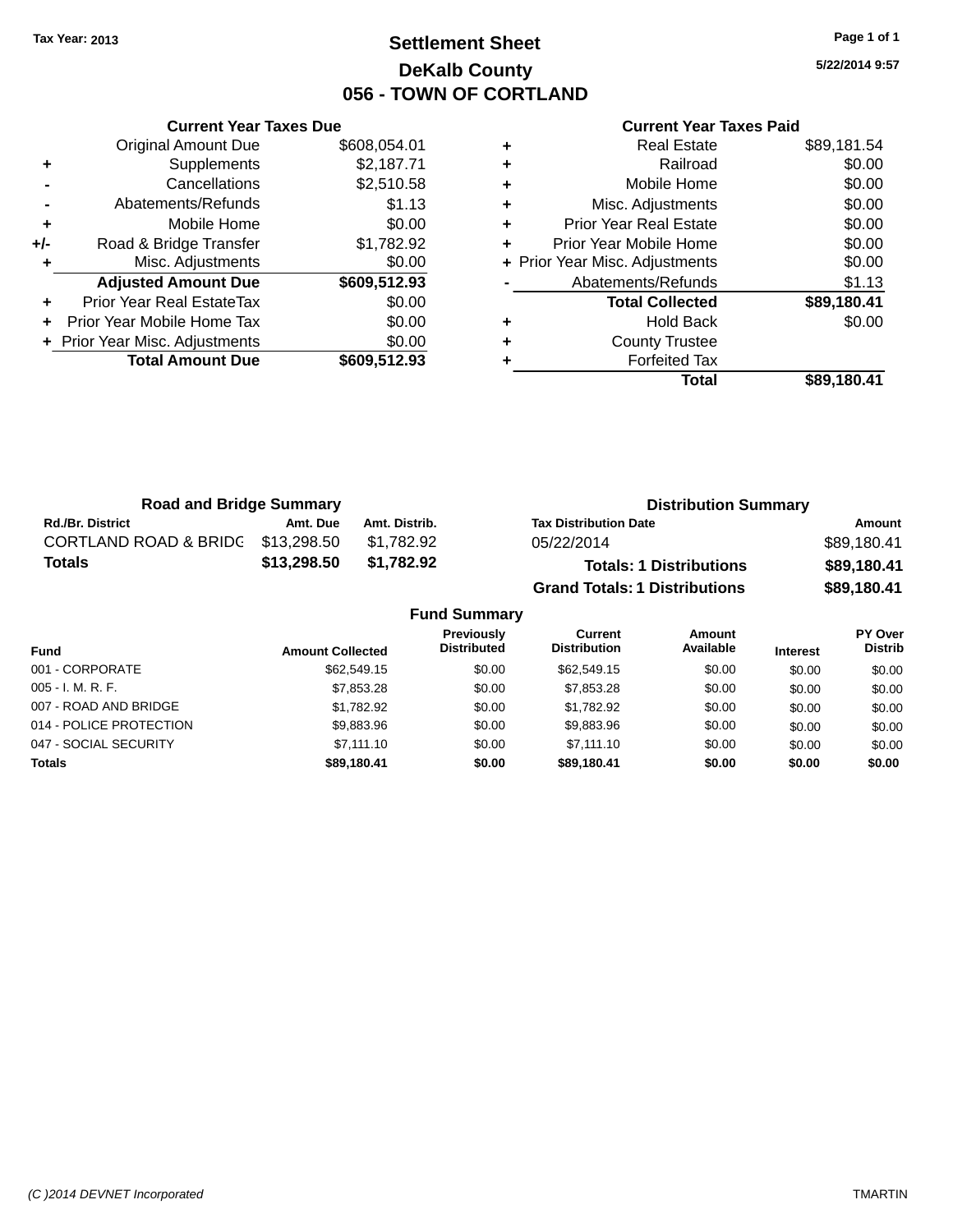## **Settlement Sheet Tax Year: 2013 Page 1 of 1 DeKalb County 057 - CORTLAND LIBRARY**

**5/22/2014 9:57**

#### **Current Year Taxes Paid**

|     | <b>Current Year Taxes Due</b>  |              |
|-----|--------------------------------|--------------|
|     | <b>Original Amount Due</b>     | \$217,465.80 |
| ٠   | Supplements                    | \$763.07     |
|     | Cancellations                  | \$877.04     |
|     | Abatements/Refunds             | \$0.00       |
| ٠   | Mobile Home                    | \$0.00       |
| +/- | Road & Bridge Transfer         | \$0.00       |
|     | Misc. Adjustments              | \$0.00       |
|     | <b>Adjusted Amount Due</b>     | \$217,351.83 |
| ÷   | Prior Year Real EstateTax      | \$0.00       |
|     | Prior Year Mobile Home Tax     | \$0.00       |
|     | + Prior Year Misc. Adjustments | \$0.00       |
|     | <b>Total Amount Due</b>        | \$217,351.83 |
|     |                                |              |

| ٠ | <b>Real Estate</b>             | \$31,256.89 |
|---|--------------------------------|-------------|
| ٠ | Railroad                       | \$0.00      |
| ٠ | Mobile Home                    | \$0.00      |
| ٠ | Misc. Adjustments              | \$0.00      |
| ٠ | <b>Prior Year Real Estate</b>  | \$0.00      |
| ٠ | Prior Year Mobile Home         | \$0.00      |
|   | + Prior Year Misc. Adjustments | \$0.00      |
|   | Abatements/Refunds             | \$0.00      |
|   | <b>Total Collected</b>         | \$31,256.89 |
| ٠ | <b>Hold Back</b>               | \$0.00      |
| ٠ | <b>County Trustee</b>          |             |
| ٠ | <b>Forfeited Tax</b>           |             |
|   | Total                          | \$31,256.89 |
|   |                                |             |

| <b>Distribution Summary</b>          |             |
|--------------------------------------|-------------|
| <b>Tax Distribution Date</b>         | Amount      |
| 05/22/2014                           | \$31,256.89 |
| <b>Totals: 1 Distributions</b>       | \$31,256.89 |
| <b>Grand Totals: 1 Distributions</b> | \$31,256.89 |

### **Fund Summary**

| <b>Fund</b>                                         | <b>Amount Collected</b> | <b>Previously</b><br><b>Distributed</b> | Current<br><b>Distribution</b> | Amount<br>Available | <b>Interest</b> | PY Over<br><b>Distrib</b> |
|-----------------------------------------------------|-------------------------|-----------------------------------------|--------------------------------|---------------------|-----------------|---------------------------|
| 004 - OPERATIONS & MAINTENANCE                      | \$1.590.82              | \$0.00                                  | \$1,590.82                     | \$0.00              | \$0.00          | \$0.00                    |
| $005 - I. M. R. F.$                                 | \$2.064.92              | \$0.00                                  | \$2,064.92                     | \$0.00              | \$0.00          | \$0.00                    |
| 016 - LIBRARY (township, municipalities)            | \$23.862.67             | \$0.00                                  | \$23.862.67                    | \$0.00              | \$0.00          | \$0.00                    |
| 027 - AUDIT                                         | \$431.91                | \$0.00                                  | \$431.91                       | \$0.00              | \$0.00          | \$0.00                    |
| 035 - TORT JUDGMENTS, LIABILITY<br><b>INSURANCE</b> | \$1,294.16              | \$0.00                                  | \$1,294.16                     | \$0.00              | \$0.00          | \$0.00                    |
| 047 - SOCIAL SECURITY                               | \$2.012.41              | \$0.00                                  | \$2.012.41                     | \$0.00              | \$0.00          | \$0.00                    |
| <b>Totals</b>                                       | \$31,256.89             | \$0.00                                  | \$31.256.89                    | \$0.00              | \$0.00          | \$0.00                    |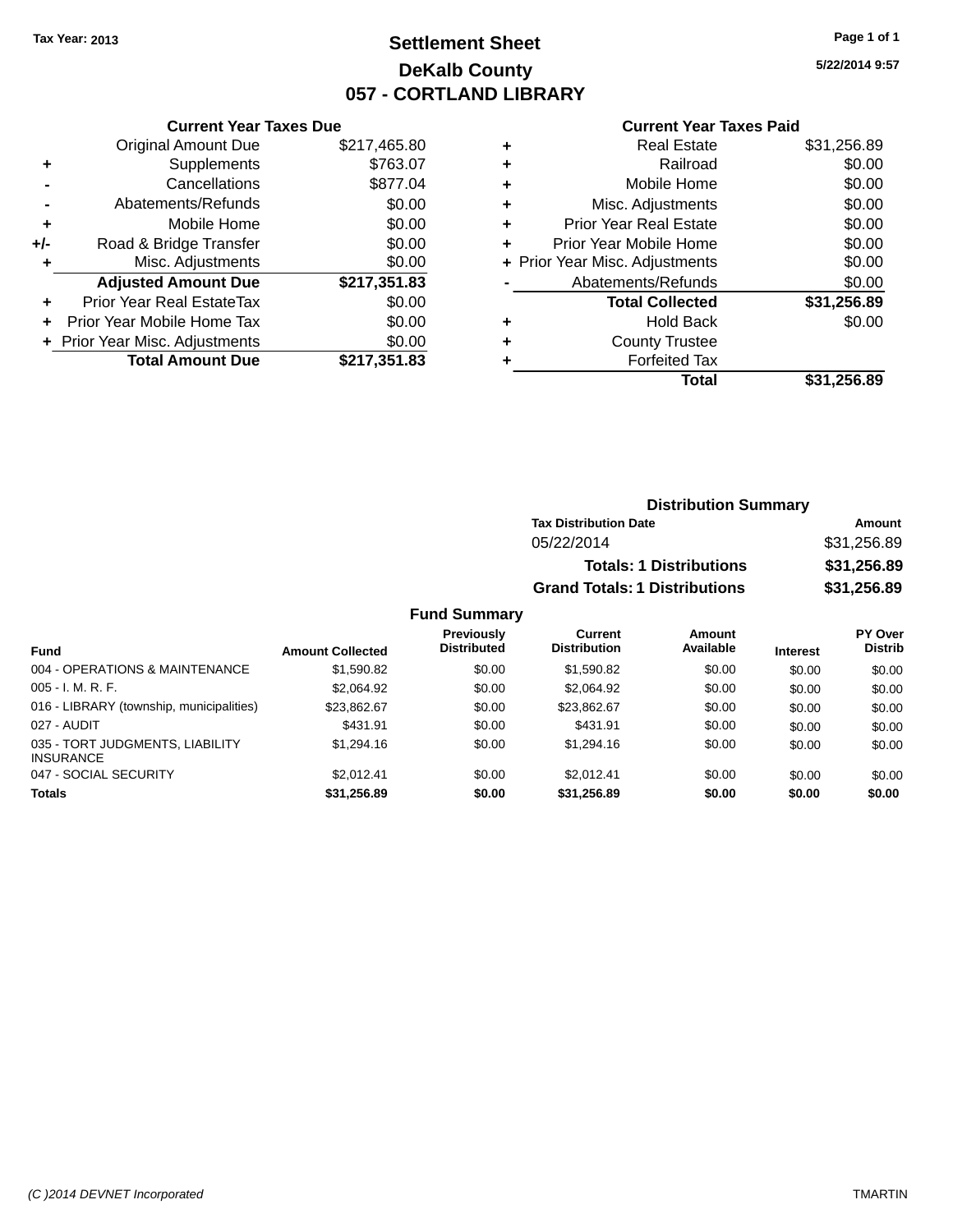## **Settlement Sheet Tax Year: 2013 Page 1 of 1 DeKalb County 058 - CITY OF DEKALB**

**5/22/2014 9:57**

|     | <b>Current Year Taxes Due</b>  |                |  |  |  |
|-----|--------------------------------|----------------|--|--|--|
|     | <b>Original Amount Due</b>     | \$4,766,570.88 |  |  |  |
| ٠   | Supplements                    | \$90,128.77    |  |  |  |
|     | Cancellations                  | \$158,294.83   |  |  |  |
|     | Abatements/Refunds             | \$463.45       |  |  |  |
| ٠   | Mobile Home                    | \$0.00         |  |  |  |
| +/- | Road & Bridge Transfer         | \$16,179.68    |  |  |  |
|     | Misc. Adjustments              | \$0.00         |  |  |  |
|     | <b>Adjusted Amount Due</b>     | \$4,714,121.05 |  |  |  |
| ٠   | Prior Year Real EstateTax      | \$14.38        |  |  |  |
|     | Prior Year Mobile Home Tax     | \$0.00         |  |  |  |
|     | + Prior Year Misc. Adjustments | \$0.00         |  |  |  |
|     | <b>Total Amount Due</b>        | \$4,714,135.43 |  |  |  |
|     |                                |                |  |  |  |

|   | <b>Real Estate</b>             | \$569,065.39 |
|---|--------------------------------|--------------|
| ٠ | Railroad                       | \$0.00       |
| ٠ | Mobile Home                    | \$0.00       |
| ٠ | Misc. Adjustments              | \$0.00       |
|   | <b>Prior Year Real Estate</b>  | \$14.38      |
|   | Prior Year Mobile Home         | \$0.00       |
|   | + Prior Year Misc. Adjustments | \$0.00       |
|   | Abatements/Refunds             | \$463.45     |
|   | <b>Total Collected</b>         | \$568,616.32 |
|   | <b>Hold Back</b>               | \$0.00       |
|   | <b>County Trustee</b>          |              |
|   | <b>Forfeited Tax</b>           |              |
|   | Total                          | \$568,616.32 |
|   |                                |              |

| <b>Road and Bridge Summary</b>   |              |               | <b>Distribution Summary</b>          |              |
|----------------------------------|--------------|---------------|--------------------------------------|--------------|
| <b>Rd./Br. District</b>          | Amt. Due     | Amt. Distrib. | <b>Tax Distribution Date</b>         | Amount       |
| AFTON ROAD & BRIDGE              | \$16,416.17  | \$1.241.81    | 05/22/2014                           | \$568,616.32 |
| <b>CORTLAND ROAD &amp; BRIDC</b> | \$942.40     | \$126.65      | <b>Totals: 1 Distributions</b>       | \$568,616.32 |
| DEKALB ROAD & BRIDGE             | \$130,617.12 | \$14,811.22   | <b>Grand Totals: 1 Distributions</b> | \$568,616.32 |
| <b>Totals</b>                    | \$147,975.69 | \$16,179.68   |                                      |              |
|                                  |              |               | <b>Fund Summary</b>                  |              |

|                             |                         | ו טווט טעווווווס צ                      |                                       |                     |                 |                           |
|-----------------------------|-------------------------|-----------------------------------------|---------------------------------------|---------------------|-----------------|---------------------------|
| <b>Fund</b>                 | <b>Amount Collected</b> | <b>Previously</b><br><b>Distributed</b> | <b>Current</b><br><b>Distribution</b> | Amount<br>Available | <b>Interest</b> | PY Over<br><b>Distrib</b> |
| 001 - CORPORATE             | \$0.01                  | \$0.00                                  | \$0.01                                | \$0.00              | \$0.00          | \$0.00                    |
| 003 - BONDS AND INTEREST    | \$57,488,76             | \$0.00                                  | \$57,488.76                           | \$0.00              | \$0.00          | \$0.00                    |
| $005 - I. M. R. F.$         | \$29.093.51             | \$0.00                                  | \$29.093.51                           | \$0.00              | \$0.00          | \$0.00                    |
| 007 - ROAD AND BRIDGE       | \$16,179.68             | \$0.00                                  | \$16,179.68                           | \$0.00              | \$0.00          | \$0.00                    |
| 013 - FIREFIGHTER'S PENSION | \$238,404.03            | \$0.00                                  | \$238,404.03                          | \$0.00              | \$0.00          | \$0.00                    |
| 015 - POLICE PENSION        | \$170.625.59            | \$0.00                                  | \$170.625.59                          | \$0.00              | \$0.00          | \$0.00                    |
| 047 - SOCIAL SECURITY       | \$56.824.74             | \$0.00                                  | \$56,824.74                           | \$0.00              | \$0.00          | \$0.00                    |
| <b>Totals</b>               | \$568,616.32            | \$0.00                                  | \$568,616.32                          | \$0.00              | \$0.00          | \$0.00                    |
|                             |                         | <b>Abatement Detail</b>                 |                                       |                     |                 |                           |

| Year Source                         | <b>Account Type</b>  | <b>Amount Adjustment Description</b>               |
|-------------------------------------|----------------------|----------------------------------------------------|
| 2013 RE - Real Estate               | PTAB Decision        | \$6.14 PTAB INTEREST REFUND 08-12-451-004 by TBA   |
| 2013 RE - Real Estate               | <b>PTAB Decision</b> | \$45.17 PTAB INTEREST REFUND 08-12-451-005 by TBA  |
| 2013 RE - Real Estate               | PTAB Decision        | \$0.01 PTAB INTEREST REFUND 08-12-451-007 by TBA   |
| 2013 RE - Real Estate               | <b>PTAB Decision</b> | \$10.08 PTAB INTEREST REFUND 08-12-451-014 by TBA  |
| 2013 RE - Real Estate PTAB Decision |                      | \$390.82 PTAB INTEREST REFUND 08-25-100-021 by TBA |
| <b>Totals 5 entries</b>             |                      | \$452.22                                           |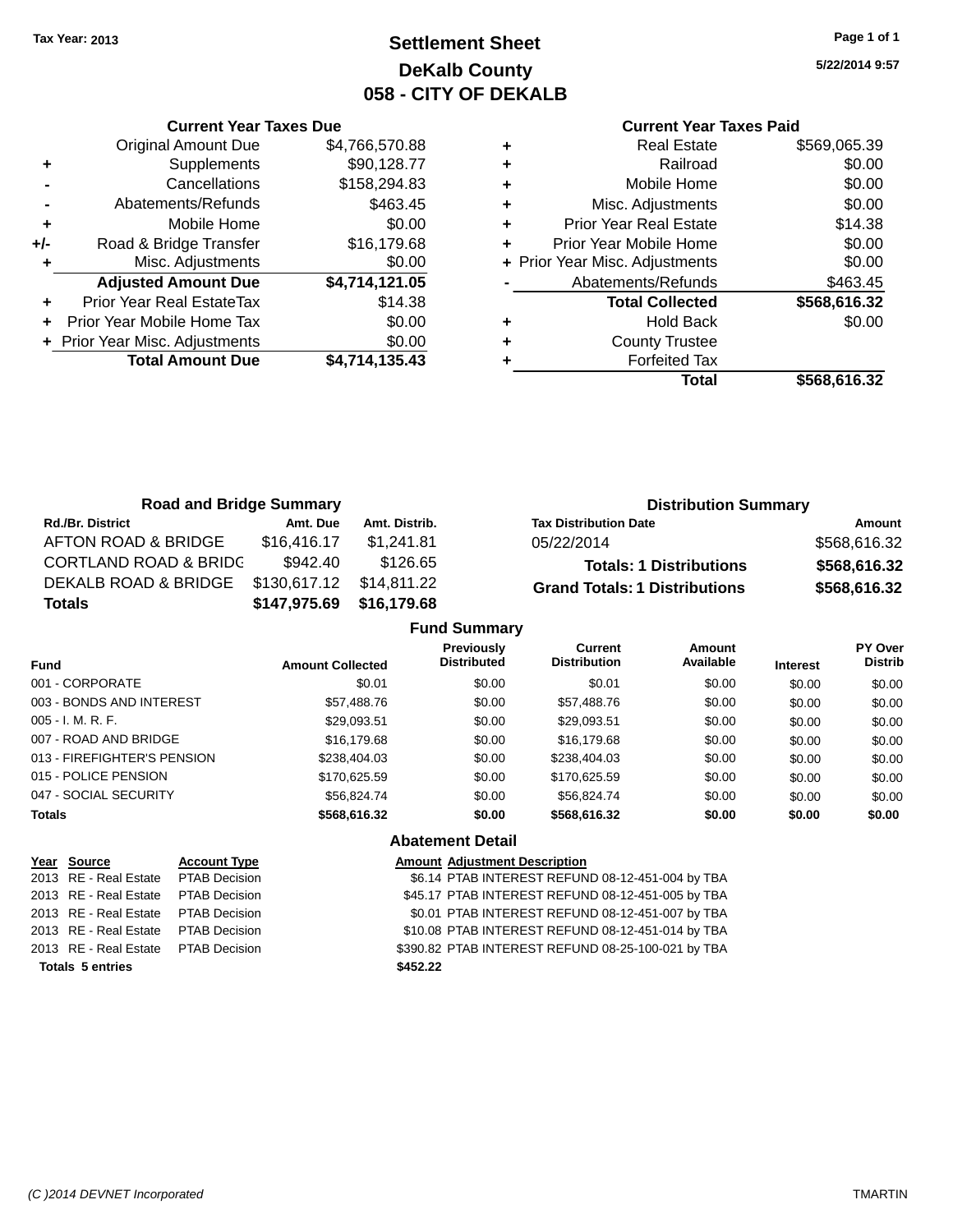## **Settlement Sheet Tax Year: 2013 Page 1 of 1 DeKalb County 059 - DE KALB LIBRARY**

**5/22/2014 9:57**

### **Current Year Taxes Paid**

|     | <b>Current Year Taxes Due</b> |                |  |
|-----|-------------------------------|----------------|--|
|     | <b>Original Amount Due</b>    | \$1,798,550.29 |  |
| ٠   | Supplements                   | \$31,899.09    |  |
|     | Cancellations                 | \$58,256.87    |  |
|     | Abatements/Refunds            | \$170.62       |  |
| ٠   | Mobile Home                   | \$0.00         |  |
| +/- | Road & Bridge Transfer        | \$0.00         |  |
| ٠   | \$0.00<br>Misc. Adjustments   |                |  |
|     | <b>Adjusted Amount Due</b>    | \$1,772,021.89 |  |
| ÷   | Prior Year Real EstateTax     | (\$0.07)       |  |
| ÷   | Prior Year Mobile Home Tax    | \$0.00         |  |
|     | Prior Year Misc. Adjustments  | \$0.00         |  |
|     | <b>Total Amount Due</b>       | \$1,772,021.82 |  |

| ٠ | <b>Real Estate</b>             | \$208,618.76 |
|---|--------------------------------|--------------|
| ٠ | Railroad                       | \$0.00       |
| ٠ | Mobile Home                    | \$0.00       |
| ٠ | Misc. Adjustments              | \$0.00       |
| ٠ | Prior Year Real Estate         | (\$0.07)     |
| ٠ | Prior Year Mobile Home         | \$0.00       |
|   | + Prior Year Misc. Adjustments | \$0.00       |
|   | Abatements/Refunds             | \$170.62     |
|   | <b>Total Collected</b>         | \$208,448.07 |
| ٠ | <b>Hold Back</b>               | \$0.00       |
| ٠ | <b>County Trustee</b>          |              |
| ٠ | <b>Forfeited Tax</b>           |              |
|   | Total                          | \$208,448.07 |
|   |                                |              |

|                                                                                                                                                                          |                                          |                                  | <b>Distribution Summary</b>    |                                                             |                                                                                                                                                                                                                                                                                                                                             |                           |
|--------------------------------------------------------------------------------------------------------------------------------------------------------------------------|------------------------------------------|----------------------------------|--------------------------------|-------------------------------------------------------------|---------------------------------------------------------------------------------------------------------------------------------------------------------------------------------------------------------------------------------------------------------------------------------------------------------------------------------------------|---------------------------|
|                                                                                                                                                                          |                                          |                                  |                                |                                                             |                                                                                                                                                                                                                                                                                                                                             | Amount                    |
|                                                                                                                                                                          |                                          |                                  | 05/22/2014                     |                                                             | \$208,448.07                                                                                                                                                                                                                                                                                                                                |                           |
|                                                                                                                                                                          | <b>Totals: 1 Distributions</b>           |                                  |                                |                                                             |                                                                                                                                                                                                                                                                                                                                             | \$208,448.07              |
|                                                                                                                                                                          |                                          |                                  |                                |                                                             |                                                                                                                                                                                                                                                                                                                                             | \$208,448.07              |
|                                                                                                                                                                          |                                          |                                  |                                |                                                             |                                                                                                                                                                                                                                                                                                                                             |                           |
|                                                                                                                                                                          | <b>Amount Collected</b>                  | Previously<br><b>Distributed</b> | Current<br><b>Distribution</b> | <b>Amount</b><br>Available                                  | <b>Interest</b>                                                                                                                                                                                                                                                                                                                             | PY Over<br><b>Distrib</b> |
|                                                                                                                                                                          | \$208,448.07                             | \$0.00                           | \$208,448.07                   | \$0.00                                                      | \$0.00                                                                                                                                                                                                                                                                                                                                      | \$0.00                    |
|                                                                                                                                                                          | \$208,448.07                             | \$0.00                           | \$208,448.07                   | \$0.00                                                      | \$0.00                                                                                                                                                                                                                                                                                                                                      | \$0.00                    |
|                                                                                                                                                                          |                                          |                                  |                                |                                                             |                                                                                                                                                                                                                                                                                                                                             |                           |
| <b>Account Type</b>                                                                                                                                                      |                                          |                                  |                                |                                                             |                                                                                                                                                                                                                                                                                                                                             |                           |
| <b>PTAB Decision</b>                                                                                                                                                     |                                          |                                  |                                |                                                             |                                                                                                                                                                                                                                                                                                                                             |                           |
| <b>PTAB Decision</b>                                                                                                                                                     |                                          |                                  |                                |                                                             |                                                                                                                                                                                                                                                                                                                                             |                           |
| PTAB Decision                                                                                                                                                            |                                          |                                  |                                |                                                             |                                                                                                                                                                                                                                                                                                                                             |                           |
| <b>PTAB Decision</b>                                                                                                                                                     |                                          |                                  |                                |                                                             |                                                                                                                                                                                                                                                                                                                                             |                           |
| <b>PTAB Decision</b>                                                                                                                                                     |                                          |                                  |                                |                                                             |                                                                                                                                                                                                                                                                                                                                             |                           |
| <b>Fund</b><br><b>Totals</b><br>Year Source<br>2013 RE - Real Estate<br>2013 RE - Real Estate<br>2013 RE - Real Estate<br>2013 RE - Real Estate<br>2013 RE - Real Estate | 016 - LIBRARY (township, municipalities) |                                  | <b>Abatement Detail</b>        | <b>Fund Summary</b><br><b>Amount Adjustment Description</b> | <b>Tax Distribution Date</b><br><b>Grand Totals: 1 Distributions</b><br>\$2.32 PTAB INTEREST REFUND 08-12-451-004 by TBA<br>\$17.04 PTAB INTEREST REFUND 08-12-451-005 by TBA<br>\$0.00 PTAB INTEREST REFUND 08-12-451-007 by TBA<br>\$3.80 PTAB INTEREST REFUND 08-12-451-014 by TBA<br>\$147.45 PTAB INTEREST REFUND 08-25-100-021 by TBA |                           |

**Totals 5 entries \$170.61**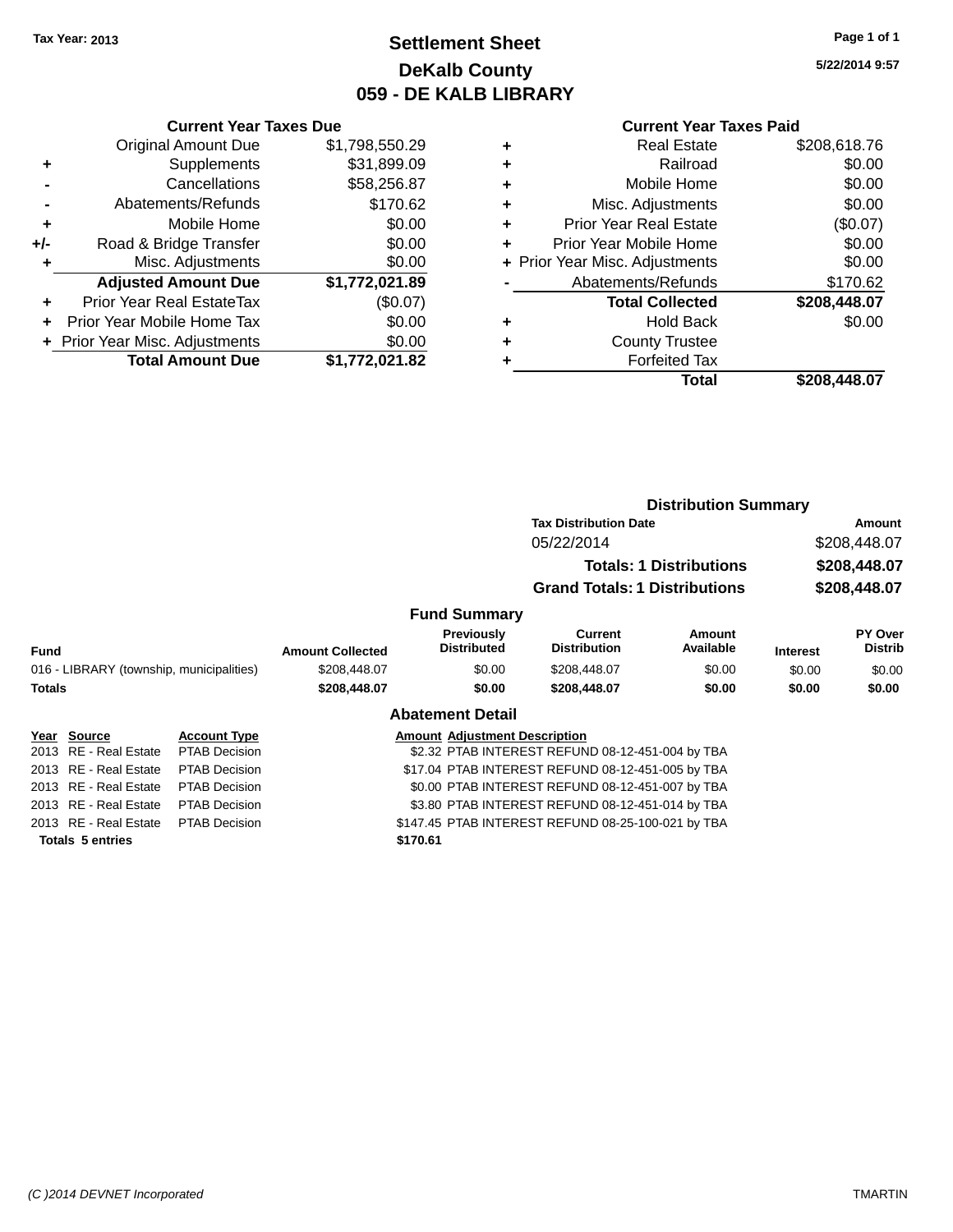# **Settlement Sheet Tax Year: 2013 Page 1 of 1 DeKalb County 060 - DEKALB SSA #3**

**5/22/2014 9:57**

|       | <b>Current Year Taxes Due</b>  |        |  |  |  |  |  |  |
|-------|--------------------------------|--------|--|--|--|--|--|--|
|       | Original Amount Due            | \$0.00 |  |  |  |  |  |  |
| ٠     | Supplements                    | \$0.00 |  |  |  |  |  |  |
|       | Cancellations                  | \$0.00 |  |  |  |  |  |  |
|       | Abatements/Refunds             | \$0.00 |  |  |  |  |  |  |
| ٠     | Mobile Home                    | \$0.00 |  |  |  |  |  |  |
| $+/-$ | Road & Bridge Transfer         | \$0.00 |  |  |  |  |  |  |
|       | Misc. Adjustments              | \$0.00 |  |  |  |  |  |  |
|       | <b>Adjusted Amount Due</b>     | \$0.00 |  |  |  |  |  |  |
| ٠     | Prior Year Real EstateTax      | \$0.00 |  |  |  |  |  |  |
|       | Prior Year Mobile Home Tax     | \$0.00 |  |  |  |  |  |  |
|       | + Prior Year Misc. Adjustments | \$0.00 |  |  |  |  |  |  |
|       | <b>Total Amount Due</b>        | \$0.00 |  |  |  |  |  |  |
|       |                                |        |  |  |  |  |  |  |

### **Current Year Taxes Paid +** Real Estate \$0.00 **+** Railroad \$0.00 **+** Mobile Home \$0.00 **+** Misc. Adjustments \$0.00 **+** Prior Year Real Estate \$0.00 **+** Prior Year Mobile Home \$0.00<br> **+** Prior Year Misc. Adjustments \$0.00 **+ Prior Year Misc. Adjustments -** Abatements/Refunds \$0.00 **Total Collected \$0.00 +** Hold Back \$0.00 **+** County Trustee **+** Forfeited Tax **Total \$0.00**

| <b>Fund Summary</b>        |                         |                                         |                                |                     |                 |                           |
|----------------------------|-------------------------|-----------------------------------------|--------------------------------|---------------------|-----------------|---------------------------|
| <b>Fund</b>                | <b>Amount Collected</b> | <b>Previously</b><br><b>Distributed</b> | Current<br><b>Distribution</b> | Amount<br>Available | <b>Interest</b> | PY Over<br><b>Distrib</b> |
| 023 - SPECIAL SERVICE AREA | \$0.00                  | \$0.00                                  | \$0.00                         | \$0.00              | \$0.00          | \$0.00                    |
| <b>Totals</b>              | \$0.00                  | \$0.00                                  | \$0.00                         | \$0.00              | \$0.00          | \$0.00                    |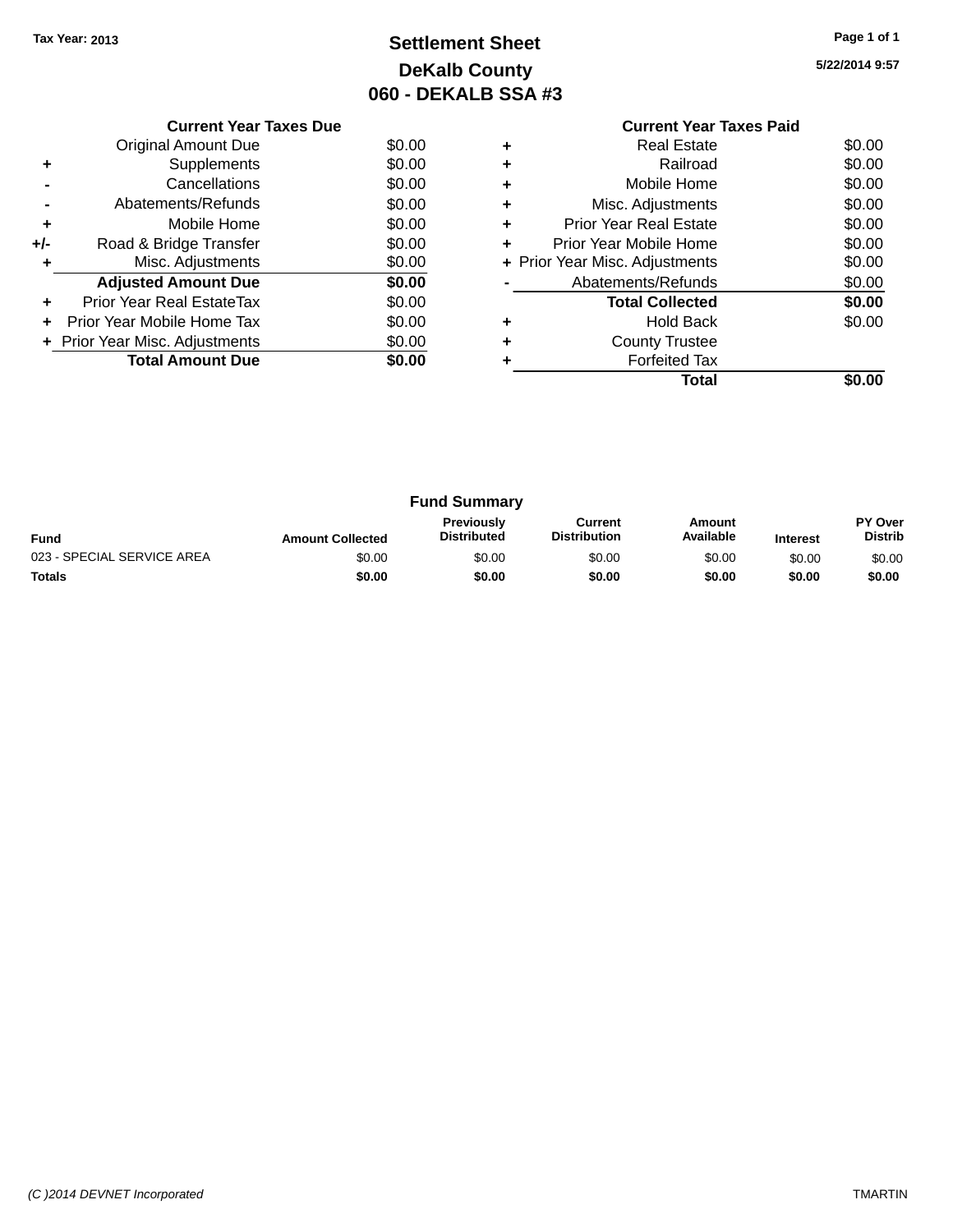# **Settlement Sheet Tax Year: 2013 Page 1 of 1 DeKalb County 061 - DEKALB SSA #4**

**5/22/2014 9:57**

|   | <b>Current Year Taxes Paid</b> |          |
|---|--------------------------------|----------|
| ٠ | <b>Real Estate</b>             | \$190.83 |
| ٠ | Railroad                       | \$0.00   |
| ٠ | Mobile Home                    | \$0.00   |
|   | Misc. Adjustments              | \$0.00   |
| ٠ | <b>Prior Year Real Estate</b>  | \$0.00   |
| ٠ | Prior Year Mobile Home         | \$0.00   |
|   | + Prior Year Misc. Adjustments | \$0.00   |
|   | Abatements/Refunds             | \$0.00   |
|   | <b>Total Collected</b>         | \$190.83 |
|   | Hold Back                      | \$0.00   |
|   | <b>County Trustee</b>          |          |
|   | <b>Forfeited Tax</b>           |          |
|   | Total                          | \$190.83 |
|   |                                |          |

| <b>Current Year Taxes Due</b>  |            |
|--------------------------------|------------|
| <b>Original Amount Due</b>     | \$1,599.60 |
| Supplements                    | \$12.55    |
| Cancellations                  | \$13.41    |
| Abatements/Refunds             | \$0.00     |
| Mobile Home                    | \$0.00     |
| Road & Bridge Transfer         | \$0.00     |
| Misc. Adjustments              | \$0.00     |
| <b>Adjusted Amount Due</b>     | \$1,598.74 |
| Prior Year Real EstateTax      | \$0.00     |
| Prior Year Mobile Home Tax     | \$0.00     |
| + Prior Year Misc. Adjustments | \$0.00     |
| <b>Total Amount Due</b>        | \$1,598.74 |
|                                |            |

|                            |                         |                                  |                                      | <b>Distribution Summary</b>    |                 |                                  |
|----------------------------|-------------------------|----------------------------------|--------------------------------------|--------------------------------|-----------------|----------------------------------|
|                            |                         |                                  | <b>Tax Distribution Date</b>         |                                |                 | Amount                           |
|                            |                         |                                  | 05/22/2014                           |                                |                 | \$190.83                         |
|                            |                         |                                  |                                      | <b>Totals: 1 Distributions</b> |                 | \$190.83                         |
|                            |                         |                                  | <b>Grand Totals: 1 Distributions</b> |                                |                 | \$190.83                         |
|                            |                         | <b>Fund Summary</b>              |                                      |                                |                 |                                  |
| <b>Fund</b>                | <b>Amount Collected</b> | Previously<br><b>Distributed</b> | Current<br><b>Distribution</b>       | Amount<br>Available            | <b>Interest</b> | <b>PY Over</b><br><b>Distrib</b> |
| 023 - SPECIAL SERVICE AREA | \$190.83                | \$0.00                           | \$190.83                             | \$0.00                         | \$0.00          | \$0.00                           |
| <b>Totals</b>              | \$190.83                | \$0.00                           | \$190.83                             | \$0.00                         | \$0.00          | \$0.00                           |
|                            |                         |                                  |                                      |                                |                 |                                  |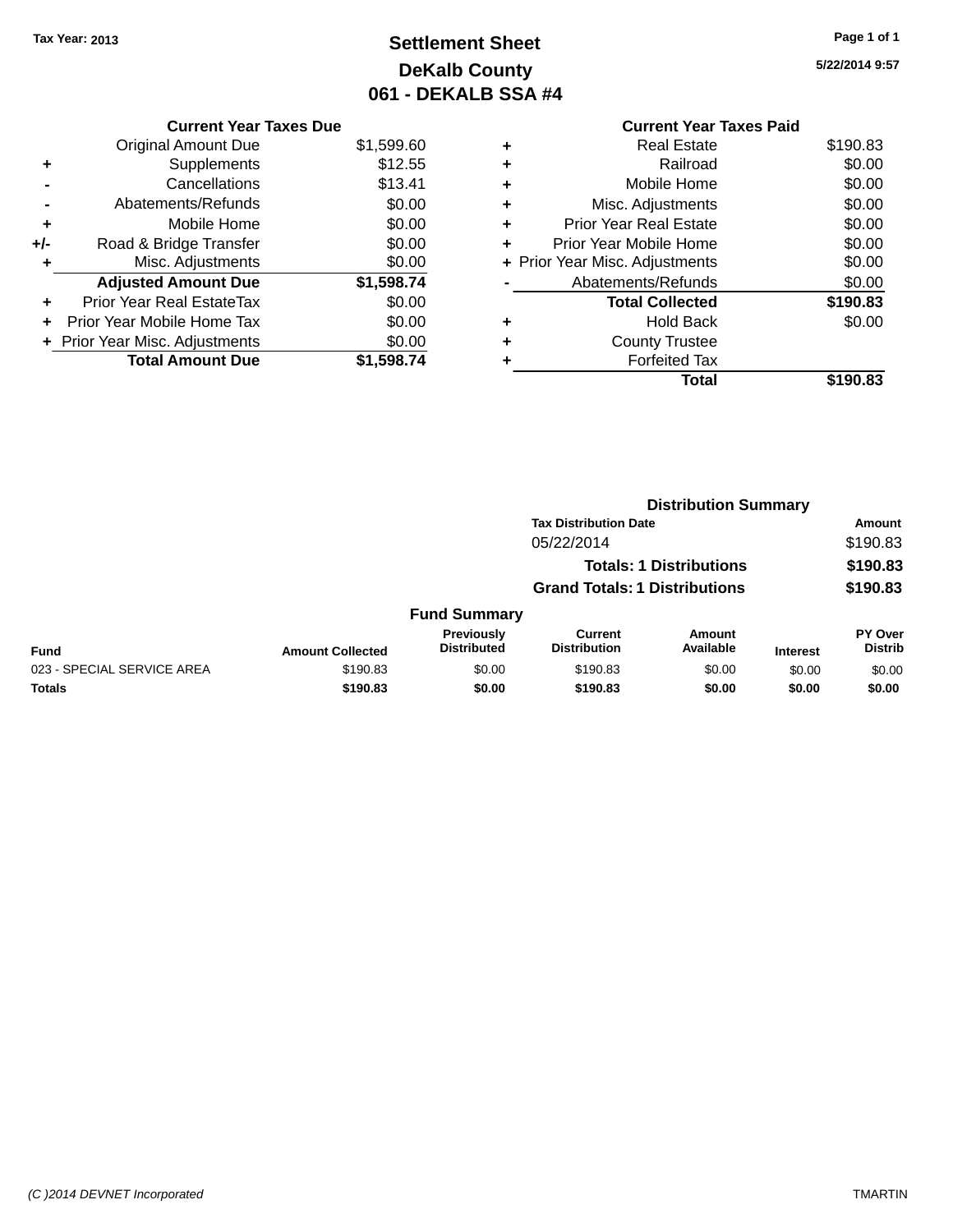# **Settlement Sheet Tax Year: 2013 Page 1 of 1 DeKalb County 062 - CITY OF GENOA**

**5/22/2014 9:57**

|     | <b>Current Year Taxes Due</b>  |              |  |  |  |
|-----|--------------------------------|--------------|--|--|--|
|     | <b>Original Amount Due</b>     | \$649,889.63 |  |  |  |
| ٠   | Supplements                    | \$3,090.08   |  |  |  |
|     | Cancellations                  | \$5,352.09   |  |  |  |
|     | Abatements/Refunds             | \$6.83       |  |  |  |
| ٠   | Mobile Home                    | \$0.00       |  |  |  |
| +/- | Road & Bridge Transfer         | \$4,397.03   |  |  |  |
|     | Misc. Adjustments              | \$0.00       |  |  |  |
|     | <b>Adjusted Amount Due</b>     | \$652,017.82 |  |  |  |
| ٠   | Prior Year Real EstateTax      | (\$236.11)   |  |  |  |
|     | Prior Year Mobile Home Tax     | \$0.00       |  |  |  |
|     | + Prior Year Misc. Adjustments | \$0.00       |  |  |  |
|     | <b>Total Amount Due</b>        | \$651,781.71 |  |  |  |
|     |                                |              |  |  |  |

### **Current Year Taxes Paid +** Real Estate \$85,008.96

|   | Total                          | \$84,766.02   |
|---|--------------------------------|---------------|
|   | <b>Forfeited Tax</b>           |               |
|   | <b>County Trustee</b>          |               |
|   | <b>Hold Back</b>               | \$0.00        |
|   | <b>Total Collected</b>         | \$84,766.02   |
|   | Abatements/Refunds             | \$6.83        |
|   | + Prior Year Misc. Adjustments | \$0.00        |
|   | Prior Year Mobile Home         | \$0.00        |
| ٠ | <b>Prior Year Real Estate</b>  | (\$236.11)    |
| ٠ | Misc. Adjustments              | \$0.00        |
| ÷ | Mobile Home                    | \$0.00        |
| ÷ | Railroad                       | \$0.00        |
|   |                                | v, v, v, v, v |

| <b>Road and Bridge Summary</b> |             |               | <b>Distribution Summary</b>          |             |  |
|--------------------------------|-------------|---------------|--------------------------------------|-------------|--|
| <b>Rd./Br. District</b>        | Amt. Due    | Amt. Distrib. | <b>Tax Distribution Date</b>         | Amount      |  |
| <b>GENOA ROAD &amp; BRIDGE</b> | \$24.495.80 | \$3.201.01    | 05/22/2014                           | \$84,766.02 |  |
| KINGSTON ROAD & BRIDG          | \$8.566.49  | \$1,196.02    | <b>Totals: 1 Distributions</b>       | \$84,766.02 |  |
| <b>Totals</b>                  | \$33,062.29 | \$4,397.03    | <b>Grand Totals: 1 Distributions</b> | \$84,766.02 |  |

#### **Fund Summary Fund Interest Amount Collected Distributed PY Over Distrib Amount Available Current Distribution Previously** 001 - CORPORATE \$38,136.45 \$0.00 \$38,136.45 \$0.00 \$0.00 \$0.00 003 - BONDS AND INTEREST  $$0.00$  \$0.00 \$0.00 \$0.00 \$0.00 \$0.00 \$0.00 \$0.00 007 - ROAD AND BRIDGE \$4,397.03 \$1,397.03 \$0.00 \$4,397.03 \$0.00 \$0.00 \$0.00 \$0.00 014 - POLICE PROTECTION \$42,232.54 \$0.00 \$42,232.54 \$0.00 \$0.00 \$0.00 \$0.00 **Totals \$84,766.02 \$0.00 \$84,766.02 \$0.00 \$0.00 \$0.00 Abatement Detail**

| Year Source                         | <b>Account Type</b> |        | <b>Amount Adjustment Description</b> |
|-------------------------------------|---------------------|--------|--------------------------------------|
| 2013 RE - Real Estate PTAB Decision |                     |        | \$6.64 PTAB INTEREST REFUN           |
| <b>Totals 1 entries</b>             |                     | \$6.64 |                                      |

\$6.64 PTAB INTEREST REFUND 03-30-276-011 by TBA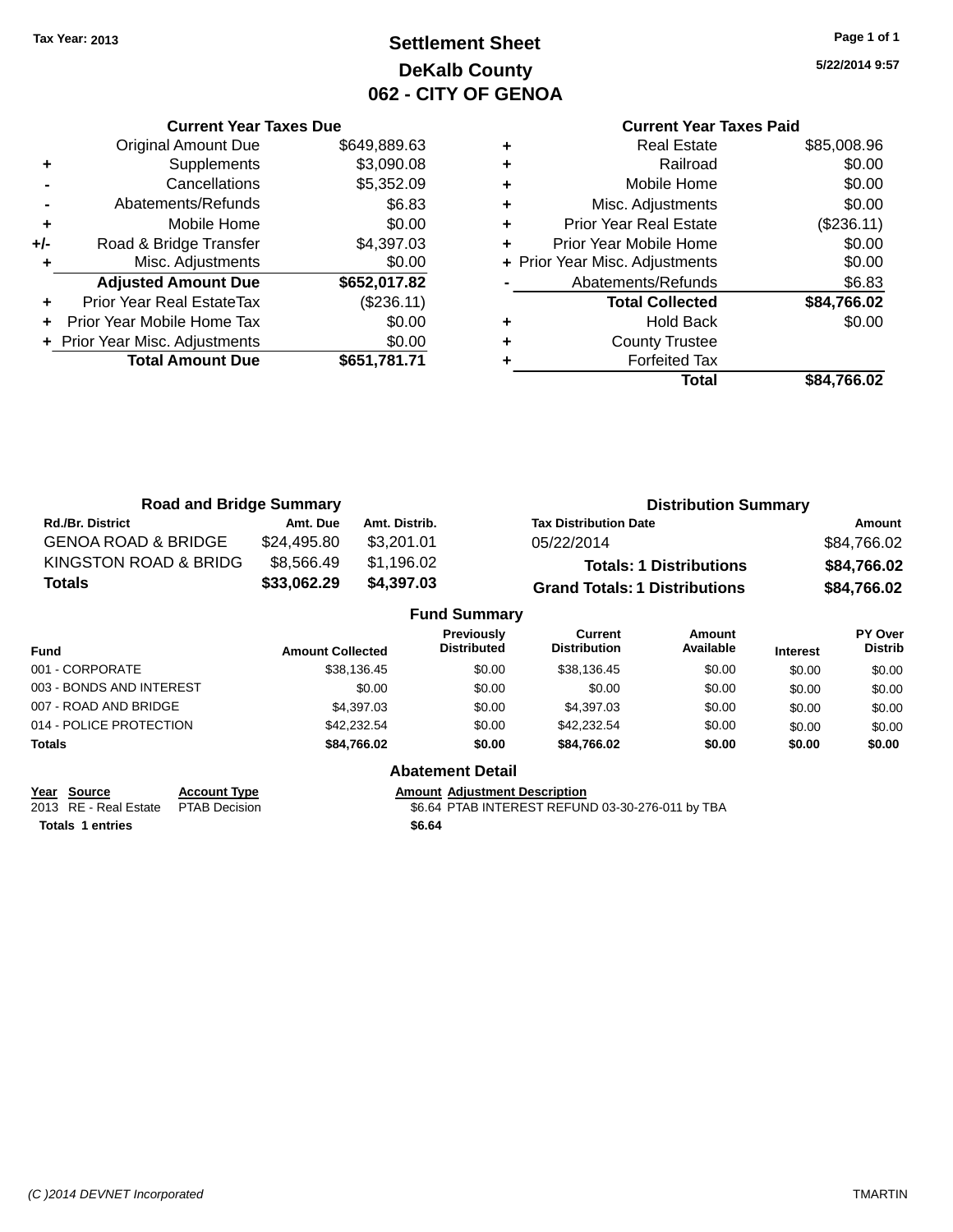### **Settlement Sheet Tax Year: 2013 Page 1 of 1 DeKalb County 063 - VILLAGE OF HINCKLEY**

**5/22/2014 9:57**

#### **Current Year Taxes Paid**

|     | <b>Original Amount Due</b>     | \$266,217.44 |
|-----|--------------------------------|--------------|
| ٠   | Supplements                    | \$446.07     |
|     | Cancellations                  | \$468.17     |
|     | Abatements/Refunds             | \$43.53      |
| ٠   | Mobile Home                    | \$0.00       |
| +/- | Road & Bridge Transfer         | \$3,856.41   |
| ٠   | Misc. Adjustments              | \$36.62      |
|     | <b>Adjusted Amount Due</b>     | \$270,044.84 |
| ٠   | Prior Year Real EstateTax      | (\$2,023.91) |
| ٠   | Prior Year Mobile Home Tax     | \$0.00       |
|     | + Prior Year Misc. Adjustments | \$0.00       |
|     | <b>Total Amount Due</b>        | \$268,020.93 |
|     |                                |              |

**Current Year Taxes Due**

| ٠ | <b>Real Estate</b>             | \$32,671.93  |
|---|--------------------------------|--------------|
| ٠ | Railroad                       | \$0.00       |
| ٠ | Mobile Home                    | \$0.00       |
| ٠ | Misc. Adjustments              | \$36.62      |
| ٠ | <b>Prior Year Real Estate</b>  | (\$2,023.91) |
| ٠ | Prior Year Mobile Home         | \$0.00       |
|   | + Prior Year Misc. Adjustments | \$0.00       |
|   | Abatements/Refunds             | \$43.53      |
|   | <b>Total Collected</b>         | \$30,641.11  |
| ٠ | <b>Hold Back</b>               | \$0.00       |
| ٠ | <b>County Trustee</b>          |              |
| ٠ | <b>Forfeited Tax</b>           |              |
|   | Total                          | \$30,641.11  |
|   |                                |              |

| <b>Road and Bridge Summary</b> |             |               | <b>Distribution Summary</b>          |             |  |
|--------------------------------|-------------|---------------|--------------------------------------|-------------|--|
| <b>Rd./Br. District</b>        | Amt. Due    | Amt. Distrib. | <b>Tax Distribution Date</b>         | Amount      |  |
| SQUAW GROVE ROAD & B           | \$33,676.04 | \$3.856.41    | 05/22/2014                           | \$30,641.11 |  |
| <b>Totals</b>                  | \$33,676.04 | \$3,856,41    | <b>Totals: 1 Distributions</b>       | \$30,641.11 |  |
|                                |             |               | <b>Grand Totals: 1 Distributions</b> | \$30,641.11 |  |

#### **Fund Summary Fund Interest Amount Collected Distributed PY Over Distrib Amount Available Current Distribution Previously** 001 - CORPORATE \$12,655.06 \$0.00 \$12,655.06 \$0.00 \$0.00 \$0.00 005 - I. M. R. F. \$2,501.87 \$0.00 \$2,501.87 \$0.00 \$0.00 \$0.00 007 - ROAD AND BRIDGE 60.00 \$3,856.41 \$0.00 \$3,856.41 \$0.00 \$0.00 \$0.00 \$0.00 \$0.00 014 - POLICE PROTECTION 64,267.90 \$1,267.90 \$0.00 \$4,267.90 \$0.00 \$0.00 \$0.00 \$0.00 027 - AUDIT \$893.16 \$0.00 \$893.16 \$0.00 \$0.00 \$0.00 035 - TORT JUDGEMENTS/LIABILITY INS \$1,520.99 \$0.00 \$1,520.99 \$0.00 \$0.00 \$0.00 047 - SOCIAL SECURITY \$3,434.17 \$0.00 \$0.00 \$0.00 \$0.00 \$0.00 \$0.00 048 - SCHOOL CROSSING GUARDS \$608.61 \$0.00 \$608.61 \$0.00 \$0.00 \$0.00 062 - WORKERS COMPENSATION \$902.94 \$0.00 \$902.94 \$0.00 \$0.00 \$0.00 \$0.00 \$0.00 **Totals \$30,641.11 \$0.00 \$30,641.11 \$0.00 \$0.00 \$0.00**

#### **Miscellaneous Adjustment Detail**

**Abatement Detail**

| Year Source           | <b>Account Type</b>                      | <b>Amount Adjustment Description</b> |
|-----------------------|------------------------------------------|--------------------------------------|
| 2013 RE - Real Estate | Back Tax Collected                       | \$6.25 VANGUARD HOMES REI            |
|                       | 2013 RE - Real Estate Back Tax Collected | \$4.78 VANGUARD HOMES REI            |
|                       | 2013 RE - Real Estate Back Tax Collected | \$25.59 VANGUARD HOMES REI           |

#### 2013 RE - Real Estate Back Tax Collected \$6.25 VANGUARD HOMES REDEMPTION 15-14-107-008 by TBA 2013 RE - Real Estate Back Tax Collected \$4.78 VANGUARD HOMES REDEMPTION 15-14-107-007 by TBA 2013 RE - Real Estate Back Tax Collected \$25.59 VANGUARD HOMES REDEMPTION 15-14-102-033 by TBA **Totals 3 entries \$36.62**

# **Year Source Account Type Amount Adjustment Description Totals 5 entries \$40.66**

2013 RE - Real Estate PTAB Decision \$34.49 PTAB INTEREST REFUND 15-14-400-041 by TBA 2013 RE - Real Estate PTAB Decision \$1.07 PTAB INTEREST REFUND 15-14-302-006 by TBA 2013 RE - Real Estate PTAB Decision \$1.98 PTAB INTEREST REFUND 15-14-302-007 by TBA 2013 RE - Real Estate PTAB Decision \$0.40 PTAB INTEREST REFUND 15-15-403-020 by TBA 2013 RE - Real Estate PTAB Decision \$2.72 PTAB INTEREST REFUND 15-14-302-007 by TBA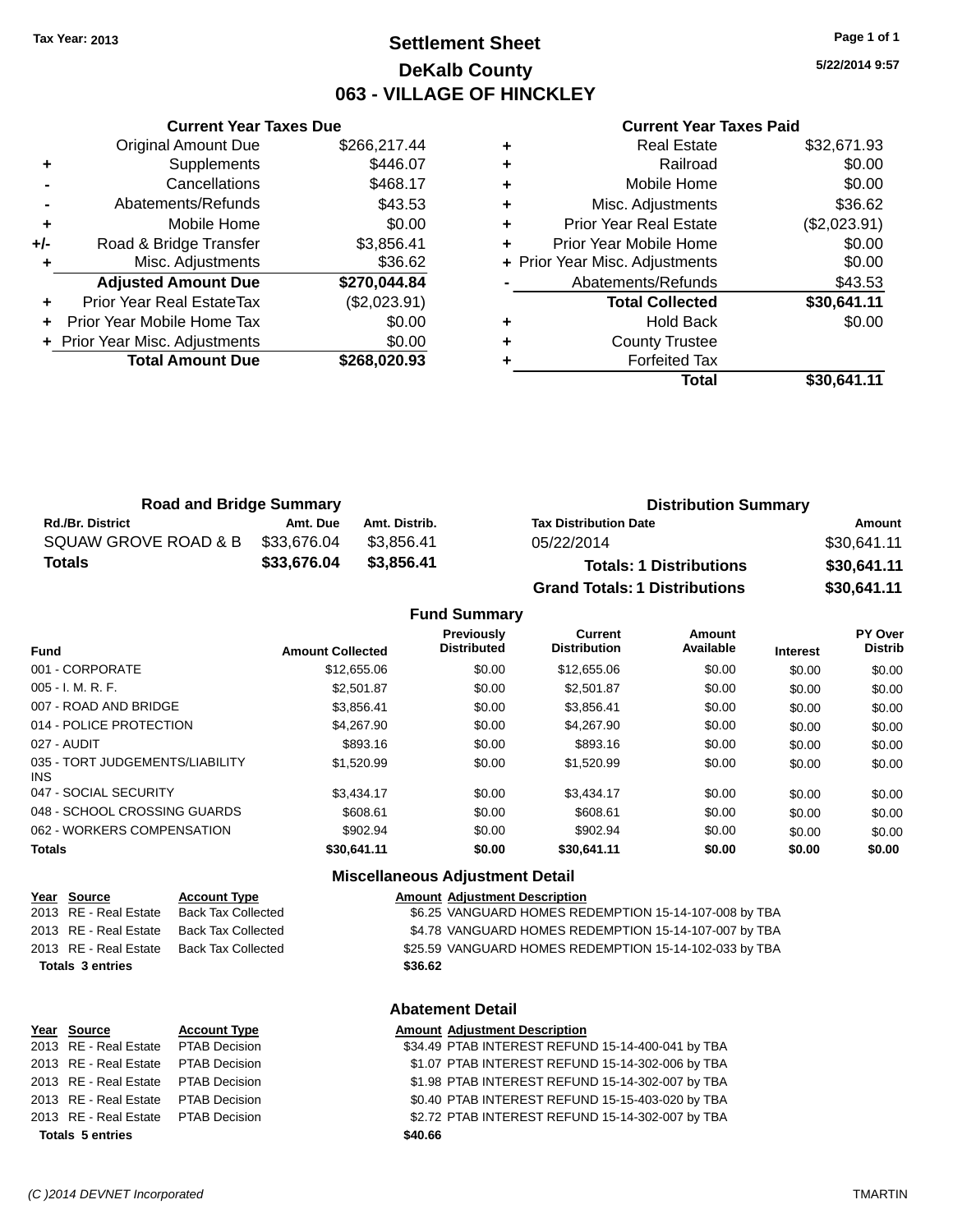### **Settlement Sheet Tax Year: 2013 Page 1 of 1 DeKalb County 064 - VILLAGE OF KINGSTON**

**5/22/2014 9:57**

| <b>Current Year Taxes Paid</b> |  |  |  |
|--------------------------------|--|--|--|
|--------------------------------|--|--|--|

|     | <b>Current Year Taxes Due</b>  |              |
|-----|--------------------------------|--------------|
|     | <b>Original Amount Due</b>     | \$145,158.74 |
| ٠   | Supplements                    | \$322.64     |
|     | Cancellations                  | \$518.09     |
|     | Abatements/Refunds             | \$0.00       |
| ٠   | Mobile Home                    | \$0.00       |
| +/- | Road & Bridge Transfer         | \$1,931.38   |
| ٠   | Misc. Adjustments              | \$0.00       |
|     | <b>Adjusted Amount Due</b>     | \$146,894.67 |
| ٠   | Prior Year Real EstateTax      | \$6.32       |
|     | Prior Year Mobile Home Tax     | \$0.00       |
|     | + Prior Year Misc. Adjustments | \$0.00       |
|     | <b>Total Amount Due</b>        | \$146,900.99 |
|     |                                |              |

| ٠ | <b>Real Estate</b>             | \$20,983.69 |
|---|--------------------------------|-------------|
| ٠ | Railroad                       | \$0.00      |
| ٠ | Mobile Home                    | \$0.00      |
| ٠ | Misc. Adjustments              | \$0.00      |
| ٠ | Prior Year Real Estate         | \$6.32      |
| ٠ | Prior Year Mobile Home         | \$0.00      |
|   | + Prior Year Misc. Adjustments | \$0.00      |
|   | Abatements/Refunds             | \$0.00      |
|   | <b>Total Collected</b>         | \$20,990.01 |
| ٠ | <b>Hold Back</b>               | \$0.00      |
| ٠ | <b>County Trustee</b>          |             |
|   | <b>Forfeited Tax</b>           |             |
|   | Total                          | \$20.990.01 |

| <b>Road and Bridge Summary</b> |             |               | <b>Distribution Summary</b>          |             |  |  |
|--------------------------------|-------------|---------------|--------------------------------------|-------------|--|--|
| <b>Rd./Br. District</b>        | Amt. Due    | Amt. Distrib. | <b>Tax Distribution Date</b>         | Amount      |  |  |
| KINGSTON ROAD & BRIDG          | \$13.882.76 | \$1.931.38    | 05/22/2014                           | \$20,990.01 |  |  |
| Totals                         | \$13.882.76 | \$1,931.38    | <b>Totals: 1 Distributions</b>       | \$20,990.01 |  |  |
|                                |             |               | <b>Grand Totals: 1 Distributions</b> | \$20,990.01 |  |  |

**Fund Summary**

| <b>Fund</b>                             | <b>Amount Collected</b> | Previously<br><b>Distributed</b> | Current<br><b>Distribution</b> | Amount<br>Available | <b>Interest</b> | <b>PY Over</b><br><b>Distrib</b> |
|-----------------------------------------|-------------------------|----------------------------------|--------------------------------|---------------------|-----------------|----------------------------------|
| 001 - CORPORATE                         | \$6,827.55              | \$0.00                           | \$6,827.55                     | \$0.00              | \$0.00          | \$0.00                           |
| $005 - I. M. R. F.$                     | \$1,641.21              | \$0.00                           | \$1,641.21                     | \$0.00              | \$0.00          | \$0.00                           |
| 007 - ROAD AND BRIDGE                   | \$1,931.38              | \$0.00                           | \$1.931.38                     | \$0.00              | \$0.00          | \$0.00                           |
| 014 - POLICE PROTECTION                 | \$2,219.07              | \$0.00                           | \$2,219.07                     | \$0.00              | \$0.00          | \$0.00                           |
| 025 - GARBAGE DISPOSAL                  | \$689.52                | \$0.00                           | \$689.52                       | \$0.00              | \$0.00          | \$0.00                           |
| 027 - AUDIT                             | \$1.247.37              | \$0.00                           | \$1.247.37                     | \$0.00              | \$0.00          | \$0.00                           |
| 031 - WORKING CASH                      | \$65.83                 | \$0.00                           | \$65.83                        | \$0.00              | \$0.00          | \$0.00                           |
| 035 - TORT JUDGEMENTS/LIABILITY<br>INS. | \$5.317.51              | \$0.00                           | \$5,317.51                     | \$0.00              | \$0.00          | \$0.00                           |
| 047 - SOCIAL SECURITY                   | \$1.050.57              | \$0.00                           | \$1.050.57                     | \$0.00              | \$0.00          | \$0.00                           |
| <b>Totals</b>                           | \$20,990.01             | \$0.00                           | \$20,990.01                    | \$0.00              | \$0.00          | \$0.00                           |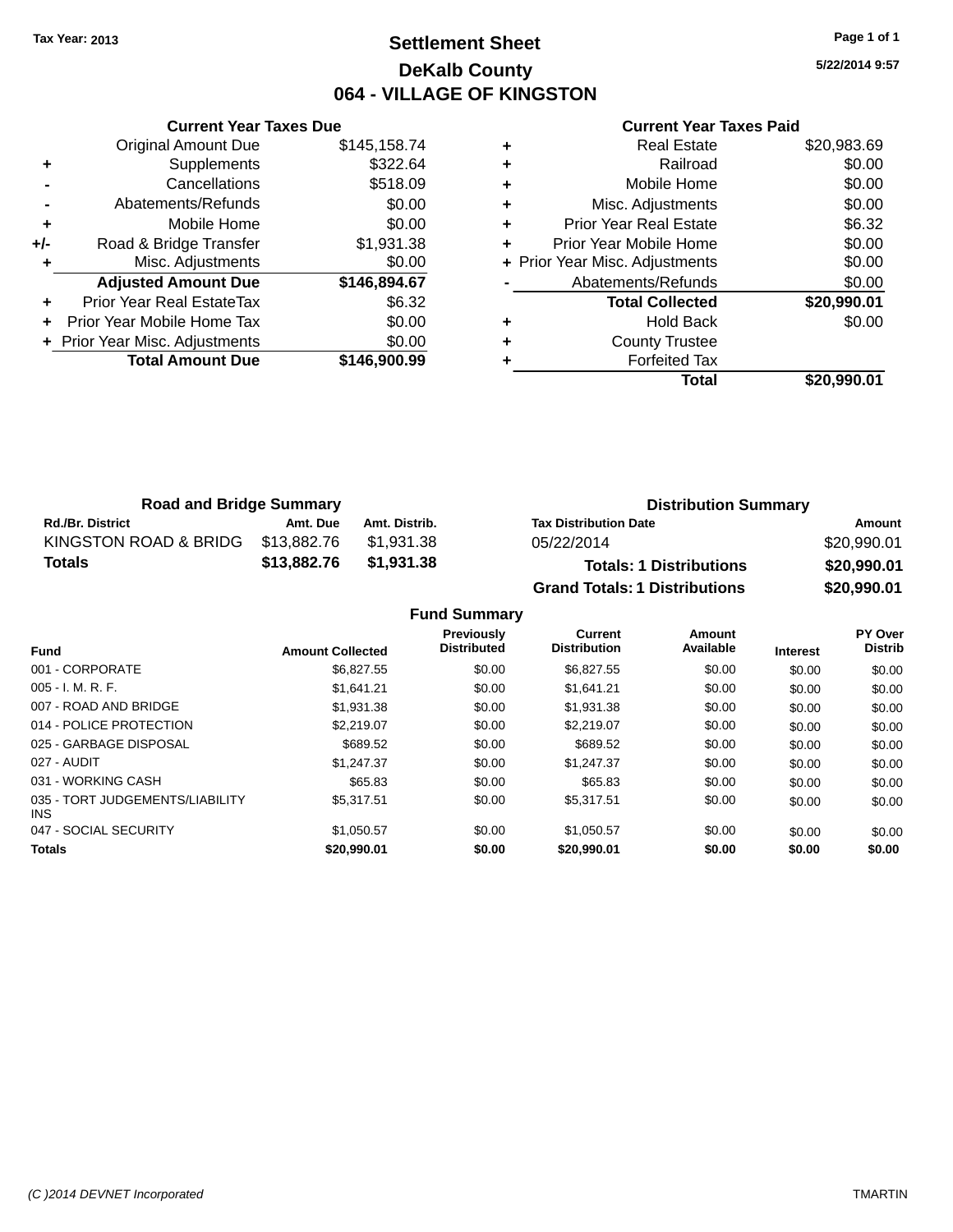### **Settlement Sheet Tax Year: 2013 Page 1 of 1 DeKalb County 065 - VILLAGE OF KIRKLAND**

**5/22/2014 9:57**

|     | <b>Current Year Taxes Due</b>  |              |
|-----|--------------------------------|--------------|
|     | <b>Original Amount Due</b>     | \$192,911.87 |
| ٠   | Supplements                    | \$988.29     |
|     | Cancellations                  | \$1,036.29   |
|     | Abatements/Refunds             | \$0.00       |
| ٠   | Mobile Home                    | \$0.00       |
| +/- | Road & Bridge Transfer         | \$3,114.30   |
|     | Misc. Adjustments              | \$0.00       |
|     | <b>Adjusted Amount Due</b>     | \$195,978.17 |
| ٠   | Prior Year Real EstateTax      | \$0.00       |
|     | Prior Year Mobile Home Tax     | \$0.00       |
|     | + Prior Year Misc. Adjustments | \$0.00       |
|     | <b>Total Amount Due</b>        | \$195,978.17 |
|     |                                |              |

|   | <b>Real Estate</b>             | \$27,725.71 |
|---|--------------------------------|-------------|
| ٠ | Railroad                       | \$0.00      |
| ٠ | Mobile Home                    | \$0.00      |
| ٠ | Misc. Adjustments              | \$0.00      |
| ٠ | <b>Prior Year Real Estate</b>  | \$0.00      |
|   | Prior Year Mobile Home         | \$0.00      |
|   | + Prior Year Misc. Adjustments | \$0.00      |
|   | Abatements/Refunds             | \$0.00      |
|   | <b>Total Collected</b>         | \$27,725.71 |
| ٠ | <b>Hold Back</b>               | \$0.00      |
| ٠ | <b>County Trustee</b>          |             |
| ٠ | <b>Forfeited Tax</b>           |             |
|   | Total                          | \$27,725.71 |
|   |                                |             |

| <b>Road and Bridge Summary</b>    |             |               | <b>Distribution Summary</b>          |             |  |  |
|-----------------------------------|-------------|---------------|--------------------------------------|-------------|--|--|
| <b>Rd./Br. District</b>           | Amt. Due    | Amt. Distrib. | <b>Tax Distribution Date</b>         | Amount      |  |  |
| <b>FRANKLIN ROAD &amp; BRIDGE</b> | \$24,962.97 | \$3.114.30    | 05/22/2014                           | \$27,725.71 |  |  |
| <b>Totals</b>                     | \$24,962.97 | \$3.114.30    | <b>Totals: 1 Distributions</b>       | \$27,725.71 |  |  |
|                                   |             |               | <b>Grand Totals: 1 Distributions</b> | \$27,725.71 |  |  |

| <b>Fund Summary</b>                     |                         |                                         |                                |                     |                 |                                  |
|-----------------------------------------|-------------------------|-----------------------------------------|--------------------------------|---------------------|-----------------|----------------------------------|
| <b>Fund</b>                             | <b>Amount Collected</b> | <b>Previously</b><br><b>Distributed</b> | Current<br><b>Distribution</b> | Amount<br>Available | <b>Interest</b> | <b>PY Over</b><br><b>Distrib</b> |
| 001 - CORPORATE                         | \$10,711.05             | \$0.00                                  | \$10,711.05                    | \$0.00              | \$0.00          | \$0.00                           |
| 007 - ROAD AND BRIDGE                   | \$3,114.30              | \$0.00                                  | \$3.114.30                     | \$0.00              | \$0.00          | \$0.00                           |
| 014 - POLICE PROTECTION                 | \$10.711.87             | \$0.00                                  | \$10,711.87                    | \$0.00              | \$0.00          | \$0.00                           |
| 027 - AUDIT                             | \$637.76                | \$0.00                                  | \$637.76                       | \$0.00              | \$0.00          | \$0.00                           |
| 035 - TORT JUDGEMENTS/LIABILITY<br>INS. | \$2,550.73              | \$0.00                                  | \$2,550.73                     | \$0.00              | \$0.00          | \$0.00                           |
| <b>Totals</b>                           | \$27,725.71             | \$0.00                                  | \$27,725.71                    | \$0.00              | \$0.00          | \$0.00                           |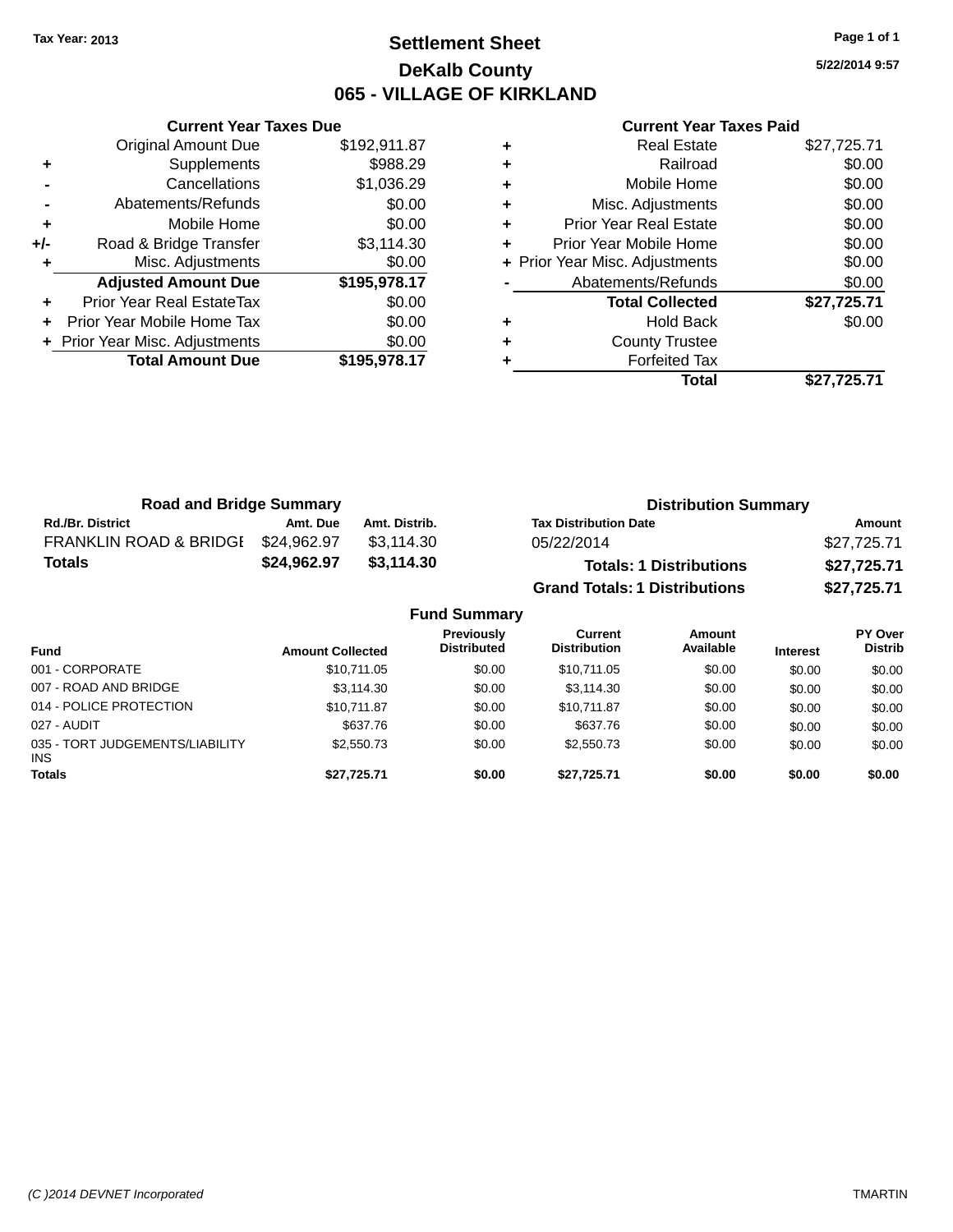# **Settlement Sheet Tax Year: 2013 Page 1 of 1 DeKalb County 066 - KIRKLAND LIBRARY**

### **Current Year Taxes Due**

|       | <b>Original Amount Due</b>       | \$47,309.04 |
|-------|----------------------------------|-------------|
| ٠     | Supplements                      | \$210.06    |
|       | Cancellations                    | \$218.87    |
|       | Abatements/Refunds               | \$0.00      |
| ٠     | Mobile Home                      | \$0.00      |
| $+/-$ | Road & Bridge Transfer           | \$0.00      |
| ٠     | Misc. Adjustments                | \$0.00      |
|       | <b>Adjusted Amount Due</b>       | \$47,300.23 |
|       | <b>Prior Year Real EstateTax</b> | \$0.00      |
|       | Prior Year Mobile Home Tax       | \$0.00      |
|       | + Prior Year Misc. Adjustments   | \$0.00      |
|       | <b>Total Amount Due</b>          | \$47.300.23 |

### **Current Year Taxes Paid**

|   | <b>Real Estate</b>             | \$6,035.50 |
|---|--------------------------------|------------|
| ÷ | Railroad                       | \$0.00     |
| ٠ | Mobile Home                    | \$0.00     |
| ٠ | Misc. Adjustments              | \$0.00     |
| ٠ | <b>Prior Year Real Estate</b>  | \$0.00     |
| ٠ | Prior Year Mobile Home         | \$0.00     |
|   | + Prior Year Misc. Adjustments | \$0.00     |
|   | Abatements/Refunds             | \$0.00     |
|   | <b>Total Collected</b>         | \$6,035.50 |
| ٠ | <b>Hold Back</b>               | \$0.00     |
|   | <b>County Trustee</b>          |            |
|   | <b>Forfeited Tax</b>           |            |
|   | Total                          | \$6,035.50 |
|   |                                |            |

| <b>Distribution Summary</b>          |            |
|--------------------------------------|------------|
| <b>Tax Distribution Date</b>         | Amount     |
| 05/22/2014                           | \$6,035.50 |
| <b>Totals: 1 Distributions</b>       | \$6,035.50 |
| <b>Grand Totals: 1 Distributions</b> | \$6,035.50 |
|                                      |            |

### **Fund Summary**

| Fund                                     | <b>Amount Collected</b> | Previously<br><b>Distributed</b> | Current<br><b>Distribution</b> | Amount<br>Available | <b>Interest</b> | <b>PY Over</b><br><b>Distrib</b> |
|------------------------------------------|-------------------------|----------------------------------|--------------------------------|---------------------|-----------------|----------------------------------|
| 005 - I. M. R. F.                        | \$1.10                  | \$0.00                           | \$1.10                         | \$0.00              | \$0.00          | \$0.00                           |
| 016 - LIBRARY (township, municipalities) | \$5.779.91              | \$0.00                           | \$5,779.91                     | \$0.00              | \$0.00          | \$0.00                           |
| 047 - SOCIAL SECURITY                    | \$254.49                | \$0.00                           | \$254.49                       | \$0.00              | \$0.00          | \$0.00                           |
| <b>Totals</b>                            | \$6,035.50              | \$0.00                           | \$6,035,50                     | \$0.00              | \$0.00          | \$0.00                           |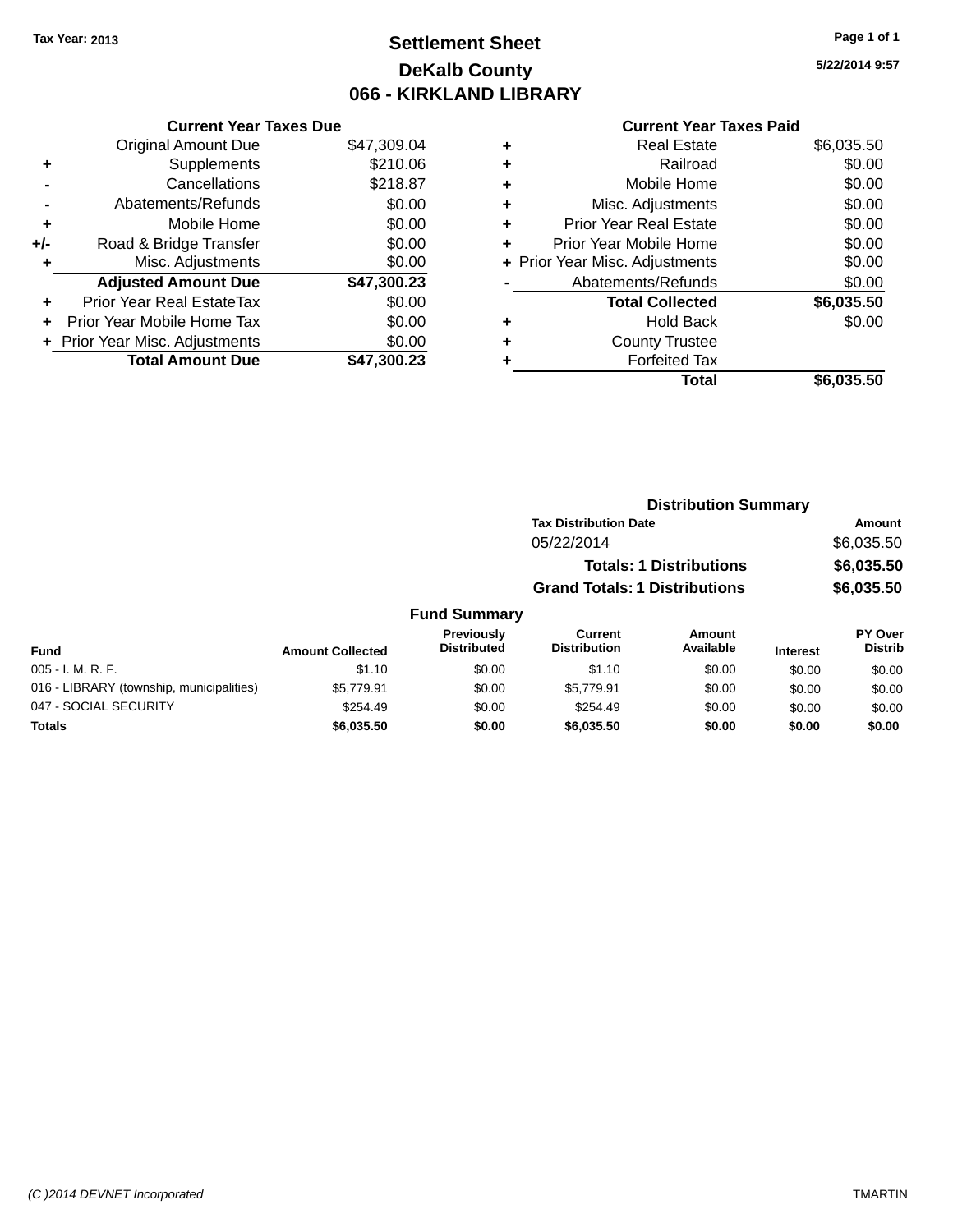# **Settlement Sheet Tax Year: 2013 Page 1 of 1 DeKalb County 067 - VILLAGE OF LEE**

**5/22/2014 9:57**

|     | <b>Current Year Taxes Due</b>  |             |  |
|-----|--------------------------------|-------------|--|
|     | <b>Original Amount Due</b>     | \$9,992.94  |  |
| ٠   | Supplements                    | \$3.39      |  |
|     | Cancellations                  | \$24.42     |  |
|     | Abatements/Refunds             | \$0.00      |  |
| ٠   | Mobile Home                    | \$0.00      |  |
| +/- | Road & Bridge Transfer         | \$177.07    |  |
| ٠   | Misc. Adjustments              | \$29.83     |  |
|     | <b>Adjusted Amount Due</b>     | \$10,178.81 |  |
| ٠   | Prior Year Real EstateTax      | (\$0.19)    |  |
| ÷   | Prior Year Mobile Home Tax     | \$0.00      |  |
|     | + Prior Year Misc. Adjustments | \$0.00      |  |
|     | <b>Total Amount Due</b>        | \$10,178.62 |  |

|   | <b>Current Year Taxes Paid</b> |            |
|---|--------------------------------|------------|
| ٠ | <b>Real Estate</b>             | \$2,311.54 |
| ٠ | Railroad                       | \$0.00     |
| ٠ | Mobile Home                    | \$0.00     |
| ٠ | Misc. Adjustments              | \$29.83    |
| ٠ | Prior Year Real Estate         | (\$0.19)   |
| ٠ | Prior Year Mobile Home         | \$0.00     |
|   | + Prior Year Misc. Adjustments | \$0.00     |
|   | Abatements/Refunds             | \$0.00     |
|   | <b>Total Collected</b>         | \$2,341.18 |
| ٠ | <b>Hold Back</b>               | \$0.00     |
|   | <b>County Trustee</b>          |            |
|   | <b>Forfeited Tax</b>           |            |
|   | Total                          | \$2,341.18 |
|   |                                |            |

| <b>Road and Bridge Summary</b> |            |               | <b>Distribution Summary</b>          |            |  |
|--------------------------------|------------|---------------|--------------------------------------|------------|--|
| <b>Rd./Br. District</b>        | Amt. Due   | Amt. Distrib. | <b>Tax Distribution Date</b>         | Amount     |  |
| SHABBONA ROAD & BRIDC          | \$1.555.38 | \$177.07      | 05/22/2014                           | \$2,341.18 |  |
| Totals                         | \$1,555.38 | \$177.07      | <b>Totals: 1 Distributions</b>       | \$2,341.18 |  |
|                                |            |               | <b>Grand Totals: 1 Distributions</b> | \$2,341.18 |  |

|                                         |                         | <b>Fund Summary</b>                     |                                |                     |                 |                                  |
|-----------------------------------------|-------------------------|-----------------------------------------|--------------------------------|---------------------|-----------------|----------------------------------|
| <b>Fund</b>                             | <b>Amount Collected</b> | <b>Previously</b><br><b>Distributed</b> | Current<br><b>Distribution</b> | Amount<br>Available | <b>Interest</b> | <b>PY Over</b><br><b>Distrib</b> |
| 001 - CORPORATE                         | \$663.70                | \$0.00                                  | \$663.70                       | \$0.00              | \$0.00          | \$0.00                           |
| 007 - ROAD AND BRIDGE                   | \$177.07                | \$0.00                                  | \$177.07                       | \$0.00              | \$0.00          | \$0.00                           |
| 025 - GARBAGE DISPOSAL                  | \$236.45                | \$0.00                                  | \$236.45                       | \$0.00              | \$0.00          | \$0.00                           |
| 027 - AUDIT                             | \$263.70                | \$0.00                                  | \$263.70                       | \$0.00              | \$0.00          | \$0.00                           |
| 035 - TORT JUDGEMENTS/LIABILITY<br>INS. | \$545.61                | \$0.00                                  | \$545.61                       | \$0.00              | \$0.00          | \$0.00                           |
| 072 - WATERWORKS SYSTEM                 | \$454.65                | \$0.00                                  | \$454.65                       | \$0.00              | \$0.00          | \$0.00                           |
| <b>Totals</b>                           | \$2,341.18              | \$0.00                                  | \$2,341.18                     | \$0.00              | \$0.00          | \$0.00                           |

**Miscellaneous Adjustment Detail**

**Year Source Account Type Amount Adjustment Description**  $$17.72$  MANESS REDEMPTION 13-06-331-005 by TBA 2013 RE - Real Estate Back Tax Collected \$12.11 SCAVENGER SALE 13-06-332-003 by TBA **Totals 2 entries \$29.83**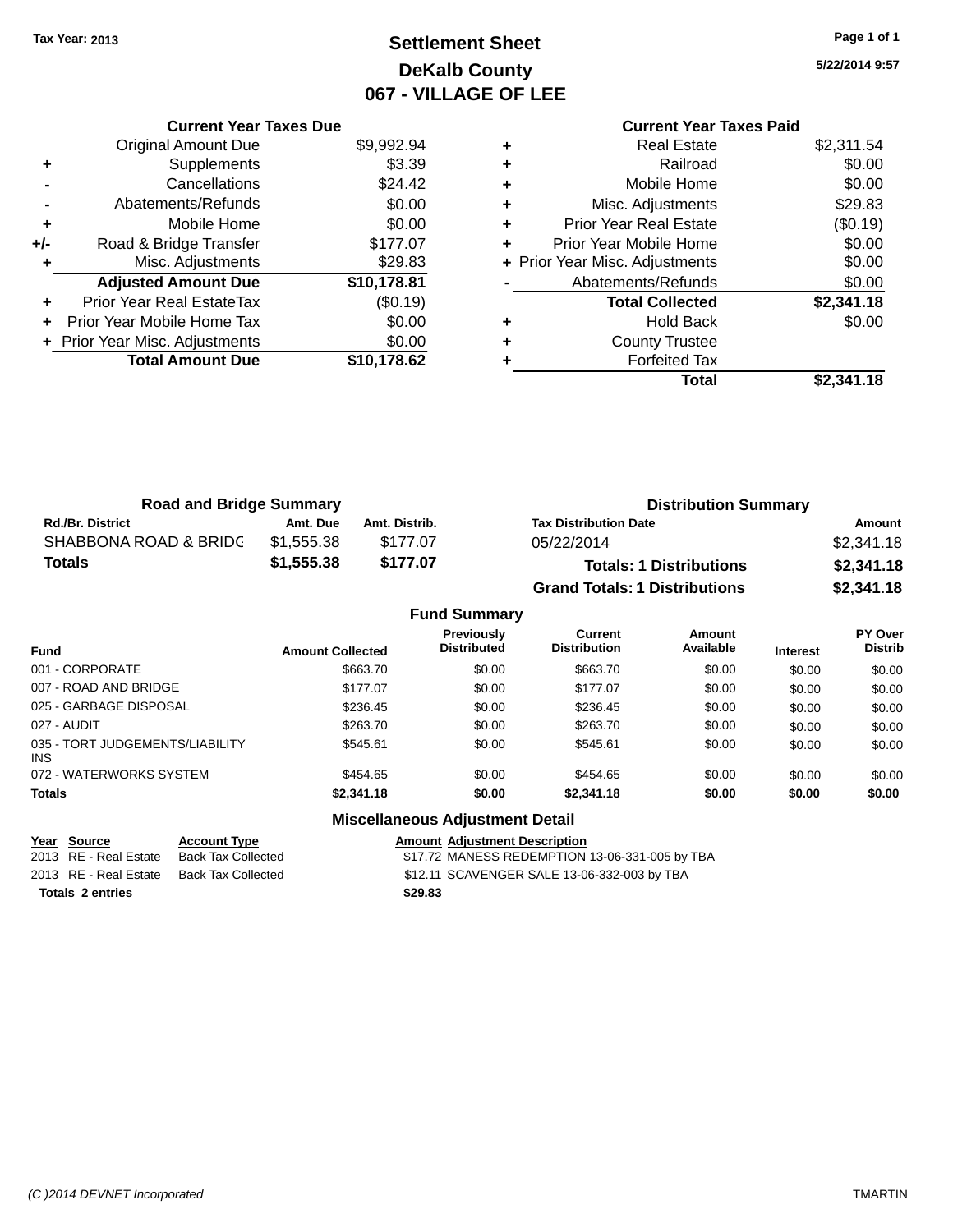# **Settlement Sheet Tax Year: 2013 Page 1 of 1 DeKalb County 068 - VILLAGE OF MALTA**

**5/22/2014 9:57**

|  |  | <b>Current Year Taxes Paid</b> |  |
|--|--|--------------------------------|--|
|  |  |                                |  |

|     | <b>Current Year Taxes Due</b>  |              |
|-----|--------------------------------|--------------|
|     | <b>Original Amount Due</b>     | \$106,961.08 |
| ٠   | Supplements                    | \$422.40     |
|     | Cancellations                  | \$528.57     |
|     | Abatements/Refunds             | \$0.91       |
| ÷   | Mobile Home                    | \$0.00       |
| +/- | Road & Bridge Transfer         | \$1,320.96   |
|     | Misc. Adjustments              | \$0.00       |
|     | <b>Adjusted Amount Due</b>     | \$108,174.96 |
|     | Prior Year Real EstateTax      | (\$53.00)    |
|     | Prior Year Mobile Home Tax     | \$0.00       |
|     | + Prior Year Misc. Adjustments | \$0.00       |
|     | <b>Total Amount Due</b>        | \$108,121.96 |
|     |                                |              |

|   | <b>Real Estate</b>             | \$13,586.76 |
|---|--------------------------------|-------------|
| ٠ | Railroad                       | \$0.00      |
| ٠ | Mobile Home                    | \$0.00      |
| ٠ | Misc. Adjustments              | \$0.00      |
| ٠ | <b>Prior Year Real Estate</b>  | (\$53.00)   |
| ٠ | Prior Year Mobile Home         | \$0.00      |
|   | + Prior Year Misc. Adjustments | \$0.00      |
|   | Abatements/Refunds             | \$0.91      |
|   | <b>Total Collected</b>         | \$13,532.85 |
| ٠ | <b>Hold Back</b>               | \$0.00      |
|   | <b>County Trustee</b>          |             |
|   | <b>Forfeited Tax</b>           |             |
|   | Total                          | \$13,532.85 |

| <b>Road and Bridge Summary</b> |             |               | <b>Distribution Summary</b>          |             |  |
|--------------------------------|-------------|---------------|--------------------------------------|-------------|--|
| <b>Rd./Br. District</b>        | Amt. Due    | Amt. Distrib. | <b>Tax Distribution Date</b>         | Amount      |  |
| MALTA ROAD & BRIDGE            | \$10.795.81 | \$1.320.96    | 05/22/2014                           | \$13,532.85 |  |
| <b>Totals</b>                  | \$10,795.81 | \$1,320.96    | <b>Totals: 1 Distributions</b>       | \$13,532.85 |  |
|                                |             |               | <b>Grand Totals: 1 Distributions</b> | \$13,532.85 |  |

#### **Fund Summary**

| <b>Amount Collected</b> | <b>Previously</b><br><b>Distributed</b> | Current<br><b>Distribution</b> | Amount<br>Available | <b>Interest</b> | PY Over<br><b>Distrib</b> |
|-------------------------|-----------------------------------------|--------------------------------|---------------------|-----------------|---------------------------|
| \$3,653.56              | \$0.00                                  | \$3,653.56                     | \$0.00              | \$0.00          | \$0.00                    |
| \$0.00                  | \$0.00                                  | \$0.00                         | \$0.00              | \$0.00          | \$0.00                    |
| \$799.29                | \$0.00                                  | \$799.29                       | \$0.00              | \$0.00          | \$0.00                    |
| \$1,320.96              | \$0.00                                  | \$1,320.96                     | \$0.00              | \$0.00          | \$0.00                    |
| \$1,255.95              | \$0.00                                  | \$1,255.95                     | \$0.00              | \$0.00          | \$0.00                    |
| \$114.26                | \$0.00                                  | \$114.26                       | \$0.00              | \$0.00          | \$0.00                    |
| \$1,484.32              | \$0.00                                  | \$1,484.32                     | \$0.00              | \$0.00          | \$0.00                    |
| \$2,568.94              | \$0.00                                  | \$2,568.94                     | \$0.00              | \$0.00          | \$0.00                    |
| \$622.99                | \$0.00                                  | \$622.99                       | \$0.00              | \$0.00          | \$0.00                    |
| \$1.712.58              | \$0.00                                  | \$1.712.58                     | \$0.00              | \$0.00          | \$0.00                    |
| \$13,532.85             | \$0.00                                  | \$13,532.85                    | \$0.00              | \$0.00          | \$0.00                    |
|                         |                                         |                                |                     |                 |                           |

### **Miscellaneous Adjustment Detail**

| Year Source           | <b>Account Type</b>       | <b>Amount Adiustment Description</b>       |
|-----------------------|---------------------------|--------------------------------------------|
| 2013 RE - Real Estate | <b>Back Tax Collected</b> | \$0.00 LAY REDEMPTION 07-23-155-002 by TBA |
| Totals 1 entries      |                           | \$0.00                                     |

|                         |                     | , ,,,,,,,, |
|-------------------------|---------------------|------------|
| Year Source             | <b>Account Type</b> | Amount     |
| 2013 RE - Real Estate   | PTAB Decision       | \$0.87     |
| <b>Totals 1 entries</b> |                     | \$0.87     |

**Abatement Detail**

### **PE** *Amount Adjustment Description*

2013 **External Estate PTAB INTEREST REFUND 07-23-332-002 by TBA**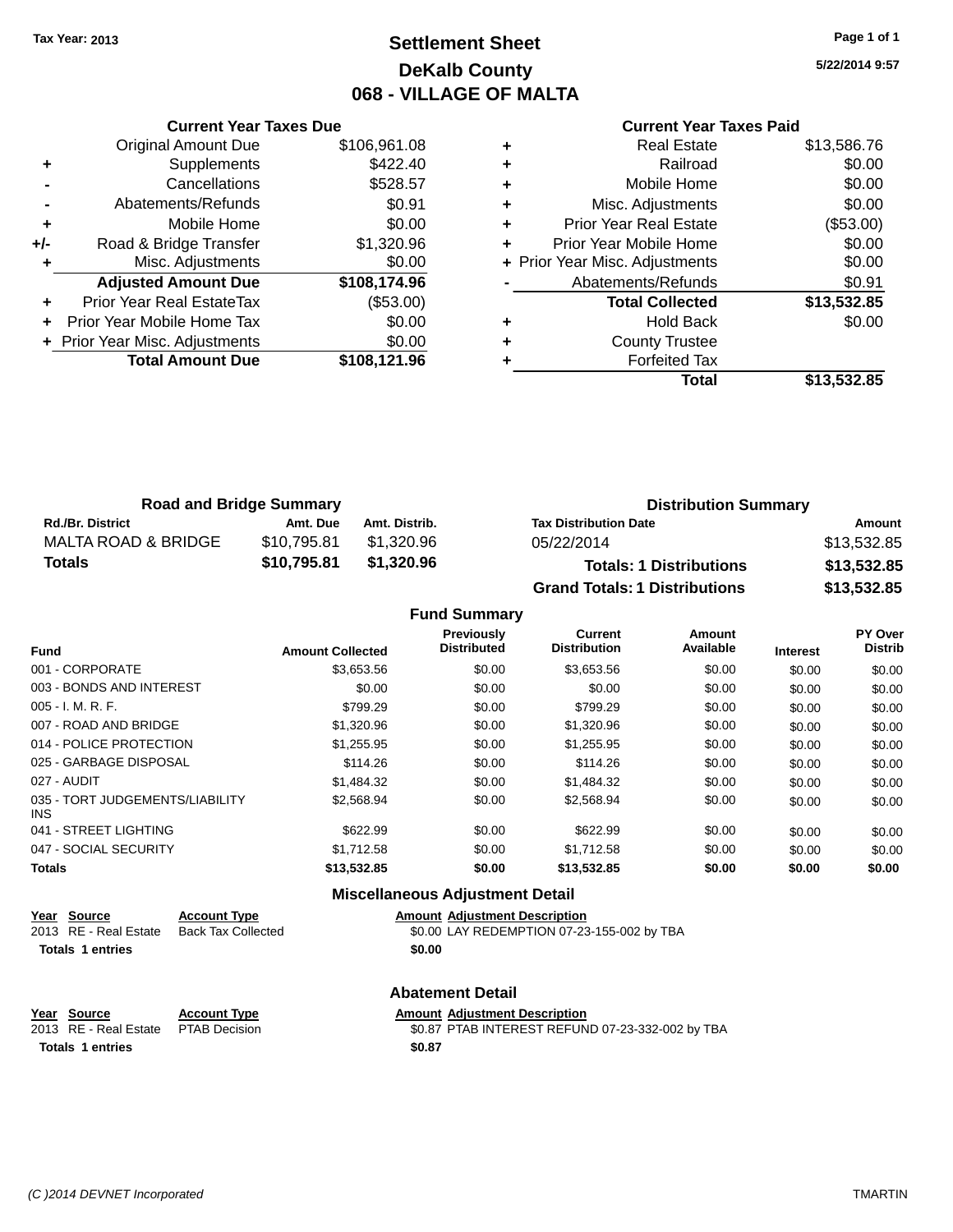### **Settlement Sheet Tax Year: 2013 Page 1 of 1 DeKalb County 069 - VILLAGE OF MAPLE PARK**

**5/22/2014 9:57**

|     | <b>Current Year Taxes Due</b> |              |
|-----|-------------------------------|--------------|
|     | <b>Original Amount Due</b>    | \$103,026.34 |
| ٠   | Supplements                   | \$351.83     |
|     | Cancellations                 | \$380.97     |
|     | Abatements/Refunds            | \$0.26       |
| ÷   | Mobile Home                   | \$0.00       |
| +/- | Road & Bridge Transfer        | \$410.35     |
|     | Misc. Adjustments             | \$0.00       |
|     | <b>Adjusted Amount Due</b>    | \$103,407.29 |
| ÷   | Prior Year Real EstateTax     | \$0.00       |
|     | Prior Year Mobile Home Tax    | \$0.00       |
|     | Prior Year Misc. Adjustments  | \$0.00       |
|     | <b>Total Amount Due</b>       | \$103,407.29 |
|     |                               |              |

|   | <b>Real Estate</b>             | \$11,622.60 |
|---|--------------------------------|-------------|
| ٠ | Railroad                       | \$0.00      |
| ٠ | Mobile Home                    | \$0.00      |
| ٠ | Misc. Adjustments              | \$0.00      |
| ٠ | <b>Prior Year Real Estate</b>  | \$0.00      |
| ٠ | Prior Year Mobile Home         | \$0.00      |
|   | + Prior Year Misc. Adjustments | \$0.00      |
|   | Abatements/Refunds             | \$0.26      |
|   | <b>Total Collected</b>         | \$11,622.34 |
| ٠ | <b>Hold Back</b>               | \$0.00      |
| ٠ | <b>County Trustee</b>          |             |
|   | <b>Forfeited Tax</b>           |             |
|   | Total                          | \$11,622.34 |

| <b>Road and Bridge Summary</b>   |            |               | <b>Distribution Summary</b>          |             |  |
|----------------------------------|------------|---------------|--------------------------------------|-------------|--|
| <b>Rd./Br. District</b>          | Amt. Due   | Amt. Distrib. | <b>Tax Distribution Date</b>         | Amount      |  |
| <b>CORTLAND ROAD &amp; BRIDC</b> | \$3.053.26 | \$410.35      | 05/22/2014                           | \$11,622.34 |  |
| <b>Totals</b>                    | \$3,053.26 | \$410.35      | <b>Totals: 1 Distributions</b>       | \$11,622.34 |  |
|                                  |            |               | <b>Grand Totals: 1 Distributions</b> | \$11,622.34 |  |

|                                         |                         | <b>Fund Summary</b>              |                                |                     |                 |                                  |
|-----------------------------------------|-------------------------|----------------------------------|--------------------------------|---------------------|-----------------|----------------------------------|
| <b>Fund</b>                             | <b>Amount Collected</b> | Previously<br><b>Distributed</b> | Current<br><b>Distribution</b> | Amount<br>Available | <b>Interest</b> | <b>PY Over</b><br><b>Distrib</b> |
| 001 - CORPORATE                         | \$5,427.15              | \$0.00                           | \$5,427.15                     | \$0.00              | \$0.00          | \$0.00                           |
| 003 - BONDS AND INTEREST                | \$0.00                  | \$0.00                           | \$0.00                         | \$0.00              | \$0.00          | \$0.00                           |
| 007 - ROAD AND BRIDGE                   | \$410.35                | \$0.00                           | \$410.35                       | \$0.00              | \$0.00          | \$0.00                           |
| 014 - POLICE PROTECTION                 | \$4,131.91              | \$0.00                           | \$4,131.91                     | \$0.00              | \$0.00          | \$0.00                           |
| 027 - AUDIT                             | \$551.07                | \$0.00                           | \$551.07                       | \$0.00              | \$0.00          | \$0.00                           |
| 035 - TORT JUDGEMENTS/LIABILITY<br>INS. | \$1,101.86              | \$0.00                           | \$1,101.86                     | \$0.00              | \$0.00          | \$0.00                           |
| <b>Totals</b>                           | \$11,622.34             | \$0.00                           | \$11,622.34                    | \$0.00              | \$0.00          | \$0.00                           |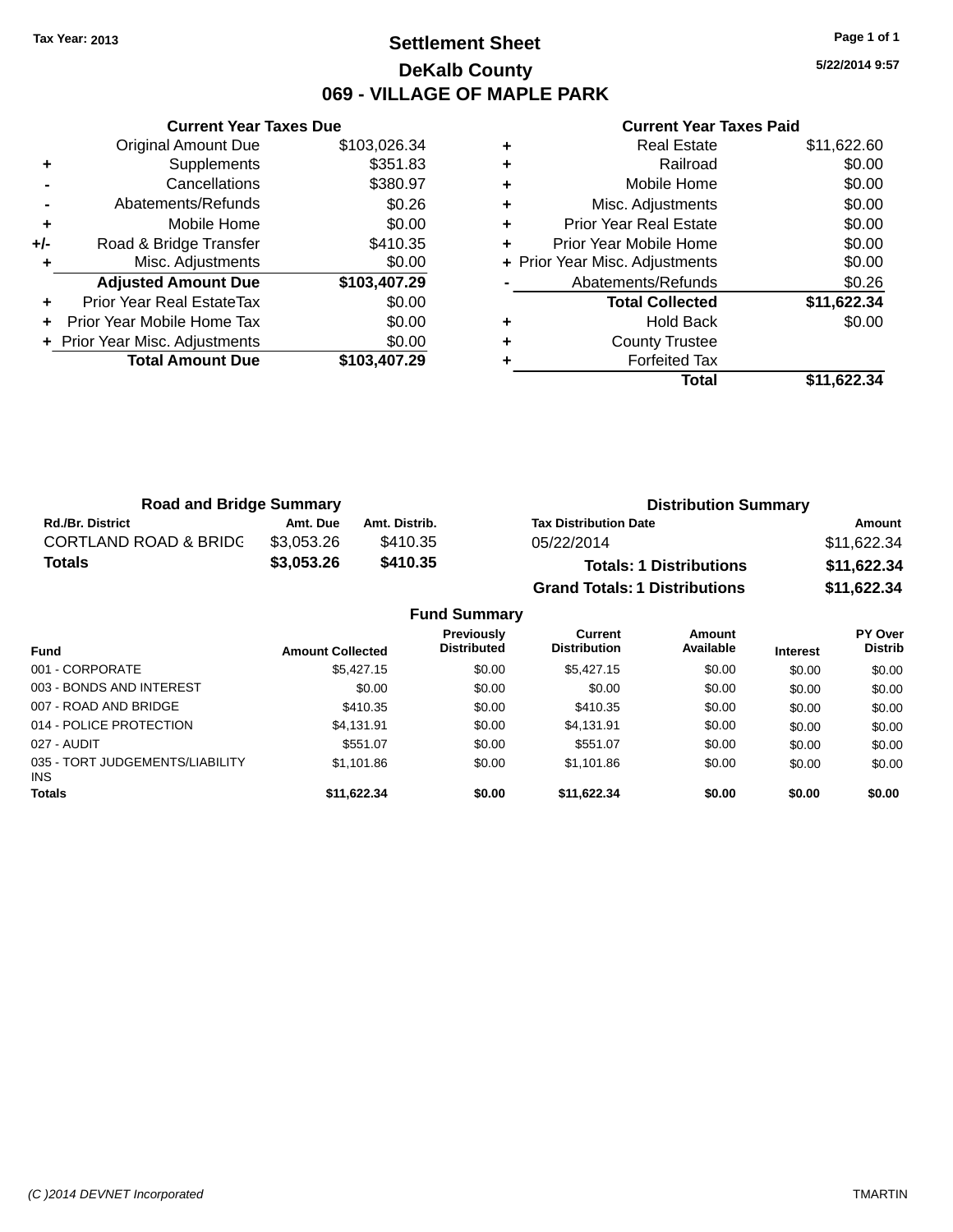## **Settlement Sheet Tax Year: 2013 Page 1 of 1 DeKalb County 070 - MAPLE PARK LIBRARY**

**5/22/2014 9:57**

|     | <b>Current Year Taxes Due</b>  |            |  |  |  |  |
|-----|--------------------------------|------------|--|--|--|--|
|     | <b>Original Amount Due</b>     | \$9,882.50 |  |  |  |  |
| ٠   | Supplements                    | \$33.78    |  |  |  |  |
|     | Cancellations                  | \$36.58    |  |  |  |  |
|     | Abatements/Refunds             | \$0.00     |  |  |  |  |
| ٠   | Mobile Home                    | \$0.00     |  |  |  |  |
| +/- | Road & Bridge Transfer         | \$0.00     |  |  |  |  |
|     | Misc. Adjustments              | \$0.00     |  |  |  |  |
|     | <b>Adjusted Amount Due</b>     | \$9,879.70 |  |  |  |  |
| ٠   | Prior Year Real EstateTax      | \$0.00     |  |  |  |  |
| ÷   | Prior Year Mobile Home Tax     | \$0.00     |  |  |  |  |
|     | + Prior Year Misc. Adjustments | \$0.00     |  |  |  |  |
|     | <b>Total Amount Due</b>        | \$9.879.70 |  |  |  |  |

| <b>Real Estate</b>             | \$1,091.64 |
|--------------------------------|------------|
| Railroad                       | \$0.00     |
| Mobile Home                    | \$0.00     |
| Misc. Adjustments              | \$0.00     |
| <b>Prior Year Real Estate</b>  | \$0.00     |
| Prior Year Mobile Home         | \$0.00     |
| + Prior Year Misc. Adjustments | \$0.00     |
| Abatements/Refunds             | \$0.00     |
| <b>Total Collected</b>         | \$1,091.64 |
| Hold Back                      | \$0.00     |
| <b>County Trustee</b>          |            |
| <b>Forfeited Tax</b>           |            |
| Total                          | \$1,091.64 |
|                                |            |

|                 |                         |                                  | <b>Distribution Summary</b>           |                                |                 |                           |  |
|-----------------|-------------------------|----------------------------------|---------------------------------------|--------------------------------|-----------------|---------------------------|--|
|                 |                         |                                  | <b>Tax Distribution Date</b>          |                                |                 | Amount                    |  |
|                 |                         |                                  | 05/22/2014                            |                                |                 | \$1,091.64                |  |
|                 |                         |                                  |                                       | <b>Totals: 1 Distributions</b> |                 | \$1,091.64                |  |
|                 |                         |                                  | <b>Grand Totals: 1 Distributions</b>  |                                |                 | \$1,091.64                |  |
|                 |                         | <b>Fund Summary</b>              |                                       |                                |                 |                           |  |
| <b>Fund</b>     | <b>Amount Collected</b> | Previously<br><b>Distributed</b> | <b>Current</b><br><b>Distribution</b> | Amount<br>Available            | <b>Interest</b> | PY Over<br><b>Distrib</b> |  |
| 001 - CORPORATE | \$1,091.64              | \$0.00                           | \$1,091.64                            | \$0.00                         | \$0.00          | \$0.00                    |  |
| <b>Totals</b>   | \$1,091.64              | \$0.00                           | \$1,091.64                            | \$0.00                         | \$0.00          | \$0.00                    |  |
|                 |                         |                                  |                                       |                                |                 |                           |  |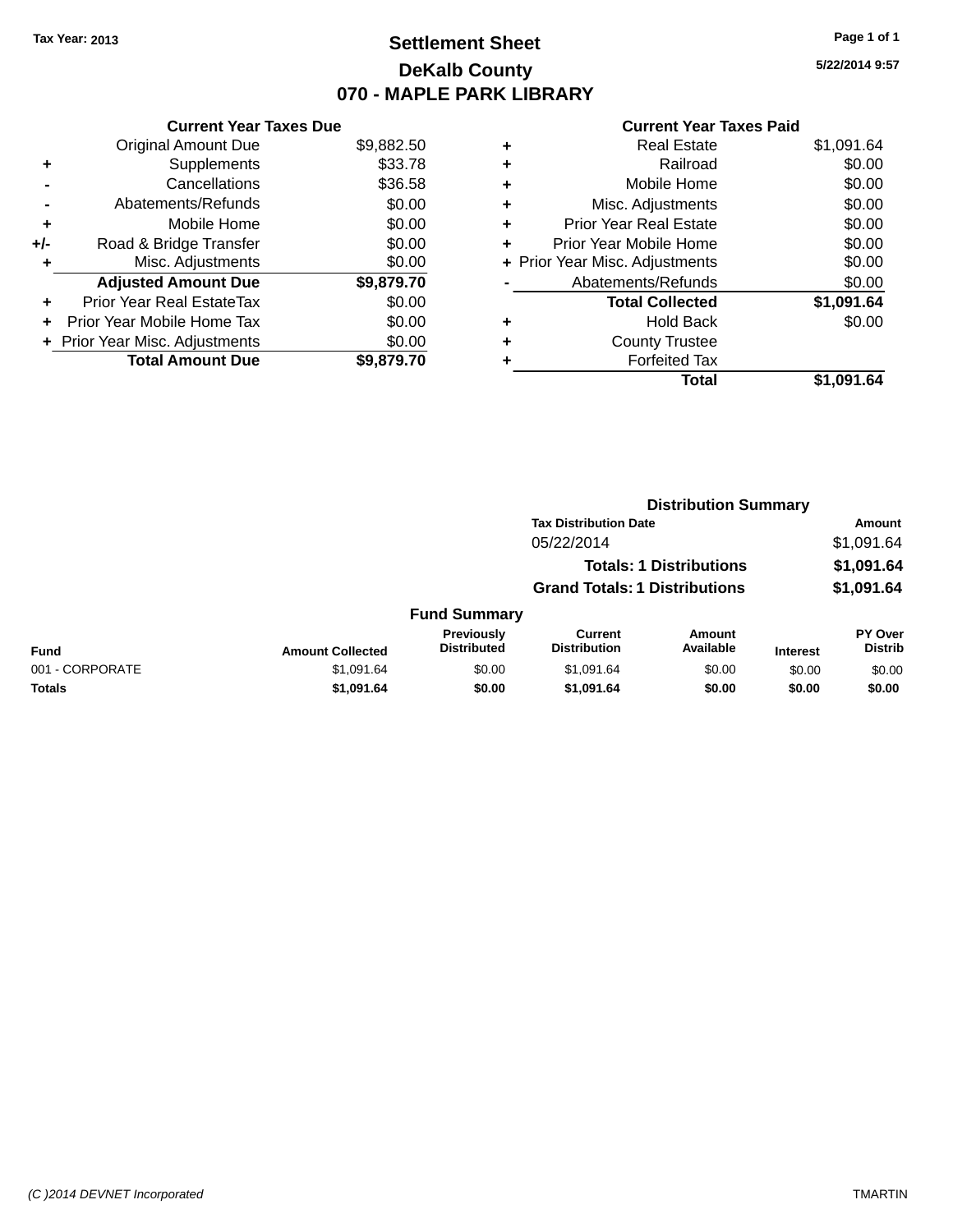### **Settlement Sheet Tax Year: 2013 Page 1 of 2 DeKalb County 071 - CITY OF SANDWICH**

**5/22/2014 9:57**

### **Current Year Taxes Paid**

|     | <b>Current Year Taxes Due</b>  |                |  |  |  |  |
|-----|--------------------------------|----------------|--|--|--|--|
|     | <b>Original Amount Due</b>     | \$1,262,821.33 |  |  |  |  |
| ٠   | Supplements                    | \$6,197.52     |  |  |  |  |
|     | Cancellations                  | \$7,082.61     |  |  |  |  |
|     | Abatements/Refunds             | \$3.54         |  |  |  |  |
| ٠   | Mobile Home                    | \$0.00         |  |  |  |  |
| +/- | Road & Bridge Transfer         | \$5,641.88     |  |  |  |  |
|     | Misc. Adjustments              | \$1.55         |  |  |  |  |
|     | <b>Adjusted Amount Due</b>     | \$1,267,576.13 |  |  |  |  |
|     | Prior Year Real EstateTax      | (\$131.20)     |  |  |  |  |
|     | Prior Year Mobile Home Tax     | \$0.00         |  |  |  |  |
|     | + Prior Year Misc. Adjustments | \$0.00         |  |  |  |  |
|     | <b>Total Amount Due</b>        | \$1,267,444.93 |  |  |  |  |
|     |                                |                |  |  |  |  |

|   | <b>Real Estate</b>             | \$168,576.41 |
|---|--------------------------------|--------------|
| ٠ | Railroad                       | \$0.00       |
| ٠ | Mobile Home                    | \$0.00       |
| ٠ | Misc. Adjustments              | \$1.55       |
| ٠ | <b>Prior Year Real Estate</b>  | (\$131.20)   |
| ÷ | Prior Year Mobile Home         | \$0.00       |
|   | + Prior Year Misc. Adjustments | \$0.00       |
|   | Abatements/Refunds             | \$3.54       |
|   | <b>Total Collected</b>         | \$168,443.22 |
| ٠ | Hold Back                      | \$0.00       |
| ٠ | <b>County Trustee</b>          |              |
| ٠ | <b>Forfeited Tax</b>           |              |
|   | Total                          | \$168,443.22 |
|   |                                |              |

| <b>Road and Bridge Summary</b> |             |               | <b>Distribution Summary</b>          |              |  |
|--------------------------------|-------------|---------------|--------------------------------------|--------------|--|
| <b>Rd./Br. District</b>        | Amt. Due    | Amt. Distrib. | <b>Tax Distribution Date</b>         | Amount       |  |
| SANDWICH ROAD & BRIDG          | \$42.174.30 | \$5.434.90    | 05/22/2014                           | \$168,443.22 |  |
| SOMONAUK ROAD & BRIDI          | \$1.122.16  | \$206.98      | <b>Totals: 1 Distributions</b>       | \$168,443.22 |  |
| <b>Totals</b>                  | \$43,296.46 | \$5.641.88    | <b>Grand Totals: 1 Distributions</b> | \$168,443.22 |  |

**Fund Summary**

| <b>Fund</b>                                         | <b>Amount Collected</b> | <b>Previously</b><br><b>Distributed</b> | <b>Current</b><br><b>Distribution</b> | Amount<br>Available | <b>Interest</b> | <b>PY Over</b><br><b>Distrib</b> |
|-----------------------------------------------------|-------------------------|-----------------------------------------|---------------------------------------|---------------------|-----------------|----------------------------------|
| 001 - CORPORATE                                     | \$55,272.34             | \$0.00                                  | \$55,272.34                           | \$0.00              | \$0.00          | \$0.00                           |
| 003 - BONDS AND INTEREST                            | \$0.00                  | \$0.00                                  | \$0.00                                | \$0.00              | \$0.00          | \$0.00                           |
| 005 - I. M. R. F.                                   | \$12,883.29             | \$0.00                                  | \$12,883.29                           | \$0.00              | \$0.00          | \$0.00                           |
| 007 - ROAD AND BRIDGE                               | \$5,641.88              | \$0.00                                  | \$5,641.88                            | \$0.00              | \$0.00          | \$0.00                           |
| 014 - POLICE PROTECTION                             | \$21,082.93             | \$0.00                                  | \$21,082.93                           | \$0.00              | \$0.00          | \$0.00                           |
| 015 - POLICE PENSION                                | \$26,352.17             | \$0.00                                  | \$26,352.17                           | \$0.00              | \$0.00          | \$0.00                           |
| 027 - AUDIT                                         | \$2,168.02              | \$0.00                                  | \$2,168.02                            | \$0.00              | \$0.00          | \$0.00                           |
| 035 - TORT JUDGMENTS, LIABILITY<br><b>INSURANCE</b> | \$4,684.94              | \$0.00                                  | \$4,684.94                            | \$0.00              | \$0.00          | \$0.00                           |
| 040 - STREET AND BRIDGE                             | \$0.00                  | \$0.00                                  | \$0.00                                | \$0.00              | \$0.00          | \$0.00                           |
| 041 - STREET LIGHTING                               | \$7,658.50              | \$0.00                                  | \$7,658.50                            | \$0.00              | \$0.00          | \$0.00                           |
| 045 - PUBLIC BENEFIT                                | \$0.00                  | \$0.00                                  | \$0.00                                | \$0.00              | \$0.00          | \$0.00                           |
| 046 - EMERGENCY SERV & DISASTER<br><b>OPER</b>      | \$381.28                | \$0.00                                  | \$381.28                              | \$0.00              | \$0.00          | \$0.00                           |
| 047 - SOCIAL SECURITY                               | \$12,883.29             | \$0.00                                  | \$12,883.29                           | \$0.00              | \$0.00          | \$0.00                           |
| 048 - SCHOOL CROSSING GUARDS                        | \$1,465.22              | \$0.00                                  | \$1,465.22                            | \$0.00              | \$0.00          | \$0.00                           |
| 060 - UNEMPLOYMENT INSURANCE                        | \$2,578.45              | \$0.00                                  | \$2,578.45                            | \$0.00              | \$0.00          | \$0.00                           |
| 062 - WORKERS COMPENSATION                          | \$10,072.52             | \$0.00                                  | \$10,072.52                           | \$0.00              | \$0.00          | \$0.00                           |
| 065 - FORESTRY PROGRAM                              | \$5,318.39              | \$0.00                                  | \$5,318.39                            | \$0.00              | \$0.00          | \$0.00                           |
| <b>Totals</b>                                       | \$168,443.22            | \$0.00                                  | \$168,443.22                          | \$0.00              | \$0.00          | \$0.00                           |

### **Miscellaneous Adjustment Detail**

| <b>Amount Adjustment Descript</b>                                                                                                                                                                                                                                                                                                                                                                                        |
|--------------------------------------------------------------------------------------------------------------------------------------------------------------------------------------------------------------------------------------------------------------------------------------------------------------------------------------------------------------------------------------------------------------------------|
| $\uparrow$ , $\uparrow$ $\uparrow$ $\uparrow$ $\uparrow$ $\uparrow$ $\uparrow$ $\uparrow$ $\uparrow$ $\uparrow$ $\uparrow$ $\uparrow$ $\uparrow$ $\uparrow$ $\uparrow$ $\uparrow$ $\uparrow$ $\uparrow$ $\uparrow$ $\uparrow$ $\uparrow$ $\uparrow$ $\uparrow$ $\uparrow$ $\uparrow$ $\uparrow$ $\uparrow$ $\uparrow$ $\uparrow$ $\uparrow$ $\uparrow$ $\uparrow$ $\uparrow$ $\uparrow$ $\uparrow$ $\uparrow$ $\uparrow$ |

**<u>Year Source</u> <b>Account Type**<br>
2013 RE - Real Estate Back Tax Collected **Totals 1 entries \$1.55**

2015 Real External Description<br>2015 REAL ABCOLLECTED \$1.55 PRIMUS REDEMPTION 19-23-397-008 by TBA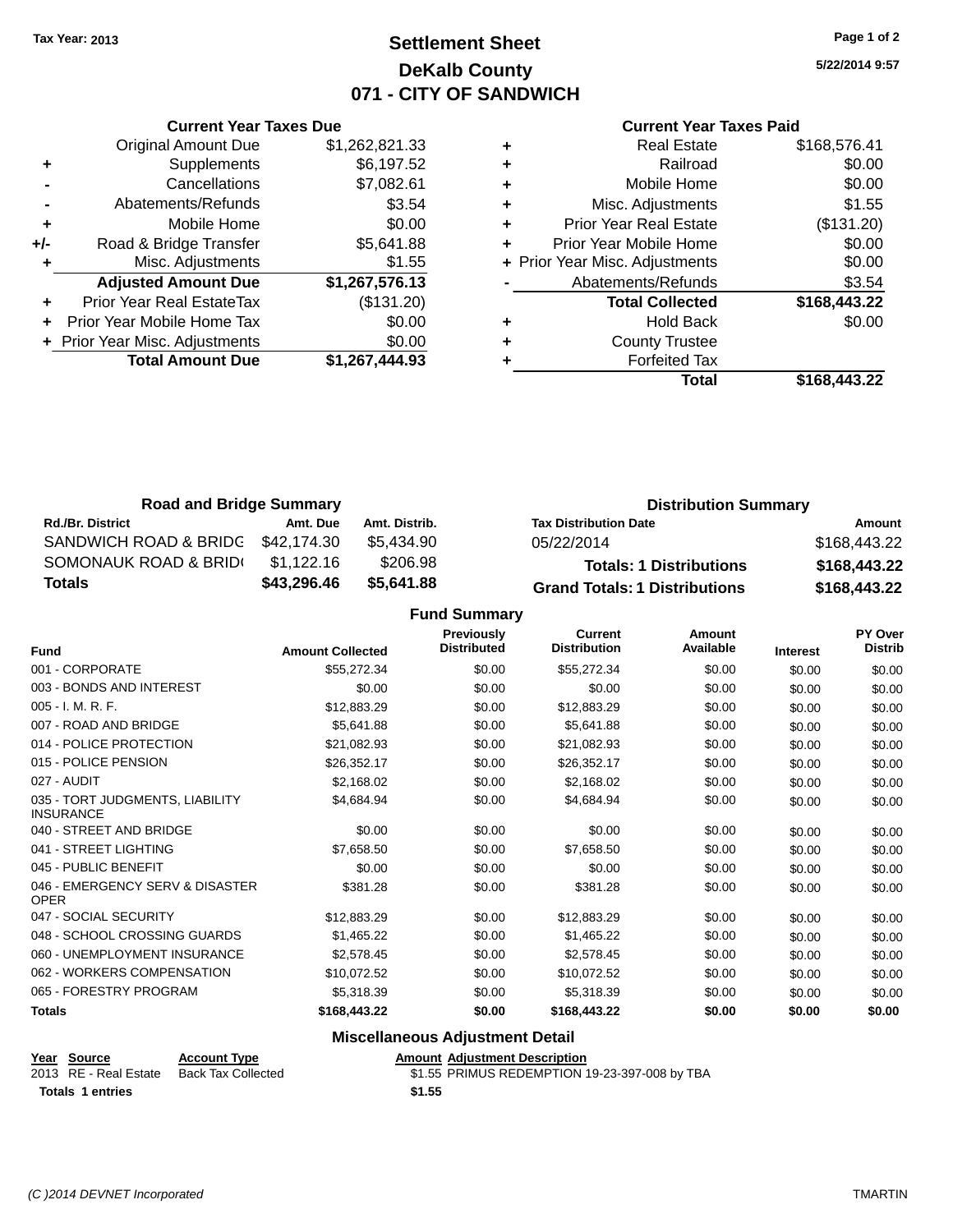### **Settlement Sheet Tax Year: 2013 Page 2 of 2 DeKalb County Abatement Detail**

**5/22/2014 9:57**

**Totals 1 entries \$3.44**

**Year Source Account Type Anneunt Adjustment Description**<br>
2013 RE - Real Estate PTAB Decision **Amount Adjustment Description** \$3.44 PTAB INTEREST REFUND 19-26-431-010 by TBA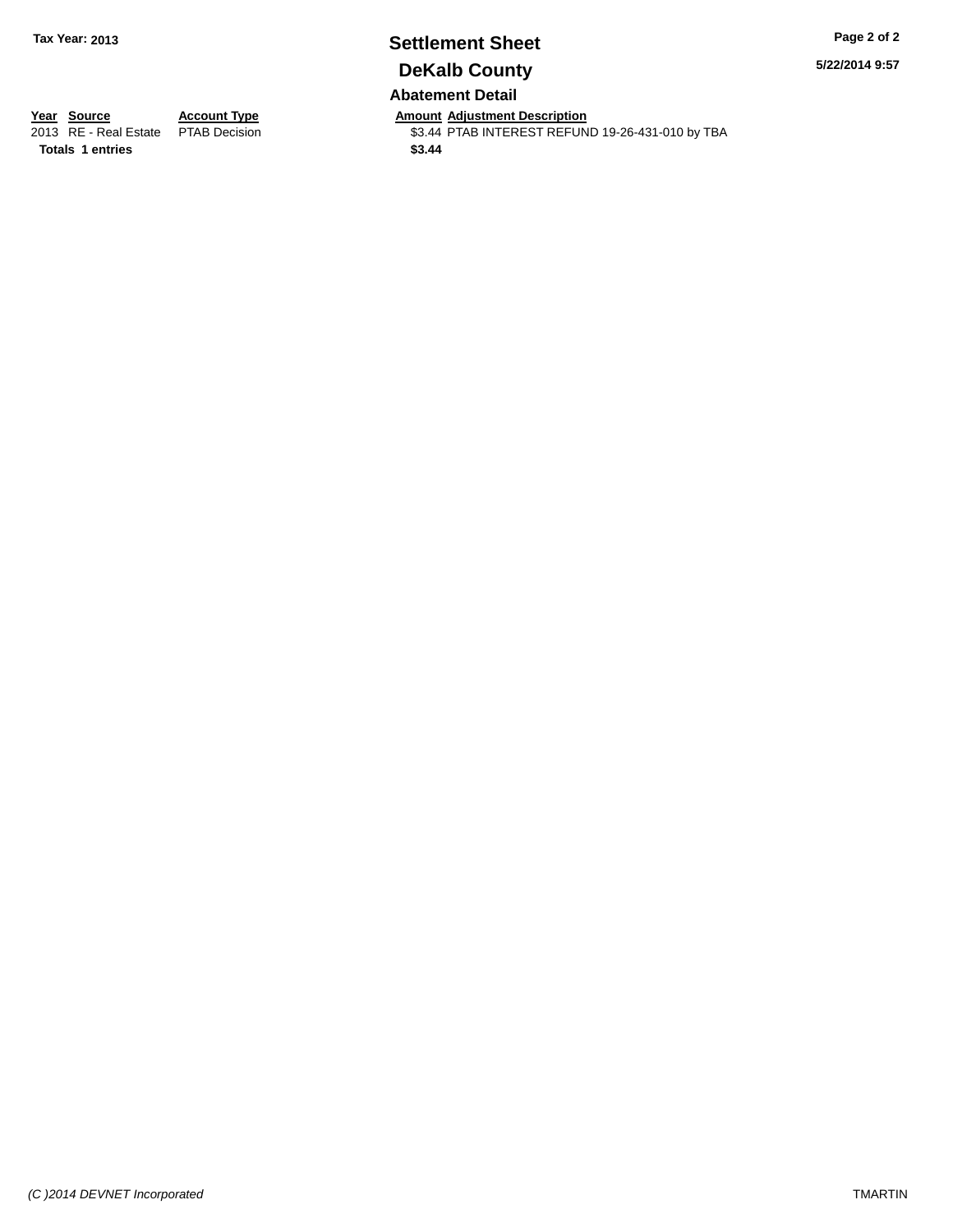### **Settlement Sheet Tax Year: 2013 Page 1 of 1 DeKalb County 072 - VILLAGE OF SHABBONA**

**5/22/2014 9:57**

|     | <b>Current Year Taxes Due</b>  |             |  |  |  |  |
|-----|--------------------------------|-------------|--|--|--|--|
|     | <b>Original Amount Due</b>     | \$94,853.86 |  |  |  |  |
| ٠   | Supplements                    | \$508.26    |  |  |  |  |
|     | Cancellations                  | \$565.57    |  |  |  |  |
|     | Abatements/Refunds             | \$0.77      |  |  |  |  |
| ÷   | Mobile Home                    | \$0.00      |  |  |  |  |
| +/- | Road & Bridge Transfer         | \$1,278.46  |  |  |  |  |
| ٠   | Misc. Adjustments              | \$18.16     |  |  |  |  |
|     | <b>Adjusted Amount Due</b>     | \$96,092.40 |  |  |  |  |
| ÷   | Prior Year Real EstateTax      | (\$29.81)   |  |  |  |  |
| ٠   | Prior Year Mobile Home Tax     | \$0.00      |  |  |  |  |
|     | + Prior Year Misc. Adjustments | \$0.00      |  |  |  |  |
|     | <b>Total Amount Due</b>        | \$96.062.59 |  |  |  |  |
|     |                                |             |  |  |  |  |

#### **Current Year Taxes Paid**

|   | Total                          | \$14,087.63 |
|---|--------------------------------|-------------|
|   | <b>Forfeited Tax</b>           |             |
| ٠ | <b>County Trustee</b>          |             |
| ٠ | <b>Hold Back</b>               | \$0.00      |
|   | <b>Total Collected</b>         | \$14,087.63 |
|   | Abatements/Refunds             | \$0.77      |
|   | + Prior Year Misc. Adjustments | \$0.00      |
|   | Prior Year Mobile Home         | \$0.00      |
| ٠ | <b>Prior Year Real Estate</b>  | (\$29.81)   |
| ٠ | Misc. Adjustments              | \$18.16     |
| ٠ | Mobile Home                    | \$0.00      |
| ٠ | Railroad                       | \$0.00      |
|   | <b>Real Estate</b>             | \$14,100.05 |

| <b>Road and Bridge Summary</b>    |             |               | <b>Distribution Summary</b>          |             |  |
|-----------------------------------|-------------|---------------|--------------------------------------|-------------|--|
| <b>Rd./Br. District</b>           | Amt. Due    | Amt. Distrib. | <b>Tax Distribution Date</b>         | Amount      |  |
| SHABBONA ROAD & BRIDG \$11,079.49 |             | \$1.278.46    | 05/22/2014                           | \$14,087.63 |  |
| Totals                            | \$11,079.49 | \$1,278.46    | <b>Totals: 1 Distributions</b>       | \$14,087.63 |  |
|                                   |             |               | <b>Grand Totals: 1 Distributions</b> | \$14,087.63 |  |

### **Fund Summary**

| <b>Fund</b>                  | <b>Amount Collected</b> | <b>Previously</b><br><b>Distributed</b> | Current<br><b>Distribution</b> | Amount<br>Available | <b>Interest</b> | <b>PY Over</b><br><b>Distrib</b> |  |
|------------------------------|-------------------------|-----------------------------------------|--------------------------------|---------------------|-----------------|----------------------------------|--|
| 001 - CORPORATE              | \$6,726.81              | \$0.00                                  | \$6.726.81                     | \$0.00              | \$0.00          | \$0.00                           |  |
| 005 - I. M. R. F.            | \$207.02                | \$0.00                                  | \$207.02                       | \$0.00              | \$0.00          | \$0.00                           |  |
| 007 - ROAD AND BRIDGE        | \$1,278.46              | \$0.00                                  | \$1,278.46                     | \$0.00              | \$0.00          | \$0.00                           |  |
| 014 - POLICE PROTECTION      | \$3.925.17              | \$0.00                                  | \$3.925.17                     | \$0.00              | \$0.00          | \$0.00                           |  |
| 047 - SOCIAL SECURITY        | \$1,463.02              | \$0.00                                  | \$1,463.02                     | \$0.00              | \$0.00          | \$0.00                           |  |
| 060 - UNEMPLOYMENT INSURANCE | \$148.30                | \$0.00                                  | \$148.30                       | \$0.00              | \$0.00          | \$0.00                           |  |
| 062 - WORKERS COMPENSATION   | \$338.85                | \$0.00                                  | \$338.85                       | \$0.00              | \$0.00          | \$0.00                           |  |
| <b>Totals</b>                | \$14,087.63             | \$0.00                                  | \$14,087.63                    | \$0.00              | \$0.00          | \$0.00                           |  |

### **Miscellaneous Adjustment Detail**

**Year Source Account Type**<br>
2013 RE - Real Estate Back Tax Collected \$18.16 DOBSON REDEMPTION **Totals 1 entries \$18.16**

 $$18.16$  DOBSON REDEMPTION 13-15-402-010 by TBA

#### **Abatement Detail**

**Year Source Account Type**<br>
2013 RE - Real Estate PTAB Decision<br>
2013 RE - Real Estate PTAB Decision<br>
20.74 PTAB INTEREST REFUN

\$0.74 PTAB INTEREST REFUND 13-15-176-011 by TBA **Totals 1 entries \$0.74**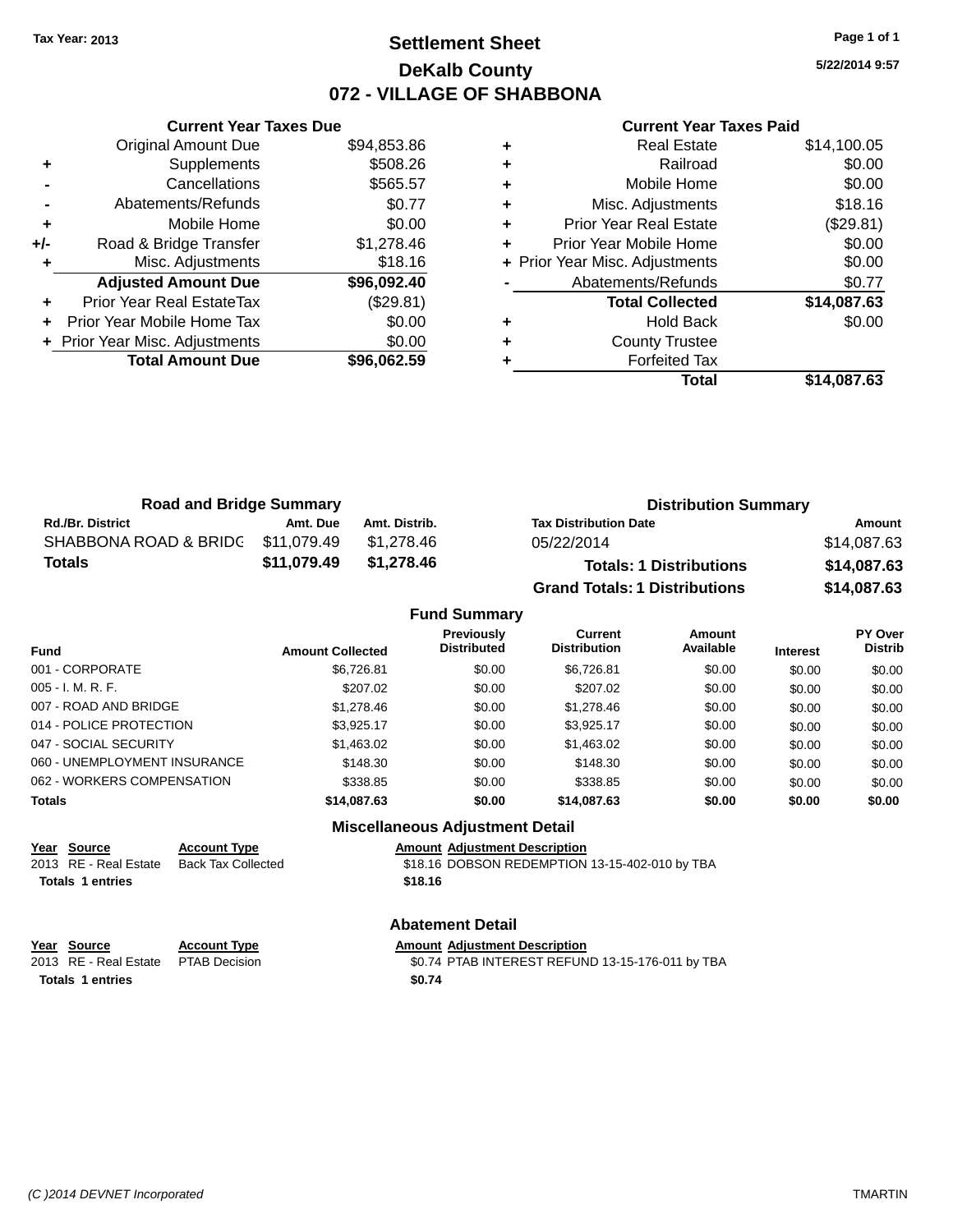### **Settlement Sheet Tax Year: 2013 Page 1 of 1 DeKalb County 073 - FLEWELLIN MEMORIAL LIBRARY**

**5/22/2014 9:57**

|     | <b>Current Year Taxes Due</b>    |             |  |  |  |  |
|-----|----------------------------------|-------------|--|--|--|--|
|     | <b>Original Amount Due</b>       | \$25,480.07 |  |  |  |  |
| ٠   | Supplements                      | \$129.95    |  |  |  |  |
|     | Cancellations                    | \$145.02    |  |  |  |  |
|     | Abatements/Refunds               | \$0.20      |  |  |  |  |
| ٠   | Mobile Home                      | \$0.00      |  |  |  |  |
| +/- | Road & Bridge Transfer           | \$0.00      |  |  |  |  |
|     | Misc. Adjustments                | \$4.88      |  |  |  |  |
|     | <b>Adjusted Amount Due</b>       | \$25,469.68 |  |  |  |  |
| ٠   | <b>Prior Year Real EstateTax</b> | (\$7.63)    |  |  |  |  |
| ÷   | Prior Year Mobile Home Tax       | \$0.00      |  |  |  |  |
|     | + Prior Year Misc. Adjustments   | \$0.00      |  |  |  |  |
|     | <b>Total Amount Due</b>          | \$25,462.05 |  |  |  |  |

|   | <b>Real Estate</b>             | \$3,443.78 |
|---|--------------------------------|------------|
| ٠ | Railroad                       | \$0.00     |
| ٠ | Mobile Home                    | \$0.00     |
| ٠ | Misc. Adjustments              | \$4.88     |
| ٠ | <b>Prior Year Real Estate</b>  | (\$7.63)   |
| ٠ | Prior Year Mobile Home         | \$0.00     |
|   | + Prior Year Misc. Adjustments | \$0.00     |
|   | Abatements/Refunds             | \$0.20     |
|   | <b>Total Collected</b>         | \$3,440.83 |
| ٠ | <b>Hold Back</b>               | \$0.00     |
| ٠ | <b>County Trustee</b>          |            |
| ٠ | <b>Forfeited Tax</b>           |            |
|   | Total                          | \$3.440.83 |
|   |                                |            |

|                                                                           |                                                  |                                                                 | <b>Distribution Summary</b>                      |                                |                 |                           |
|---------------------------------------------------------------------------|--------------------------------------------------|-----------------------------------------------------------------|--------------------------------------------------|--------------------------------|-----------------|---------------------------|
|                                                                           | <b>Tax Distribution Date</b>                     |                                                                 |                                                  |                                |                 | Amount                    |
|                                                                           |                                                  |                                                                 | 05/22/2014                                       |                                |                 | \$3,440.83                |
|                                                                           |                                                  |                                                                 |                                                  | <b>Totals: 1 Distributions</b> |                 | \$3,440.83                |
|                                                                           |                                                  |                                                                 | <b>Grand Totals: 1 Distributions</b>             |                                |                 | \$3,440.83                |
|                                                                           |                                                  | <b>Fund Summary</b>                                             |                                                  |                                |                 |                           |
| <b>Fund</b>                                                               | <b>Amount Collected</b>                          | Previously<br><b>Distributed</b>                                | Current<br><b>Distribution</b>                   | Amount<br>Available            | <b>Interest</b> | PY Over<br><b>Distrib</b> |
| 001 - CORPORATE                                                           | \$3,440.83                                       | \$0.00                                                          | \$3,440.83                                       | \$0.00                         | \$0.00          | \$0.00                    |
| <b>Totals</b>                                                             | \$3,440.83                                       | \$0.00                                                          | \$3,440.83                                       | \$0.00                         | \$0.00          | \$0.00                    |
|                                                                           |                                                  | <b>Miscellaneous Adjustment Detail</b>                          |                                                  |                                |                 |                           |
| Year Source<br><b>RE</b> - Real Estate<br>2013<br><b>Totals 1 entries</b> | <b>Account Type</b><br><b>Back Tax Collected</b> | <b>Amount Adjustment Description</b><br>\$4.88                  | \$4.88 DOBSON REDEMPTION 13-15-402-010 by TBA    |                                |                 |                           |
| Source<br>Year                                                            | <b>Account Type</b>                              | <b>Abatement Detail</b><br><b>Amount Adjustment Description</b> |                                                  |                                |                 |                           |
| <b>RE</b> - Real Estate<br>2013<br><b>Totals 1 entries</b>                | <b>PTAB Decision</b>                             | \$0.20                                                          | \$0.20 PTAB INTEREST REFUND 13-15-176-011 by TBA |                                |                 |                           |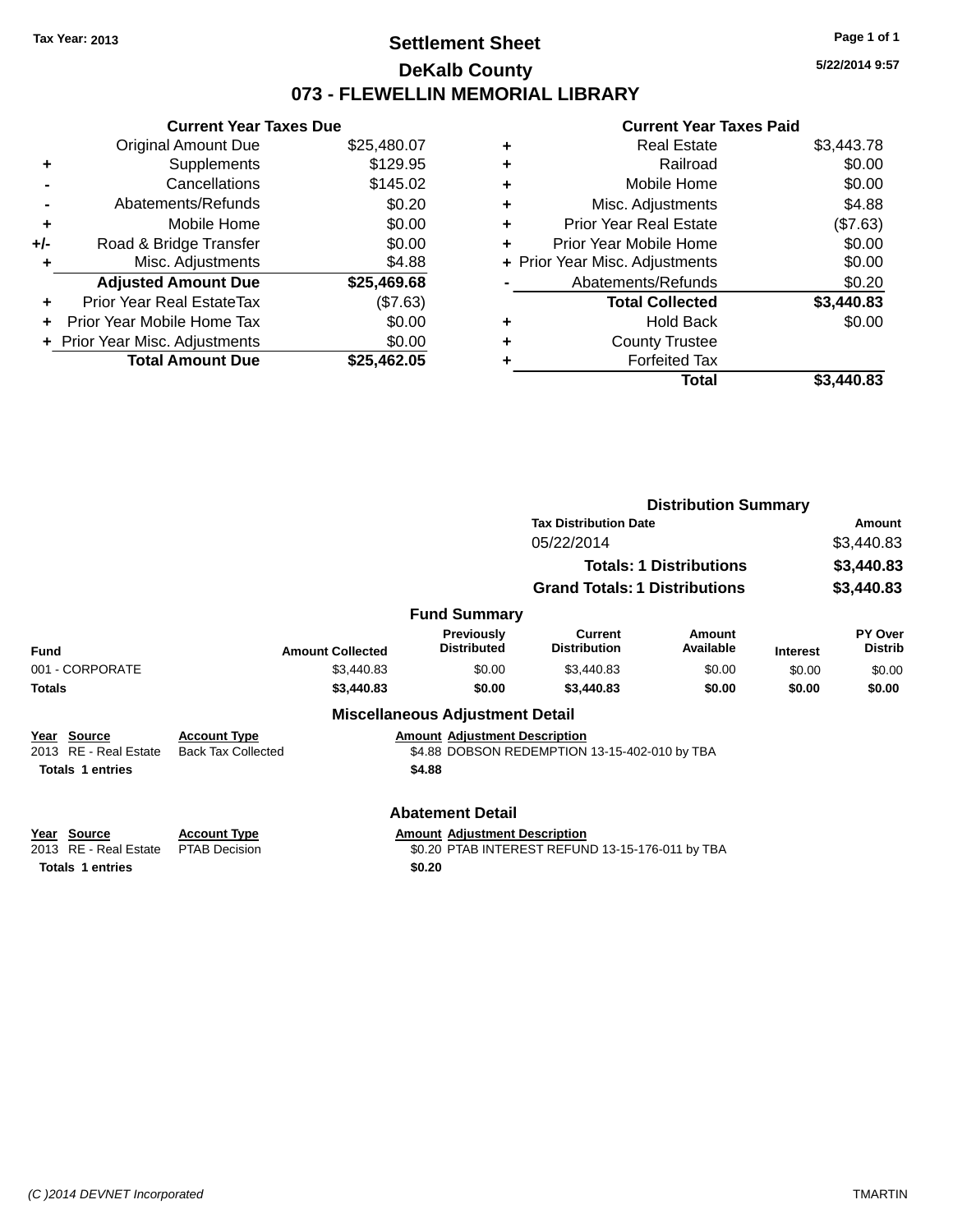### **Settlement Sheet Tax Year: 2013 Page 1 of 1 DeKalb County 074 - VILLAGE OF SOMONAUK**

**5/22/2014 9:57**

|     | <b>Current Year Taxes Due</b>    |              |
|-----|----------------------------------|--------------|
|     | <b>Original Amount Due</b>       | \$383,610.76 |
| ٠   | Supplements                      | \$1,639.09   |
|     | Cancellations                    | \$1,865.85   |
|     | Abatements/Refunds               | \$0.00       |
| ٠   | Mobile Home                      | \$0.00       |
| +/- | Road & Bridge Transfer           | \$9,727.67   |
| ٠   | Misc. Adjustments                | \$0.00       |
|     | <b>Adjusted Amount Due</b>       | \$393,111.67 |
| ٠   | <b>Prior Year Real EstateTax</b> | (\$261.75)   |
|     | Prior Year Mobile Home Tax       | \$0.00       |
|     | + Prior Year Misc. Adjustments   | \$0.00       |
|     | <b>Total Amount Due</b>          | \$392,849.92 |
|     |                                  |              |

|   | <b>Real Estate</b>             | \$79,345.68 |
|---|--------------------------------|-------------|
| ٠ | Railroad                       | \$0.00      |
| ٠ | Mobile Home                    | \$0.00      |
| ٠ | Misc. Adjustments              | \$0.00      |
| ٠ | <b>Prior Year Real Estate</b>  | (\$261.75)  |
|   | Prior Year Mobile Home         | \$0.00      |
|   | + Prior Year Misc. Adjustments | \$0.00      |
|   | Abatements/Refunds             | \$0.00      |
|   | <b>Total Collected</b>         | \$79,083.93 |
| ٠ | <b>Hold Back</b>               | \$0.00      |
|   | <b>County Trustee</b>          |             |
|   | <b>Forfeited Tax</b>           |             |
|   | Total                          | \$79,083.93 |
|   |                                |             |

| <b>Road and Bridge Summary</b> |             |               | <b>Distribution Summary</b>          |             |  |
|--------------------------------|-------------|---------------|--------------------------------------|-------------|--|
| <b>Rd./Br. District</b>        | Amt. Due    | Amt. Distrib. | <b>Tax Distribution Date</b>         | Amount      |  |
| SOMONAUK ROAD & BRIDI          | \$53,240.67 | \$9.727.67    | 05/22/2014                           | \$79,083.93 |  |
| Totals                         | \$53,240.67 | \$9.727.67    | <b>Totals: 1 Distributions</b>       | \$79,083.93 |  |
|                                |             |               | <b>Grand Totals: 1 Distributions</b> | \$79,083.93 |  |

|                                         |                         | <b>Fund Summary</b>              |                                       |                     |                 |                                  |
|-----------------------------------------|-------------------------|----------------------------------|---------------------------------------|---------------------|-----------------|----------------------------------|
| <b>Fund</b>                             | <b>Amount Collected</b> | Previously<br><b>Distributed</b> | <b>Current</b><br><b>Distribution</b> | Amount<br>Available | <b>Interest</b> | <b>PY Over</b><br><b>Distrib</b> |
| 001 - CORPORATE                         | \$20.414.61             | \$0.00                           | \$20,414.61                           | \$0.00              | \$0.00          | \$0.00                           |
| 003 - BONDS AND INTEREST                | \$24.822.89             | \$0.00                           | \$24,822.89                           | \$0.00              | \$0.00          | \$0.00                           |
| 007 - ROAD AND BRIDGE                   | \$9.727.67              | \$0.00                           | \$9.727.67                            | \$0.00              | \$0.00          | \$0.00                           |
| 014 - POLICE PROTECTION                 | \$4.247.17              | \$0.00                           | \$4.247.17                            | \$0.00              | \$0.00          | \$0.00                           |
| 025 - GARBAGE DISPOSAL                  | \$2,674.24              | \$0.00                           | \$2,674.24                            | \$0.00              | \$0.00          | \$0.00                           |
| 027 - AUDIT                             | \$3.460.94              | \$0.00                           | \$3.460.94                            | \$0.00              | \$0.00          | \$0.00                           |
| 035 - TORT JUDGEMENTS/LIABILITY<br>INS. | \$7,365,63              | \$0.00                           | \$7,365,63                            | \$0.00              | \$0.00          | \$0.00                           |
| 047 - SOCIAL SECURITY                   | \$6,370.78              | \$0.00                           | \$6.370.78                            | \$0.00              | \$0.00          | \$0.00                           |
| Totals                                  | \$79,083,93             | \$0.00                           | \$79,083,93                           | \$0.00              | \$0.00          | \$0.00                           |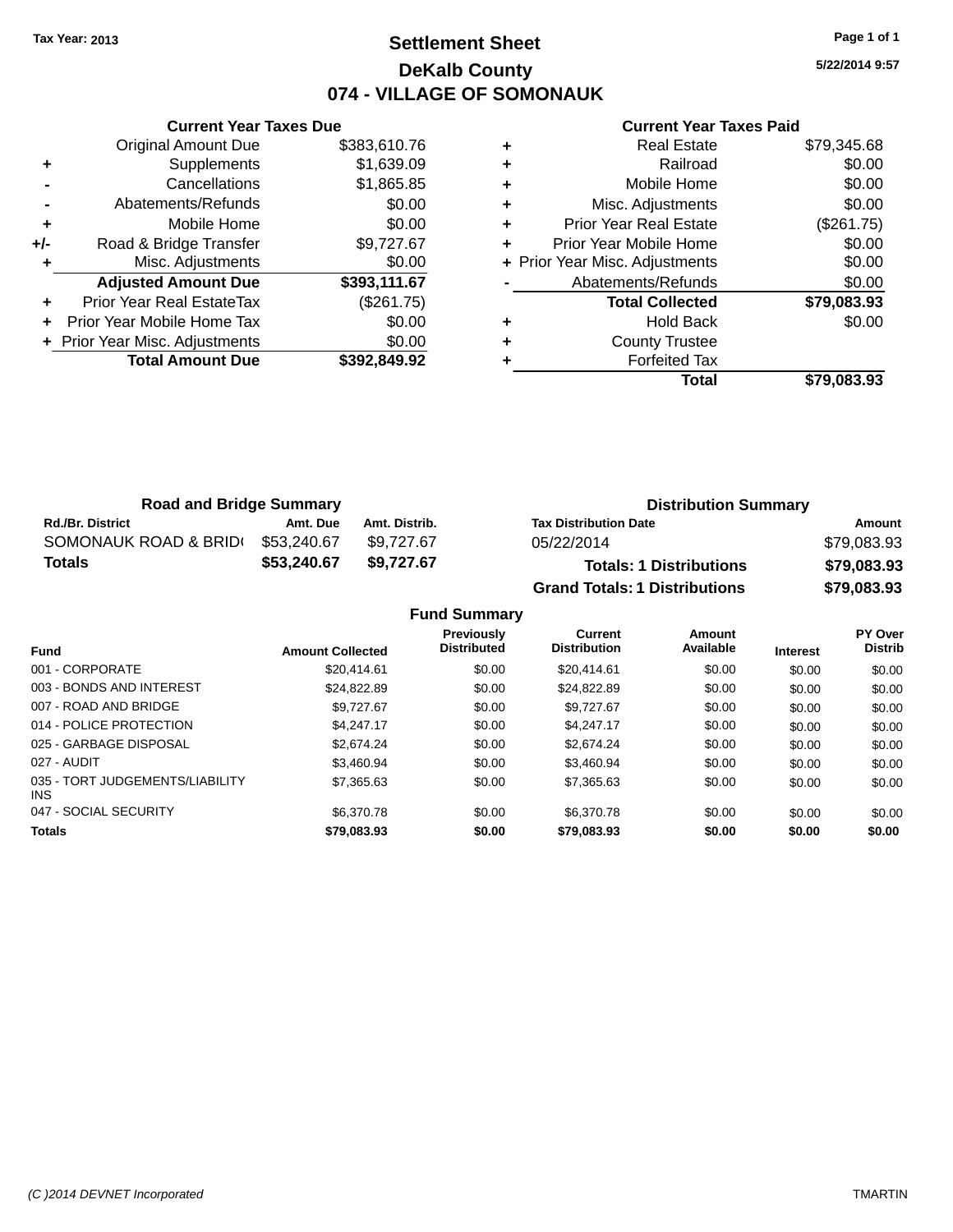## **Settlement Sheet Tax Year: 2013 Page 1 of 1 DeKalb County 075 - SOMONAUK LIBRARY**

**5/22/2014 9:57**

#### **Current Year Taxes Paid**

|     | <b>Current Year Taxes Due</b>              |              |  |  |  |  |
|-----|--------------------------------------------|--------------|--|--|--|--|
|     | <b>Original Amount Due</b><br>\$130,917.44 |              |  |  |  |  |
| ٠   | Supplements                                | \$382.32     |  |  |  |  |
|     | Cancellations                              | \$435.22     |  |  |  |  |
|     | Abatements/Refunds                         | \$0.00       |  |  |  |  |
| ٠   | Mobile Home                                | \$0.00       |  |  |  |  |
| +/- | Road & Bridge Transfer                     | \$0.00       |  |  |  |  |
| ٠   | Misc. Adjustments                          | \$0.00       |  |  |  |  |
|     | <b>Adjusted Amount Due</b>                 | \$130,864.54 |  |  |  |  |
| ÷   | Prior Year Real EstateTax                  | (\$70.41)    |  |  |  |  |
|     | Prior Year Mobile Home Tax                 | \$0.00       |  |  |  |  |
|     | + Prior Year Misc. Adjustments             | \$0.00       |  |  |  |  |
|     | <b>Total Amount Due</b>                    | \$130,794.13 |  |  |  |  |
|     |                                            |              |  |  |  |  |

| ٠ | <b>Real Estate</b>             | \$23,326.14 |
|---|--------------------------------|-------------|
| ٠ | Railroad                       | \$0.00      |
| ٠ | Mobile Home                    | \$0.00      |
| ٠ | Misc. Adjustments              | \$0.00      |
| ٠ | <b>Prior Year Real Estate</b>  | (\$70.41)   |
| ٠ | Prior Year Mobile Home         | \$0.00      |
|   | + Prior Year Misc. Adjustments | \$0.00      |
|   | Abatements/Refunds             | \$0.00      |
|   | <b>Total Collected</b>         | \$23,255.73 |
| ٠ | Hold Back                      | \$0.00      |
| ٠ | <b>County Trustee</b>          |             |
| ٠ | <b>Forfeited Tax</b>           |             |
|   | Total                          | \$23,255.73 |
|   |                                |             |

| <b>Distribution Summary</b>          |             |
|--------------------------------------|-------------|
| <b>Tax Distribution Date</b>         | Amount      |
| 05/22/2014                           | \$23,255.73 |
| <b>Totals: 1 Distributions</b>       | \$23,255.73 |
| <b>Grand Totals: 1 Distributions</b> | \$23,255.73 |

### **Fund Summary**

| <b>Fund</b>                                   | <b>Amount Collected</b> | Previously<br><b>Distributed</b> | Current<br><b>Distribution</b> | Amount<br>Available | <b>Interest</b> | PY Over<br><b>Distrib</b> |
|-----------------------------------------------|-------------------------|----------------------------------|--------------------------------|---------------------|-----------------|---------------------------|
| 001 - CORPORATE                               | \$9,232.61              | \$0.00                           | \$9.232.61                     | \$0.00              | \$0.00          | \$0.00                    |
| 003 - BONDS AND INTEREST                      | \$9,705.94              | \$0.00                           | \$9,705.94                     | \$0.00              | \$0.00          | \$0.00                    |
| 004 - OPERATIONS & MAINTENANCE                | \$1,231.02              | \$0.00                           | \$1.231.02                     | \$0.00              | \$0.00          | \$0.00                    |
| $005 - I. M. R. F.$                           | \$817.40                | \$0.00                           | \$817.40                       | \$0.00              | \$0.00          | \$0.00                    |
| 027 - AUDIT                                   | \$307.74                | \$0.00                           | \$307.74                       | \$0.00              | \$0.00          | \$0.00                    |
| 035 - TORT JUDGEMENTS/LIABILITY<br><b>INS</b> | \$980.51                | \$0.00                           | \$980.51                       | \$0.00              | \$0.00          | \$0.00                    |
| 047 - SOCIAL SECURITY                         | \$980.51                | \$0.00                           | \$980.51                       | \$0.00              | \$0.00          | \$0.00                    |
| <b>Totals</b>                                 | \$23,255.73             | \$0.00                           | \$23,255,73                    | \$0.00              | \$0.00          | \$0.00                    |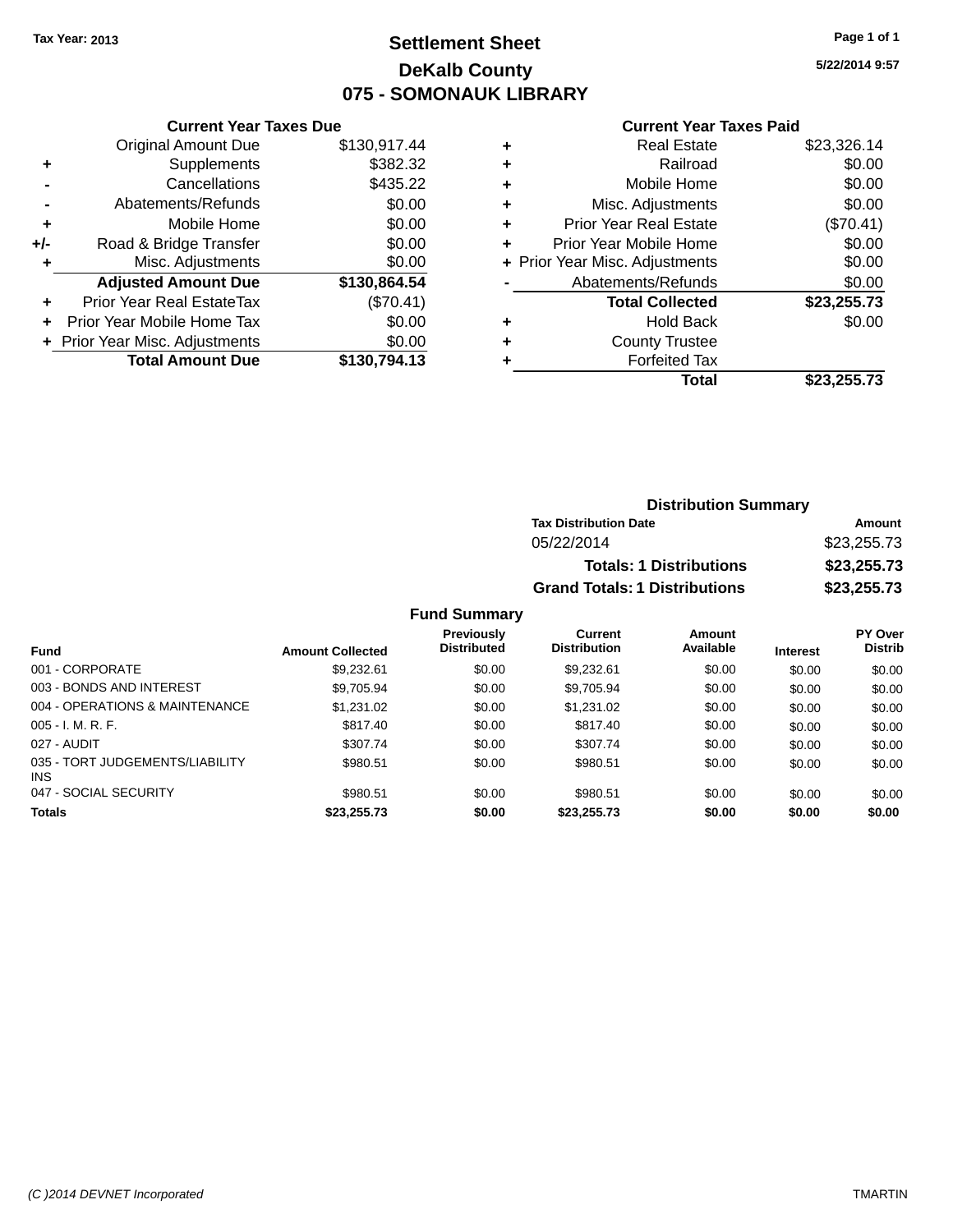## **Settlement Sheet Tax Year: 2013 Page 1 of 1 DeKalb County 076 - CITY OF SYCAMORE**

**5/22/2014 9:57**

|     | <b>Current Year Taxes Due</b>  |                |
|-----|--------------------------------|----------------|
|     | <b>Original Amount Due</b>     | \$2,626,377.46 |
| ٠   | Supplements                    | \$6,362.11     |
|     | Cancellations                  | \$8,610.73     |
|     | Abatements/Refunds             | \$3.05         |
| ٠   | Mobile Home                    | \$0.00         |
| +/- | Road & Bridge Transfer         | \$5,576.31     |
|     | Misc. Adjustments              | \$6.34         |
|     | <b>Adjusted Amount Due</b>     | \$2,629,708.44 |
|     | Prior Year Real EstateTax      | \$481.93       |
|     | Prior Year Mobile Home Tax     | \$0.00         |
|     | + Prior Year Misc. Adjustments | \$0.00         |
|     | <b>Total Amount Due</b>        | \$2,630,190.37 |
|     |                                |                |

| ٠ | <b>Real Estate</b>             | \$332,984.88 |
|---|--------------------------------|--------------|
| ٠ | Railroad                       | \$0.00       |
| ٠ | Mobile Home                    | \$0.00       |
| ٠ | Misc. Adjustments              | \$6.34       |
| ٠ | <b>Prior Year Real Estate</b>  | \$481.93     |
| ٠ | Prior Year Mobile Home         | \$0.00       |
|   | + Prior Year Misc. Adjustments | \$0.00       |
|   | Abatements/Refunds             | \$3.05       |
|   | <b>Total Collected</b>         | \$333,470.10 |
| ٠ | <b>Hold Back</b>               | \$0.00       |
| ٠ | <b>County Trustee</b>          |              |
|   | <b>Forfeited Tax</b>           |              |
|   | <b>Total</b>                   | \$333,470.10 |
|   |                                |              |

| <b>Road and Bridge Summary</b>   |             |               | <b>Distribution Summary</b>          |              |  |
|----------------------------------|-------------|---------------|--------------------------------------|--------------|--|
| <b>Rd./Br. District</b>          | Amt. Due    | Amt. Distrib. | <b>Tax Distribution Date</b>         | Amount       |  |
| <b>CORTLAND ROAD &amp; BRIDG</b> | \$25,861.37 | \$3.475.66    | 05/22/2014                           | \$333,470.10 |  |
| DEKALB ROAD & BRIDGE             | \$9,885.78  | \$1,124.60    | <b>Totals: 1 Distributions</b>       | \$333,470.10 |  |
| <b>SYCAMORE ROAD &amp; BRID(</b> | \$7,419.05  | \$976.05      | <b>Grand Totals: 1 Distributions</b> | \$333,470.10 |  |
| <b>Totals</b>                    | \$43,166.20 | \$5,576.31    |                                      |              |  |

|                              |                         | <b>Fund Summary</b>                     |                                       |                     |                 |                           |
|------------------------------|-------------------------|-----------------------------------------|---------------------------------------|---------------------|-----------------|---------------------------|
| <b>Fund</b>                  | <b>Amount Collected</b> | <b>Previously</b><br><b>Distributed</b> | <b>Current</b><br><b>Distribution</b> | Amount<br>Available | <b>Interest</b> | PY Over<br><b>Distrib</b> |
| 001 - CORPORATE              | \$156,351.23            | \$0.00                                  | \$156,351.23                          | \$0.00              | \$0.00          | \$0.00                    |
| 003 - BONDS AND INTEREST     | \$19,550.34             | \$0.00                                  | \$19,550.34                           | \$0.00              | \$0.00          | \$0.00                    |
| $005 - I. M. R. F.$          | \$19.589.03             | \$0.00                                  | \$19,589.03                           | \$0.00              | \$0.00          | \$0.00                    |
| 007 - ROAD AND BRIDGE        | \$5.576.31              | \$0.00                                  | \$5.576.31                            | \$0.00              | \$0.00          | \$0.00                    |
| 013 - FIREFIGHTER'S PENSION  | \$64,747.22             | \$0.00                                  | \$64,747.22                           | \$0.00              | \$0.00          | \$0.00                    |
| 015 - POLICE PENSION         | \$42,639.96             | \$0.00                                  | \$42,639.96                           | \$0.00              | \$0.00          | \$0.00                    |
| 047 - SOCIAL SECURITY        | \$11.544.82             | \$0.00                                  | \$11.544.82                           | \$0.00              | \$0.00          | \$0.00                    |
| 048 - SCHOOL CROSSING GUARDS | \$2,501.17              | \$0.00                                  | \$2,501.17                            | \$0.00              | \$0.00          | \$0.00                    |
| 143 - MEDICARE               | \$10.970.02             | \$0.00                                  | \$10.970.02                           | \$0.00              | \$0.00          | \$0.00                    |
| <b>Totals</b>                | \$333,470.10            | \$0.00                                  | \$333,470.10                          | \$0.00              | \$0.00          | \$0.00                    |
|                              |                         | Missellenseus Adjustment Detail         |                                       |                     |                 |                           |

| $\sim$ $\sim$ $\sim$ $\sim$ | Year Source           | <b>Account Type</b> | <b>Amount Adiustment Description</b> |
|-----------------------------|-----------------------|---------------------|--------------------------------------|
|                             | 2013 RE - Real Estate | Back Tax Collected  | \$6.34 STOGSDILL REDEMPTIO           |

**Totals 1 entries \$6.34**

 $\overline{36.34}$  STOGSDILL REDEMPTION 06-32-328-025 by TBA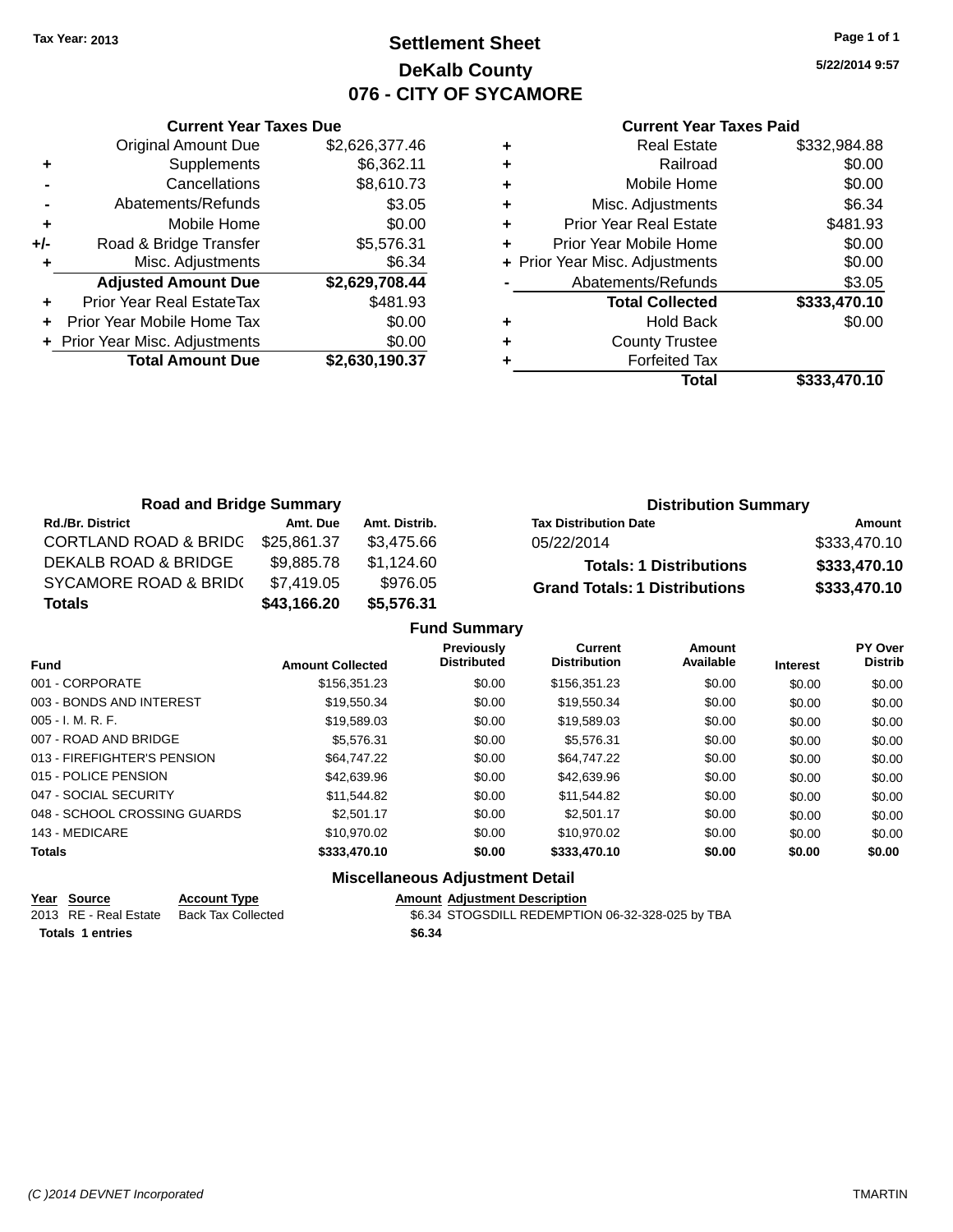## **Settlement Sheet Tax Year: 2013 Page 1 of 1 DeKalb County 077 - SYCAMORE LIBRARY**

**5/22/2014 9:57**

### **Current Year Taxes Paid**

|     | <b>Current Year Taxes Due</b>              |              |  |  |  |
|-----|--------------------------------------------|--------------|--|--|--|
|     | \$971,734.73<br><b>Original Amount Due</b> |              |  |  |  |
| ٠   | \$2,203.97<br>Supplements                  |              |  |  |  |
|     | Cancellations                              | \$3,030.91   |  |  |  |
|     | Abatements/Refunds                         | \$0.00       |  |  |  |
| ÷   | \$0.00<br>Mobile Home                      |              |  |  |  |
| +/- | Road & Bridge Transfer                     | \$0.00       |  |  |  |
|     | Misc. Adjustments                          | \$2.35       |  |  |  |
|     | <b>Adjusted Amount Due</b>                 | \$970,910.14 |  |  |  |
| ٠   | <b>Prior Year Real EstateTax</b>           | \$170.18     |  |  |  |
|     | Prior Year Mobile Home Tax                 | \$0.00       |  |  |  |
|     | + Prior Year Misc. Adjustments             | \$0.00       |  |  |  |
|     | <b>Total Amount Due</b>                    | \$971.080.32 |  |  |  |
|     |                                            |              |  |  |  |

|   | <b>Real Estate</b>             | \$121,137.38 |
|---|--------------------------------|--------------|
| ÷ | Railroad                       | \$0.00       |
| ٠ | Mobile Home                    | \$0.00       |
| ٠ | Misc. Adjustments              | \$2.35       |
| ٠ | <b>Prior Year Real Estate</b>  | \$170.18     |
| ٠ | Prior Year Mobile Home         | \$0.00       |
|   | + Prior Year Misc. Adjustments | \$0.00       |
|   | Abatements/Refunds             | \$0.00       |
|   | <b>Total Collected</b>         | \$121,309.91 |
| ٠ | <b>Hold Back</b>               | \$0.00       |
| ٠ | <b>County Trustee</b>          |              |
| ٠ | <b>Forfeited Tax</b>           |              |
|   | Total                          | \$121,309.91 |
|   |                                |              |

|                     | <b>Distribution Summary</b>          |               |
|---------------------|--------------------------------------|---------------|
|                     | <b>Tax Distribution Date</b>         | <b>Amount</b> |
|                     | 05/22/2014                           | \$121,309.91  |
|                     | <b>Totals: 1 Distributions</b>       | \$121,309.91  |
|                     | <b>Grand Totals: 1 Distributions</b> | \$121,309.91  |
| <b>Fund Summary</b> |                                      |               |

| <b>Fund</b>                              | <b>Amount Collected</b> | <b>Previously</b><br><b>Distributed</b> | Current<br><b>Distribution</b> | Amount<br>Available | <b>Interest</b> | <b>PY Over</b><br><b>Distrib</b> |
|------------------------------------------|-------------------------|-----------------------------------------|--------------------------------|---------------------|-----------------|----------------------------------|
| $005 - I. M. R. F.$                      | \$0.00                  | \$0.00                                  | \$0.00                         | \$0.00              | \$0.00          | \$0.00                           |
| 016 - LIBRARY (township, municipalities) | \$121,309.91            | \$0.00                                  | \$121.309.91                   | \$0.00              | \$0.00          | \$0.00                           |
| 027 - AUDIT                              | \$0.00                  | \$0.00                                  | \$0.00                         | \$0.00              | \$0.00          | \$0.00                           |
| 047 - SOCIAL SECURITY                    | \$0.00                  | \$0.00                                  | \$0.00                         | \$0.00              | \$0.00          | \$0.00                           |
| <b>Totals</b>                            | \$121.309.91            | \$0.00                                  | \$121.309.91                   | \$0.00              | \$0.00          | \$0.00                           |

## **Miscellaneous Adjustment Detail**

**Year Source Account Type**<br>
2013 RE - Real Estate Back Tax Collected **Amount Adjustment Description**<br>
\$2.35 STOGSDILL REDEMPTION **Totals 1 entries \$2.35**

\$2.35 STOGSDILL REDEMPTION 06-32-328-025 by TBA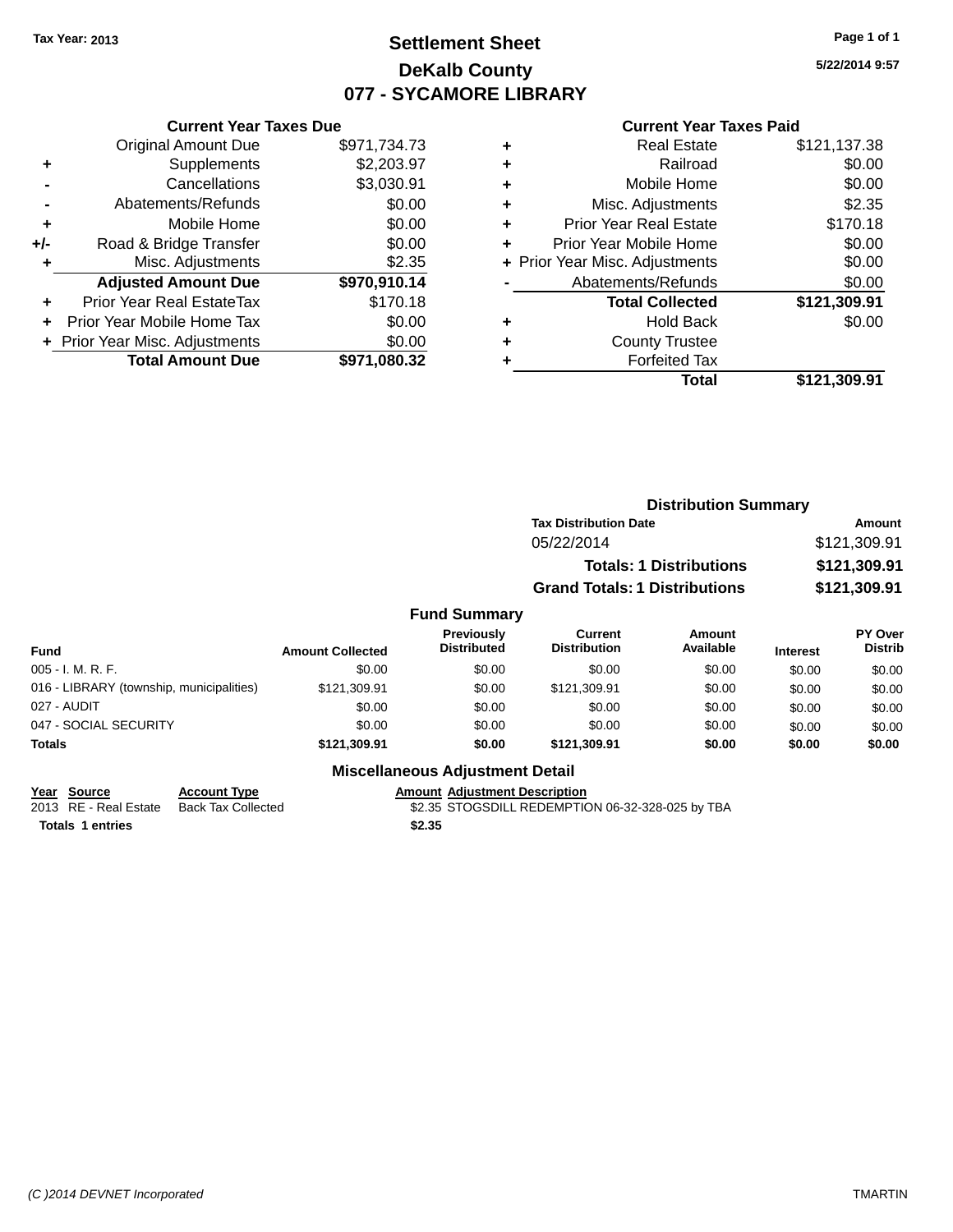## **Settlement Sheet Tax Year: 2013 Page 1 of 1 DeKalb County 078 - VILLAGE OF WATERMAN**

**5/22/2014 9:57**

#### **Current Year Taxes Paid**

|     | <b>Current Year Taxes Due</b>        |              |  |  |  |
|-----|--------------------------------------|--------------|--|--|--|
|     | <b>Original Amount Due</b>           | \$171,818.00 |  |  |  |
| ٠   | Supplements                          | \$769.67     |  |  |  |
|     | Cancellations                        | \$832.93     |  |  |  |
|     | Abatements/Refunds                   | \$0.00       |  |  |  |
| ٠   | \$0.00<br>Mobile Home                |              |  |  |  |
| +/- | \$3,915.92<br>Road & Bridge Transfer |              |  |  |  |
|     | Misc. Adjustments                    | \$0.00       |  |  |  |
|     | <b>Adjusted Amount Due</b>           | \$175,670.66 |  |  |  |
| ٠   | <b>Prior Year Real EstateTax</b>     | \$0.00       |  |  |  |
|     | Prior Year Mobile Home Tax           | \$0.00       |  |  |  |
|     | + Prior Year Misc. Adjustments       | \$0.00       |  |  |  |
|     | <b>Total Amount Due</b>              | \$175.670.66 |  |  |  |
|     |                                      |              |  |  |  |

|   | Total                          | \$22,645.61 |
|---|--------------------------------|-------------|
|   | <b>Forfeited Tax</b>           |             |
| ٠ | <b>County Trustee</b>          |             |
| ٠ | Hold Back                      | \$0.00      |
|   | <b>Total Collected</b>         | \$22,645.61 |
|   | Abatements/Refunds             | \$0.00      |
|   | + Prior Year Misc. Adjustments | \$0.00      |
| ÷ | Prior Year Mobile Home         | \$0.00      |
| ٠ | <b>Prior Year Real Estate</b>  | \$0.00      |
| ٠ | Misc. Adjustments              | \$0.00      |
| ٠ | Mobile Home                    | \$0.00      |
| ٠ | Railroad                       | \$0.00      |
|   | <b>Real Estate</b>             | \$22,645.61 |

| <b>Road and Bridge Summary</b>   |             |               | <b>Distribution Summary</b>          |             |  |
|----------------------------------|-------------|---------------|--------------------------------------|-------------|--|
| <b>Rd./Br. District</b>          | Amt. Due    | Amt. Distrib. | <b>Tax Distribution Date</b>         | Amount      |  |
| <b>CLINTON ROAD &amp; BRIDGE</b> | \$33,003.62 | \$3.915.92    | 05/22/2014                           | \$22,645.61 |  |
| <b>Totals</b>                    | \$33,003.62 | \$3,915.92    | <b>Totals: 1 Distributions</b>       | \$22,645.61 |  |
|                                  |             |               | <b>Grand Totals: 1 Distributions</b> | \$22,645.61 |  |

|                                         |                         | <b>Fund Summary</b>                     |                                       |                     |                 |                           |
|-----------------------------------------|-------------------------|-----------------------------------------|---------------------------------------|---------------------|-----------------|---------------------------|
| <b>Fund</b>                             | <b>Amount Collected</b> | <b>Previously</b><br><b>Distributed</b> | <b>Current</b><br><b>Distribution</b> | Amount<br>Available | <b>Interest</b> | PY Over<br><b>Distrib</b> |
| 001 - CORPORATE                         | \$10.388.35             | \$0.00                                  | \$10,388,35                           | \$0.00              | \$0.00          | \$0.00                    |
| 007 - ROAD AND BRIDGE                   | \$3.915.92              | \$0.00                                  | \$3.915.92                            | \$0.00              | \$0.00          | \$0.00                    |
| 014 - POLICE PROTECTION                 | \$3,080.72              | \$0.00                                  | \$3,080.72                            | \$0.00              | \$0.00          | \$0.00                    |
| 027 - AUDIT                             | \$1.569.49              | \$0.00                                  | \$1,569.49                            | \$0.00              | \$0.00          | \$0.00                    |
| 035 - TORT JUDGEMENTS/LIABILITY<br>INS. | \$3,339.75              | \$0.00                                  | \$3,339.75                            | \$0.00              | \$0.00          | \$0.00                    |
| 047 - SOCIAL SECURITY                   | \$305.89                | \$0.00                                  | \$305.89                              | \$0.00              | \$0.00          | \$0.00                    |
| 073 - CHLORINATION OF SEWAGE            | \$45.49                 | \$0.00                                  | \$45.49                               | \$0.00              | \$0.00          | \$0.00                    |
| <b>Totals</b>                           | \$22.645.61             | \$0.00                                  | \$22,645.61                           | \$0.00              | \$0.00          | \$0.00                    |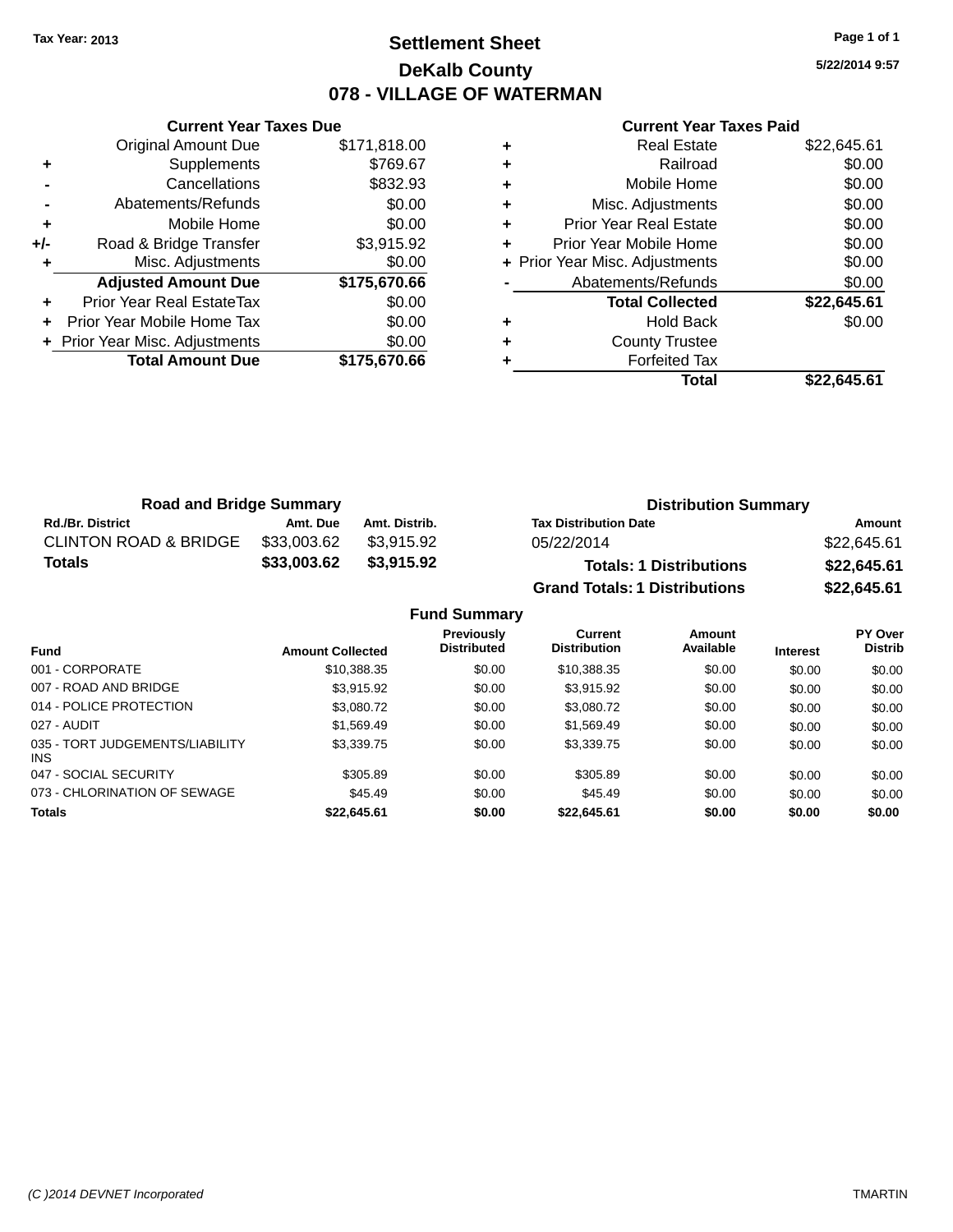## **Settlement Sheet Tax Year: 2013 Page 1 of 1 DeKalb County 079 - HINCKLEY SPEC SERV #1**

| <b>Current Year Taxes Paid</b> |  |  |  |
|--------------------------------|--|--|--|
|--------------------------------|--|--|--|

|     | <b>Current Year Taxes Due</b>  |          |
|-----|--------------------------------|----------|
|     | <b>Original Amount Due</b>     | \$430.08 |
| ٠   | Supplements                    | \$0.00   |
|     | Cancellations                  | \$0.00   |
|     | Abatements/Refunds             | \$0.00   |
| ٠   | Mobile Home                    | \$0.00   |
| +/- | Road & Bridge Transfer         | \$0.00   |
| ٠   | Misc. Adjustments              | \$0.00   |
|     | <b>Adjusted Amount Due</b>     | \$430.08 |
| ÷   | Prior Year Real EstateTax      | \$0.00   |
| ÷   | Prior Year Mobile Home Tax     | \$0.00   |
|     | + Prior Year Misc. Adjustments | \$0.00   |
|     | <b>Total Amount Due</b>        | \$430.08 |

|   | Total                          | \$59.76 |
|---|--------------------------------|---------|
|   | <b>Forfeited Tax</b>           |         |
| ٠ | <b>County Trustee</b>          |         |
| ٠ | <b>Hold Back</b>               | \$0.00  |
|   | <b>Total Collected</b>         | \$59.76 |
|   | Abatements/Refunds             | \$0.00  |
|   | + Prior Year Misc. Adjustments | \$0.00  |
| ٠ | Prior Year Mobile Home         | \$0.00  |
| ٠ | <b>Prior Year Real Estate</b>  | \$0.00  |
| ٠ | Misc. Adjustments              | \$0.00  |
| ٠ | Mobile Home                    | \$0.00  |
| ٠ | Railroad                       | \$0.00  |
| ٠ | <b>Real Estate</b>             | \$59.76 |
|   |                                |         |

|                            |                         | <b>Distribution Summary</b>      |                                       |                                |                 |                           |
|----------------------------|-------------------------|----------------------------------|---------------------------------------|--------------------------------|-----------------|---------------------------|
|                            |                         |                                  | <b>Tax Distribution Date</b>          |                                |                 | <b>Amount</b>             |
|                            |                         |                                  | 05/22/2014                            |                                |                 | \$59.76                   |
|                            |                         |                                  |                                       | <b>Totals: 1 Distributions</b> |                 | \$59.76                   |
|                            |                         |                                  | <b>Grand Totals: 1 Distributions</b>  |                                |                 | \$59.76                   |
|                            |                         | <b>Fund Summary</b>              |                                       |                                |                 |                           |
| <b>Fund</b>                | <b>Amount Collected</b> | Previously<br><b>Distributed</b> | <b>Current</b><br><b>Distribution</b> | <b>Amount</b><br>Available     | <b>Interest</b> | PY Over<br><b>Distrib</b> |
| 023 - SPECIAL SERVICE AREA | \$59.76                 | \$0.00                           | \$59.76                               | \$0.00                         | \$0.00          | \$0.00                    |
| <b>Totals</b>              | \$59.76                 | \$0.00                           | \$59.76                               | \$0.00                         | \$0.00          | \$0.00                    |
|                            |                         |                                  |                                       |                                |                 |                           |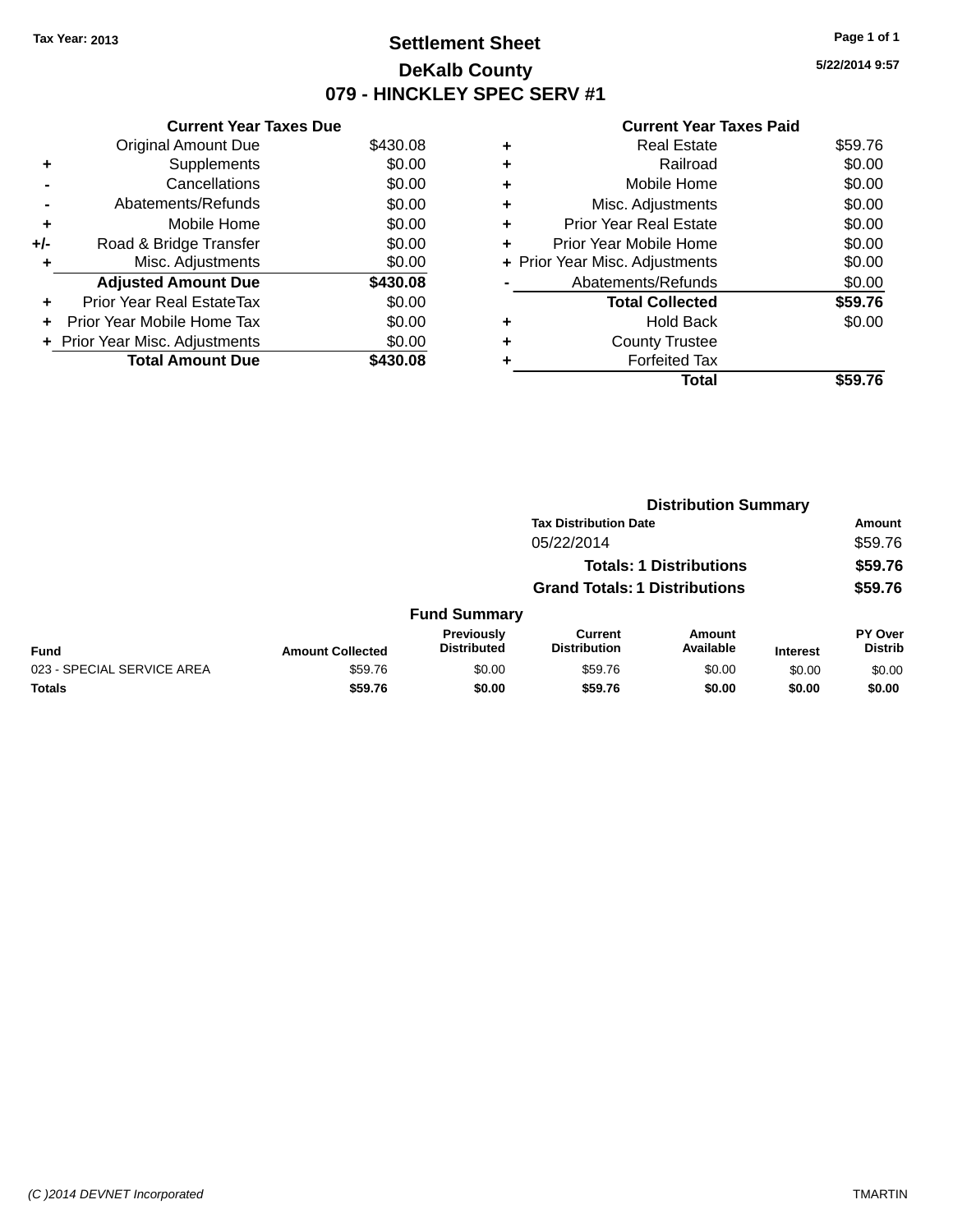## **Settlement Sheet Tax Year: 2013 Page 1 of 1 DeKalb County 080 - HINCKLEY SPEC SERV #2**

**5/22/2014 9:57**

### **Current Year Taxes Paid**

|     | <b>Current Year Taxes Due</b>  |          |
|-----|--------------------------------|----------|
|     | <b>Original Amount Due</b>     | \$430.05 |
| ٠   | Supplements                    | \$0.00   |
|     | Cancellations                  | \$0.00   |
|     | Abatements/Refunds             | \$0.00   |
| ٠   | Mobile Home                    | \$0.00   |
| +/- | Road & Bridge Transfer         | \$0.00   |
| ٠   | Misc. Adjustments              | \$0.00   |
|     | <b>Adjusted Amount Due</b>     | \$430.05 |
| ٠   | Prior Year Real EstateTax      | \$0.00   |
| ÷   | Prior Year Mobile Home Tax     | \$0.00   |
|     | + Prior Year Misc. Adjustments | \$0.00   |
|     | <b>Total Amount Due</b>        | \$430.05 |

|   | <b>Real Estate</b>             | \$33.43 |
|---|--------------------------------|---------|
| ٠ | Railroad                       | \$0.00  |
| ٠ | Mobile Home                    | \$0.00  |
| ٠ | Misc. Adjustments              | \$0.00  |
| ٠ | <b>Prior Year Real Estate</b>  | \$0.00  |
| ٠ | Prior Year Mobile Home         | \$0.00  |
|   | + Prior Year Misc. Adjustments | \$0.00  |
|   | Abatements/Refunds             | \$0.00  |
|   | <b>Total Collected</b>         | \$33.43 |
| ٠ | Hold Back                      | \$0.00  |
|   | <b>County Trustee</b>          |         |
| ٠ | <b>Forfeited Tax</b>           |         |
|   | Total                          | \$33.43 |
|   |                                |         |

|                            |                         | <b>Distribution Summary</b>      |                                       |                                |                 |                           |
|----------------------------|-------------------------|----------------------------------|---------------------------------------|--------------------------------|-----------------|---------------------------|
|                            |                         |                                  | <b>Tax Distribution Date</b>          |                                |                 | <b>Amount</b>             |
|                            |                         |                                  | 05/22/2014                            |                                |                 | \$33.43                   |
|                            |                         |                                  |                                       | <b>Totals: 1 Distributions</b> |                 | \$33.43                   |
|                            |                         |                                  | <b>Grand Totals: 1 Distributions</b>  |                                |                 | \$33.43                   |
|                            |                         | <b>Fund Summary</b>              |                                       |                                |                 |                           |
| <b>Fund</b>                | <b>Amount Collected</b> | Previously<br><b>Distributed</b> | <b>Current</b><br><b>Distribution</b> | <b>Amount</b><br>Available     | <b>Interest</b> | PY Over<br><b>Distrib</b> |
| 023 - SPECIAL SERVICE AREA | \$33.43                 | \$0.00                           | \$33.43                               | \$0.00                         | \$0.00          | \$0.00                    |
| <b>Totals</b>              | \$33.43                 | \$0.00                           | \$33.43                               | \$0.00                         | \$0.00          | \$0.00                    |
|                            |                         |                                  |                                       |                                |                 |                           |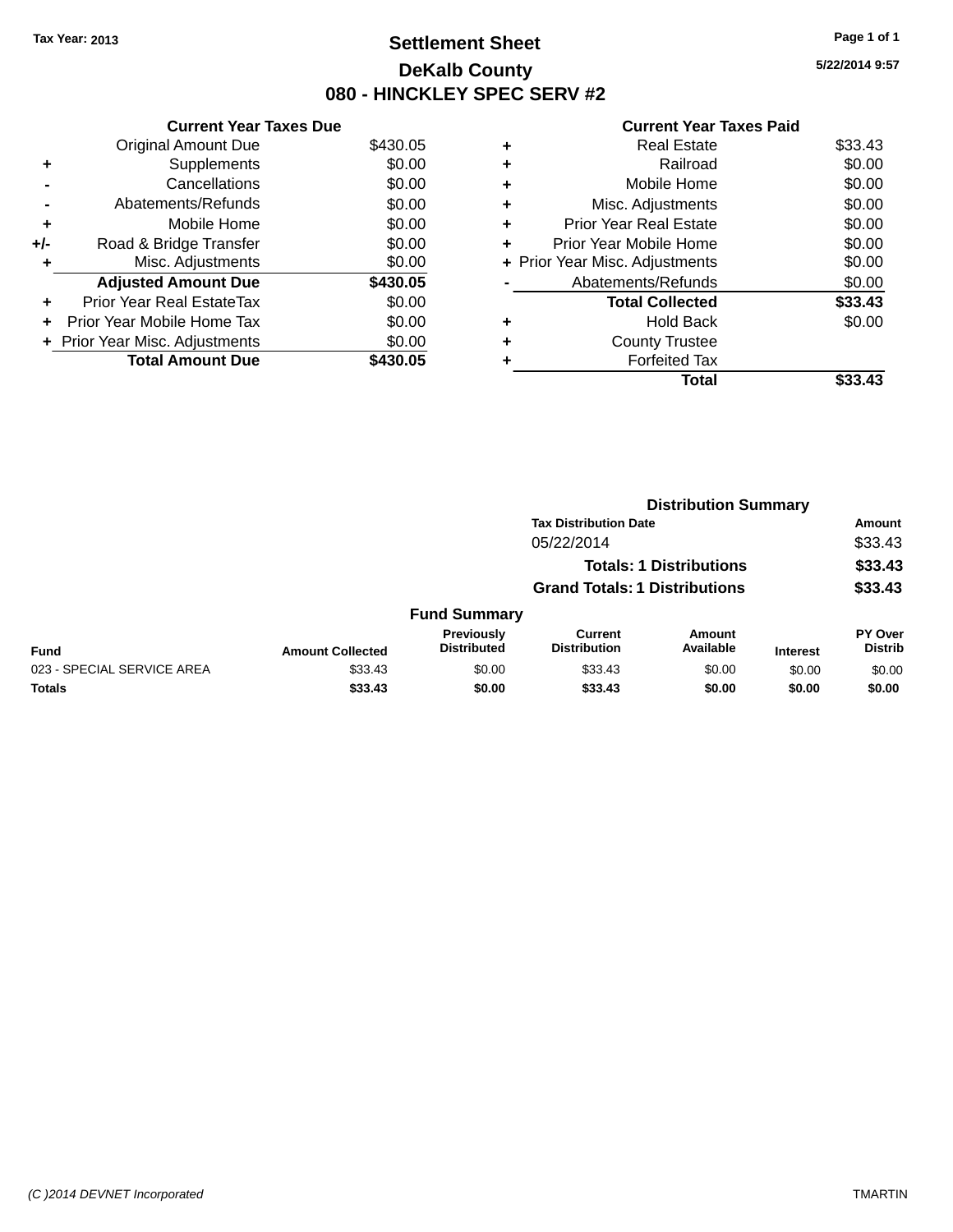## **Settlement Sheet Tax Year: 2013 Page 1 of 1 DeKalb County 083 - TOWN OF CORTLAND SBA #1**

|  | <b>Current Year Taxes Paid</b> |  |  |  |
|--|--------------------------------|--|--|--|
|--|--------------------------------|--|--|--|

|     | <b>Current Year Taxes Due</b>  |        |
|-----|--------------------------------|--------|
|     | Original Amount Due            | \$0.00 |
| ٠   | Supplements                    | \$0.00 |
|     | Cancellations                  | \$0.00 |
|     | Abatements/Refunds             | \$0.00 |
| ٠   | Mobile Home                    | \$0.00 |
| +/- | Road & Bridge Transfer         | \$0.00 |
|     | Misc. Adjustments              | \$0.00 |
|     | <b>Adjusted Amount Due</b>     | \$0.00 |
|     | Prior Year Real EstateTax      | \$0.00 |
|     | Prior Year Mobile Home Tax     | \$0.00 |
|     | + Prior Year Misc. Adjustments | \$0.00 |
|     | <b>Total Amount Due</b>        | \$0.00 |
|     |                                |        |

|   | <b>Real Estate</b>             | \$0.00 |
|---|--------------------------------|--------|
|   | Railroad                       | \$0.00 |
| ٠ | Mobile Home                    | \$0.00 |
| ٠ | Misc. Adjustments              | \$0.00 |
| ٠ | <b>Prior Year Real Estate</b>  | \$0.00 |
| ٠ | Prior Year Mobile Home         | \$0.00 |
|   | + Prior Year Misc. Adjustments | \$0.00 |
|   | Abatements/Refunds             | \$0.00 |
|   | <b>Total Collected</b>         | \$0.00 |
| ٠ | <b>Hold Back</b>               | \$0.00 |
|   | <b>County Trustee</b>          |        |
|   | <b>Forfeited Tax</b>           |        |
|   | Total                          |        |

| <b>Fund Summary</b>      |                         |                                         |                                |                     |                 |                                  |
|--------------------------|-------------------------|-----------------------------------------|--------------------------------|---------------------|-----------------|----------------------------------|
| <b>Fund</b>              | <b>Amount Collected</b> | <b>Previously</b><br><b>Distributed</b> | Current<br><b>Distribution</b> | Amount<br>Available | <b>Interest</b> | <b>PY Over</b><br><b>Distrib</b> |
| 003 - BONDS AND INTEREST | \$0.00                  | \$0.00                                  | \$0.00                         | \$0.00              | \$0.00          | \$0.00                           |
| <b>Totals</b>            | \$0.00                  | \$0.00                                  | \$0.00                         | \$0.00              | \$0.00          | \$0.00                           |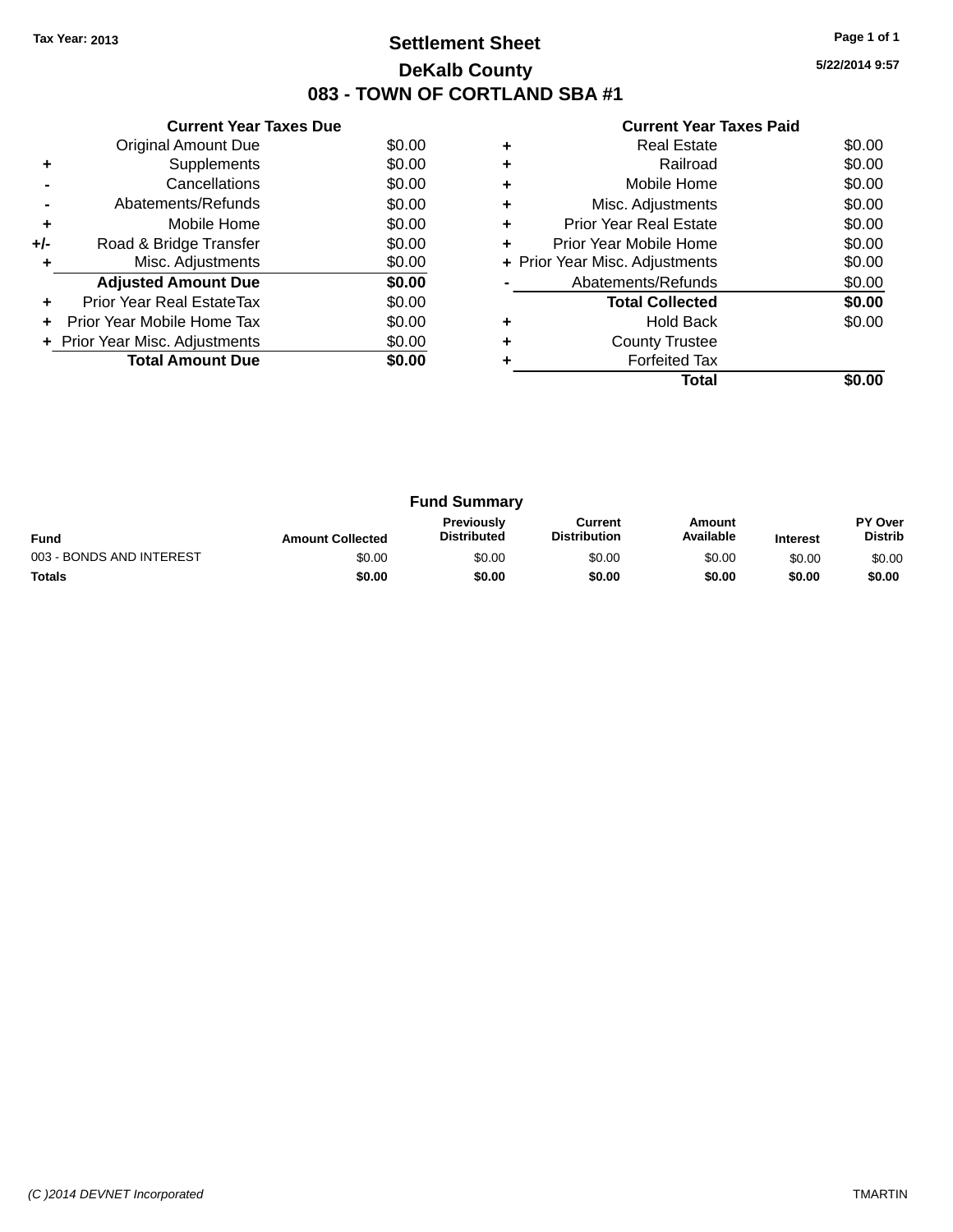## **Settlement Sheet Tax Year: 2013 Page 1 of 1 DeKalb County 085 - BURLINGTON FIRE**

|     | <b>Current Year Taxes Due</b> |            |
|-----|-------------------------------|------------|
|     | <b>Original Amount Due</b>    | \$9,385.36 |
| ٠   | Supplements                   | \$0.00     |
|     | Cancellations                 | \$0.00     |
|     | Abatements/Refunds            | \$0.00     |
| ٠   | Mobile Home                   | \$0.00     |
| +/- | Road & Bridge Transfer        | \$0.00     |
| ٠   | Misc. Adjustments             | \$0.00     |
|     | <b>Adjusted Amount Due</b>    | \$9,385.36 |
| ÷   | Prior Year Real EstateTax     | \$0.00     |
|     | Prior Year Mobile Home Tax    | \$0.00     |
|     | Prior Year Misc. Adjustments  | \$0.00     |
|     | <b>Total Amount Due</b>       | \$9,385.36 |

|   | <b>Current Year Taxes Paid</b> |          |
|---|--------------------------------|----------|
| ٠ | <b>Real Estate</b>             | \$735.00 |
| ٠ | Railroad                       | \$0.00   |
| ٠ | Mobile Home                    | \$0.00   |
|   | Misc. Adjustments              | \$0.00   |
| ٠ | <b>Prior Year Real Estate</b>  | \$0.00   |
| ٠ | Prior Year Mobile Home         | \$0.00   |
|   | + Prior Year Misc. Adjustments | \$0.00   |
|   | Abatements/Refunds             | \$0.00   |
|   | <b>Total Collected</b>         | \$735.00 |
|   | <b>Hold Back</b>               | \$0.00   |
|   | <b>County Trustee</b>          |          |
|   | <b>Forfeited Tax</b>           |          |
|   | Total                          | \$735.00 |
|   |                                |          |

|                 |                         |                                  |                                                                        | <b>Distribution Summary</b> |                 |                           |
|-----------------|-------------------------|----------------------------------|------------------------------------------------------------------------|-----------------------------|-----------------|---------------------------|
|                 |                         |                                  | <b>Tax Distribution Date</b>                                           |                             |                 | Amount                    |
|                 |                         |                                  | 05/22/2014                                                             |                             |                 | \$735.00                  |
|                 |                         |                                  | <b>Totals: 1 Distributions</b><br><b>Grand Totals: 1 Distributions</b> |                             |                 | \$735.00                  |
|                 |                         |                                  |                                                                        |                             |                 | \$735.00                  |
|                 |                         | <b>Fund Summary</b>              |                                                                        |                             |                 |                           |
| <b>Fund</b>     | <b>Amount Collected</b> | Previously<br><b>Distributed</b> | <b>Current</b><br><b>Distribution</b>                                  | Amount<br>Available         | <b>Interest</b> | PY Over<br><b>Distrib</b> |
| 001 - CORPORATE | \$367.50                | \$0.00                           | \$367.50                                                               | \$0.00                      | \$0.00          | \$0.00                    |
| 064 - AMBULANCE | \$367.50                | \$0.00                           | \$367.50                                                               | \$0.00                      | \$0.00          | \$0.00                    |
| <b>Totals</b>   | \$735.00                | \$0.00                           | \$735.00                                                               | \$0.00                      | \$0.00          | \$0.00                    |
|                 |                         |                                  |                                                                        |                             |                 |                           |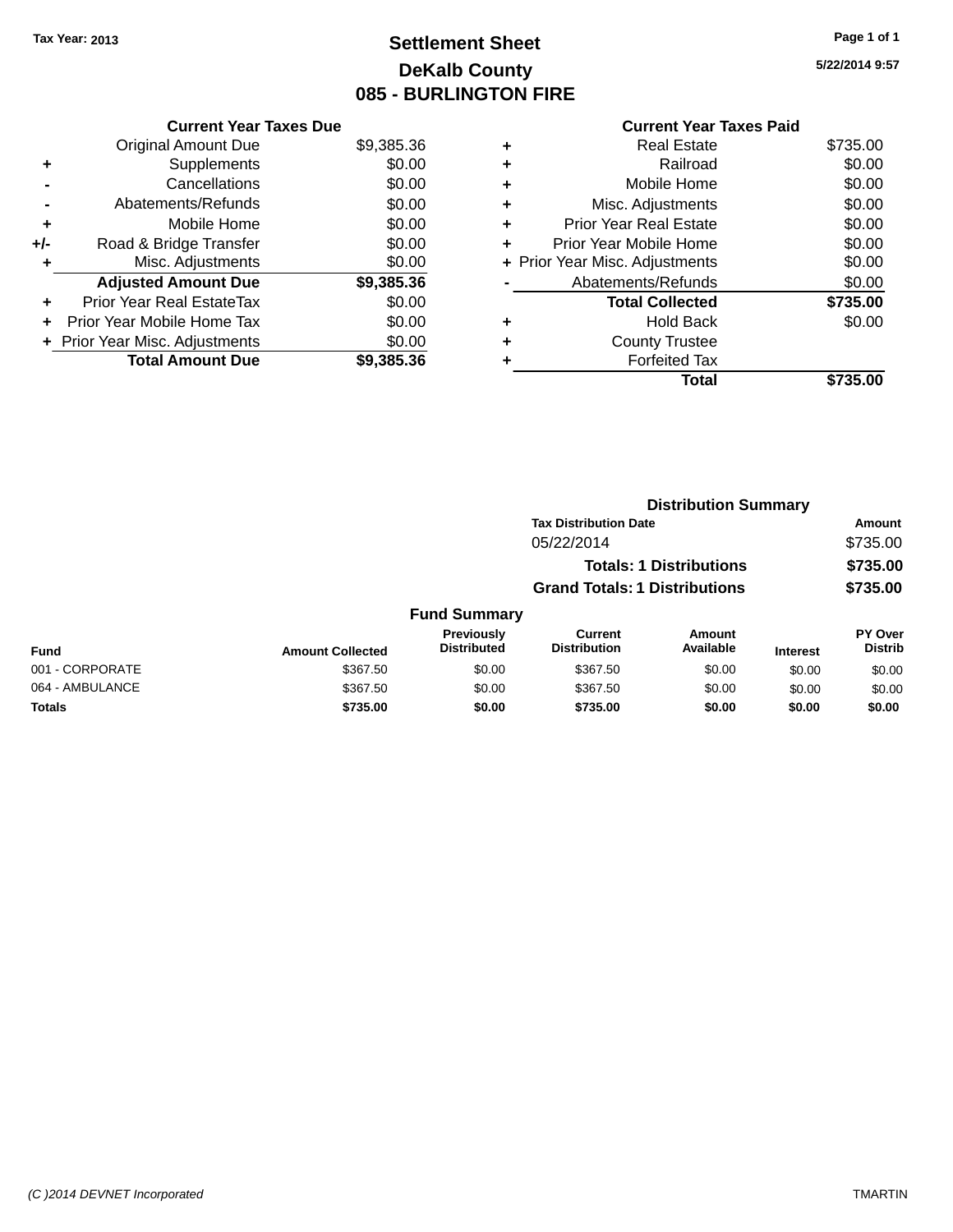## **Settlement Sheet Tax Year: 2013 Page 1 of 1 DeKalb County 086 - CORTLAND FIRE**

**5/22/2014 9:57**

## **Current Year Taxes Paid**

|     | <b>Current Year Taxes Due</b>              |              |  |  |  |  |  |
|-----|--------------------------------------------|--------------|--|--|--|--|--|
|     | \$460,778.37<br><b>Original Amount Due</b> |              |  |  |  |  |  |
| ٠   | Supplements                                | \$1,683.08   |  |  |  |  |  |
|     | \$1,885.22<br>Cancellations                |              |  |  |  |  |  |
|     | \$0.00<br>Abatements/Refunds               |              |  |  |  |  |  |
| ÷   | \$0.00<br>Mobile Home                      |              |  |  |  |  |  |
| +/- | Road & Bridge Transfer                     | \$0.00       |  |  |  |  |  |
|     | \$0.00<br>Misc. Adjustments                |              |  |  |  |  |  |
|     | <b>Adjusted Amount Due</b>                 | \$460,576.23 |  |  |  |  |  |
| ÷   | <b>Prior Year Real EstateTax</b>           | \$0.00       |  |  |  |  |  |
|     | Prior Year Mobile Home Tax                 | \$0.00       |  |  |  |  |  |
|     | + Prior Year Misc. Adjustments             | \$0.00       |  |  |  |  |  |
|     | <b>Total Amount Due</b>                    | \$460,576.23 |  |  |  |  |  |
|     |                                            |              |  |  |  |  |  |

|   | <b>Real Estate</b>             | \$68,186.54 |
|---|--------------------------------|-------------|
| ٠ | Railroad                       | \$0.00      |
| ٠ | Mobile Home                    | \$0.00      |
| ٠ | Misc. Adjustments              | \$0.00      |
| ٠ | <b>Prior Year Real Estate</b>  | \$0.00      |
| ÷ | Prior Year Mobile Home         | \$0.00      |
|   | + Prior Year Misc. Adjustments | \$0.00      |
|   | Abatements/Refunds             | \$0.00      |
|   | <b>Total Collected</b>         | \$68,186.54 |
| ٠ | <b>Hold Back</b>               | \$0.00      |
|   | <b>County Trustee</b>          |             |
| ٠ | <b>Forfeited Tax</b>           |             |
|   | Total                          | \$68,186.54 |
|   |                                |             |

|                     |                                      | <b>Distribution Summary</b>    |                |
|---------------------|--------------------------------------|--------------------------------|----------------|
|                     | <b>Tax Distribution Date</b>         |                                | Amount         |
|                     | 05/22/2014                           |                                | \$68,186.54    |
|                     |                                      | <b>Totals: 1 Distributions</b> | \$68,186.54    |
|                     | <b>Grand Totals: 1 Distributions</b> |                                | \$68,186.54    |
| <b>Fund Summary</b> |                                      |                                |                |
| <b>Previously</b>   | Current                              | Amount                         | <b>PY Over</b> |

| <b>Fund</b>     | <b>Amount Collected</b> | <b>Previously</b><br><b>Distributed</b> | Current<br><b>Distribution</b> | Amount<br>Available | <b>Interest</b> | <b>PY Over</b><br><b>Distrib</b> |
|-----------------|-------------------------|-----------------------------------------|--------------------------------|---------------------|-----------------|----------------------------------|
| 001 - CORPORATE | \$32,174.36             | \$0.00                                  | \$32,174.36                    | \$0.00              | \$0.00          | \$0.00                           |
| 064 - AMBULANCE | \$36,012.18             | \$0.00                                  | \$36,012.18                    | \$0.00              | \$0.00          | \$0.00                           |
| <b>Totals</b>   | \$68,186.54             | \$0.00                                  | \$68.186.54                    | \$0.00              | \$0.00          | \$0.00                           |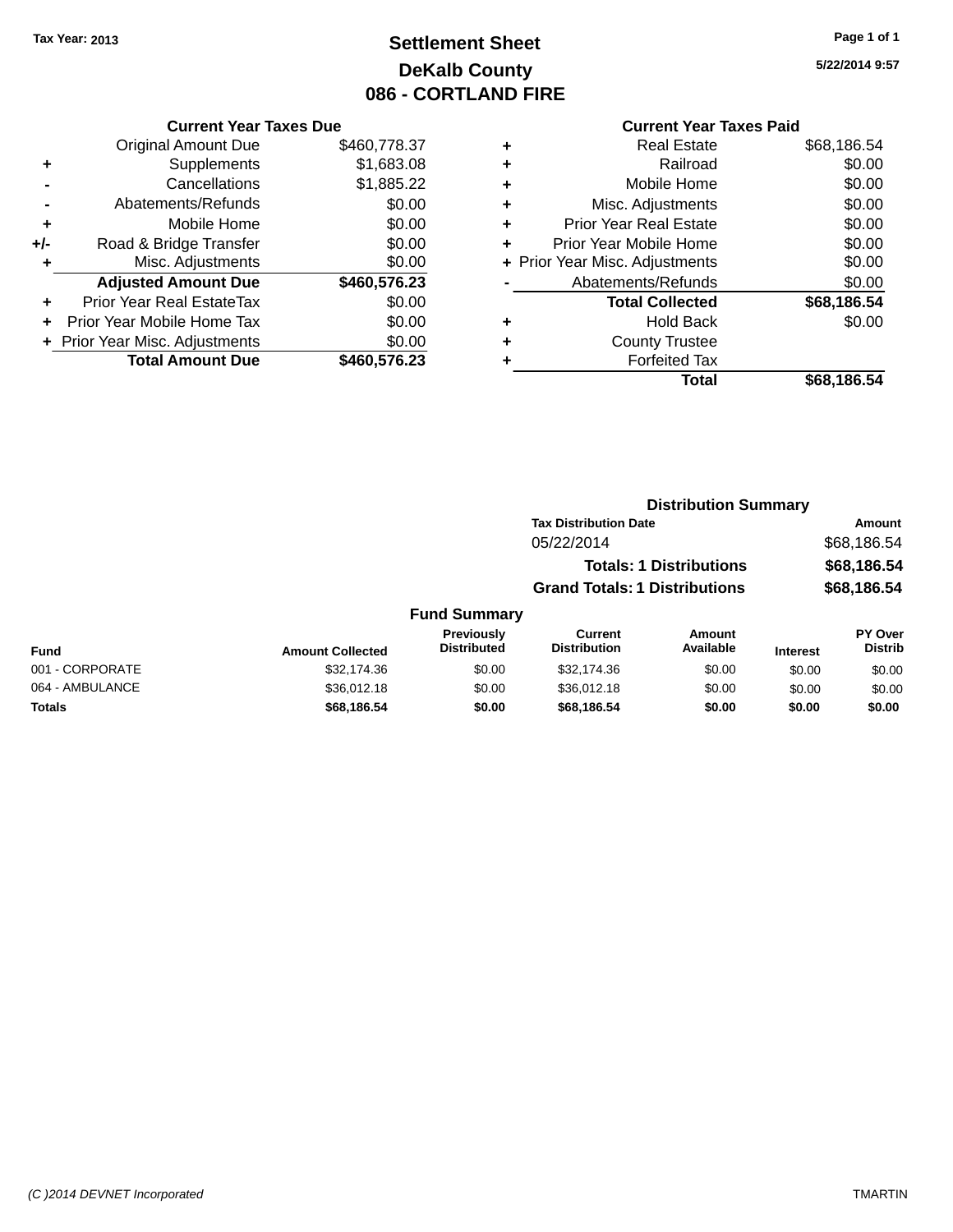## **Settlement Sheet Tax Year: 2013 Page 1 of 1 DeKalb County 087 - DE KALB FIRE**

|       | <b>Current Year Taxes Due</b>    |              |  |  |  |  |
|-------|----------------------------------|--------------|--|--|--|--|
|       | Original Amount Due              | \$131,416.33 |  |  |  |  |
| ٠     | Supplements                      | \$0.00       |  |  |  |  |
|       | Cancellations                    | \$0.00       |  |  |  |  |
|       | Abatements/Refunds               | \$0.00       |  |  |  |  |
| ÷     | Mobile Home                      | \$0.00       |  |  |  |  |
| $+/-$ | Road & Bridge Transfer           | \$0.00       |  |  |  |  |
| ٠     | Misc. Adjustments                | \$0.00       |  |  |  |  |
|       | <b>Adjusted Amount Due</b>       | \$131,416.33 |  |  |  |  |
| ÷     | <b>Prior Year Real EstateTax</b> | \$0.00       |  |  |  |  |
|       | Prior Year Mobile Home Tax       | \$0.00       |  |  |  |  |
|       | + Prior Year Misc. Adjustments   | \$0.00       |  |  |  |  |
|       | <b>Total Amount Due</b>          | \$131,416.33 |  |  |  |  |
|       |                                  |              |  |  |  |  |

| <b>Current Year Taxes Paid</b>     |             |
|------------------------------------|-------------|
| Real Estate<br>٠                   | \$11,958.99 |
| Railroad<br>٠                      | \$0.00      |
| Mobile Home<br>٠                   | \$0.00      |
| Misc. Adjustments<br>٠             | \$0.00      |
| <b>Prior Year Real Estate</b><br>٠ | \$0.00      |
| Prior Year Mobile Home<br>÷        | \$0.00      |
| + Prior Year Misc. Adjustments     | \$0.00      |
| Abatements/Refunds                 | \$0.00      |
| <b>Total Collected</b>             | \$11,958.99 |
| Hold Back<br>٠                     | \$0.00      |
| <b>County Trustee</b>              |             |
| <b>Forfeited Tax</b>               |             |
| Total                              | \$11,958.99 |
|                                    |             |

|                 |                         | <b>Distribution Summary</b>      |                                       |                                |                 |                           |
|-----------------|-------------------------|----------------------------------|---------------------------------------|--------------------------------|-----------------|---------------------------|
|                 |                         |                                  | <b>Tax Distribution Date</b>          |                                |                 | Amount                    |
|                 |                         |                                  | 05/22/2014                            |                                |                 | \$11,958.99               |
|                 |                         |                                  |                                       | <b>Totals: 1 Distributions</b> |                 | \$11,958.99               |
|                 |                         |                                  | <b>Grand Totals: 1 Distributions</b>  |                                |                 | \$11,958.99               |
|                 |                         | <b>Fund Summary</b>              |                                       |                                |                 |                           |
| <b>Fund</b>     | <b>Amount Collected</b> | Previously<br><b>Distributed</b> | <b>Current</b><br><b>Distribution</b> | Amount<br>Available            | <b>Interest</b> | PY Over<br><b>Distrib</b> |
| 001 - CORPORATE | \$11,958.99             | \$0.00                           | \$11,958.99                           | \$0.00                         | \$0.00          | \$0.00                    |
| Totals          | \$11,958.99             | \$0.00                           | \$11,958.99                           | \$0.00                         | \$0.00          | \$0.00                    |
|                 |                         |                                  |                                       |                                |                 |                           |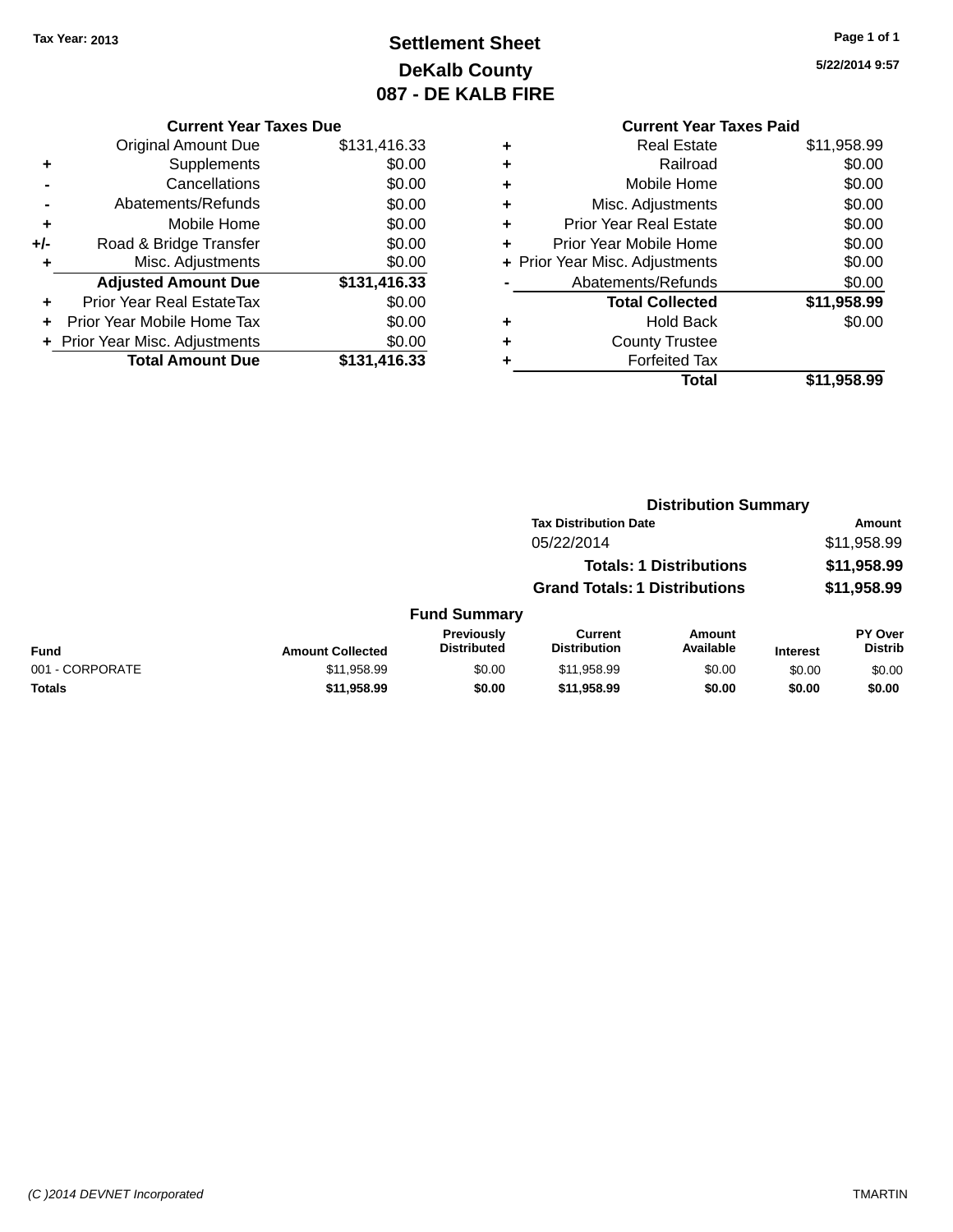## **Settlement Sheet Tax Year: 2013 Page 1 of 1 DeKalb County 088 - EARLVILLE FIRE**

|     | <b>Current Year Taxes Due</b>     |            |  |  |  |  |
|-----|-----------------------------------|------------|--|--|--|--|
|     | <b>Original Amount Due</b>        | \$2,809.17 |  |  |  |  |
|     | Supplements                       | \$0.00     |  |  |  |  |
|     | Cancellations                     | \$0.00     |  |  |  |  |
|     | Abatements/Refunds                | \$0.00     |  |  |  |  |
| ٠   | Mobile Home                       | \$0.00     |  |  |  |  |
| +/- | Road & Bridge Transfer            | \$0.00     |  |  |  |  |
|     | Misc. Adjustments                 | \$0.00     |  |  |  |  |
|     | <b>Adjusted Amount Due</b>        | \$2,809.17 |  |  |  |  |
| ÷   | Prior Year Real EstateTax         | \$0.00     |  |  |  |  |
|     | <b>Prior Year Mobile Home Tax</b> | \$0.00     |  |  |  |  |
|     | + Prior Year Misc. Adjustments    | \$0.00     |  |  |  |  |
|     | <b>Total Amount Due</b>           | \$2,809.17 |  |  |  |  |

|   | <b>Current Year Taxes Paid</b> |          |
|---|--------------------------------|----------|
| ٠ | <b>Real Estate</b>             | \$476.88 |
| ٠ | Railroad                       | \$0.00   |
| ٠ | Mobile Home                    | \$0.00   |
| ٠ | Misc. Adjustments              | \$0.00   |
| ٠ | <b>Prior Year Real Estate</b>  | \$0.00   |
| ٠ | Prior Year Mobile Home         | \$0.00   |
|   | + Prior Year Misc. Adjustments | \$0.00   |
|   | Abatements/Refunds             | \$0.00   |
|   | <b>Total Collected</b>         | \$476.88 |
| ٠ | <b>Hold Back</b>               | \$0.00   |
| ٠ | <b>County Trustee</b>          |          |
|   | <b>Forfeited Tax</b>           |          |
|   | Total                          | \$476.88 |
|   |                                |          |

|                 | <b>Distribution Summary</b> |                                  |                                       |                     |                 |                           |
|-----------------|-----------------------------|----------------------------------|---------------------------------------|---------------------|-----------------|---------------------------|
|                 |                             |                                  | <b>Tax Distribution Date</b>          |                     |                 | <b>Amount</b>             |
|                 |                             |                                  | 05/22/2014                            |                     |                 | \$476.88                  |
|                 |                             |                                  | <b>Totals: 1 Distributions</b>        |                     |                 | \$476.88                  |
|                 |                             |                                  | <b>Grand Totals: 1 Distributions</b>  |                     |                 | \$476.88                  |
|                 |                             | <b>Fund Summary</b>              |                                       |                     |                 |                           |
| <b>Fund</b>     | <b>Amount Collected</b>     | Previously<br><b>Distributed</b> | <b>Current</b><br><b>Distribution</b> | Amount<br>Available | <b>Interest</b> | PY Over<br><b>Distrib</b> |
| 001 - CORPORATE | \$230.68                    | \$0.00                           | \$230.68                              | \$0.00              | \$0.00          | \$0.00                    |
| 064 - AMBULANCE | \$246.20                    | \$0.00                           | \$246.20                              | \$0.00              | \$0.00          | \$0.00                    |
| Totals          | \$476.88                    | \$0.00                           | \$476.88                              | \$0.00              | \$0.00          | \$0.00                    |
|                 |                             |                                  |                                       |                     |                 |                           |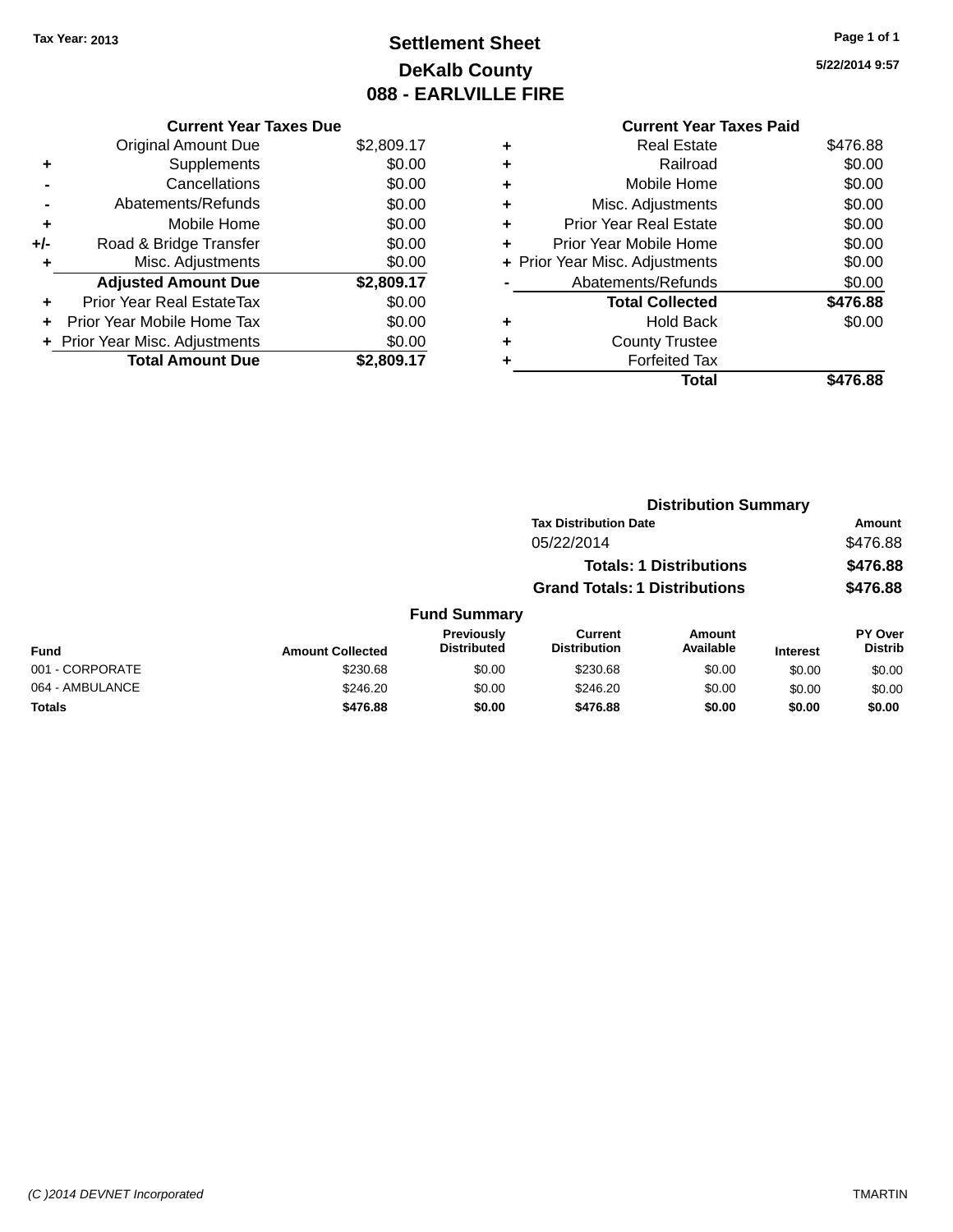## **Settlement Sheet Tax Year: 2013 Page 1 of 1 DeKalb County 089 - GENOA-KINGSTON FIRE**

**5/22/2014 9:57**

### **Current Year Taxes Paid**

|     | <b>Current Year Taxes Due</b>            |              |  |  |  |
|-----|------------------------------------------|--------------|--|--|--|
|     | <b>Original Amount Due</b>               | \$922,298.19 |  |  |  |
| ٠   | Supplements                              | \$3,550.34   |  |  |  |
|     | Cancellations                            | \$5,057.34   |  |  |  |
|     | Abatements/Refunds                       | \$3.83       |  |  |  |
| ٠   | Mobile Home                              | \$0.00       |  |  |  |
| +/- | Road & Bridge Transfer                   | \$0.00       |  |  |  |
|     | Misc. Adjustments                        | \$0.00       |  |  |  |
|     | <b>Adjusted Amount Due</b>               | \$920,787.36 |  |  |  |
| ÷   | Prior Year Real EstateTax                | \$20.08      |  |  |  |
|     | Prior Year Mobile Home Tax               | \$0.00       |  |  |  |
|     | \$0.00<br>+ Prior Year Misc. Adjustments |              |  |  |  |
|     | <b>Total Amount Due</b>                  | \$920,807.44 |  |  |  |

| ٠ | <b>Real Estate</b>             | \$117,720.32 |
|---|--------------------------------|--------------|
| ٠ | Railroad                       | \$0.00       |
| ٠ | Mobile Home                    | \$0.00       |
| ٠ | Misc. Adjustments              | \$0.00       |
| ٠ | <b>Prior Year Real Estate</b>  | \$20.08      |
| ÷ | Prior Year Mobile Home         | \$0.00       |
|   | + Prior Year Misc. Adjustments | \$0.00       |
|   | Abatements/Refunds             | \$3.83       |
|   | <b>Total Collected</b>         | \$117,736.57 |
| ٠ | <b>Hold Back</b>               | \$0.00       |
| ٠ | <b>County Trustee</b>          |              |
| ٠ | <b>Forfeited Tax</b>           |              |
|   | Total                          | \$117,736.57 |
|   |                                |              |

|                                               |                         | <b>Distribution Summary</b>      |                                      |                            |                 |                           |
|-----------------------------------------------|-------------------------|----------------------------------|--------------------------------------|----------------------------|-----------------|---------------------------|
|                                               |                         |                                  | <b>Tax Distribution Date</b>         | Amount<br>\$117,736.57     |                 |                           |
|                                               |                         |                                  | 05/22/2014                           |                            |                 |                           |
|                                               |                         |                                  | <b>Totals: 1 Distributions</b>       |                            | \$117,736.57    |                           |
|                                               |                         |                                  | <b>Grand Totals: 1 Distributions</b> |                            | \$117,736.57    |                           |
|                                               |                         | <b>Fund Summary</b>              |                                      |                            |                 |                           |
| <b>Fund</b>                                   | <b>Amount Collected</b> | Previously<br><b>Distributed</b> | Current<br><b>Distribution</b>       | <b>Amount</b><br>Available | <b>Interest</b> | PY Over<br><b>Distrib</b> |
| 001 - CORPORATE                               | \$34,339.17             | \$0.00                           | \$34,339.17                          | \$0.00                     | \$0.00          | \$0.00                    |
| 035 - TORT JUDGEMENTS/LIABILITY<br><b>INS</b> | \$28,243.95             | \$0.00                           | \$28,243.95                          | \$0.00                     | \$0.00          | \$0.00                    |
| 064 - AMBULANCE                               | \$55,153.45             | \$0.00                           | \$55,153.45                          | \$0.00                     | \$0.00          | \$0.00                    |
| <b>Totals</b>                                 | \$117,736.57            | \$0.00                           | \$117,736.57                         | \$0.00                     | \$0.00          | \$0.00                    |
|                                               |                         | <b>Abatement Detail</b>          |                                      |                            |                 |                           |

**Year** Source **Account Type Account Type Amount Adjustment Description** 

2013 RE - Real Estate PTAB Decision \$3.83 PTAB INTEREST REFUND 03-30-276-011 by TBA

**Totals 1 entries \$3.83**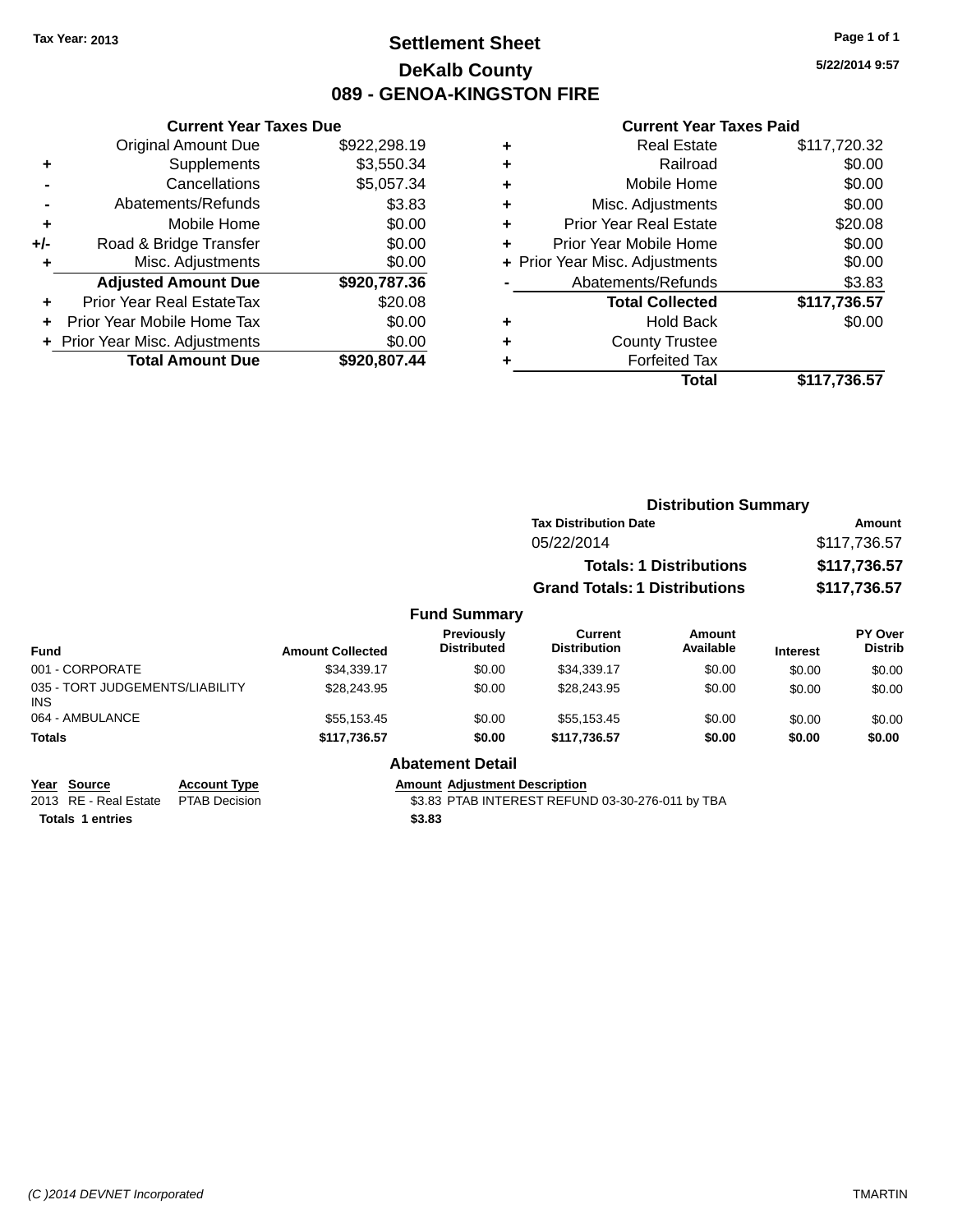## **Settlement Sheet Tax Year: 2013 Page 1 of 1 DeKalb County 090 - HAMPSHIRE FIRE**

**5/22/2014 9:57**

## **Current Year Taxes Paid**

|     | <b>Current Year Taxes Due</b>  |             |
|-----|--------------------------------|-------------|
|     | <b>Original Amount Due</b>     | \$23,271.69 |
| ٠   | Supplements                    | \$0.00      |
|     | Cancellations                  | \$0.00      |
|     | Abatements/Refunds             | \$0.00      |
| ٠   | Mobile Home                    | \$0.00      |
| +/- | Road & Bridge Transfer         | \$0.00      |
|     | Misc. Adjustments              | \$0.00      |
|     | <b>Adjusted Amount Due</b>     | \$23,271.69 |
| ٠   | Prior Year Real EstateTax      | \$0.00      |
|     | Prior Year Mobile Home Tax     | \$0.00      |
|     | + Prior Year Misc. Adjustments | \$0.00      |
|     | <b>Total Amount Due</b>        | \$23.271.69 |
|     |                                |             |

|   | <b>Real Estate</b>             | \$4,513.62 |
|---|--------------------------------|------------|
| ٠ | Railroad                       | \$0.00     |
| ٠ | Mobile Home                    | \$0.00     |
| ٠ | Misc. Adjustments              | \$0.00     |
| ٠ | <b>Prior Year Real Estate</b>  | \$0.00     |
| ÷ | Prior Year Mobile Home         | \$0.00     |
|   | + Prior Year Misc. Adjustments | \$0.00     |
|   | Abatements/Refunds             | \$0.00     |
|   | <b>Total Collected</b>         | \$4,513.62 |
| ٠ | Hold Back                      | \$0.00     |
| ٠ | <b>County Trustee</b>          |            |
| ٠ | <b>Forfeited Tax</b>           |            |
|   | Total                          | \$4,513.62 |
|   |                                |            |

|                | <b>Distribution Summary</b>          |            |
|----------------|--------------------------------------|------------|
|                | <b>Tax Distribution Date</b>         | Amount     |
|                | 05/22/2014                           | \$4,513.62 |
|                | <b>Totals: 1 Distributions</b>       | \$4,513.62 |
|                | <b>Grand Totals: 1 Distributions</b> | \$4,513.62 |
| <b>Summary</b> |                                      |            |

| <b>Fund Summary</b>                                                                                                                                                          |            |        |            |        |        |        |  |
|------------------------------------------------------------------------------------------------------------------------------------------------------------------------------|------------|--------|------------|--------|--------|--------|--|
| PY Over<br>Previously<br>Current<br>Amount<br>Available<br><b>Distrib</b><br><b>Distribution</b><br><b>Distributed</b><br><b>Amount Collected</b><br><b>Interest</b><br>Fund |            |        |            |        |        |        |  |
| 001 - CORPORATE                                                                                                                                                              | \$2,471.22 | \$0.00 | \$2,471.22 | \$0.00 | \$0.00 | \$0.00 |  |
| 013 - FIREFIGHTER'S PENSION                                                                                                                                                  | \$92.43    | \$0.00 | \$92.43    | \$0.00 | \$0.00 | \$0.00 |  |
| 064 - AMBULANCE                                                                                                                                                              | \$1.949.97 | \$0.00 | \$1.949.97 | \$0.00 | \$0.00 | \$0.00 |  |
| <b>Totals</b>                                                                                                                                                                | \$4,513.62 | \$0.00 | \$4,513,62 | \$0.00 | \$0.00 | \$0.00 |  |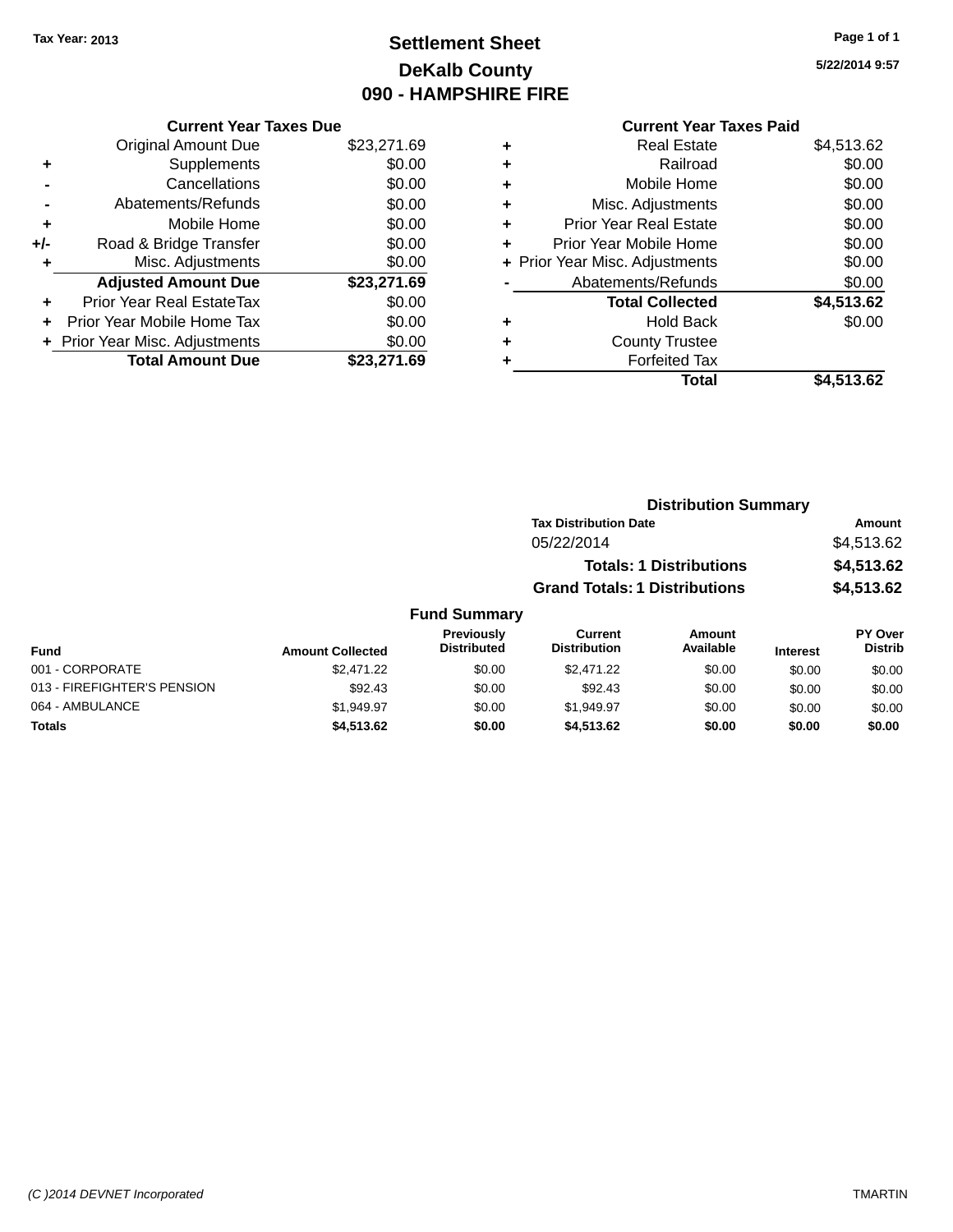## **Settlement Sheet Tax Year: 2013 Page 1 of 1 DeKalb County 091 - HINCKLEY FIRE**

**5/22/2014 9:57**

### **Current Year Taxes Due** Original Amount Due \$385,874.97 **+** Supplements \$1,222.99 **-** Cancellations \$1,323.79 **-** Abatements/Refunds \$29.19 **+** Mobile Home \$0.00 **+/-** Road & Bridge Transfer \$0.00 **+** Misc. Adjustments \$26.29 **Adjusted Amount Due \$385,771.27 +** Prior Year Real EstateTax (\$1,463.11) **+** Prior Year Mobile Home Tax \$0.00 **+ Prior Year Misc. Adjustments**  $$0.00$ **Total Amount Due \$384,308.16**

|   | <b>Current Year Taxes Paid</b> |              |
|---|--------------------------------|--------------|
| ٠ | <b>Real Estate</b>             | \$48,177.07  |
| ٠ | Railroad                       | \$0.00       |
| ٠ | Mobile Home                    | \$0.00       |
| ٠ | Misc. Adjustments              | \$26.29      |
| ٠ | <b>Prior Year Real Estate</b>  | (\$1,463.11) |
| ٠ | Prior Year Mobile Home         | \$0.00       |
|   | + Prior Year Misc. Adjustments | \$0.00       |
|   | Abatements/Refunds             | \$29.19      |
|   | <b>Total Collected</b>         | \$46,711.06  |
| ٠ | <b>Hold Back</b>               | \$0.00       |
| ٠ | <b>County Trustee</b>          |              |
|   | <b>Forfeited Tax</b>           |              |
|   | Total                          | \$46.711.06  |
|   |                                |              |

|        |                             |                           |                         |                                         | <b>Distribution Summary</b>                           |                                |                 |                                           |  |
|--------|-----------------------------|---------------------------|-------------------------|-----------------------------------------|-------------------------------------------------------|--------------------------------|-----------------|-------------------------------------------|--|
|        |                             |                           |                         |                                         | <b>Tax Distribution Date</b>                          | Amount                         |                 |                                           |  |
|        |                             |                           |                         |                                         | 05/22/2014                                            |                                |                 | \$46,711.06<br>\$46,711.06<br>\$46,711.06 |  |
|        |                             |                           |                         |                                         |                                                       | <b>Totals: 1 Distributions</b> |                 |                                           |  |
|        |                             |                           |                         |                                         | <b>Grand Totals: 1 Distributions</b>                  |                                |                 |                                           |  |
|        |                             |                           |                         | <b>Fund Summary</b>                     |                                                       |                                |                 |                                           |  |
| Fund   |                             |                           | <b>Amount Collected</b> | <b>Previously</b><br><b>Distributed</b> | <b>Current</b><br><b>Distribution</b>                 | Amount<br>Available            | <b>Interest</b> | <b>PY Over</b><br><b>Distrib</b>          |  |
|        | 001 - CORPORATE             |                           | \$28,273.70             | \$0.00                                  | \$28,273.70                                           | \$0.00                         | \$0.00          | \$0.00                                    |  |
|        | 013 - FIREFIGHTER'S PENSION |                           | \$1,072.39              | \$0.00                                  | \$1,072.39                                            | \$0.00                         | \$0.00          | \$0.00                                    |  |
|        | 064 - AMBULANCE             |                           | \$17,364.97             | \$0.00                                  | \$17,364.97                                           | \$0.00                         | \$0.00          | \$0.00                                    |  |
| Totals |                             |                           | \$46,711.06             | \$0.00                                  | \$46,711.06                                           | \$0.00                         | \$0.00          | \$0.00                                    |  |
|        |                             |                           |                         | <b>Miscellaneous Adjustment Detail</b>  |                                                       |                                |                 |                                           |  |
|        | Year Source                 | <b>Account Type</b>       |                         | <b>Amount Adjustment Description</b>    |                                                       |                                |                 |                                           |  |
|        | 2013 RE - Real Estate       | <b>Back Tax Collected</b> |                         |                                         | \$4.49 VANGUARD HOMES REDEMPTION 15-14-107-008 by TBA |                                |                 |                                           |  |
|        | 2013 RE - Real Estate       | <b>Back Tax Collected</b> |                         |                                         | \$3.43 VANGUARD HOMES REDEMPTION 15-14-107-007 by TBA |                                |                 |                                           |  |

| \$3.43 VANGUARD HOMES REDEMPTION 15-14-107-007 by TBA  |  |
|--------------------------------------------------------|--|
| \$18.37 VANGUARD HOMES REDEMPTION 15-14-102-033 by TBA |  |

### **Totals 3 entries \$26.29**

### **Abatement Detail**

| 'ear Source                         | <b>Account Type</b> |         | <b>Amount Adjustment Description</b>              |
|-------------------------------------|---------------------|---------|---------------------------------------------------|
| 013 RE - Real Estate  PTAB Decision |                     |         | \$24.76 PTAB INTEREST REFUND 15-14-400-041 by TBA |
| :013 RE - Real Estate               | PTAB Decision       |         | \$0.77 PTAB INTEREST REFUND 15-14-302-006 by TBA  |
| 013 RE - Real Estate PTAB Decision  |                     |         | \$1.42 PTAB INTEREST REFUND 15-14-302-007 by TBA  |
| :013 RE - Real Estate               | PTAB Decision       |         | \$0.29 PTAB INTEREST REFUND 15-15-403-020 by TBA  |
| 013 RE - Real Estate PTAB Decision  |                     |         | \$1.95 PTAB INTEREST REFUND 15-14-302-007 by TBA  |
| <b>Totals 5 entries</b>             |                     | \$29.19 |                                                   |
|                                     |                     |         |                                                   |

2013 RE - Real Estate Back Tax Collected

**Year Source** 2013 RE - Real 2013 RE - Real 2013 RE - Real 2013 RE - Real 2013 RE - Real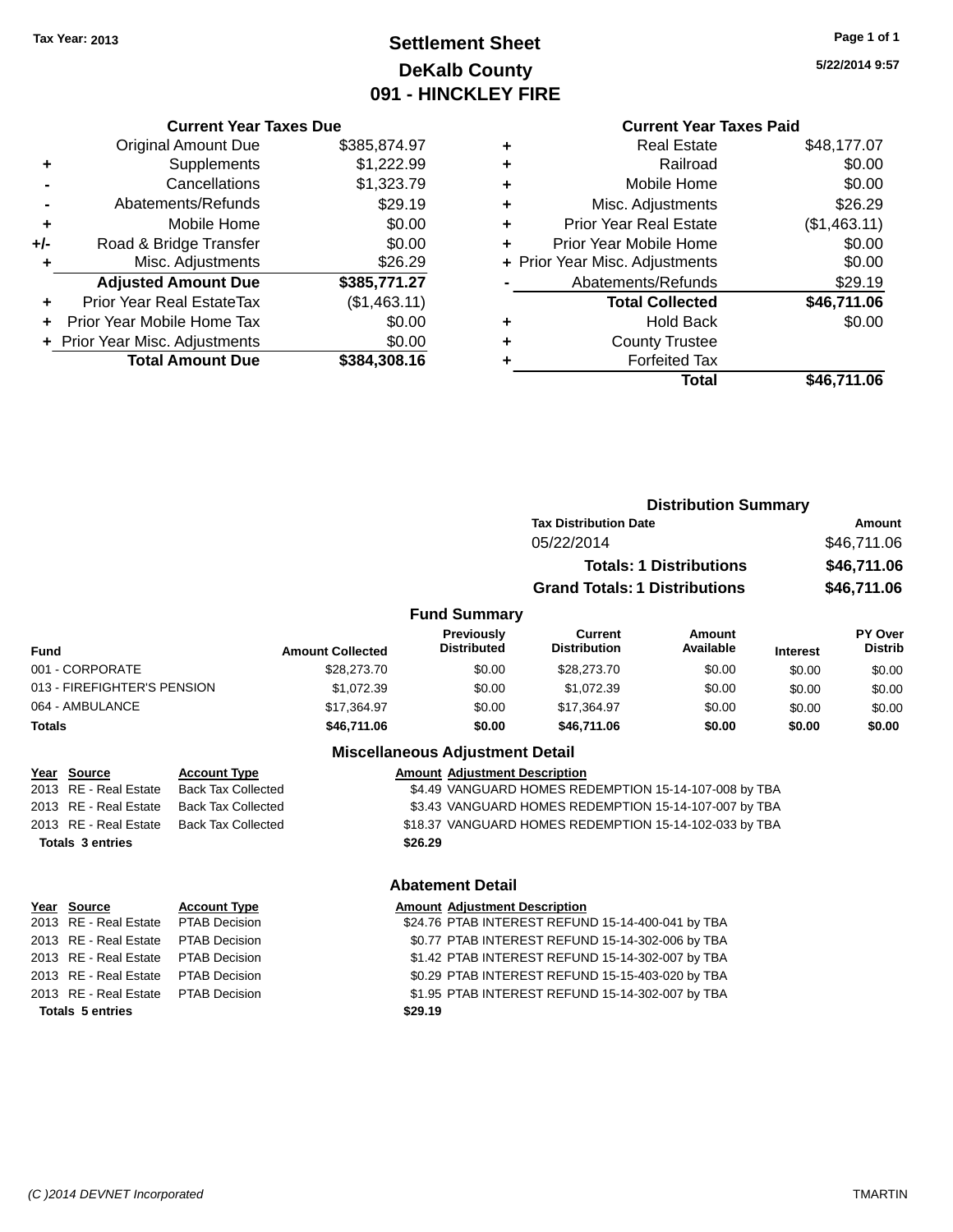## **Settlement Sheet Tax Year: 2013 Page 1 of 1 DeKalb County 092 - KIRKLAND FIRE**

**5/22/2014 9:57**

|     | <b>Current Year Taxes Due</b>  |              |
|-----|--------------------------------|--------------|
|     | <b>Original Amount Due</b>     | \$329,690.34 |
| ٠   | Supplements                    | \$1,711.89   |
|     | Cancellations                  | \$1,952.50   |
|     | Abatements/Refunds             | \$0.00       |
| ٠   | Mobile Home                    | \$0.00       |
| +/- | Road & Bridge Transfer         | \$0.00       |
| ٠   | Misc. Adjustments              | \$0.00       |
|     | <b>Adjusted Amount Due</b>     | \$329,449.73 |
|     | Prior Year Real EstateTax      | \$0.00       |
| ÷   | Prior Year Mobile Home Tax     | \$0.00       |
|     | + Prior Year Misc. Adjustments | \$0.00       |
|     | <b>Total Amount Due</b>        | \$329.449.73 |
|     |                                |              |

## **Current Year Taxes Paid +** Real Estate \$40,862.17

|   | Total                          | \$40,862.17 |
|---|--------------------------------|-------------|
|   | <b>Forfeited Tax</b>           |             |
| ÷ | <b>County Trustee</b>          |             |
|   | <b>Hold Back</b>               | \$0.00      |
|   | <b>Total Collected</b>         | \$40,862.17 |
|   | Abatements/Refunds             | \$0.00      |
|   | + Prior Year Misc. Adjustments | \$0.00      |
|   | Prior Year Mobile Home         | \$0.00      |
| ٠ | <b>Prior Year Real Estate</b>  | \$0.00      |
| ÷ | Misc. Adjustments              | \$0.00      |
| ÷ | Mobile Home                    | \$0.00      |
|   | Railroad                       | \$0.00      |
|   |                                | . <i>.</i>  |

### **Distribution Summary Tax Distribution Date Amount** 05/22/2014 \$40,862.17 **Totals: 1 Distributions \$40,862.17 Grand Totals: 1 Distributions \$40,862.17**

| Fund                                                | <b>Amount Collected</b> | <b>Previously</b><br><b>Distributed</b> | Current<br><b>Distribution</b> | Amount<br>Available | <b>Interest</b> | <b>PY Over</b><br><b>Distrib</b> |
|-----------------------------------------------------|-------------------------|-----------------------------------------|--------------------------------|---------------------|-----------------|----------------------------------|
| 001 - CORPORATE                                     | \$23,676.36             | \$0.00                                  | \$23,676.36                    | \$0.00              | \$0.00          | \$0.00                           |
| 027 - AUDIT                                         | \$268.26                | \$0.00                                  | \$268.26                       | \$0.00              | \$0.00          | \$0.00                           |
| 035 - TORT JUDGMENTS, LIABILITY<br><b>INSURANCE</b> | \$1,453.38              | \$0.00                                  | \$1,453,38                     | \$0.00              | \$0.00          | \$0.00                           |
| 062 - WORKERS COMPENSATION                          | \$908.16                | \$0.00                                  | \$908.16                       | \$0.00              | \$0.00          | \$0.00                           |
| 064 - AMBULANCE                                     | \$14,556,01             | \$0.00                                  | \$14.556.01                    | \$0.00              | \$0.00          | \$0.00                           |
| <b>Totals</b>                                       | \$40,862,17             | \$0.00                                  | \$40.862.17                    | \$0.00              | \$0.00          | \$0.00                           |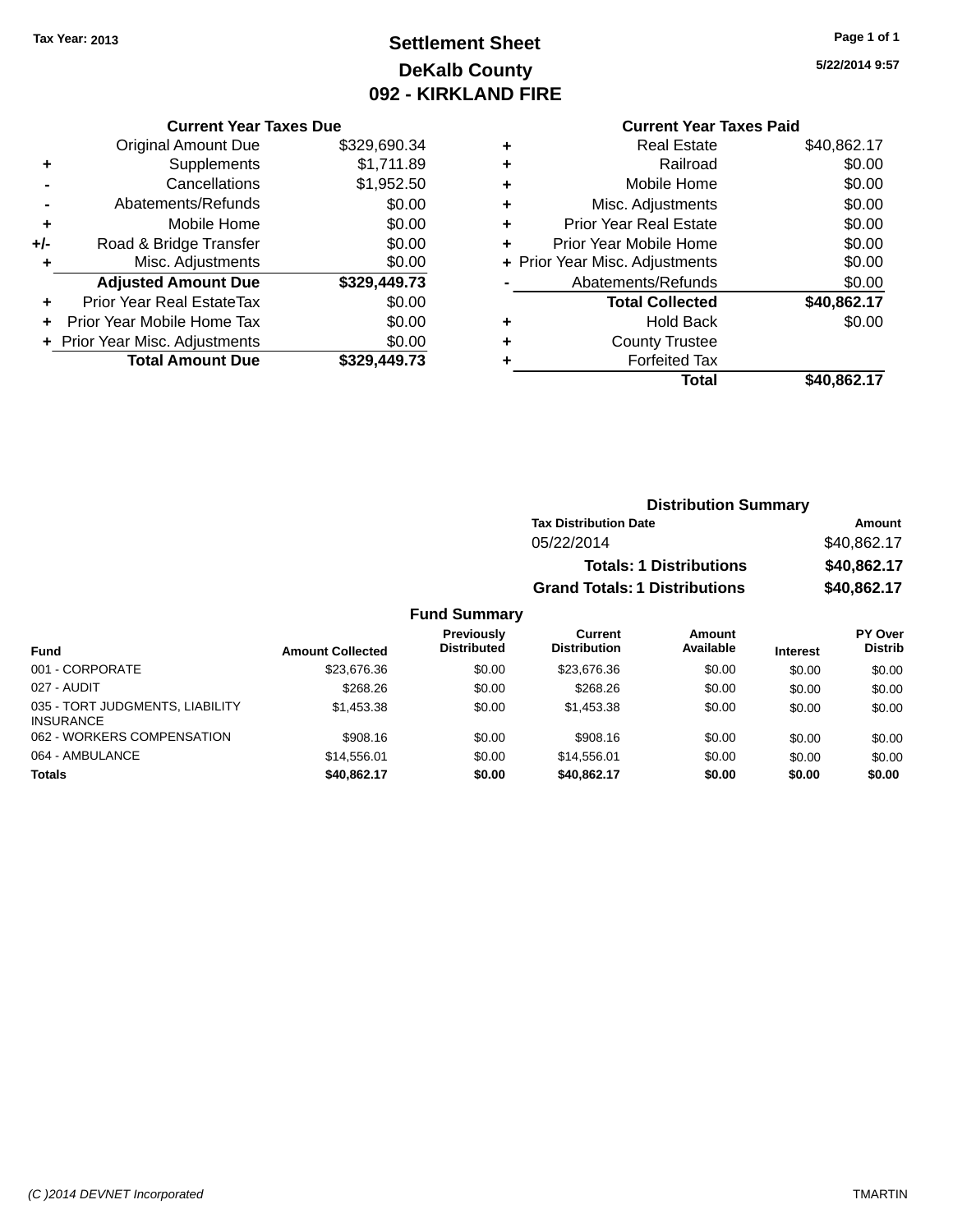## **Settlement Sheet Tax Year: 2013 Page 1 of 1 DeKalb County 093 - LEE FIRE**

| Page 1 of 1 |  |  |  |
|-------------|--|--|--|
|-------------|--|--|--|

|   | <b>Current Year Taxes Paid</b> |            |
|---|--------------------------------|------------|
| ٠ | <b>Real Estate</b>             | \$3,592.32 |
| ٠ | Railroad                       | \$0.00     |
| ٠ | Mobile Home                    | \$0.00     |
| ٠ | Misc. Adjustments              | \$27.82    |
| ٠ | <b>Prior Year Real Estate</b>  | \$0.00     |
| ÷ | Prior Year Mobile Home         | \$0.00     |
|   | + Prior Year Misc. Adjustments | \$0.00     |
|   | Abatements/Refunds             | \$0.00     |
|   | <b>Total Collected</b>         | \$3,620.14 |
| ٠ | <b>Hold Back</b>               | \$0.00     |
|   | <b>County Trustee</b>          |            |
| ٠ | <b>Forfeited Tax</b>           |            |
|   | Total                          | \$3.620.14 |
|   |                                |            |

|     | <b>Current Year Taxes Due</b>  |             |
|-----|--------------------------------|-------------|
|     | <b>Original Amount Due</b>     | \$41,661.22 |
| ٠   | Supplements                    | \$0.00      |
|     | Cancellations                  | \$19.46     |
|     | Abatements/Refunds             | \$0.00      |
| ٠   | Mobile Home                    | \$0.00      |
| +/- | Road & Bridge Transfer         | \$0.00      |
| ٠   | Misc. Adjustments              | \$27.82     |
|     | <b>Adjusted Amount Due</b>     | \$41,669.58 |
| ٠   | Prior Year Real EstateTax      | \$0.00      |
| ÷   | Prior Year Mobile Home Tax     | \$0.00      |
|     | + Prior Year Misc. Adjustments | \$0.00      |
|     | <b>Total Amount Due</b>        | \$41,669.58 |

|                                         |                         |                                        | <b>Distribution Summary</b>          |                                |                 |                                  |
|-----------------------------------------|-------------------------|----------------------------------------|--------------------------------------|--------------------------------|-----------------|----------------------------------|
|                                         |                         |                                        | <b>Tax Distribution Date</b>         |                                |                 | Amount                           |
|                                         |                         |                                        | 05/22/2014                           |                                |                 | \$3,620.14                       |
|                                         |                         |                                        |                                      | <b>Totals: 1 Distributions</b> |                 | \$3,620.14                       |
|                                         |                         |                                        | <b>Grand Totals: 1 Distributions</b> |                                |                 | \$3,620.14                       |
|                                         |                         | <b>Fund Summary</b>                    |                                      |                                |                 |                                  |
| <b>Fund</b>                             | <b>Amount Collected</b> | Previously<br><b>Distributed</b>       | Current<br><b>Distribution</b>       | Amount<br>Available            | <b>Interest</b> | <b>PY Over</b><br><b>Distrib</b> |
| 001 - CORPORATE                         | \$2,323.21              | \$0.00                                 | \$2,323.21                           | \$0.00                         | \$0.00          | \$0.00                           |
| 035 - TORT JUDGEMENTS/LIABILITY<br>INS. | \$258.32                | \$0.00                                 | \$258.32                             | \$0.00                         | \$0.00          | \$0.00                           |
| 064 - AMBULANCE                         | \$1,038.61              | \$0.00                                 | \$1,038.61                           | \$0.00                         | \$0.00          | \$0.00                           |
| <b>Totals</b>                           | \$3,620.14              | \$0.00                                 | \$3,620.14                           | \$0.00                         | \$0.00          | \$0.00                           |
|                                         |                         | <b>Miscellaneous Adjustment Detail</b> |                                      |                                |                 |                                  |

| Year Source | <b>Account Type</b> | <b>Amount Adiustment Description</b> |
|-------------|---------------------|--------------------------------------|

|                       | $1.9999$ and $1.799$                     | 1.011                                          |
|-----------------------|------------------------------------------|------------------------------------------------|
| 2013 RE - Real Estate | Back Tax Collected                       | \$16.52 MANESS REDEMPTION 13-06-331-005 by TBA |
|                       | 2013 RE - Real Estate Back Tax Collected | \$11.30 SCAVENGER SALE 13-06-332-003 by TBA    |
| Totals 2 entries      |                                          | \$27.82                                        |
|                       |                                          |                                                |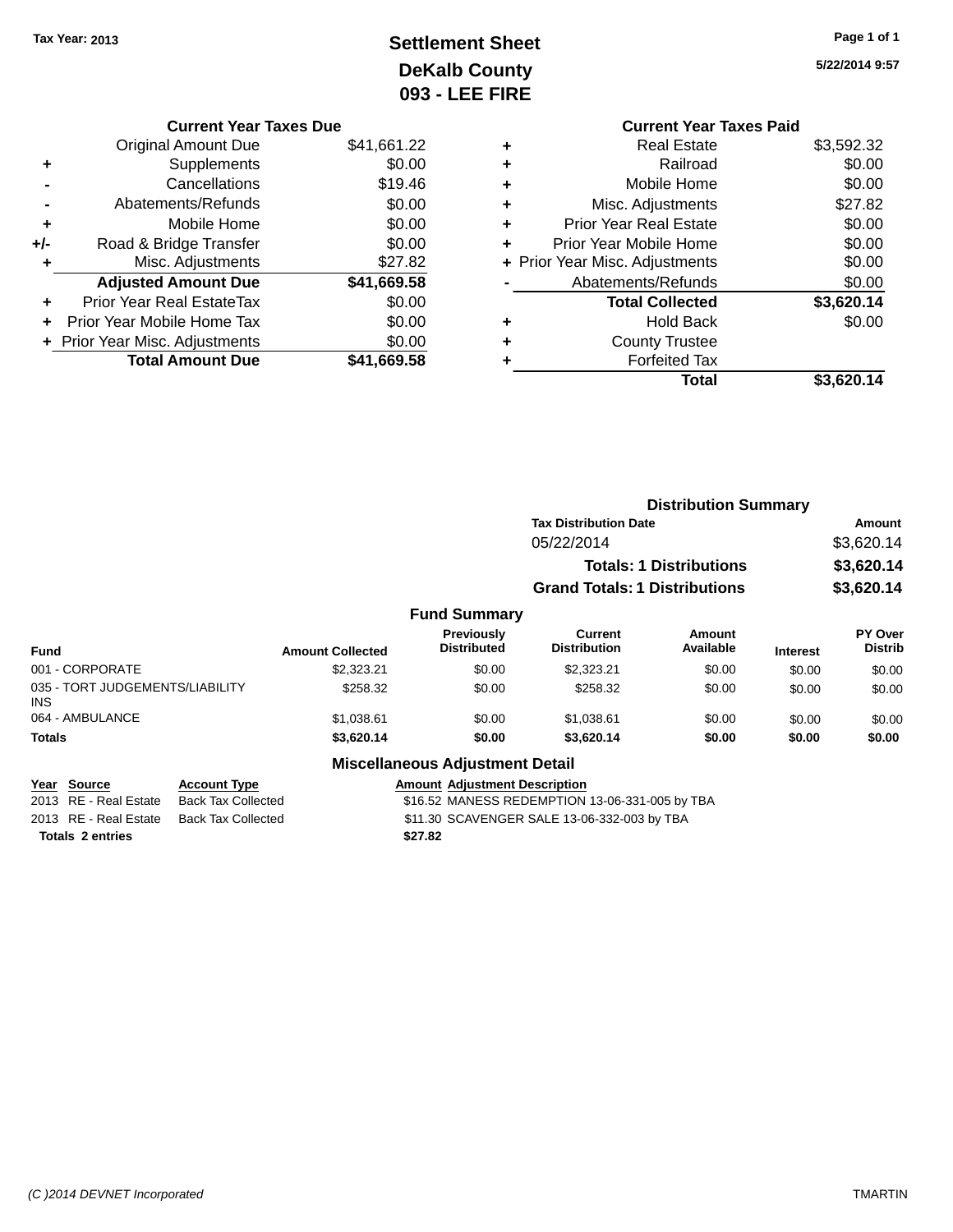## **Settlement Sheet Tax Year: 2013 Page 1 of 1 DeKalb County 094 - LELAND FIRE**

|     | <b>Current Year Taxes Due</b>  |             |
|-----|--------------------------------|-------------|
|     | Original Amount Due            | \$27,388.98 |
| ٠   | Supplements                    | \$0.00      |
|     | Cancellations                  | \$0.00      |
|     | Abatements/Refunds             | \$0.00      |
|     | Mobile Home                    | \$0.00      |
| +/- | Road & Bridge Transfer         | \$0.00      |
|     | Misc. Adjustments              | \$0.00      |
|     | <b>Adjusted Amount Due</b>     | \$27,388.98 |
| ٠   | Prior Year Real EstateTax      | \$0.00      |
|     | Prior Year Mobile Home Tax     | \$0.00      |
|     | + Prior Year Misc. Adjustments | \$0.00      |
|     | <b>Total Amount Due</b>        | \$27.388.98 |
|     |                                |             |

|   | <b>Current Year Taxes Paid</b> |            |  |  |  |  |  |
|---|--------------------------------|------------|--|--|--|--|--|
| ٠ | <b>Real Estate</b>             | \$5,270.07 |  |  |  |  |  |
| ٠ | Railroad                       | \$0.00     |  |  |  |  |  |
|   | Mobile Home                    | \$0.00     |  |  |  |  |  |
|   | Misc. Adjustments              | \$0.00     |  |  |  |  |  |
| ٠ | <b>Prior Year Real Estate</b>  | \$0.00     |  |  |  |  |  |
| ٠ | Prior Year Mobile Home         | \$0.00     |  |  |  |  |  |
|   | + Prior Year Misc. Adjustments | \$0.00     |  |  |  |  |  |
|   | Abatements/Refunds             | \$0.00     |  |  |  |  |  |
|   | <b>Total Collected</b>         | \$5,270.07 |  |  |  |  |  |
|   | Hold Back                      | \$0.00     |  |  |  |  |  |
|   | <b>County Trustee</b>          |            |  |  |  |  |  |
|   | <b>Forfeited Tax</b>           |            |  |  |  |  |  |
|   | Total                          | \$5,270.07 |  |  |  |  |  |
|   |                                |            |  |  |  |  |  |

|                 |                         |                                      |                                |                            | <b>Distribution Summary</b> |                           |  |
|-----------------|-------------------------|--------------------------------------|--------------------------------|----------------------------|-----------------------------|---------------------------|--|
|                 |                         |                                      | <b>Tax Distribution Date</b>   |                            |                             | <b>Amount</b>             |  |
|                 |                         |                                      | 05/22/2014                     |                            |                             | \$5,270.07                |  |
|                 |                         |                                      | <b>Totals: 1 Distributions</b> |                            | \$5,270.07                  |                           |  |
|                 |                         | <b>Grand Totals: 1 Distributions</b> |                                | \$5,270.07                 |                             |                           |  |
|                 |                         | <b>Fund Summary</b>                  |                                |                            |                             |                           |  |
| <b>Fund</b>     | <b>Amount Collected</b> | Previously<br><b>Distributed</b>     | Current<br><b>Distribution</b> | <b>Amount</b><br>Available | <b>Interest</b>             | PY Over<br><b>Distrib</b> |  |
| 001 - CORPORATE | \$5,270.07              | \$0.00                               | \$5,270.07                     | \$0.00                     | \$0.00                      | \$0.00                    |  |
| <b>Totals</b>   | \$5,270.07              | \$0.00                               | \$5,270.07                     | \$0.00                     | \$0.00                      | \$0.00                    |  |
|                 |                         |                                      |                                |                            |                             |                           |  |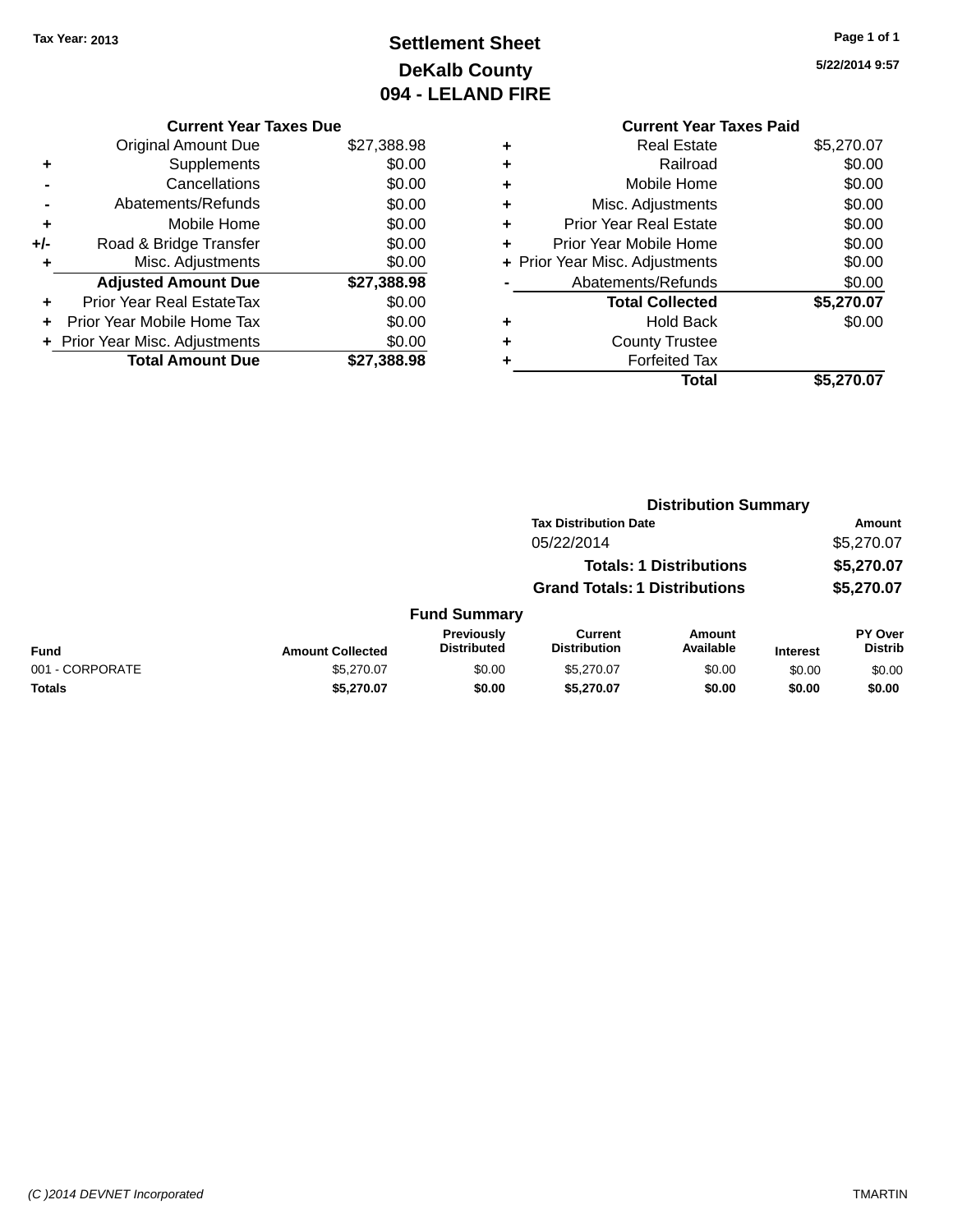## **Settlement Sheet Tax Year: 2013 Page 1 of 1 DeKalb County 095 - MALTA FIRE**

|     | <b>Current Year Taxes Due</b>    |             |  |  |  |
|-----|----------------------------------|-------------|--|--|--|
|     | <b>Original Amount Due</b>       | \$89,334.17 |  |  |  |
| ٠   | Supplements                      | \$295.88    |  |  |  |
|     | Cancellations                    | \$337.68    |  |  |  |
|     | Abatements/Refunds               | \$0.18      |  |  |  |
| ٠   | Mobile Home                      | \$0.00      |  |  |  |
| +/- | Road & Bridge Transfer           | \$0.00      |  |  |  |
|     | Misc. Adjustments                | \$0.00      |  |  |  |
|     | <b>Adjusted Amount Due</b>       | \$89,292.19 |  |  |  |
| ٠   | <b>Prior Year Real EstateTax</b> | (\$10.91)   |  |  |  |
|     | Prior Year Mobile Home Tax       | \$0.00      |  |  |  |
|     | + Prior Year Misc. Adjustments   | \$0.00      |  |  |  |
|     | <b>Total Amount Due</b>          | \$89,281.28 |  |  |  |

|   | <b>Current Year Taxes Paid</b> |            |
|---|--------------------------------|------------|
| ٠ | <b>Real Estate</b>             | \$8,999.48 |
| ٠ | Railroad                       | \$0.00     |
| ٠ | Mobile Home                    | \$0.00     |
| ٠ | Misc. Adjustments              | \$0.00     |
| ٠ | <b>Prior Year Real Estate</b>  | (\$10.91)  |
| ٠ | Prior Year Mobile Home         | \$0.00     |
|   | + Prior Year Misc. Adjustments | \$0.00     |
|   | Abatements/Refunds             | \$0.18     |
|   | <b>Total Collected</b>         | \$8,988.39 |
| ٠ | <b>Hold Back</b>               | \$0.00     |
| ٠ | <b>County Trustee</b>          |            |
|   | <b>Forfeited Tax</b>           |            |
|   | Total                          | \$8,988.39 |
|   |                                |            |

|                                                                    |                                                  |                                                | <b>Distribution Summary</b>                                                  |                     |                 |                                    |  |
|--------------------------------------------------------------------|--------------------------------------------------|------------------------------------------------|------------------------------------------------------------------------------|---------------------|-----------------|------------------------------------|--|
|                                                                    |                                                  |                                                | <b>Tax Distribution Date</b><br>05/22/2014<br><b>Totals: 1 Distributions</b> |                     |                 | Amount<br>\$8,988.39<br>\$8,988.39 |  |
|                                                                    |                                                  |                                                |                                                                              |                     |                 |                                    |  |
|                                                                    |                                                  |                                                |                                                                              |                     |                 |                                    |  |
|                                                                    |                                                  |                                                | <b>Grand Totals: 1 Distributions</b>                                         |                     |                 | \$8,988.39                         |  |
|                                                                    |                                                  | <b>Fund Summary</b>                            |                                                                              |                     |                 |                                    |  |
| <b>Fund</b>                                                        | <b>Amount Collected</b>                          | <b>Previously</b><br><b>Distributed</b>        | <b>Current</b><br><b>Distribution</b>                                        | Amount<br>Available | <b>Interest</b> | <b>PY Over</b><br><b>Distrib</b>   |  |
| 001 - CORPORATE                                                    | \$8,988.39                                       | \$0.00                                         | \$8,988.39                                                                   | \$0.00              | \$0.00          | \$0.00                             |  |
| <b>Totals</b>                                                      | \$8,988.39                                       | \$0.00                                         | \$8,988.39                                                                   | \$0.00              | \$0.00          | \$0.00                             |  |
|                                                                    |                                                  | <b>Miscellaneous Adjustment Detail</b>         |                                                                              |                     |                 |                                    |  |
| Year Source<br>RE - Real Estate<br>2013<br><b>Totals 1 entries</b> | <b>Account Type</b><br><b>Back Tax Collected</b> | <b>Amount Adjustment Description</b><br>\$0.00 | \$0.00 LAY REDEMPTION 07-23-155-002 by TBA                                   |                     |                 |                                    |  |
|                                                                    |                                                  | <b>Abatement Detail</b>                        |                                                                              |                     |                 |                                    |  |
| Year<br><b>Source</b>                                              | <b>Account Type</b>                              | <b>Amount Adjustment Description</b>           |                                                                              |                     |                 |                                    |  |
| <b>RE</b> - Real Estate<br>2013                                    | <b>PTAB Decision</b>                             |                                                | \$0.18 PTAB INTEREST REFUND 07-23-332-002 by TBA                             |                     |                 |                                    |  |
| <b>Totals 1 entries</b>                                            |                                                  | \$0.18                                         |                                                                              |                     |                 |                                    |  |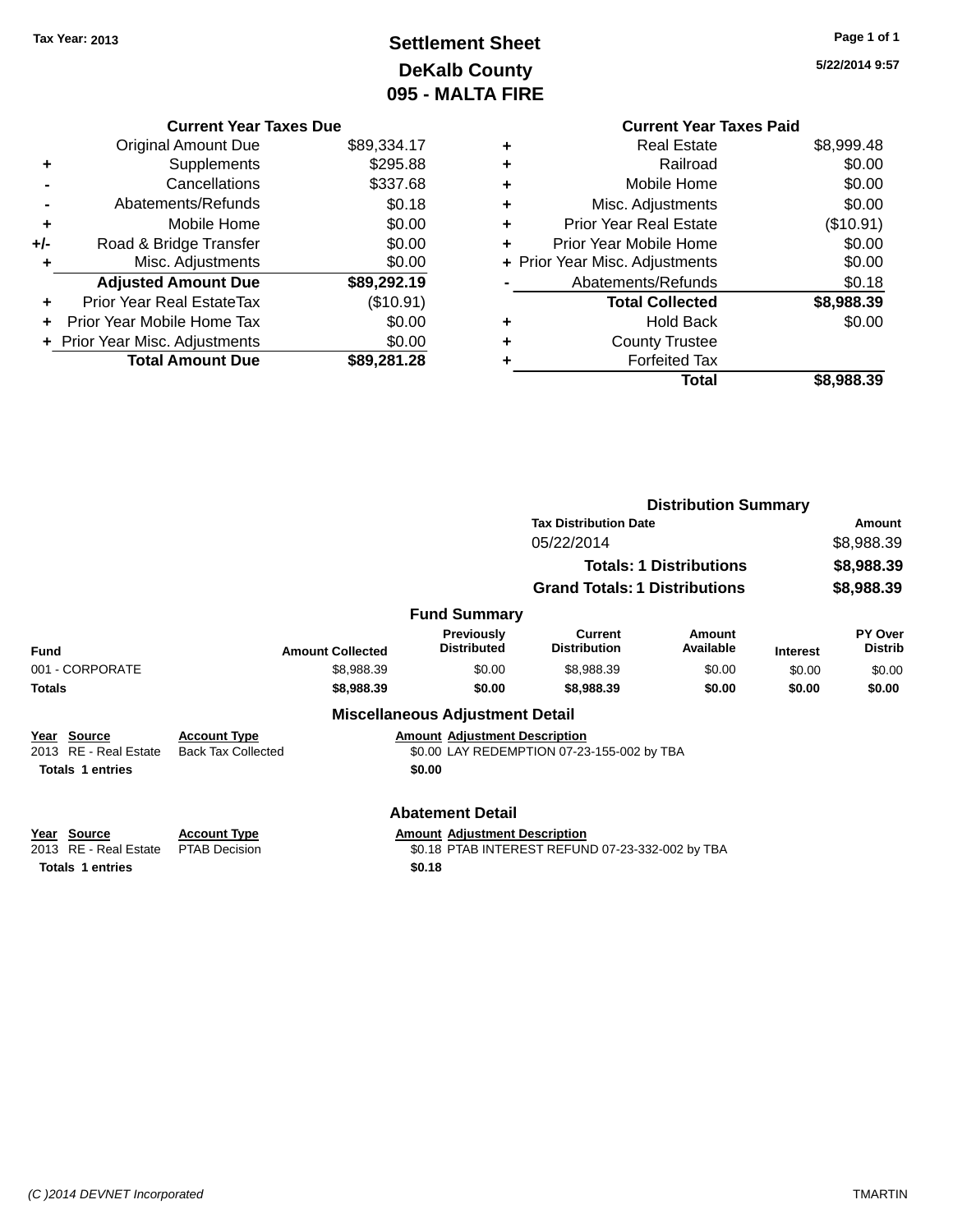## **Settlement Sheet Tax Year: 2013 Page 1 of 1 DeKalb County 096 - MAPLE PARK FIRE**

### **5/22/2014 9:57**

| \$169,094.44<br>\$586.81<br>\$649.68 |
|--------------------------------------|
|                                      |
|                                      |
|                                      |
| \$0.00                               |
| \$0.00                               |
| \$0.00                               |
| \$0.00                               |
| \$169,031.57                         |
| \$0.00                               |
| \$0.00                               |
| \$0.00                               |
| \$169.031.57                         |
|                                      |
|                                      |

| ٠ | <b>Real Estate</b>             | \$22,709.58 |
|---|--------------------------------|-------------|
| ٠ | Railroad                       | \$0.00      |
| ٠ | Mobile Home                    | \$0.00      |
| ٠ | Misc. Adjustments              | \$0.00      |
| ٠ | <b>Prior Year Real Estate</b>  | \$0.00      |
| ٠ | Prior Year Mobile Home         | \$0.00      |
|   | + Prior Year Misc. Adjustments | \$0.00      |
|   | Abatements/Refunds             | \$0.00      |
|   | <b>Total Collected</b>         | \$22,709.58 |
| ٠ | Hold Back                      | \$0.00      |
| ٠ | <b>County Trustee</b>          |             |
| ٠ | <b>Forfeited Tax</b>           |             |
|   | Total                          | \$22,709.58 |
|   |                                |             |

| <b>Distribution Summary</b>          |             |
|--------------------------------------|-------------|
| <b>Tax Distribution Date</b>         | Amount      |
| 05/22/2014                           | \$22,709.58 |
| <b>Totals: 1 Distributions</b>       | \$22,709.58 |
| <b>Grand Totals: 1 Distributions</b> | \$22,709.58 |

| Fund                                          | <b>Amount Collected</b> | <b>Previously</b><br><b>Distributed</b> | <b>Current</b><br><b>Distribution</b> | Amount<br>Available | <b>Interest</b> | <b>PY Over</b><br><b>Distrib</b> |
|-----------------------------------------------|-------------------------|-----------------------------------------|---------------------------------------|---------------------|-----------------|----------------------------------|
| 001 - CORPORATE                               | \$11,329.29             | \$0.00                                  | \$11,329.29                           | \$0.00              | \$0.00          | \$0.00                           |
| 013 - FIREFIGHTER'S PENSION                   | \$316.00                | \$0.00                                  | \$316.00                              | \$0.00              | \$0.00          | \$0.00                           |
| 027 - AUDIT                                   | \$52.73                 | \$0.00                                  | \$52.73                               | \$0.00              | \$0.00          | \$0.00                           |
| 035 - TORT JUDGEMENTS/LIABILITY<br><b>INS</b> | \$2.157.66              | \$0.00                                  | \$2,157.66                            | \$0.00              | \$0.00          | \$0.00                           |
| 064 - AMBULANCE                               | \$8,853.90              | \$0.00                                  | \$8,853,90                            | \$0.00              | \$0.00          | \$0.00                           |
| <b>Totals</b>                                 | \$22,709.58             | \$0.00                                  | \$22,709.58                           | \$0.00              | \$0.00          | \$0.00                           |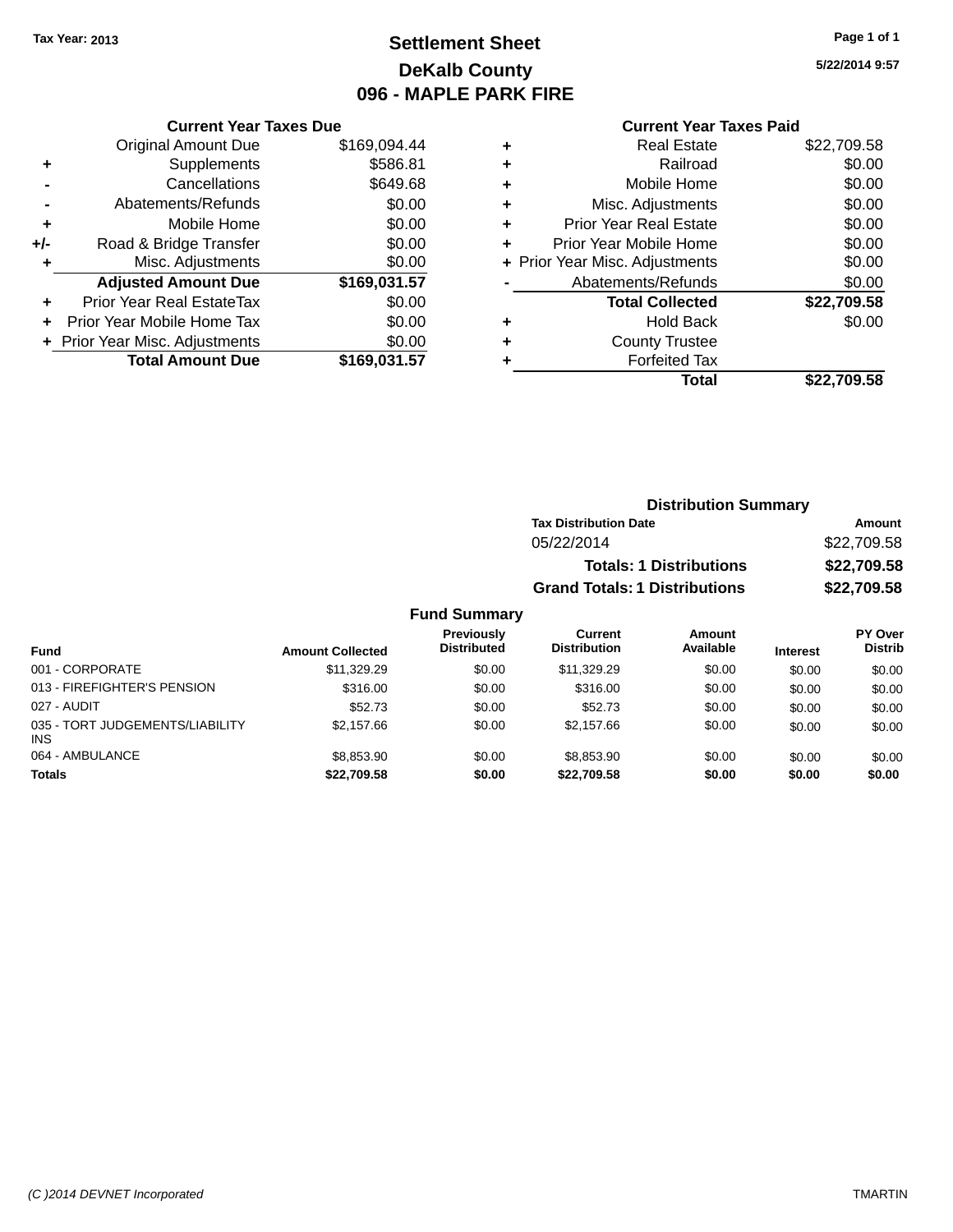035 -INS

## **Settlement Sheet Tax Year: 2013 Page 1 of 1 DeKalb County 097 - PAW PAW FIRE**

**5/22/2014 9:57**

|     | <b>Current Year Taxes Due</b>  |             |
|-----|--------------------------------|-------------|
|     | Original Amount Due            | \$33,555.43 |
| ٠   | Supplements                    | \$0.00      |
|     | Cancellations                  | \$0.00      |
|     | Abatements/Refunds             | \$0.00      |
| ٠   | Mobile Home                    | \$0.00      |
| +/- | Road & Bridge Transfer         | \$0.00      |
| ٠   | Misc. Adjustments              | \$0.00      |
|     | <b>Adjusted Amount Due</b>     | \$33,555.43 |
| ٠   | Prior Year Real EstateTax      | \$0.00      |
| ÷   | Prior Year Mobile Home Tax     | \$0.00      |
|     | + Prior Year Misc. Adjustments | \$0.00      |
|     | <b>Total Amount Due</b>        | \$33,555.43 |
|     |                                |             |

### **Current Year Taxes Paid +** Real Estate \$2,700.56 **+** Railroad \$0.00 **+** Mobile Home \$0.00 **+** Misc. Adjustments \$0.00 **+** Prior Year Real Estate \$0.00 **+** Prior Year Mobile Home \$0.00 **+ Prior Year Misc. Adjustments**  $$0.00$ **-** Abatements/Refunds \$0.00 **Total Collected \$2,700.56 +** Hold Back \$0.00 **+** County Trustee **+** Forfeited Tax **Total \$2,700.56**

|                                         | <b>Distribution Summary</b> |                                  |                                       |                                |                 |                                  |  |
|-----------------------------------------|-----------------------------|----------------------------------|---------------------------------------|--------------------------------|-----------------|----------------------------------|--|
|                                         |                             |                                  | <b>Tax Distribution Date</b>          |                                |                 | Amount                           |  |
|                                         |                             |                                  | 05/22/2014                            |                                |                 | \$2,700.56                       |  |
|                                         |                             |                                  |                                       | <b>Totals: 1 Distributions</b> |                 | \$2,700.56                       |  |
|                                         |                             |                                  | <b>Grand Totals: 1 Distributions</b>  |                                |                 | \$2,700.56                       |  |
|                                         |                             | <b>Fund Summary</b>              |                                       |                                |                 |                                  |  |
| <b>Fund</b>                             | <b>Amount Collected</b>     | Previously<br><b>Distributed</b> | <b>Current</b><br><b>Distribution</b> | Amount<br>Available            | <b>Interest</b> | <b>PY Over</b><br><b>Distrib</b> |  |
| 001 - CORPORATE                         | \$2,437.93                  | \$0.00                           | \$2,437.93                            | \$0.00                         | \$0.00          | \$0.00                           |  |
| 035 - TORT JUDGEMENTS/LIABILITY<br>INS. | \$262.63                    | \$0.00                           | \$262.63                              | \$0.00                         | \$0.00          | \$0.00                           |  |
| <b>Totals</b>                           | \$2,700.56                  | \$0.00                           | \$2,700.56                            | \$0.00                         | \$0.00          | \$0.00                           |  |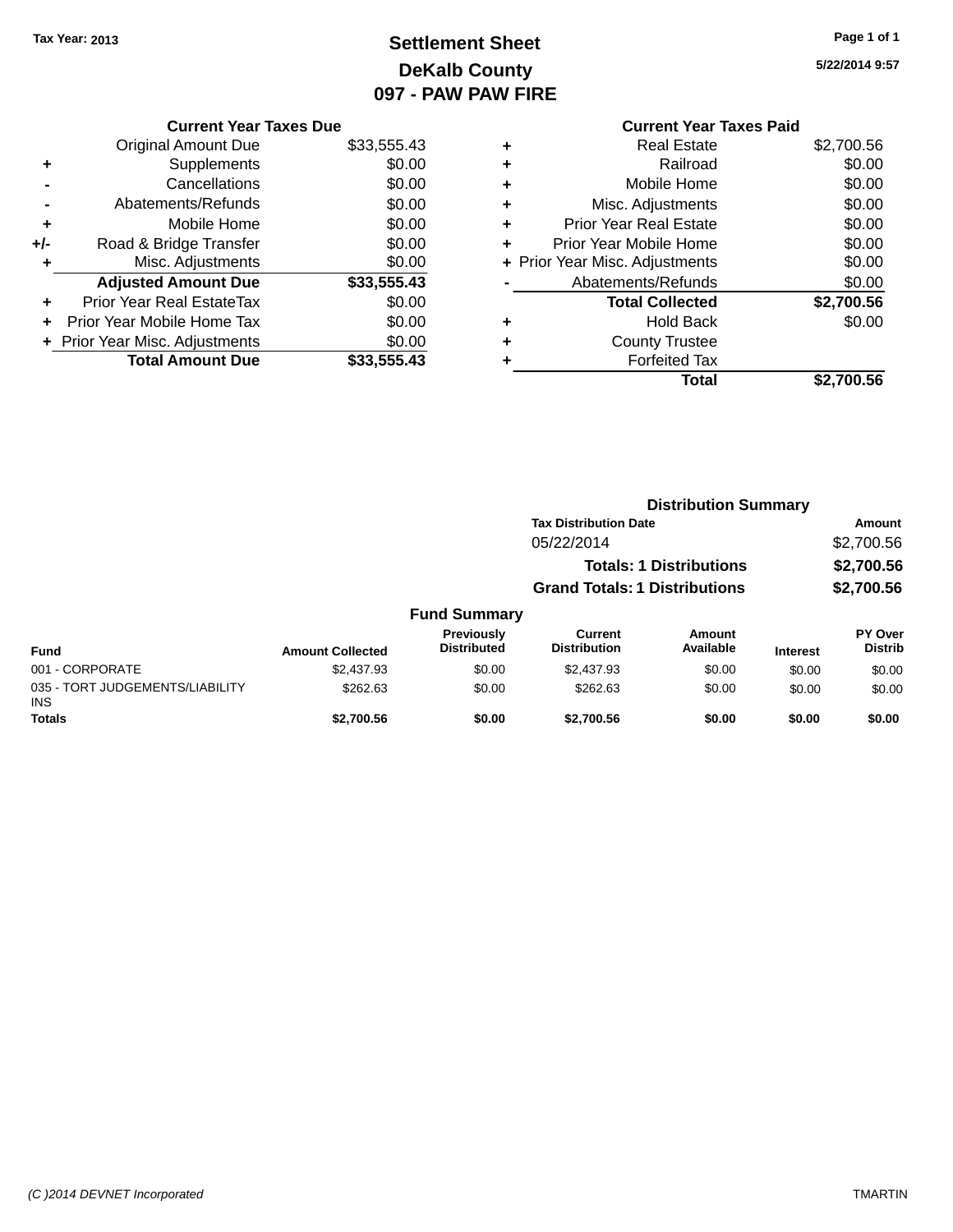## **Settlement Sheet Tax Year: 2013 Page 1 of 1 DeKalb County 098 - SANDWICH FIRE**

### **5/22/2014 9:57**

### **Current Year Taxes Paid**

| <b>Current Year Taxes Due</b>  |                         |  |  |
|--------------------------------|-------------------------|--|--|
| <b>Original Amount Due</b>     | \$552,571.90            |  |  |
| Supplements                    | \$2,794.18              |  |  |
| Cancellations                  | \$3,150.96              |  |  |
| Abatements/Refunds             | \$1.32                  |  |  |
| Mobile Home                    | \$0.00                  |  |  |
| Road & Bridge Transfer         | \$0.00                  |  |  |
| Misc. Adjustments              | \$0.59                  |  |  |
| <b>Adjusted Amount Due</b>     | \$552,214.39            |  |  |
| Prior Year Real EstateTax      | (\$49.54)               |  |  |
| Prior Year Mobile Home Tax     | \$0.00                  |  |  |
| + Prior Year Misc. Adjustments | \$0.00                  |  |  |
|                                | \$552.164.85            |  |  |
|                                | <b>Total Amount Due</b> |  |  |

|   | Total                          | \$70,914.95 |
|---|--------------------------------|-------------|
| ٠ | <b>Forfeited Tax</b>           |             |
| ٠ | <b>County Trustee</b>          |             |
| ٠ | <b>Hold Back</b>               | \$0.00      |
|   | <b>Total Collected</b>         | \$70,914.95 |
|   | Abatements/Refunds             | \$1.32      |
|   | + Prior Year Misc. Adjustments | \$0.00      |
| ٠ | Prior Year Mobile Home         | \$0.00      |
| ٠ | <b>Prior Year Real Estate</b>  | (\$49.54)   |
| ٠ | Misc. Adjustments              | \$0.59      |
| ٠ | Mobile Home                    | \$0.00      |
| ٠ | Railroad                       | \$0.00      |
| ٠ | Real Estate                    | \$70,965.22 |
|   |                                |             |

|                                                          |                                                  |                         |                                        | <b>Distribution Summary</b>                      |                                |                 |                           |
|----------------------------------------------------------|--------------------------------------------------|-------------------------|----------------------------------------|--------------------------------------------------|--------------------------------|-----------------|---------------------------|
|                                                          |                                                  |                         |                                        | <b>Tax Distribution Date</b>                     |                                | Amount          |                           |
|                                                          |                                                  |                         |                                        | 05/22/2014                                       |                                |                 | \$70,914.95               |
|                                                          |                                                  |                         |                                        |                                                  | <b>Totals: 1 Distributions</b> |                 | \$70,914.95               |
|                                                          |                                                  |                         |                                        | <b>Grand Totals: 1 Distributions</b>             |                                |                 | \$70,914.95               |
|                                                          |                                                  |                         | <b>Fund Summary</b>                    |                                                  |                                |                 |                           |
| Fund                                                     |                                                  | <b>Amount Collected</b> | Previously<br><b>Distributed</b>       | <b>Current</b><br><b>Distribution</b>            | Amount<br>Available            | <b>Interest</b> | PY Over<br><b>Distrib</b> |
| 001 - CORPORATE                                          |                                                  | \$62,125.11             | \$0.00                                 | \$62,125.11                                      | \$0.00                         | \$0.00          | \$0.00                    |
| 027 - AUDIT                                              |                                                  | \$617.25                | \$0.00                                 | \$617.25                                         | \$0.00                         | \$0.00          | \$0.00                    |
| 035 - TORT JUDGEMENTS/LIABILITY<br><b>INS</b>            |                                                  | \$8,172.59              | \$0.00                                 | \$8,172.59                                       | \$0.00                         | \$0.00          | \$0.00                    |
| <b>Totals</b>                                            |                                                  | \$70,914.95             | \$0.00                                 | \$70,914.95                                      | \$0.00                         | \$0.00          | \$0.00                    |
|                                                          |                                                  |                         | <b>Miscellaneous Adjustment Detail</b> |                                                  |                                |                 |                           |
| <b>Source</b><br>Year<br><b>RE</b> - Real Estate<br>2013 | <b>Account Type</b><br><b>Back Tax Collected</b> |                         | <b>Amount Adjustment Description</b>   | \$0.59 PRIMUS REDEMPTION 19-23-397-008 by TBA    |                                |                 |                           |
| <b>Totals 1 entries</b>                                  |                                                  |                         | \$0.59                                 |                                                  |                                |                 |                           |
|                                                          |                                                  |                         | <b>Abatement Detail</b>                |                                                  |                                |                 |                           |
| <b>Source</b><br>Year<br>2013 RE - Real Estate           | <b>Account Type</b><br><b>PTAB Decision</b>      |                         | <b>Amount Adjustment Description</b>   | \$1.32 PTAB INTEREST REFUND 19-26-431-010 by TBA |                                |                 |                           |

**Totals 1 entries \$1.32**

\$1.32 PTAB INTEREST REFUND 19-26-431-010 by TBA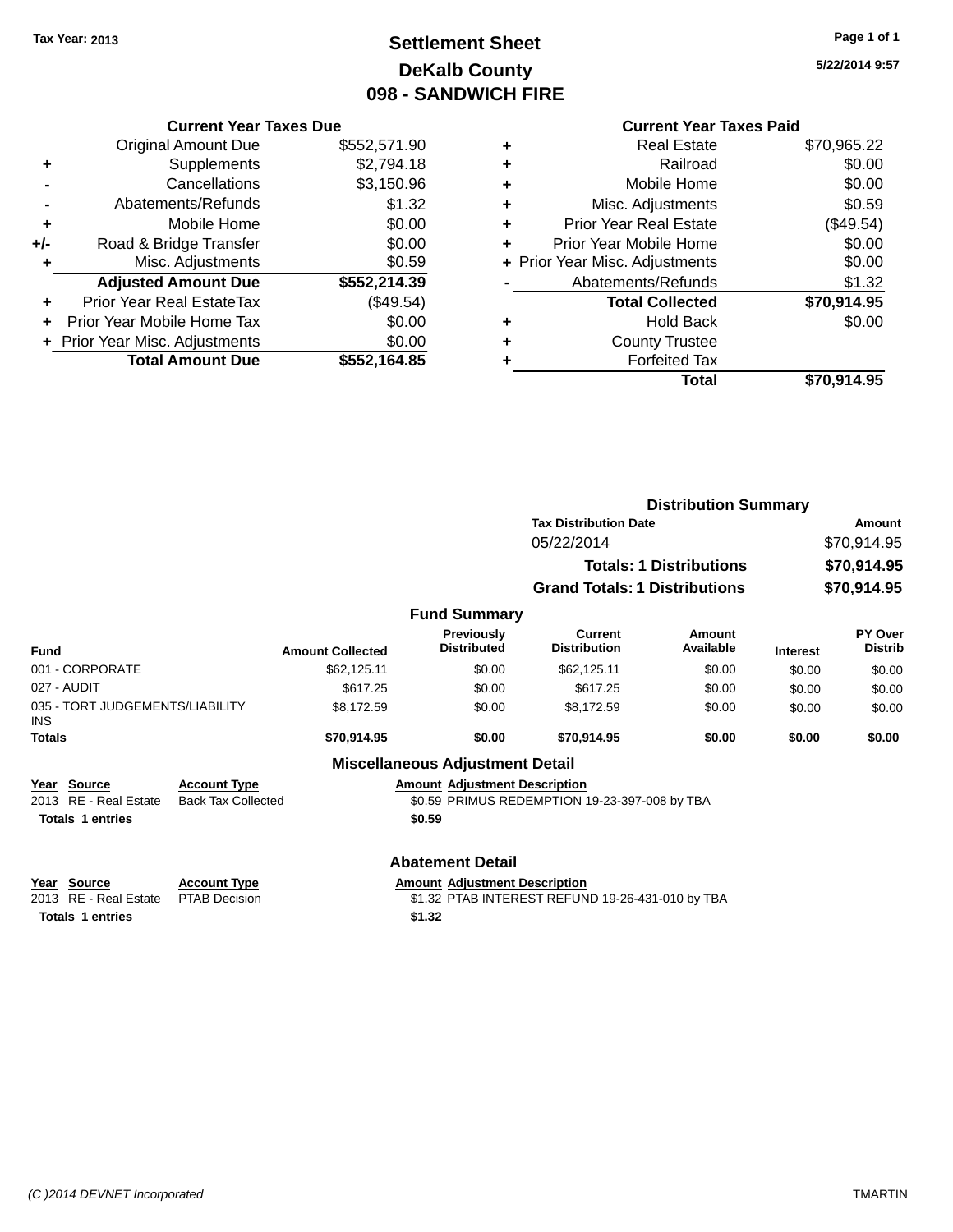## **Settlement Sheet Tax Year: 2013 Page 1 of 1 DeKalb County 099 - SHABBONA FIRE**

**5/22/2014 9:57**

### **Current Year Taxes Due**

|       | <b>Original Amount Due</b>     | \$181,072.93 |
|-------|--------------------------------|--------------|
| ٠     | Supplements                    | \$539.40     |
|       | Cancellations                  | \$597.36     |
|       | Abatements/Refunds             | \$0.47       |
| ٠     | Mobile Home                    | \$0.00       |
| $+/-$ | Road & Bridge Transfer         | \$0.00       |
| ٠     | Misc. Adjustments              | \$11.70      |
|       | <b>Adjusted Amount Due</b>     | \$181,026.20 |
| ÷     | Prior Year Real EstateTax      | (\$19.42)    |
|       | Prior Year Mobile Home Tax     | \$0.00       |
|       | + Prior Year Misc. Adjustments | \$0.00       |
|       | <b>Total Amount Due</b>        | \$181,006.78 |

### **Current Year Taxes Paid +** Real Estate \$18,155.94 **+** Railroad \$0.00 **+** Mobile Home \$0.00 **+** Misc. Adjustments \$11.70 **+** Prior Year Real Estate (\$19.42) **+** Prior Year Mobile Home \$0.00 **+** Prior Year Misc. Adjustments  $$0.00$ Abatements/Refunds \$0.47 **Total Collected \$18,147.75 +** Hold Back \$0.00 **+** County Trustee **+** Forfeited Tax **Total \$18,147.75**

|                                               |                         |                                  |                                       | <b>Distribution Summary</b>          |                 |                                  |
|-----------------------------------------------|-------------------------|----------------------------------|---------------------------------------|--------------------------------------|-----------------|----------------------------------|
|                                               |                         |                                  | <b>Tax Distribution Date</b>          |                                      |                 | Amount                           |
|                                               |                         |                                  | 05/22/2014                            |                                      |                 | \$18,147.75                      |
|                                               |                         |                                  |                                       | <b>Totals: 1 Distributions</b>       |                 | \$18,147.75                      |
|                                               |                         |                                  |                                       | <b>Grand Totals: 1 Distributions</b> |                 | \$18,147.75                      |
|                                               |                         | <b>Fund Summary</b>              |                                       |                                      |                 |                                  |
| <b>Fund</b>                                   | <b>Amount Collected</b> | Previously<br><b>Distributed</b> | <b>Current</b><br><b>Distribution</b> | Amount<br>Available                  | <b>Interest</b> | <b>PY Over</b><br><b>Distrib</b> |
| 001 - CORPORATE                               | \$12,477.57             | \$0.00                           | \$12,477.57                           | \$0.00                               | \$0.00          | \$0.00                           |
| 035 - TORT JUDGEMENTS/LIABILITY<br><b>INS</b> | \$2,478.03              | \$0.00                           | \$2,478.03                            | \$0.00                               | \$0.00          | \$0.00                           |
| 064 - AMBULANCE                               | \$3,192.15              | \$0.00                           | \$3,192.15                            | \$0.00                               | \$0.00          | \$0.00                           |
| <b>Totals</b>                                 | \$18,147.75             | \$0.00                           | \$18,147.75                           | \$0.00                               | \$0.00          | \$0.00                           |

### **Miscellaneous Adjustment Detail**

| Year Source           | <b>Account Type</b> | <b>Amount Adiustment Description</b>           |
|-----------------------|---------------------|------------------------------------------------|
| 2013 RE - Real Estate | Back Tax Collected  | \$11.70 DOBSON REDEMPTION 13-15-402-010 by TBA |
| Totals 1 entries      |                     | \$11.70                                        |

### **Abatement Detail**

## **Year Source Account Type Amount Adjustment Description**<br>2013 RE - Real Estate PTAB Decision **Amount Adjustment Description**

\$0.47 PTAB INTEREST REFUND 13-15-176-011 by TBA **Totals 1 entries \$0.47**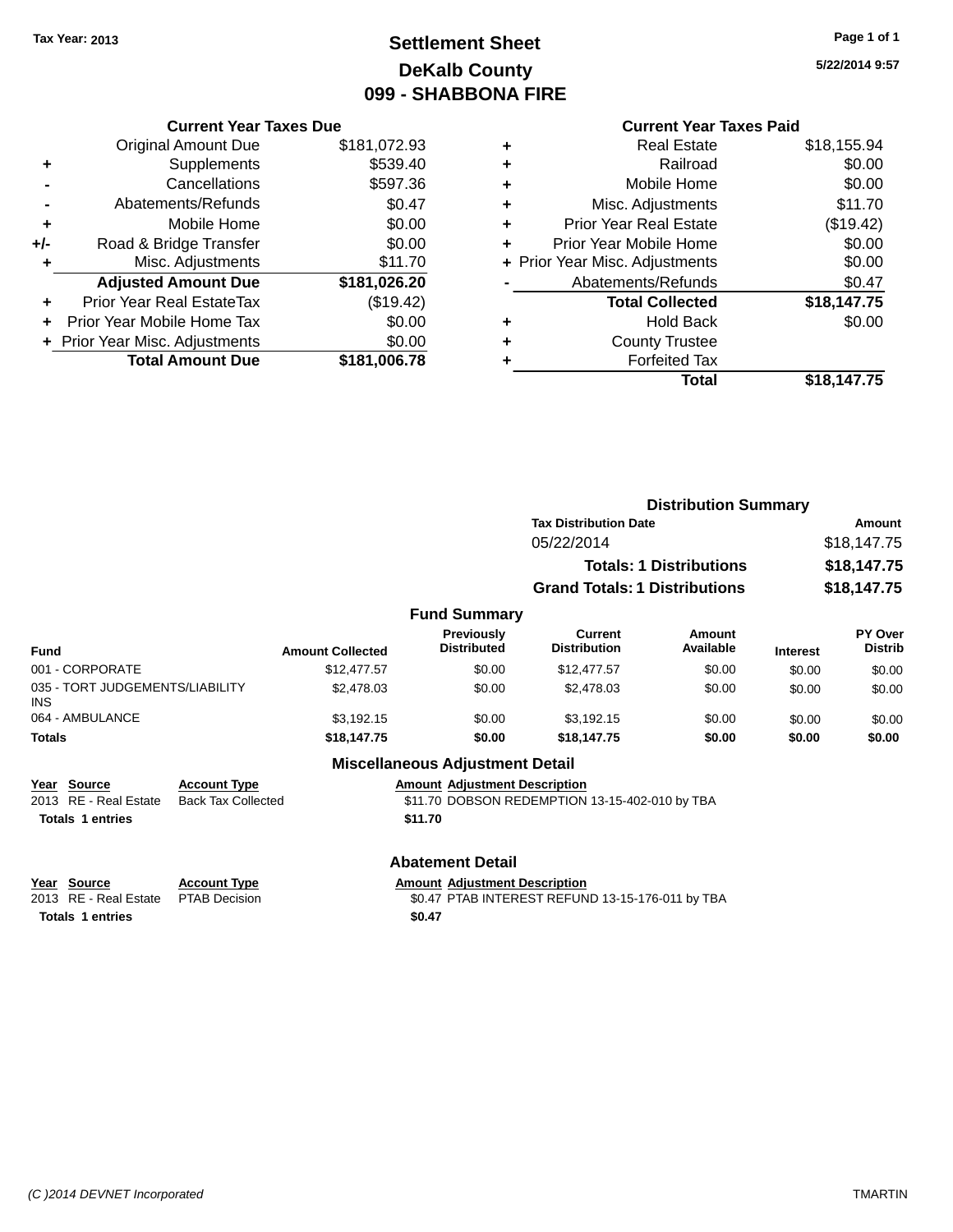## **Settlement Sheet Tax Year: 2013 Page 1 of 1 DeKalb County 100 - SOMONAUK FIRE**

**5/22/2014 9:57**

### **Current Year Taxes Due**

|     | <b>Original Amount Due</b>       | \$237,568.88 |
|-----|----------------------------------|--------------|
| ٠   | Supplements                      | \$534.07     |
|     | Cancellations                    | \$607.97     |
|     | Abatements/Refunds               | \$0.00       |
| ٠   | Mobile Home                      | \$0.00       |
| +/- | Road & Bridge Transfer           | \$0.00       |
| ٠   | Misc. Adjustments                | \$0.00       |
|     | <b>Adjusted Amount Due</b>       | \$237,494.98 |
|     | <b>Prior Year Real EstateTax</b> | (\$79.47)    |
|     | Prior Year Mobile Home Tax       | \$0.00       |
|     | + Prior Year Misc. Adjustments   | \$0.00       |
|     | <b>Total Amount Due</b>          | \$237,415.51 |

### **Current Year Taxes Paid +** Real Estate \$42,240.58 **+** Railroad \$0.00

|   | Total                          | \$42,161.11 |
|---|--------------------------------|-------------|
|   | <b>Forfeited Tax</b>           |             |
| ÷ | <b>County Trustee</b>          |             |
| ٠ | <b>Hold Back</b>               | \$0.00      |
|   | <b>Total Collected</b>         | \$42,161.11 |
|   | Abatements/Refunds             | \$0.00      |
|   | + Prior Year Misc. Adjustments | \$0.00      |
| ÷ | Prior Year Mobile Home         | \$0.00      |
| ÷ | <b>Prior Year Real Estate</b>  | (\$79.47)   |
| ٠ | Misc. Adjustments              | \$0.00      |
| ÷ | Mobile Home                    | \$0.00      |
| ÷ | Raliload                       | JU.UU       |

#### **Distribution Summary Tax Distribution Date Amount** 05/22/2014 \$42,161.11 **Totals: 1 Distributions \$42,161.11 Grand Totals: 1 Distributions \$42,161.11 Fund Summary PY Over Amount Current Previously**

| Fund            | <b>Amount Collected</b> | <b>Previously</b><br><b>Distributed</b> | Current<br><b>Distribution</b> | Amount<br>Available | <b>Interest</b> | <b>PY Over</b><br><b>Distrib</b> |
|-----------------|-------------------------|-----------------------------------------|--------------------------------|---------------------|-----------------|----------------------------------|
| 001 - CORPORATE | \$22.190.91             | \$0.00                                  | \$22.190.91                    | \$0.00              | \$0.00          | \$0.00                           |
| 064 - AMBULANCE | \$19,970.20             | \$0.00                                  | \$19,970.20                    | \$0.00              | \$0.00          | \$0.00                           |
| <b>Totals</b>   | \$42.161.11             | \$0.00                                  | \$42,161.11                    | \$0.00              | \$0.00          | \$0.00                           |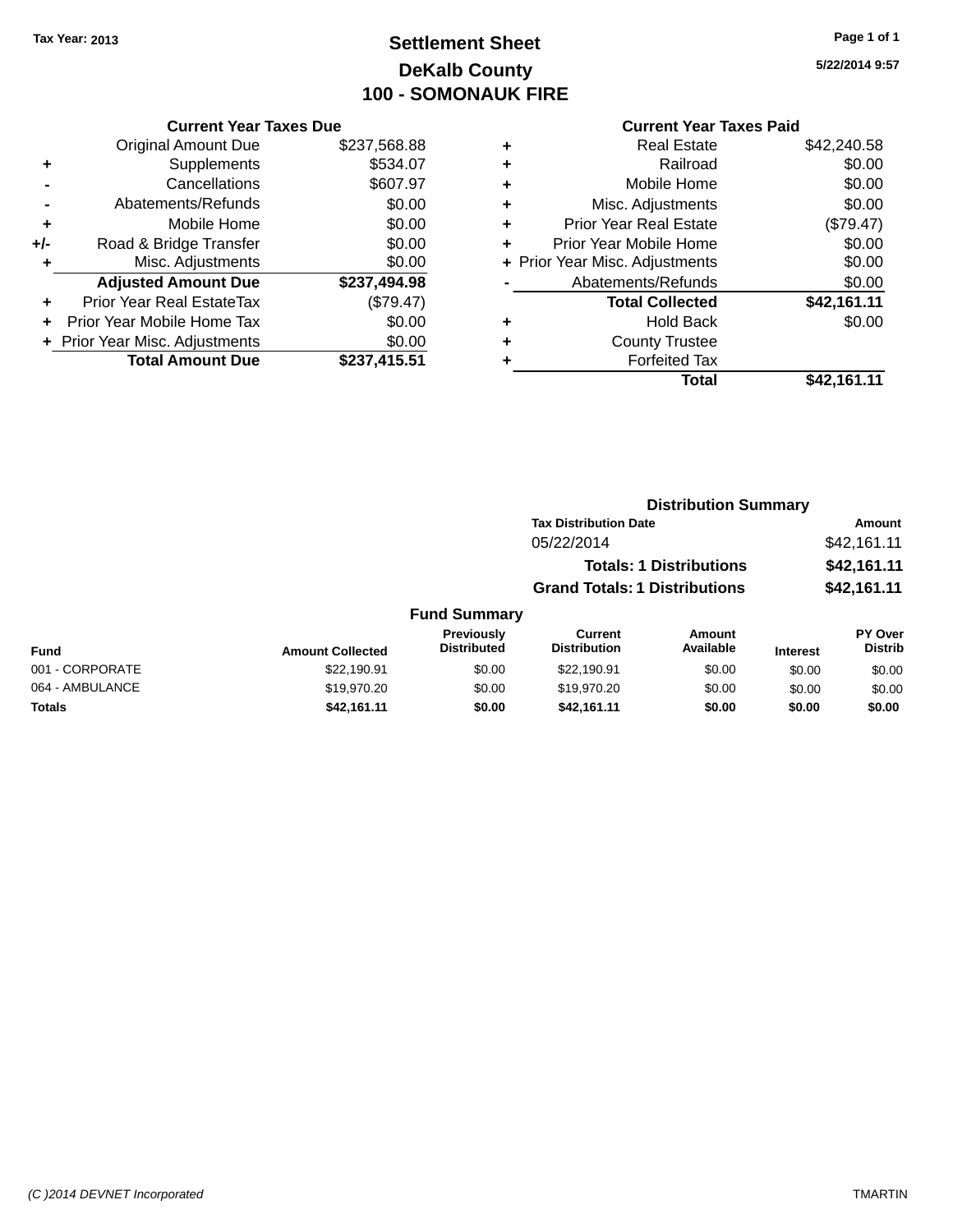**Current Year Taxes Due** Original Amount Due \$329,550.01

**Adjusted Amount Due \$329,471.62**

**Total Amount Due \$329,471.62**

**+** Supplements \$312.68 **-** Cancellations \$332.48 **-** Abatements/Refunds \$67.75 **+** Mobile Home \$0.00 **+/-** Road & Bridge Transfer \$0.00<br>**+** Misc. Adjustments \$9.16

**+** Prior Year Real EstateTax \$0.00 **+** Prior Year Mobile Home Tax \$0.00 **+ Prior Year Misc. Adjustments**  $$0.00$ 

**+** Misc. Adjustments

## **Settlement Sheet Tax Year: 2013 Page 1 of 1 DeKalb County 101 - SYCAMORE FIRE**

| <b>Current Year Taxes Paid</b> |                               |             |  |  |
|--------------------------------|-------------------------------|-------------|--|--|
| ٠                              | <b>Real Estate</b>            | \$47,010.23 |  |  |
| ÷                              | Railroad                      | \$0.00      |  |  |
| ÷                              | Mobile Home                   | \$0.00      |  |  |
| ÷                              | Misc. Adjustments             | \$9.16      |  |  |
| ÷                              | <b>Prior Year Real Estate</b> | \$0.00      |  |  |
| ÷                              | Prior Year Mobile Home        | \$0.00      |  |  |

|                      | Total                           | \$46,951.64 |
|----------------------|---------------------------------|-------------|
| $\ddot{}$            | <b>Forfeited Tax</b>            |             |
| $\div$               | <b>County Trustee</b>           |             |
| $\ddot{\phantom{1}}$ | <b>Hold Back</b>                | \$0.00      |
|                      | <b>Total Collected</b>          | \$46,951.64 |
|                      | Abatements/Refunds              | \$67.75     |
|                      | + Prior Year Misc. Adjustments  | \$0.00      |
|                      | <u>I INI IYAI MUULIVI INIIN</u> | 90.UU       |

|                                            | <b>Distribution Summary</b>      |                                              |                                                                                                                                               |                                                                                                                        |                                                         |  |
|--------------------------------------------|----------------------------------|----------------------------------------------|-----------------------------------------------------------------------------------------------------------------------------------------------|------------------------------------------------------------------------------------------------------------------------|---------------------------------------------------------|--|
|                                            |                                  | <b>Tax Distribution Date</b>                 |                                                                                                                                               |                                                                                                                        | Amount                                                  |  |
|                                            |                                  | 05/22/2014                                   |                                                                                                                                               |                                                                                                                        | \$46,951.64                                             |  |
|                                            |                                  |                                              |                                                                                                                                               |                                                                                                                        | \$46,951.64                                             |  |
|                                            |                                  |                                              |                                                                                                                                               |                                                                                                                        | \$46,951.64                                             |  |
|                                            |                                  |                                              |                                                                                                                                               |                                                                                                                        |                                                         |  |
| <b>Amount Collected</b>                    | Previously<br><b>Distributed</b> | Current<br><b>Distribution</b>               | Amount<br>Available                                                                                                                           | <b>Interest</b>                                                                                                        | <b>PY Over</b><br><b>Distrib</b>                        |  |
| \$23,925.62                                | \$0.00                           | \$23,925.62                                  | \$0.00                                                                                                                                        | \$0.00                                                                                                                 | \$0.00                                                  |  |
| \$23,026.02                                | \$0.00                           | \$23,026.02                                  | \$0.00                                                                                                                                        | \$0.00                                                                                                                 | \$0.00                                                  |  |
| \$46,951.64                                | \$0.00                           | \$46,951.64                                  | \$0.00                                                                                                                                        | \$0.00                                                                                                                 | \$0.00                                                  |  |
|                                            |                                  |                                              |                                                                                                                                               |                                                                                                                        |                                                         |  |
| <b>Account Type</b>                        |                                  |                                              |                                                                                                                                               |                                                                                                                        |                                                         |  |
| <b>Back Tax Collected</b>                  |                                  |                                              |                                                                                                                                               |                                                                                                                        |                                                         |  |
|                                            |                                  |                                              |                                                                                                                                               |                                                                                                                        |                                                         |  |
|                                            |                                  |                                              |                                                                                                                                               |                                                                                                                        |                                                         |  |
| <b>Account Type</b><br><b>RE</b> Abatement |                                  |                                              |                                                                                                                                               |                                                                                                                        |                                                         |  |
|                                            |                                  | \$9.16<br><b>Abatement Detail</b><br>\$67.75 | <b>Fund Summary</b><br><b>Miscellaneous Adjustment Detail</b><br><b>Amount Adjustment Description</b><br><b>Amount Adjustment Description</b> | <b>Totals: 1 Distributions</b><br><b>Grand Totals: 1 Distributions</b><br>\$9.16 MEIER REDEMPTION 06-18-300-001 by TBA | \$67.75 CLARK PRIOR YEAR ABATEMENT 09-17-100-015 by TBA |  |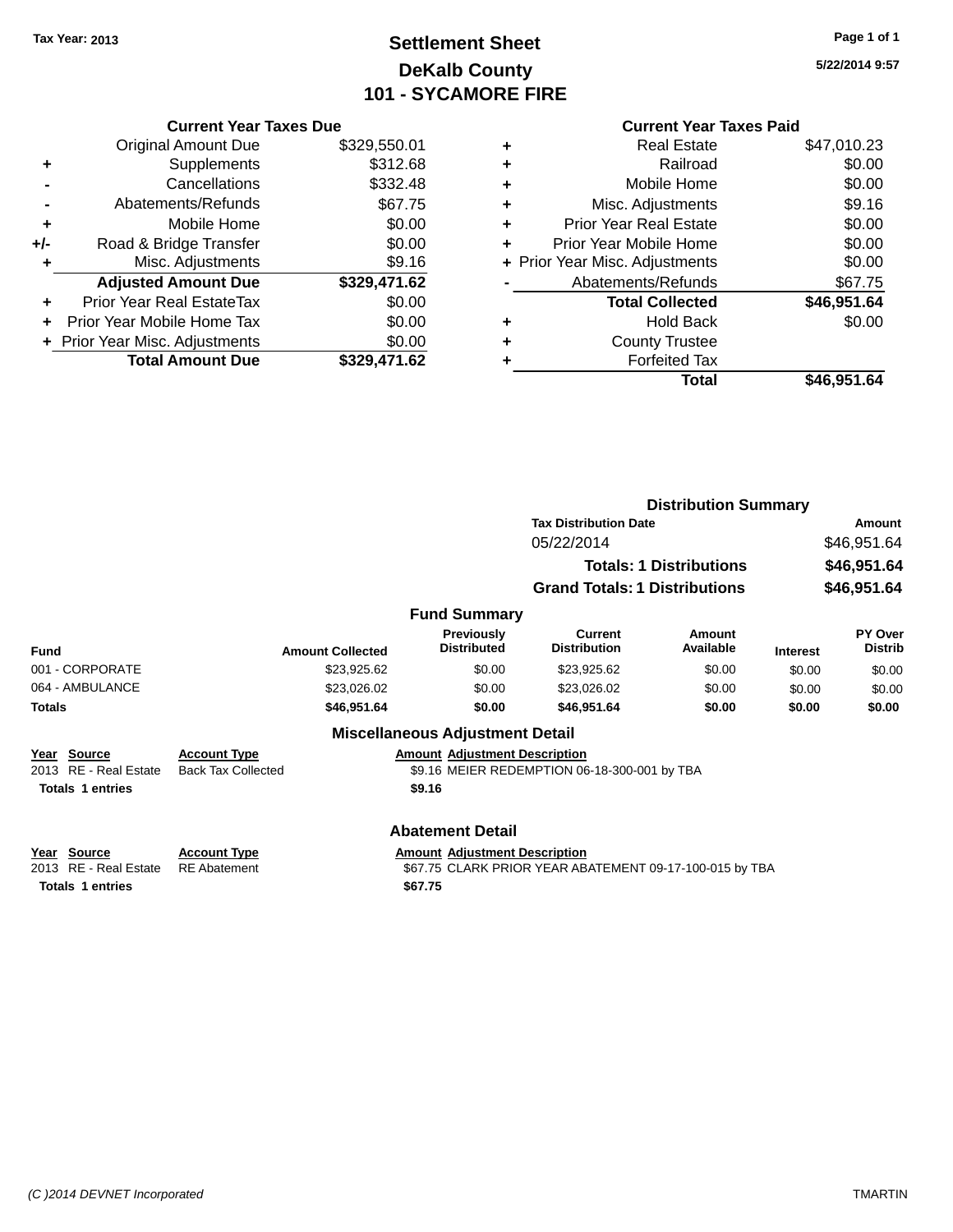## **Settlement Sheet Tax Year: 2013 Page 1 of 1 DeKalb County 102 - WATERMAN FIRE**

**5/22/2014 9:57**

## **Current Year Taxes Paid**

|       | <b>Current Year Taxes Due</b>              |              |  |  |  |  |
|-------|--------------------------------------------|--------------|--|--|--|--|
|       | \$143,703.62<br><b>Original Amount Due</b> |              |  |  |  |  |
| ٠     | \$1,089.50<br>Supplements                  |              |  |  |  |  |
|       | Cancellations                              | \$1,190.30   |  |  |  |  |
| -     | Abatements/Refunds                         | \$0.00       |  |  |  |  |
| ٠     | Mobile Home                                | \$0.00       |  |  |  |  |
| $+/-$ | Road & Bridge Transfer                     | \$0.00       |  |  |  |  |
| ٠     | Misc. Adjustments                          | \$0.00       |  |  |  |  |
|       | <b>Adjusted Amount Due</b>                 | \$143,602.82 |  |  |  |  |
| ٠     | Prior Year Real EstateTax                  | \$0.00       |  |  |  |  |
| ÷     | Prior Year Mobile Home Tax                 | \$0.00       |  |  |  |  |
|       | + Prior Year Misc. Adjustments             | \$0.00       |  |  |  |  |
|       | <b>Total Amount Due</b>                    | \$143.602.82 |  |  |  |  |
|       |                                            |              |  |  |  |  |

|   | Total                          | \$14,176.19 |
|---|--------------------------------|-------------|
|   | <b>Forfeited Tax</b>           |             |
| ٠ | <b>County Trustee</b>          |             |
| ٠ | <b>Hold Back</b>               | \$0.00      |
|   | <b>Total Collected</b>         | \$14,176.19 |
|   | Abatements/Refunds             | \$0.00      |
|   | + Prior Year Misc. Adjustments | \$0.00      |
| ٠ | Prior Year Mobile Home         | \$0.00      |
| ÷ | <b>Prior Year Real Estate</b>  | \$0.00      |
| ٠ | Misc. Adjustments              | \$0.00      |
| ٠ | Mobile Home                    | \$0.00      |
| ٠ | Railroad                       | \$0.00      |
| ٠ | <b>Real Estate</b>             | \$14,176.19 |
|   |                                |             |

|                 |                              |                                  |                                       | <b>Distribution Summary</b>    |                 |                           |
|-----------------|------------------------------|----------------------------------|---------------------------------------|--------------------------------|-----------------|---------------------------|
|                 | <b>Tax Distribution Date</b> |                                  |                                       | <b>Amount</b>                  |                 |                           |
|                 |                              |                                  | 05/22/2014                            |                                |                 | \$14,176.19               |
|                 |                              |                                  |                                       | <b>Totals: 1 Distributions</b> |                 | \$14,176.19               |
|                 |                              |                                  | <b>Grand Totals: 1 Distributions</b>  |                                |                 | \$14,176.19               |
|                 |                              | <b>Fund Summary</b>              |                                       |                                |                 |                           |
| <b>Fund</b>     | <b>Amount Collected</b>      | Previously<br><b>Distributed</b> | <b>Current</b><br><b>Distribution</b> | Amount<br>Available            | <b>Interest</b> | PY Over<br><b>Distrib</b> |
| 001 - CORPORATE | \$14,176.19                  | \$0.00                           | \$14,176.19                           | \$0.00                         | \$0.00          | \$0.00                    |
| Totals          | \$14,176.19                  | \$0.00                           | \$14,176.19                           | \$0.00                         | \$0.00          | \$0.00                    |
|                 |                              |                                  |                                       |                                |                 |                           |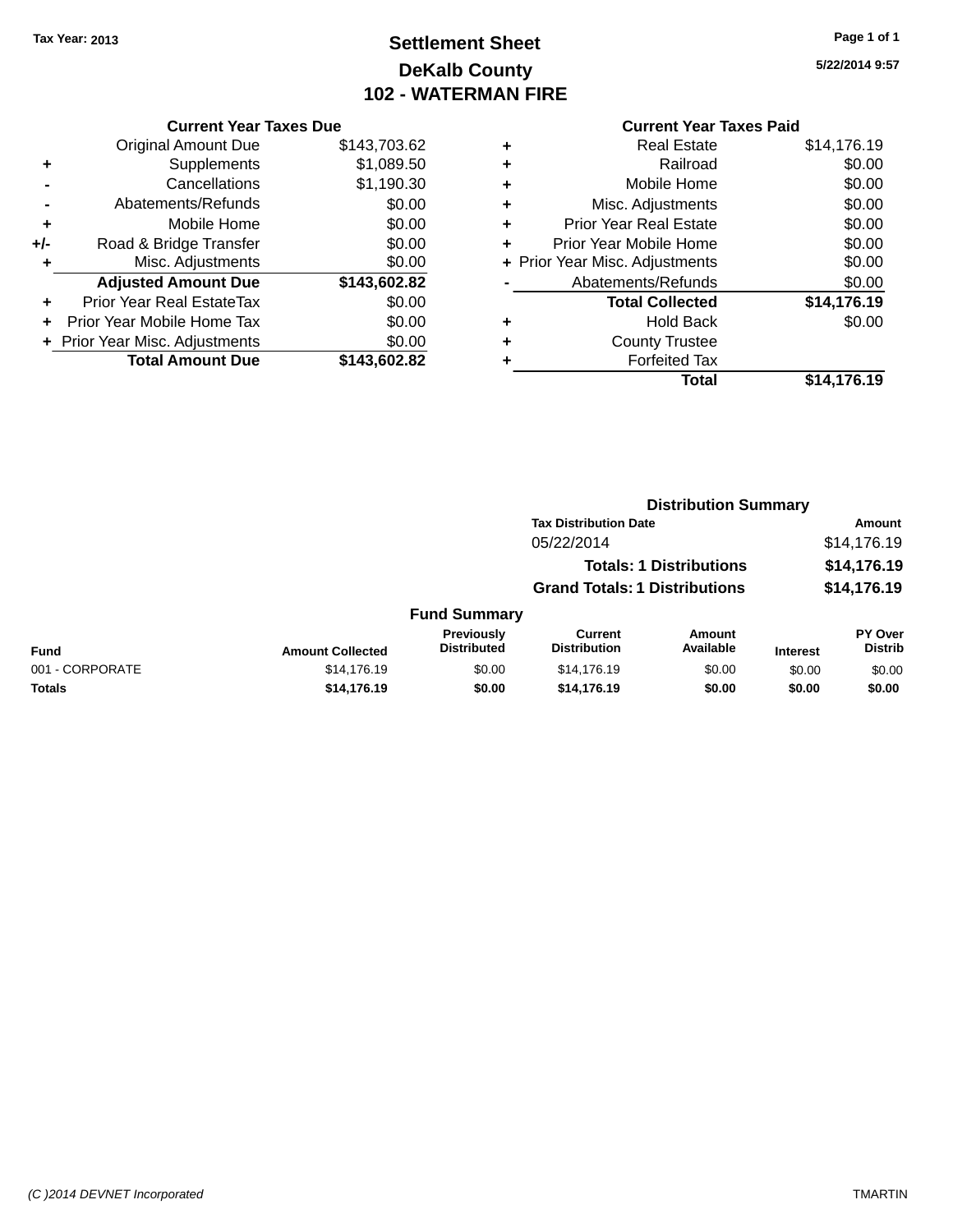## **Settlement Sheet Tax Year: 2013 Page 1 of 1 DeKalb County 103 - EARLVILLE LIBRARY DISTRICT**

**5/22/2014 9:57**

### **Current Year Taxes Paid**

| <b>Current Year Taxes Due</b>            |            |  |  |  |  |
|------------------------------------------|------------|--|--|--|--|
| <b>Original Amount Due</b><br>\$4,232.85 |            |  |  |  |  |
| Supplements                              | \$0.00     |  |  |  |  |
| Cancellations                            | \$0.00     |  |  |  |  |
| Abatements/Refunds                       | \$0.00     |  |  |  |  |
| Mobile Home                              | \$0.00     |  |  |  |  |
| Road & Bridge Transfer                   | \$0.00     |  |  |  |  |
| Misc. Adjustments                        | \$0.00     |  |  |  |  |
| <b>Adjusted Amount Due</b>               | \$4,232.85 |  |  |  |  |
| Prior Year Real EstateTax                | \$0.00     |  |  |  |  |
| Prior Year Mobile Home Tax               | \$0.00     |  |  |  |  |
| \$0.00<br>+ Prior Year Misc. Adjustments |            |  |  |  |  |
| <b>Total Amount Due</b>                  | \$4.232.85 |  |  |  |  |
|                                          |            |  |  |  |  |

| ٠ | <b>Real Estate</b>             | \$1,019.75 |
|---|--------------------------------|------------|
| ٠ | Railroad                       | \$0.00     |
| ٠ | Mobile Home                    | \$0.00     |
| ٠ | Misc. Adjustments              | \$0.00     |
| ٠ | <b>Prior Year Real Estate</b>  | \$0.00     |
| ÷ | Prior Year Mobile Home         | \$0.00     |
|   | + Prior Year Misc. Adjustments | \$0.00     |
|   | Abatements/Refunds             | \$0.00     |
|   | <b>Total Collected</b>         | \$1,019.75 |
| ٠ | <b>Hold Back</b>               | \$0.00     |
| ٠ | <b>County Trustee</b>          |            |
| ٠ | <b>Forfeited Tax</b>           |            |
|   | Total                          | \$1,019.75 |
|   |                                |            |

| <b>Distribution Summary</b>          |            |  |  |
|--------------------------------------|------------|--|--|
| <b>Tax Distribution Date</b>         | Amount     |  |  |
| 05/22/2014                           | \$1,019.75 |  |  |
| <b>Totals: 1 Distributions</b>       | \$1,019.75 |  |  |
| <b>Grand Totals: 1 Distributions</b> | \$1,019.75 |  |  |

|                                                     |                         | <b>Previously</b><br><b>Distributed</b> | Current<br><b>Distribution</b> | Amount<br>Available |                 | PY Over<br><b>Distrib</b> |
|-----------------------------------------------------|-------------------------|-----------------------------------------|--------------------------------|---------------------|-----------------|---------------------------|
| <b>Fund</b>                                         | <b>Amount Collected</b> |                                         |                                |                     | <b>Interest</b> |                           |
| 001 - CORPORATE                                     | \$589.40                | \$0.00                                  | \$589.40                       | \$0.00              | \$0.00          | \$0.00                    |
| 004 - OPERATIONS & MAINTENANCE                      | \$78.59                 | \$0.00                                  | \$78.59                        | \$0.00              | \$0.00          | \$0.00                    |
| 027 - AUDIT                                         | \$19.65                 | \$0.00                                  | \$19.65                        | \$0.00              | \$0.00          | \$0.00                    |
| 031 - WORKING CASH                                  | \$0.00                  | \$0.00                                  | \$0.00                         | \$0.00              | \$0.00          | \$0.00                    |
| 035 - TORT JUDGMENTS, LIABILITY<br><b>INSURANCE</b> | \$255.41                | \$0.00                                  | \$255.41                       | \$0.00              | \$0.00          | \$0.00                    |
| 047 - SOCIAL SECURITY                               | \$76.70                 | \$0.00                                  | \$76.70                        | \$0.00              | \$0.00          | \$0.00                    |
| <b>Totals</b>                                       | \$1,019.75              | \$0.00                                  | \$1,019.75                     | \$0.00              | \$0.00          | \$0.00                    |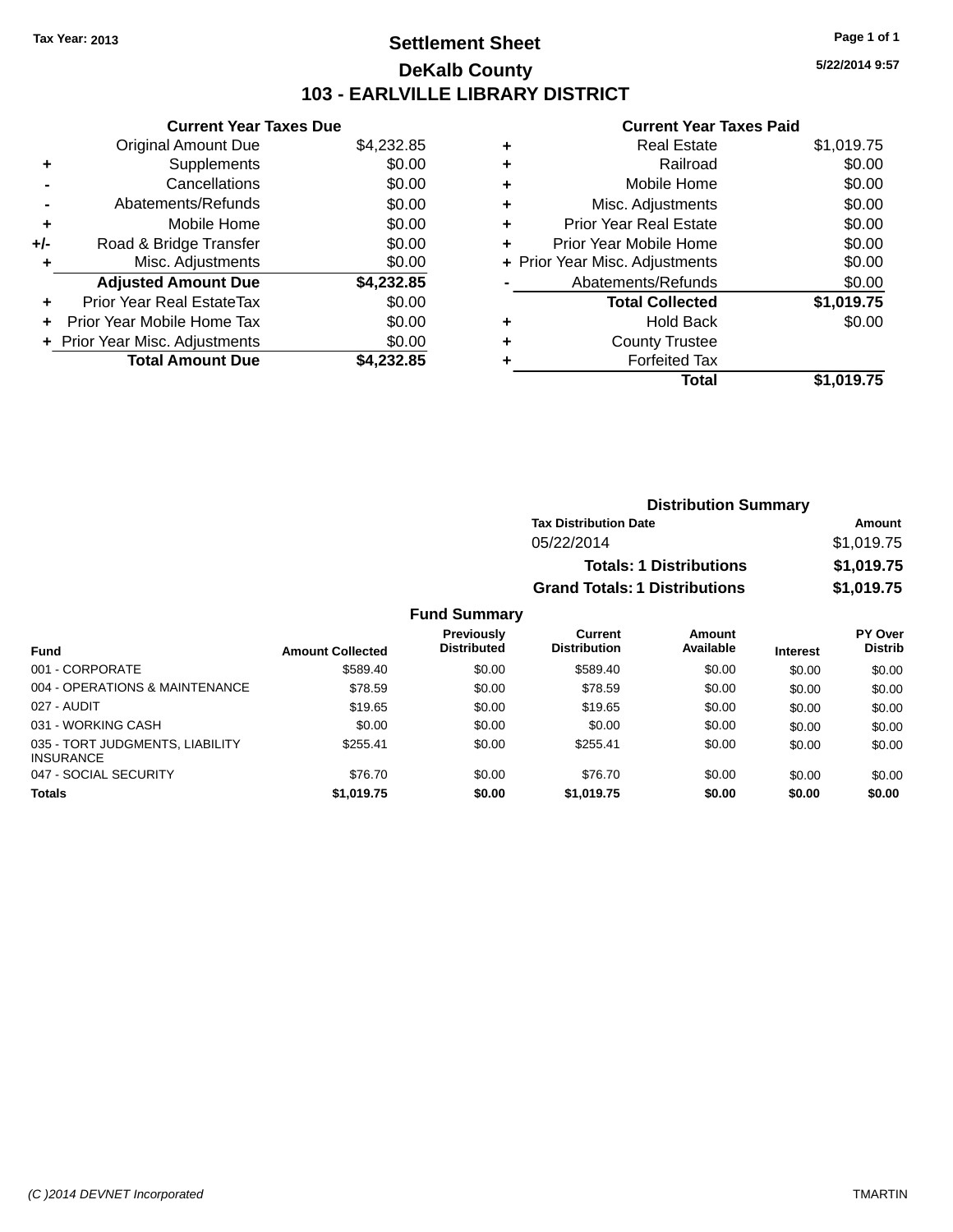## **Settlement Sheet Tax Year: 2013 Page 1 of 1 DeKalb County 110 - DEKALB PARK**

**5/22/2014 9:57**

# **Current Year Taxes Paid**

|   | Gullent Ieal Taxes Falu        |              |
|---|--------------------------------|--------------|
| ٠ | <b>Real Estate</b>             | \$424,034.35 |
| ٠ | Railroad                       | \$0.00       |
| ٠ | Mobile Home                    | \$0.00       |
| ٠ | Misc. Adjustments              | \$0.00       |
| ٠ | <b>Prior Year Real Estate</b>  | (\$0.15)     |
|   | Prior Year Mobile Home         | \$0.00       |
|   | + Prior Year Misc. Adjustments | \$0.00       |
|   | Abatements/Refunds             | \$346.61     |
|   | <b>Total Collected</b>         | \$423,687.59 |
| ٠ | <b>Hold Back</b>               | \$0.00       |
| ٠ | <b>County Trustee</b>          |              |
| ٠ | <b>Forfeited Tax</b>           |              |
|   | Total                          | \$423.687.59 |
|   |                                |              |

|     | <b>Current Year Taxes Due</b>  |                |
|-----|--------------------------------|----------------|
|     | <b>Original Amount Due</b>     | \$3,664,843.62 |
| ٠   | Supplements                    | \$64,798.82    |
|     | Cancellations                  | \$118,341.15   |
|     | Abatements/Refunds             | \$346.61       |
| ٠   | Mobile Home                    | \$0.00         |
| +/- | Road & Bridge Transfer         | \$0.00         |
| ٠   | Misc. Adjustments              | \$0.00         |
|     | <b>Adjusted Amount Due</b>     | \$3,610,954.68 |
|     | Prior Year Real EstateTax      | (\$0.15)       |
|     | Prior Year Mobile Home Tax     | \$0.00         |
|     | + Prior Year Misc. Adjustments | \$0.00         |
|     | <b>Total Amount Due</b>        | \$3,610,954.53 |

|                                      | <b>Distribution Summary</b> |  |  |  |
|--------------------------------------|-----------------------------|--|--|--|
| <b>Tax Distribution Date</b>         | Amount                      |  |  |  |
| 05/22/2014                           | \$423,687.59                |  |  |  |
| <b>Totals: 1 Distributions</b>       | \$423,687.59                |  |  |  |
| <b>Grand Totals: 1 Distributions</b> | \$423,687.59                |  |  |  |

### **Fund Summary**

| <b>Fund</b>                             | <b>Amount Collected</b> | <b>Previously</b><br><b>Distributed</b> | <b>Current</b><br><b>Distribution</b> | <b>Amount</b><br>Available | <b>Interest</b> | PY Over<br><b>Distrib</b> |
|-----------------------------------------|-------------------------|-----------------------------------------|---------------------------------------|----------------------------|-----------------|---------------------------|
| 001 - CORPORATE                         | \$119,824.81            | \$0.00                                  | \$119,824.81                          | \$0.00                     | \$0.00          | \$0.00                    |
| 003 - BONDS AND INTEREST                | \$140.427.02            | \$0.00                                  | \$140,427.02                          | \$0.00                     | \$0.00          | \$0.00                    |
| $005 - I. M. R. F.$                     | \$28,812.45             | \$0.00                                  | \$28,812.45                           | \$0.00                     | \$0.00          | \$0.00                    |
| 027 - AUDIT                             | \$2,811.99              | \$0.00                                  | \$2.811.99                            | \$0.00                     | \$0.00          | \$0.00                    |
| 035 - TORT JUDGEMENTS/LIABILITY<br>INS. | \$8,875.42              | \$0.00                                  | \$8,875.42                            | \$0.00                     | \$0.00          | \$0.00                    |
| 047 - SOCIAL SECURITY                   | \$17,063.16             | \$0.00                                  | \$17,063.16                           | \$0.00                     | \$0.00          | \$0.00                    |
| 060 - UNEMPLOYMENT INSURANCE            | \$7,032.78              | \$0.00                                  | \$7,032.78                            | \$0.00                     | \$0.00          | \$0.00                    |
| 062 - WORKERS COMPENSATION              | \$5,995.62              | \$0.00                                  | \$5,995.62                            | \$0.00                     | \$0.00          | \$0.00                    |
| 122 - RECREATION                        | \$54.164.64             | \$0.00                                  | \$54.164.64                           | \$0.00                     | \$0.00          | \$0.00                    |
| 123 - AQUARIUM AND MUSEUM               | \$16,139.10             | \$0.00                                  | \$16,139.10                           | \$0.00                     | \$0.00          | \$0.00                    |
| 126 - REC PROGRAMS/HANDICAPPED          | \$22,540.60             | \$0.00                                  | \$22,540.60                           | \$0.00                     | \$0.00          | \$0.00                    |
| <b>Totals</b>                           | \$423,687.59            | \$0.00                                  | \$423,687.59                          | \$0.00                     | \$0.00          | \$0.00                    |

### **Abatement Detail**

| Year Source                         | <b>Account Type</b> | <b>Amount Adjustment Description</b>               |
|-------------------------------------|---------------------|----------------------------------------------------|
| 2013 RE - Real Estate PTAB Decision |                     | \$4.71 PTAB INTEREST REFUND 08-12-451-004 by TBA   |
| 2013 RE - Real Estate PTAB Decision |                     | \$34.62 PTAB INTEREST REFUND 08-12-451-005 by TBA  |
| 2013 RE - Real Estate PTAB Decision |                     | \$0.00 PTAB INTEREST REFUND 08-12-451-007 by TBA   |
| 2013 RE - Real Estate PTAB Decision |                     | \$7.73 PTAB INTEREST REFUND 08-12-451-014 by TBA   |
| 2013 RE - Real Estate PTAB Decision |                     | \$299.55 PTAB INTEREST REFUND 08-25-100-021 by TBA |
| <b>Totals 5 entries</b>             |                     | \$346.61                                           |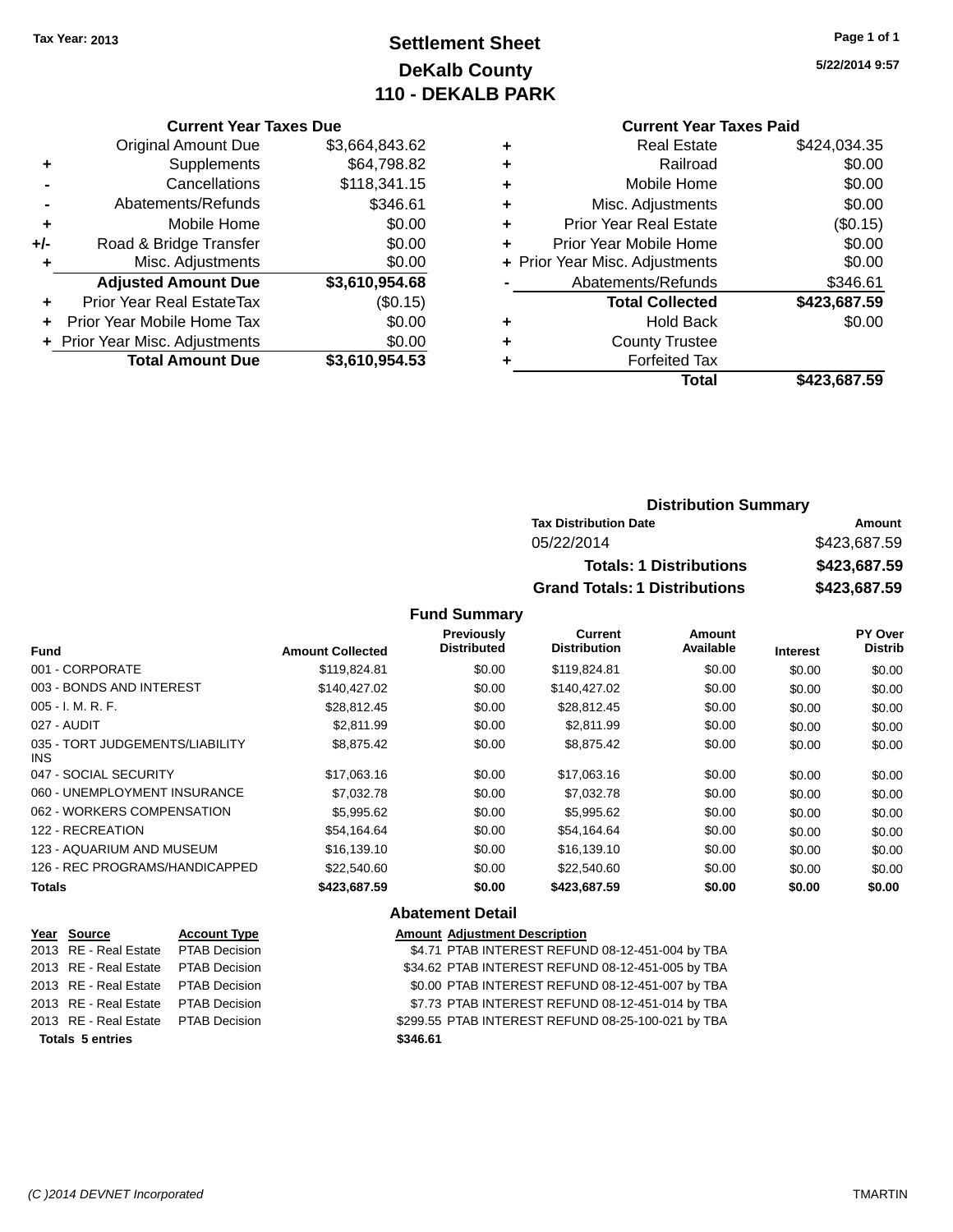## **Settlement Sheet Tax Year: 2013 Page 1 of 1 DeKalb County 111 - FRANKLIN TWP PARK**

**5/22/2014 9:57**

### **Current Year Taxes Paid**

|     | <b>Current Year Taxes Due</b>  |             |
|-----|--------------------------------|-------------|
|     | <b>Original Amount Due</b>     | \$39,551.09 |
| ٠   | Supplements                    | \$207.25    |
|     | Cancellations                  | \$226.23    |
|     | Abatements/Refunds             | \$0.00      |
| ٠   | Mobile Home                    | \$0.00      |
| +/- | Road & Bridge Transfer         | \$0.00      |
| ٠   | Misc. Adjustments              | \$0.00      |
|     | <b>Adjusted Amount Due</b>     | \$39,532.11 |
| ÷   | Prior Year Real EstateTax      | \$0.00      |
|     | Prior Year Mobile Home Tax     | \$0.00      |
|     | + Prior Year Misc. Adjustments | \$0.00      |
|     | <b>Total Amount Due</b>        | \$39,532.11 |
|     |                                |             |

| ٠ | <b>Real Estate</b>             | \$4,898.21 |
|---|--------------------------------|------------|
| ٠ | Railroad                       | \$0.00     |
| ٠ | Mobile Home                    | \$0.00     |
| ٠ | Misc. Adjustments              | \$0.00     |
| ٠ | <b>Prior Year Real Estate</b>  | \$0.00     |
| ٠ | Prior Year Mobile Home         | \$0.00     |
|   | + Prior Year Misc. Adjustments | \$0.00     |
|   | Abatements/Refunds             | \$0.00     |
|   | <b>Total Collected</b>         | \$4,898.21 |
| ٠ | <b>Hold Back</b>               | \$0.00     |
| ٠ | <b>County Trustee</b>          |            |
|   | <b>Forfeited Tax</b>           |            |
|   | Total                          | \$4.898.21 |
|   |                                |            |

|                                         |                         |                                  | <b>Distribution Summary</b>           |                                |                 |                           |  |
|-----------------------------------------|-------------------------|----------------------------------|---------------------------------------|--------------------------------|-----------------|---------------------------|--|
|                                         |                         |                                  | <b>Tax Distribution Date</b>          |                                |                 | Amount                    |  |
|                                         |                         |                                  | 05/22/2014                            |                                |                 | \$4,898.21                |  |
|                                         |                         |                                  |                                       | <b>Totals: 1 Distributions</b> |                 | \$4,898.21                |  |
|                                         |                         |                                  | <b>Grand Totals: 1 Distributions</b>  |                                |                 | \$4,898.21                |  |
|                                         |                         | <b>Fund Summary</b>              |                                       |                                |                 |                           |  |
| <b>Fund</b>                             | <b>Amount Collected</b> | Previously<br><b>Distributed</b> | <b>Current</b><br><b>Distribution</b> | Amount<br>Available            | <b>Interest</b> | PY Over<br><b>Distrib</b> |  |
| 001 - CORPORATE                         | \$4,597.15              | \$0.00                           | \$4,597.15                            | \$0.00                         | \$0.00          | \$0.00                    |  |
| 035 - TORT JUDGEMENTS/LIABILITY<br>INS. | \$301.06                | \$0.00                           | \$301.06                              | \$0.00                         | \$0.00          | \$0.00                    |  |
| <b>Totals</b>                           | \$4,898.21              | \$0.00                           | \$4,898.21                            | \$0.00                         | \$0.00          | \$0.00                    |  |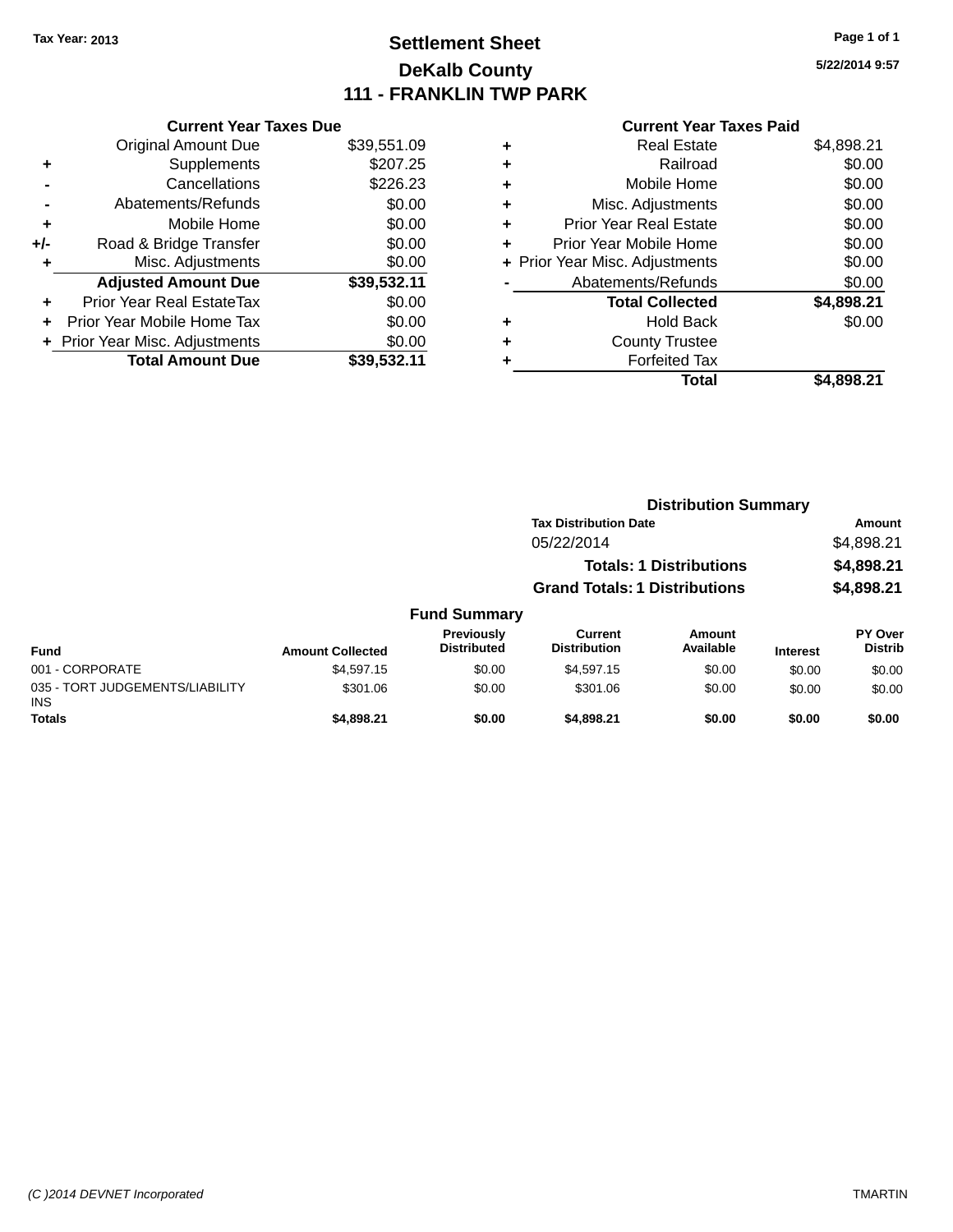## **Settlement Sheet Tax Year: 2013 Page 1 of 1 DeKalb County 112 - GENOA TWP PARK**

**5/22/2014 9:57**

|     | <b>Current Year Taxes Due</b>    |              |
|-----|----------------------------------|--------------|
|     | <b>Original Amount Due</b>       | \$593,303.68 |
| ÷   | Supplements                      | \$3,666.61   |
|     | Cancellations                    | \$4,601.94   |
|     | Abatements/Refunds               | \$4.55       |
| ٠   | Mobile Home                      | \$0.00       |
| +/- | Road & Bridge Transfer           | \$0.00       |
| ٠   | Misc. Adjustments                | \$0.00       |
|     | <b>Adjusted Amount Due</b>       | \$592,363.80 |
| ÷   | <b>Prior Year Real EstateTax</b> | (\$162.57)   |
|     | Prior Year Mobile Home Tax       | \$0.00       |
|     | + Prior Year Misc. Adjustments   | \$0.00       |
|     | <b>Total Amount Due</b>          | \$592,201.23 |
|     |                                  |              |

## **Current Year Taxes Paid +** Real Estate \$77,287.65 **+** Railroad \$0.00

|   | Total                          | \$77,120.53 |
|---|--------------------------------|-------------|
|   | <b>Forfeited Tax</b>           |             |
| ÷ | <b>County Trustee</b>          |             |
| ٠ | <b>Hold Back</b>               | \$0.00      |
|   | <b>Total Collected</b>         | \$77,120.53 |
|   | Abatements/Refunds             | \$4.55      |
|   | + Prior Year Misc. Adjustments | \$0.00      |
| ÷ | Prior Year Mobile Home         | \$0.00      |
| ÷ | <b>Prior Year Real Estate</b>  | (\$162.57)  |
| ÷ | Misc. Adjustments              | \$0.00      |
| ٠ | Mobile Home                    | \$0.00      |

### **Distribution Summary Tax Distribution Date Amount** 05/22/2014 \$77,120.53 **Totals: 1 Distributions \$77,120.53 Grand Totals: 1 Distributions \$77,120.53**

#### **Fund Summary**

|                                         |                         | <b>Previously</b>  | Current             | <b>Amount</b> |                 | PY Over        |
|-----------------------------------------|-------------------------|--------------------|---------------------|---------------|-----------------|----------------|
| <b>Fund</b>                             | <b>Amount Collected</b> | <b>Distributed</b> | <b>Distribution</b> | Available     | <b>Interest</b> | <b>Distrib</b> |
| 001 - CORPORATE                         | \$21,625.59             | \$0.00             | \$21,625.59         | \$0.00        | \$0.00          | \$0.00         |
| 003 - BONDS AND INTEREST                | \$34.474.12             | \$0.00             | \$34,474.12         | \$0.00        | \$0.00          | \$0.00         |
| $005 - I. M. R. F.$                     | \$101.49                | \$0.00             | \$101.49            | \$0.00        | \$0.00          | \$0.00         |
| 027 - AUDIT                             | \$101.49                | \$0.00             | \$101.49            | \$0.00        | \$0.00          | \$0.00         |
| 035 - TORT JUDGEMENTS/LIABILITY<br>INS. | \$0.00                  | \$0.00             | \$0.00              | \$0.00        | \$0.00          | \$0.00         |
| 047 - SOCIAL SECURITY                   | \$101.49                | \$0.00             | \$101.49            | \$0.00        | \$0.00          | \$0.00         |
| 062 - WORKERS COMPENSATION              | \$101.49                | \$0.00             | \$101.49            | \$0.00        | \$0.00          | \$0.00         |
| 122 - RECREATION                        | \$15,623.39             | \$0.00             | \$15,623.39         | \$0.00        | \$0.00          | \$0.00         |
| 126 - REC PROGRAMS/HANDICAPPED          | \$4,889.98              | \$0.00             | \$4,889.98          | \$0.00        | \$0.00          | \$0.00         |
| 143 - MEDICARE                          | \$101.49                | \$0.00             | \$101.49            | \$0.00        | \$0.00          | \$0.00         |
| <b>Totals</b>                           | \$77,120.53             | \$0.00             | \$77,120.53         | \$0.00        | \$0.00          | \$0.00         |

### **Abatement Detail**

**Year Source Account Type Amount Adjustment Description**<br>2013 RE - Real Estate PTAB Decision **AMOUNTEREST REFUN** 2013 RE - Real Estate PTAB Decision \$4.55 PTAB INTEREST REFUND 03-30-276-011 by TBA

**Totals 1 entries \$4.55**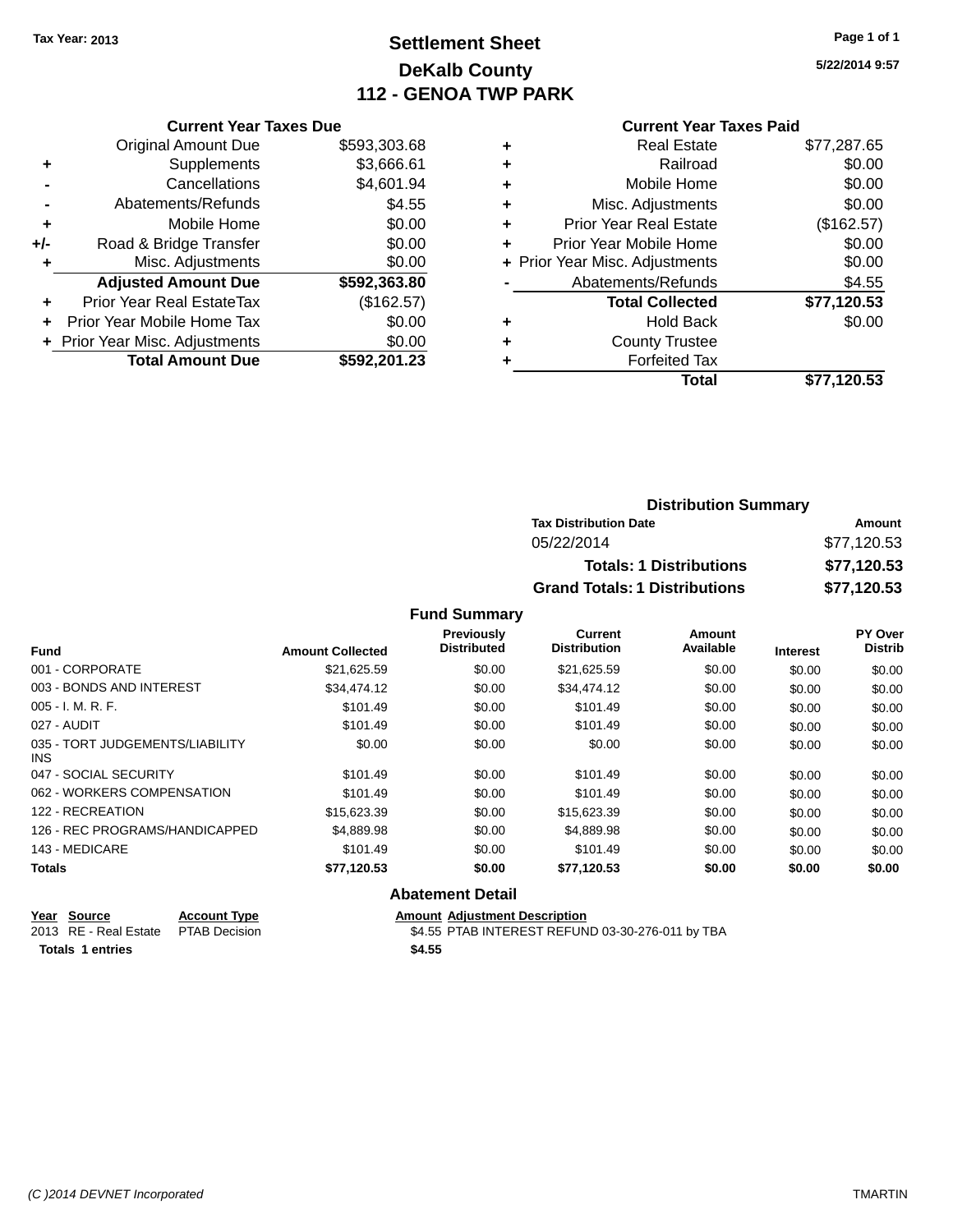## **Settlement Sheet Tax Year: 2013 Page 1 of 1 DeKalb County 113 - KINGSTON TWP PARK**

**5/22/2014 9:57**

|       | <b>Current Year Taxes Due</b>  |             |
|-------|--------------------------------|-------------|
|       | <b>Original Amount Due</b>     | \$50,280.04 |
|       | Supplements                    | \$130.11    |
|       | Cancellations                  | \$157.37    |
|       | Abatements/Refunds             | \$0.00      |
| ٠     | Mobile Home                    | \$0.00      |
| $+/-$ | Road & Bridge Transfer         | \$0.00      |
| ٠     | Misc. Adjustments              | \$0.00      |
|       | <b>Adjusted Amount Due</b>     | \$50,252.78 |
| ٠     | Prior Year Real EstateTax      | \$20.54     |
|       | Prior Year Mobile Home Tax     | \$0.00      |
|       | + Prior Year Misc. Adjustments | \$0.00      |
|       | <b>Total Amount Due</b>        | \$50.273.32 |
|       |                                |             |

### **Current Year Taxes Paid**

| <b>Real Estate</b>     | \$6,905.95                     |
|------------------------|--------------------------------|
| Railroad               | \$0.00                         |
| Mobile Home            | \$0.00                         |
| Misc. Adjustments      | \$0.00                         |
| Prior Year Real Estate | \$20.54                        |
| Prior Year Mobile Home | \$0.00                         |
|                        | \$0.00                         |
| Abatements/Refunds     | \$0.00                         |
| <b>Total Collected</b> | \$6,926.49                     |
| Hold Back              | \$0.00                         |
| <b>County Trustee</b>  |                                |
| <b>Forfeited Tax</b>   |                                |
| Total                  | \$6,926.49                     |
|                        | + Prior Year Misc. Adjustments |

|                     | <b>Distribution Summary</b>          |            |
|---------------------|--------------------------------------|------------|
|                     | <b>Tax Distribution Date</b>         | Amount     |
|                     | 05/22/2014                           | \$6,926.49 |
|                     | <b>Totals: 1 Distributions</b>       | \$6,926.49 |
|                     | <b>Grand Totals: 1 Distributions</b> | \$6,926.49 |
| <b>Fund Summary</b> |                                      |            |

#### **Fund Interest Amount Collected Distributed PY Over Distrib Amount Available Current Distribution Previously** 001 - CORPORATE \$5,434.25 \$0.00 \$5,434.25 \$0.00 \$0.00 \$0.00 035 - TORT JUDGEMENTS/LIABILITY INS \$747.56 \$0.00 \$747.56 \$0.00 \$0.00 \$0.00 122 - RECREATION 6744.68 \$144.68 \$0.00 \$744.68 \$0.00 \$0.00 \$0.00 \$0.00 \$0.00 **Totals \$6,926.49 \$0.00 \$6,926.49 \$0.00 \$0.00 \$0.00**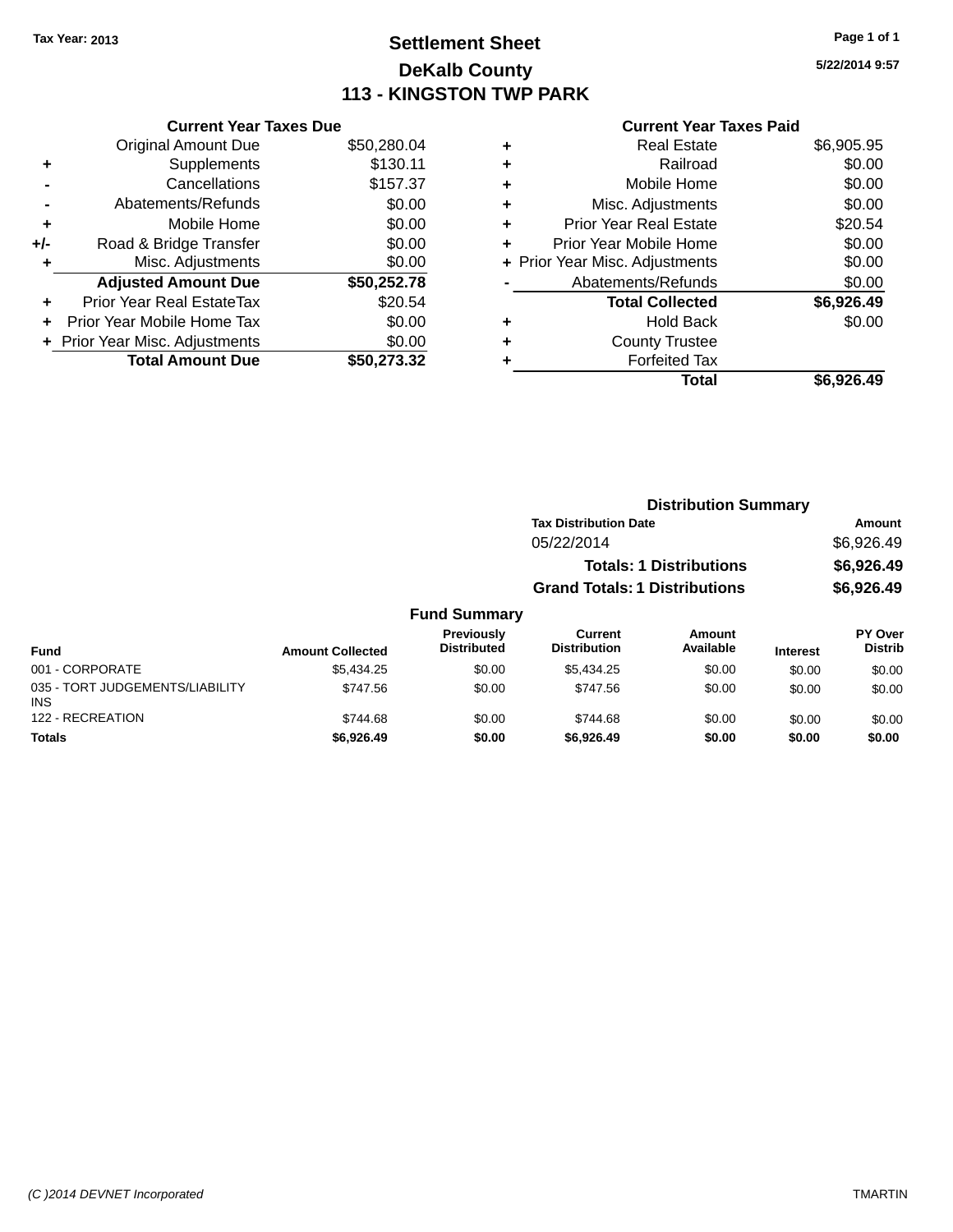## **Settlement Sheet Tax Year: 2013 Page 1 of 1 DeKalb County 114 - SANDWICH PARK**

**5/22/2014 9:57**

| <b>Current Year Taxes Due</b> |  |  |
|-------------------------------|--|--|
|                               |  |  |

|     | <b>Original Amount Due</b>     | \$466,792.41 |
|-----|--------------------------------|--------------|
| ٠   | Supplements                    | \$2,214.23   |
|     | Cancellations                  | \$2,531.70   |
|     | Abatements/Refunds             | \$1.27       |
| ÷   | Mobile Home                    | \$0.00       |
| +/- | Road & Bridge Transfer         | \$0.00       |
| ٠   | Misc. Adjustments              | \$0.57       |
|     | <b>Adjusted Amount Due</b>     | \$466,474.24 |
|     | Prior Year Real EstateTax      | (\$47.25)    |
|     | Prior Year Mobile Home Tax     | \$0.00       |
|     | + Prior Year Misc. Adjustments | \$0.00       |
|     | <b>Total Amount Due</b>        | \$466,426.99 |
|     |                                |              |

|   | <b>Current Year Taxes Paid</b> |             |
|---|--------------------------------|-------------|
| ٠ | <b>Real Estate</b>             | \$60,225.33 |
| ٠ | Railroad                       | \$0.00      |
| ٠ | Mobile Home                    | \$0.00      |
| ÷ | Misc. Adjustments              | \$0.57      |
| ٠ | <b>Prior Year Real Estate</b>  | (\$47.25)   |
| ٠ | Prior Year Mobile Home         | \$0.00      |
|   | + Prior Year Misc. Adjustments | \$0.00      |
|   | Abatements/Refunds             | \$1.27      |
|   | <b>Total Collected</b>         | \$60,177.38 |
|   | <b>Hold Back</b>               | \$0.00      |
| ÷ | <b>County Trustee</b>          |             |
|   | <b>Forfeited Tax</b>           |             |
|   | Total                          | \$60,177.38 |
|   |                                |             |

| <b>Distribution Summary</b>          |             |
|--------------------------------------|-------------|
| <b>Tax Distribution Date</b>         | Amount      |
| 05/22/2014                           | \$60,177.38 |
| <b>Totals: 1 Distributions</b>       | \$60,177.38 |
| <b>Grand Totals: 1 Distributions</b> | \$60,177.38 |

#### **Fund Summary**

| <b>Fund</b>                             | <b>Amount Collected</b> | Previously<br><b>Distributed</b> | Current<br><b>Distribution</b> | Amount<br>Available | <b>Interest</b> | PY Over<br><b>Distrib</b> |
|-----------------------------------------|-------------------------|----------------------------------|--------------------------------|---------------------|-----------------|---------------------------|
| 001 - CORPORATE                         | \$20.769.34             | \$0.00                           | \$20.769.34                    | \$0.00              | \$0.00          | \$0.00                    |
| 003 - BONDS AND INTEREST                | \$12.782.03             | \$0.00                           | \$12,782.03                    | \$0.00              | \$0.00          | \$0.00                    |
| $005 - I. M. R. F.$                     | \$2.913.07              | \$0.00                           | \$2.913.07                     | \$0.00              | \$0.00          | \$0.00                    |
| 027 - AUDIT                             | \$761.24                | \$0.00                           | \$761.24                       | \$0.00              | \$0.00          | \$0.00                    |
| 035 - TORT JUDGEMENTS/LIABILITY<br>INS. | \$1.748.15              | \$0.00                           | \$1,748.15                     | \$0.00              | \$0.00          | \$0.00                    |
| 047 - SOCIAL SECURITY                   | \$2,329.89              | \$0.00                           | \$2,329.89                     | \$0.00              | \$0.00          | \$0.00                    |
| 060 - UNEMPLOYMENT INSURANCE            | \$1.748.15              | \$0.00                           | \$1,748.15                     | \$0.00              | \$0.00          | \$0.00                    |
| 122 - RECREATION                        | \$16.364.27             | \$0.00                           | \$16,364,27                    | \$0.00              | \$0.00          | \$0.00                    |
| 125 - PAVING & LIGHTING, STREETS        | \$761.24                | \$0.00                           | \$761.24                       | \$0.00              | \$0.00          | \$0.00                    |
| <b>Totals</b>                           | \$60,177.38             | \$0.00                           | \$60,177.38                    | \$0.00              | \$0.00          | \$0.00                    |

### **Miscellaneous Adjustment Detail**

# **Year Source Account Type Amount Adjustment Description**

\$0.57 PRIMUS REDEMPTION 19-23-397-008 by TBA **Totals 1 entries \$0.57**

#### **Abatement Detail**

**Year Source Account Type Anneurs Adjustment Description**<br>
2013 RE - Real Estate PTAB Decision **Amount Adjustment Description** \$1.27 PTAB INTEREST REFUND 19-26-431-010 by TBA

| 013 RE - Real Estate PTAD Decision | <b>JI.ZI</b> |
|------------------------------------|--------------|
| Totals 1 entries                   | \$1.27       |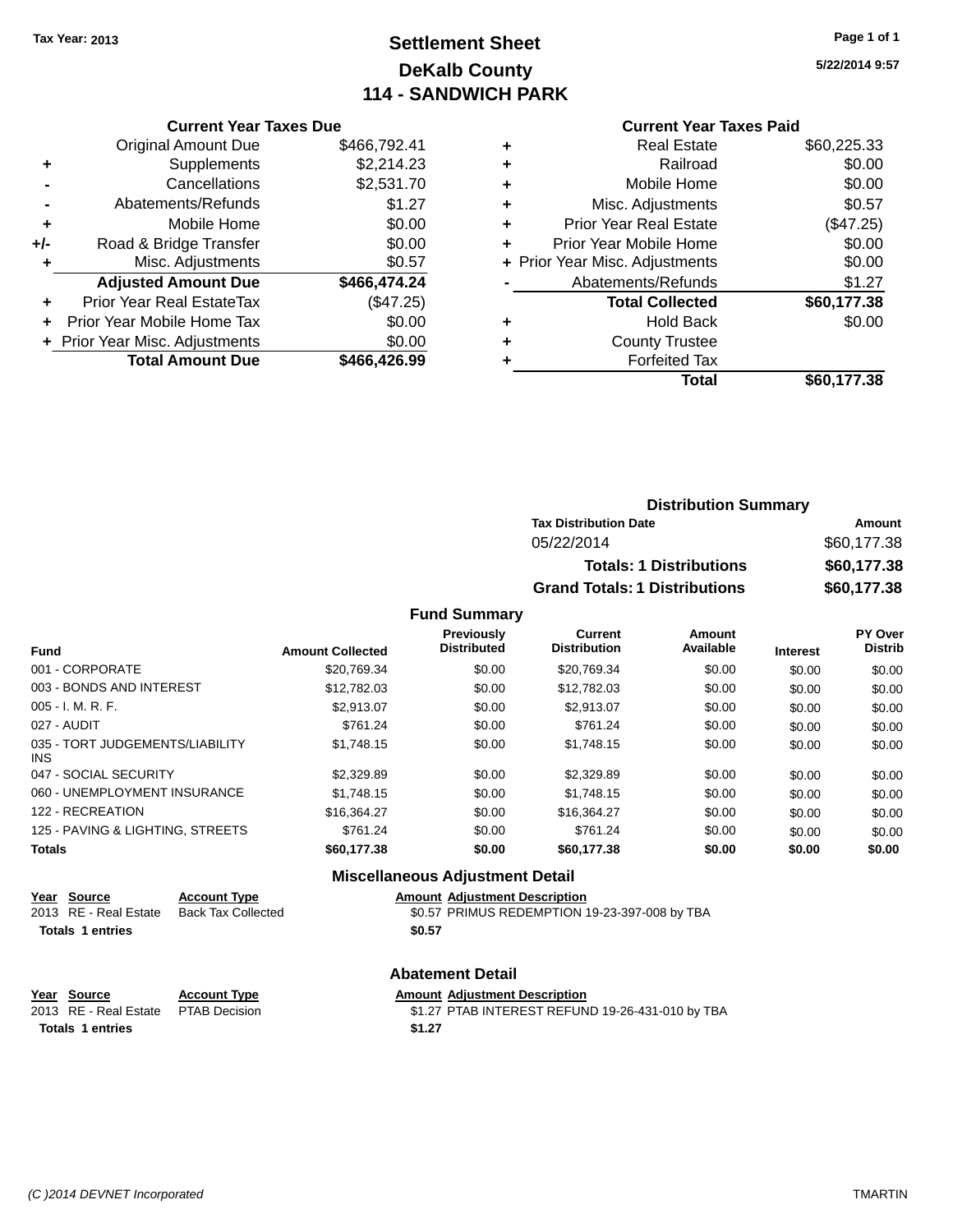## **Settlement Sheet Tax Year: 2013 Page 1 of 1 DeKalb County 115 - SYCAMORE PARK**

**5/22/2014 9:57**

### **Current Year Taxes Paid**

|       | <b>Current Year Taxes Due</b>  |                |
|-------|--------------------------------|----------------|
|       | <b>Original Amount Due</b>     | \$2,270,829.93 |
| ٠     | Supplements                    | \$5,298.87     |
|       | Cancellations                  | \$7,135.14     |
|       | Abatements/Refunds             | \$0.00         |
| ٠     | Mobile Home                    | \$0.00         |
| $+/-$ | Road & Bridge Transfer         | \$0.00         |
|       | Misc. Adjustments              | \$5.12         |
|       | <b>Adjusted Amount Due</b>     | \$2,268,998.78 |
| ÷     | Prior Year Real EstateTax      | \$377.39       |
|       | Prior Year Mobile Home Tax     | \$0.00         |
|       | + Prior Year Misc. Adjustments | \$0.00         |
|       | <b>Total Amount Due</b>        | \$2,269,376.17 |

|   | <b>Real Estate</b>             | \$286.274.90 |
|---|--------------------------------|--------------|
| ٠ | Railroad                       | \$0.00       |
| ٠ | Mobile Home                    | \$0.00       |
| ٠ | Misc. Adjustments              | \$5.12       |
| ٠ | <b>Prior Year Real Estate</b>  | \$377.39     |
|   | Prior Year Mobile Home         | \$0.00       |
|   | + Prior Year Misc. Adjustments | \$0.00       |
|   | Abatements/Refunds             | \$0.00       |
|   | <b>Total Collected</b>         | \$286,657.41 |
| ٠ | <b>Hold Back</b>               | \$0.00       |
| ٠ | <b>County Trustee</b>          |              |
|   | <b>Forfeited Tax</b>           |              |
|   | Total                          | \$286,657.41 |
|   |                                |              |

| <b>Distribution Summary</b>          |              |
|--------------------------------------|--------------|
| <b>Tax Distribution Date</b>         | Amount       |
| 05/22/2014                           | \$286,657.41 |
| <b>Totals: 1 Distributions</b>       | \$286,657.41 |
| <b>Grand Totals: 1 Distributions</b> | \$286,657.41 |

### **Fund Summary**

| <b>Fund</b>                                    | <b>Amount Collected</b> | <b>Previously</b><br><b>Distributed</b> | Current<br><b>Distribution</b> | Amount<br>Available | <b>Interest</b> | PY Over<br><b>Distrib</b> |
|------------------------------------------------|-------------------------|-----------------------------------------|--------------------------------|---------------------|-----------------|---------------------------|
| 001 - CORPORATE                                | \$61,362.45             | \$0.00                                  | \$61,362.45                    | \$0.00              | \$0.00          | \$0.00                    |
| 003 - BONDS AND INTEREST                       | \$72,905.30             | \$0.00                                  | \$72,905.30                    | \$0.00              | \$0.00          | \$0.00                    |
| $005 - I. M. R. F.$                            | \$11,106.83             | \$0.00                                  | \$11,106.83                    | \$0.00              | \$0.00          | \$0.00                    |
| 014 - POLICE PROTECTION                        | \$9.18                  | \$0.00                                  | \$9.18                         | \$0.00              | \$0.00          | \$0.00                    |
| 027 - AUDIT                                    | \$1,829.44              | \$0.00                                  | \$1,829.44                     | \$0.00              | \$0.00          | \$0.00                    |
| 035 - TORT JUDGEMENTS/LIABILITY<br>INS.        | \$6,565.59              | \$0.00                                  | \$6,565.59                     | \$0.00              | \$0.00          | \$0.00                    |
| 039 - PLAYGROUND AND RECREATION<br><b>COMM</b> | \$41,790.07             | \$0.00                                  | \$41,790.07                    | \$0.00              | \$0.00          | \$0.00                    |
| 047 - SOCIAL SECURITY                          | \$9,843.82              | \$0.00                                  | \$9,843.82                     | \$0.00              | \$0.00          | \$0.00                    |
| 122 - RECREATION                               | \$62.662.15             | \$0.00                                  | \$62.662.15                    | \$0.00              | \$0.00          | \$0.00                    |
| 125 - PAVING & LIGHTING, STREETS               | \$9.18                  | \$0.00                                  | \$9.18                         | \$0.00              | \$0.00          | \$0.00                    |
| 126 - REC PROGRAMS/HANDICAPPED                 | \$18,573.40             | \$0.00                                  | \$18,573.40                    | \$0.00              | \$0.00          | \$0.00                    |
| <b>Totals</b>                                  | \$286,657.41            | \$0.00                                  | \$286,657.41                   | \$0.00              | \$0.00          | \$0.00                    |

### **Miscellaneous Adjustment Detail**

| Year Source             | <b>Account Type</b> | <b>Amount Adiustment Description</b>             |
|-------------------------|---------------------|--------------------------------------------------|
| 2013 RE - Real Estate   | Back Tax Collected  | \$5.12 STOGSDILL REDEMPTION 06-32-328-025 by TBA |
| <b>Totals 1 entries</b> |                     | \$5.12                                           |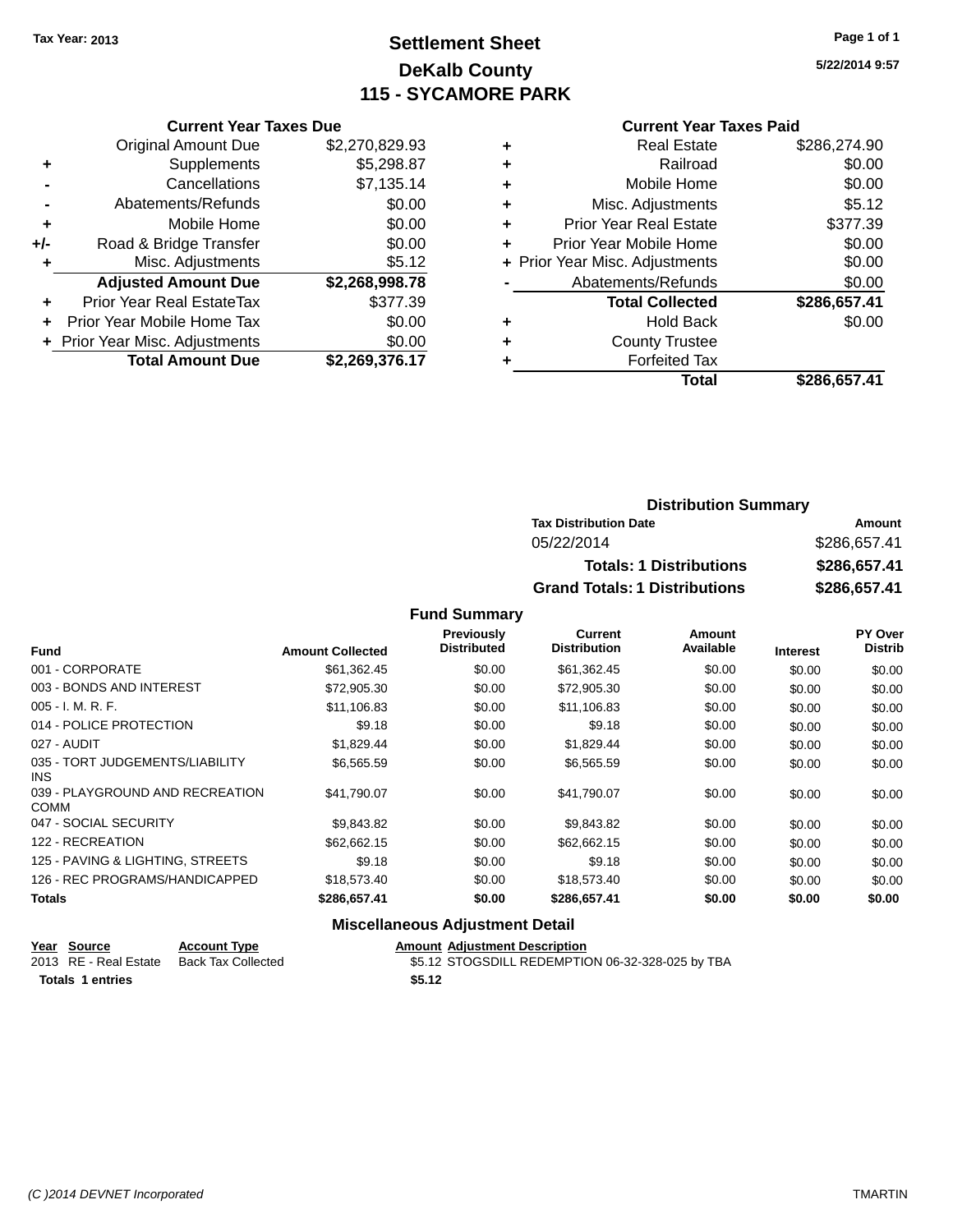## **Settlement Sheet Tax Year: 2013 Page 1 of 1 DeKalb County 120 - SCHOOL DISTRICT 1**

**5/22/2014 9:57**

### **Current Year Taxes Paid**

|     | <b>Current Year Taxes Due</b>  |              |  |  |  |
|-----|--------------------------------|--------------|--|--|--|
|     | <b>Original Amount Due</b>     | \$509,831.61 |  |  |  |
| ÷   | Supplements                    | \$0.00       |  |  |  |
|     | Cancellations                  | \$0.00       |  |  |  |
|     | Abatements/Refunds             | \$0.00       |  |  |  |
| ٠   | Mobile Home                    | \$0.00       |  |  |  |
| +/- | Road & Bridge Transfer         | \$0.00       |  |  |  |
| ٠   | Misc. Adjustments              | \$0.00       |  |  |  |
|     | <b>Adjusted Amount Due</b>     | \$509,831.61 |  |  |  |
| ÷   | Prior Year Real EstateTax      | \$0.00       |  |  |  |
|     | Prior Year Mobile Home Tax     | \$0.00       |  |  |  |
|     | + Prior Year Misc. Adjustments | \$0.00       |  |  |  |
|     | <b>Total Amount Due</b>        | \$509,831.61 |  |  |  |
|     |                                |              |  |  |  |

|   | <b>Real Estate</b>             | \$94,203.02 |
|---|--------------------------------|-------------|
| ٠ | Railroad                       | \$0.00      |
| ٠ | Mobile Home                    | \$0.00      |
| ٠ | Misc. Adjustments              | \$0.00      |
| ٠ | <b>Prior Year Real Estate</b>  | \$0.00      |
| ٠ | Prior Year Mobile Home         | \$0.00      |
|   | + Prior Year Misc. Adjustments | \$0.00      |
|   | Abatements/Refunds             | \$0.00      |
|   | <b>Total Collected</b>         | \$94,203.02 |
| ٠ | <b>Hold Back</b>               | \$0.00      |
| ٠ | <b>County Trustee</b>          |             |
| ٠ | <b>Forfeited Tax</b>           |             |
|   | Total                          | \$94,203.02 |
|   |                                |             |

| <b>Distribution Summary</b>          |             |  |  |
|--------------------------------------|-------------|--|--|
| <b>Tax Distribution Date</b>         | Amount      |  |  |
| 05/22/2014                           | \$94.203.02 |  |  |
| <b>Totals: 1 Distributions</b>       | \$94,203.02 |  |  |
| <b>Grand Totals: 1 Distributions</b> | \$94,203.02 |  |  |

|                                         |                         | Previously         | <b>Current</b>      | Amount    |                 | PY Over        |
|-----------------------------------------|-------------------------|--------------------|---------------------|-----------|-----------------|----------------|
| <b>Fund</b>                             | <b>Amount Collected</b> | <b>Distributed</b> | <b>Distribution</b> | Available | <b>Interest</b> | <b>Distrib</b> |
| 002 - EDUCATION                         | \$63,816.88             | \$0.00             | \$63,816.88         | \$0.00    | \$0.00          | \$0.00         |
| 003 - BONDS AND INTEREST                | \$7.825.92              | \$0.00             | \$7,825.92          | \$0.00    | \$0.00          | \$0.00         |
| 004 - OPERATIONS & MAINTENANCE          | \$8.010.18              | \$0.00             | \$8,010.18          | \$0.00    | \$0.00          | \$0.00         |
| $005 - I. M. R. F.$                     | \$2,421.49              | \$0.00             | \$2,421.49          | \$0.00    | \$0.00          | \$0.00         |
| 030 - TRANSPORTATION SYSTEM             | \$3,204.03              | \$0.00             | \$3,204.03          | \$0.00    | \$0.00          | \$0.00         |
| 031 - WORKING CASH                      | \$801.01                | \$0.00             | \$801.01            | \$0.00    | \$0.00          | \$0.00         |
| 032 - FIRE PREV/SFTY/ENERGY             | \$801.01                | \$0.00             | \$801.01            | \$0.00    | \$0.00          | \$0.00         |
| 033 - SPECIAL EDUCATION                 | \$640.77                | \$0.00             | \$640.77            | \$0.00    | \$0.00          | \$0.00         |
| 035 - TORT JUDGEMENTS/LIABILITY<br>INS. | \$3.459.23              | \$0.00             | \$3,459.23          | \$0.00    | \$0.00          | \$0.00         |
| 047 - SOCIAL SECURITY                   | \$2,421.49              | \$0.00             | \$2,421.49          | \$0.00    | \$0.00          | \$0.00         |
| 057 - LEASE/PURCHASE/RENTAL             | \$801.01                | \$0.00             | \$801.01            | \$0.00    | \$0.00          | \$0.00         |
| Totals                                  | \$94.203.02             | \$0.00             | \$94.203.02         | \$0.00    | \$0.00          | \$0.00         |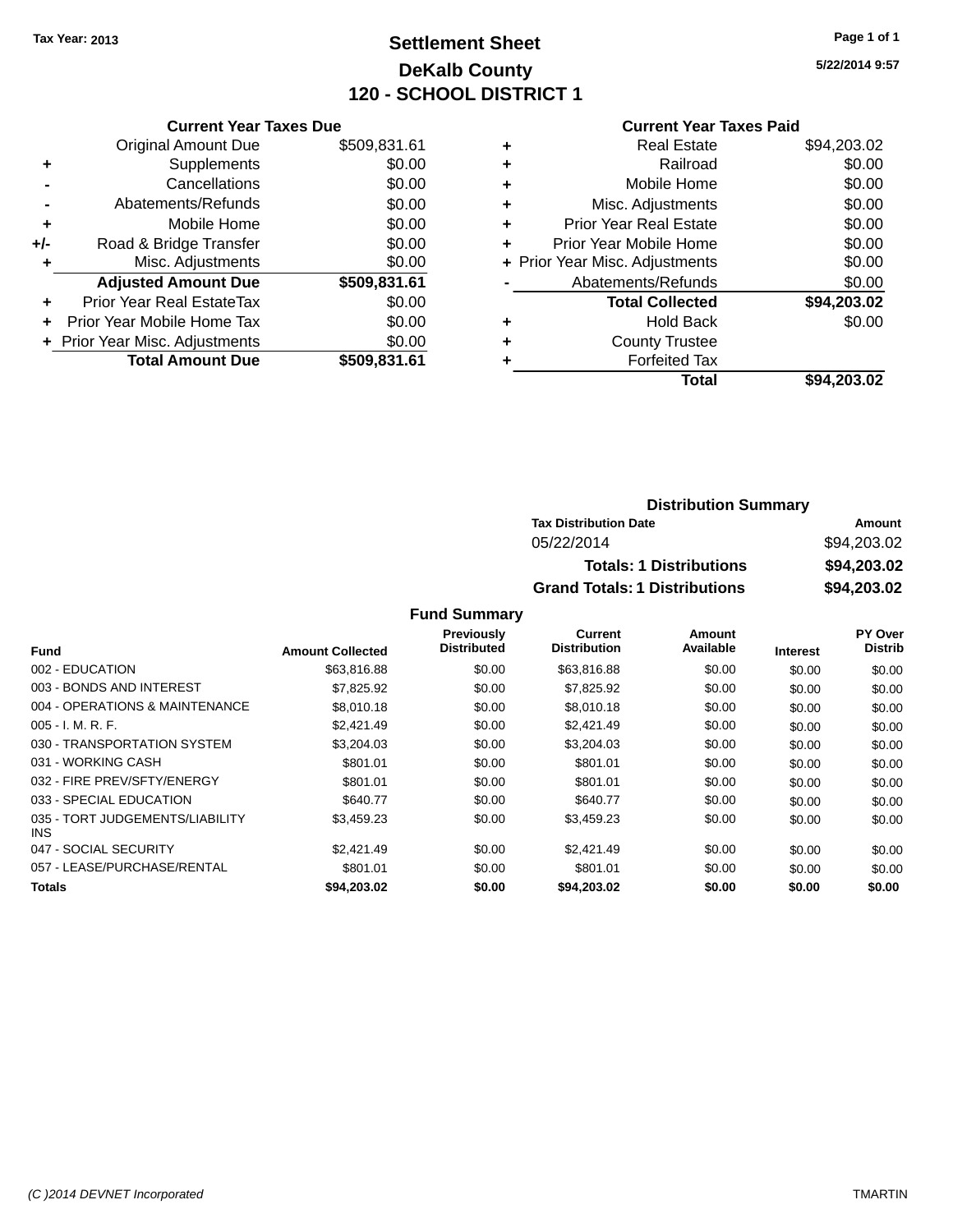## **Settlement Sheet Tax Year: 2013 Page 1 of 1 DeKalb County 121 - SCHOOL DISTRICT 9**

**5/22/2014 9:57**

### **Current Year Taxes Paid**

|       | <b>Current Year Taxes Due</b>  |              |  |  |  |
|-------|--------------------------------|--------------|--|--|--|
|       | <b>Original Amount Due</b>     | \$112,134.51 |  |  |  |
| ٠     | Supplements                    | \$0.00       |  |  |  |
|       | Cancellations                  | \$0.00       |  |  |  |
|       | Abatements/Refunds             | \$0.00       |  |  |  |
| ٠     | Mobile Home                    | \$0.00       |  |  |  |
| $+/-$ | Road & Bridge Transfer         | \$0.00       |  |  |  |
| ٠     | Misc. Adjustments              | \$0.00       |  |  |  |
|       | <b>Adjusted Amount Due</b>     | \$112,134.51 |  |  |  |
| ٠     | Prior Year Real EstateTax      | \$0.00       |  |  |  |
| ÷     | Prior Year Mobile Home Tax     | \$0.00       |  |  |  |
|       | + Prior Year Misc. Adjustments | \$0.00       |  |  |  |
|       | <b>Total Amount Due</b>        | \$112.134.51 |  |  |  |
|       |                                |              |  |  |  |

| <b>Real Estate</b>             | \$25,234.72 |
|--------------------------------|-------------|
| Railroad                       | \$0.00      |
| Mobile Home                    | \$0.00      |
| Misc. Adjustments              | \$0.00      |
| <b>Prior Year Real Estate</b>  | \$0.00      |
| Prior Year Mobile Home         | \$0.00      |
| + Prior Year Misc. Adjustments | \$0.00      |
| Abatements/Refunds             | \$0.00      |
| <b>Total Collected</b>         | \$25,234.72 |
| <b>Hold Back</b>               | \$0.00      |
| <b>County Trustee</b>          |             |
| <b>Forfeited Tax</b>           |             |
| Total                          | \$25,234.72 |
|                                |             |

### **Distribution Summary Tax Distribution Date Amount** 05/22/2014 \$25,234.72 **Totals: 1 Distributions \$25,234.72 Grand Totals: 1 Distributions \$25,234.72**

|                                         |                         | Previously  | Current             | Amount    |                 | PY Over        |
|-----------------------------------------|-------------------------|-------------|---------------------|-----------|-----------------|----------------|
| <b>Fund</b>                             | <b>Amount Collected</b> | Distributed | <b>Distribution</b> | Available | <b>Interest</b> | <b>Distrib</b> |
| 002 - EDUCATION                         | \$15,717.24             | \$0.00      | \$15,717.24         | \$0.00    | \$0.00          | \$0.00         |
| 003 - BONDS AND INTEREST                | \$3.141.37              | \$0.00      | \$3,141.37          | \$0.00    | \$0.00          | \$0.00         |
| 004 - OPERATIONS & MAINTENANCE          | \$2,770.17              | \$0.00      | \$2,770.17          | \$0.00    | \$0.00          | \$0.00         |
| $005 - I. M. R. F.$                     | \$410.77                | \$0.00      | \$410.77            | \$0.00    | \$0.00          | \$0.00         |
| 030 - TRANSPORTATION SYSTEM             | \$785.86                | \$0.00      | \$785.86            | \$0.00    | \$0.00          | \$0.00         |
| 031 - WORKING CASH                      | \$196.45                | \$0.00      | \$196.45            | \$0.00    | \$0.00          | \$0.00         |
| 032 - FIRE PREV/SFTY/ENERGY             | \$196.45                | \$0.00      | \$196.45            | \$0.00    | \$0.00          | \$0.00         |
| 033 - SPECIAL EDUCATION                 | \$157.16                | \$0.00      | \$157.16            | \$0.00    | \$0.00          | \$0.00         |
| 035 - TORT JUDGEMENTS/LIABILITY<br>INS. | \$1,131.68              | \$0.00      | \$1,131.68          | \$0.00    | \$0.00          | \$0.00         |
| 047 - SOCIAL SECURITY                   | \$531.12                | \$0.00      | \$531.12            | \$0.00    | \$0.00          | \$0.00         |
| 057 - LEASE/PURCHASE/RENTAL             | \$196.45                | \$0.00      | \$196.45            | \$0.00    | \$0.00          | \$0.00         |
| Totals                                  | \$25.234.72             | \$0.00      | \$25.234.72         | \$0.00    | \$0.00          | \$0.00         |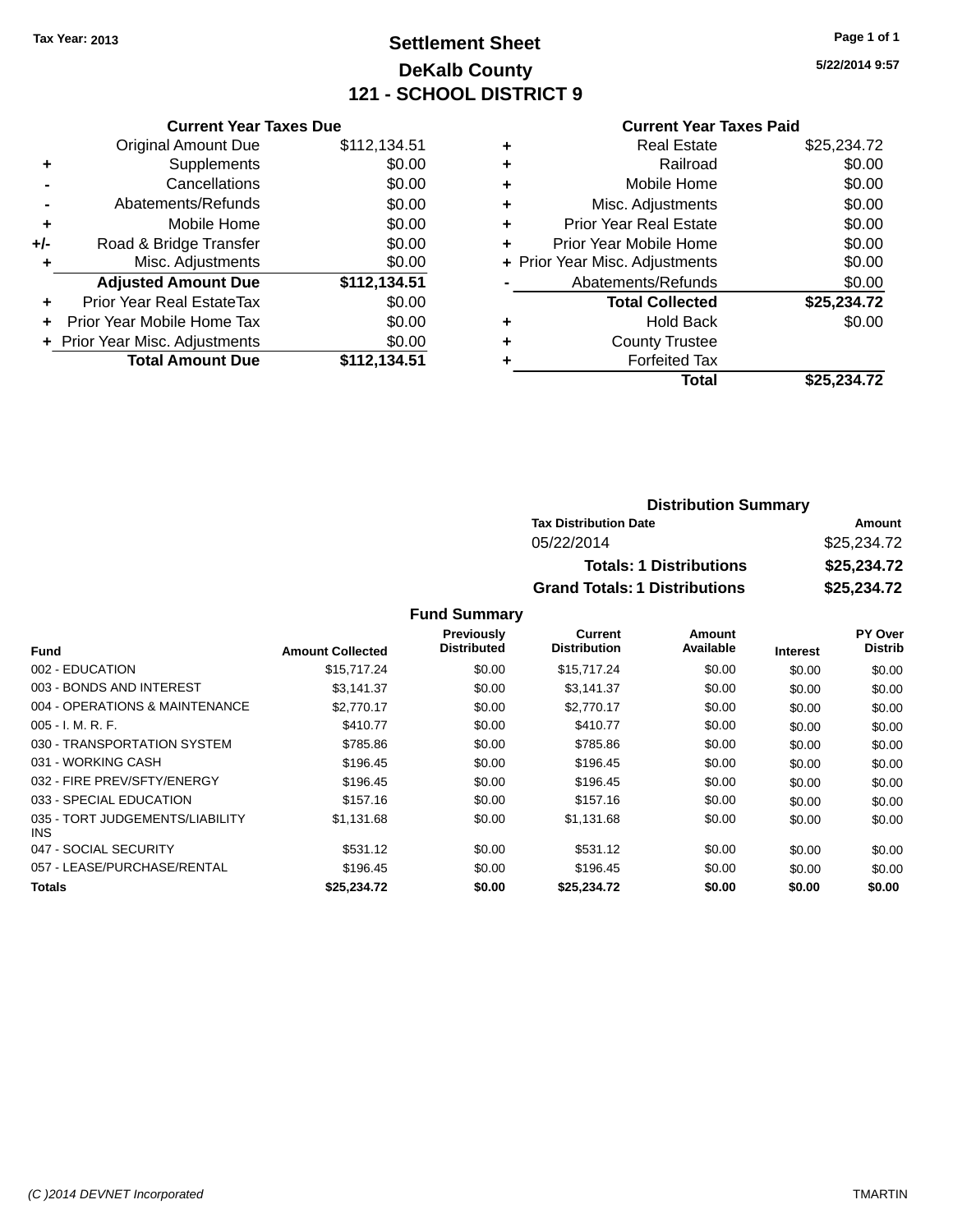## **Settlement Sheet Tax Year: 2013 Page 1 of 1 DeKalb County 122 - SCHOOL DISTRICT 100**

**5/22/2014 9:57**

### **Current Year Taxes Paid**

|     | <b>Current Year Taxes Due</b>  |             |
|-----|--------------------------------|-------------|
|     | <b>Original Amount Due</b>     | \$14,927.61 |
| ٠   | Supplements                    | \$0.00      |
|     | Cancellations                  | \$0.00      |
|     | Abatements/Refunds             | \$0.00      |
| ٠   | Mobile Home                    | \$0.00      |
| +/- | Road & Bridge Transfer         | \$0.00      |
| ٠   | Misc. Adjustments              | \$0.00      |
|     | <b>Adjusted Amount Due</b>     | \$14,927.61 |
| ٠   | Prior Year Real EstateTax      | \$0.00      |
|     | Prior Year Mobile Home Tax     | \$0.00      |
|     | + Prior Year Misc. Adjustments | \$0.00      |
|     | <b>Total Amount Due</b>        | \$14.927.61 |
|     |                                |             |

| ٠ | <b>Real Estate</b>             | \$4,804.94 |
|---|--------------------------------|------------|
| ٠ | Railroad                       | \$0.00     |
| ٠ | Mobile Home                    | \$0.00     |
| ٠ | Misc. Adjustments              | \$0.00     |
| ٠ | <b>Prior Year Real Estate</b>  | \$0.00     |
| ٠ | Prior Year Mobile Home         | \$0.00     |
|   | + Prior Year Misc. Adjustments | \$0.00     |
|   | Abatements/Refunds             | \$0.00     |
|   | <b>Total Collected</b>         | \$4,804.94 |
| ٠ | <b>Hold Back</b>               | \$0.00     |
| ٠ | <b>County Trustee</b>          |            |
| ٠ | <b>Forfeited Tax</b>           |            |
|   | Total                          | \$4,804.94 |
|   |                                |            |

| <b>Distribution Summary</b>          |            |
|--------------------------------------|------------|
| <b>Tax Distribution Date</b>         | Amount     |
| 05/22/2014                           | \$4.804.94 |
| <b>Totals: 1 Distributions</b>       | \$4,804.94 |
| <b>Grand Totals: 1 Distributions</b> | \$4,804.94 |

|                                         |                         | <b>Previously</b>  | Current             | Amount    |                 | PY Over        |
|-----------------------------------------|-------------------------|--------------------|---------------------|-----------|-----------------|----------------|
| <b>Fund</b>                             | <b>Amount Collected</b> | <b>Distributed</b> | <b>Distribution</b> | Available | <b>Interest</b> | <b>Distrib</b> |
| 002 - EDUCATION                         | \$2.855.38              | \$0.00             | \$2,855.38          | \$0.00    | \$0.00          | \$0.00         |
| 003 - BONDS AND INTEREST                | \$658.79                | \$0.00             | \$658.79            | \$0.00    | \$0.00          | \$0.00         |
| 004 - OPERATIONS & MAINTENANCE          | \$566.57                | \$0.00             | \$566.57            | \$0.00    | \$0.00          | \$0.00         |
| $005 - I. M. R. F.$                     | \$61.86                 | \$0.00             | \$61.86             | \$0.00    | \$0.00          | \$0.00         |
| 030 - TRANSPORTATION SYSTEM             | \$247.41                | \$0.00             | \$247.41            | \$0.00    | \$0.00          | \$0.00         |
| 031 - WORKING CASH                      | \$0.00                  | \$0.00             | \$0.00              | \$0.00    | \$0.00          | \$0.00         |
| 032 - FIRE PREV/SFTY/ENERGY             | \$48.97                 | \$0.00             | \$48.97             | \$0.00    | \$0.00          | \$0.00         |
| 033 - SPECIAL EDUCATION                 | \$139.17                | \$0.00             | \$139.17            | \$0.00    | \$0.00          | \$0.00         |
| 035 - TORT JUDGEMENTS/LIABILITY<br>INS. | \$118.55                | \$0.00             | \$118.55            | \$0.00    | \$0.00          | \$0.00         |
| 047 - SOCIAL SECURITY                   | \$108.24                | \$0.00             | \$108.24            | \$0.00    | \$0.00          | \$0.00         |
| <b>Totals</b>                           | \$4,804.94              | \$0.00             | \$4,804.94          | \$0.00    | \$0.00          | \$0.00         |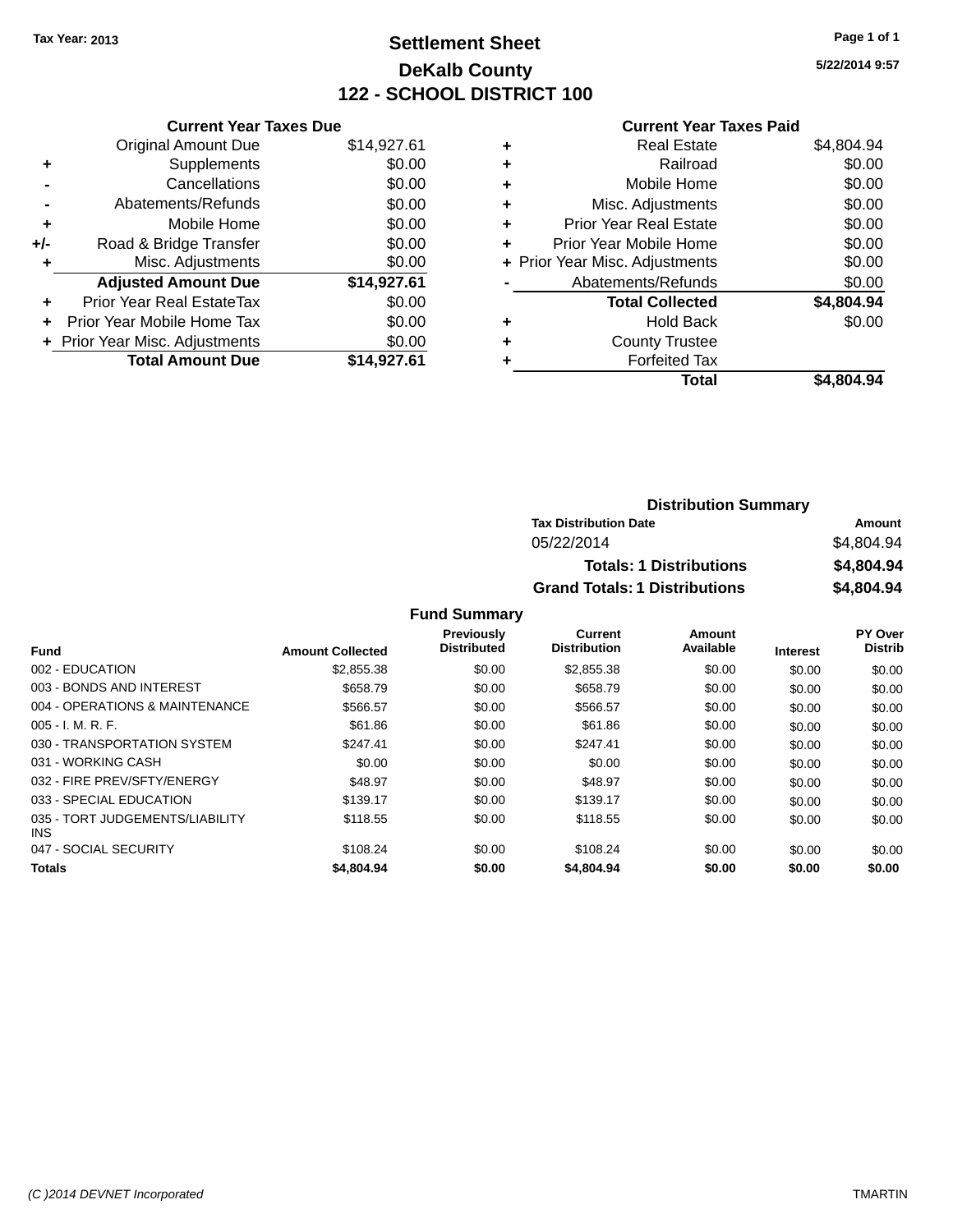## **Settlement Sheet Tax Year: 2013 Page 1 of 1 DeKalb County 123 - SCHOOL DISTRICT 161**

**5/22/2014 9:57**

### **Current Year Taxes Paid**

| <b>Current Year Taxes Due</b> |             |  |  |  |
|-------------------------------|-------------|--|--|--|
| <b>Original Amount Due</b>    | \$64,028.20 |  |  |  |
| Supplements                   | \$0.00      |  |  |  |
| Cancellations                 | \$0.00      |  |  |  |
| Abatements/Refunds            | \$0.00      |  |  |  |
| Mobile Home                   | \$0.00      |  |  |  |
| Road & Bridge Transfer        | \$0.00      |  |  |  |
| Misc. Adjustments             | \$0.00      |  |  |  |
| <b>Adjusted Amount Due</b>    | \$64,028.20 |  |  |  |
| Prior Year Real EstateTax     | \$0.00      |  |  |  |
| Prior Year Mobile Home Tax    | \$0.00      |  |  |  |
| Prior Year Misc. Adjustments  | \$0.00      |  |  |  |
| <b>Total Amount Due</b>       | \$64.028.20 |  |  |  |
|                               |             |  |  |  |

| ٠ | <b>Real Estate</b>             | \$14,630.06 |
|---|--------------------------------|-------------|
| ٠ | Railroad                       | \$0.00      |
| ٠ | Mobile Home                    | \$0.00      |
| ٠ | Misc. Adjustments              | \$0.00      |
| ٠ | <b>Prior Year Real Estate</b>  | \$0.00      |
| ٠ | Prior Year Mobile Home         | \$0.00      |
|   | + Prior Year Misc. Adjustments | \$0.00      |
|   | Abatements/Refunds             | \$0.00      |
|   | <b>Total Collected</b>         | \$14,630.06 |
| ٠ | Hold Back                      | \$0.00      |
| ٠ | <b>County Trustee</b>          |             |
| ٠ | <b>Forfeited Tax</b>           |             |
|   | Total                          | \$14,630.06 |
|   |                                |             |

| <b>Distribution Summary</b>          |             |
|--------------------------------------|-------------|
| <b>Tax Distribution Date</b>         | Amount      |
| 05/22/2014                           | \$14,630.06 |
| <b>Totals: 1 Distributions</b>       | \$14,630.06 |
| <b>Grand Totals: 1 Distributions</b> | \$14,630.06 |

|                                               |                         | <b>Previously</b><br><b>Distributed</b> | <b>Current</b><br><b>Distribution</b> | Amount<br>Available |                 | <b>PY Over</b><br><b>Distrib</b> |
|-----------------------------------------------|-------------------------|-----------------------------------------|---------------------------------------|---------------------|-----------------|----------------------------------|
| Fund                                          | <b>Amount Collected</b> |                                         |                                       |                     | <b>Interest</b> |                                  |
| 002 - EDUCATION                               | \$10.941.37             | \$0.00                                  | \$10,941.37                           | \$0.00              | \$0.00          | \$0.00                           |
| 003 - BONDS AND INTEREST                      | \$535.47                | \$0.00                                  | \$535.47                              | \$0.00              | \$0.00          | \$0.00                           |
| 004 - OPERATIONS & MAINTENANCE                | \$1.149.34              | \$0.00                                  | \$1.149.34                            | \$0.00              | \$0.00          | \$0.00                           |
| $005 - I. M. R. F.$                           | \$251.14                | \$0.00                                  | \$251.14                              | \$0.00              | \$0.00          | \$0.00                           |
| 030 - TRANSPORTATION SYSTEM                   | \$551.67                | \$0.00                                  | \$551.67                              | \$0.00              | \$0.00          | \$0.00                           |
| 031 - WORKING CASH                            | \$229.88                | \$0.00                                  | \$229.88                              | \$0.00              | \$0.00          | \$0.00                           |
| 033 - SPECIAL EDUCATION                       | \$97.25                 | \$0.00                                  | \$97.25                               | \$0.00              | \$0.00          | \$0.00                           |
| 035 - TORT JUDGEMENTS/LIABILITY<br><b>INS</b> | \$392.92                | \$0.00                                  | \$392.92                              | \$0.00              | \$0.00          | \$0.00                           |
| 047 - SOCIAL SECURITY                         | \$251.14                | \$0.00                                  | \$251.14                              | \$0.00              | \$0.00          | \$0.00                           |
| 057 - LEASE/PURCHASE/RENTAL                   | \$229.88                | \$0.00                                  | \$229.88                              | \$0.00              | \$0.00          | \$0.00                           |
| <b>Totals</b>                                 | \$14,630.06             | \$0.00                                  | \$14,630.06                           | \$0.00              | \$0.00          | \$0.00                           |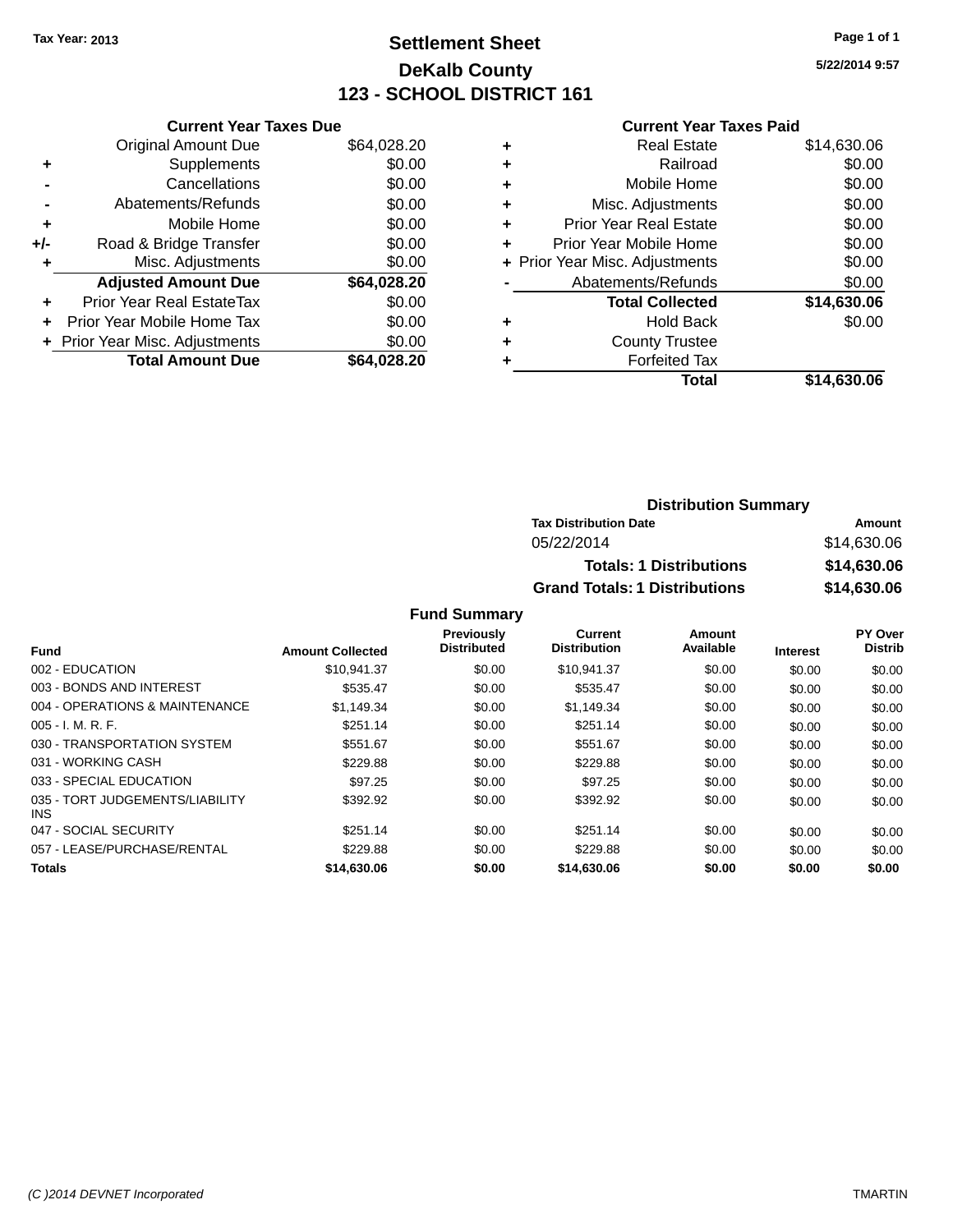## **Settlement Sheet Tax Year: 2013 Page 1 of 1 DeKalb County 124 - SCHOOL DISTRICT 212**

**5/22/2014 9:57**

### **Current Year Taxes Paid**

| <b>Current Year Taxes Due</b>  |              |  |  |  |
|--------------------------------|--------------|--|--|--|
| <b>Original Amount Due</b>     | \$270,033.88 |  |  |  |
| Supplements                    | \$2,041.76   |  |  |  |
| Cancellations                  | \$2,610.27   |  |  |  |
| Abatements/Refunds             | \$0.00       |  |  |  |
| Mobile Home                    | \$0.00       |  |  |  |
| Road & Bridge Transfer         | \$0.00       |  |  |  |
| Misc. Adjustments              | \$0.00       |  |  |  |
| <b>Adjusted Amount Due</b>     | \$269,465.37 |  |  |  |
| Prior Year Real EstateTax      | \$0.00       |  |  |  |
| Prior Year Mobile Home Tax     | \$0.00       |  |  |  |
| + Prior Year Misc. Adjustments | \$0.00       |  |  |  |
| <b>Total Amount Due</b>        | \$269.465.37 |  |  |  |
|                                |              |  |  |  |

| ٠ | <b>Real Estate</b>             | \$49,416.81 |
|---|--------------------------------|-------------|
| ٠ | Railroad                       | \$0.00      |
| ٠ | Mobile Home                    | \$0.00      |
| ٠ | Misc. Adjustments              | \$0.00      |
| ٠ | <b>Prior Year Real Estate</b>  | \$0.00      |
| ٠ | Prior Year Mobile Home         | \$0.00      |
|   | + Prior Year Misc. Adjustments | \$0.00      |
|   | Abatements/Refunds             | \$0.00      |
|   | <b>Total Collected</b>         | \$49,416.81 |
| ٠ | Hold Back                      | \$0.00      |
| ٠ | <b>County Trustee</b>          |             |
| ٠ | <b>Forfeited Tax</b>           |             |
|   | Total                          | \$49,416.81 |
|   |                                |             |

| <b>Distribution Summary</b>          |             |
|--------------------------------------|-------------|
| <b>Tax Distribution Date</b>         | Amount      |
| 05/22/2014                           | \$49,416.81 |
| <b>Totals: 1 Distributions</b>       | \$49,416.81 |
| <b>Grand Totals: 1 Distributions</b> | \$49,416.81 |

|                                         |                         | Previously         | <b>Current</b>      | <b>Amount</b> |                 | <b>PY Over</b> |
|-----------------------------------------|-------------------------|--------------------|---------------------|---------------|-----------------|----------------|
| <b>Fund</b>                             | <b>Amount Collected</b> | <b>Distributed</b> | <b>Distribution</b> | Available     | <b>Interest</b> | <b>Distrib</b> |
| 002 - EDUCATION                         | \$24,350.48             | \$0.00             | \$24,350.48         | \$0.00        | \$0.00          | \$0.00         |
| 003 - BONDS AND INTEREST                | \$7,106.78              | \$0.00             | \$7,106.78          | \$0.00        | \$0.00          | \$0.00         |
| 004 - OPERATIONS & MAINTENANCE          | \$4,682.79              | \$0.00             | \$4,682.79          | \$0.00        | \$0.00          | \$0.00         |
| $005 - I. M. R. F.$                     | \$851.50                | \$0.00             | \$851.50            | \$0.00        | \$0.00          | \$0.00         |
| 030 - TRANSPORTATION SYSTEM             | \$2,247.72              | \$0.00             | \$2,247.72          | \$0.00        | \$0.00          | \$0.00         |
| 031 - WORKING CASH                      | \$936.55                | \$0.00             | \$936.55            | \$0.00        | \$0.00          | \$0.00         |
| 032 - FIRE PREV/SFTY/ENERGY             | \$25.10                 | \$0.00             | \$25.10             | \$0.00        | \$0.00          | \$0.00         |
| 033 - SPECIAL EDUCATION                 | \$374.63                | \$0.00             | \$374.63            | \$0.00        | \$0.00          | \$0.00         |
| 035 - TORT JUDGEMENTS/LIABILITY<br>INS. | \$5,972.96              | \$0.00             | \$5,972.96          | \$0.00        | \$0.00          | \$0.00         |
| 047 - SOCIAL SECURITY                   | \$1,033.40              | \$0.00             | \$1,033.40          | \$0.00        | \$0.00          | \$0.00         |
| 057 - LEASE/PURCHASE/RENTAL             | \$936.55                | \$0.00             | \$936.55            | \$0.00        | \$0.00          | \$0.00         |
| 109 - PRIOR YEAR ADJUSTMENT             | \$898.35                | \$0.00             | \$898.35            | \$0.00        | \$0.00          | \$0.00         |
| Totals                                  | \$49,416.81             | \$0.00             | \$49,416.81         | \$0.00        | \$0.00          | \$0.00         |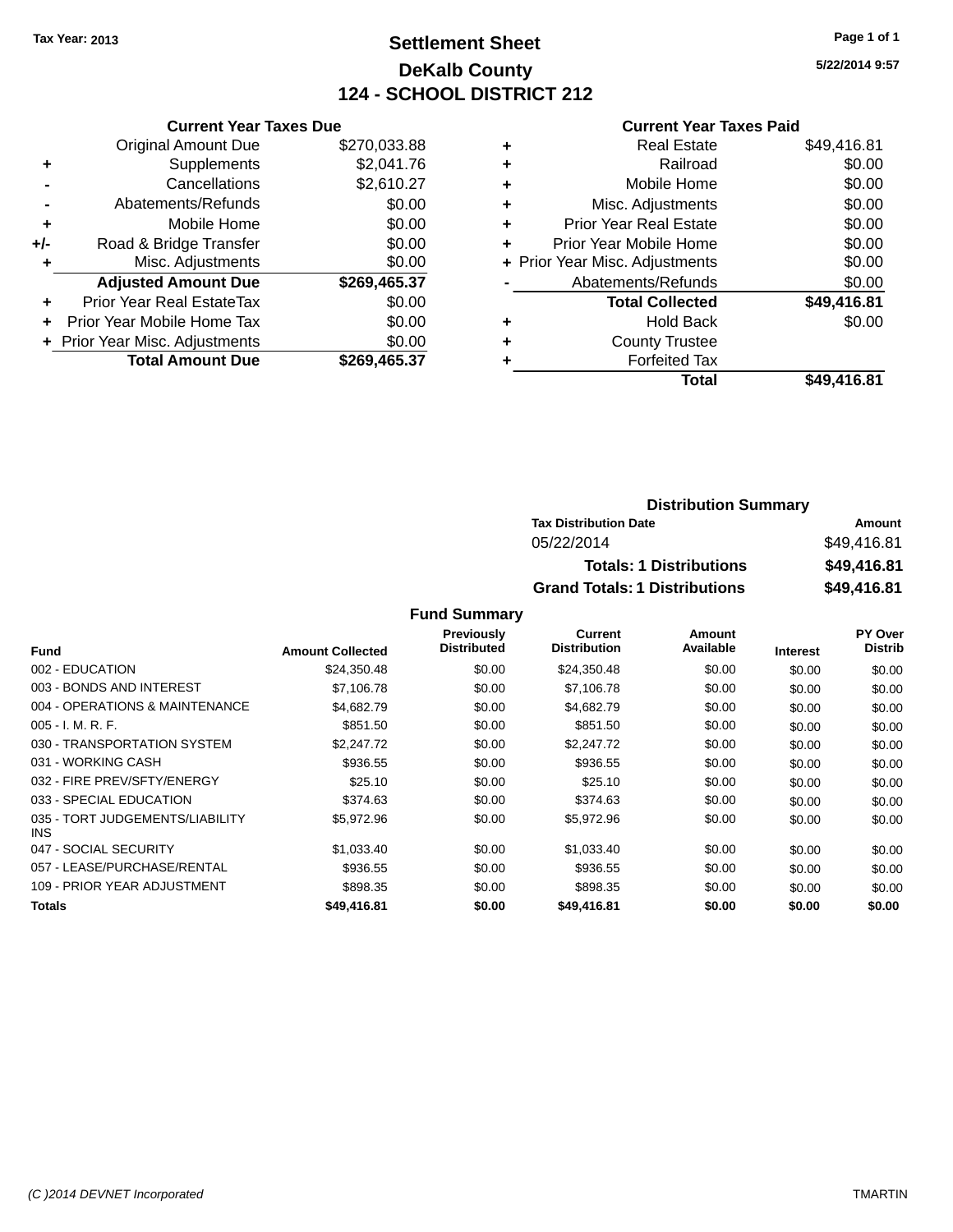# **Settlement Sheet Tax Year: 2013 Page 1 of 1 DeKalb County 125 - SCHOOL DISTRICT 220**

**5/22/2014 9:57**

|     | <b>Current Year Taxes Due</b>  |            |
|-----|--------------------------------|------------|
|     | <b>Original Amount Due</b>     | \$3,707.30 |
|     | Supplements                    | \$0.00     |
|     | Cancellations                  | \$0.00     |
|     | Abatements/Refunds             | \$0.00     |
| ٠   | Mobile Home                    | \$0.00     |
| +/- | Road & Bridge Transfer         | \$0.00     |
| ٠   | Misc. Adjustments              | \$0.00     |
|     | <b>Adjusted Amount Due</b>     | \$3,707.30 |
| ÷   | Prior Year Real EstateTax      | \$0.00     |
| ÷   | Prior Year Mobile Home Tax     | \$0.00     |
|     | + Prior Year Misc. Adjustments | \$0.00     |
|     | <b>Total Amount Due</b>        | \$3,707.30 |
|     |                                |            |

| Abatements/Refunds     | \$0.00                                                                                                                                                      |
|------------------------|-------------------------------------------------------------------------------------------------------------------------------------------------------------|
| <b>Total Collected</b> | \$0.00                                                                                                                                                      |
|                        |                                                                                                                                                             |
|                        | \$0.00                                                                                                                                                      |
|                        |                                                                                                                                                             |
|                        |                                                                                                                                                             |
| <b>Forfeited Tax</b>   |                                                                                                                                                             |
| Total                  |                                                                                                                                                             |
|                        |                                                                                                                                                             |
|                        |                                                                                                                                                             |
|                        | Misc. Adjustments<br><b>Prior Year Real Estate</b><br>Prior Year Mobile Home<br>+ Prior Year Misc. Adjustments<br><b>Hold Back</b><br><b>County Trustee</b> |

|                                               |                         | <b>Fund Summary</b>              |                                       |                     |                 |                           |
|-----------------------------------------------|-------------------------|----------------------------------|---------------------------------------|---------------------|-----------------|---------------------------|
| <b>Fund</b>                                   | <b>Amount Collected</b> | Previously<br><b>Distributed</b> | <b>Current</b><br><b>Distribution</b> | Amount<br>Available | <b>Interest</b> | PY Over<br><b>Distrib</b> |
| 002 - EDUCATION                               | \$0.00                  | \$0.00                           | \$0.00                                | \$0.00              | \$0.00          | \$0.00                    |
| 003 - BONDS AND INTEREST                      | \$0.00                  | \$0.00                           | \$0.00                                | \$0.00              | \$0.00          | \$0.00                    |
| 004 - OPERATIONS & MAINTENANCE                | \$0.00                  | \$0.00                           | \$0.00                                | \$0.00              | \$0.00          | \$0.00                    |
| 005 - I. M. R. F.                             | \$0.00                  | \$0.00                           | \$0.00                                | \$0.00              | \$0.00          | \$0.00                    |
| 030 - TRANSPORTATION SYSTEM                   | \$0.00                  | \$0.00                           | \$0.00                                | \$0.00              | \$0.00          | \$0.00                    |
| 031 - WORKING CASH                            | \$0.00                  | \$0.00                           | \$0.00                                | \$0.00              | \$0.00          | \$0.00                    |
| 032 - FIRE PREV/SFTY/ENERGY                   | \$0.00                  | \$0.00                           | \$0.00                                | \$0.00              | \$0.00          | \$0.00                    |
| 033 - SPECIAL EDUCATION                       | \$0.00                  | \$0.00                           | \$0.00                                | \$0.00              | \$0.00          | \$0.00                    |
| 035 - TORT JUDGEMENTS/LIABILITY<br><b>INS</b> | \$0.00                  | \$0.00                           | \$0.00                                | \$0.00              | \$0.00          | \$0.00                    |
| 047 - SOCIAL SECURITY                         | \$0.00                  | \$0.00                           | \$0.00                                | \$0.00              | \$0.00          | \$0.00                    |
| 057 - LEASE/PURCHASE/RENTAL                   | \$0.00                  | \$0.00                           | \$0.00                                | \$0.00              | \$0.00          | \$0.00                    |
| <b>Totals</b>                                 | \$0.00                  | \$0.00                           | \$0.00                                | \$0.00              | \$0.00          | \$0.00                    |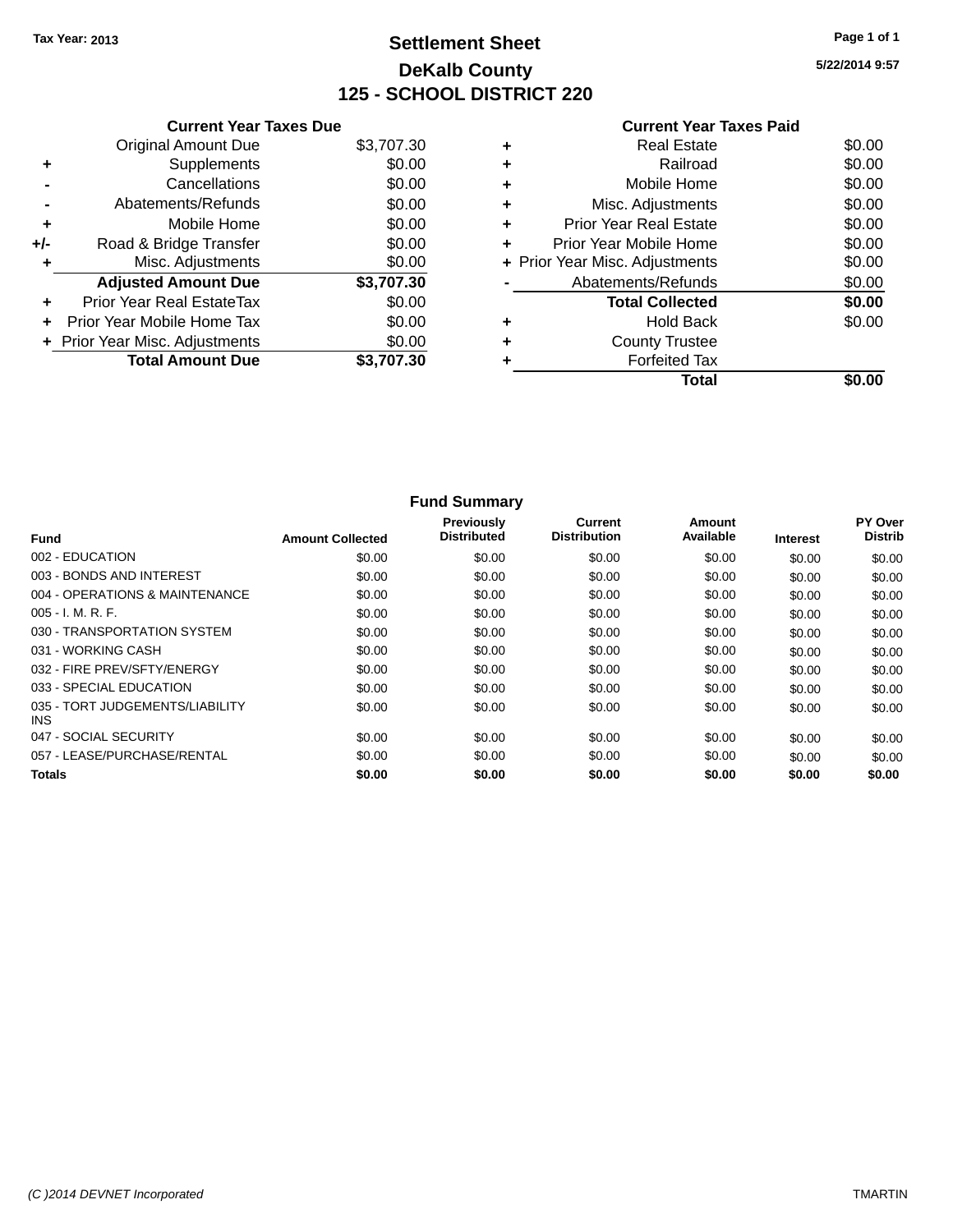# **Settlement Sheet Tax Year: 2013 Page 1 of 1 DeKalb County 126 - SCHOOL DISTRICT 269**

**5/22/2014 9:57**

#### **Current Year Taxes Paid**

| <b>Current Year Taxes Due</b> |              |
|-------------------------------|--------------|
| <b>Original Amount Due</b>    | \$263,666.93 |
| Supplements                   | \$2,549.19   |
| Cancellations                 | \$3,258.98   |
| Abatements/Refunds            | \$0.00       |
| Mobile Home                   | \$0.00       |
| Road & Bridge Transfer        | \$0.00       |
| Misc. Adjustments             | \$0.00       |
| <b>Adjusted Amount Due</b>    | \$262,957.14 |
| Prior Year Real EstateTax     | \$0.00       |
| Prior Year Mobile Home Tax    | \$0.00       |
| Prior Year Misc. Adjustments  | \$0.00       |
| <b>Total Amount Due</b>       | \$262,957.14 |
|                               |              |

| ٠ | <b>Real Estate</b>             | \$45,682.69 |
|---|--------------------------------|-------------|
| ٠ | Railroad                       | \$0.00      |
| ٠ | Mobile Home                    | \$0.00      |
| ٠ | Misc. Adjustments              | \$0.00      |
| ٠ | <b>Prior Year Real Estate</b>  | \$0.00      |
| ٠ | Prior Year Mobile Home         | \$0.00      |
|   | + Prior Year Misc. Adjustments | \$0.00      |
|   | Abatements/Refunds             | \$0.00      |
|   | <b>Total Collected</b>         | \$45,682.69 |
| ٠ | <b>Hold Back</b>               | \$0.00      |
| ٠ | <b>County Trustee</b>          |             |
| ٠ | <b>Forfeited Tax</b>           |             |
|   | Total                          | \$45,682.69 |
|   |                                |             |

| <b>Distribution Summary</b>          |             |
|--------------------------------------|-------------|
| <b>Tax Distribution Date</b>         | Amount      |
| 05/22/2014                           | \$45,682.69 |
| <b>Totals: 1 Distributions</b>       | \$45,682.69 |
| <b>Grand Totals: 1 Distributions</b> | \$45,682.69 |

| <b>Fund</b>                             | <b>Amount Collected</b> | <b>Previously</b><br><b>Distributed</b> | Current<br><b>Distribution</b> | Amount<br>Available | <b>Interest</b> | PY Over<br><b>Distrib</b> |
|-----------------------------------------|-------------------------|-----------------------------------------|--------------------------------|---------------------|-----------------|---------------------------|
| 002 - EDUCATION                         | \$29.124.63             | \$0.00                                  | \$29.124.63                    | \$0.00              | \$0.00          | \$0.00                    |
| 004 - OPERATIONS & MAINTENANCE          | \$7.627.87              | \$0.00                                  | \$7.627.87                     | \$0.00              | \$0.00          | \$0.00                    |
| $005 - I. M. R. F.$                     | \$454.77                | \$0.00                                  | \$454.77                       | \$0.00              | \$0.00          | \$0.00                    |
| 030 - TRANSPORTATION SYSTEM             | \$1.664.27              | \$0.00                                  | \$1.664.27                     | \$0.00              | \$0.00          | \$0.00                    |
| 031 - WORKING CASH                      | \$693.46                | \$0.00                                  | \$693.46                       | \$0.00              | \$0.00          | \$0.00                    |
| 033 - SPECIAL EDUCATION                 | \$277.39                | \$0.00                                  | \$277.39                       | \$0.00              | \$0.00          | \$0.00                    |
| 035 - TORT JUDGEMENTS/LIABILITY<br>INS. | \$4.874.07              | \$0.00                                  | \$4.874.07                     | \$0.00              | \$0.00          | \$0.00                    |
| 047 - SOCIAL SECURITY                   | \$966.23                | \$0.00                                  | \$966.23                       | \$0.00              | \$0.00          | \$0.00                    |
| <b>Totals</b>                           | \$45,682.69             | \$0.00                                  | \$45,682.69                    | \$0.00              | \$0.00          | \$0.00                    |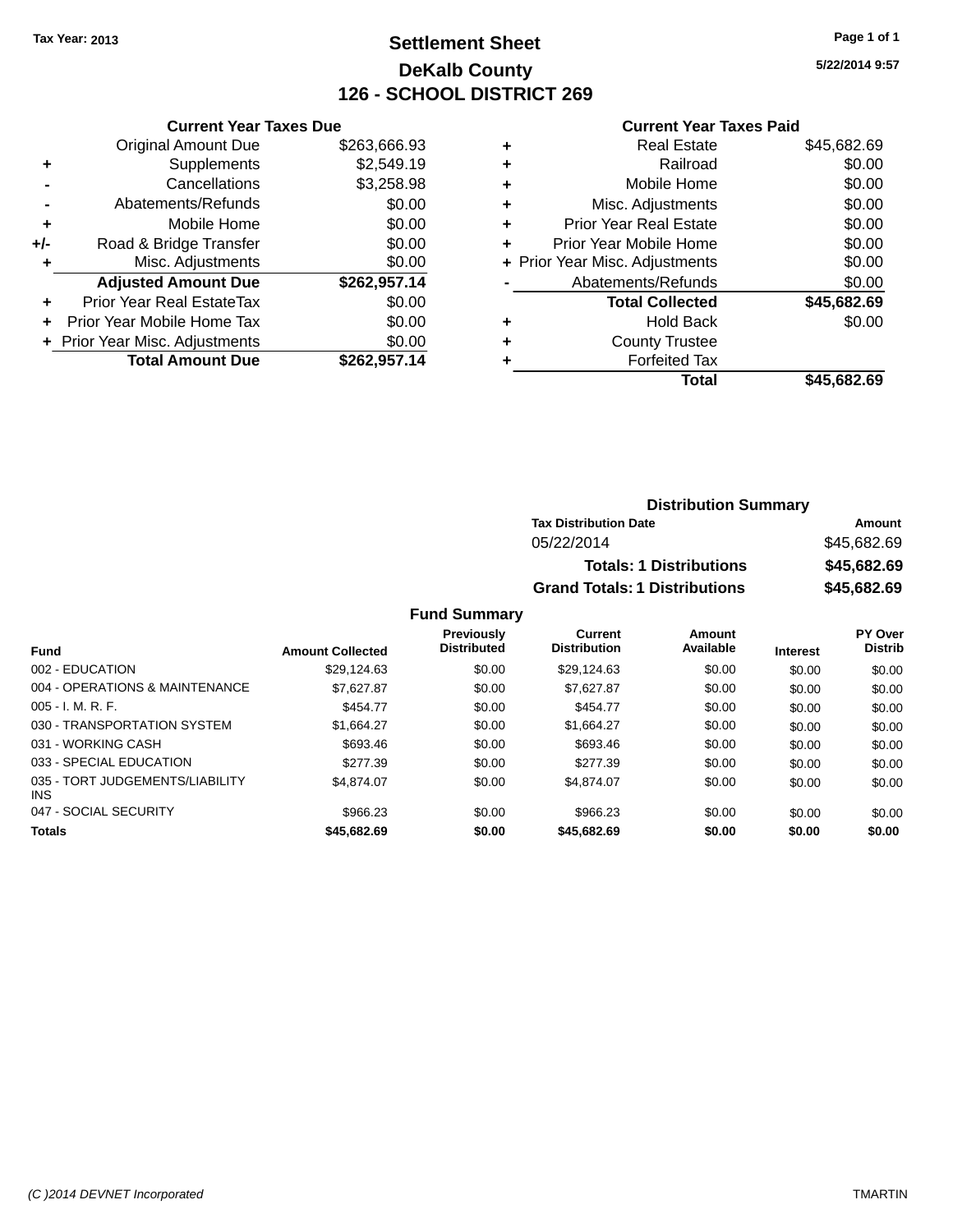# **Settlement Sheet Tax Year: 2013 Page 1 of 1 DeKalb County 127 - SCHOOL DISTRICT 271**

**5/22/2014 9:57**

|  | <b>Current Year Taxes Paid</b> |  |  |  |
|--|--------------------------------|--|--|--|
|--|--------------------------------|--|--|--|

|     | <b>Current Year Taxes Due</b>  |             |
|-----|--------------------------------|-------------|
|     | <b>Original Amount Due</b>     | \$60,184.02 |
| ٠   | Supplements                    | \$0.00      |
|     | Cancellations                  | \$0.00      |
|     | Abatements/Refunds             | \$0.00      |
| ٠   | Mobile Home                    | \$0.00      |
| +/- | Road & Bridge Transfer         | \$0.00      |
|     | Misc. Adjustments              | \$0.00      |
|     | <b>Adjusted Amount Due</b>     | \$60,184.02 |
| ÷   | Prior Year Real EstateTax      | \$0.00      |
| ÷   | Prior Year Mobile Home Tax     | \$0.00      |
|     | + Prior Year Misc. Adjustments | \$0.00      |
|     | <b>Total Amount Due</b>        | \$60.184.02 |

| ٠ | <b>Real Estate</b>             | \$9,593.93 |
|---|--------------------------------|------------|
| ٠ | Railroad                       | \$0.00     |
| ٠ | Mobile Home                    | \$0.00     |
| ٠ | Misc. Adjustments              | \$0.00     |
| ٠ | <b>Prior Year Real Estate</b>  | \$0.00     |
| ٠ | Prior Year Mobile Home         | \$0.00     |
|   | + Prior Year Misc. Adjustments | \$0.00     |
|   | Abatements/Refunds             | \$0.00     |
|   | <b>Total Collected</b>         | \$9,593.93 |
| ٠ | <b>Hold Back</b>               | \$0.00     |
| ٠ | <b>County Trustee</b>          |            |
|   | <b>Forfeited Tax</b>           |            |
|   | Total                          | \$9,593.93 |
|   |                                |            |

| <b>Distribution Summary</b>          |            |
|--------------------------------------|------------|
| <b>Tax Distribution Date</b>         | Amount     |
| 05/22/2014                           | \$9.593.93 |
| <b>Totals: 1 Distributions</b>       | \$9,593.93 |
| <b>Grand Totals: 1 Distributions</b> | \$9,593.93 |

|                                         |                         | Previously         | <b>Current</b>      | Amount    |                 | PY Over        |
|-----------------------------------------|-------------------------|--------------------|---------------------|-----------|-----------------|----------------|
| <b>Fund</b>                             | <b>Amount Collected</b> | <b>Distributed</b> | <b>Distribution</b> | Available | <b>Interest</b> | <b>Distrib</b> |
| 002 - EDUCATION                         | \$5,358.86              | \$0.00             | \$5,358.86          | \$0.00    | \$0.00          | \$0.00         |
| 003 - BONDS AND INTEREST                | \$2.018.39              | \$0.00             | \$2,018.39          | \$0.00    | \$0.00          | \$0.00         |
| 004 - OPERATIONS & MAINTENANCE          | \$912.89                | \$0.00             | \$912.89            | \$0.00    | \$0.00          | \$0.00         |
| $005 - I. M. R. F.$                     | \$288.12                | \$0.00             | \$288.12            | \$0.00    | \$0.00          | \$0.00         |
| 030 - TRANSPORTATION SYSTEM             | \$303.07                | \$0.00             | \$303.07            | \$0.00    | \$0.00          | \$0.00         |
| 031 - WORKING CASH                      | \$50.47                 | \$0.00             | \$50.47             | \$0.00    | \$0.00          | \$0.00         |
| 032 - FIRE PREV/SFTY/ENERGY             | \$4.07                  | \$0.00             | \$4.07              | \$0.00    | \$0.00          | \$0.00         |
| 033 - SPECIAL EDUCATION                 | \$40.78                 | \$0.00             | \$40.78             | \$0.00    | \$0.00          | \$0.00         |
| 035 - TORT JUDGEMENTS/LIABILITY<br>INS. | \$332.65                | \$0.00             | \$332.65            | \$0.00    | \$0.00          | \$0.00         |
| 047 - SOCIAL SECURITY                   | \$229.17                | \$0.00             | \$229.17            | \$0.00    | \$0.00          | \$0.00         |
| 057 - LEASE/PURCHASE/RENTAL             | \$55.46                 | \$0.00             | \$55.46             | \$0.00    | \$0.00          | \$0.00         |
| Totals                                  | \$9,593.93              | \$0.00             | \$9,593.93          | \$0.00    | \$0.00          | \$0.00         |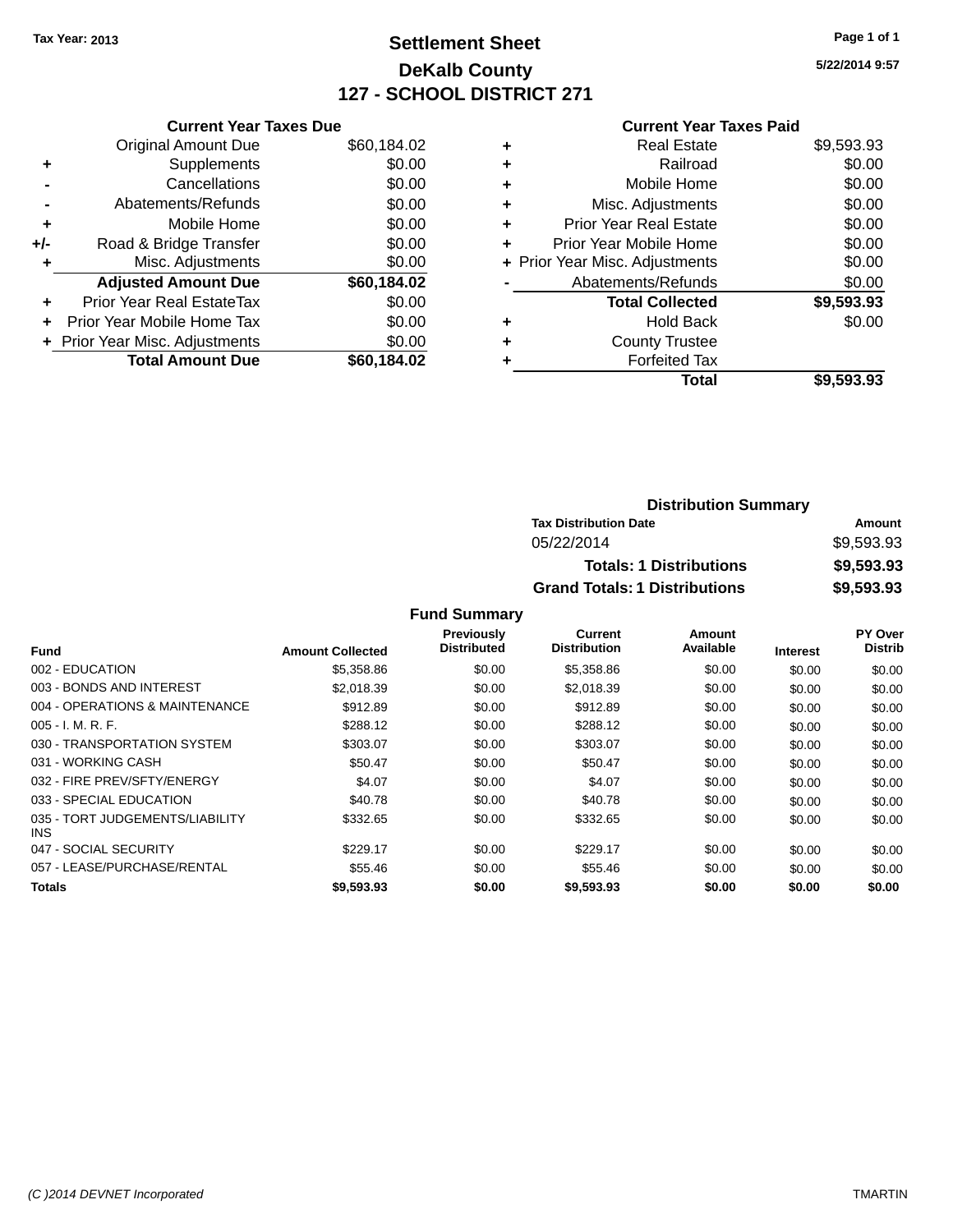# **Settlement Sheet Tax Year: 2013 Page 1 of 1 DeKalb County 128 - SCHOOL DISTRICT 300**

**5/22/2014 9:57**

# **Current Year Taxes Paid**

| <b>Current Year Taxes Due</b> |                                |
|-------------------------------|--------------------------------|
| <b>Original Amount Due</b>    | \$8,819.47                     |
| Supplements                   | \$0.00                         |
| Cancellations                 | \$0.00                         |
| Abatements/Refunds            | \$0.00                         |
| Mobile Home                   | \$0.00                         |
| Road & Bridge Transfer        | \$0.00                         |
| Misc. Adjustments             | \$0.00                         |
| <b>Adjusted Amount Due</b>    | \$8,819.47                     |
| Prior Year Real EstateTax     | \$0.00                         |
| Prior Year Mobile Home Tax    | \$0.00                         |
|                               | \$0.00                         |
| <b>Total Amount Due</b>       | \$8,819.47                     |
|                               | + Prior Year Misc. Adjustments |

| ٠ | <b>Real Estate</b>             | \$3,212.59 |
|---|--------------------------------|------------|
| ٠ | Railroad                       | \$0.00     |
| ٠ | Mobile Home                    | \$0.00     |
| ٠ | Misc. Adjustments              | \$0.00     |
| ٠ | <b>Prior Year Real Estate</b>  | \$0.00     |
| ٠ | Prior Year Mobile Home         | \$0.00     |
|   | + Prior Year Misc. Adjustments | \$0.00     |
|   | Abatements/Refunds             | \$0.00     |
|   | <b>Total Collected</b>         | \$3,212.59 |
| ٠ | Hold Back                      | \$0.00     |
| ٠ | <b>County Trustee</b>          |            |
| ٠ | <b>Forfeited Tax</b>           |            |
|   | Total                          | \$3,212.59 |
|   |                                |            |

| <b>Distribution Summary</b>          |            |  |  |
|--------------------------------------|------------|--|--|
| <b>Tax Distribution Date</b>         | Amount     |  |  |
| 05/22/2014                           | \$3,212.59 |  |  |
| <b>Totals: 1 Distributions</b>       | \$3,212.59 |  |  |
| <b>Grand Totals: 1 Distributions</b> | \$3,212.59 |  |  |

| Fund                                          | <b>Amount Collected</b> | <b>Previously</b><br><b>Distributed</b> | Current<br><b>Distribution</b> | Amount<br>Available | <b>Interest</b> | PY Over<br><b>Distrib</b> |
|-----------------------------------------------|-------------------------|-----------------------------------------|--------------------------------|---------------------|-----------------|---------------------------|
| 002 - EDUCATION                               |                         |                                         |                                |                     |                 |                           |
|                                               | \$1,736.71              | \$0.00                                  | \$1.736.71                     | \$0.00              | \$0.00          | \$0.00                    |
| 003 - BONDS AND INTEREST                      | \$475.75                | \$0.00                                  | \$475.75                       | \$0.00              | \$0.00          | \$0.00                    |
| 004 - OPERATIONS & MAINTENANCE                | \$379.46                | \$0.00                                  | \$379.46                       | \$0.00              | \$0.00          | \$0.00                    |
| $005 - I. M. R. F.$                           | \$59.63                 | \$0.00                                  | \$59.63                        | \$0.00              | \$0.00          | \$0.00                    |
| 030 - TRANSPORTATION SYSTEM                   | \$80.95                 | \$0.00                                  | \$80.95                        | \$0.00              | \$0.00          | \$0.00                    |
| 031 - WORKING CASH                            | \$0.25                  | \$0.00                                  | \$0.25                         | \$0.00              | \$0.00          | \$0.00                    |
| 033 - SPECIAL EDUCATION                       | \$404.76                | \$0.00                                  | \$404.76                       | \$0.00              | \$0.00          | \$0.00                    |
| 035 - TORT JUDGEMENTS/LIABILITY<br><b>INS</b> | \$25.30                 | \$0.00                                  | \$25.30                        | \$0.00              | \$0.00          | \$0.00                    |
| 047 - SOCIAL SECURITY                         | \$49.78                 | \$0.00                                  | \$49.78                        | \$0.00              | \$0.00          | \$0.00                    |
| <b>Totals</b>                                 | \$3,212.59              | \$0.00                                  | \$3,212.59                     | \$0.00              | \$0.00          | \$0.00                    |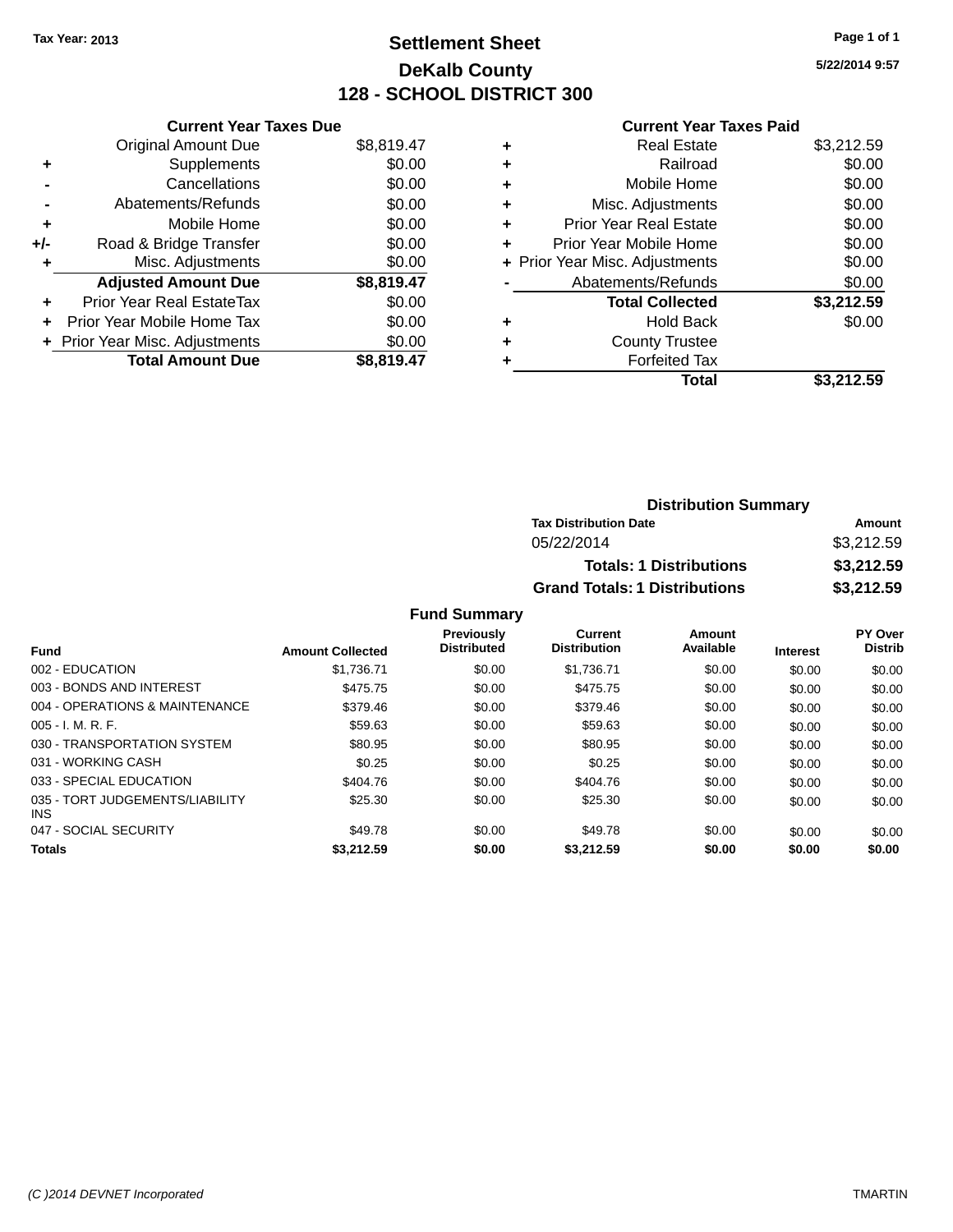# **Settlement Sheet Tax Year: 2013 Page 1 of 1 DeKalb County 129 - SCHOOL DISTRICT 301**

**5/22/2014 9:57**

|     | <b>Current Year Taxes Due</b>    |            |
|-----|----------------------------------|------------|
|     | <b>Original Amount Due</b>       | \$9,199.16 |
| ٠   | Supplements                      | \$0.00     |
|     | Cancellations                    | \$0.00     |
|     | Abatements/Refunds               | \$0.00     |
| ٠   | Mobile Home                      | \$0.00     |
| +/- | Road & Bridge Transfer           | \$0.00     |
| ٠   | Misc. Adjustments                | \$0.00     |
|     | <b>Adjusted Amount Due</b>       | \$9,199.16 |
| ÷   | <b>Prior Year Real EstateTax</b> | \$0.00     |
| ÷   | Prior Year Mobile Home Tax       | \$0.00     |
|     | + Prior Year Misc. Adjustments   | \$0.00     |
|     | <b>Total Amount Due</b>          | \$9,199.16 |

# **Current Year Taxes Paid**

| <b>Real Estate</b>            | \$2,106.72                     |
|-------------------------------|--------------------------------|
| Railroad                      | \$0.00                         |
| Mobile Home                   | \$0.00                         |
| Misc. Adjustments             | \$0.00                         |
| <b>Prior Year Real Estate</b> | \$0.00                         |
| Prior Year Mobile Home        | \$0.00                         |
|                               | \$0.00                         |
| Abatements/Refunds            | \$0.00                         |
| <b>Total Collected</b>        | \$2,106.72                     |
| <b>Hold Back</b>              | \$0.00                         |
| <b>County Trustee</b>         |                                |
| <b>Forfeited Tax</b>          |                                |
| Total                         | \$2,106.72                     |
|                               | + Prior Year Misc. Adjustments |

| <b>Distribution Summary</b>          |            |
|--------------------------------------|------------|
| <b>Tax Distribution Date</b>         | Amount     |
| 05/22/2014                           | \$2,106.72 |
| <b>Totals: 1 Distributions</b>       | \$2,106.72 |
| <b>Grand Totals: 1 Distributions</b> | \$2,106.72 |

| <b>Fund</b>                                         | <b>Amount Collected</b> | Previously<br><b>Distributed</b> | Current<br><b>Distribution</b> | Amount<br>Available | <b>Interest</b> | PY Over<br><b>Distrib</b> |
|-----------------------------------------------------|-------------------------|----------------------------------|--------------------------------|---------------------|-----------------|---------------------------|
| 002 - EDUCATION                                     | \$1.070.84              | \$0.00                           | \$1,070.84                     | \$0.00              | \$0.00          | \$0.00                    |
| 003 - BONDS AND INTEREST                            | \$372.04                | \$0.00                           | \$372.04                       | \$0.00              | \$0.00          | \$0.00                    |
| 004 - OPERATIONS & MAINTENANCE                      | \$200.79                | \$0.00                           | \$200.79                       | \$0.00              | \$0.00          | \$0.00                    |
| $005 - I. M. R. F.$                                 | \$35.17                 | \$0.00                           | \$35.17                        | \$0.00              | \$0.00          | \$0.00                    |
| 030 - TRANSPORTATION SYSTEM                         | \$168.34                | \$0.00                           | \$168.34                       | \$0.00              | \$0.00          | \$0.00                    |
| 031 - WORKING CASH                                  | \$13.34                 | \$0.00                           | \$13.34                        | \$0.00              | \$0.00          | \$0.00                    |
| 033 - SPECIAL EDUCATION                             | \$162.27                | \$0.00                           | \$162.27                       | \$0.00              | \$0.00          | \$0.00                    |
| 035 - TORT JUDGMENTS, LIABILITY<br><b>INSURANCE</b> | \$40.51                 | \$0.00                           | \$40.51                        | \$0.00              | \$0.00          | \$0.00                    |
| 047 - SOCIAL SECURITY                               | \$43.42                 | \$0.00                           | \$43.42                        | \$0.00              | \$0.00          | \$0.00                    |
| <b>Totals</b>                                       | \$2,106.72              | \$0.00                           | \$2,106.72                     | \$0.00              | \$0.00          | \$0.00                    |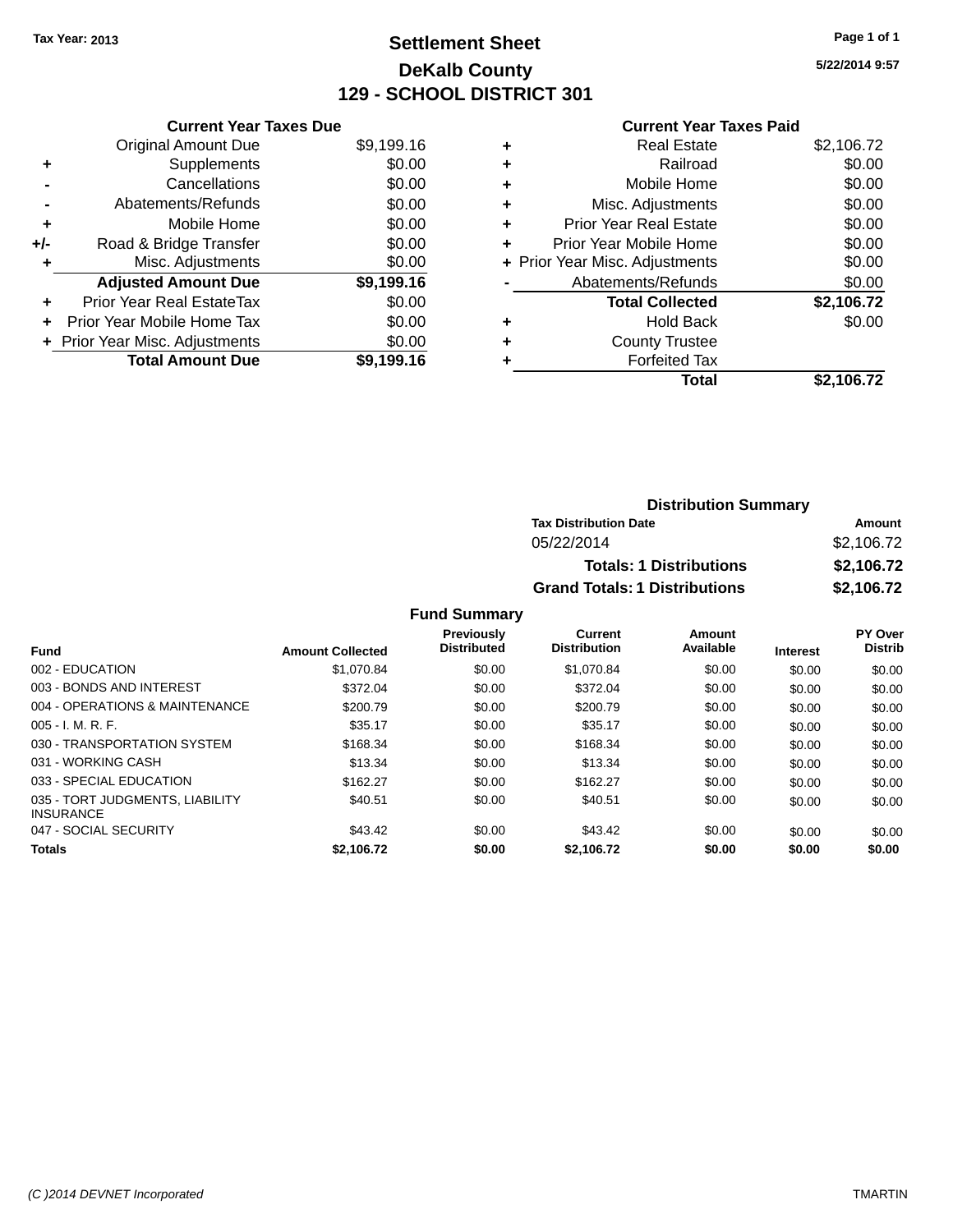# **Settlement Sheet Tax Year: 2013 Page 1 of 1 DeKalb County 130 - SCHOOL DISTRICT 302**

**5/22/2014 9:57**

#### **Current Year Taxes Paid**

|     | <b>Current Year Taxes Due</b>                |                |  |  |  |
|-----|----------------------------------------------|----------------|--|--|--|
|     | <b>Original Amount Due</b><br>\$1,842,285.34 |                |  |  |  |
| ٠   | \$6,522.27<br>Supplements                    |                |  |  |  |
|     | Cancellations                                | \$7,221.02     |  |  |  |
|     | Abatements/Refunds                           | \$0.00         |  |  |  |
| ٠   | Mobile Home                                  | \$0.00         |  |  |  |
| +/- | Road & Bridge Transfer                       | \$0.00         |  |  |  |
|     | \$0.00<br>Misc. Adjustments                  |                |  |  |  |
|     | <b>Adjusted Amount Due</b>                   | \$1,841,586.59 |  |  |  |
| ÷   | Prior Year Real EstateTax                    | \$0.00         |  |  |  |
|     | Prior Year Mobile Home Tax                   | \$0.00         |  |  |  |
|     | \$0.00<br>+ Prior Year Misc. Adjustments     |                |  |  |  |
|     | <b>Total Amount Due</b>                      | \$1,841,586.59 |  |  |  |
|     |                                              |                |  |  |  |

| ٠ | <b>Real Estate</b>             | \$243,483.40 |
|---|--------------------------------|--------------|
| ٠ | Railroad                       | \$0.00       |
| ٠ | Mobile Home                    | \$0.00       |
| ٠ | Misc. Adjustments              | \$0.00       |
| ٠ | <b>Prior Year Real Estate</b>  | \$0.00       |
| ٠ | Prior Year Mobile Home         | \$0.00       |
|   | + Prior Year Misc. Adjustments | \$0.00       |
|   | Abatements/Refunds             | \$0.00       |
|   | <b>Total Collected</b>         | \$243,483.40 |
| ٠ | <b>Hold Back</b>               | \$0.00       |
| ٠ | <b>County Trustee</b>          |              |
| ٠ | <b>Forfeited Tax</b>           |              |
|   | Total                          | \$243,483.40 |
|   |                                |              |

# **Distribution Summary Tax Distribution Date Amount** 05/22/2014 \$243,483.40 **Totals: 1 Distributions \$243,483.40 Grand Totals: 1 Distributions \$243,483.40**

| <b>Fund</b>                    | <b>Amount Collected</b> | <b>Previously</b><br><b>Distributed</b> | Current<br><b>Distribution</b> | Amount<br>Available | <b>Interest</b> | PY Over<br><b>Distrib</b> |
|--------------------------------|-------------------------|-----------------------------------------|--------------------------------|---------------------|-----------------|---------------------------|
| 002 - EDUCATION                | \$128,184.52            | \$0.00                                  | \$128,184.52                   | \$0.00              | \$0.00          | \$0.00                    |
| 003 - BONDS AND INTEREST       | \$47,523,09             | \$0.00                                  | \$47,523.09                    | \$0.00              | \$0.00          | \$0.00                    |
| 004 - OPERATIONS & MAINTENANCE | \$21.524.66             | \$0.00                                  | \$21,524.66                    | \$0.00              | \$0.00          | \$0.00                    |
| $005 - I. M. R. F.$            | \$2,832.44              | \$0.00                                  | \$2.832.44                     | \$0.00              | \$0.00          | \$0.00                    |
| 030 - TRANSPORTATION SYSTEM    | \$18,881.16             | \$0.00                                  | \$18,881.16                    | \$0.00              | \$0.00          | \$0.00                    |
| 031 - WORKING CASH             | \$463.11                | \$0.00                                  | \$463.11                       | \$0.00              | \$0.00          | \$0.00                    |
| 033 - SPECIAL EDUCATION        | \$20,297.75             | \$0.00                                  | \$20,297.75                    | \$0.00              | \$0.00          | \$0.00                    |
| 047 - SOCIAL SECURITY          | \$3.776.67              | \$0.00                                  | \$3,776.67                     | \$0.00              | \$0.00          | \$0.00                    |
| <b>Totals</b>                  | \$243,483.40            | \$0.00                                  | \$243,483.40                   | \$0.00              | \$0.00          | \$0.00                    |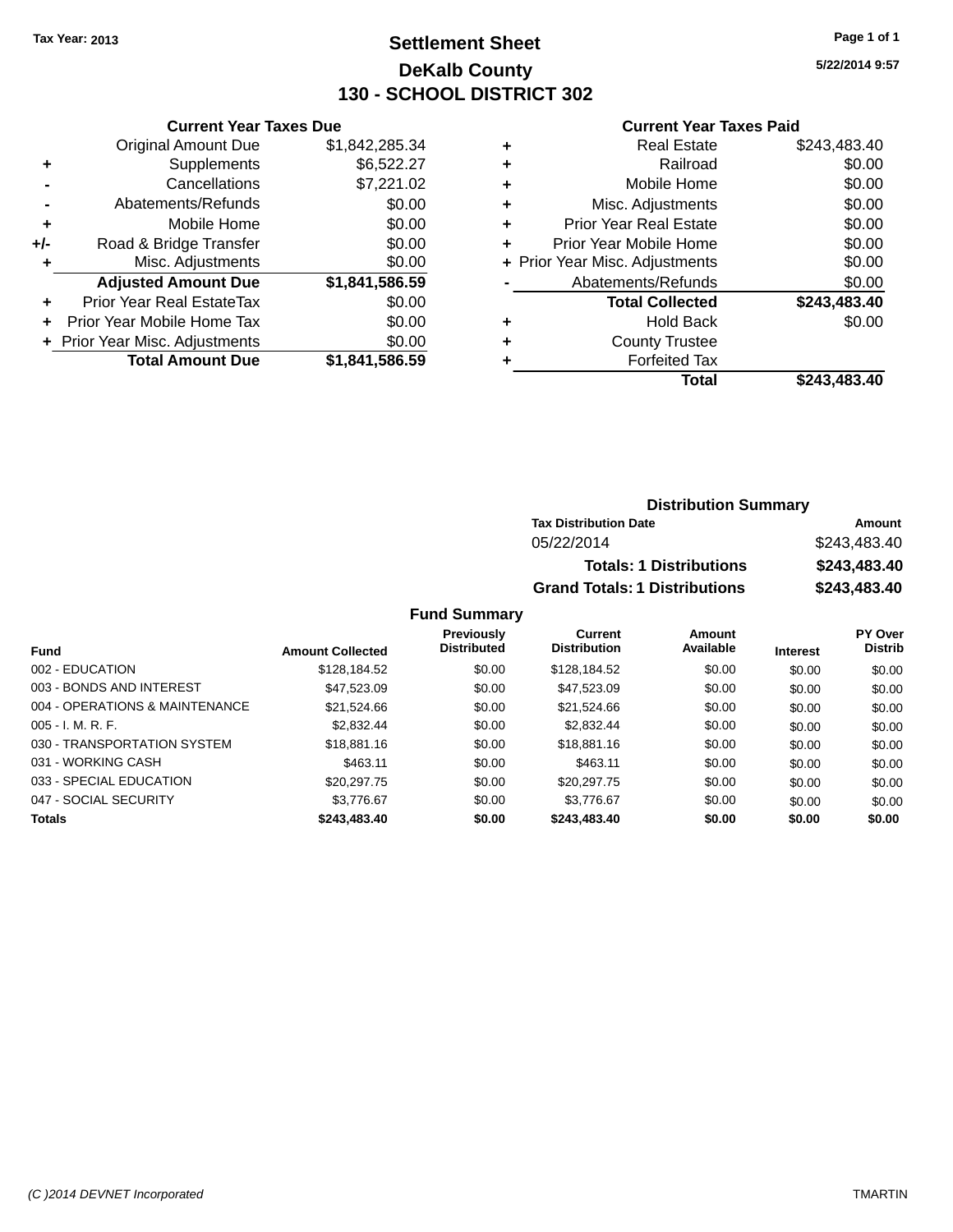# **Settlement Sheet Tax Year: 2013 Page 1 of 1 DeKalb County 131 - SCHOOL DISTRICT 424**

**5/22/2014 9:57**

#### **Current Year Taxes Paid**

|     | <b>Current Year Taxes Due</b>  |                 |  |  |  |
|-----|--------------------------------|-----------------|--|--|--|
|     | <b>Original Amount Due</b>     | \$10,292,632.33 |  |  |  |
| ٠   | Supplements                    | \$39,306.44     |  |  |  |
|     | Cancellations                  | \$57,012.36     |  |  |  |
|     | Abatements/Refunds             | \$6,254.22      |  |  |  |
| ÷   | Mobile Home                    | \$0.00          |  |  |  |
| +/- | Road & Bridge Transfer         | \$0.00          |  |  |  |
|     | Misc. Adjustments              | \$0.00          |  |  |  |
|     | <b>Adjusted Amount Due</b>     | \$10,268,672.19 |  |  |  |
| ÷   | Prior Year Real EstateTax      | \$243.36        |  |  |  |
|     | Prior Year Mobile Home Tax     | \$0.00          |  |  |  |
|     | + Prior Year Misc. Adjustments | \$0.00          |  |  |  |
|     | <b>Total Amount Due</b>        | \$10,268,915.55 |  |  |  |

|   | <b>Real Estate</b>             | \$1,331,930.35 |
|---|--------------------------------|----------------|
| ٠ | Railroad                       | \$0.00         |
| ٠ | Mobile Home                    | \$0.00         |
| ٠ | Misc. Adjustments              | \$0.00         |
| ٠ | <b>Prior Year Real Estate</b>  | \$243.36       |
| ÷ | Prior Year Mobile Home         | \$0.00         |
|   | + Prior Year Misc. Adjustments | \$0.00         |
|   | Abatements/Refunds             | \$6,254.22     |
|   | <b>Total Collected</b>         | \$1,325,919.49 |
| ٠ | <b>Hold Back</b>               | \$0.00         |
| ٠ | <b>County Trustee</b>          |                |
| ٠ | <b>Forfeited Tax</b>           |                |
|   | Total                          | \$1,325,919.49 |
|   |                                |                |

# **Distribution Summary Tax Distribution Date Amount** 05/22/2014 \$1,325,919.49 **Totals: 1 Distributions \$1,325,919.49 Grand Totals: 1 Distributions \$1,325,919.49**

### **Fund Summary**

|                                               |                         | <b>Previously</b>  | Current             | <b>Amount</b> |                 | PY Over        |
|-----------------------------------------------|-------------------------|--------------------|---------------------|---------------|-----------------|----------------|
| <b>Fund</b>                                   | <b>Amount Collected</b> | <b>Distributed</b> | <b>Distribution</b> | Available     | <b>Interest</b> | <b>Distrib</b> |
| 002 - EDUCATION                               | \$714,298.03            | \$0.00             | \$714,298.03        | \$0.00        | \$0.00          | \$0.00         |
| 003 - BONDS AND INTEREST                      | \$275.183.98            | \$0.00             | \$275,183.98        | \$0.00        | \$0.00          | \$0.00         |
| 004 - OPERATIONS & MAINTENANCE                | \$154,269.42            | \$0.00             | \$154,269.42        | \$0.00        | \$0.00          | \$0.00         |
| $005 - I. M. R. F.$                           | \$31,387.16             | \$0.00             | \$31,387.16         | \$0.00        | \$0.00          | \$0.00         |
| 030 - TRANSPORTATION SYSTEM                   | \$51,526.55             | \$0.00             | \$51,526.55         | \$0.00        | \$0.00          | \$0.00         |
| 031 - WORKING CASH                            | \$3,007.19              | \$0.00             | \$3,007.19          | \$0.00        | \$0.00          | \$0.00         |
| 032 - FIRE PREV/SFTY/ENERGY                   | \$5,909.63              | \$0.00             | \$5,909.63          | \$0.00        | \$0.00          | \$0.00         |
| 033 - SPECIAL EDUCATION                       | \$11,298.16             | \$0.00             | \$11,298.16         | \$0.00        | \$0.00          | \$0.00         |
| 035 - TORT JUDGEMENTS/LIABILITY<br><b>INS</b> | \$33,841.44             | \$0.00             | \$33,841.44         | \$0.00        | \$0.00          | \$0.00         |
| 047 - SOCIAL SECURITY                         | \$39,546.87             | \$0.00             | \$39,546.87         | \$0.00        | \$0.00          | \$0.00         |
| 057 - LEASE/PURCHASE/RENTAL                   | \$5,651,06              | \$0.00             | \$5,651.06          | \$0.00        | \$0.00          | \$0.00         |
| <b>Totals</b>                                 | \$1,325,919.49          | \$0.00             | \$1,325,919.49      | \$0.00        | \$0.00          | \$0.00         |

#### **Abatement Detail**

| Year Source                        | <b>Account Type</b> |            | <b>Amount Adjustment Description</b>                 |
|------------------------------------|---------------------|------------|------------------------------------------------------|
| 2013 RE - Real Estate              | PTAB Decision       |            | \$45.27 PTAB INTEREST REFUND 03-30-276-011 by TBA    |
| 2013 RE - Real Estate RE Abatement |                     |            | \$6,208.95 PRIOR YEAR ABATEMENT 03-30-180-016 by TBA |
| <b>Totals 2 entries</b>            |                     | \$6.254.22 |                                                      |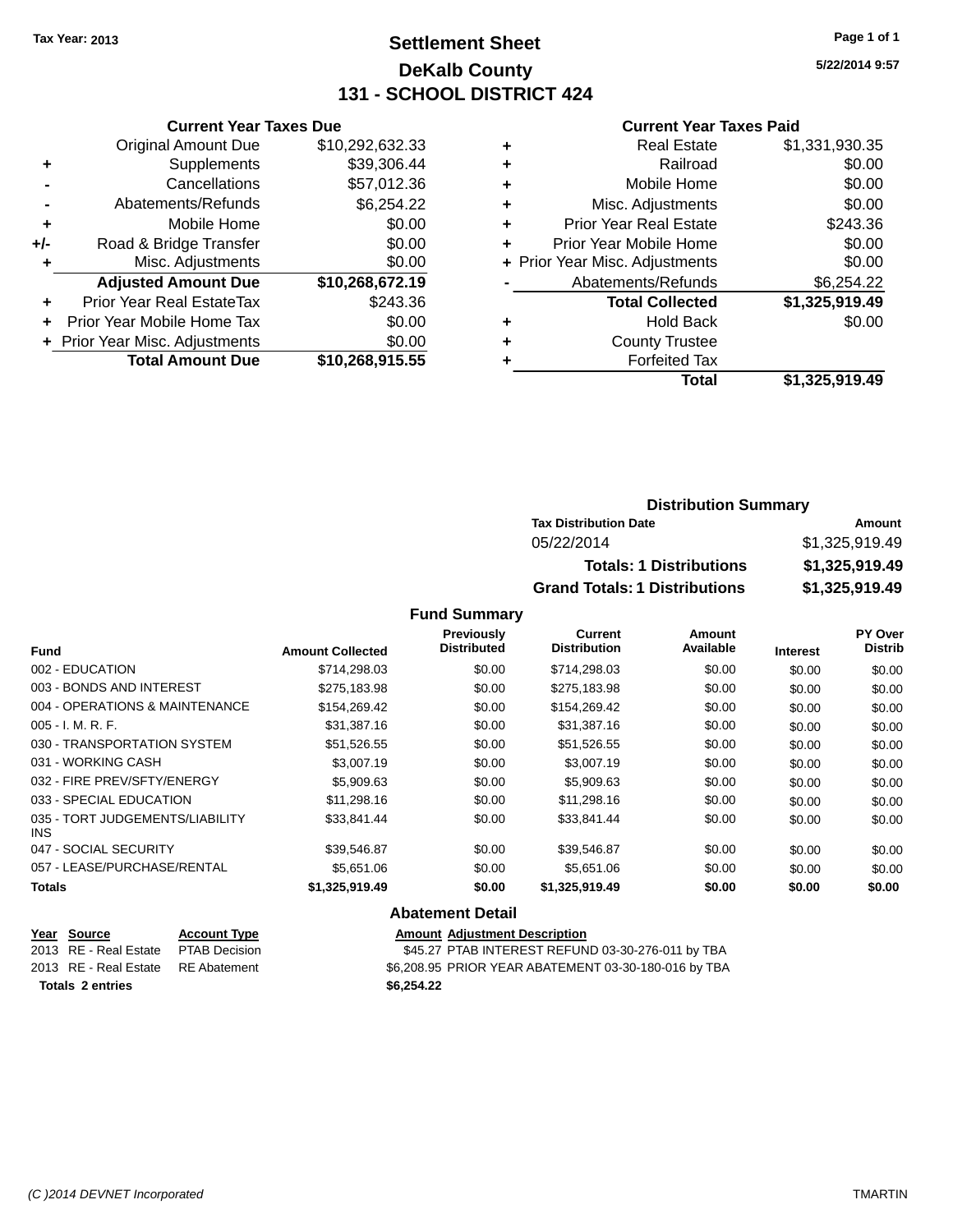# **Settlement Sheet Tax Year: 2013 Page 1 of 1 DeKalb County 132 - SCHOOL DISTRICT 425**

**5/22/2014 9:57**

#### **Current Year Taxes Paid**

|     | <b>Current Year Taxes Due</b>  |                |  |  |  |  |
|-----|--------------------------------|----------------|--|--|--|--|
|     | <b>Original Amount Due</b>     | \$7,311,773.44 |  |  |  |  |
| ٠   | Supplements                    | \$28,747.86    |  |  |  |  |
|     | Cancellations                  | \$31,668.78    |  |  |  |  |
|     | Abatements/Refunds             | \$5.95         |  |  |  |  |
| ٠   | Mobile Home                    | \$0.00         |  |  |  |  |
| +/- | Road & Bridge Transfer         | \$0.00         |  |  |  |  |
| ٠   | Misc. Adjustments              | \$468.33       |  |  |  |  |
|     | <b>Adjusted Amount Due</b>     | \$7,309,314.90 |  |  |  |  |
|     | Prior Year Real EstateTax      | (\$254.43)     |  |  |  |  |
| ÷   | Prior Year Mobile Home Tax     | \$0.00         |  |  |  |  |
|     | + Prior Year Misc. Adjustments | \$0.00         |  |  |  |  |
|     | <b>Total Amount Due</b>        | \$7.309.060.47 |  |  |  |  |

|   | <b>Real Estate</b>             | \$679,336.25 |
|---|--------------------------------|--------------|
| ٠ | Railroad                       | \$0.00       |
| ٠ | Mobile Home                    | \$0.00       |
| ٠ | Misc. Adjustments              | \$468.33     |
| ٠ | <b>Prior Year Real Estate</b>  | (\$254.43)   |
| ٠ | Prior Year Mobile Home         | \$0.00       |
|   | + Prior Year Misc. Adjustments | \$0.00       |
|   | Abatements/Refunds             | \$5.95       |
|   | <b>Total Collected</b>         | \$679,544.20 |
| ٠ | <b>Hold Back</b>               | \$0.00       |
|   | <b>County Trustee</b>          |              |
|   | <b>Forfeited Tax</b>           |              |
|   | Total                          | \$679,544.20 |
|   |                                |              |

| <b>Distribution Summary</b>          |              |
|--------------------------------------|--------------|
| <b>Tax Distribution Date</b>         | Amount       |
| 05/22/2014                           | \$679,544.20 |
| <b>Totals: 1 Distributions</b>       | \$679,544.20 |
| <b>Grand Totals: 1 Distributions</b> | \$679,544.20 |

#### **Fund Summary**

| <b>Fund</b>                             | <b>Amount Collected</b> | Previously<br><b>Distributed</b> | <b>Current</b><br><b>Distribution</b> | Amount<br>Available | <b>Interest</b> | PY Over<br><b>Distrib</b> |
|-----------------------------------------|-------------------------|----------------------------------|---------------------------------------|---------------------|-----------------|---------------------------|
| 002 - EDUCATION                         | \$497.034.93            | \$0.00                           | \$497,034.93                          | \$0.00              | \$0.00          | \$0.00                    |
| 003 - BONDS AND INTEREST                | \$20,096.16             | \$0.00                           | \$20,096.16                           | \$0.00              | \$0.00          | \$0.00                    |
| 004 - OPERATIONS & MAINTENANCE          | \$59,584.47             | \$0.00                           | \$59,584.47                           | \$0.00              | \$0.00          | \$0.00                    |
| $005 - I. M. R. F.$                     | \$6.384.31              | \$0.00                           | \$6,384.31                            | \$0.00              | \$0.00          | \$0.00                    |
| 030 - TRANSPORTATION SYSTEM             | \$42.561.21             | \$0.00                           | \$42.561.21                           | \$0.00              | \$0.00          | \$0.00                    |
| 031 - WORKING CASH                      | \$85.63                 | \$0.00                           | \$85.63                               | \$0.00              | \$0.00          | \$0.00                    |
| 032 - FIRE PREV/SFTY/ENERGY             | \$5,533,53              | \$0.00                           | \$5,533,53                            | \$0.00              | \$0.00          | \$0.00                    |
| 033 - SPECIAL EDUCATION                 | \$29,111,00             | \$0.00                           | \$29,111,00                           | \$0.00              | \$0.00          | \$0.00                    |
| 035 - TORT JUDGEMENTS/LIABILITY<br>INS. | \$8,512,65              | \$0.00                           | \$8.512.65                            | \$0.00              | \$0.00          | \$0.00                    |
| 047 - SOCIAL SECURITY                   | \$10.640.31             | \$0.00                           | \$10.640.31                           | \$0.00              | \$0.00          | \$0.00                    |
| <b>Totals</b>                           | \$679.544.20            | \$0.00                           | \$679,544.20                          | \$0.00              | \$0.00          | \$0.00                    |

# **Miscellaneous Adjustment Detail**

| Year Source             | <b>Account Type</b>                      |          | <b>Amount Adjustment Description</b>            |
|-------------------------|------------------------------------------|----------|-------------------------------------------------|
|                         | 2013 RE - Real Estate Back Tax Collected |          | \$146.87 DOBSON REDEMPTION 13-15-402-010 by TBA |
|                         | 2013 RE - Real Estate Back Tax Collected |          | \$190.91 MANESS REDEMPTION 13-06-331-005 by TBA |
|                         | 2013 RE - Real Estate Back Tax Collected |          | \$130.55 SCAVENGER SALE 13-06-332-003 by TBA    |
| <b>Totals 3 entries</b> |                                          | \$468.33 |                                                 |
|                         |                                          |          |                                                 |

# **Abatement Detail**

# **Year** Source **Account Type Account Adjustment Description Totals 1 entries \$5.95**

2013 RE - Real Estate PTAB Decision \$5.95 PTAB INTEREST REFUND 13-15-176-011 by TBA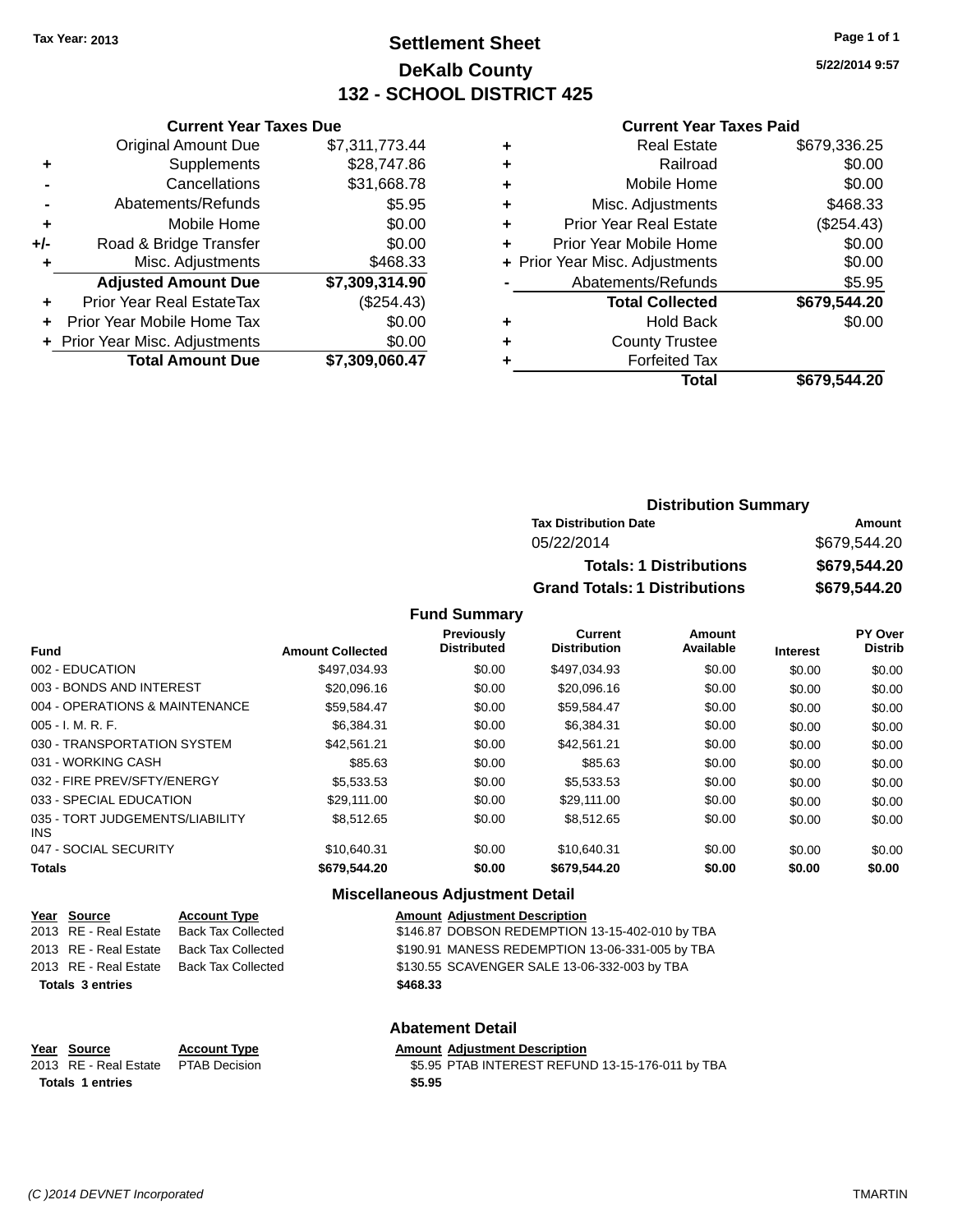# **Settlement Sheet Tax Year: 2013 Page 1 of 1 DeKalb County 133 - SCHOOL DISTRICT 426**

**5/22/2014 9:57**

#### **Current Year Taxes Paid**

|     | <b>Current Year Taxes Due</b>    |                |  |  |  |  |
|-----|----------------------------------|----------------|--|--|--|--|
|     | <b>Original Amount Due</b>       | \$3,420,392.86 |  |  |  |  |
| ٠   | Supplements                      | \$14,992.97    |  |  |  |  |
|     | Cancellations                    | \$16,468.37    |  |  |  |  |
|     | Abatements/Refunds               | \$0.00         |  |  |  |  |
| ٠   | Mobile Home                      | \$0.00         |  |  |  |  |
| +/- | Road & Bridge Transfer           | \$0.00         |  |  |  |  |
|     | Misc. Adjustments                | \$0.00         |  |  |  |  |
|     | <b>Adjusted Amount Due</b>       | \$3,418,917.46 |  |  |  |  |
| ÷   | <b>Prior Year Real EstateTax</b> | \$0.00         |  |  |  |  |
|     | Prior Year Mobile Home Tax       | \$0.00         |  |  |  |  |
|     | + Prior Year Misc. Adjustments   | \$0.00         |  |  |  |  |
|     | <b>Total Amount Due</b>          | \$3,418,917.46 |  |  |  |  |

| ٠ | <b>Real Estate</b>             | \$418,644.43 |
|---|--------------------------------|--------------|
| ٠ | Railroad                       | \$0.00       |
| ٠ | Mobile Home                    | \$0.00       |
| ٠ | Misc. Adjustments              | \$0.00       |
| ٠ | <b>Prior Year Real Estate</b>  | \$0.00       |
| ٠ | Prior Year Mobile Home         | \$0.00       |
|   | + Prior Year Misc. Adjustments | \$0.00       |
|   | Abatements/Refunds             | \$0.00       |
|   | <b>Total Collected</b>         | \$418,644.43 |
| ٠ | <b>Hold Back</b>               | \$0.00       |
| ٠ | <b>County Trustee</b>          |              |
| ٠ | <b>Forfeited Tax</b>           |              |
|   | Total                          | \$418.644.43 |
|   |                                |              |

# **Distribution Summary Tax Distribution Date Amount** 05/22/2014 \$418,644.43 **Totals: 1 Distributions \$418,644.43 Grand Totals: 1 Distributions \$418,644.43**

|                                         |                         | Previously         | <b>Current</b>      | Amount    |                 | PY Over        |
|-----------------------------------------|-------------------------|--------------------|---------------------|-----------|-----------------|----------------|
| <b>Fund</b>                             | <b>Amount Collected</b> | <b>Distributed</b> | <b>Distribution</b> | Available | <b>Interest</b> | <b>Distrib</b> |
| 002 - EDUCATION                         | \$243,908.54            | \$0.00             | \$243,908.54        | \$0.00    | \$0.00          | \$0.00         |
| 003 - BONDS AND INTEREST                | \$66,826.12             | \$0.00             | \$66,826.12         | \$0.00    | \$0.00          | \$0.00         |
| 004 - OPERATIONS & MAINTENANCE          | \$49,777.66             | \$0.00             | \$49,777.66         | \$0.00    | \$0.00          | \$0.00         |
| $005 - I. M. R. F.$                     | \$11,378.34             | \$0.00             | \$11,378.34         | \$0.00    | \$0.00          | \$0.00         |
| 030 - TRANSPORTATION SYSTEM             | \$14.138.04             | \$0.00             | \$14,138.04         | \$0.00    | \$0.00          | \$0.00         |
| 031 - WORKING CASH                      | \$3.534.62              | \$0.00             | \$3,534.62          | \$0.00    | \$0.00          | \$0.00         |
| 032 - FIRE PREV/SFTY/ENERGY             | \$3.534.62              | \$0.00             | \$3,534.62          | \$0.00    | \$0.00          | \$0.00         |
| 033 - SPECIAL EDUCATION                 | \$2,827.52              | \$0.00             | \$2,827.52          | \$0.00    | \$0.00          | \$0.00         |
| 035 - TORT JUDGEMENTS/LIABILITY<br>INS. | \$6,050.24              | \$0.00             | \$6,050.24          | \$0.00    | \$0.00          | \$0.00         |
| 047 - SOCIAL SECURITY                   | \$14,222.18             | \$0.00             | \$14,222.18         | \$0.00    | \$0.00          | \$0.00         |
| 057 - LEASE/PURCHASE/RENTAL             | \$2,446.55              | \$0.00             | \$2,446.55          | \$0.00    | \$0.00          | \$0.00         |
| Totals                                  | \$418,644,43            | \$0.00             | \$418,644,43        | \$0.00    | \$0.00          | \$0.00         |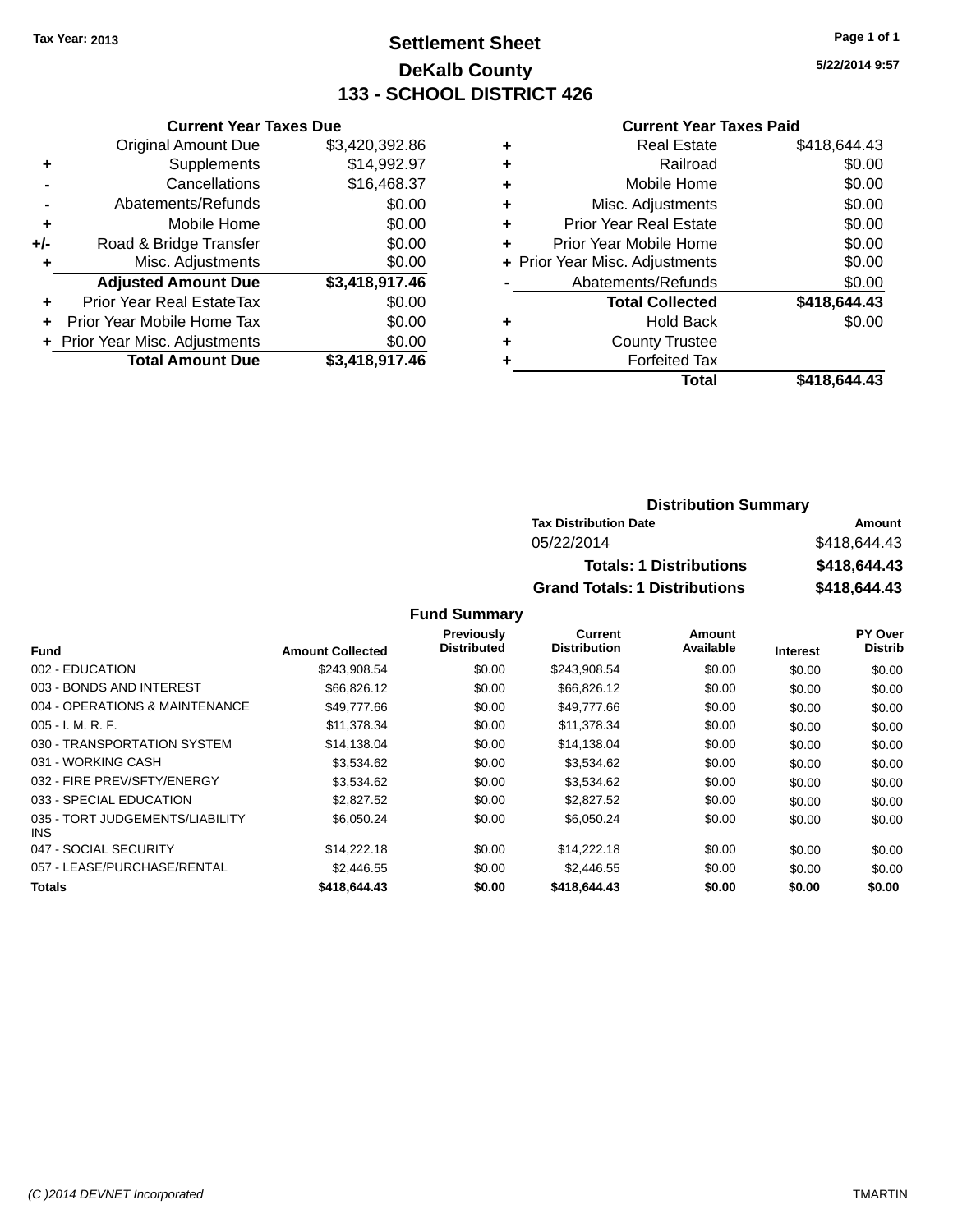# **Settlement Sheet Tax Year: 2013 Page 1 of 1 DeKalb County 134 - SCHOOL DISTRICT 427**

**5/22/2014 9:57**

#### **Current Year Taxes Paid**

|       | <b>Original Amount Due</b>     | \$28,985,721.54 |
|-------|--------------------------------|-----------------|
| ٠     | Supplements                    | \$63,442.09     |
|       | Cancellations                  | \$83,672.08     |
|       | Abatements/Refunds             | \$1,147.81      |
| ÷     | Mobile Home                    | \$0.00          |
| $+/-$ | Road & Bridge Transfer         | \$0.00          |
| ٠     | Misc. Adjustments              | \$210.85        |
|       | <b>Adjusted Amount Due</b>     | \$28,964,554.59 |
| ٠     | Prior Year Real EstateTax      | \$4,227.78      |
|       | Prior Year Mobile Home Tax     | \$0.00          |
|       | + Prior Year Misc. Adjustments | \$0.00          |
|       | <b>Total Amount Due</b>        | \$28,968,782.37 |
|       |                                |                 |

**Current Year Taxes Due**

| ٠ | <b>Real Estate</b>             | \$3,763,800.32 |
|---|--------------------------------|----------------|
| ٠ | Railroad                       | \$0.00         |
| ٠ | Mobile Home                    | \$0.00         |
| ٠ | Misc. Adjustments              | \$210.85       |
| ٠ | <b>Prior Year Real Estate</b>  | \$4,227.78     |
| ٠ | Prior Year Mobile Home         | \$0.00         |
|   | + Prior Year Misc. Adjustments | \$0.00         |
|   | Abatements/Refunds             | \$1,147.81     |
|   | <b>Total Collected</b>         | \$3,767,091.14 |
| ٠ | <b>Hold Back</b>               | \$0.00         |
| ٠ | <b>County Trustee</b>          |                |
| ٠ | <b>Forfeited Tax</b>           |                |
|   | Total                          | \$3,767,091.14 |
|   |                                |                |

| <b>Distribution Summary</b>          |                |  |  |
|--------------------------------------|----------------|--|--|
| <b>Tax Distribution Date</b>         | Amount         |  |  |
| 05/22/2014                           | \$3,767,091.14 |  |  |
| <b>Totals: 1 Distributions</b>       | \$3,767,091.14 |  |  |
| <b>Grand Totals: 1 Distributions</b> | \$3,767,091.14 |  |  |

#### **Fund Summary**

| <b>Fund</b>                    | <b>Amount Collected</b> | Previously<br><b>Distributed</b> | <b>Current</b><br><b>Distribution</b> | <b>Amount</b><br>Available | <b>Interest</b> | PY Over<br><b>Distrib</b> |
|--------------------------------|-------------------------|----------------------------------|---------------------------------------|----------------------------|-----------------|---------------------------|
| 002 - EDUCATION                | \$2,068,050.15          | \$0.00                           | \$2,068,050.15                        | \$0.00                     | \$0.00          | \$0.00                    |
| 003 - BONDS AND INTEREST       | \$560.151.40            | \$0.00                           | \$560.151.40                          | \$0.00                     | \$0.00          | \$0.00                    |
| 004 - OPERATIONS & MAINTENANCE | \$376,019.73            | \$0.00                           | \$376,019.73                          | \$0.00                     | \$0.00          | \$0.00                    |
| $005 - I. M. R. F.$            | \$81,474.66             | \$0.00                           | \$81,474.66                           | \$0.00                     | \$0.00          | \$0.00                    |
| 030 - TRANSPORTATION SYSTEM    | \$137,879,30            | \$0.00                           | \$137,879,30                          | \$0.00                     | \$0.00          | \$0.00                    |
| 031 - WORKING CASH             | \$26,712.44             | \$0.00                           | \$26,712.44                           | \$0.00                     | \$0.00          | \$0.00                    |
| 032 - FIRE PREV/SFTY/ENERGY    | \$37,606.87             | \$0.00                           | \$37,606.87                           | \$0.00                     | \$0.00          | \$0.00                    |
| 033 - SPECIAL EDUCATION        | \$345.939.51            | \$0.00                           | \$345.939.51                          | \$0.00                     | \$0.00          | \$0.00                    |
| 047 - SOCIAL SECURITY          | \$106,544.64            | \$0.00                           | \$106,544,64                          | \$0.00                     | \$0.00          | \$0.00                    |
| 057 - LEASE/PURCHASE/RENTAL    | \$26,712.44             | \$0.00                           | \$26,712.44                           | \$0.00                     | \$0.00          | \$0.00                    |
| <b>Totals</b>                  | \$3.767.091.14          | \$0.00                           | \$3,767,091.14                        | \$0.00                     | \$0.00          | \$0.00                    |

# **Miscellaneous Adjustment Detail**

| Year Source             | <b>Account Type</b>       | <b>Amount Adju</b> |
|-------------------------|---------------------------|--------------------|
| 2013 RE - Real Estate   | <b>Back Tax Collected</b> | \$55.71 STO        |
| 2013 RE - Real Estate   | <b>Back Tax Collected</b> | \$155.14 MEIE      |
| <b>Totals 2 entries</b> |                           | \$210.85           |

**Year Source Account Type Amount Adjustment Description** GSDILL REDEMPTION 06-32-328-025 by TBA ER REDEMPTION 06-18-300-001 by TBA

#### **Abatement Detail**

# **Year Source Account Type Amount Adjustment Description**<br>2013 RE - Real Estate RE Abatement **Amount 1998** 1.147.81 CLARK PRIOR YEAR AB.

\$1,147.81 CLARK PRIOR YEAR ABATEMENT 09-17-100-015 by TBA **Totals 1 entries \$1,147.81**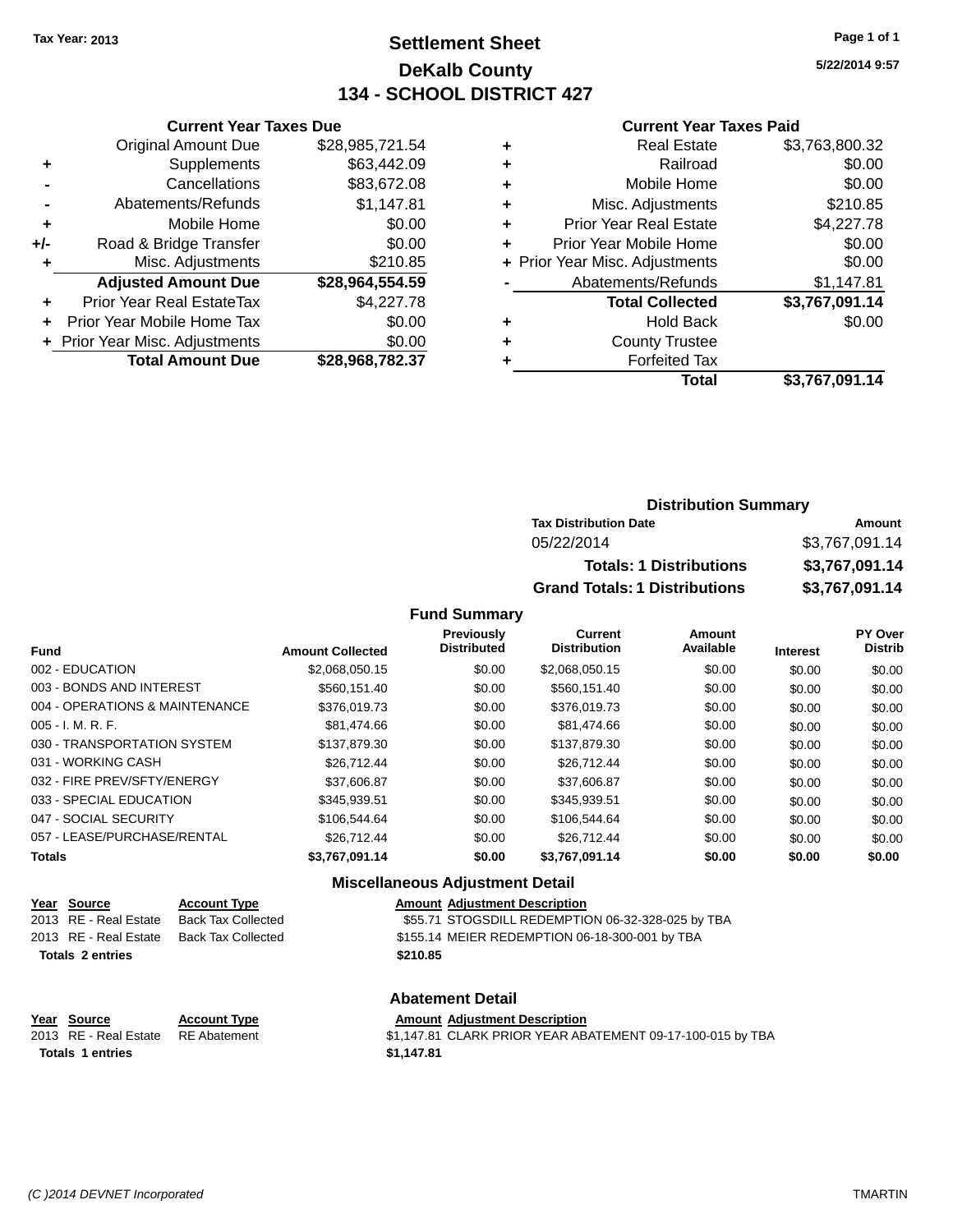# **Settlement Sheet Tax Year: 2013 Page 1 of 1 DeKalb County 135 - SCHOOL DISTRICT 428**

**5/22/2014 9:57**

#### **Current Year Taxes Paid**

|     | <b>Total Amount Due</b>          | \$49,263,129.09 |
|-----|----------------------------------|-----------------|
|     | + Prior Year Misc. Adjustments   | \$0.00          |
|     | Prior Year Mobile Home Tax       | \$0.00          |
| ٠   | <b>Prior Year Real EstateTax</b> | (\$399.88)      |
|     | <b>Adjusted Amount Due</b>       | \$49,263,528.97 |
| ٠   | Misc. Adjustments                | \$0.00          |
| +/- | Road & Bridge Transfer           | \$0.00          |
| ٠   | Mobile Home                      | \$0.00          |
|     | Abatements/Refunds               | \$3,612.65      |
|     | Cancellations                    | \$1,261,817.80  |
| ٠   | Supplements                      | \$700,684.27    |
|     | <b>Original Amount Due</b>       | \$49,828,275.15 |
|     |                                  |                 |

**Current Year Taxes Due**

|   | <b>Real Estate</b>             | \$5,741,063.95 |
|---|--------------------------------|----------------|
| ٠ | Railroad                       | \$0.00         |
| ٠ | Mobile Home                    | \$0.00         |
| ٠ | Misc. Adjustments              | \$0.00         |
| ٠ | <b>Prior Year Real Estate</b>  | (\$399.88)     |
|   | Prior Year Mobile Home         | \$0.00         |
|   | + Prior Year Misc. Adjustments | \$0.00         |
|   | Abatements/Refunds             | \$3,612.65     |
|   | <b>Total Collected</b>         | \$5,737,051.42 |
| ٠ | <b>Hold Back</b>               | \$0.00         |
|   | <b>County Trustee</b>          |                |
|   | <b>Forfeited Tax</b>           |                |
|   | Total                          | \$5,737,051.42 |
|   |                                |                |

# **Distribution Summary Tax Distribution Date Amount** 05/22/2014 \$5,737,051.42 **Totals: 1 Distributions \$5,737,051.42 Grand Totals: 1 Distributions \$5,737,051.42**

#### **Fund Summary**

| <b>Fund</b>                             | <b>Amount Collected</b> | Previously<br><b>Distributed</b> | <b>Current</b><br><b>Distribution</b> | Amount<br>Available | <b>Interest</b> | PY Over<br><b>Distrib</b> |
|-----------------------------------------|-------------------------|----------------------------------|---------------------------------------|---------------------|-----------------|---------------------------|
| 002 - EDUCATION                         | \$2.933.985.44          | \$0.00                           | \$2.933.985.44                        |                     |                 |                           |
|                                         |                         |                                  |                                       | \$0.00              | \$0.00          | \$0.00                    |
| 003 - BONDS AND INTEREST                | \$555.048.24            | \$0.00                           | \$555.048.24                          | \$0.00              | \$0.00          | \$0.00                    |
| 004 - OPERATIONS & MAINTENANCE          | \$550,120.13            | \$0.00                           | \$550.120.13                          | \$0.00              | \$0.00          | \$0.00                    |
| $005 - I. M. R. F.$                     | \$139,215.28            | \$0.00                           | \$139,215.28                          | \$0.00              | \$0.00          | \$0.00                    |
| 030 - TRANSPORTATION SYSTEM             | \$633,737.65            | \$0.00                           | \$633,737.65                          | \$0.00              | \$0.00          | \$0.00                    |
| 031 - WORKING CASH                      | \$36,676.97             | \$0.00                           | \$36.676.97                           | \$0.00              | \$0.00          | \$0.00                    |
| 032 - FIRE PREV/SFTY/ENERGY             | \$73.348.21             | \$0.00                           | \$73.348.21                           | \$0.00              | \$0.00          | \$0.00                    |
| 033 - SPECIAL EDUCATION                 | \$586,797.10            | \$0.00                           | \$586,797.10                          | \$0.00              | \$0.00          | \$0.00                    |
| 035 - TORT JUDGEMENTS/LIABILITY<br>INS. | \$78.718.09             | \$0.00                           | \$78.718.09                           | \$0.00              | \$0.00          | \$0.00                    |
| 047 - SOCIAL SECURITY                   | \$149.404.31            | \$0.00                           | \$149,404.31                          | \$0.00              | \$0.00          | \$0.00                    |
| <b>Totals</b>                           | \$5,737,051.42          | \$0.00                           | \$5,737,051.42                        | \$0.00              | \$0.00          | \$0.00                    |

#### **Miscellaneous Adjustment Detail**

**Abatement Detail**

| Year Source             | <b>Account Type</b> | <b>Amount Adiustment Description</b> |
|-------------------------|---------------------|--------------------------------------|
| 2013 RE - Real Estate   | Back Tax Collected  | \$0.00 LAY REDEMPTION 07-23          |
| <b>Totals 1 entries</b> |                     | \$0.00                               |

2013 RE - Real Estate Back Tax Collected \$0.00 LAY REDEMPTION 07-23-155-002 by TBA

# **<u>Year Source</u> <b>Account Type Amount Adjustment Description**<br>2013 RE - Real Estate PTAB Decision **AMOUNT SAS.96 PTAB INTEREST REFUN Totals 6 entries \$3,612.65**

2013 RE - Real Estate PTAB Decision \$48.96 PTAB INTEREST REFUND 08-12-451-004 by TBA 2013 RE - Real Estate PTAB Decision \$360.16 PTAB INTEREST REFUND 08-12-451-005 by TBA 2013 RE - Real Estate PTAB Decision \$0.04 PTAB INTEREST REFUND 08-12-451-007 by TBA 2013 RE - Real Estate PTAB Decision \$80.37 PTAB INTEREST REFUND 08-12-451-014 by TBA 2013 RE - Real Estate PTAB Decision \$6.95 PTAB INTEREST REFUND 07-23-332-002 by TBA 2013 RE - Real Estate PTAB Decision \$3,116.17 PTAB INTEREST REFUND 08-25-100-021 by TBA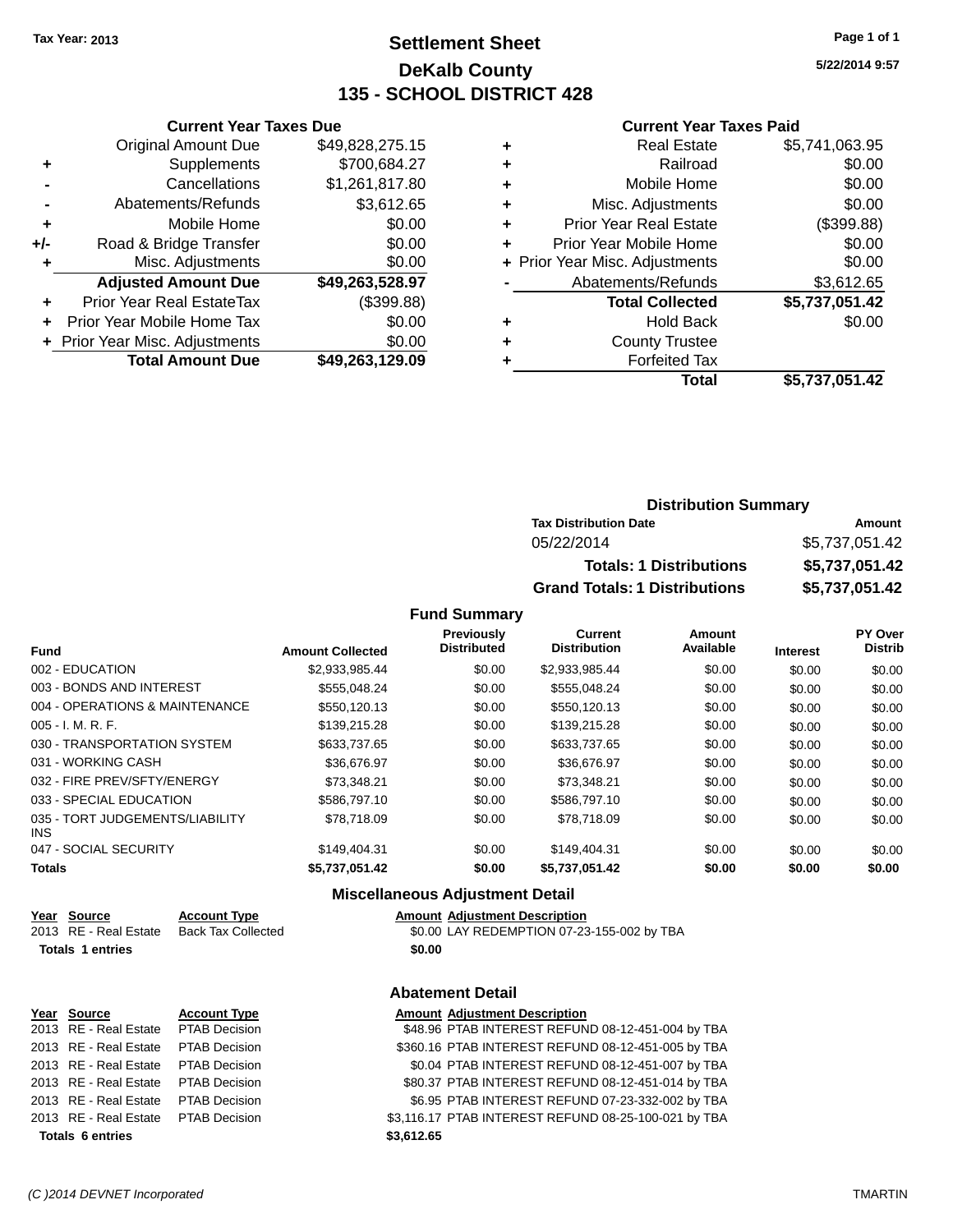# **Settlement Sheet Tax Year: 2013 Page 1 of 1 DeKalb County 136 - SCHOOL DISTRICT 429**

**5/22/2014 9:57**

#### **Current Year Taxes Paid**

|     |                                  |                |   | <b>Total</b>                   | \$635,231.98  |
|-----|----------------------------------|----------------|---|--------------------------------|---------------|
|     | <b>Total Amount Due</b>          | \$4,960,876.30 |   | <b>Forfeited Tax</b>           |               |
|     | + Prior Year Misc. Adjustments   | \$0.00         | ٠ | <b>County Trustee</b>          |               |
| $+$ | Prior Year Mobile Home Tax       | \$0.00         | ٠ | <b>Hold Back</b>               | \$0.00        |
| ٠   | <b>Prior Year Real EstateTax</b> | (\$18,281.73)  |   | <b>Total Collected</b>         | \$635,231.98  |
|     | <b>Adjusted Amount Due</b>       | \$4,979,158.03 |   | Abatements/Refunds             | \$370.42      |
|     | Misc. Adjustments                | \$333.62       |   | + Prior Year Misc. Adjustments | \$0.00        |
| +/- | Road & Bridge Transfer           | \$0.00         |   | Prior Year Mobile Home         | \$0.00        |
| ٠   | Mobile Home                      | \$0.00         | ٠ | <b>Prior Year Real Estate</b>  | (\$18,281.73) |
|     | Abatements/Refunds               | \$370.42       | ٠ | Misc. Adjustments              | \$333.62      |
|     | Cancellations                    | \$20,410.08    | ٠ | Mobile Home                    | \$0.00        |
| ٠   | Supplements                      | \$19,084.85    | ٠ | Railroad                       | \$0.00        |
|     | <b>Original Amount Due</b>       | \$4,980,520.06 | ٠ | <b>Real Estate</b>             | \$653,550.51  |
|     |                                  |                |   |                                |               |

# **Distribution Summary Tax Distribution Date Amount** 05/22/2014 \$635,231.98 **Totals: 1 Distributions \$635,231.98 Grand Totals: 1 Distributions \$635,231.98**

#### **Fund Summary**

| Fund                                    | <b>Amount Collected</b> | <b>Previously</b><br><b>Distributed</b> | <b>Current</b><br><b>Distribution</b> | Amount<br>Available | <b>Interest</b> | PY Over<br><b>Distrib</b> |
|-----------------------------------------|-------------------------|-----------------------------------------|---------------------------------------|---------------------|-----------------|---------------------------|
| 002 - EDUCATION                         | \$360,393.16            | \$0.00                                  | \$360,393.16                          | \$0.00              | \$0.00          | \$0.00                    |
| 003 - BONDS AND INTEREST                | \$113,477,84            | \$0.00                                  | \$113,477.84                          | \$0.00              | \$0.00          | \$0.00                    |
| 004 - OPERATIONS & MAINTENANCE          | \$58,912.05             | \$0.00                                  | \$58.912.05                           | \$0.00              | \$0.00          | \$0.00                    |
| $005 - I. M. R. F.$                     | \$11.159.12             | \$0.00                                  | \$11.159.12                           | \$0.00              | \$0.00          | \$0.00                    |
| 030 - TRANSPORTATION SYSTEM             | \$27.724.07             | \$0.00                                  | \$27,724.07                           | \$0.00              | \$0.00          | \$0.00                    |
| 032 - FIRE PREV/SFTY/ENERGY             | \$77.49                 | \$0.00                                  | \$77.49                               | \$0.00              | \$0.00          | \$0.00                    |
| 033 - SPECIAL EDUCATION                 | \$39.783.31             | \$0.00                                  | \$39.783.31                           | \$0.00              | \$0.00          | \$0.00                    |
| 035 - TORT JUDGEMENTS/LIABILITY<br>INS. | \$11.159.12             | \$0.00                                  | \$11.159.12                           | \$0.00              | \$0.00          | \$0.00                    |
| 047 - SOCIAL SECURITY                   | \$12,545.82             | \$0.00                                  | \$12,545.82                           | \$0.00              | \$0.00          | \$0.00                    |
| <b>Totals</b>                           | \$635,231.98            | \$0.00                                  | \$635,231.98                          | \$0.00              | \$0.00          | \$0.00                    |

## **Miscellaneous Adjustment Detail**

| Year Source           | <b>Account Type</b>       | Amount   |
|-----------------------|---------------------------|----------|
| 2013 RE - Real Estate | <b>Back Tax Collected</b> | \$56.91  |
| 2013 RE - Real Estate | <b>Back Tax Collected</b> | \$43.55  |
| 2013 RE - Real Estate | <b>Back Tax Collected</b> | \$233.16 |
| Totals 3 entries      |                           | \$333.62 |

#### **Amount Type Amount Adjustment Description** 2020 k Tax Collected **2013 Real Estate Back Tax Collected** \$56.91 VANGUARD HOMES REDEMPTION 15-14-107-008 by TBA k Tax Collected **2013 Real Estate Back Tax Collected** \$43.55 VANGUARD HOMES REDEMPTION 15-14-107-007 by TBA k Tax Collected **8233.16 VANGUARD HOMES REDEMPTION 15-14-102-033 by TBA**

**Current Year Taxes Due**

# **Abatement Detail**

| Year Source                          | <b>Account Type</b> | <b>Amount Adjustment Description</b>               |
|--------------------------------------|---------------------|----------------------------------------------------|
| 2013 RE - Real Estate PTAB Decision  |                     | \$314.25 PTAB INTEREST REFUND 15-14-400-041 by TBA |
| 2013 RE - Real Estate PTAB Decision  |                     | \$9.74 PTAB INTEREST REFUND 15-14-302-006 by TBA   |
| 2013 RE - Real Estate  PTAB Decision |                     | \$18.01 PTAB INTEREST REFUND 15-14-302-007 by TBA  |
| 2013 RE - Real Estate  PTAB Decision |                     | \$3.65 PTAB INTEREST REFUND 15-15-403-020 by TBA   |
| 2013 RE - Real Estate PTAB Decision  |                     | \$24.77 PTAB INTEREST REFUND 15-14-302-007 by TBA  |
| <b>Totals 5 entries</b>              |                     | \$370.42                                           |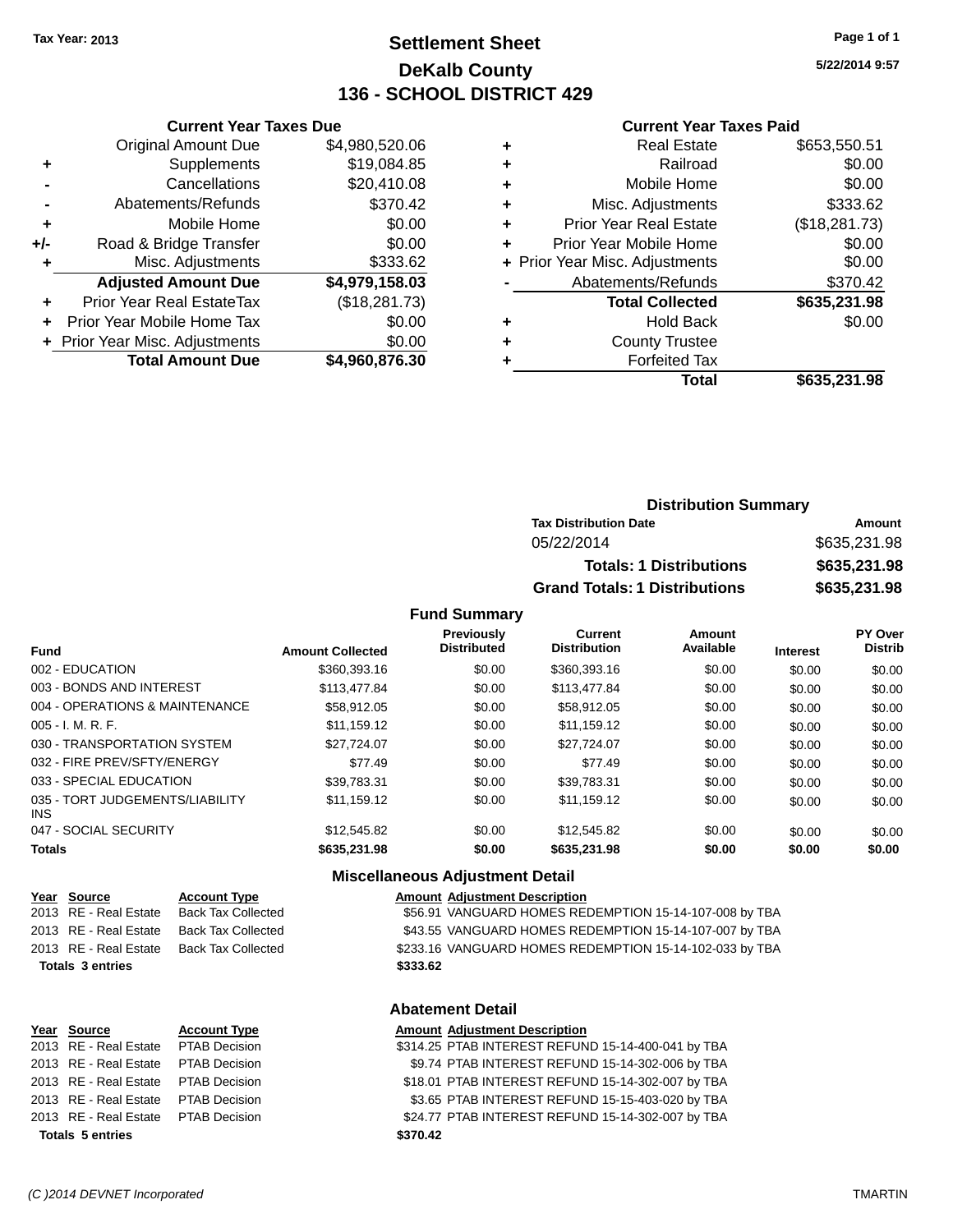# **Settlement Sheet Tax Year: 2013 Page 1 of 1 DeKalb County 137 - SCHOOL DISTRICT 430**

**5/22/2014 9:57**

#### **Current Year Taxes Paid**

|       | <b>Current Year Taxes Due</b>    |                |
|-------|----------------------------------|----------------|
|       | <b>Original Amount Due</b>       | \$7,414,204.70 |
| ٠     | Supplements                      | \$36,319.84    |
|       | Cancellations                    | \$40,957.38    |
|       | Abatements/Refunds               | \$17.14        |
| ٠     | Mobile Home                      | \$0.00         |
| $+/-$ | Road & Bridge Transfer           | \$0.00         |
| ٠     | Misc. Adjustments                | \$7.72         |
|       | <b>Adjusted Amount Due</b>       | \$7,409,557.74 |
| ÷     | <b>Prior Year Real EstateTax</b> | (\$693.96)     |
|       | Prior Year Mobile Home Tax       | \$0.00         |
|       | + Prior Year Misc. Adjustments   | \$0.00         |
|       | <b>Total Amount Due</b>          | \$7,408,863.78 |
|       |                                  |                |

|   | <b>Real Estate</b>             | \$953,646.02 |
|---|--------------------------------|--------------|
| ٠ | Railroad                       | \$0.00       |
| ٠ | Mobile Home                    | \$0.00       |
| ٠ | Misc. Adjustments              | \$7.72       |
| ٠ | Prior Year Real Estate         | (\$693.96)   |
| ٠ | Prior Year Mobile Home         | \$0.00       |
|   | + Prior Year Misc. Adjustments | \$0.00       |
|   | Abatements/Refunds             | \$17.14      |
|   | <b>Total Collected</b>         | \$952,942.64 |
| ٠ | <b>Hold Back</b>               | \$0.00       |
| ٠ | <b>County Trustee</b>          |              |
| ٠ | <b>Forfeited Tax</b>           |              |
|   | Total                          | \$952.942.64 |
|   |                                |              |

| <b>Distribution Summary</b>          |              |
|--------------------------------------|--------------|
| <b>Tax Distribution Date</b>         | Amount       |
| 05/22/2014                           | \$952,942.64 |
| <b>Totals: 1 Distributions</b>       | \$952,942.64 |
| <b>Grand Totals: 1 Distributions</b> | \$952,942,64 |

#### **Fund Summary**

| <b>Fund</b>                    | <b>Amount Collected</b> | <b>Previously</b><br><b>Distributed</b> | Current<br><b>Distribution</b> | Amount<br>Available | <b>Interest</b> | <b>PY Over</b><br><b>Distrib</b> |
|--------------------------------|-------------------------|-----------------------------------------|--------------------------------|---------------------|-----------------|----------------------------------|
| 002 - EDUCATION                | \$723,052.84            | \$0.00                                  | \$723,052.84                   | \$0.00              | \$0.00          | \$0.00                           |
| 003 - BONDS AND INTEREST       | \$70.311.93             | \$0.00                                  | \$70.311.93                    | \$0.00              | \$0.00          | \$0.00                           |
| 004 - OPERATIONS & MAINTENANCE | \$112,340.50            | \$0.00                                  | \$112,340.50                   | \$0.00              | \$0.00          | \$0.00                           |
| $005 - I. M. R. F.$            | \$0.00                  | \$0.00                                  | \$0.00                         | \$0.00              | \$0.00          | \$0.00                           |
| 030 - TRANSPORTATION SYSTEM    | \$47,237.37             | \$0.00                                  | \$47,237.37                    | \$0.00              | \$0.00          | \$0.00                           |
| 033 - SPECIAL EDUCATION        | \$0.00                  | \$0.00                                  | \$0.00                         | \$0.00              | \$0.00          | \$0.00                           |
| 047 - SOCIAL SECURITY          | \$0.00                  | \$0.00                                  | \$0.00                         | \$0.00              | \$0.00          | \$0.00                           |
| <b>Totals</b>                  | \$952.942.64            | \$0.00                                  | \$952.942.64                   | \$0.00              | \$0.00          | \$0.00                           |

#### **Miscellaneous Adjustment Detail**

# **Year Source Account Type Amount Adjustment Description**

**Totals 1 entries \$7.72**

\$7.72 PRIMUS REDEMPTION 19-23-397-008 by TBA

**Abatement Detail Year Source Account Type**<br>
2013 RE - Real Estate PTAB Decision<br>
2013 RE - Real Estate PTAB Decision \$17.14 PTAB INTEREST REFUND 19-26-431-010 by TBA **Totals 1 entries \$17.14**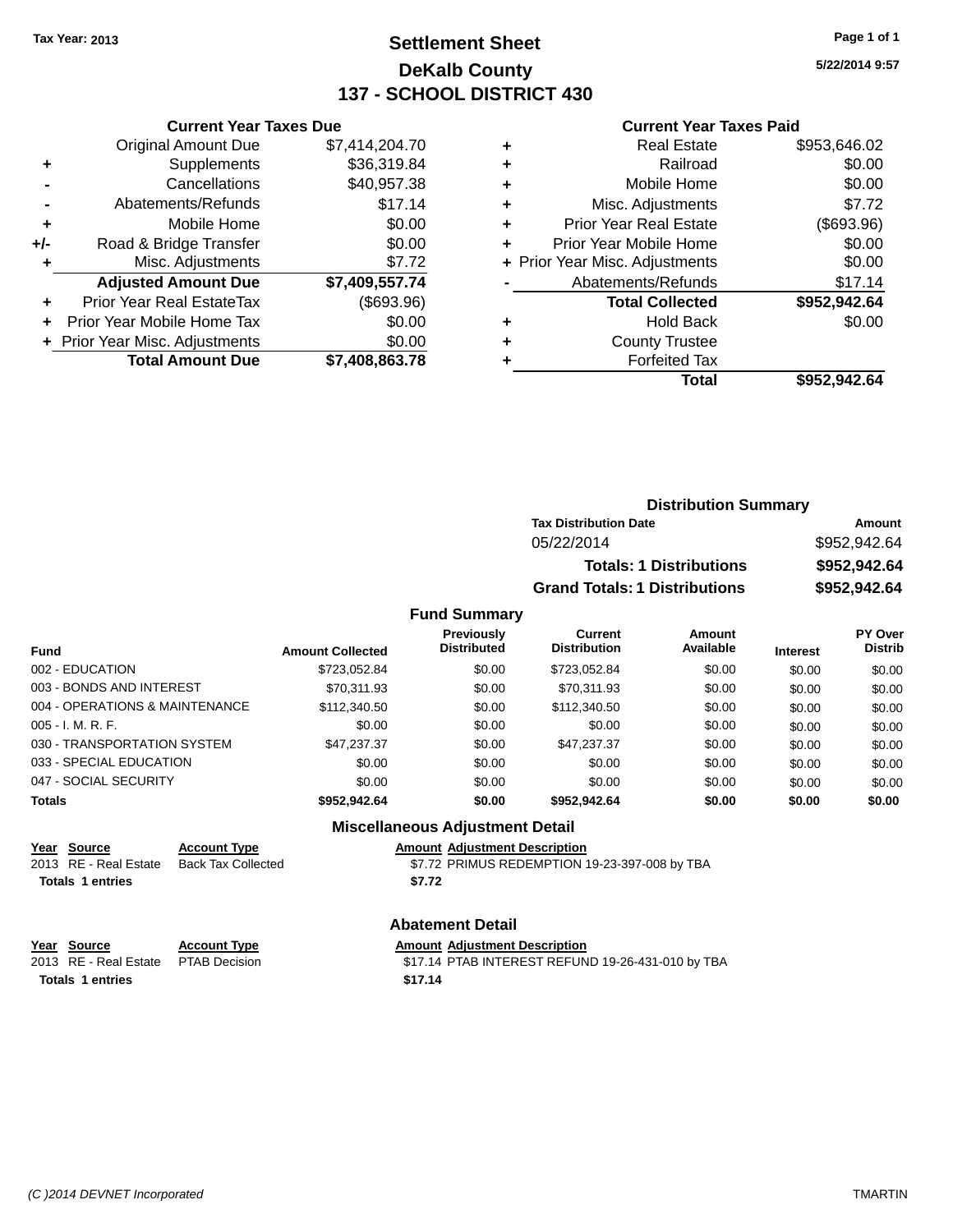# **Settlement Sheet Tax Year: 2013 Page 1 of 1 DeKalb County 139 - SCHOOL DISTRICT 432**

**5/22/2014 9:57**

#### **Current Year Taxes Paid**

|     | <b>Current Year Taxes Due</b>  |                |
|-----|--------------------------------|----------------|
|     | <b>Original Amount Due</b>     | \$2,438,564.93 |
| ٠   | Supplements                    | \$6,089.11     |
|     | Cancellations                  | \$6,931.54     |
|     | Abatements/Refunds             | \$0.00         |
| ٠   | Mobile Home                    | \$0.00         |
| +/- | Road & Bridge Transfer         | \$0.00         |
|     | Misc. Adjustments              | \$0.00         |
|     | <b>Adjusted Amount Due</b>     | \$2,437,722.50 |
| ٠   | Prior Year Real EstateTax      | (\$1, 113.79)  |
|     | Prior Year Mobile Home Tax     | \$0.00         |
|     | + Prior Year Misc. Adjustments | \$0.00         |
|     | <b>Total Amount Due</b>        | \$2,436,608.71 |
|     |                                |                |

| ٠ | <b>Real Estate</b>             | \$448,625.82 |
|---|--------------------------------|--------------|
| ٠ | Railroad                       | \$0.00       |
| ٠ | Mobile Home                    | \$0.00       |
| ٠ | Misc. Adjustments              | \$0.00       |
| ٠ | <b>Prior Year Real Estate</b>  | (\$1,113.79) |
| ٠ | Prior Year Mobile Home         | \$0.00       |
|   | + Prior Year Misc. Adjustments | \$0.00       |
|   | Abatements/Refunds             | \$0.00       |
|   | <b>Total Collected</b>         | \$447,512.03 |
| ٠ | <b>Hold Back</b>               | \$0.00       |
| ٠ | <b>County Trustee</b>          |              |
| ٠ | <b>Forfeited Tax</b>           |              |
|   | Total                          | \$447,512.03 |
|   |                                |              |

# **Distribution Summary Tax Distribution Date Amount** 05/22/2014 \$447,512.03 **Totals: 1 Distributions \$447,512.03 Grand Totals: 1 Distributions \$447,512.03**

|                                         |                         | Previously<br><b>Distributed</b> | <b>Current</b><br><b>Distribution</b> | <b>Amount</b><br>Available |                 | PY Over<br><b>Distrib</b> |
|-----------------------------------------|-------------------------|----------------------------------|---------------------------------------|----------------------------|-----------------|---------------------------|
| <b>Fund</b>                             | <b>Amount Collected</b> |                                  |                                       |                            | <b>Interest</b> |                           |
| 002 - EDUCATION                         | \$297.468.40            | \$0.00                           | \$297.468.40                          | \$0.00                     | \$0.00          | \$0.00                    |
| 003 - BONDS AND INTEREST                | \$56,254.05             | \$0.00                           | \$56,254.05                           | \$0.00                     | \$0.00          | \$0.00                    |
| 004 - OPERATIONS & MAINTENANCE          | \$27.887.61             | \$0.00                           | \$27,887.61                           | \$0.00                     | \$0.00          | \$0.00                    |
| $005 - I. M. R. F.$                     | \$3,173.31              | \$0.00                           | \$3,173.31                            | \$0.00                     | \$0.00          | \$0.00                    |
| 030 - TRANSPORTATION SYSTEM             | \$14.873.51             | \$0.00                           | \$14,873.51                           | \$0.00                     | \$0.00          | \$0.00                    |
| 031 - WORKING CASH                      | \$3.718.38              | \$0.00                           | \$3.718.38                            | \$0.00                     | \$0.00          | \$0.00                    |
| 032 - FIRE PREV/SFTY/ENERGY             | \$0.00                  | \$0.00                           | \$0.00                                | \$0.00                     | \$0.00          | \$0.00                    |
| 033 - SPECIAL EDUCATION                 | \$2,974.62              | \$0.00                           | \$2,974.62                            | \$0.00                     | \$0.00          | \$0.00                    |
| 035 - TORT JUDGEMENTS/LIABILITY<br>INS. | \$31.731.73             | \$0.00                           | \$31.731.73                           | \$0.00                     | \$0.00          | \$0.00                    |
| 047 - SOCIAL SECURITY                   | \$5.712.04              | \$0.00                           | \$5.712.04                            | \$0.00                     | \$0.00          | \$0.00                    |
| 057 - LEASE/PURCHASE/RENTAL             | \$3.718.38              | \$0.00                           | \$3.718.38                            | \$0.00                     | \$0.00          | \$0.00                    |
| Totals                                  | \$447,512.03            | \$0.00                           | \$447,512.03                          | \$0.00                     | \$0.00          | \$0.00                    |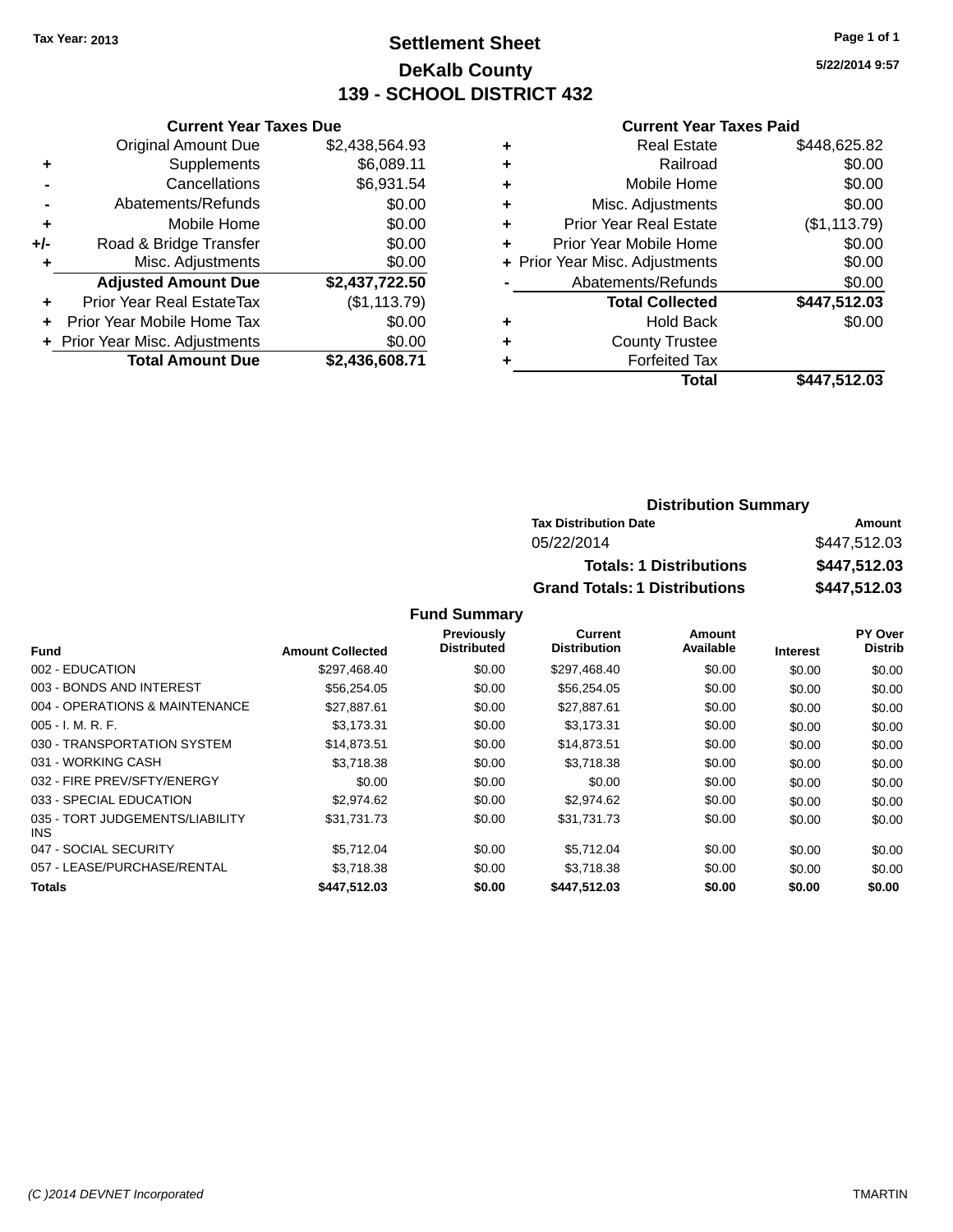# **Settlement Sheet Tax Year: 2013 Page 1 of 1 DeKalb County 141 - CC 509 ELGIN**

|     | <b>Current Year Taxes Due</b>  |            |
|-----|--------------------------------|------------|
|     | <b>Original Amount Due</b>     | \$6,159.10 |
| ٠   | Supplements                    | \$0.00     |
|     | Cancellations                  | \$0.00     |
|     | Abatements/Refunds             | \$0.00     |
| ٠   | Mobile Home                    | \$0.00     |
| +/- | Road & Bridge Transfer         | \$0.00     |
| ٠   | Misc. Adjustments              | \$0.00     |
|     | <b>Adjusted Amount Due</b>     | \$6,159.10 |
|     | Prior Year Real EstateTax      | \$0.00     |
|     | Prior Year Mobile Home Tax     | \$0.00     |
|     | + Prior Year Misc. Adjustments | \$0.00     |
|     | <b>Total Amount Due</b>        | \$6,159.10 |

|   | <b>Current Year Taxes Paid</b> |            |
|---|--------------------------------|------------|
| ٠ | <b>Real Estate</b>             | \$1,860.69 |
| ٠ | Railroad                       | \$0.00     |
| ٠ | Mobile Home                    | \$0.00     |
| ٠ | Misc. Adjustments              | \$0.00     |
| ٠ | <b>Prior Year Real Estate</b>  | \$0.00     |
| ٠ | Prior Year Mobile Home         | \$0.00     |
|   | + Prior Year Misc. Adjustments | \$0.00     |
|   | Abatements/Refunds             | \$0.00     |
|   | <b>Total Collected</b>         | \$1,860.69 |
| ٠ | <b>Hold Back</b>               | \$0.00     |
| ٠ | <b>County Trustee</b>          |            |
|   | <b>Forfeited Tax</b>           |            |
|   | Total                          | \$1,860.69 |
|   |                                |            |

| <b>Distribution Summary</b>          |            |
|--------------------------------------|------------|
| <b>Tax Distribution Date</b>         | Amount     |
| 05/22/2014                           | \$1,860.69 |
| <b>Totals: 1 Distributions</b>       | \$1,860.69 |
| <b>Grand Totals: 1 Distributions</b> | \$1,860.69 |

| <b>Fund</b>                                   | <b>Amount Collected</b> | Previously<br><b>Distributed</b> | Current<br><b>Distribution</b> | Amount<br>Available | <b>Interest</b> | PY Over<br><b>Distrib</b> |
|-----------------------------------------------|-------------------------|----------------------------------|--------------------------------|---------------------|-----------------|---------------------------|
| 003 - BONDS AND INTEREST                      | \$457.70                | \$0.00                           | \$457.70                       | \$0.00              | \$0.00          | \$0.00                    |
| 027 - AUDIT                                   | \$3.46                  | \$0.00                           | \$3.46                         | \$0.00              | \$0.00          | \$0.00                    |
| 035 - TORT JUDGEMENTS/LIABILITY<br><b>INS</b> | \$46.10                 | \$0.00                           | \$46.10                        | \$0.00              | \$0.00          | \$0.00                    |
| 047 - SOCIAL SECURITY                         | \$21.70                 | \$0.00                           | \$21.70                        | \$0.00              | \$0.00          | \$0.00                    |
| 136 - OPERATIONS & MAINTENANCE<br>(colleges)  | \$284.63                | \$0.00                           | \$284.63                       | \$0.00              | \$0.00          | \$0.00                    |
| 159 - EDUCATIONAL PURPOSES<br>(colleges)      | \$1.047.10              | \$0.00                           | \$1,047.10                     | \$0.00              | \$0.00          | \$0.00                    |
| <b>Totals</b>                                 | \$1,860.69              | \$0.00                           | \$1,860.69                     | \$0.00              | \$0.00          | \$0.00                    |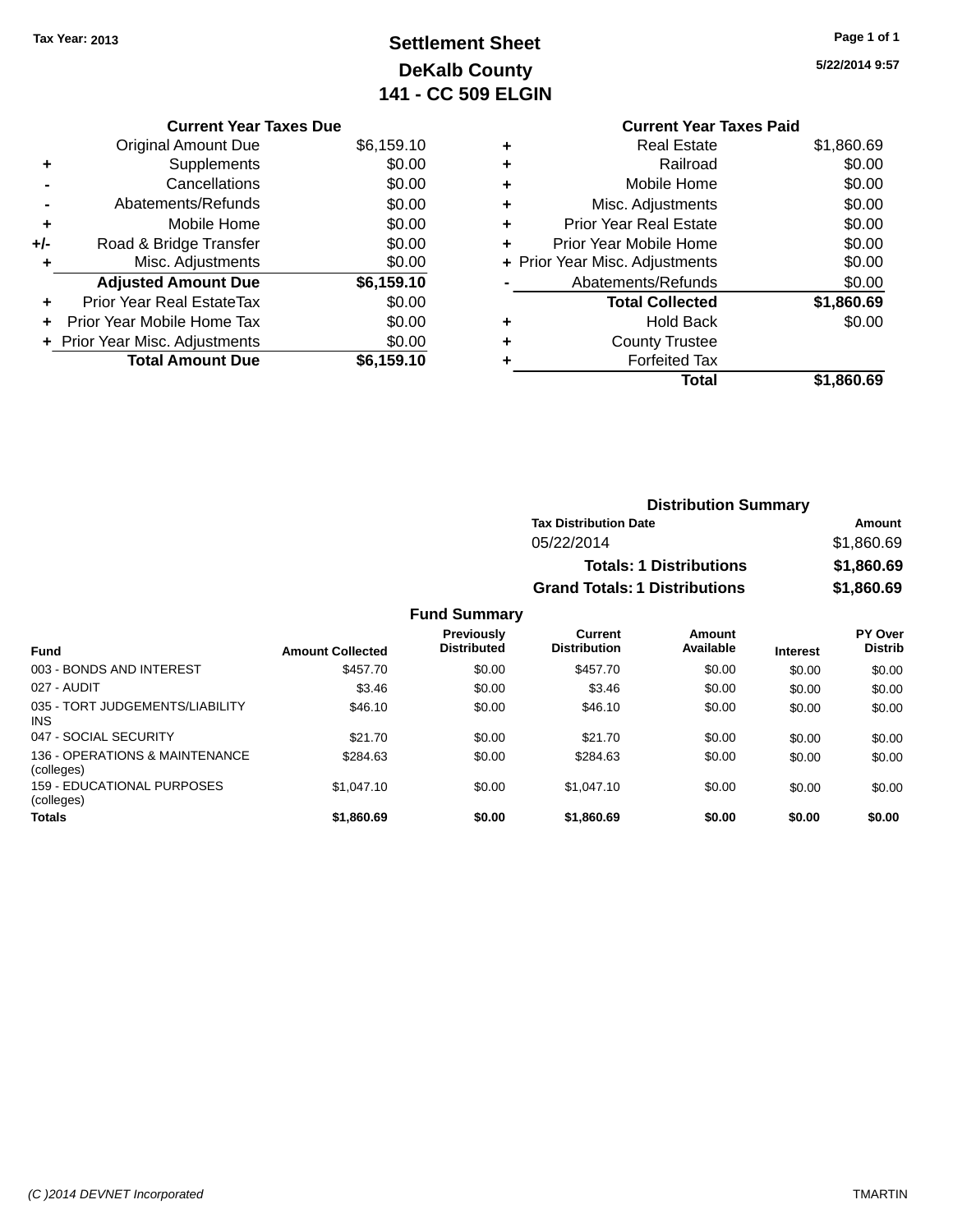# **Settlement Sheet Tax Year: 2013 Page 1 of 1 DeKalb County 142 - CC 511 ROCK VALLEY**

**5/22/2014 9:57**

|  | <b>Current Year Taxes Paid</b> |  |  |  |
|--|--------------------------------|--|--|--|
|--|--------------------------------|--|--|--|

|     | <b>Current Year Taxes Due</b>    |            |
|-----|----------------------------------|------------|
|     | <b>Original Amount Due</b>       | \$1,087.79 |
| ٠   | Supplements                      | \$0.00     |
|     | Cancellations                    | \$0.00     |
|     | Abatements/Refunds               | \$0.00     |
| ٠   | Mobile Home                      | \$0.00     |
| +/- | Road & Bridge Transfer           | \$0.00     |
| ٠   | Misc. Adjustments                | \$0.00     |
|     | <b>Adjusted Amount Due</b>       | \$1,087.79 |
| ÷   | <b>Prior Year Real EstateTax</b> | \$0.00     |
| ÷   | Prior Year Mobile Home Tax       | \$0.00     |
|     | + Prior Year Misc. Adjustments   | \$0.00     |
|     | <b>Total Amount Due</b>          | \$1.087.79 |

|   | <b>Real Estate</b>             | \$350.15 |
|---|--------------------------------|----------|
| ٠ | Railroad                       | \$0.00   |
| ٠ | Mobile Home                    | \$0.00   |
| ٠ | Misc. Adjustments              | \$0.00   |
| ٠ | <b>Prior Year Real Estate</b>  | \$0.00   |
| ٠ | Prior Year Mobile Home         | \$0.00   |
|   | + Prior Year Misc. Adjustments | \$0.00   |
|   | Abatements/Refunds             | \$0.00   |
|   | <b>Total Collected</b>         | \$350.15 |
| ٠ | <b>Hold Back</b>               | \$0.00   |
| ٠ | <b>County Trustee</b>          |          |
|   | <b>Forfeited Tax</b>           |          |
|   | Total                          | \$350.15 |
|   |                                |          |

| <b>Distribution Summary</b>          |          |  |  |
|--------------------------------------|----------|--|--|
| <b>Tax Distribution Date</b>         | Amount   |  |  |
| 05/22/2014                           | \$350.15 |  |  |
| <b>Totals: 1 Distributions</b>       | \$350.15 |  |  |
| <b>Grand Totals: 1 Distributions</b> | \$350.15 |  |  |

|                                               |                         | Previously         | <b>Current</b>      | Amount    |                 | PY Over        |
|-----------------------------------------------|-------------------------|--------------------|---------------------|-----------|-----------------|----------------|
| <b>Fund</b>                                   | <b>Amount Collected</b> | <b>Distributed</b> | <b>Distribution</b> | Available | <b>Interest</b> | <b>Distrib</b> |
| 003 - BONDS AND INTEREST                      | \$105.42                | \$0.00             | \$105.42            | \$0.00    | \$0.00          | \$0.00         |
| 027 - AUDIT                                   | \$0.29                  | \$0.00             | \$0.29              | \$0.00    | \$0.00          | \$0.00         |
| 035 - TORT JUDGEMENTS/LIABILITY<br><b>INS</b> | \$33.36                 | \$0.00             | \$33.36             | \$0.00    | \$0.00          | \$0.00         |
| 047 - SOCIAL SECURITY                         | \$6.96                  | \$0.00             | \$6.96              | \$0.00    | \$0.00          | \$0.00         |
| 136 - OPERATIONS & MAINTENANCE<br>(colleges)  | \$30.24                 | \$0.00             | \$30.24             | \$0.00    | \$0.00          | \$0.00         |
| 141 - HLTH. SFTY/HANDICAP<br>ACCESS/ENERGY    | \$0.00                  | \$0.00             | \$0.00              | \$0.00    | \$0.00          | \$0.00         |
| 159 - EDUCATIONAL PURPOSES<br>(colleges)      | \$173.88                | \$0.00             | \$173.88            | \$0.00    | \$0.00          | \$0.00         |
| <b>Totals</b>                                 | \$350.15                | \$0.00             | \$350.15            | \$0.00    | \$0.00          | \$0.00         |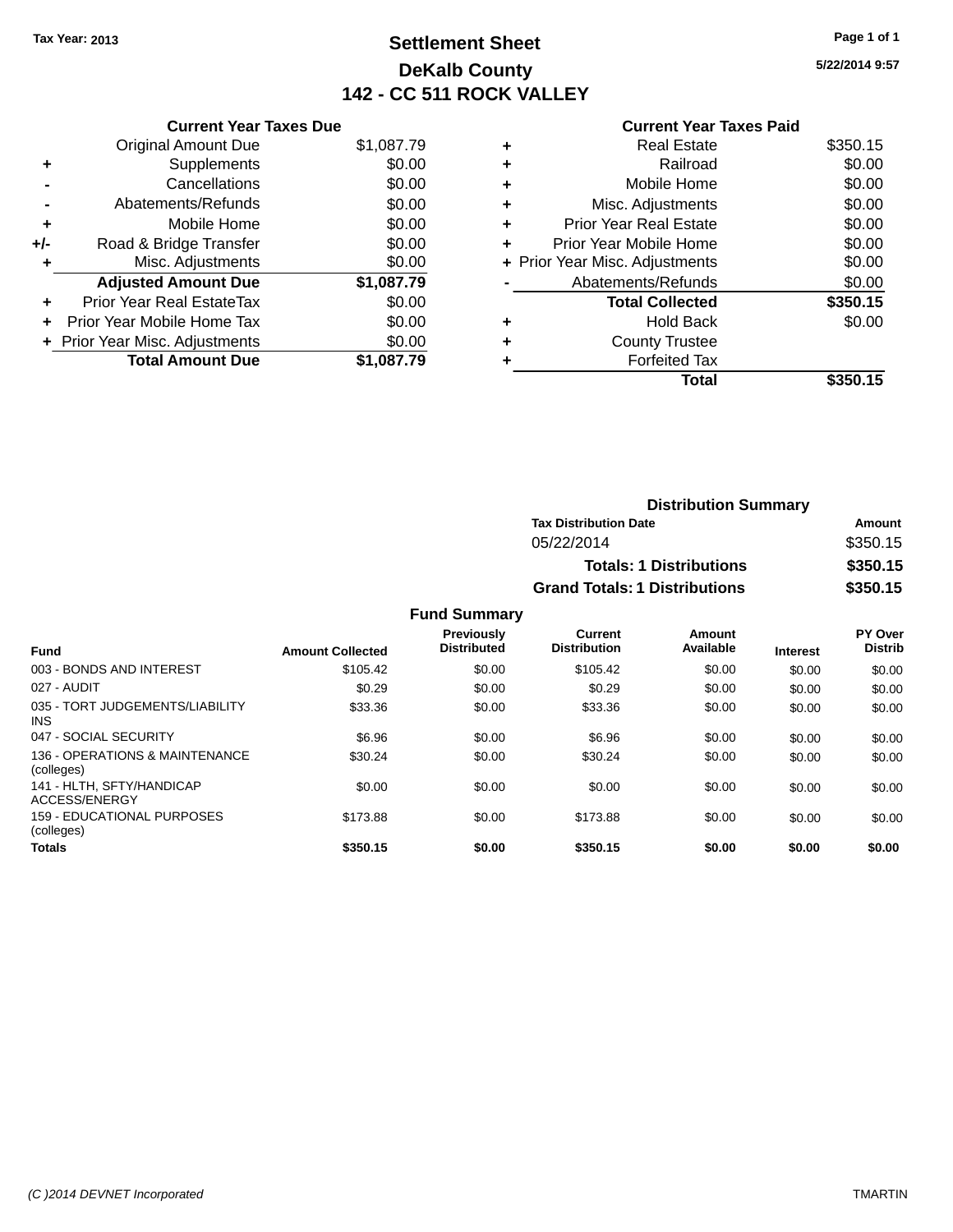# **Settlement Sheet Tax Year: 2013 Page 1 of 1 DeKalb County 143 - CC 513 ILLINOIS VALLEY**

**5/22/2014 9:57**

# **Current Year Taxes Paid**

|     | <b>Current Year Taxes Due</b>  |            |
|-----|--------------------------------|------------|
|     | <b>Original Amount Due</b>     | \$6,382.33 |
| ٠   | Supplements                    | \$0.00     |
|     | Cancellations                  | \$0.00     |
|     | Abatements/Refunds             | \$0.00     |
| ٠   | Mobile Home                    | \$0.00     |
| +/- | Road & Bridge Transfer         | \$0.00     |
| ٠   | Misc. Adjustments              | \$0.00     |
|     | <b>Adjusted Amount Due</b>     | \$6,382.33 |
| ÷   | Prior Year Real EstateTax      | \$0.00     |
| ÷   | Prior Year Mobile Home Tax     | \$0.00     |
|     | + Prior Year Misc. Adjustments | \$0.00     |
|     | <b>Total Amount Due</b>        | \$6,382,33 |

|   | <b>Real Estate</b>             | \$1,436.25 |
|---|--------------------------------|------------|
| ٠ | Railroad                       | \$0.00     |
| ٠ | Mobile Home                    | \$0.00     |
| ٠ | Misc. Adjustments              | \$0.00     |
| ٠ | <b>Prior Year Real Estate</b>  | \$0.00     |
|   | Prior Year Mobile Home         | \$0.00     |
|   | + Prior Year Misc. Adjustments | \$0.00     |
|   | Abatements/Refunds             | \$0.00     |
|   | <b>Total Collected</b>         | \$1,436.25 |
| ٠ | <b>Hold Back</b>               | \$0.00     |
| ٠ | <b>County Trustee</b>          |            |
| ٠ | <b>Forfeited Tax</b>           |            |
|   | <b>Total</b>                   | \$1.436.25 |
|   |                                |            |

| <b>Distribution Summary</b>          |            |
|--------------------------------------|------------|
| <b>Tax Distribution Date</b>         | Amount     |
| 05/22/2014                           | \$1,436.25 |
| <b>Totals: 1 Distributions</b>       | \$1,436.25 |
| <b>Grand Totals: 1 Distributions</b> | \$1,436.25 |

| <b>Fund</b>                                      | <b>Amount Collected</b> | <b>Previously</b><br><b>Distributed</b> | Current<br><b>Distribution</b> | Amount<br>Available | <b>Interest</b> | PY Over<br><b>Distrib</b> |
|--------------------------------------------------|-------------------------|-----------------------------------------|--------------------------------|---------------------|-----------------|---------------------------|
| 003 - BONDS AND INTEREST                         | \$166.55                | \$0.00                                  | \$166.55                       | \$0.00              | \$0.00          | \$0.00                    |
| 027 - AUDIT                                      | \$4.68                  | \$0.00                                  | \$4.68                         | \$0.00              | \$0.00          | \$0.00                    |
| 047 - SOCIAL SECURITY                            | \$32.57                 | \$0.00                                  | \$32.57                        | \$0.00              | \$0.00          | \$0.00                    |
| 136 - OPERATIONS & MAINTENANCE<br>(colleges)     | \$157.17                | \$0.00                                  | \$157.17                       | \$0.00              | \$0.00          | \$0.00                    |
| 141 - HLTH, SFTY/HANDICAP<br>ACCESS/ENERGY       | \$193.95                | \$0.00                                  | \$193.95                       | \$0.00              | \$0.00          | \$0.00                    |
| 149 - STATEWIDE AVERAGE<br><b>ADDITIONAL TAX</b> | \$370.53                | \$0.00                                  | \$370.53                       | \$0.00              | \$0.00          | \$0.00                    |
| 159 - EDUCATIONAL PURPOSES<br>(colleges)         | \$510.80                | \$0.00                                  | \$510.80                       | \$0.00              | \$0.00          | \$0.00                    |
| <b>Totals</b>                                    | \$1,436.25              | \$0.00                                  | \$1,436.25                     | \$0.00              | \$0.00          | \$0.00                    |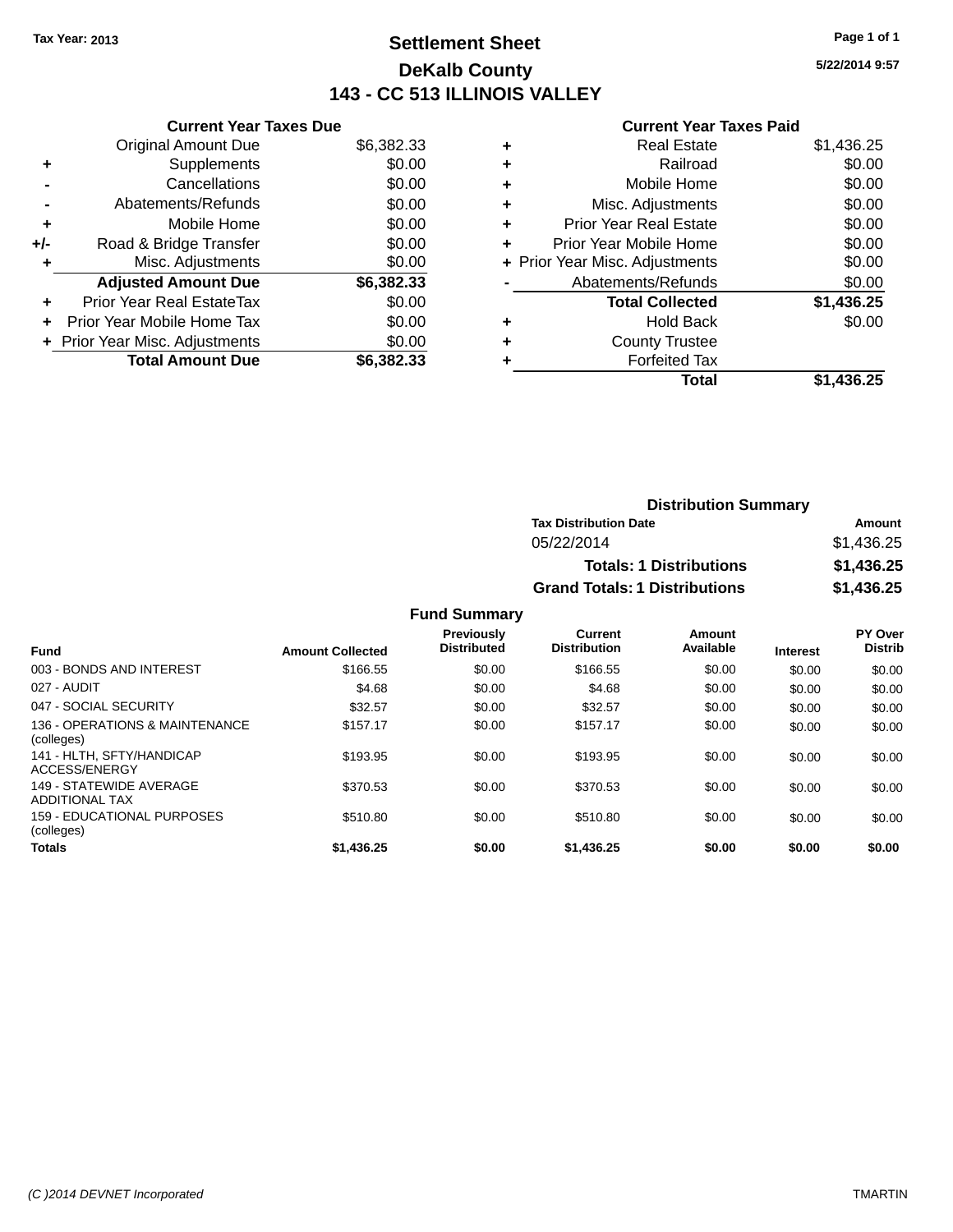# **Settlement Sheet Tax Year: 2013 Page 1 of 1 DeKalb County 144 - CC 516 WAUBONSEE**

**5/22/2014 9:57**

#### **Current Year Taxes Paid**

|     | <b>Original Amount Due</b>     | \$1,645,816.73 |
|-----|--------------------------------|----------------|
| ٠   | Supplements                    | \$6,622.50     |
|     | Cancellations                  | \$7,369.76     |
|     | Abatements/Refunds             | \$33.20        |
| ٠   | Mobile Home                    | \$0.00         |
| +/- | Road & Bridge Transfer         | \$0.00         |
|     | Misc. Adjustments              | \$29.08        |
|     | <b>Adjusted Amount Due</b>     | \$1,645,065.35 |
| ÷   | Prior Year Real EstateTax      | (\$1,762.70)   |
| ÷   | Prior Year Mobile Home Tax     | \$0.00         |
|     | + Prior Year Misc. Adjustments | \$0.00         |
|     | <b>Total Amount Due</b>        | \$1,643,302.65 |
|     |                                |                |

**Current Year Taxes Due**

|   | <b>Real Estate</b>             | \$228,844.60 |
|---|--------------------------------|--------------|
| ٠ | Railroad                       | \$0.00       |
| ٠ | Mobile Home                    | \$0.00       |
| ٠ | Misc. Adjustments              | \$29.08      |
| ٠ | <b>Prior Year Real Estate</b>  | (\$1,762.70) |
| ÷ | Prior Year Mobile Home         | \$0.00       |
|   | + Prior Year Misc. Adjustments | \$0.00       |
|   | Abatements/Refunds             | \$33.20      |
|   | <b>Total Collected</b>         | \$227,077.78 |
| ٠ | <b>Hold Back</b>               | \$0.00       |
| ٠ | <b>County Trustee</b>          |              |
| ٠ | <b>Forfeited Tax</b>           |              |
|   | Total                          | \$227,077.78 |
|   |                                |              |

| <b>Distribution Summary</b>          |              |
|--------------------------------------|--------------|
| <b>Tax Distribution Date</b>         | Amount       |
| 05/22/2014                           | \$227,077.78 |
| <b>Totals: 1 Distributions</b>       | \$227,077.78 |
| <b>Grand Totals: 1 Distributions</b> | \$227,077.78 |

#### **Fund Summary**

| <b>Fund</b>                                   | <b>Amount Collected</b> | <b>Previously</b><br><b>Distributed</b> | Current<br><b>Distribution</b> | Amount<br>Available | <b>Interest</b> | PY Over<br><b>Distrib</b> |
|-----------------------------------------------|-------------------------|-----------------------------------------|--------------------------------|---------------------|-----------------|---------------------------|
| 003 - BONDS AND INTEREST                      | \$33,371.58             | \$0.00                                  | \$33,371.58                    | \$0.00              | \$0.00          | \$0.00                    |
| 027 - AUDIT                                   | \$378.53                | \$0.00                                  | \$378.53                       | \$0.00              | \$0.00          | \$0.00                    |
| 035 - TORT JUDGEMENTS/LIABILITY<br><b>INS</b> | \$5.211.88              | \$0.00                                  | \$5,211.88                     | \$0.00              | \$0.00          | \$0.00                    |
| 136 - OPERATIONS & MAINTENANCE<br>(colleges)  | \$33,387.49             | \$0.00                                  | \$33,387.49                    | \$0.00              | \$0.00          | \$0.00                    |
| 159 - EDUCATIONAL PURPOSES<br>(colleges)      | \$154.728.30            | \$0.00                                  | \$154.728.30                   | \$0.00              | \$0.00          | \$0.00                    |
| <b>Totals</b>                                 | \$227.077.78            | \$0.00                                  | \$227.077.78                   | \$0.00              | \$0.00          | \$0.00                    |

2013 RE - Real Estate Back Tax Collected \$4.82 VANGUARD HOMES REDEMPTION 15-14-107-008 by TBA 2013 RE - Real Estate Back Tax Collected \$3.69 VANGUARD HOMES REDEMPTION 15-14-107-007 by TBA 2013 RE - Real Estate Back Tax Collected \$19.74 VANGUARD HOMES REDEMPTION 15-14-102-033 by TBA 2013 RE - Real Estate Back Tax Collected \$0.83 PRIMUS REDEMPTION 19-23-397-008 by TBA **Totals 4 entries \$29.08**

# **Year Source Account Type Amount Adjustment Description**

**Totals 6 entries \$33.20**

# **Abatement Detail**

**Miscellaneous Adjustment Detail**

#### **Year Source Account Type Amount Adjustment Description** 2013 RE - Real Estate PTAB Decision \$26.60 PTAB INTEREST REFUND 15-14-400-041 by TBA 2013 RE - Real Estate PTAB Decision \$0.82 PTAB INTEREST REFUND 15-14-302-006 by TBA 2013 RE - Real Estate PTAB Decision \$1.52 PTAB INTEREST REFUND 15-14-302-007 by TBA 2013 RE - Real Estate PTAB Decision \$0.31 PTAB INTEREST REFUND 15-15-403-020 by TBA 2013 RE - Real Estate PTAB Decision \$1.85 PTAB INTEREST REFUND 19-26-431-010 by TBA 2013 RE - Real Estate PTAB Decision \$2.10 PTAB INTEREST REFUND 15-14-302-007 by TBA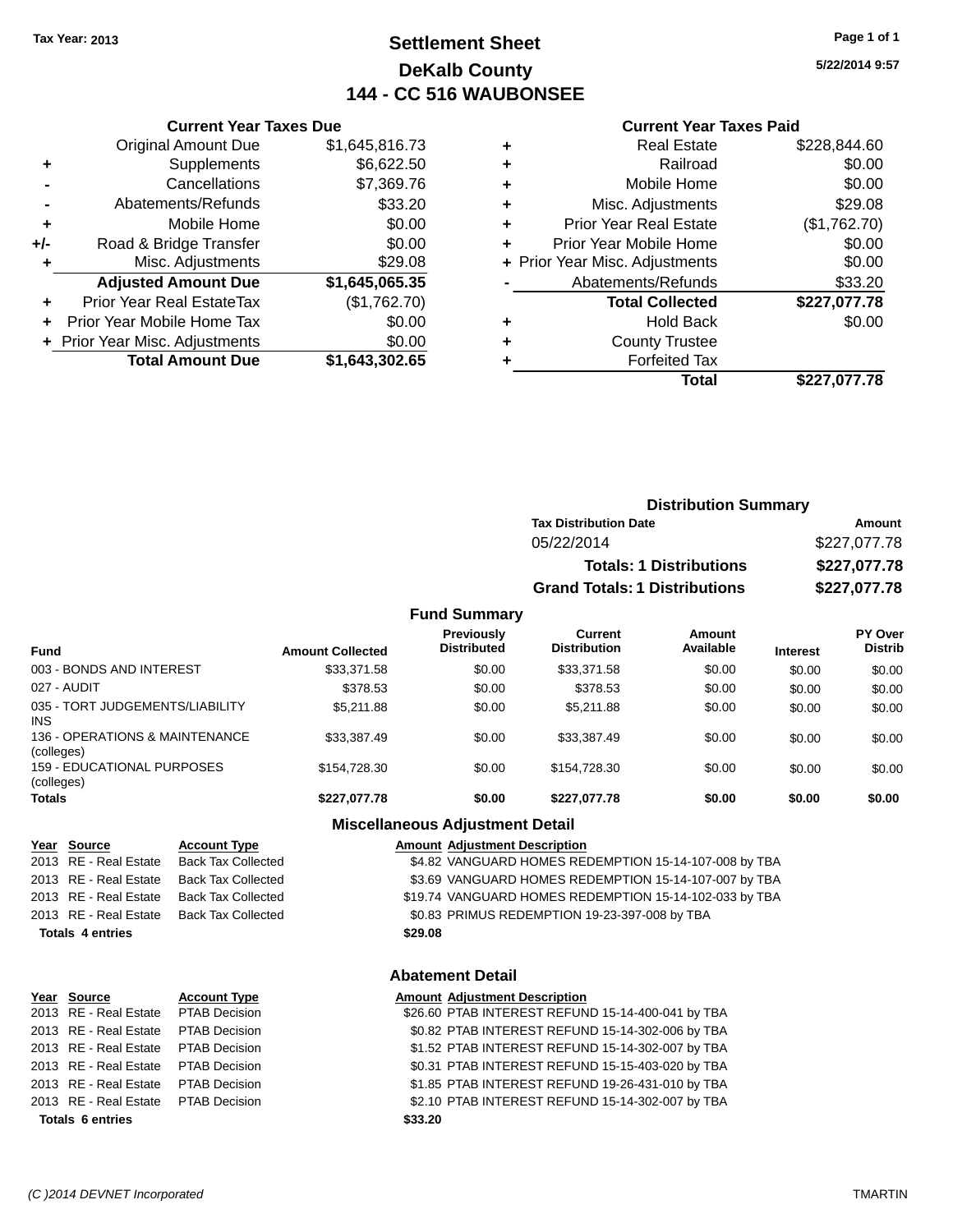# **Settlement Sheet Tax Year: 2013 Page 1 of 2 DeKalb County 145 - CC 523 KISHWAUKEE**

**5/22/2014 9:57**

| <b>Current Year Taxes Paid</b> |  |  |  |
|--------------------------------|--|--|--|
|--------------------------------|--|--|--|

|     | <b>Original Amount Due</b>     | \$10,469,968.55 |
|-----|--------------------------------|-----------------|
| ٠   | Supplements                    | \$84,453.83     |
|     | Cancellations                  | \$140,355.14    |
|     | Abatements/Refunds             | \$467.65        |
| ÷   | Mobile Home                    | \$0.00          |
| +/- | Road & Bridge Transfer         | \$0.00          |
| ÷   | Misc. Adjustments              | \$85.37         |
|     | <b>Adjusted Amount Due</b>     | \$10,413,684.96 |
| ÷   | Prior Year Real EstateTax      | \$374.15        |
| ÷   | Prior Year Mobile Home Tax     | \$0.00          |
|     | + Prior Year Misc. Adjustments | \$0.00          |
|     | <b>Total Amount Due</b>        | \$10,414,059.11 |
|     |                                |                 |

**Current Year Taxes Due**

|   | <b>Real Estate</b>             | \$1,256,004.38 |
|---|--------------------------------|----------------|
| ٠ | Railroad                       | \$0.00         |
| ٠ | Mobile Home                    | \$0.00         |
| ٠ | Misc. Adjustments              | \$85.37        |
| ٠ | <b>Prior Year Real Estate</b>  | \$374.15       |
|   | Prior Year Mobile Home         | \$0.00         |
|   | + Prior Year Misc. Adjustments | \$0.00         |
|   | Abatements/Refunds             | \$467.65       |
|   | <b>Total Collected</b>         | \$1,255,996.25 |
| ٠ | <b>Hold Back</b>               | \$0.00         |
|   | <b>County Trustee</b>          |                |
|   | <b>Forfeited Tax</b>           |                |
|   | Total                          | \$1,255,996.25 |
|   |                                |                |

| <b>Distribution Summary</b>          |                |  |  |
|--------------------------------------|----------------|--|--|
| <b>Tax Distribution Date</b>         | Amount         |  |  |
| 05/22/2014                           | \$1,255,996.25 |  |  |
| <b>Totals: 1 Distributions</b>       | \$1,255,996.25 |  |  |
| <b>Grand Totals: 1 Distributions</b> | \$1,255,996.25 |  |  |

**Fund Summary**

| <b>Fund</b>                                  | <b>Amount Collected</b> | <b>Previously</b><br><b>Distributed</b> | Current<br><b>Distribution</b> | Amount<br>Available | <b>Interest</b> | PY Over<br><b>Distrib</b> |
|----------------------------------------------|-------------------------|-----------------------------------------|--------------------------------|---------------------|-----------------|---------------------------|
| 003 - BONDS AND INTEREST                     | \$405,721.93            | \$0.00                                  | \$405,721.93                   | \$0.00              | \$0.00          | \$0.00                    |
| 027 - AUDIT                                  | \$7,508.36              | \$0.00                                  | \$7,508.36                     | \$0.00              | \$0.00          | \$0.00                    |
| 035 - TORT JUDGEMENTS/LIABILITY<br>INS.      | \$134,316.25            | \$0.00                                  | \$134,316.25                   | \$0.00              | \$0.00          | \$0.00                    |
| 047 - SOCIAL SECURITY                        | \$22,144,47             | \$0.00                                  | \$22,144.47                    | \$0.00              | \$0.00          | \$0.00                    |
| 109 - PRIOR YEAR ADJUSTMENT                  | \$6.215.93              | \$0.00                                  | \$6.215.93                     | \$0.00              | \$0.00          | \$0.00                    |
| 136 - OPERATIONS & MAINTENANCE<br>(colleges) | \$129,150.32            | \$0.00                                  | \$129,150.32                   | \$0.00              | \$0.00          | \$0.00                    |
| 141 - HLTH/SFTY/HANDICAP<br>ACCESS/ENERGY    | \$77.386.95             | \$0.00                                  | \$77.386.95                    | \$0.00              | \$0.00          | \$0.00                    |
| 159 - EDUCATIONAL PURPOSES<br>(colleges)     | \$473.552.04            | \$0.00                                  | \$473.552.04                   | \$0.00              | \$0.00          | \$0.00                    |
| <b>Totals</b>                                | \$1,255,996.25          | \$0.00                                  | \$1,255,996.25                 | \$0.00              | \$0.00          | \$0.00                    |

# **Miscellaneous Adjustment Detail**

| Year Source             | <b>Account Type</b>       |         | <b>Amount Adjustment Description</b>             |
|-------------------------|---------------------------|---------|--------------------------------------------------|
| 2013 RE - Real Estate   | <b>Back Tax Collected</b> |         | \$19.59 DOBSON REDEMPTION 13-15-402-010 by TBA   |
| 2013 RE - Real Estate   | <b>Back Tax Collected</b> |         | \$6.05 STOGSDILL REDEMPTION 06-32-328-025 by TBA |
| 2013 RE - Real Estate   | <b>Back Tax Collected</b> |         | \$0.00 LAY REDEMPTION 07-23-155-002 by TBA       |
| 2013 RE - Real Estate   | <b>Back Tax Collected</b> |         | \$25.46 MANESS REDEMPTION 13-06-331-005 by TBA   |
| 2013 RE - Real Estate   | <b>Back Tax Collected</b> |         | \$16.86 MEIER REDEMPTION 06-18-300-001 by TBA    |
| 2013 RE - Real Estate   | <b>Back Tax Collected</b> |         | \$17.41 SCAVENGER SALE 13-06-332-003 by TBA      |
| <b>Totals 6 entries</b> |                           | \$85.37 |                                                  |
|                         |                           |         |                                                  |

| <b>Abatement Detail</b> |  |
|-------------------------|--|
|-------------------------|--|

| Year Source                         | <b>Account Type</b> |
|-------------------------------------|---------------------|
| 2013 RE - Real Estate PTAB Decision |                     |
| 2013 RE - Real Estate PTAB Decision |                     |
| 2013 RE - Real Estate PTAB Decision |                     |
| 2013 RE - Real Estate PTAB Decision |                     |

**Amount Adjustment Description** \$5.26 PTAB INTEREST REFUND 03-30-276-011 by TBA \$4.57 PTAB INTEREST REFUND 08-12-451-004 by TBA \$33.59 PTAB INTEREST REFUND 08-12-451-005 by TBA \$0.00 PTAB INTEREST REFUND 08-12-451-007 by TBA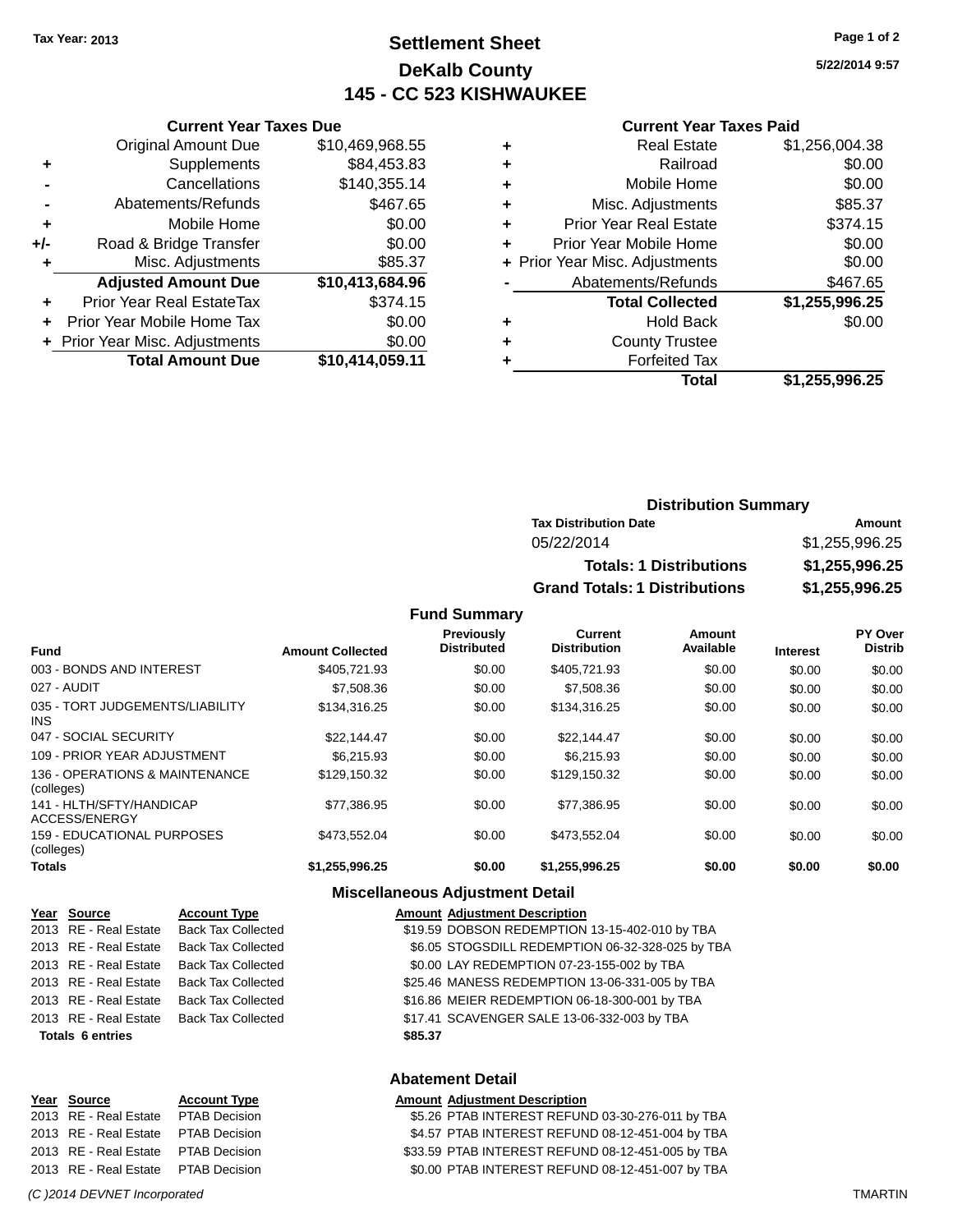# **Settlement Sheet Tax Year: 2013 Page 2 of 2 DeKalb County Abatement Detail**

**5/22/2014 9:57**

# **Year Source Account Type** 2013 RE - Real Estate PTAB Decision 2013 RE - Real Estate PTAB Decision 2013 RE - Real Estate PTAB Decision 2013 RE - Real Estate PTAB Decision \$200.55 PTAB INTEREST REFUND 0.55 **Totals 9 entries \$467.65**

| <b>Totals 9 entries</b>             | \$467.65                                                 |
|-------------------------------------|----------------------------------------------------------|
| 2013 RE - Real Estate RE Abatement  | \$124.75 CLARK PRIOR YEAR ABATEMENT 09-17-100-015 by TBA |
| 2013 RE - Real Estate PTAB Decision | \$290.55 PTAB INTEREST REFUND 08-25-100-021 by TBA       |
| 2013 RE - Real Estate PTAB Decision | \$0.79 PTAB INTEREST REFUND 13-15-176-011 by TBA         |
| 2013 RE - Real Estate PTAB Decision | \$0.65 PTAB INTEREST REFUND 07-23-332-002 by TBA         |
| 2013 RE - Real Estate PTAB Decision | \$7.49 PTAB INTEREST REFUND 08-12-451-014 by TBA         |
|                                     |                                                          |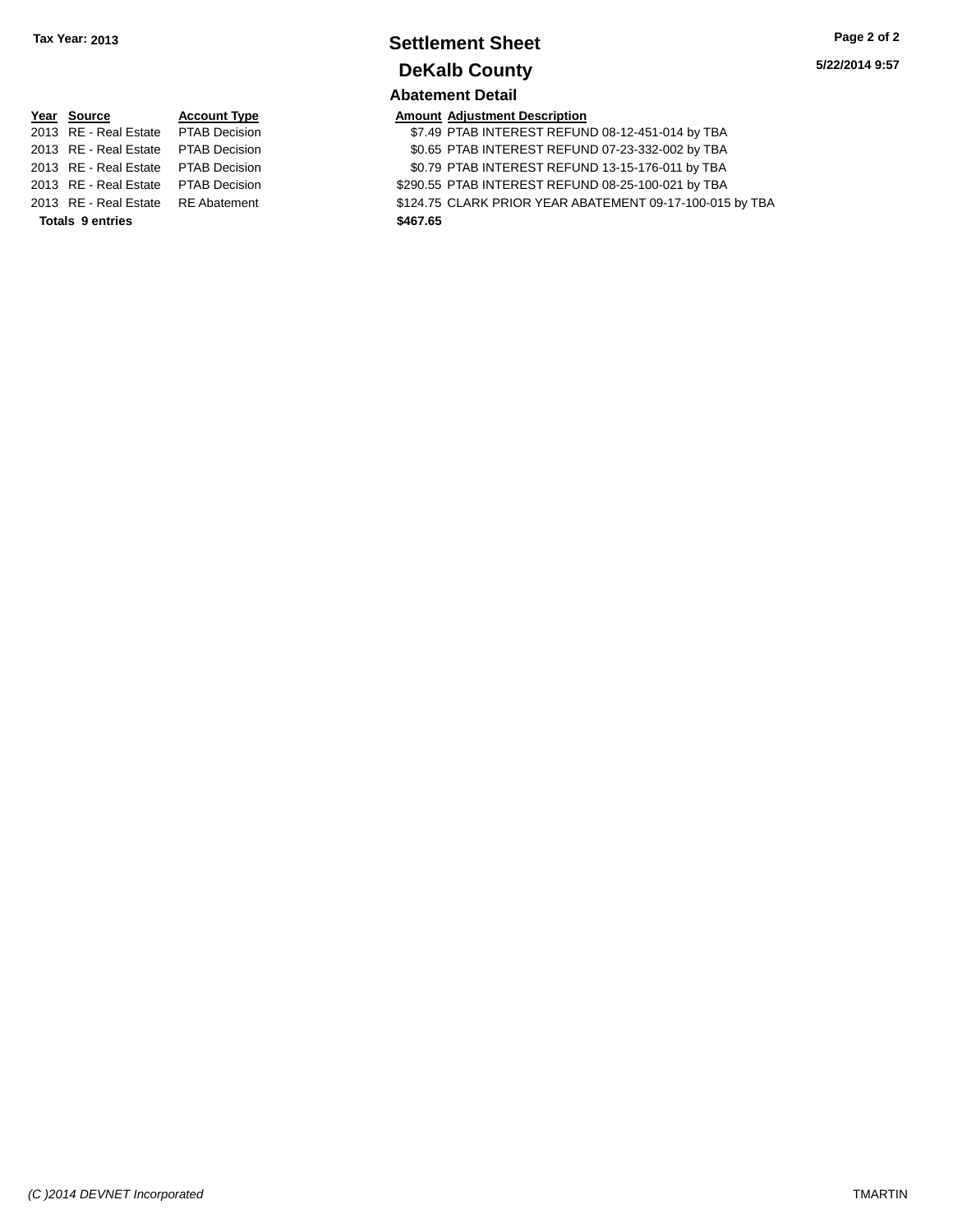# **Settlement Sheet Tax Year: 2013 Page 1 of 1 DeKalb County 150 - DE KALB SANITARY**

**5/22/2014 9:57**

|     | <b>Current Year Taxes Due</b>    |              |  |  |  |
|-----|----------------------------------|--------------|--|--|--|
|     | Original Amount Due              | \$664,735.96 |  |  |  |
| ٠   | Supplements                      | \$12,255.02  |  |  |  |
|     | Cancellations                    | \$21,926.82  |  |  |  |
|     | Abatements/Refunds               | \$64.20      |  |  |  |
| ٠   | Mobile Home                      | \$0.00       |  |  |  |
| +/- | Road & Bridge Transfer           | \$0.00       |  |  |  |
|     | Misc. Adjustments                | \$0.00       |  |  |  |
|     | <b>Adjusted Amount Due</b>       | \$654,999.96 |  |  |  |
|     | <b>Prior Year Real EstateTax</b> | (\$0.03)     |  |  |  |
|     | Prior Year Mobile Home Tax       | \$0.00       |  |  |  |
|     | + Prior Year Misc. Adjustments   | \$0.00       |  |  |  |
|     | <b>Total Amount Due</b>          | \$654,999.93 |  |  |  |
|     |                                  |              |  |  |  |

#### **Current Year Taxes Paid**

|   | <b>Real Estate</b>             | \$75,918.64 |
|---|--------------------------------|-------------|
| ٠ | Railroad                       | \$0.00      |
| ٠ | Mobile Home                    | \$0.00      |
| ٠ | Misc. Adjustments              | \$0.00      |
| ٠ | Prior Year Real Estate         | (\$0.03)    |
|   | Prior Year Mobile Home         | \$0.00      |
|   | + Prior Year Misc. Adjustments | \$0.00      |
|   | Abatements/Refunds             | \$64.20     |
|   | <b>Total Collected</b>         | \$75,854.41 |
| ٠ | Hold Back                      | \$0.00      |
| ٠ | <b>County Trustee</b>          |             |
|   | <b>Forfeited Tax</b>           |             |
|   | Total                          | \$75,854.41 |
|   |                                |             |

|                     | <b>Distribution Summary</b>          |             |
|---------------------|--------------------------------------|-------------|
|                     | <b>Tax Distribution Date</b>         | Amount      |
|                     | 05/22/2014                           | \$75,854.41 |
|                     | <b>Totals: 1 Distributions</b>       | \$75,854.41 |
|                     | <b>Grand Totals: 1 Distributions</b> | \$75,854.41 |
| <b>Fund Summary</b> |                                      |             |

#### **Fund Interest Amount Collected Distributed PY Over Distrib Amount Available Current Distribution Previously** 001 - CORPORATE \$23,892.71 \$0.00 \$23,892.71 \$0.00 \$0.00 \$0.00 005 - I. M. R. F. \$18,458.56 \$0.00 \$18,458.56 \$0.00 \$0.00 \$0.00 027 - AUDIT \$2,167.08 \$0.00 \$2,167.08 \$0.00 \$0.00 \$0.00 045 - PUBLIC BENEFIT 60.00 \$20,952.44 \$0.00 \$20,952.44 \$0.00 \$0.00 \$0.00 \$0.00 047 - SOCIAL SECURITY 610,383.62 \$10,383.62 \$0.00 \$10,383.62 \$0.00 \$0.00 \$0.00 **Totals \$75,854.41 \$0.00 \$75,854.41 \$0.00 \$0.00 \$0.00**

# **Abatement Detail**

| Year Source                          | <b>Account Type</b> |         | <b>Amount Adjustment Description</b>              |
|--------------------------------------|---------------------|---------|---------------------------------------------------|
| 2013 RE - Real Estate  PTAB Decision |                     |         | \$0.87 PTAB INTEREST REFUND 08-12-451-004 by TBA  |
| 2013 RE - Real Estate PTAB Decision  |                     |         | \$6.41 PTAB INTEREST REFUND 08-12-451-005 by TBA  |
| 2013 RE - Real Estate PTAB Decision  |                     |         | \$0.00 PTAB INTEREST REFUND 08-12-451-007 by TBA  |
| 2013 RE - Real Estate PTAB Decision  |                     |         | \$1.43 PTAB INTEREST REFUND 08-12-451-014 by TBA  |
| 2013 RE - Real Estate  PTAB Decision |                     |         | \$55.48 PTAB INTEREST REFUND 08-25-100-021 by TBA |
| <b>Totals 5 entries</b>              |                     | \$64.19 |                                                   |
|                                      |                     |         |                                                   |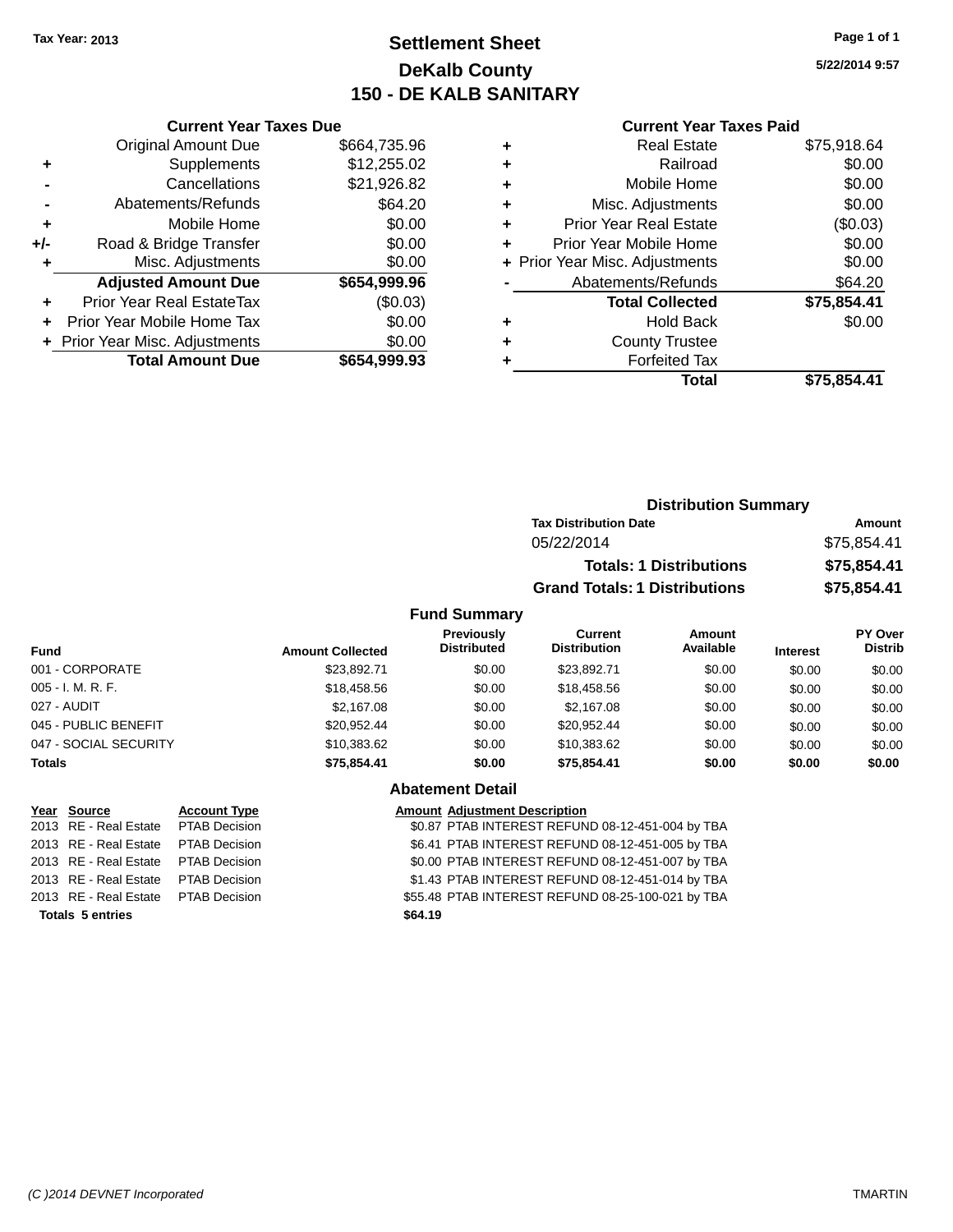# **Settlement Sheet Tax Year: 2013 Page 1 of 1 DeKalb County 151 - FAIRDALE STREET LIGHT**

**5/22/2014 9:57**

|     | <b>Current Year Taxes Due</b>  |            |
|-----|--------------------------------|------------|
|     | <b>Original Amount Due</b>     | \$3,615.04 |
| ٠   | Supplements                    | \$34.23    |
|     | Cancellations                  | \$44.10    |
|     | Abatements/Refunds             | \$0.00     |
| ٠   | Mobile Home                    | \$0.00     |
| +/- | Road & Bridge Transfer         | \$0.00     |
| ٠   | Misc. Adjustments              | \$0.00     |
|     | <b>Adjusted Amount Due</b>     | \$3,605.17 |
| ÷   | Prior Year Real EstateTax      | \$0.00     |
| ÷   | Prior Year Mobile Home Tax     | \$0.00     |
|     | + Prior Year Misc. Adjustments | \$0.00     |
|     | <b>Total Amount Due</b>        | \$3,605.17 |

|   | <b>Real Estate</b>             | \$449.04 |
|---|--------------------------------|----------|
| ٠ | Railroad                       | \$0.00   |
| ٠ | Mobile Home                    | \$0.00   |
| ٠ | Misc. Adjustments              | \$0.00   |
| ٠ | <b>Prior Year Real Estate</b>  | \$0.00   |
| ٠ | Prior Year Mobile Home         | \$0.00   |
|   | + Prior Year Misc. Adjustments | \$0.00   |
|   | Abatements/Refunds             | \$0.00   |
|   | <b>Total Collected</b>         | \$449.04 |
| ٠ | <b>Hold Back</b>               | \$0.00   |
| ٠ | <b>County Trustee</b>          |          |
|   | <b>Forfeited Tax</b>           |          |
|   | Total                          | \$449.04 |
|   |                                |          |

|                 |                         |                                  |                                       | <b>Distribution Summary</b>    |                 |                           |
|-----------------|-------------------------|----------------------------------|---------------------------------------|--------------------------------|-----------------|---------------------------|
|                 |                         |                                  | <b>Tax Distribution Date</b>          |                                |                 | <b>Amount</b>             |
|                 |                         |                                  | 05/22/2014                            |                                |                 | \$449.04                  |
|                 |                         |                                  |                                       | <b>Totals: 1 Distributions</b> |                 | \$449.04                  |
|                 |                         |                                  | <b>Grand Totals: 1 Distributions</b>  |                                |                 | \$449.04                  |
|                 |                         | <b>Fund Summary</b>              |                                       |                                |                 |                           |
| <b>Fund</b>     | <b>Amount Collected</b> | Previously<br><b>Distributed</b> | <b>Current</b><br><b>Distribution</b> | Amount<br>Available            | <b>Interest</b> | PY Over<br><b>Distrib</b> |
| 001 - CORPORATE | \$449.04                | \$0.00                           | \$449.04                              | \$0.00                         | \$0.00          | \$0.00                    |
| <b>Totals</b>   | \$449.04                | \$0.00                           | \$449.04                              | \$0.00                         | \$0.00          | \$0.00                    |
|                 |                         |                                  |                                       |                                |                 |                           |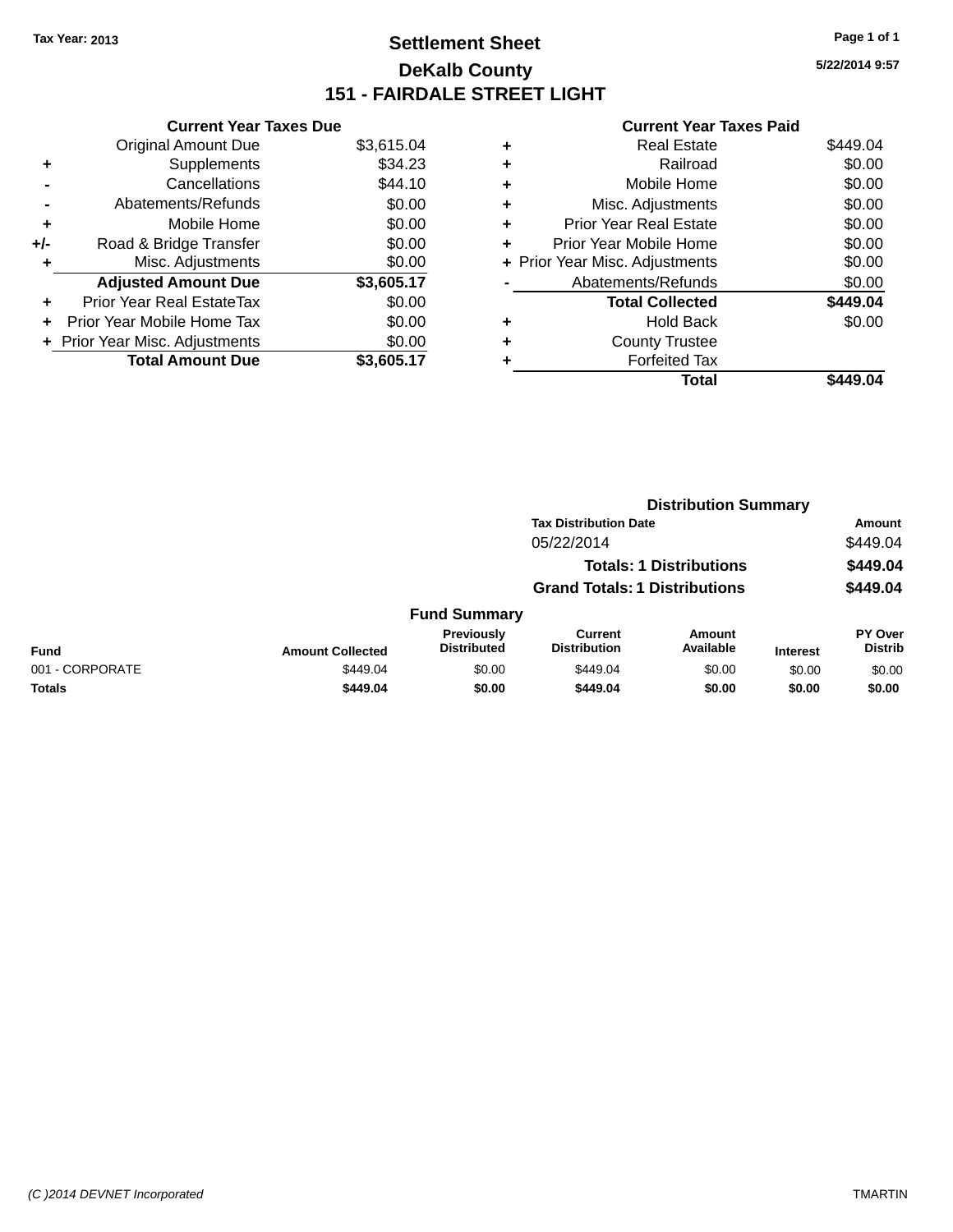# **Settlement Sheet Tax Year: 2013 Page 1 of 1 DeKalb County 152 - AFTON-PIERCE MULTI TWP**

**5/22/2014 9:57**

|     | <b>Current Year Taxes Due</b> |             |
|-----|-------------------------------|-------------|
|     | <b>Original Amount Due</b>    | \$24,500.33 |
| ٠   | Supplements                   | \$107.38    |
|     | Cancellations                 | \$117.39    |
|     | Abatements/Refunds            | \$0.00      |
| ٠   | Mobile Home                   | \$0.00      |
| +/- | Road & Bridge Transfer        | \$0.00      |
| ٠   | Misc. Adjustments             | \$0.00      |
|     | <b>Adjusted Amount Due</b>    | \$24,490.32 |
| ÷   | Prior Year Real EstateTax     | \$0.00      |
|     | Prior Year Mobile Home Tax    | \$0.00      |
|     | Prior Year Misc. Adjustments  | \$0.00      |
|     | <b>Total Amount Due</b>       | \$24.490.32 |

| ٠ | <b>Real Estate</b>             | \$2,659.37 |
|---|--------------------------------|------------|
| ٠ | Railroad                       | \$0.00     |
| ٠ | Mobile Home                    | \$0.00     |
| ٠ | Misc. Adjustments              | \$0.00     |
| ٠ | <b>Prior Year Real Estate</b>  | \$0.00     |
| ٠ | Prior Year Mobile Home         | \$0.00     |
|   | + Prior Year Misc. Adjustments | \$0.00     |
|   | Abatements/Refunds             | \$0.00     |
|   | <b>Total Collected</b>         | \$2,659.37 |
| ٠ | <b>Hold Back</b>               | \$0.00     |
| ٠ | <b>County Trustee</b>          |            |
|   | <b>Forfeited Tax</b>           |            |
|   | Total                          | \$2,659.37 |
|   |                                |            |

|                                         |                         |                                         | <b>Distribution Summary</b>          |                                |                 |                                  |
|-----------------------------------------|-------------------------|-----------------------------------------|--------------------------------------|--------------------------------|-----------------|----------------------------------|
|                                         |                         |                                         | <b>Tax Distribution Date</b>         |                                |                 | <b>Amount</b>                    |
|                                         |                         |                                         | 05/22/2014                           |                                |                 | \$2,659.37                       |
|                                         |                         |                                         |                                      | <b>Totals: 1 Distributions</b> |                 | \$2,659.37                       |
|                                         |                         |                                         | <b>Grand Totals: 1 Distributions</b> |                                |                 | \$2,659.37                       |
|                                         |                         | <b>Fund Summary</b>                     |                                      |                                |                 |                                  |
| <b>Fund</b>                             | <b>Amount Collected</b> | <b>Previously</b><br><b>Distributed</b> | Current<br><b>Distribution</b>       | Amount<br>Available            | <b>Interest</b> | <b>PY Over</b><br><b>Distrib</b> |
| 147 - ASSESSING PURPOSES<br>(multi-twp) | \$2,659.37              | \$0.00                                  | \$2.659.37                           | \$0.00                         | \$0.00          | \$0.00                           |
| <b>Totals</b>                           | \$2,659.37              | \$0.00                                  | \$2.659.37                           | \$0.00                         | \$0.00          | \$0.00                           |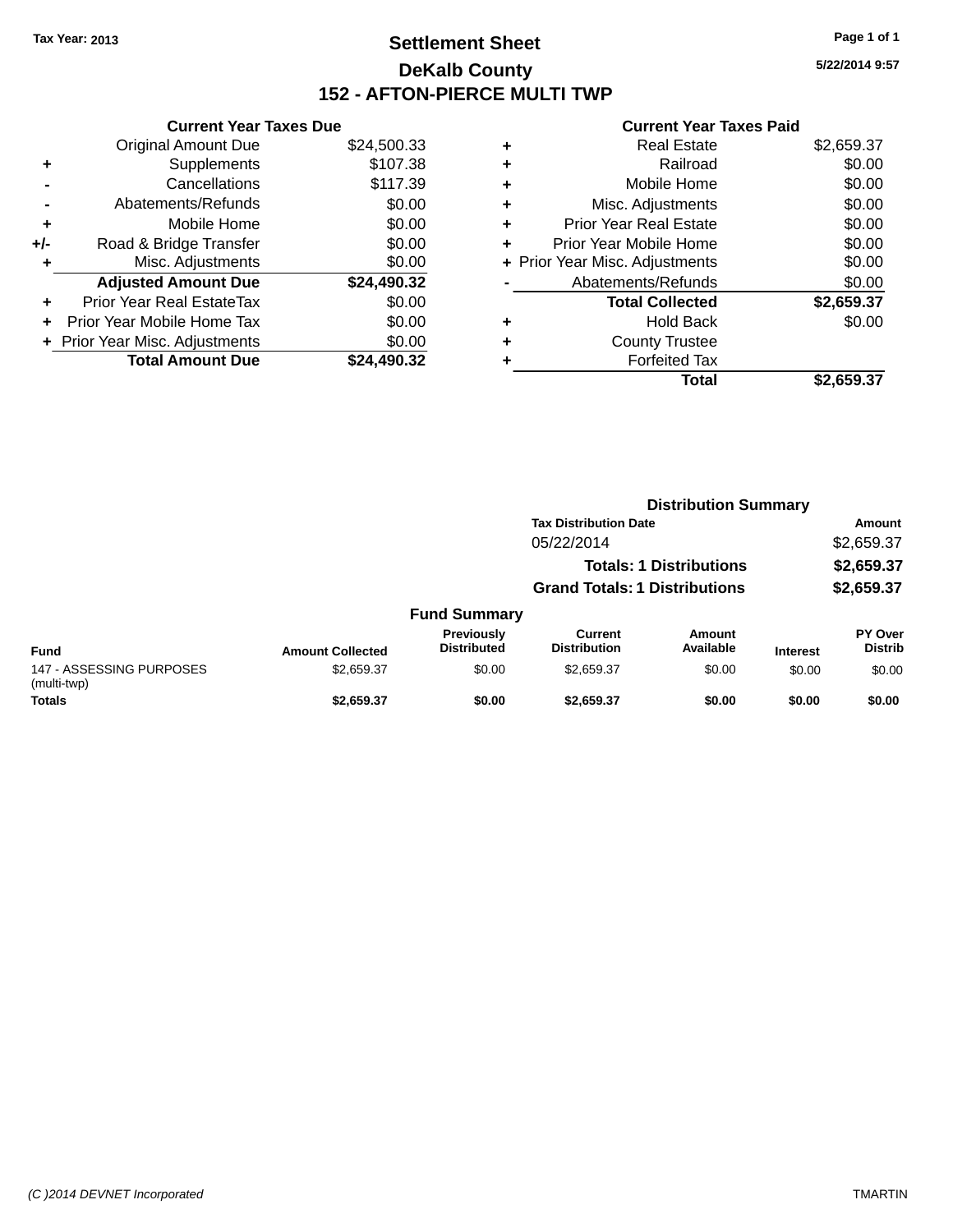# **Settlement Sheet Tax Year: 2013 Page 1 of 1 DeKalb County 153 - MILAN-MALTA MULTI-TWP**

**5/22/2014 9:57**

| <b>Current Year Taxes Due</b> |                                |  |  |  |
|-------------------------------|--------------------------------|--|--|--|
| <b>Original Amount Due</b>    | \$12,989.71                    |  |  |  |
| Supplements                   | \$46.70                        |  |  |  |
| Cancellations                 | \$52.74                        |  |  |  |
| Abatements/Refunds            | \$0.02                         |  |  |  |
| Mobile Home                   | \$0.00                         |  |  |  |
| Road & Bridge Transfer        | \$0.00                         |  |  |  |
| Misc. Adjustments             | \$0.00                         |  |  |  |
| <b>Adjusted Amount Due</b>    | \$12,983.65                    |  |  |  |
| Prior Year Real EstateTax     | (\$1.28)                       |  |  |  |
| Prior Year Mobile Home Tax    | \$0.00                         |  |  |  |
|                               | \$0.00                         |  |  |  |
| <b>Total Amount Due</b>       | \$12.982.37                    |  |  |  |
|                               | + Prior Year Misc. Adjustments |  |  |  |

|   | Total                          | \$1,093.79 |
|---|--------------------------------|------------|
|   | <b>Forfeited Tax</b>           |            |
| ٠ | <b>County Trustee</b>          |            |
| ٠ | <b>Hold Back</b>               | \$0.00     |
|   | <b>Total Collected</b>         | \$1,093.79 |
|   | Abatements/Refunds             | \$0.02     |
|   | + Prior Year Misc. Adjustments | \$0.00     |
| ٠ | Prior Year Mobile Home         | \$0.00     |
| ÷ | <b>Prior Year Real Estate</b>  | (\$1.28)   |
| ٠ | Misc. Adjustments              | \$0.00     |
| ÷ | Mobile Home                    | \$0.00     |
| ٠ | Railroad                       | \$0.00     |
| ٠ | <b>Real Estate</b>             | \$1,095.09 |
|   |                                |            |

|                                                                           |                                                  |                                                |                                                  | <b>Distribution Summary</b>    |                 |                           |
|---------------------------------------------------------------------------|--------------------------------------------------|------------------------------------------------|--------------------------------------------------|--------------------------------|-----------------|---------------------------|
|                                                                           |                                                  |                                                | <b>Tax Distribution Date</b>                     |                                |                 | Amount                    |
|                                                                           |                                                  |                                                | 05/22/2014                                       |                                |                 | \$1,093.79                |
|                                                                           |                                                  |                                                |                                                  | <b>Totals: 1 Distributions</b> |                 | \$1,093.79                |
|                                                                           |                                                  |                                                | <b>Grand Totals: 1 Distributions</b>             |                                |                 | \$1,093.79                |
|                                                                           |                                                  | <b>Fund Summary</b>                            |                                                  |                                |                 |                           |
| <b>Fund</b>                                                               | <b>Amount Collected</b>                          | <b>Previously</b><br><b>Distributed</b>        | <b>Current</b><br><b>Distribution</b>            | Amount<br>Available            | <b>Interest</b> | PY Over<br><b>Distrib</b> |
| 147 - ASSESSING PURPOSES<br>(multi-twp)                                   | \$1,093.79                                       | \$0.00                                         | \$1,093.79                                       | \$0.00                         | \$0.00          | \$0.00                    |
| <b>Totals</b>                                                             | \$1,093.79                                       | \$0.00                                         | \$1,093.79                                       | \$0.00                         | \$0.00          | \$0.00                    |
|                                                                           |                                                  | <b>Miscellaneous Adjustment Detail</b>         |                                                  |                                |                 |                           |
| <b>Source</b><br>Year<br>2013 RE - Real Estate<br><b>Totals 1 entries</b> | <b>Account Type</b><br><b>Back Tax Collected</b> | <b>Amount Adjustment Description</b><br>\$0.00 | \$0.00 LAY REDEMPTION 07-23-155-002 by TBA       |                                |                 |                           |
|                                                                           |                                                  | <b>Abatement Detail</b>                        |                                                  |                                |                 |                           |
| Year Source<br><b>RE</b> - Real Estate<br>2013                            | <b>Account Type</b><br><b>PTAB Decision</b>      | <b>Amount Adjustment Description</b>           | \$0.02 PTAB INTEREST REFUND 07-23-332-002 by TBA |                                |                 |                           |
| <b>Totals 1 entries</b>                                                   |                                                  | \$0.02                                         |                                                  |                                |                 |                           |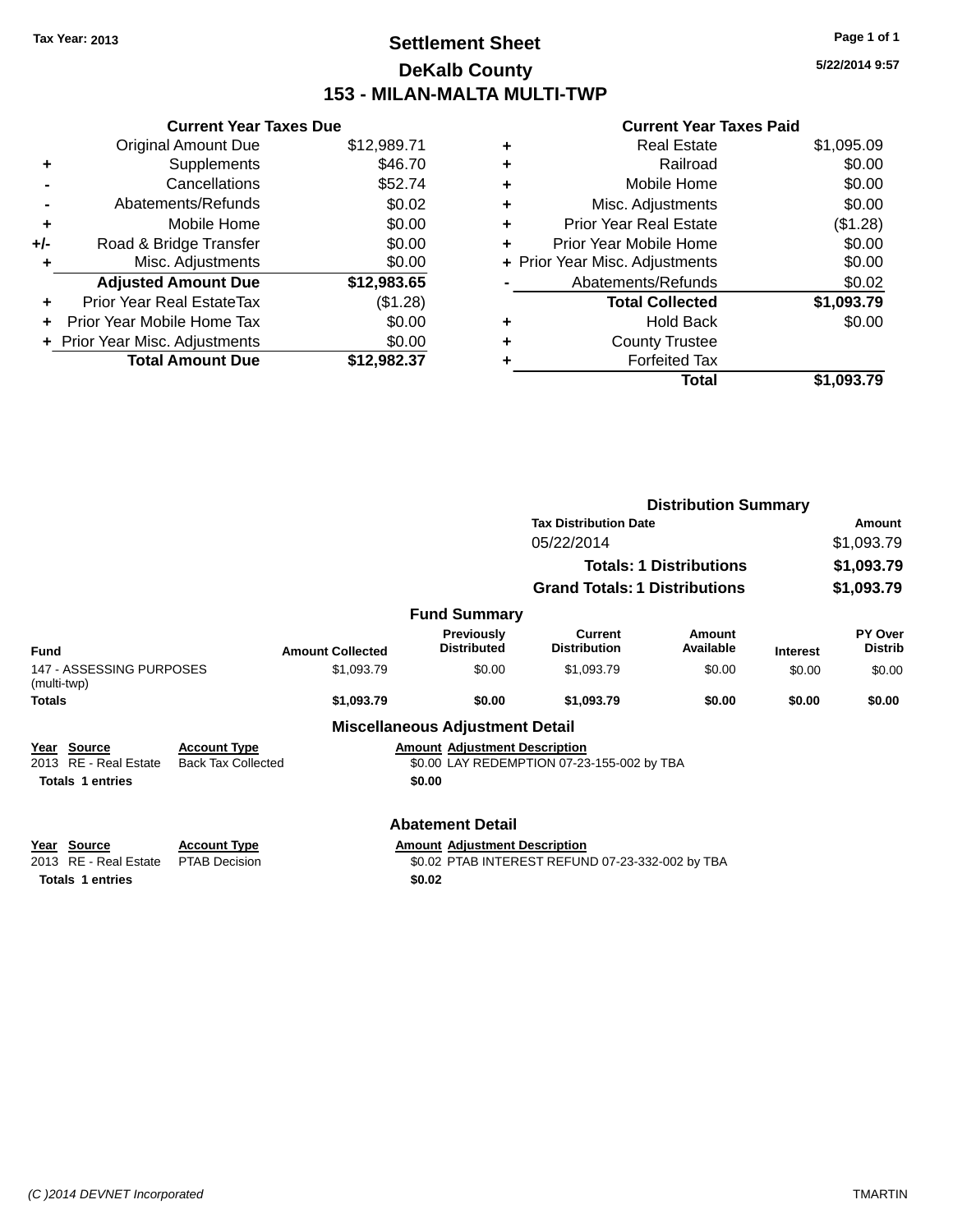# **Settlement Sheet Tax Year: 2013 Page 1 of 1 DeKalb County 154 - PAW PAW-SHABBONA MULT TWP**

**5/22/2014 9:57**

| <b>Current Year Taxes Due</b> |                                |  |  |  |
|-------------------------------|--------------------------------|--|--|--|
| <b>Original Amount Due</b>    | \$12,555.67                    |  |  |  |
| Supplements                   | \$17.24                        |  |  |  |
| Cancellations                 | \$20.24                        |  |  |  |
| Abatements/Refunds            | \$0.03                         |  |  |  |
| Mobile Home                   | \$0.00                         |  |  |  |
| Road & Bridge Transfer        | \$0.00                         |  |  |  |
| Misc. Adjustments             | \$2.07                         |  |  |  |
| <b>Adjusted Amount Due</b>    | \$12,554.71                    |  |  |  |
| Prior Year Real EstateTax     | (\$1.08)                       |  |  |  |
| Prior Year Mobile Home Tax    | \$0.00                         |  |  |  |
|                               | \$0.00                         |  |  |  |
| <b>Total Amount Due</b>       | \$12,553.63                    |  |  |  |
|                               | + Prior Year Misc. Adjustments |  |  |  |

| ٠ | <b>Real Estate</b>             | \$1,477.55 |
|---|--------------------------------|------------|
| ٠ | Railroad                       | \$0.00     |
| ٠ | Mobile Home                    | \$0.00     |
| ٠ | Misc. Adjustments              | \$2.07     |
| ٠ | <b>Prior Year Real Estate</b>  | (\$1.08)   |
| ٠ | Prior Year Mobile Home         | \$0.00     |
|   | + Prior Year Misc. Adjustments | \$0.00     |
|   | Abatements/Refunds             | \$0.03     |
|   | <b>Total Collected</b>         | \$1,478.51 |
| ٠ | <b>Hold Back</b>               | \$0.00     |
| ٠ | <b>County Trustee</b>          |            |
| ٠ | <b>Forfeited Tax</b>           |            |
|   | Total                          | \$1,478.51 |
|   |                                |            |

|               | <b>Distribution Summary</b>              |                                                  |                         |                                         |                                                  |                                |                 |                           |
|---------------|------------------------------------------|--------------------------------------------------|-------------------------|-----------------------------------------|--------------------------------------------------|--------------------------------|-----------------|---------------------------|
|               |                                          |                                                  |                         |                                         | <b>Tax Distribution Date</b>                     |                                |                 | Amount                    |
|               |                                          | 05/22/2014                                       |                         |                                         |                                                  | \$1,478.51                     |                 |                           |
|               |                                          |                                                  |                         |                                         |                                                  | <b>Totals: 1 Distributions</b> |                 | \$1,478.51                |
|               |                                          |                                                  |                         |                                         | <b>Grand Totals: 1 Distributions</b>             |                                |                 | \$1,478.51                |
|               |                                          |                                                  |                         | <b>Fund Summary</b>                     |                                                  |                                |                 |                           |
| Fund          |                                          |                                                  | <b>Amount Collected</b> | <b>Previously</b><br><b>Distributed</b> | <b>Current</b><br><b>Distribution</b>            | Amount<br>Available            | <b>Interest</b> | PY Over<br><b>Distrib</b> |
| (multi-twp)   | 147 - ASSESSING PURPOSES                 |                                                  | \$1,478.51              | \$0.00                                  | \$1,478.51                                       | \$0.00                         | \$0.00          | \$0.00                    |
| <b>Totals</b> |                                          |                                                  | \$1,478.51              | \$0.00                                  | \$1,478.51                                       | \$0.00                         | \$0.00          | \$0.00                    |
|               |                                          |                                                  |                         | <b>Miscellaneous Adjustment Detail</b>  |                                                  |                                |                 |                           |
|               | Year Source<br>2013 RE - Real Estate     | <b>Account Type</b><br><b>Back Tax Collected</b> |                         | <b>Amount Adjustment Description</b>    | \$0.65 DOBSON REDEMPTION 13-15-402-010 by TBA    |                                |                 |                           |
|               | 2013 RE - Real Estate                    | <b>Back Tax Collected</b>                        |                         |                                         | \$0.84 MANESS REDEMPTION 13-06-331-005 by TBA    |                                |                 |                           |
|               | 2013 RE - Real Estate                    | <b>Back Tax Collected</b>                        |                         |                                         | \$0.58 SCAVENGER SALE 13-06-332-003 by TBA       |                                |                 |                           |
|               | <b>Totals 3 entries</b>                  |                                                  |                         | \$2.07                                  |                                                  |                                |                 |                           |
|               |                                          |                                                  |                         | <b>Abatement Detail</b>                 |                                                  |                                |                 |                           |
| Year<br>2013  | <b>Source</b><br><b>RE</b> - Real Estate | <b>Account Type</b><br><b>PTAB Decision</b>      |                         | <b>Amount Adjustment Description</b>    | \$0.03 PTAB INTEREST REFUND 13-15-176-011 by TBA |                                |                 |                           |
|               | <b>Totals 1 entries</b>                  |                                                  |                         | \$0.03                                  |                                                  |                                |                 |                           |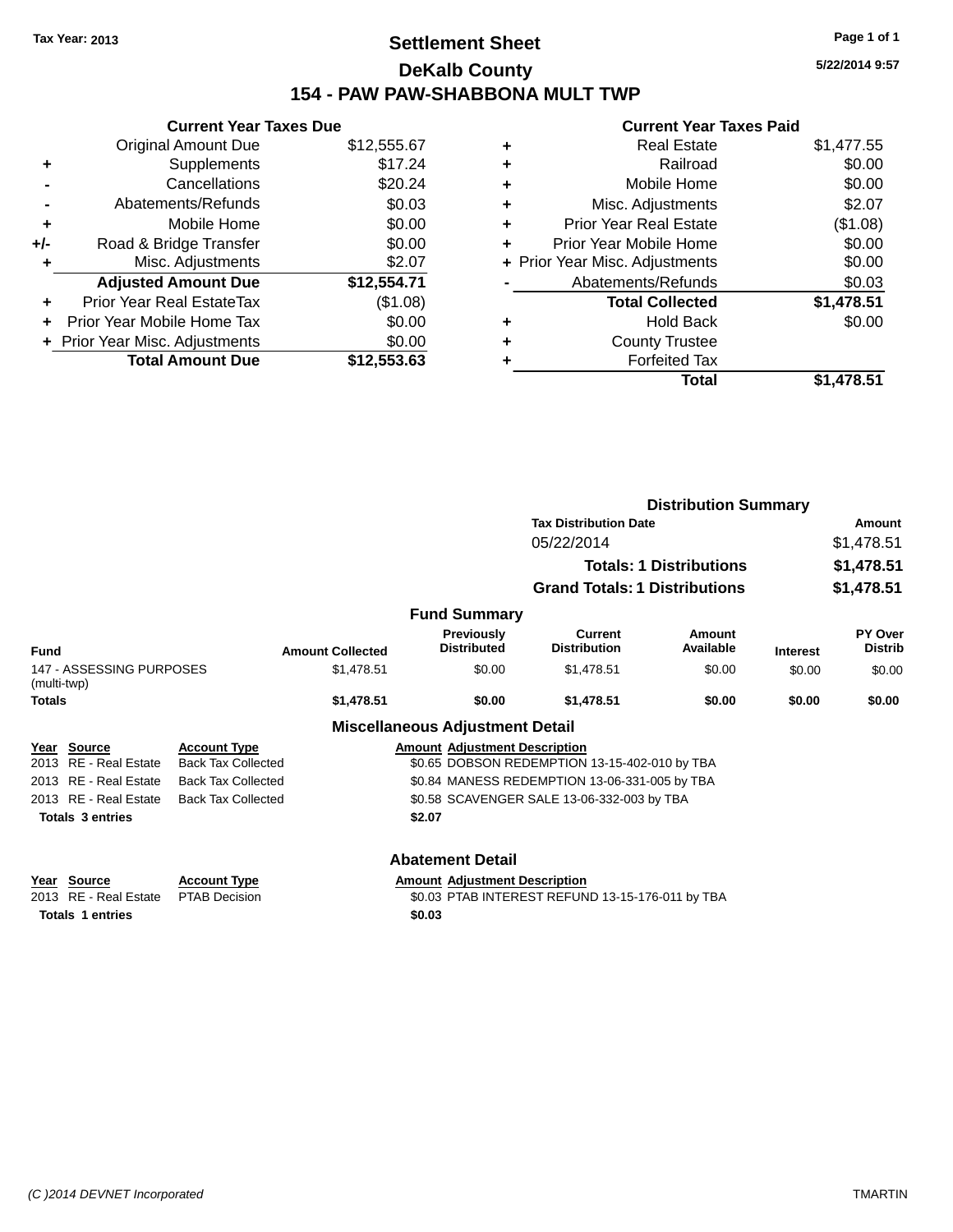# **Settlement Sheet Tax Year: 2013 Page 1 of 1 DeKalb County 155 - SOUTH GROVE-MAYFIELD MULT**

**5/22/2014 9:57**

| <b>Current Year Taxes Due</b> |             |
|-------------------------------|-------------|
| <b>Original Amount Due</b>    | \$11,460.34 |
| Supplements                   | \$18.96     |
| Cancellations                 | \$24.24     |
| Abatements/Refunds            | \$0.00      |
| Mobile Home                   | \$0.00      |
| Road & Bridge Transfer        | \$0.00      |
| Misc. Adjustments             | \$0.00      |
| <b>Adjusted Amount Due</b>    | \$11,455.06 |
| Prior Year Real EstateTax     | \$0.00      |
| Prior Year Mobile Home Tax    | \$0.00      |
| Prior Year Misc. Adjustments  | \$0.00      |
| <b>Total Amount Due</b>       | \$11.455.06 |
|                               |             |

| ٠ | <b>Real Estate</b>             | \$1,383.69 |
|---|--------------------------------|------------|
| ٠ | Railroad                       | \$0.00     |
| ٠ | Mobile Home                    | \$0.00     |
| ٠ | Misc. Adjustments              | \$0.00     |
| ٠ | <b>Prior Year Real Estate</b>  | \$0.00     |
| ٠ | Prior Year Mobile Home         | \$0.00     |
|   | + Prior Year Misc. Adjustments | \$0.00     |
|   | Abatements/Refunds             | \$0.00     |
|   | <b>Total Collected</b>         | \$1,383.69 |
| ٠ | <b>Hold Back</b>               | \$0.00     |
| ٠ | <b>County Trustee</b>          |            |
| ٠ | <b>Forfeited Tax</b>           |            |
|   | Total                          | \$1,383.69 |
|   |                                |            |

|                                         |                         | <b>Distribution Summary</b>      |                                                                              |                            |                 |                                  |  |
|-----------------------------------------|-------------------------|----------------------------------|------------------------------------------------------------------------------|----------------------------|-----------------|----------------------------------|--|
|                                         |                         |                                  | <b>Tax Distribution Date</b><br>05/22/2014<br><b>Totals: 1 Distributions</b> |                            |                 | <b>Amount</b>                    |  |
|                                         |                         |                                  |                                                                              |                            |                 | \$1,383.69<br>\$1,383.69         |  |
|                                         |                         |                                  |                                                                              |                            |                 |                                  |  |
|                                         |                         |                                  | <b>Grand Totals: 1 Distributions</b>                                         |                            |                 | \$1,383.69                       |  |
|                                         |                         | <b>Fund Summary</b>              |                                                                              |                            |                 |                                  |  |
| <b>Fund</b>                             | <b>Amount Collected</b> | Previously<br><b>Distributed</b> | Current<br><b>Distribution</b>                                               | <b>Amount</b><br>Available | <b>Interest</b> | <b>PY Over</b><br><b>Distrib</b> |  |
| 147 - ASSESSING PURPOSES<br>(multi-twp) | \$1,383.69              | \$0.00                           | \$1,383.69                                                                   | \$0.00                     | \$0.00          | \$0.00                           |  |
| <b>Totals</b>                           | \$1,383.69              | \$0.00                           | \$1,383.69                                                                   | \$0.00                     | \$0.00          | \$0.00                           |  |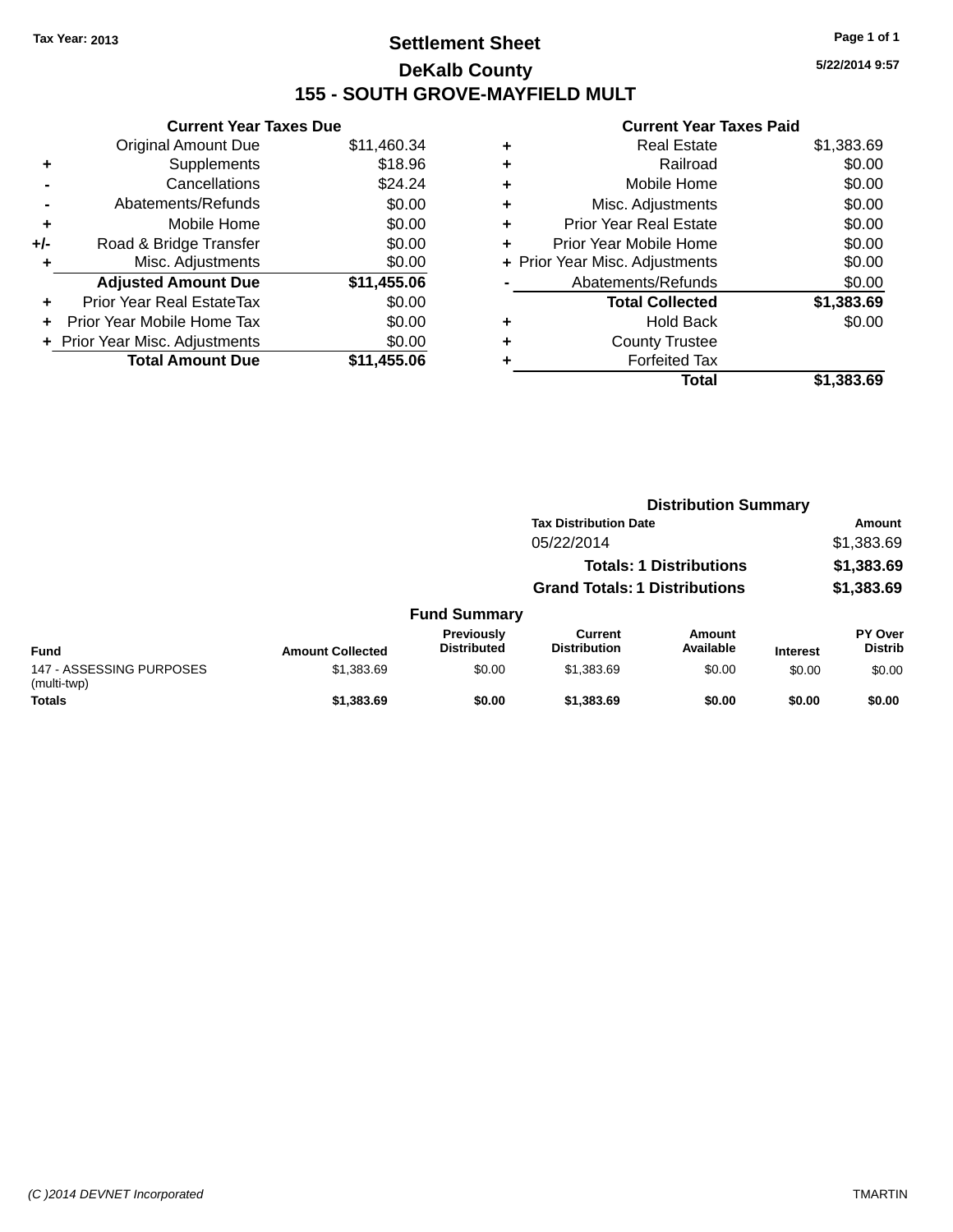# **Settlement Sheet Tax Year: 2013 Page 1 of 1 DeKalb County 156 - VICTOR-SOMONAUK MULTI TWP**

**5/22/2014 9:57**

| <b>Current Year Taxes Due</b>             |             |  |  |  |  |  |
|-------------------------------------------|-------------|--|--|--|--|--|
| <b>Original Amount Due</b><br>\$21,638.29 |             |  |  |  |  |  |
| Supplements                               | \$61.87     |  |  |  |  |  |
| Cancellations                             | \$69.51     |  |  |  |  |  |
| Abatements/Refunds                        | \$0.00      |  |  |  |  |  |
| Mobile Home                               | \$0.00      |  |  |  |  |  |
| Road & Bridge Transfer                    | \$0.00      |  |  |  |  |  |
| Misc. Adjustments                         | \$0.00      |  |  |  |  |  |
| <b>Adjusted Amount Due</b>                | \$21,630.65 |  |  |  |  |  |
| Prior Year Real EstateTax                 | (\$6.94)    |  |  |  |  |  |
| Prior Year Mobile Home Tax                | \$0.00      |  |  |  |  |  |
| Prior Year Misc. Adjustments              | \$0.00      |  |  |  |  |  |
| <b>Total Amount Due</b>                   | \$21.623.71 |  |  |  |  |  |
|                                           |             |  |  |  |  |  |

|   | <b>Real Estate</b>             | \$3,754.23 |
|---|--------------------------------|------------|
| ٠ | Railroad                       | \$0.00     |
| ٠ | Mobile Home                    | \$0.00     |
| ٠ | Misc. Adjustments              | \$0.00     |
| ٠ | <b>Prior Year Real Estate</b>  | (\$6.94)   |
| ٠ | Prior Year Mobile Home         | \$0.00     |
|   | + Prior Year Misc. Adjustments | \$0.00     |
|   | Abatements/Refunds             | \$0.00     |
|   | <b>Total Collected</b>         | \$3,747.29 |
| ٠ | <b>Hold Back</b>               | \$0.00     |
| ٠ | <b>County Trustee</b>          |            |
| ٠ | <b>Forfeited Tax</b>           |            |
|   | Total                          | \$3.747.29 |
|   |                                |            |

|                                         |                         |                                  | <b>Distribution Summary</b><br><b>Tax Distribution Date</b><br>05/22/2014<br><b>Totals: 1 Distributions</b><br><b>Grand Totals: 1 Distributions</b> |                     |                 |                                  |  |
|-----------------------------------------|-------------------------|----------------------------------|-----------------------------------------------------------------------------------------------------------------------------------------------------|---------------------|-----------------|----------------------------------|--|
|                                         |                         |                                  |                                                                                                                                                     |                     |                 | <b>Amount</b>                    |  |
|                                         |                         |                                  |                                                                                                                                                     |                     |                 | \$3,747.29<br>\$3,747.29         |  |
|                                         |                         |                                  |                                                                                                                                                     |                     |                 |                                  |  |
|                                         |                         |                                  |                                                                                                                                                     |                     |                 | \$3,747.29                       |  |
|                                         |                         | <b>Fund Summary</b>              |                                                                                                                                                     |                     |                 |                                  |  |
| <b>Fund</b>                             | <b>Amount Collected</b> | Previously<br><b>Distributed</b> | <b>Current</b><br><b>Distribution</b>                                                                                                               | Amount<br>Available | <b>Interest</b> | <b>PY Over</b><br><b>Distrib</b> |  |
| 147 - ASSESSING PURPOSES<br>(multi-twp) | \$3,747.29              | \$0.00                           | \$3.747.29                                                                                                                                          | \$0.00              | \$0.00          | \$0.00                           |  |
| <b>Totals</b>                           | \$3,747.29              | \$0.00                           | \$3.747.29                                                                                                                                          | \$0.00              | \$0.00          | \$0.00                           |  |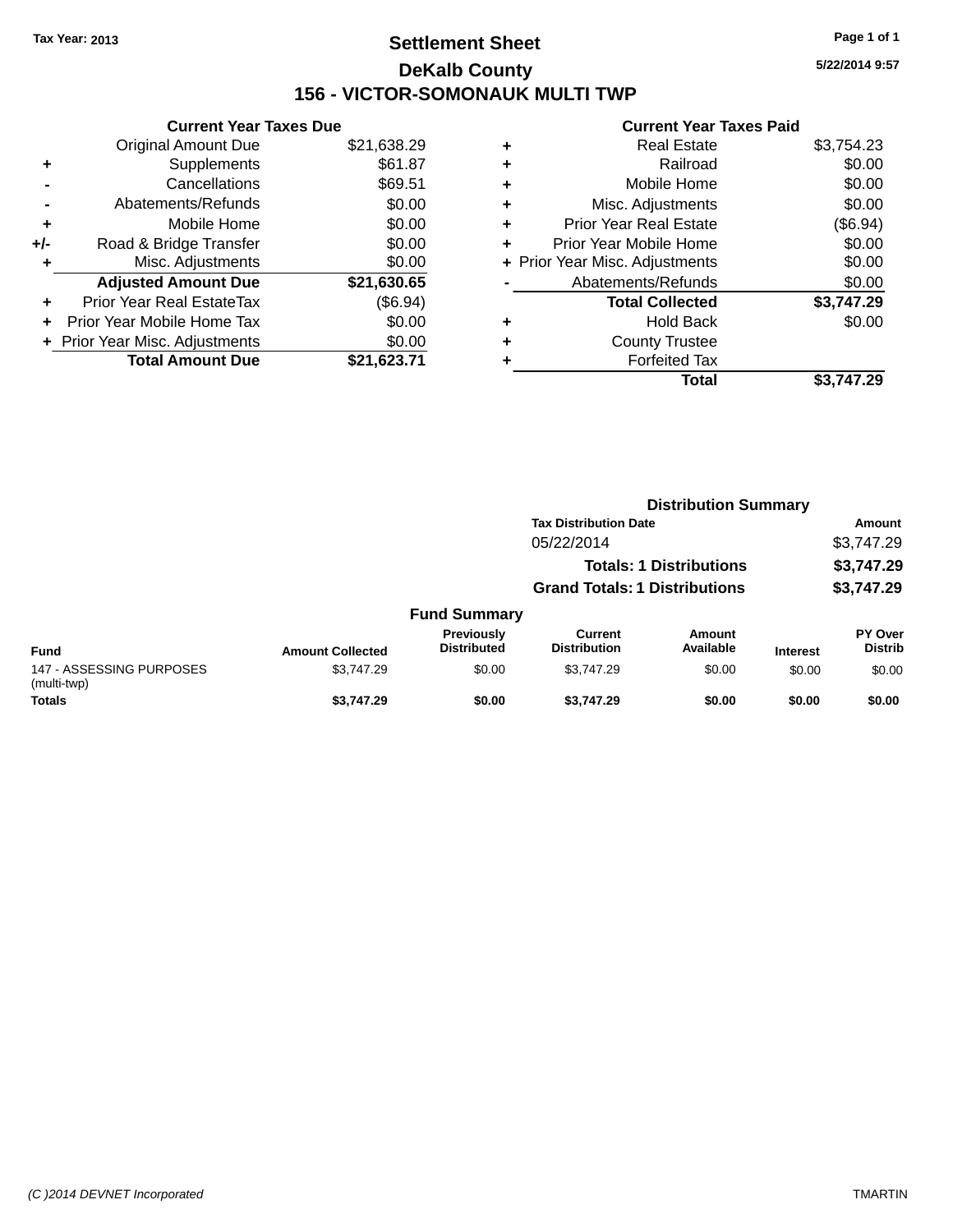# **Settlement Sheet Tax Year: 2013 Page 1 of 1 DeKalb County 157 - GENOA PUBLIC LIBRARY DIST**

**5/22/2014 9:57**

#### **Current Year Taxes Paid**

|       | <b>Current Year Taxes Due</b>  |              |
|-------|--------------------------------|--------------|
|       | <b>Original Amount Due</b>     | \$223,793.68 |
| ٠     | Supplements                    | \$994.96     |
|       | Cancellations                  | \$1,769.70   |
|       | Abatements/Refunds             | \$2.29       |
| ÷     | Mobile Home                    | \$0.00       |
| $+/-$ | Road & Bridge Transfer         | \$0.00       |
|       | Misc. Adjustments              | \$0.00       |
|       | <b>Adjusted Amount Due</b>     | \$223,016.65 |
| ÷     | Prior Year Real EstateTax      | (\$76.45)    |
|       | Prior Year Mobile Home Tax     | \$0.00       |
|       | + Prior Year Misc. Adjustments | \$0.00       |
|       | <b>Total Amount Due</b>        | \$222,940.20 |
|       |                                |              |

| ٠ | <b>Real Estate</b>             | \$27,616.20 |
|---|--------------------------------|-------------|
| ٠ | Railroad                       | \$0.00      |
| ٠ | Mobile Home                    | \$0.00      |
| ٠ | Misc. Adjustments              | \$0.00      |
| ٠ | <b>Prior Year Real Estate</b>  | (\$76.45)   |
| ٠ | Prior Year Mobile Home         | \$0.00      |
|   | + Prior Year Misc. Adjustments | \$0.00      |
|   | Abatements/Refunds             | \$2.29      |
|   | <b>Total Collected</b>         | \$27,537.46 |
| ٠ | <b>Hold Back</b>               | \$0.00      |
| ٠ | <b>County Trustee</b>          |             |
| ٠ | <b>Forfeited Tax</b>           |             |
|   | <b>Total</b>                   | \$27,537.46 |
|   |                                |             |

| <b>Distribution Summary</b>          |             |
|--------------------------------------|-------------|
| <b>Tax Distribution Date</b>         | Amount      |
| 05/22/2014                           | \$27,537.46 |
| <b>Totals: 1 Distributions</b>       | \$27,537.46 |
| <b>Grand Totals: 1 Distributions</b> | \$27,537.46 |

# **Fund Summary**

| <b>Fund</b>                             | <b>Amount Collected</b> | Previously<br><b>Distributed</b> | Current<br><b>Distribution</b> | Amount<br>Available | <b>Interest</b> | <b>PY Over</b><br><b>Distrib</b> |
|-----------------------------------------|-------------------------|----------------------------------|--------------------------------|---------------------|-----------------|----------------------------------|
| 001 - CORPORATE                         | \$22,863.84             | \$0.00                           | \$22,863.84                    | \$0.00              | \$0.00          | \$0.00                           |
| 004 - OPERATIONS & MAINTENANCE          | \$1,317.86              | \$0.00                           | \$1,317.86                     | \$0.00              | \$0.00          | \$0.00                           |
| $005 - I. M. R. F.$                     | \$1,796.15              | \$0.00                           | \$1,796.15                     | \$0.00              | \$0.00          | \$0.00                           |
| 027 - AUDIT                             | \$360.44                | \$0.00                           | \$360.44                       | \$0.00              | \$0.00          | \$0.00                           |
| 035 - TORT JUDGEMENTS/LIABILITY<br>INS. | \$121.30                | \$0.00                           | \$121.30                       | \$0.00              | \$0.00          | \$0.00                           |
| 047 - SOCIAL SECURITY                   | \$1,077.87              | \$0.00                           | \$1,077.87                     | \$0.00              | \$0.00          | \$0.00                           |
| <b>Totals</b>                           | \$27,537.46             | \$0.00                           | \$27,537.46                    | \$0.00              | \$0.00          | \$0.00                           |

# **Abatement Detail**

**Totals 1 entries \$2.29**

**Year Source Account Type**<br>
2013 RE - Real Estate PTAB Decision<br>
2013 RE - Real Estate PTAB Decision<br> **Amount Adjustment Description** 

\$2.29 PTAB INTEREST REFUND 03-30-276-011 by TBA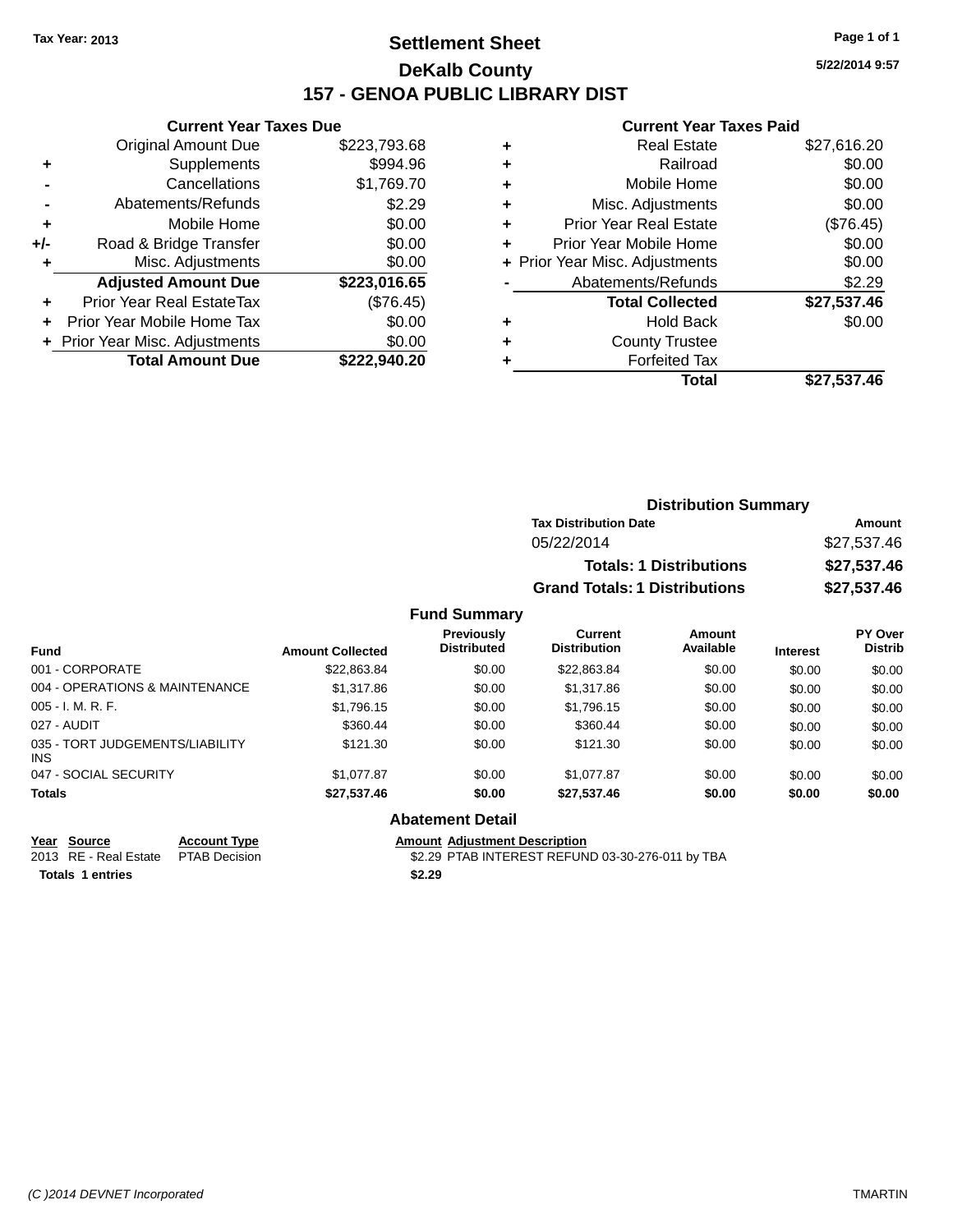# **Settlement Sheet Tax Year: 2013 Page 1 of 1 DeKalb County 158 - DEKALB TIF1**

**5/22/2014 9:57**

#### **Current Year Taxes Due**

|       | <b>Original Amount Due</b>     | \$4,299,597.96 |
|-------|--------------------------------|----------------|
| ٠     | Supplements                    | \$6,836.70     |
|       | Cancellations                  | \$10,871.80    |
|       | Abatements/Refunds             | \$0.00         |
| ٠     | Mobile Home                    | \$0.00         |
| $+/-$ | Road & Bridge Transfer         | \$0.00         |
| ٠     | Misc. Adjustments              | \$0.00         |
|       | <b>Adjusted Amount Due</b>     | \$4,295,562.86 |
|       | Prior Year Real EstateTax      | (\$27,127.56)  |
|       | Prior Year Mobile Home Tax     | \$0.00         |
|       | + Prior Year Misc. Adjustments | \$0.00         |
|       | <b>Total Amount Due</b>        | \$4,268,435.30 |

# **Current Year Taxes Paid**

|   | Total                          | \$627,400.75  |
|---|--------------------------------|---------------|
|   | <b>Forfeited Tax</b>           |               |
| ÷ | <b>County Trustee</b>          |               |
| ٠ | Hold Back                      | \$0.00        |
|   | <b>Total Collected</b>         | \$627,400.75  |
|   | Abatements/Refunds             | \$0.00        |
|   | + Prior Year Misc. Adjustments | \$0.00        |
| ٠ | Prior Year Mobile Home         | \$0.00        |
| ٠ | <b>Prior Year Real Estate</b>  | (\$27,127.56) |
| ٠ | Misc. Adjustments              | \$0.00        |
| ٠ | Mobile Home                    | \$0.00        |
| ٠ | Railroad                       | \$0.00        |
|   | <b>Real Estate</b>             | \$654,528.31  |

#### **Distribution Summary Tax Distribution Date Amount** 05/22/2014 \$627,400.75 **Totals: 1 Distributions \$627,400.75 Grand Totals: 1 Distributions \$627,400.75 Fund Summary Fund Interest Amount Collected Distributed PY Over Distrib Amount Available Current Distribution Previously** 001 - CORPORATE 6000 \$627,400.75 \$0.00 \$627,400.75 \$0.00 \$0.00 \$0.00 \$0.00 **Totals \$627,400.75 \$0.00 \$627,400.75 \$0.00 \$0.00 \$0.00 Abatement Detail Year Source Account Type Amount Adjustment Description** 2013 RE - Real Estate PTAB Decision \$0.00 PTAB INTEREST REFUND 08-12-451-004 by TBA 2013 RE - Real Estate PTAB Decision \$0.00 PTAB INTEREST REFUND 08-12-451-005 by TBA 2013 RE - Real Estate PTAB Decision \$0.00 PTAB INTEREST REFUND 08-12-451-007 by TBA 2013 RE - Real Estate PTAB Decision \$0.00 PTAB INTEREST REFUND 08-12-451-014 by TBA

**Totals 4 entries \$0.00**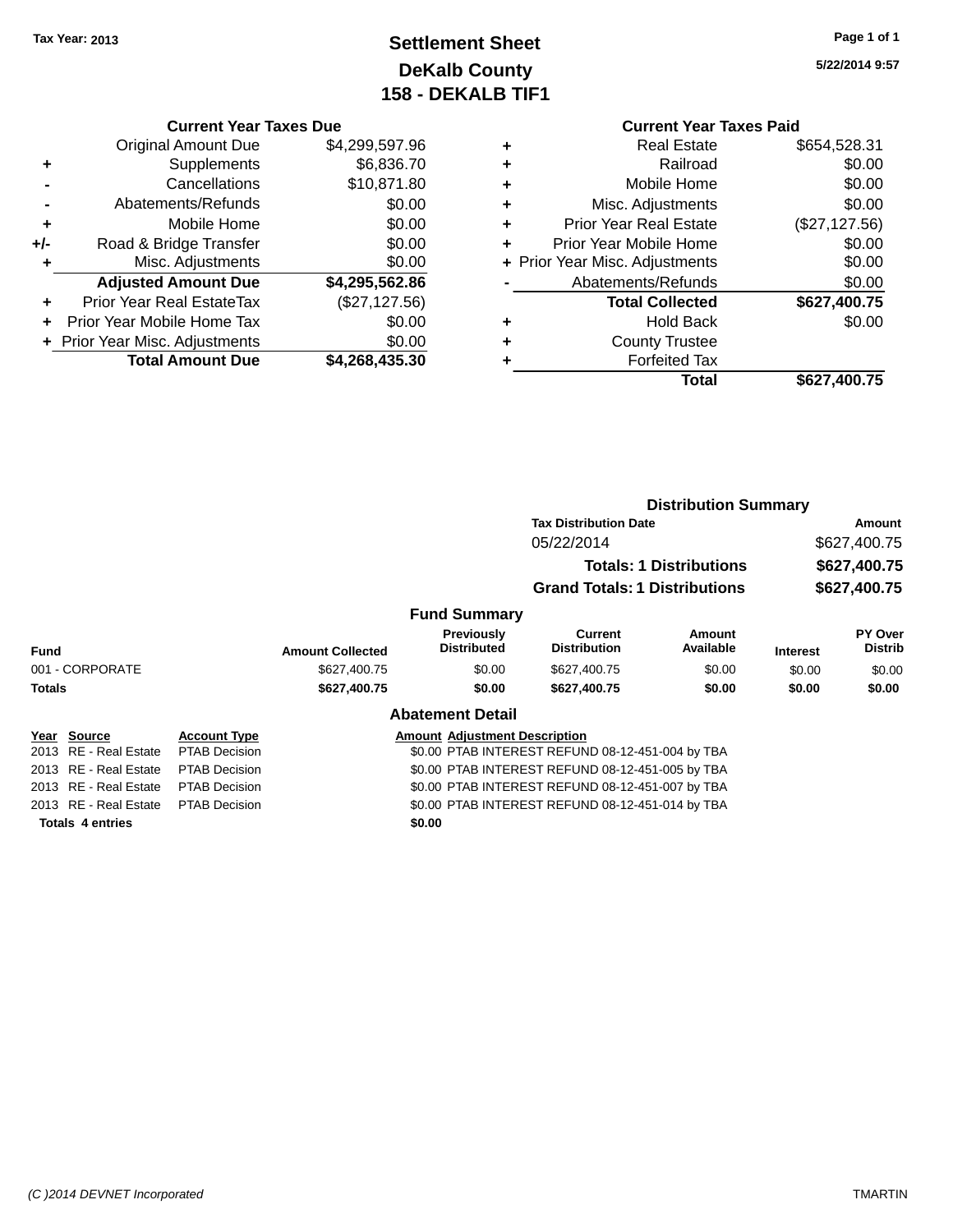# **Settlement Sheet Tax Year: 2013 Page 1 of 1 DeKalb County 159 - DEKALB TIF2**

**5/22/2014 9:57**

|     | <b>Original Amount Due</b>     | \$1,370,554.08 |
|-----|--------------------------------|----------------|
| ٠   | Supplements                    | \$1,289.78     |
|     | Cancellations                  | \$6,352.06     |
|     | Abatements/Refunds             | \$0.00         |
| ٠   | Mobile Home                    | \$0.00         |
| +/- | Road & Bridge Transfer         | \$0.00         |
| ٠   | Misc. Adjustments              | \$0.00         |
|     | <b>Adjusted Amount Due</b>     | \$1,365,491.80 |
| ÷   | Prior Year Real EstateTax      | (\$34,351.76)  |
|     | Prior Year Mobile Home Tax     | \$0.00         |
|     | + Prior Year Misc. Adjustments | \$0.00         |
|     | <b>Total Amount Due</b>        | \$1,331,140.04 |

|   | <b>Current Year Taxes Paid</b> |               |  |  |  |
|---|--------------------------------|---------------|--|--|--|
| ٠ | Real Estate                    | \$101,976.02  |  |  |  |
| ٠ | Railroad                       | \$0.00        |  |  |  |
| ٠ | Mobile Home                    | \$0.00        |  |  |  |
| ٠ | Misc. Adjustments              | \$0.00        |  |  |  |
| ٠ | <b>Prior Year Real Estate</b>  | (\$34,351.76) |  |  |  |
| ÷ | Prior Year Mobile Home         | \$0.00        |  |  |  |
|   | + Prior Year Misc. Adjustments | \$0.00        |  |  |  |
|   | Abatements/Refunds             | \$0.00        |  |  |  |
|   | <b>Total Collected</b>         | \$67,624.26   |  |  |  |
| + | <b>Hold Back</b>               | \$0.00        |  |  |  |
|   | <b>County Trustee</b>          |               |  |  |  |
| ٠ | <b>Forfeited Tax</b>           |               |  |  |  |
|   | Total                          | \$67,624.26   |  |  |  |
|   |                                |               |  |  |  |

|                                      |                                             |                         |                                         | <b>Distribution Summary</b>                      |                                |                 |                                  |
|--------------------------------------|---------------------------------------------|-------------------------|-----------------------------------------|--------------------------------------------------|--------------------------------|-----------------|----------------------------------|
|                                      |                                             |                         |                                         | <b>Tax Distribution Date</b>                     |                                |                 | Amount                           |
|                                      |                                             |                         |                                         | 05/22/2014                                       |                                |                 | \$67,624.26                      |
|                                      |                                             |                         |                                         |                                                  | <b>Totals: 1 Distributions</b> |                 | \$67,624.26                      |
|                                      |                                             |                         |                                         | <b>Grand Totals: 1 Distributions</b>             |                                |                 | \$67,624.26                      |
|                                      |                                             |                         | <b>Fund Summary</b>                     |                                                  |                                |                 |                                  |
| <b>Fund</b>                          |                                             | <b>Amount Collected</b> | <b>Previously</b><br><b>Distributed</b> | <b>Current</b><br><b>Distribution</b>            | Amount<br>Available            | <b>Interest</b> | <b>PY Over</b><br><b>Distrib</b> |
| 001 - CORPORATE                      |                                             | \$67,624.26             | \$0.00                                  | \$67,624.26                                      | \$0.00                         | \$0.00          | \$0.00                           |
| <b>Totals</b>                        |                                             | \$67,624.26             | \$0.00                                  | \$67,624.26                                      | \$0.00                         | \$0.00          | \$0.00                           |
|                                      |                                             |                         | <b>Abatement Detail</b>                 |                                                  |                                |                 |                                  |
| Year Source<br>2013 RE - Real Estate | <b>Account Type</b><br><b>PTAB Decision</b> |                         | <b>Amount Adjustment Description</b>    | \$0.00 PTAB INTEREST REFUND 08-25-100-021 by TBA |                                |                 |                                  |

**Totals 1 entries \$0.00**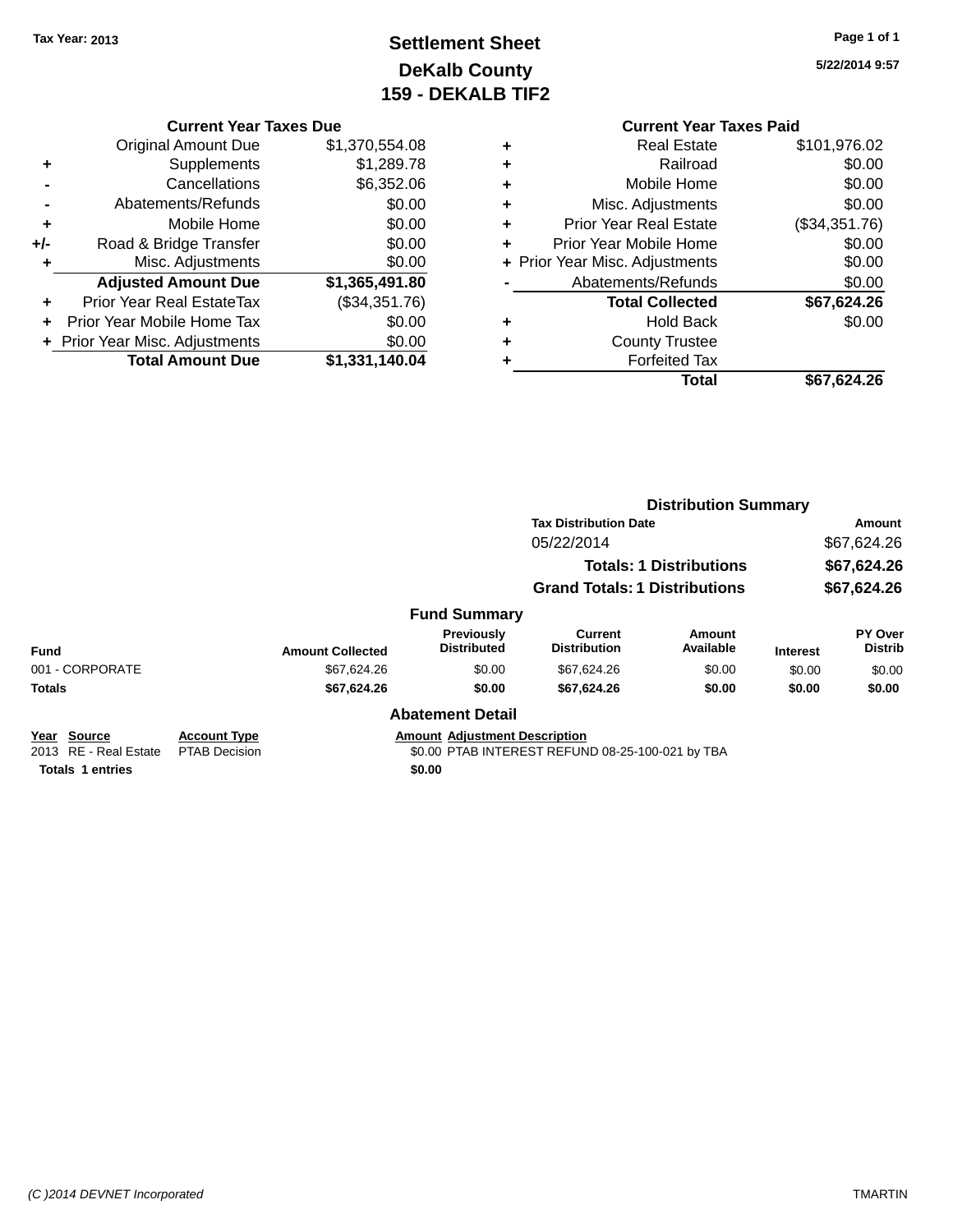# **Settlement Sheet Tax Year: 2013 Page 1 of 1 DeKalb County 160 - DEKALB TIF1 AMENDED**

**5/22/2014 9:57**

|     | <b>Current Year Taxes Due</b>  |                |  |  |
|-----|--------------------------------|----------------|--|--|
|     | <b>Original Amount Due</b>     | \$2,184,134.16 |  |  |
| ٠   | Supplements                    | \$5,821.10     |  |  |
|     | Cancellations                  | \$8,881.44     |  |  |
|     | Abatements/Refunds             | \$0.00         |  |  |
| ٠   | Mobile Home                    | \$0.00         |  |  |
| +/- | Road & Bridge Transfer         | \$0.00         |  |  |
| ٠   | Misc. Adjustments              | \$0.00         |  |  |
|     | <b>Adjusted Amount Due</b>     | \$2,181,073.82 |  |  |
| ÷   | Prior Year Real EstateTax      | \$0.00         |  |  |
| ÷   | Prior Year Mobile Home Tax     | \$0.00         |  |  |
|     | + Prior Year Misc. Adjustments | \$0.00         |  |  |
|     | <b>Total Amount Due</b>        | \$2,181,073.82 |  |  |

|   | <b>Real Estate</b>             | \$331,698.49 |
|---|--------------------------------|--------------|
| ٠ | Railroad                       | \$0.00       |
| ٠ | Mobile Home                    | \$0.00       |
| ٠ | Misc. Adjustments              | \$0.00       |
| ٠ | <b>Prior Year Real Estate</b>  | \$0.00       |
| ٠ | Prior Year Mobile Home         | \$0.00       |
|   | + Prior Year Misc. Adjustments | \$0.00       |
|   | Abatements/Refunds             | \$0.00       |
|   | <b>Total Collected</b>         | \$331,698.49 |
| ٠ | <b>Hold Back</b>               | \$0.00       |
| ٠ | <b>County Trustee</b>          |              |
| ٠ | <b>Forfeited Tax</b>           |              |
|   | Total                          | \$331,698.49 |
|   |                                |              |

|                         |                                  | <b>Distribution Summary</b>          |                                |                 |                                  |
|-------------------------|----------------------------------|--------------------------------------|--------------------------------|-----------------|----------------------------------|
|                         |                                  | <b>Tax Distribution Date</b>         |                                |                 | Amount                           |
|                         |                                  | 05/22/2014                           |                                |                 | \$331,698.49                     |
|                         |                                  |                                      | <b>Totals: 1 Distributions</b> |                 | \$331,698.49                     |
|                         |                                  | <b>Grand Totals: 1 Distributions</b> |                                |                 | \$331,698.49                     |
|                         | <b>Fund Summary</b>              |                                      |                                |                 |                                  |
| <b>Amount Collected</b> | Previously<br><b>Distributed</b> | Current<br><b>Distribution</b>       | Amount<br>Available            | <b>Interest</b> | <b>PY Over</b><br><b>Distrib</b> |

|                 |                         | Previouslv         | Current             | Amount    |                 | <b>PY Over</b> |
|-----------------|-------------------------|--------------------|---------------------|-----------|-----------------|----------------|
| <b>Fund</b>     | <b>Amount Collected</b> | <b>Distributed</b> | <b>Distribution</b> | Available | <b>Interest</b> | Distrib        |
| 001 - CORPORATE | \$331,698.49            | \$0.00             | \$331.698.49        | \$0.00    | \$0.00          | \$0.00         |
| <b>Totals</b>   | \$331,698.49            | \$0.00             | \$331.698.49        | \$0.00    | \$0.00          | \$0.00         |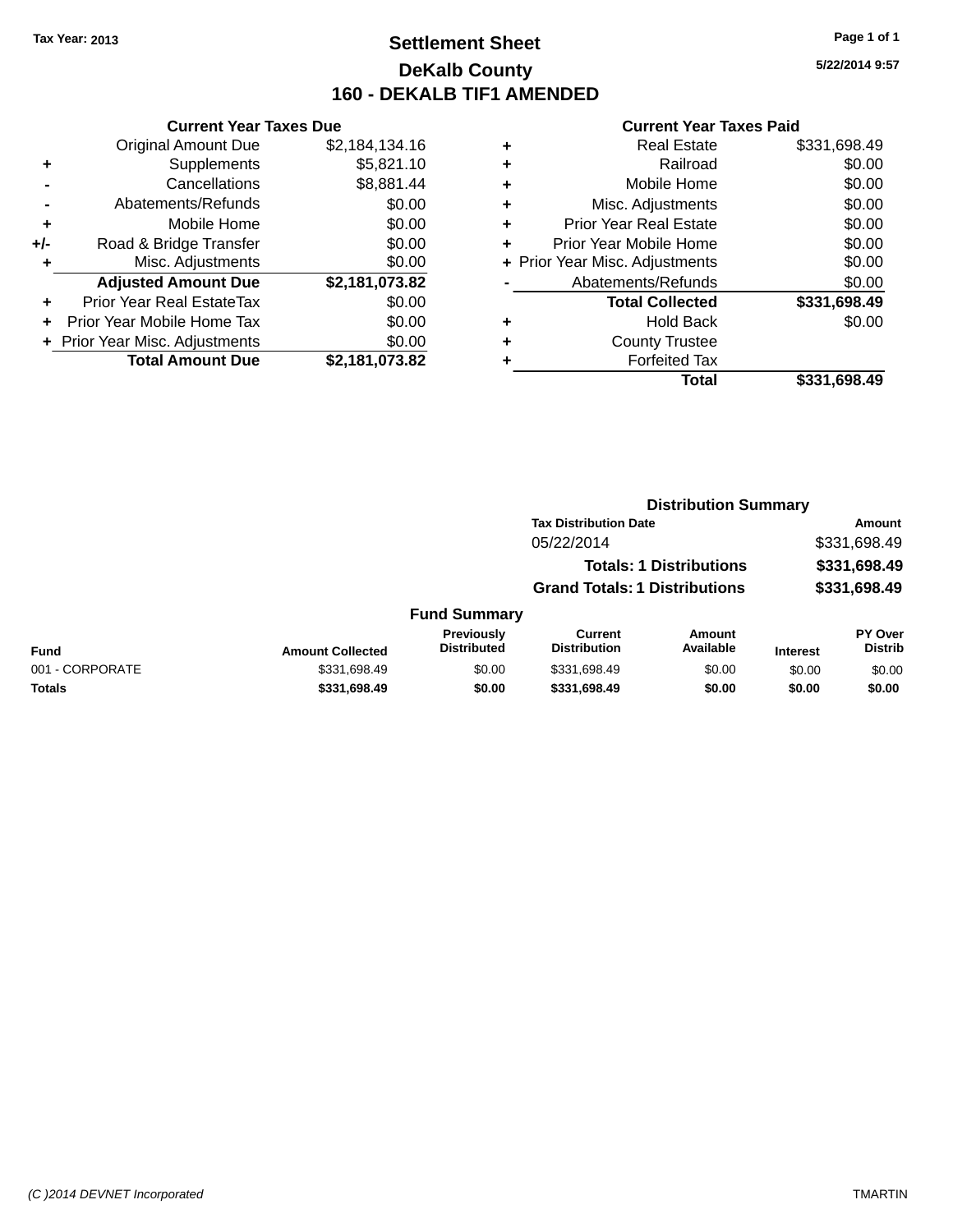# **Settlement Sheet Tax Year: 2013 Page 1 of 1 DeKalb County 163 - MALTA TIF**

**5/22/2014 9:57**

|   | <b>Current Year Taxes Paid</b> |             |
|---|--------------------------------|-------------|
| ٠ | Real Estate                    | \$40,116.94 |
| ٠ | Railroad                       | \$0.00      |
| ٠ | Mobile Home                    | \$0.00      |
| ٠ | Misc. Adjustments              | \$0.00      |
| ٠ | <b>Prior Year Real Estate</b>  | \$0.00      |
| ٠ | Prior Year Mobile Home         | \$0.00      |
|   | + Prior Year Misc. Adjustments | \$0.00      |
|   | Abatements/Refunds             | \$0.00      |
|   | <b>Total Collected</b>         | \$40,116.94 |
| ٠ | <b>Hold Back</b>               | \$0.00      |
| ٠ | <b>County Trustee</b>          |             |
|   | <b>Forfeited Tax</b>           |             |
|   | Total                          | \$40.116.94 |

|     | <b>Current Year Taxes Due</b>              |              |  |  |
|-----|--------------------------------------------|--------------|--|--|
|     | \$381,299.96<br><b>Original Amount Due</b> |              |  |  |
| ٠   | Supplements                                | \$5,872.48   |  |  |
|     | Cancellations                              | \$5,918.78   |  |  |
|     | Abatements/Refunds                         | \$0.00       |  |  |
| ٠   | Mobile Home                                | \$0.00       |  |  |
| +/- | Road & Bridge Transfer                     | \$0.00       |  |  |
| ٠   | Misc. Adjustments                          | \$0.00       |  |  |
|     | <b>Adjusted Amount Due</b>                 | \$381,253.66 |  |  |
| ٠   | <b>Prior Year Real EstateTax</b>           | \$0.00       |  |  |
|     | Prior Year Mobile Home Tax                 | \$0.00       |  |  |
|     | + Prior Year Misc. Adjustments             | \$0.00       |  |  |
|     | <b>Total Amount Due</b>                    | \$381.253.66 |  |  |

|                 |                         |                                  |                                       | <b>Distribution Summary</b>    |                 |                           |
|-----------------|-------------------------|----------------------------------|---------------------------------------|--------------------------------|-----------------|---------------------------|
|                 |                         |                                  | <b>Tax Distribution Date</b>          |                                |                 | Amount                    |
|                 |                         |                                  | 05/22/2014                            |                                |                 | \$40,116.94               |
|                 |                         |                                  |                                       | <b>Totals: 1 Distributions</b> |                 | \$40,116.94               |
|                 |                         |                                  | <b>Grand Totals: 1 Distributions</b>  |                                |                 | \$40,116.94               |
|                 |                         | <b>Fund Summary</b>              |                                       |                                |                 |                           |
| <b>Fund</b>     | <b>Amount Collected</b> | Previously<br><b>Distributed</b> | <b>Current</b><br><b>Distribution</b> | <b>Amount</b><br>Available     | <b>Interest</b> | PY Over<br><b>Distrib</b> |
| 001 - CORPORATE | \$40,116.94             | \$0.00                           | \$40.116.94                           | \$0.00                         | \$0.00          | \$0.00                    |
| Totals          | \$40,116.94             | \$0.00                           | \$40,116.94                           | \$0.00                         | \$0.00          | \$0.00                    |
|                 |                         |                                  |                                       |                                |                 |                           |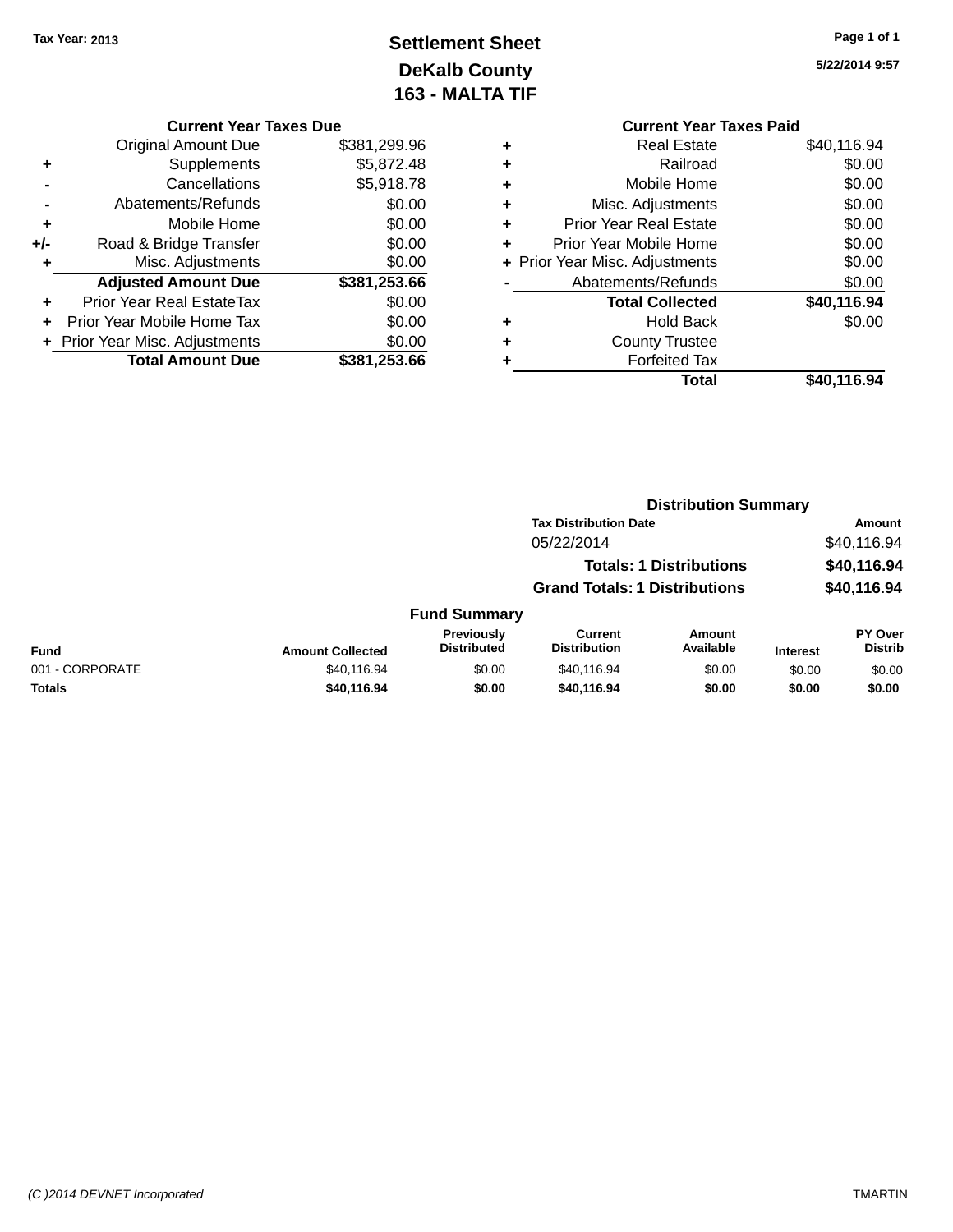# **Settlement Sheet Tax Year: 2013 Page 1 of 1 DeKalb County 164 - DEKALB TIF5**

**5/22/2014 9:57**

|     | <b>Current Year Taxes Due</b>  |          |
|-----|--------------------------------|----------|
|     | <b>Original Amount Due</b>     | \$618.94 |
|     | Supplements                    | \$0.00   |
|     | Cancellations                  | \$0.00   |
|     | Abatements/Refunds             | \$0.00   |
| ٠   | Mobile Home                    | \$0.00   |
| +/- | Road & Bridge Transfer         | \$0.00   |
| ٠   | Misc. Adjustments              | \$0.00   |
|     | <b>Adjusted Amount Due</b>     | \$618.94 |
| ٠   | Prior Year Real EstateTax      | \$0.00   |
|     | Prior Year Mobile Home Tax     | \$0.00   |
|     | + Prior Year Misc. Adjustments | \$0.00   |
|     | <b>Total Amount Due</b>        | \$618.94 |
|     |                                |          |

# **Current Year Taxes Paid +** Real Estate \$0.00 **+** Railroad \$0.00 **+** Mobile Home \$0.00 **+** Misc. Adjustments \$0.00 **+** Prior Year Real Estate \$0.00 **+** Prior Year Mobile Home \$0.00<br> **+** Prior Year Misc. Adjustments \$0.00 **+ Prior Year Misc. Adjustments -** Abatements/Refunds \$0.00 **Total Collected \$0.00 +** Hold Back \$0.00 **+** County Trustee **+** Forfeited Tax **Total \$0.00**

| <b>Fund Summary</b> |                         |                                         |                                |                     |                 |                           |
|---------------------|-------------------------|-----------------------------------------|--------------------------------|---------------------|-----------------|---------------------------|
| <b>Fund</b>         | <b>Amount Collected</b> | <b>Previously</b><br><b>Distributed</b> | Current<br><b>Distribution</b> | Amount<br>Available | <b>Interest</b> | PY Over<br><b>Distrib</b> |
| 001 - CORPORATE     | \$0.00                  | \$0.00                                  | \$0.00                         | \$0.00              | \$0.00          | \$0.00                    |
| <b>Totals</b>       | \$0.00                  | \$0.00                                  | \$0.00                         | \$0.00              | \$0.00          | \$0.00                    |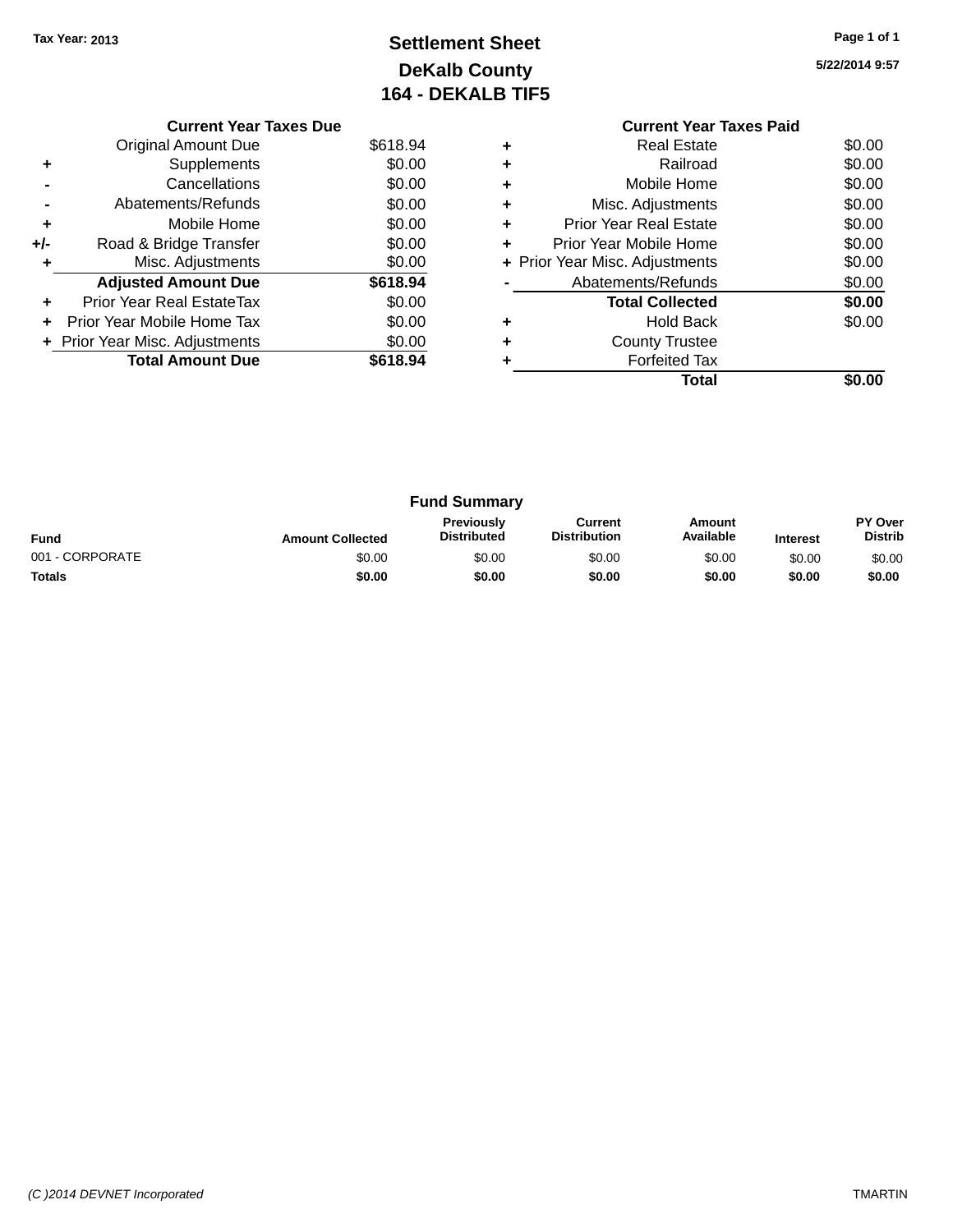# **Settlement Sheet Tax Year: 2013 Page 1 of 1 DeKalb County 170 - KIRKLAND TIF**

# **5/22/2014 9:57**

| <b>Current Year Taxes Due</b> |
|-------------------------------|
|-------------------------------|

|       | <b>Original Amount Due</b>       | \$213,415.44 |
|-------|----------------------------------|--------------|
| ٠     | Supplements                      | \$1,872.08   |
|       | Cancellations                    | \$2,718.18   |
|       | Abatements/Refunds               | \$0.00       |
| ÷     | Mobile Home                      | \$0.00       |
| $+/-$ | Road & Bridge Transfer           | \$0.00       |
| ٠     | Misc. Adjustments                | \$0.00       |
|       | <b>Adjusted Amount Due</b>       | \$212,569.34 |
|       | <b>Prior Year Real EstateTax</b> | \$0.00       |
|       | Prior Year Mobile Home Tax       | \$0.00       |
|       | + Prior Year Misc. Adjustments   | \$0.00       |
|       | <b>Total Amount Due</b>          | \$212,569.34 |

|   | <b>Current Year Taxes Paid</b> |             |
|---|--------------------------------|-------------|
| ٠ | <b>Real Estate</b>             | \$31,343.11 |
|   | Railroad                       | \$0.00      |
| ٠ | Mobile Home                    | \$0.00      |
|   | Misc. Adjustments              | \$0.00      |
| ٠ | <b>Prior Year Real Estate</b>  | \$0.00      |
|   | Prior Year Mobile Home         | \$0.00      |
| ÷ | Prior Year Misc. Adjustments   | \$0.00      |
|   | Abatements/Refunds             | \$0.00      |
|   | <b>Total Collected</b>         | \$31,343.11 |
|   | Hold Back                      | \$0.00      |
|   | <b>County Trustee</b>          |             |
|   | <b>Forfeited Tax</b>           |             |
|   | Total                          | \$31,343.11 |
|   |                                |             |

|                 |                         |                                  |                                      | <b>Distribution Summary</b>    |                 |                                  |
|-----------------|-------------------------|----------------------------------|--------------------------------------|--------------------------------|-----------------|----------------------------------|
|                 |                         |                                  | <b>Tax Distribution Date</b>         |                                |                 | <b>Amount</b>                    |
|                 |                         |                                  | 05/22/2014                           |                                |                 | \$31,343.11                      |
|                 |                         |                                  |                                      | <b>Totals: 1 Distributions</b> |                 | \$31,343.11                      |
|                 |                         |                                  | <b>Grand Totals: 1 Distributions</b> |                                |                 | \$31,343.11                      |
|                 |                         | <b>Fund Summary</b>              |                                      |                                |                 |                                  |
| <b>Fund</b>     | <b>Amount Collected</b> | Previously<br><b>Distributed</b> | Current<br><b>Distribution</b>       | Amount<br>Available            | <b>Interest</b> | <b>PY Over</b><br><b>Distrib</b> |
| 001 - CORPORATE | \$31,343.11             | \$0.00                           | \$31,343.11                          | \$0.00                         | \$0.00          | \$0.00                           |
| <b>Totals</b>   | \$31,343.11             | \$0.00                           | \$31,343.11                          | \$0.00                         | \$0.00          | \$0.00                           |
|                 |                         |                                  |                                      |                                |                 |                                  |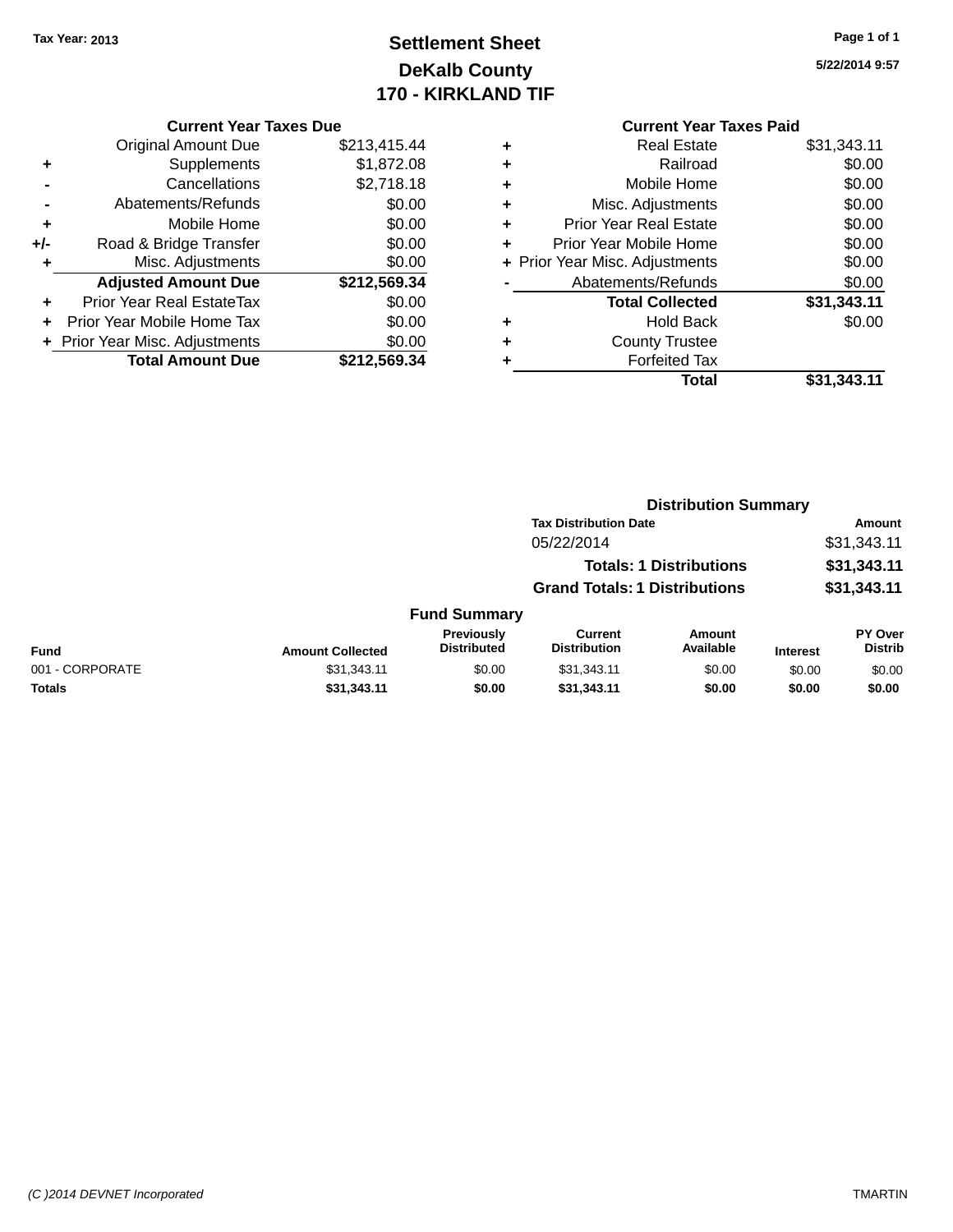# **Settlement Sheet Tax Year: 2013 Page 1 of 1 DeKalb County 171 - WATERMAN TIF**

**5/22/2014 9:57**

|   | <b>Current Year Taxes Paid</b> |            |
|---|--------------------------------|------------|
| ٠ | <b>Real Estate</b>             | \$4,987.98 |
| ٠ | Railroad                       | \$0.00     |
| ٠ | Mobile Home                    | \$0.00     |
| ٠ | Misc. Adjustments              | \$0.00     |
| ٠ | <b>Prior Year Real Estate</b>  | \$0.00     |
| ٠ | Prior Year Mobile Home         | \$0.00     |
|   | + Prior Year Misc. Adjustments | \$0.00     |
|   | Abatements/Refunds             | \$0.00     |
|   | <b>Total Collected</b>         | \$4,987.98 |
| ٠ | <b>Hold Back</b>               | \$0.00     |
| ٠ | <b>County Trustee</b>          |            |
|   | <b>Forfeited Tax</b>           |            |
|   | Total                          | \$4,987.98 |

| <b>Current Year Taxes Due</b>    |             |
|----------------------------------|-------------|
| <b>Original Amount Due</b>       | \$14,339.90 |
| Supplements                      | \$0.00      |
| Cancellations                    | \$0.00      |
| Abatements/Refunds               | \$0.00      |
| Mobile Home                      | \$0.00      |
| Road & Bridge Transfer           | \$0.00      |
| Misc. Adjustments                | \$0.00      |
| <b>Adjusted Amount Due</b>       | \$14,339.90 |
| <b>Prior Year Real EstateTax</b> | \$0.00      |
| Prior Year Mobile Home Tax       | \$0.00      |
| + Prior Year Misc. Adjustments   | \$0.00      |
| <b>Total Amount Due</b>          | \$14.339.90 |
|                                  |             |

|                 |                         |                                  |                                      | <b>Distribution Summary</b>    |                 |                           |
|-----------------|-------------------------|----------------------------------|--------------------------------------|--------------------------------|-----------------|---------------------------|
|                 |                         |                                  | <b>Tax Distribution Date</b>         |                                |                 | <b>Amount</b>             |
|                 |                         |                                  | 05/22/2014                           |                                |                 | \$4,987.98                |
|                 |                         |                                  |                                      | <b>Totals: 1 Distributions</b> |                 | \$4,987.98                |
|                 |                         |                                  | <b>Grand Totals: 1 Distributions</b> |                                |                 | \$4,987.98                |
|                 |                         | <b>Fund Summary</b>              |                                      |                                |                 |                           |
| <b>Fund</b>     | <b>Amount Collected</b> | Previously<br><b>Distributed</b> | Current<br><b>Distribution</b>       | Amount<br>Available            | <b>Interest</b> | PY Over<br><b>Distrib</b> |
| 001 - CORPORATE | \$4,987.98              | \$0.00                           | \$4,987.98                           | \$0.00                         | \$0.00          | \$0.00                    |
| <b>Totals</b>   | \$4,987.98              | \$0.00                           | \$4,987.98                           | \$0.00                         | \$0.00          | \$0.00                    |
|                 |                         |                                  |                                      |                                |                 |                           |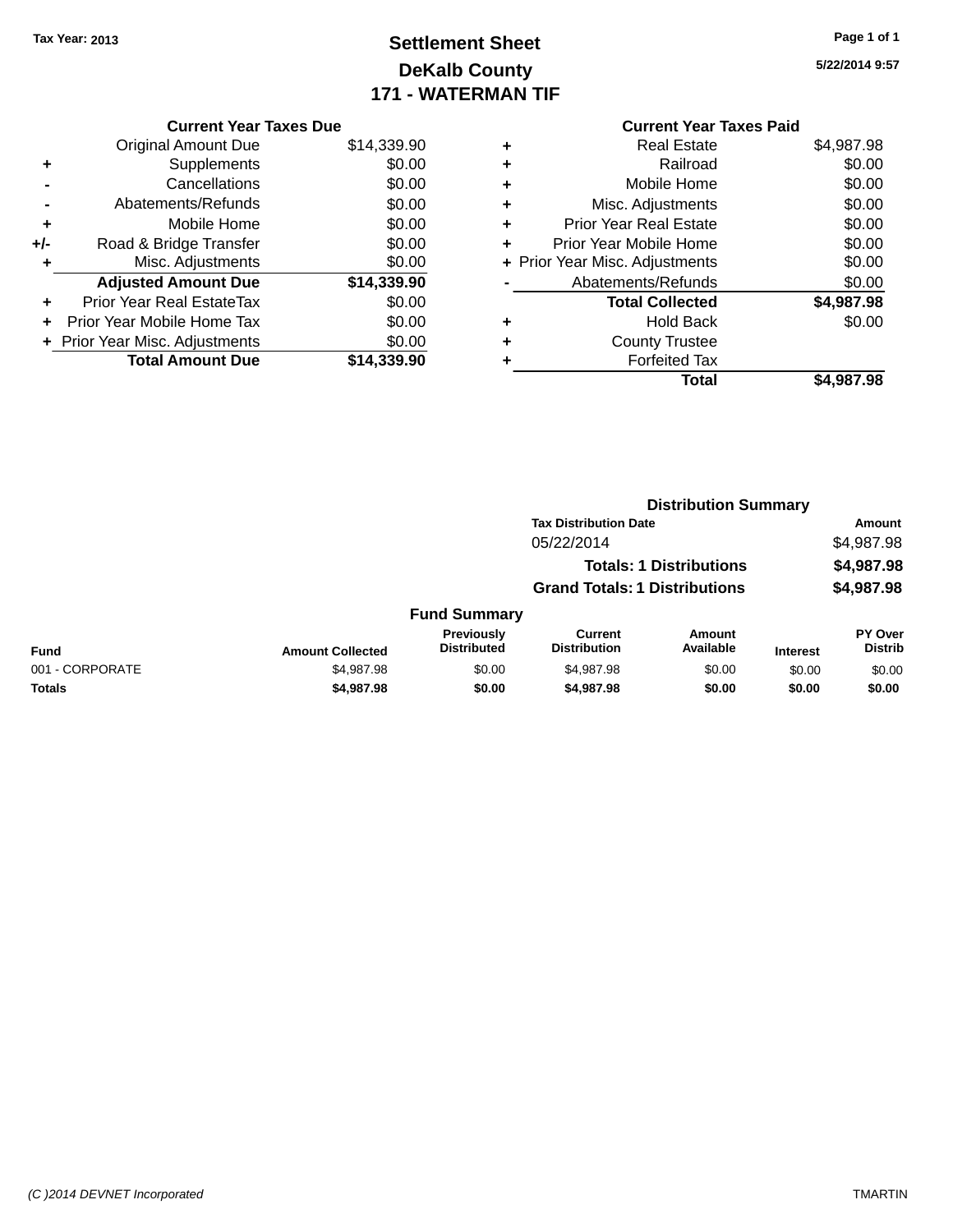# **Settlement Sheet Tax Year: 2013 Page 1 of 1 DeKalb County 172 - MAPLE PARK TIF**

**5/22/2014 9:57**

|     | <b>Current Year Taxes Due</b>  |            |  |  |  |  |
|-----|--------------------------------|------------|--|--|--|--|
|     | <b>Original Amount Due</b>     | \$3,141.24 |  |  |  |  |
| ٠   | Supplements                    | \$0.00     |  |  |  |  |
|     | Cancellations                  | \$0.00     |  |  |  |  |
|     | Abatements/Refunds             | \$0.00     |  |  |  |  |
| ٠   | Mobile Home                    | \$0.00     |  |  |  |  |
| +/- | Road & Bridge Transfer         | \$0.00     |  |  |  |  |
| ٠   | Misc. Adjustments              | \$0.00     |  |  |  |  |
|     | <b>Adjusted Amount Due</b>     | \$3,141.24 |  |  |  |  |
| ٠   | Prior Year Real EstateTax      | \$0.00     |  |  |  |  |
|     | Prior Year Mobile Home Tax     | \$0.00     |  |  |  |  |
|     | + Prior Year Misc. Adjustments | \$0.00     |  |  |  |  |
|     | <b>Total Amount Due</b>        | \$3.141.24 |  |  |  |  |

# **Current Year Taxes Paid +** Real Estate \$1,155.09 **+** Railroad \$0.00 **+** Mobile Home \$0.00 **+** Misc. Adjustments \$0.00 **+** Prior Year Real Estate \$0.00 **+** Prior Year Mobile Home \$0.00 **+ Prior Year Misc. Adjustments**  $$0.00$ **-** Abatements/Refunds \$0.00 **Total Collected \$1,155.09 +** Hold Back \$0.00 **+** County Trustee **+** Forfeited Tax **Total \$1,155.09**

|                 |                         |                                  |                                       | <b>Distribution Summary</b>    |                 |                                  |
|-----------------|-------------------------|----------------------------------|---------------------------------------|--------------------------------|-----------------|----------------------------------|
|                 |                         |                                  | <b>Tax Distribution Date</b>          |                                |                 | Amount                           |
|                 |                         |                                  | 05/22/2014                            |                                |                 | \$1,155.09                       |
|                 |                         |                                  |                                       | <b>Totals: 1 Distributions</b> |                 | \$1,155.09                       |
|                 |                         |                                  | <b>Grand Totals: 1 Distributions</b>  |                                |                 | \$1,155.09                       |
|                 |                         | <b>Fund Summary</b>              |                                       |                                |                 |                                  |
| <b>Fund</b>     | <b>Amount Collected</b> | Previously<br><b>Distributed</b> | <b>Current</b><br><b>Distribution</b> | <b>Amount</b><br>Available     | <b>Interest</b> | <b>PY Over</b><br><b>Distrib</b> |
| 001 - CORPORATE | \$1,155.09              | \$0.00                           | \$1,155.09                            | \$0.00                         | \$0.00          | \$0.00                           |
| Totals          | \$1,155.09              | \$0.00                           | \$1,155.09                            | \$0.00                         | \$0.00          | \$0.00                           |
|                 |                         |                                  |                                       |                                |                 |                                  |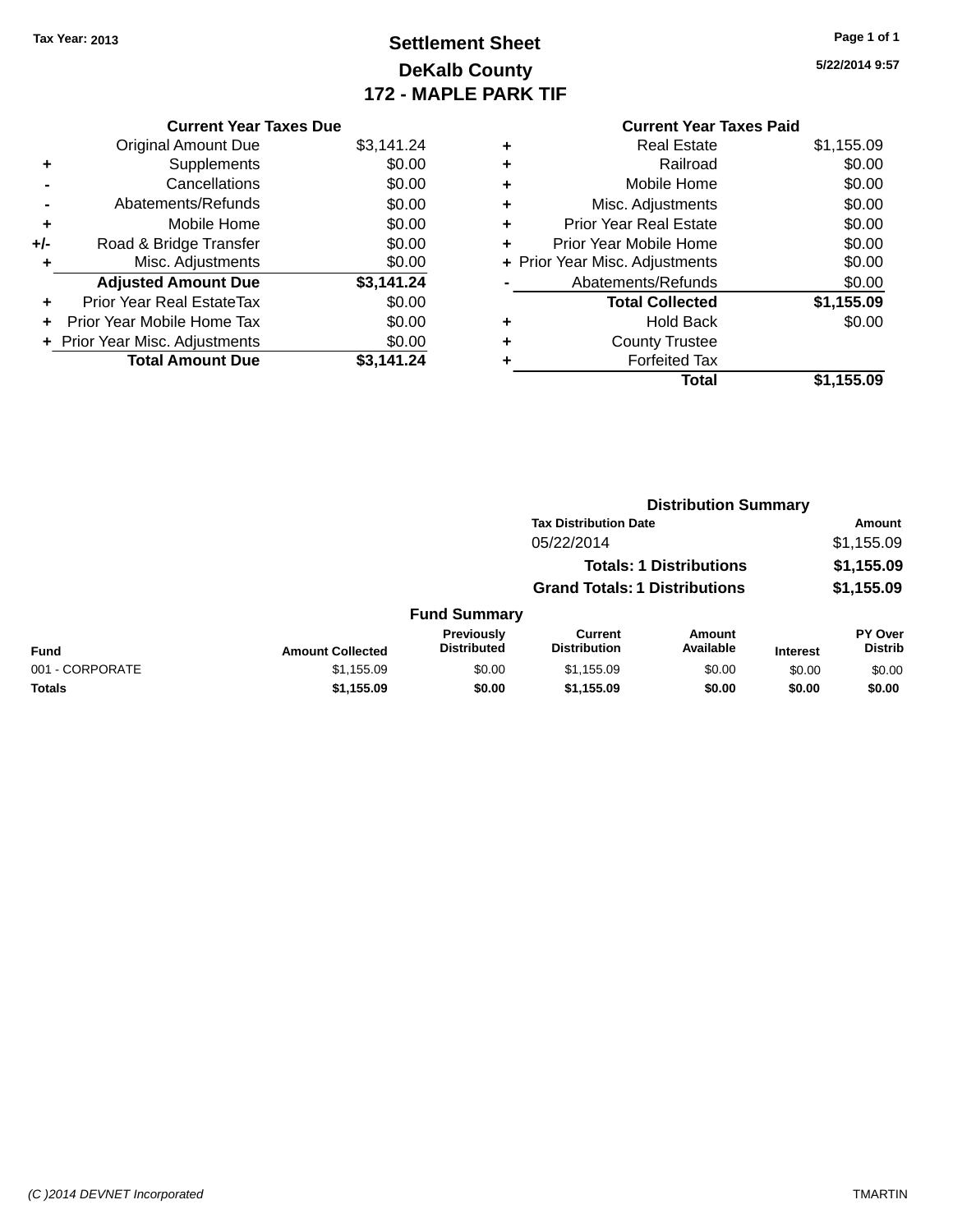# **Settlement Sheet Tax Year: 2013 Page 1 of 1 DeKalb County 180 - SYCAMORE TIF DISTRICT**

**5/22/2014 9:57**

|     | <b>Current Year Taxes Due</b>  |             |
|-----|--------------------------------|-------------|
|     | <b>Original Amount Due</b>     | \$56,409.02 |
| ٠   | Supplements                    | \$0.00      |
|     | Cancellations                  | \$0.00      |
|     | Abatements/Refunds             | \$0.00      |
| ٠   | Mobile Home                    | \$0.00      |
| +/- | Road & Bridge Transfer         | \$0.00      |
|     | Misc. Adjustments              | \$0.00      |
|     | <b>Adjusted Amount Due</b>     | \$56,409.02 |
| ÷   | Prior Year Real EstateTax      | \$0.00      |
| ÷   | Prior Year Mobile Home Tax     | \$0.00      |
|     | + Prior Year Misc. Adjustments | \$0.00      |
|     | <b>Total Amount Due</b>        | \$56.409.02 |

| ٠ | <b>Real Estate</b>             | \$347.57 |
|---|--------------------------------|----------|
| ٠ | Railroad                       | \$0.00   |
| ٠ | Mobile Home                    | \$0.00   |
| ٠ | Misc. Adjustments              | \$0.00   |
| ٠ | <b>Prior Year Real Estate</b>  | \$0.00   |
| ٠ | Prior Year Mobile Home         | \$0.00   |
|   | + Prior Year Misc. Adjustments | \$0.00   |
|   | Abatements/Refunds             | \$0.00   |
|   | <b>Total Collected</b>         | \$347.57 |
| ٠ | <b>Hold Back</b>               | \$0.00   |
| ٠ | <b>County Trustee</b>          |          |
|   | <b>Forfeited Tax</b>           |          |
|   | Total                          | \$347.57 |
|   |                                |          |

|                 |                         |                                  |                                       | <b>Distribution Summary</b>    |                 |                                  |
|-----------------|-------------------------|----------------------------------|---------------------------------------|--------------------------------|-----------------|----------------------------------|
|                 |                         |                                  | <b>Tax Distribution Date</b>          |                                |                 | Amount                           |
|                 |                         |                                  | 05/22/2014                            |                                |                 | \$347.57                         |
|                 |                         |                                  |                                       | <b>Totals: 1 Distributions</b> |                 | \$347.57                         |
|                 |                         |                                  | <b>Grand Totals: 1 Distributions</b>  |                                |                 | \$347.57                         |
|                 |                         | <b>Fund Summary</b>              |                                       |                                |                 |                                  |
| <b>Fund</b>     | <b>Amount Collected</b> | Previously<br><b>Distributed</b> | <b>Current</b><br><b>Distribution</b> | Amount<br>Available            | <b>Interest</b> | <b>PY Over</b><br><b>Distrib</b> |
| 001 - CORPORATE | \$347.57                | \$0.00                           | \$347.57                              | \$0.00                         | \$0.00          | \$0.00                           |
| Totals          | \$347.57                | \$0.00                           | \$347.57                              | \$0.00                         | \$0.00          | \$0.00                           |
|                 |                         |                                  |                                       |                                |                 |                                  |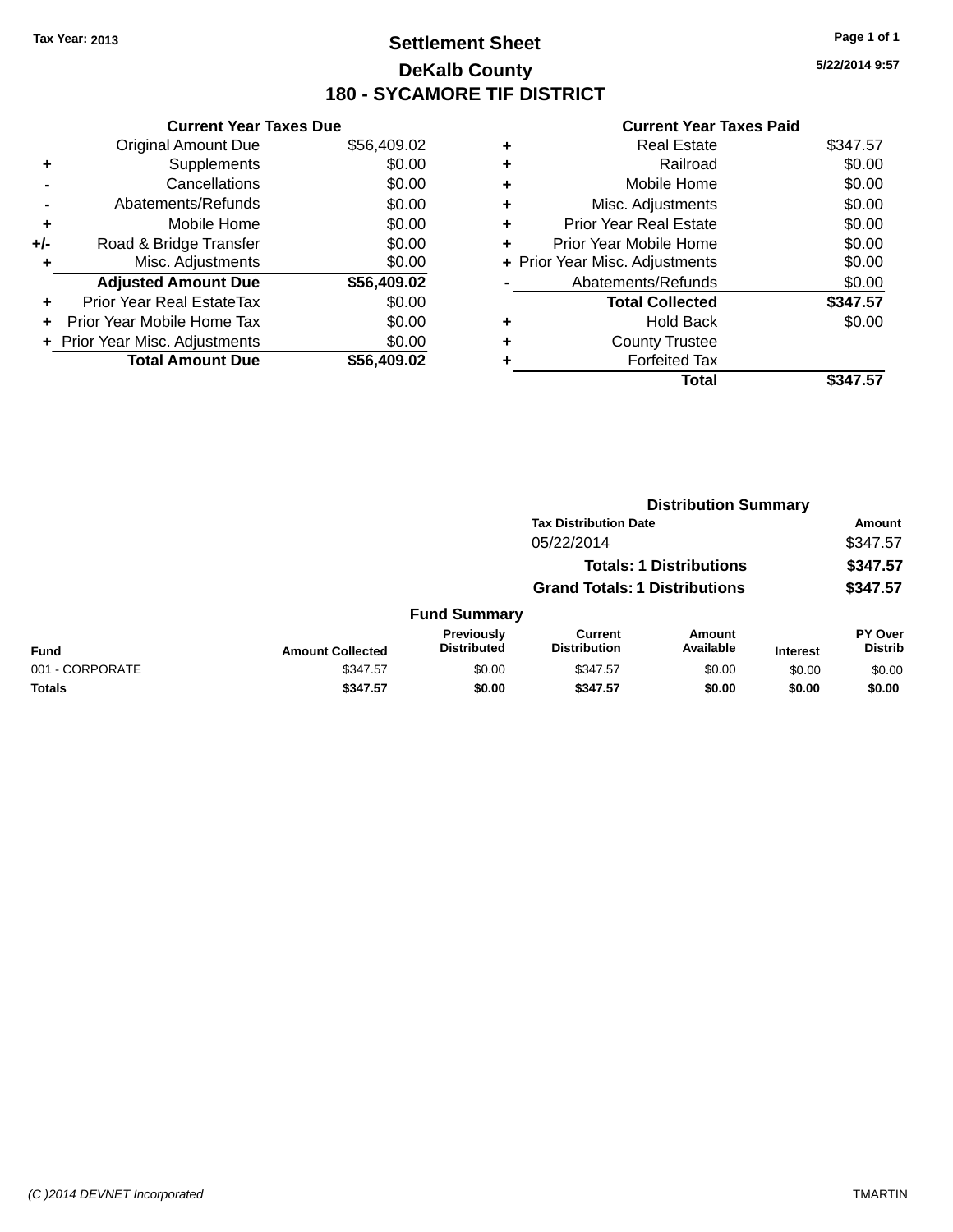# **Settlement Sheet Tax Year: 2013 Page 1 of 1 DeKalb County 190 - CORTLAND TIF**

|     | <b>Current Year Taxes Due</b>  |             |
|-----|--------------------------------|-------------|
|     | <b>Original Amount Due</b>     | \$49,859.36 |
| ٠   | Supplements                    | \$0.00      |
|     | Cancellations                  | \$0.00      |
|     | Abatements/Refunds             | \$0.00      |
| ٠   | Mobile Home                    | \$0.00      |
| +/- | Road & Bridge Transfer         | \$0.00      |
| ٠   | Misc. Adjustments              | \$0.00      |
|     | <b>Adjusted Amount Due</b>     | \$49,859.36 |
| ÷   | Prior Year Real EstateTax      | \$0.00      |
|     | Prior Year Mobile Home Tax     | \$0.00      |
|     | + Prior Year Misc. Adjustments | \$0.00      |
|     | <b>Total Amount Due</b>        | \$49.859.36 |
|     |                                |             |

| ٠ | Prior Year Mobile Home<br>+ Prior Year Misc. Adjustments | \$0.00<br>\$0.00 |
|---|----------------------------------------------------------|------------------|
|   | Abatements/Refunds                                       | \$0.00           |
|   |                                                          |                  |
|   | <b>Total Collected</b>                                   | \$29,371.90      |
|   |                                                          |                  |
|   | Hold Back                                                | \$0.00           |
|   | <b>County Trustee</b>                                    |                  |
|   |                                                          |                  |
|   | <b>Forfeited Tax</b>                                     |                  |

|                 |                         |                                  |                                      | <b>Distribution Summary</b>    |                 |                           |
|-----------------|-------------------------|----------------------------------|--------------------------------------|--------------------------------|-----------------|---------------------------|
|                 |                         |                                  | <b>Tax Distribution Date</b>         |                                |                 | Amount                    |
|                 |                         |                                  | 05/22/2014                           |                                |                 | \$29,371.90               |
|                 |                         |                                  |                                      | <b>Totals: 1 Distributions</b> |                 | \$29,371.90               |
|                 |                         |                                  | <b>Grand Totals: 1 Distributions</b> |                                |                 | \$29,371.90               |
|                 |                         | <b>Fund Summary</b>              |                                      |                                |                 |                           |
| <b>Fund</b>     | <b>Amount Collected</b> | Previously<br><b>Distributed</b> | Current<br><b>Distribution</b>       | Amount<br>Available            | <b>Interest</b> | PY Over<br><b>Distrib</b> |
| 001 - CORPORATE | \$29,371.90             | \$0.00                           | \$29,371.90                          | \$0.00                         | \$0.00          | \$0.00                    |
| Totals          | \$29,371.90             | \$0.00                           | \$29,371.90                          | \$0.00                         | \$0.00          | \$0.00                    |
|                 |                         |                                  |                                      |                                |                 |                           |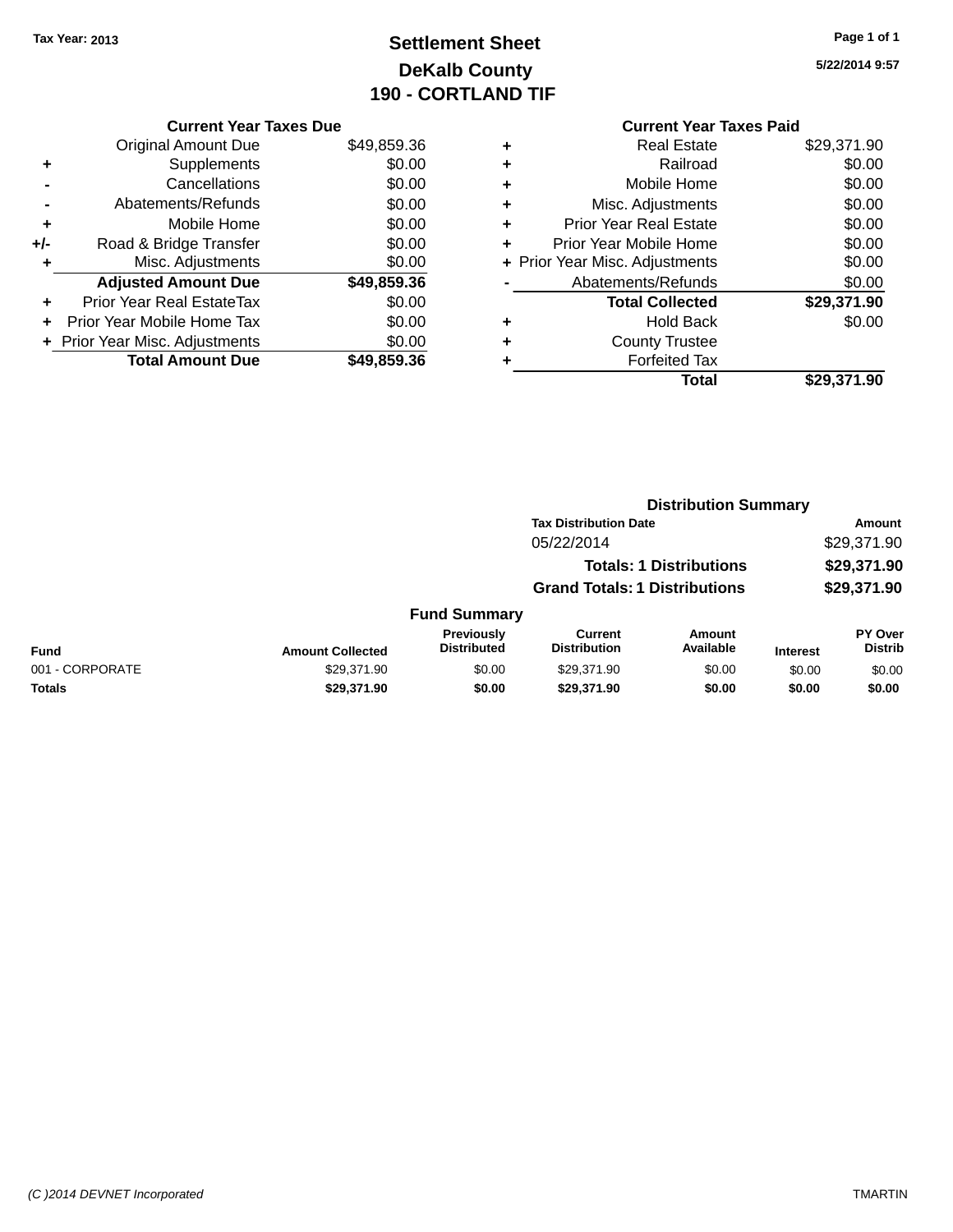# **Settlement Sheet Tax Year: 2013 Page 1 of 1 DeKalb County 201 - DEKALB SSA #6**

|     | <b>Current Year Taxes Due</b>  |            |
|-----|--------------------------------|------------|
|     | <b>Original Amount Due</b>     | \$5,099.98 |
| ٠   | Supplements                    | \$0.00     |
|     | Cancellations                  | \$0.00     |
|     | Abatements/Refunds             | \$0.00     |
| ٠   | Mobile Home                    | \$0.00     |
| +/- | Road & Bridge Transfer         | \$0.00     |
| ٠   | Misc. Adjustments              | \$0.00     |
|     | <b>Adjusted Amount Due</b>     | \$5,099.98 |
| ٠   | Prior Year Real EstateTax      | \$0.00     |
|     | Prior Year Mobile Home Tax     | \$0.00     |
|     | + Prior Year Misc. Adjustments | \$0.00     |
|     | <b>Total Amount Due</b>        | \$5.099.98 |

|   | <b>Current Year Taxes Paid</b> |          |
|---|--------------------------------|----------|
| ٠ | Real Estate                    | \$296.63 |
| ٠ | Railroad                       | \$0.00   |
|   | Mobile Home                    | \$0.00   |
| ٠ | Misc. Adjustments              | \$0.00   |
| ٠ | <b>Prior Year Real Estate</b>  | \$0.00   |
| ٠ | Prior Year Mobile Home         | \$0.00   |
|   | + Prior Year Misc. Adjustments | \$0.00   |
|   | Abatements/Refunds             | \$0.00   |
|   | <b>Total Collected</b>         | \$296.63 |
| ٠ | <b>Hold Back</b>               | \$0.00   |
|   | <b>County Trustee</b>          |          |
|   | <b>Forfeited Tax</b>           |          |
|   | Total                          | \$296.63 |
|   |                                |          |

|                            |                         |                                  |                                       | <b>Distribution Summary</b>    |                 |                           |
|----------------------------|-------------------------|----------------------------------|---------------------------------------|--------------------------------|-----------------|---------------------------|
|                            |                         |                                  | <b>Tax Distribution Date</b>          |                                |                 | <b>Amount</b>             |
|                            |                         |                                  | 05/22/2014                            |                                |                 | \$296.63                  |
|                            |                         |                                  |                                       | <b>Totals: 1 Distributions</b> |                 | \$296.63                  |
|                            |                         |                                  | <b>Grand Totals: 1 Distributions</b>  |                                |                 | \$296.63                  |
|                            |                         | <b>Fund Summary</b>              |                                       |                                |                 |                           |
| <b>Fund</b>                | <b>Amount Collected</b> | Previously<br><b>Distributed</b> | <b>Current</b><br><b>Distribution</b> | Amount<br>Available            | <b>Interest</b> | PY Over<br><b>Distrib</b> |
| 023 - SPECIAL SERVICE AREA | \$296.63                | \$0.00                           | \$296.63                              | \$0.00                         | \$0.00          | \$0.00                    |
| <b>Totals</b>              | \$296.63                | \$0.00                           | \$296.63                              | \$0.00                         | \$0.00          | \$0.00                    |
|                            |                         |                                  |                                       |                                |                 |                           |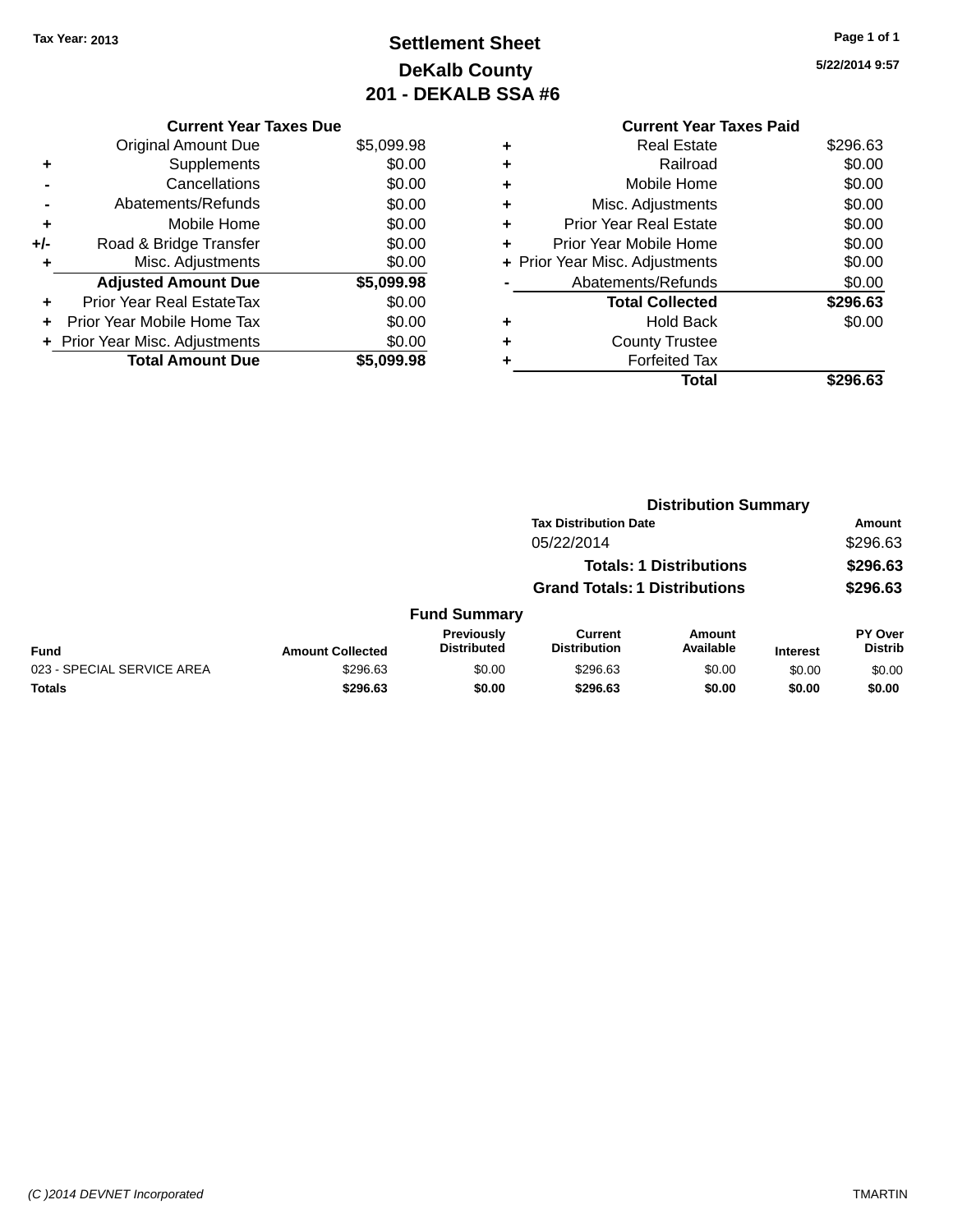# **Settlement Sheet Tax Year: 2013 Page 1 of 1 DeKalb County 204 - GENOA RIVER BEND SSA**

|     | <b>Current Year Taxes Due</b>  |             |
|-----|--------------------------------|-------------|
|     | <b>Original Amount Due</b>     | \$48,389.57 |
| ٠   | Supplements                    | \$0.00      |
|     | Cancellations                  | \$0.00      |
|     | Abatements/Refunds             | \$0.00      |
| ٠   | Mobile Home                    | \$0.00      |
| +/- | Road & Bridge Transfer         | \$0.00      |
| ٠   | Misc. Adjustments              | \$0.00      |
|     | <b>Adjusted Amount Due</b>     | \$48,389.57 |
| ÷   | Prior Year Real EstateTax      | \$0.00      |
|     | Prior Year Mobile Home Tax     | \$0.00      |
|     | + Prior Year Misc. Adjustments | \$0.00      |
|     | <b>Total Amount Due</b>        | \$48,389.57 |

|   | <b>Real Estate</b>             | \$8,666.48 |
|---|--------------------------------|------------|
| ÷ | Railroad                       | \$0.00     |
| ٠ | Mobile Home                    | \$0.00     |
| ٠ | Misc. Adjustments              | \$0.00     |
|   | <b>Prior Year Real Estate</b>  | \$0.00     |
|   | Prior Year Mobile Home         | \$0.00     |
|   | + Prior Year Misc. Adjustments | \$0.00     |
|   | Abatements/Refunds             | \$0.00     |
|   | <b>Total Collected</b>         | \$8,666.48 |
|   | <b>Hold Back</b>               | \$0.00     |
|   | <b>County Trustee</b>          |            |
|   | <b>Forfeited Tax</b>           |            |
|   | Total                          | \$8,666.48 |
|   |                                |            |

|              | <b>Distribution Summary</b>          |                                |                |  |  |
|--------------|--------------------------------------|--------------------------------|----------------|--|--|
|              | <b>Tax Distribution Date</b>         |                                | Amount         |  |  |
|              | 05/22/2014                           |                                | \$8,666.48     |  |  |
|              |                                      | <b>Totals: 1 Distributions</b> | \$8,666.48     |  |  |
|              | <b>Grand Totals: 1 Distributions</b> |                                | \$8,666.48     |  |  |
| Fund Summary |                                      |                                |                |  |  |
| Previously   | <b>Current</b>                       | <b>Amount</b>                  | <b>PY Over</b> |  |  |

| <b>Fund</b>                | <b>Amount Collected</b> | <b>Previously</b><br><b>Distributed</b> | Current<br><b>Distribution</b> | Amount<br>Available | <b>Interest</b> | <b>PY Over</b><br><b>Distrib</b> |
|----------------------------|-------------------------|-----------------------------------------|--------------------------------|---------------------|-----------------|----------------------------------|
| 023 - SPECIAL SERVICE AREA | \$8.666.48              | \$0.00                                  | \$8.666.48                     | \$0.00              | \$0.00          | \$0.00                           |
| <b>Totals</b>              | \$8,666,48              | \$0.00                                  | \$8,666,48                     | \$0.00              | \$0.00          | \$0.00                           |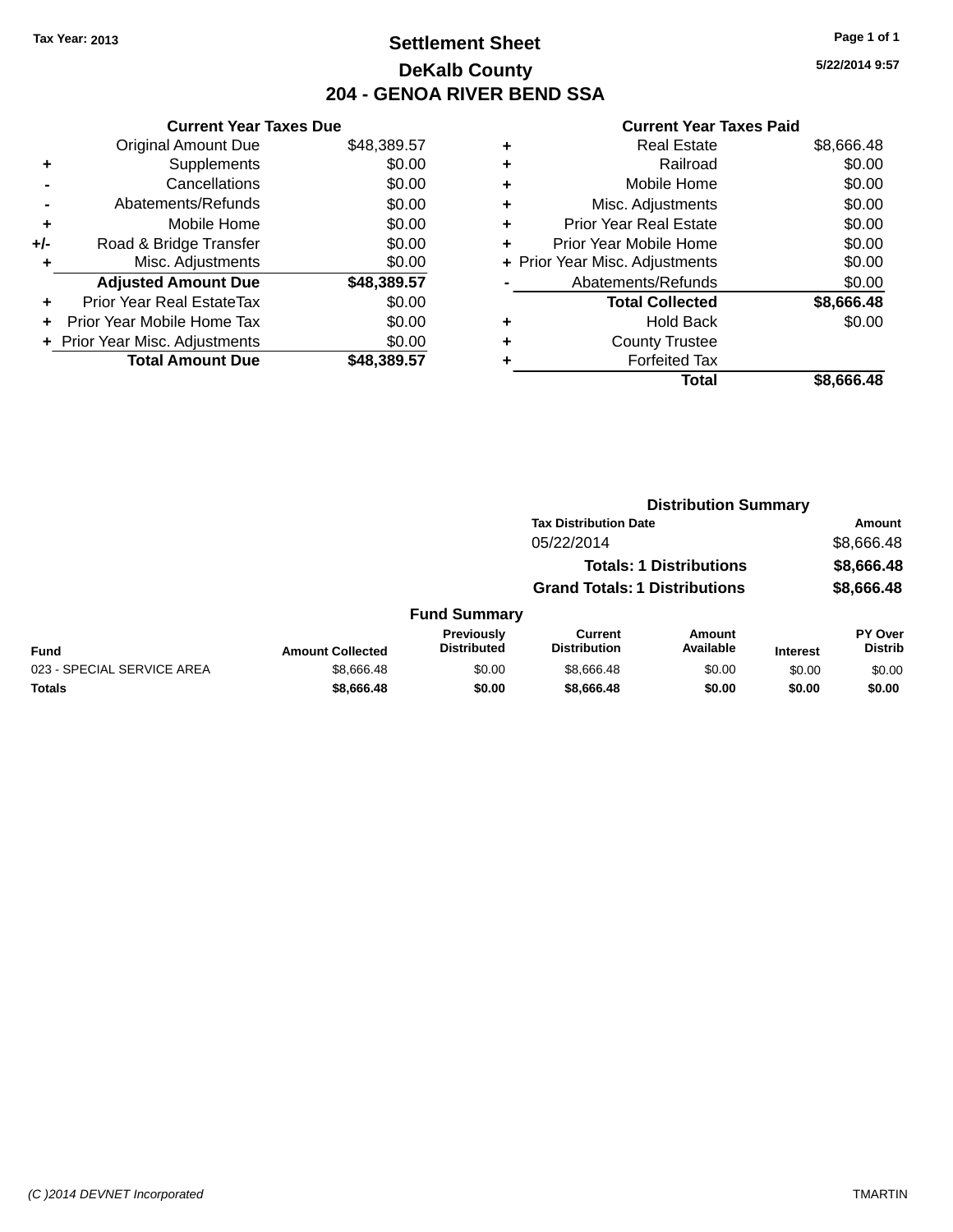# **Settlement Sheet Tax Year: 2013 Page 1 of 1 DeKalb County 207 - DERBY ESTATES SSA**

**5/22/2014 9:57**

|     | <b>Current Year Taxes Due</b>     |            |  |  |  |  |
|-----|-----------------------------------|------------|--|--|--|--|
|     | <b>Original Amount Due</b>        | \$4,000.15 |  |  |  |  |
| ٠   | Supplements                       | \$0.00     |  |  |  |  |
|     | Cancellations                     | \$0.00     |  |  |  |  |
|     | Abatements/Refunds                | \$0.00     |  |  |  |  |
| ٠   | Mobile Home                       | \$0.00     |  |  |  |  |
| +/- | Road & Bridge Transfer            | \$0.00     |  |  |  |  |
|     | Misc. Adjustments                 | \$0.00     |  |  |  |  |
|     | <b>Adjusted Amount Due</b>        | \$4,000.15 |  |  |  |  |
| ÷   | Prior Year Real EstateTax         | \$0.00     |  |  |  |  |
| ÷   | <b>Prior Year Mobile Home Tax</b> | \$0.00     |  |  |  |  |
|     | + Prior Year Misc. Adjustments    | \$0.00     |  |  |  |  |
|     | <b>Total Amount Due</b>           | \$4,000.15 |  |  |  |  |
|     |                                   |            |  |  |  |  |

## **Current Year Taxes Paid +** Real Estate \$530.27 **+** Railroad \$0.00 **+** Mobile Home \$0.00 **+** Misc. Adjustments \$0.00 **+** Prior Year Real Estate \$0.00

|           | Total                          | \$530.27 |
|-----------|--------------------------------|----------|
|           | <b>Forfeited Tax</b>           |          |
| $\ddot{}$ | <b>County Trustee</b>          |          |
| $\ddot{}$ | <b>Hold Back</b>               | \$0.00   |
|           | <b>Total Collected</b>         | \$530.27 |
|           | Abatements/Refunds             | \$0.00   |
|           | + Prior Year Misc. Adjustments | \$0.00   |
| $\ddot{}$ | Prior Year Mobile Home         | \$0.00   |

|                            |                         | <b>Distribution Summary</b>      |                                       |                                |                 |                           |
|----------------------------|-------------------------|----------------------------------|---------------------------------------|--------------------------------|-----------------|---------------------------|
|                            |                         |                                  | <b>Tax Distribution Date</b>          |                                |                 | <b>Amount</b>             |
|                            |                         |                                  | 05/22/2014                            |                                |                 | \$530.27                  |
|                            |                         |                                  |                                       | <b>Totals: 1 Distributions</b> |                 | \$530.27                  |
|                            |                         |                                  | <b>Grand Totals: 1 Distributions</b>  |                                |                 | \$530.27                  |
|                            |                         | <b>Fund Summary</b>              |                                       |                                |                 |                           |
| <b>Fund</b>                | <b>Amount Collected</b> | Previously<br><b>Distributed</b> | <b>Current</b><br><b>Distribution</b> | <b>Amount</b><br>Available     | <b>Interest</b> | PY Over<br><b>Distrib</b> |
| 023 - SPECIAL SERVICE AREA | \$530.27                | \$0.00                           | \$530.27                              | \$0.00                         | \$0.00          | \$0.00                    |
| <b>Totals</b>              | \$530.27                | \$0.00                           | \$530.27                              | \$0.00                         | \$0.00          | \$0.00                    |
|                            |                         |                                  |                                       |                                |                 |                           |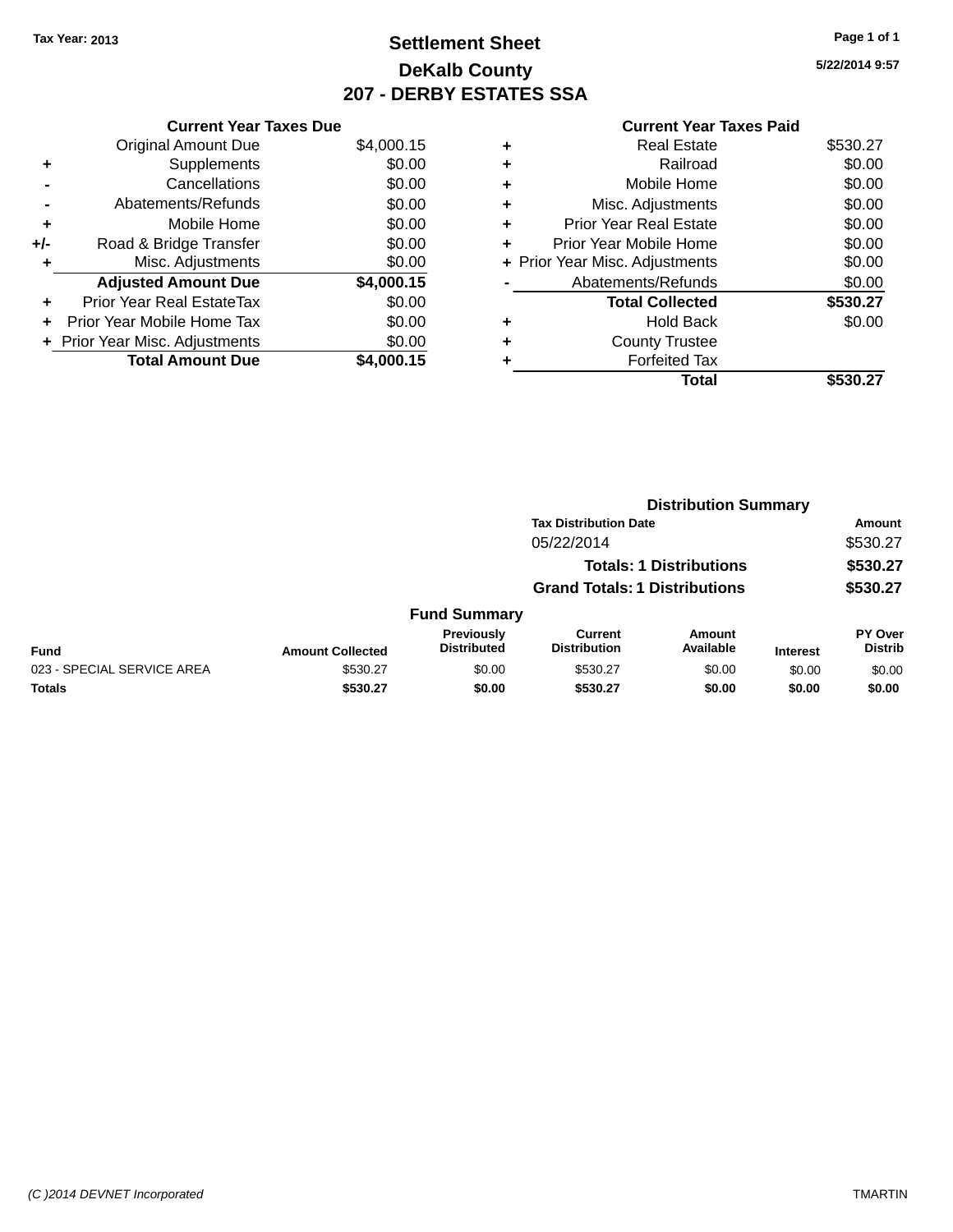# **Settlement Sheet Tax Year: 2013 Page 1 of 1 DeKalb County 209 - DEKALB SSA #14**

|     | <b>Current Year Taxes Due</b>  |            |  |  |  |  |
|-----|--------------------------------|------------|--|--|--|--|
|     | <b>Original Amount Due</b>     | \$2,500.09 |  |  |  |  |
| ٠   | Supplements                    | \$0.00     |  |  |  |  |
|     | Cancellations                  | \$0.00     |  |  |  |  |
|     | Abatements/Refunds             | \$0.00     |  |  |  |  |
| ٠   | Mobile Home                    | \$0.00     |  |  |  |  |
| +/- | Road & Bridge Transfer         | \$0.00     |  |  |  |  |
|     | Misc. Adjustments              | \$0.00     |  |  |  |  |
|     | <b>Adjusted Amount Due</b>     | \$2,500.09 |  |  |  |  |
| ٠   | Prior Year Real EstateTax      | \$0.00     |  |  |  |  |
|     | Prior Year Mobile Home Tax     | \$0.00     |  |  |  |  |
|     | + Prior Year Misc. Adjustments | \$0.00     |  |  |  |  |
|     | <b>Total Amount Due</b>        | \$2,500.09 |  |  |  |  |

|   | <b>Current Year Taxes Paid</b> |          |
|---|--------------------------------|----------|
| ٠ | <b>Real Estate</b>             | \$474.57 |
| ٠ | Railroad                       | \$0.00   |
| ٠ | Mobile Home                    | \$0.00   |
| ٠ | Misc. Adjustments              | \$0.00   |
| ٠ | <b>Prior Year Real Estate</b>  | \$0.00   |
| ٠ | Prior Year Mobile Home         | \$0.00   |
|   | + Prior Year Misc. Adjustments | \$0.00   |
|   | Abatements/Refunds             | \$0.00   |
|   | <b>Total Collected</b>         | \$474.57 |
| ٠ | <b>Hold Back</b>               | \$0.00   |
|   | <b>County Trustee</b>          |          |
| ٠ | <b>Forfeited Tax</b>           |          |
|   | Total                          | \$474.57 |
|   |                                |          |

|                            |                         | <b>Distribution Summary</b>      |                                      |                                |                 |                           |
|----------------------------|-------------------------|----------------------------------|--------------------------------------|--------------------------------|-----------------|---------------------------|
|                            |                         |                                  | <b>Tax Distribution Date</b>         |                                |                 | Amount                    |
|                            |                         |                                  | 05/22/2014                           |                                |                 | \$474.57                  |
|                            |                         |                                  |                                      | <b>Totals: 1 Distributions</b> |                 | \$474.57                  |
|                            |                         |                                  | <b>Grand Totals: 1 Distributions</b> |                                |                 | \$474.57                  |
|                            |                         | <b>Fund Summary</b>              |                                      |                                |                 |                           |
| <b>Fund</b>                | <b>Amount Collected</b> | Previously<br><b>Distributed</b> | Current<br><b>Distribution</b>       | Amount<br>Available            | <b>Interest</b> | PY Over<br><b>Distrib</b> |
| 023 - SPECIAL SERVICE AREA | \$474.57                | \$0.00                           | \$474.57                             | \$0.00                         | \$0.00          | \$0.00                    |
| <b>Totals</b>              | \$474.57                | \$0.00                           | \$474.57                             | \$0.00                         | \$0.00          | \$0.00                    |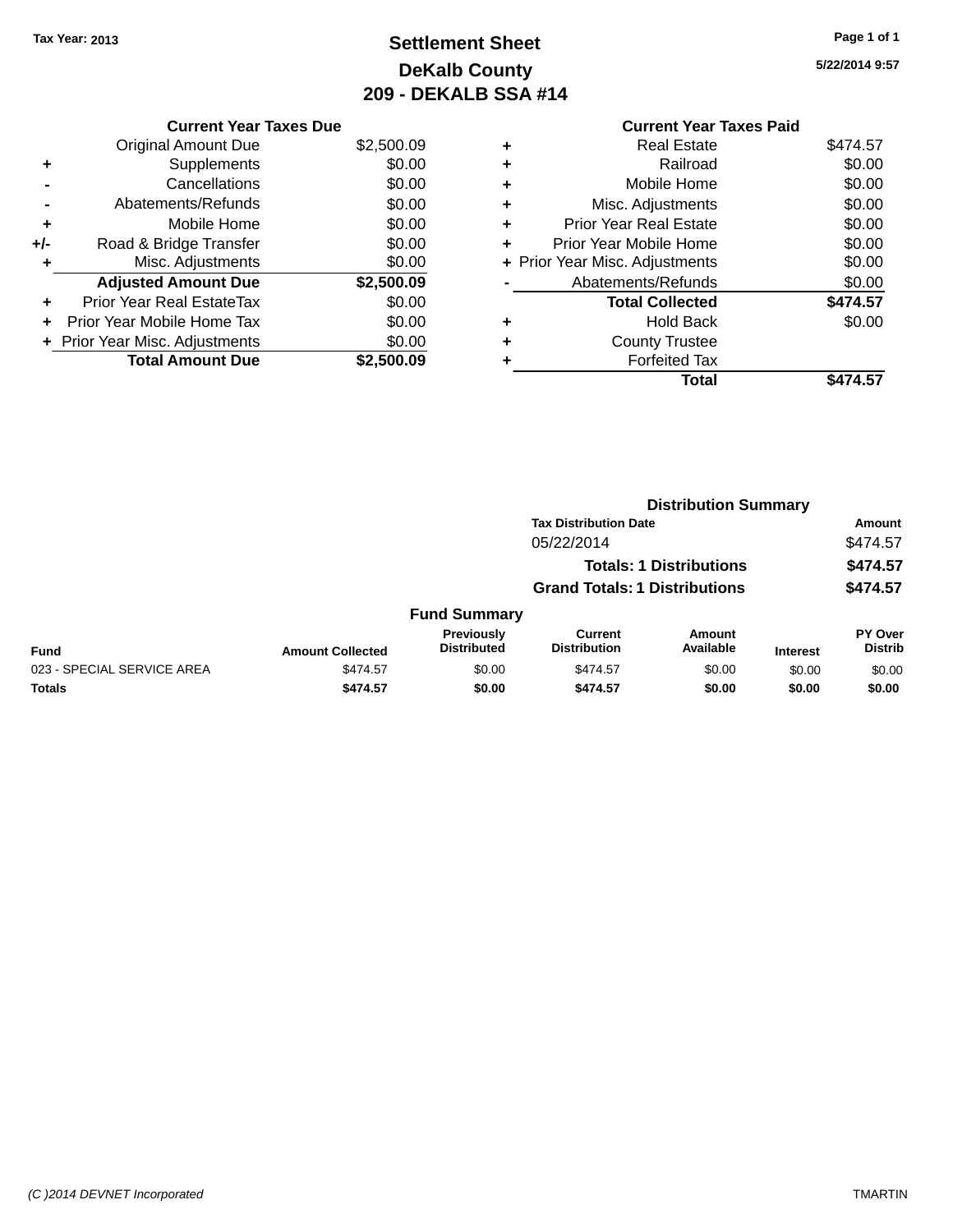# **Settlement Sheet Tax Year: 2013 Page 1 of 1 DeKalb County 213 - GENOA OAK CREEK EST SSA#4**

**5/22/2014 9:57**

|     | <b>Current Year Taxes Due</b>  |            |  |  |  |  |  |
|-----|--------------------------------|------------|--|--|--|--|--|
|     | <b>Original Amount Due</b>     | \$1,391.73 |  |  |  |  |  |
| ٠   | Supplements                    | \$0.00     |  |  |  |  |  |
|     | Cancellations                  | \$0.00     |  |  |  |  |  |
|     | Abatements/Refunds             | \$0.00     |  |  |  |  |  |
| ٠   | Mobile Home                    | \$0.00     |  |  |  |  |  |
| +/- | Road & Bridge Transfer         | \$0.00     |  |  |  |  |  |
|     | Misc. Adjustments              | \$0.00     |  |  |  |  |  |
|     | <b>Adjusted Amount Due</b>     | \$1,391.73 |  |  |  |  |  |
| ÷   | Prior Year Real EstateTax      | \$0.00     |  |  |  |  |  |
| ÷   | Prior Year Mobile Home Tax     | \$0.00     |  |  |  |  |  |
|     | + Prior Year Misc. Adjustments | \$0.00     |  |  |  |  |  |
|     | <b>Total Amount Due</b>        | \$1.391.73 |  |  |  |  |  |

|   | Real Estate                    | \$276.39 |
|---|--------------------------------|----------|
| ٠ | Railroad                       | \$0.00   |
| ٠ | Mobile Home                    | \$0.00   |
| ٠ | Misc. Adjustments              | \$0.00   |
| ٠ | <b>Prior Year Real Estate</b>  | \$0.00   |
| ٠ | Prior Year Mobile Home         | \$0.00   |
|   | + Prior Year Misc. Adjustments | \$0.00   |
|   | Abatements/Refunds             | \$0.00   |
|   | <b>Total Collected</b>         | \$276.39 |
| ٠ | <b>Hold Back</b>               | \$0.00   |
|   | <b>County Trustee</b>          |          |
| ٠ | <b>Forfeited Tax</b>           |          |
|   | Total                          | \$276.39 |
|   |                                |          |

|                            |                         | <b>Distribution Summary</b>      |                                      |                                |                 |                                  |
|----------------------------|-------------------------|----------------------------------|--------------------------------------|--------------------------------|-----------------|----------------------------------|
|                            |                         |                                  | <b>Tax Distribution Date</b>         |                                |                 | Amount                           |
|                            |                         |                                  | 05/22/2014                           |                                |                 | \$276.39                         |
|                            |                         |                                  |                                      | <b>Totals: 1 Distributions</b> |                 | \$276.39                         |
|                            |                         |                                  | <b>Grand Totals: 1 Distributions</b> |                                |                 | \$276.39                         |
|                            |                         | <b>Fund Summary</b>              |                                      |                                |                 |                                  |
| <b>Fund</b>                | <b>Amount Collected</b> | Previously<br><b>Distributed</b> | Current<br><b>Distribution</b>       | Amount<br>Available            | <b>Interest</b> | <b>PY Over</b><br><b>Distrib</b> |
| 023 - SPECIAL SERVICE AREA | \$276.39                | \$0.00                           | \$276.39                             | \$0.00                         | \$0.00          | \$0.00                           |
| <b>Totals</b>              | \$276.39                | \$0.00                           | \$276.39                             | \$0.00                         | \$0.00          | \$0.00                           |
|                            |                         |                                  |                                      |                                |                 |                                  |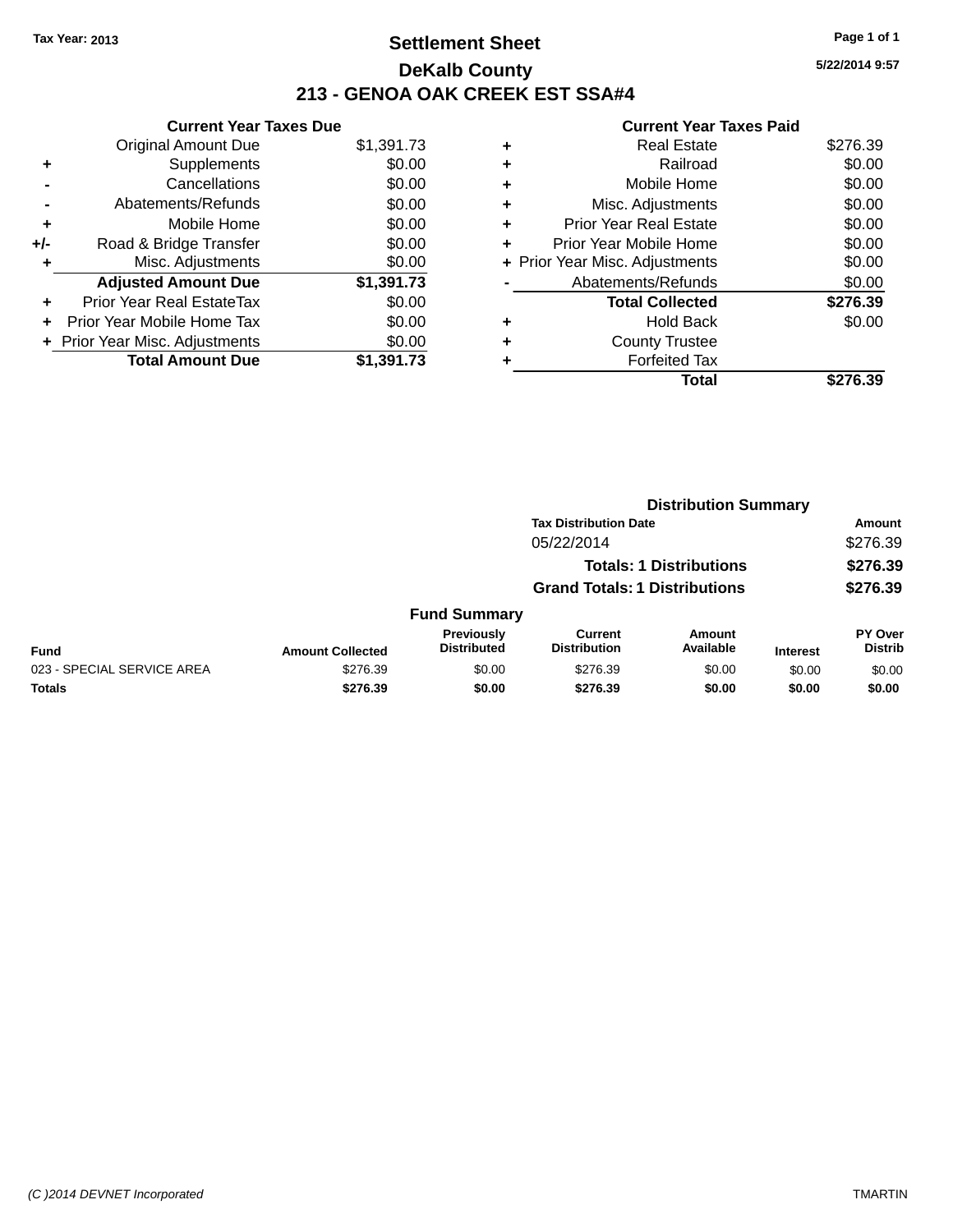# **Settlement Sheet Tax Year: 2013 Page 1 of 1 DeKalb County AF-DK #5 - AFTON DEKALB DRAINAGE #5**

|       | <b>Current Year Taxes Due</b>  |             |
|-------|--------------------------------|-------------|
|       | <b>Original Amount Due</b>     | \$11,325.24 |
| ٠     | Supplements                    | \$0.00      |
|       | Cancellations                  | \$0.00      |
|       | Abatements/Refunds             | \$0.00      |
| ٠     | Mobile Home                    | \$0.00      |
| $+/-$ | Road & Bridge Transfer         | \$0.00      |
| ٠     | Misc. Adjustments              | \$0.00      |
|       | <b>Adjusted Amount Due</b>     | \$11,325.24 |
| ٠     | Prior Year Real EstateTax      | \$0.00      |
|       | Prior Year Mobile Home Tax     | \$0.00      |
|       | + Prior Year Misc. Adjustments | \$0.00      |
|       | <b>Total Amount Due</b>        | \$11,325.24 |

## **Current Year Taxes Paid +** Real Estate \$1,986.15 **+** Railroad \$0.00 **+** Mobile Home \$0.00 **+** Misc. Adjustments \$0.00 **+** Prior Year Real Estate \$0.00 **+** Prior Year Mobile Home \$0.00 **+ Prior Year Misc. Adjustments**  $$0.00$ **-** Abatements/Refunds \$0.00 **Total Collected \$1,986.15 +** Hold Back \$0.00 **+** County Trustee **+** Forfeited Tax **Total \$1,986.15**

|                 |                         |                                  | <b>Distribution Summary</b>           |                                |                 |                                  |
|-----------------|-------------------------|----------------------------------|---------------------------------------|--------------------------------|-----------------|----------------------------------|
|                 |                         |                                  | <b>Tax Distribution Date</b>          |                                |                 | Amount                           |
|                 |                         |                                  | 05/22/2014                            |                                |                 | \$1,986.15                       |
|                 |                         |                                  |                                       | <b>Totals: 1 Distributions</b> |                 | \$1,986.15                       |
|                 |                         |                                  | <b>Grand Totals: 1 Distributions</b>  |                                |                 | \$1,986.15                       |
|                 |                         | <b>Fund Summary</b>              |                                       |                                |                 |                                  |
| <b>Fund</b>     | <b>Amount Collected</b> | Previously<br><b>Distributed</b> | <b>Current</b><br><b>Distribution</b> | Amount<br>Available            | <b>Interest</b> | <b>PY Over</b><br><b>Distrib</b> |
| 001 - CORPORATE | \$1,986.15              | \$0.00                           | \$1,986.15                            | \$0.00                         | \$0.00          | \$0.00                           |
| <b>Totals</b>   | \$1,986.15              | \$0.00                           | \$1,986.15                            | \$0.00                         | \$0.00          | \$0.00                           |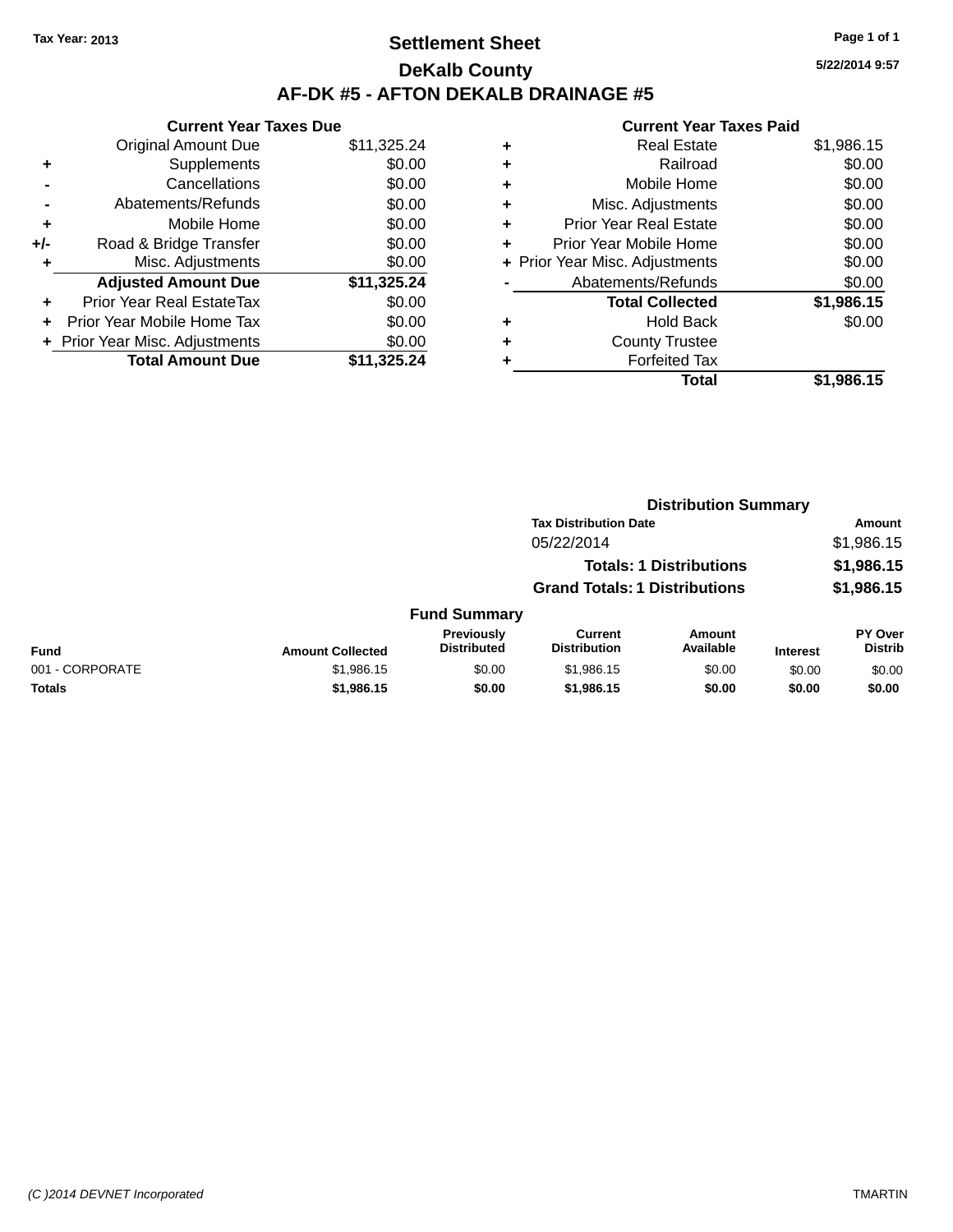# **Settlement Sheet Tax Year: 2013 Page 1 of 1 DeKalb County AF-MI #4 - AF/ MI/ DK DRAINAGE #4**

**5/22/2014 9:57**

|     | <b>Current Year Taxes Due</b>    |            |
|-----|----------------------------------|------------|
|     | <b>Original Amount Due</b>       | \$7,589.22 |
| ٠   | Supplements                      | \$1.56     |
|     | Cancellations                    | \$1.56     |
|     | Abatements/Refunds               | \$0.00     |
| ٠   | Mobile Home                      | \$0.00     |
| +/- | Road & Bridge Transfer           | \$0.00     |
|     | Misc. Adjustments                | \$0.00     |
|     | <b>Adjusted Amount Due</b>       | \$7,589.22 |
| ÷   | <b>Prior Year Real EstateTax</b> | \$0.00     |
| ÷   | Prior Year Mobile Home Tax       | \$0.00     |
|     | + Prior Year Misc. Adjustments   | \$0.00     |
|     | <b>Total Amount Due</b>          | \$7,589.22 |

|   | Total                          | \$977.45 |
|---|--------------------------------|----------|
|   | <b>Forfeited Tax</b>           |          |
| ٠ | <b>County Trustee</b>          |          |
| ٠ | Hold Back                      | \$0.00   |
|   | <b>Total Collected</b>         | \$977.45 |
|   | Abatements/Refunds             | \$0.00   |
|   | + Prior Year Misc. Adjustments | \$0.00   |
| ٠ | Prior Year Mobile Home         | \$0.00   |
| ÷ | <b>Prior Year Real Estate</b>  | \$0.00   |
| ٠ | Misc. Adjustments              | \$0.00   |
| ٠ | Mobile Home                    | \$0.00   |
| ٠ | Railroad                       | \$0.00   |
| ٠ | <b>Real Estate</b>             | \$977.45 |
|   |                                |          |

|                 |                         |                                  | <b>Distribution Summary</b>          |                                |                 |                           |
|-----------------|-------------------------|----------------------------------|--------------------------------------|--------------------------------|-----------------|---------------------------|
|                 |                         |                                  | <b>Tax Distribution Date</b>         |                                |                 | Amount                    |
|                 |                         |                                  | 05/22/2014                           |                                |                 | \$977.45                  |
|                 |                         |                                  |                                      | <b>Totals: 1 Distributions</b> |                 | \$977.45                  |
|                 |                         |                                  | <b>Grand Totals: 1 Distributions</b> |                                |                 | \$977.45                  |
|                 |                         | <b>Fund Summary</b>              |                                      |                                |                 |                           |
| <b>Fund</b>     | <b>Amount Collected</b> | Previously<br><b>Distributed</b> | Current<br><b>Distribution</b>       | <b>Amount</b><br>Available     | <b>Interest</b> | PY Over<br><b>Distrib</b> |
| 001 - CORPORATE | \$977.45                | \$0.00                           | \$977.45                             | \$0.00                         | \$0.00          | \$0.00                    |
| <b>Totals</b>   | \$977.45                | \$0.00                           | \$977.45                             | \$0.00                         | \$0.00          | \$0.00                    |
|                 |                         |                                  |                                      |                                |                 |                           |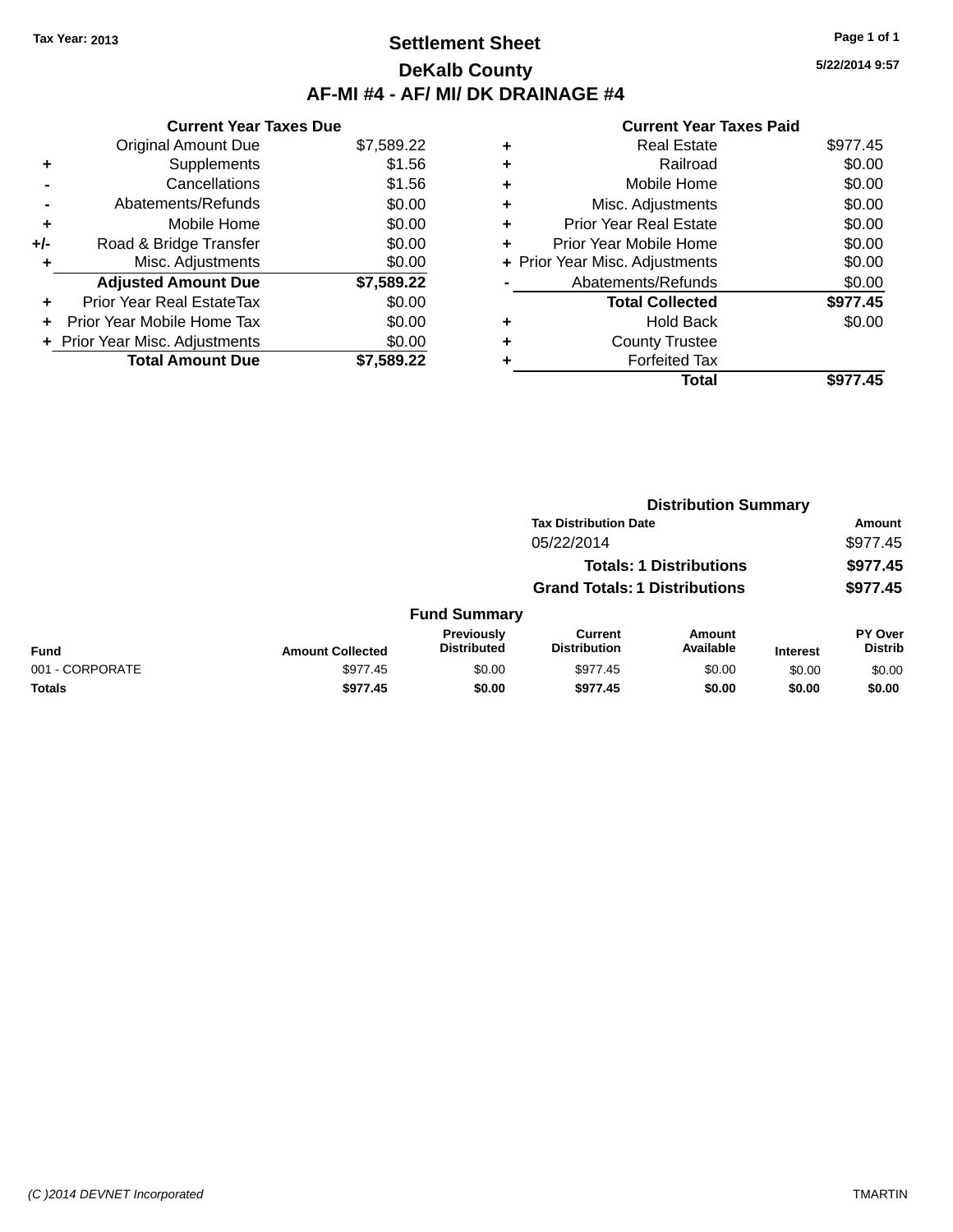# **Settlement Sheet Tax Year: 2013 Page 1 of 1 DeKalb County CL-SH #7 - CLINTON/SHABBONA DRN #7**

**5/22/2014 9:57**

|     | <b>Current Year Taxes Due</b>  |        |
|-----|--------------------------------|--------|
|     | Original Amount Due            | \$0.00 |
| ٠   | Supplements                    | \$0.00 |
|     | Cancellations                  | \$0.00 |
|     | Abatements/Refunds             | \$0.00 |
| ٠   | Mobile Home                    | \$0.00 |
| +/- | Road & Bridge Transfer         | \$0.00 |
| ٠   | Misc. Adjustments              | \$0.00 |
|     | <b>Adjusted Amount Due</b>     | \$0.00 |
| ٠   | Prior Year Real EstateTax      | \$0.00 |
| ÷   | Prior Year Mobile Home Tax     | \$0.00 |
|     | + Prior Year Misc. Adjustments | \$0.00 |
|     | <b>Total Amount Due</b>        | \$0.00 |
|     |                                |        |

|   | <b>Real Estate</b>             | \$0.00 |
|---|--------------------------------|--------|
|   | Railroad                       | \$0.00 |
| ٠ | Mobile Home                    | \$0.00 |
| ٠ | Misc. Adjustments              | \$0.00 |
| ٠ | <b>Prior Year Real Estate</b>  | \$0.00 |
| ٠ | Prior Year Mobile Home         | \$0.00 |
|   | + Prior Year Misc. Adjustments | \$0.00 |
|   | Abatements/Refunds             | \$0.00 |
|   | <b>Total Collected</b>         | \$0.00 |
| ٠ | <b>Hold Back</b>               | \$0.00 |
|   | <b>County Trustee</b>          |        |
|   | <b>Forfeited Tax</b>           |        |
|   | Total                          |        |

| <b>Fund Summary</b> |                         |                                  |                                |                     |                 |                           |
|---------------------|-------------------------|----------------------------------|--------------------------------|---------------------|-----------------|---------------------------|
| <b>Fund</b>         | <b>Amount Collected</b> | Previously<br><b>Distributed</b> | Current<br><b>Distribution</b> | Amount<br>Available | <b>Interest</b> | PY Over<br><b>Distrib</b> |
| 001 - CORPORATE     | \$0.00                  | \$0.00                           | \$0.00                         | \$0.00              | \$0.00          | \$0.00                    |
| <b>Totals</b>       | \$0.00                  | \$0.00                           | \$0.00                         | \$0.00              | \$0.00          | \$0.00                    |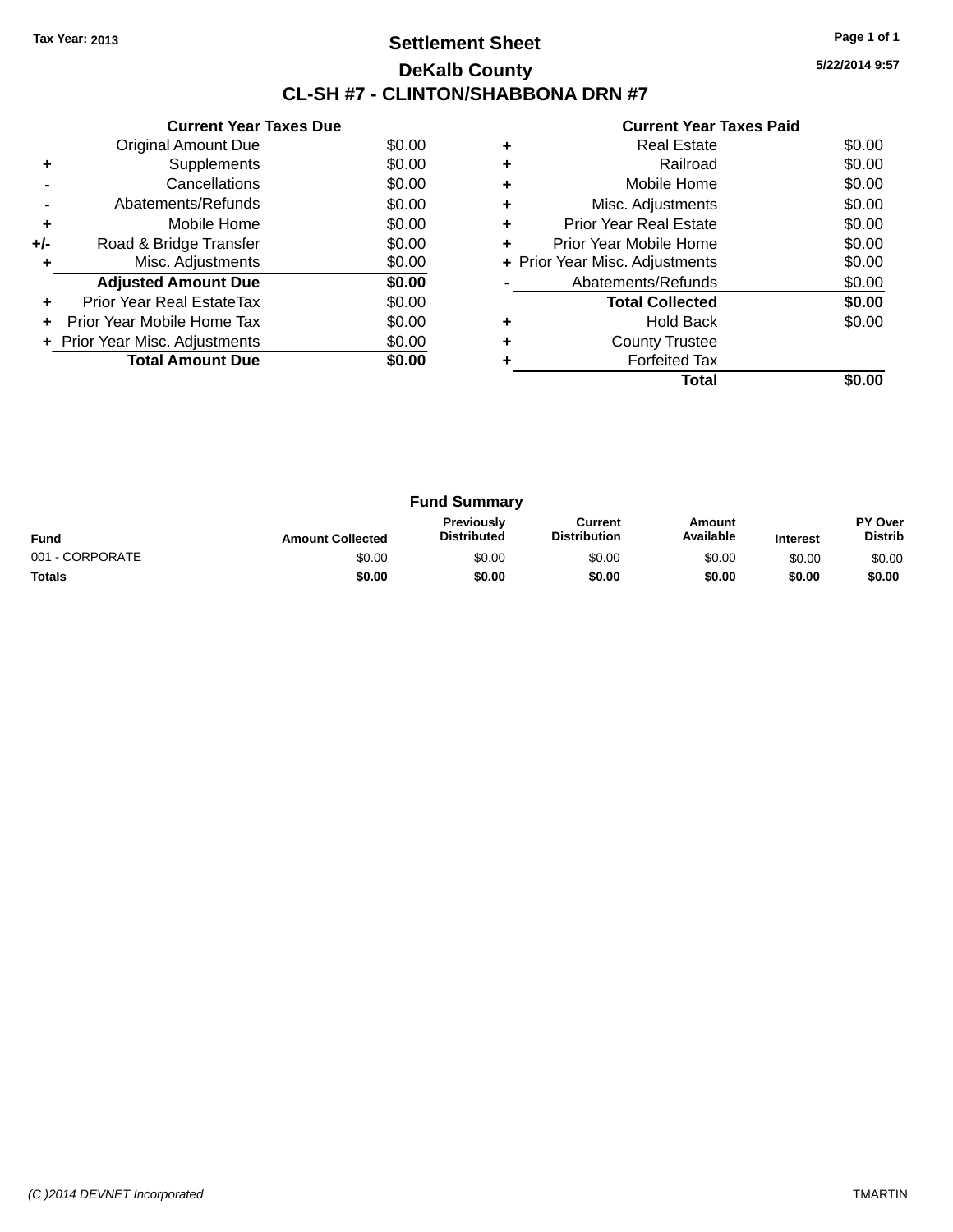# **Settlement Sheet Tax Year: 2013 Page 1 of 1 DeKalb County CO SBA #10 - CORTLAND SBA #10**

**5/22/2014 9:57**

|     | <b>Current Year Taxes Due</b>  |        |
|-----|--------------------------------|--------|
|     | <b>Original Amount Due</b>     | \$0.00 |
| ٠   | Supplements                    | \$0.00 |
|     | Cancellations                  | \$0.00 |
|     | Abatements/Refunds             | \$0.00 |
| ٠   | Mobile Home                    | \$0.00 |
| +/- | Road & Bridge Transfer         | \$0.00 |
| ٠   | Misc. Adjustments              | \$0.00 |
|     | <b>Adjusted Amount Due</b>     | \$0.00 |
| ٠   | Prior Year Real EstateTax      | \$0.00 |
| ÷   | Prior Year Mobile Home Tax     | \$0.00 |
|     | + Prior Year Misc. Adjustments | \$0.00 |
|     | <b>Total Amount Due</b>        | \$0.00 |
|     |                                |        |

|   | <b>Real Estate</b>             | \$0.00 |
|---|--------------------------------|--------|
|   | Railroad                       | \$0.00 |
|   | Mobile Home                    | \$0.00 |
| ٠ | Misc. Adjustments              | \$0.00 |
| ٠ | Prior Year Real Estate         | \$0.00 |
| ٠ | Prior Year Mobile Home         | \$0.00 |
|   | + Prior Year Misc. Adjustments | \$0.00 |
|   | Abatements/Refunds             | \$0.00 |
|   | <b>Total Collected</b>         | \$0.00 |
|   | <b>Hold Back</b>               | \$0.00 |
|   | <b>County Trustee</b>          |        |
|   | <b>Forfeited Tax</b>           |        |
|   | Total                          |        |

| <b>Fund Summary</b>        |                         |                                         |                                |                     |                 |                           |
|----------------------------|-------------------------|-----------------------------------------|--------------------------------|---------------------|-----------------|---------------------------|
| <b>Fund</b>                | <b>Amount Collected</b> | <b>Previously</b><br><b>Distributed</b> | Current<br><b>Distribution</b> | Amount<br>Available | <b>Interest</b> | PY Over<br><b>Distrib</b> |
| 023 - SPECIAL SERVICE AREA | \$0.00                  | \$0.00                                  | \$0.00                         | \$0.00              | \$0.00          | \$0.00                    |
| <b>Totals</b>              | \$0.00                  | \$0.00                                  | \$0.00                         | \$0.00              | \$0.00          | \$0.00                    |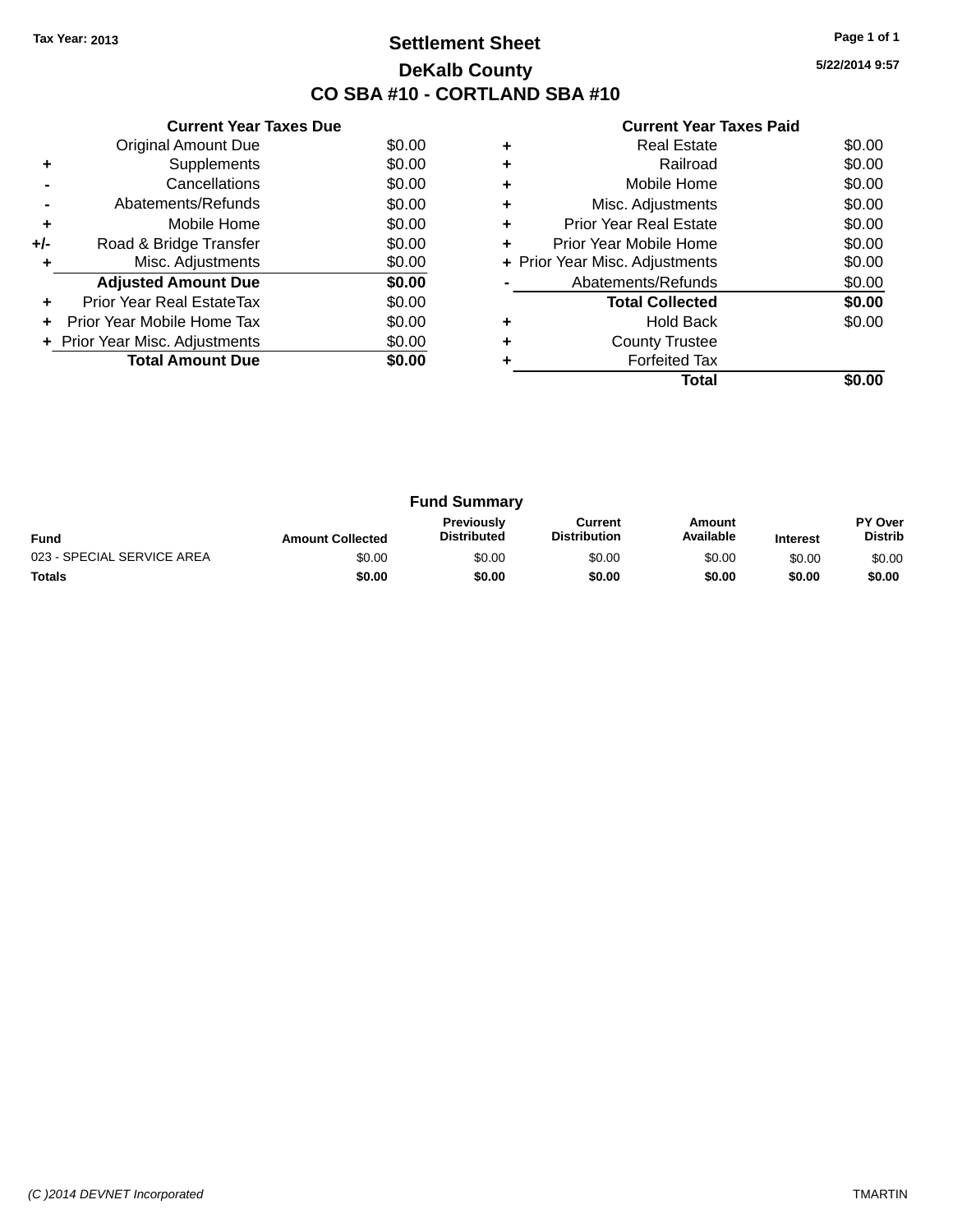# **Settlement Sheet Tax Year: 2013 Page 1 of 1 DeKalb County COON #1 - COON CREEK DRAINAGE #1**

**5/22/2014 9:57**

|       | <b>Current Year Taxes Due</b>  |             |
|-------|--------------------------------|-------------|
|       | <b>Original Amount Due</b>     | \$11,823.50 |
| ٠     | Supplements                    | \$0.00      |
|       | Cancellations                  | \$0.00      |
|       | Abatements/Refunds             | \$0.00      |
| ÷     | Mobile Home                    | \$0.00      |
| $+/-$ | Road & Bridge Transfer         | \$0.00      |
|       | Misc. Adjustments              | \$0.00      |
|       | <b>Adjusted Amount Due</b>     | \$11,823.50 |
| ٠     | Prior Year Real EstateTax      | \$0.00      |
|       | Prior Year Mobile Home Tax     | \$0.00      |
|       | + Prior Year Misc. Adjustments | \$0.00      |
|       | <b>Total Amount Due</b>        | \$11,823.50 |
|       |                                |             |

|   | <b>Real Estate</b>             | \$2,790.11 |
|---|--------------------------------|------------|
| ٠ | Railroad                       | \$0.00     |
| ٠ | Mobile Home                    | \$0.00     |
| ٠ | Misc. Adjustments              | \$0.00     |
| ٠ | <b>Prior Year Real Estate</b>  | \$0.00     |
| ٠ | Prior Year Mobile Home         | \$0.00     |
|   | + Prior Year Misc. Adjustments | \$0.00     |
|   | Abatements/Refunds             | \$0.00     |
|   | <b>Total Collected</b>         | \$2,790.11 |
| ٠ | <b>Hold Back</b>               | \$0.00     |
| ٠ | <b>County Trustee</b>          |            |
| ٠ | <b>Forfeited Tax</b>           |            |
|   | Total                          | \$2,790.11 |
|   |                                |            |

|                         |                                         | <b>Distribution Summary</b>    |                            |                                                                                                        |                           |
|-------------------------|-----------------------------------------|--------------------------------|----------------------------|--------------------------------------------------------------------------------------------------------|---------------------------|
|                         |                                         |                                |                            |                                                                                                        | <b>Amount</b>             |
|                         |                                         | 05/22/2014                     |                            |                                                                                                        | \$2,790.11                |
|                         |                                         |                                |                            |                                                                                                        | \$2,790.11                |
|                         |                                         |                                |                            |                                                                                                        | \$2,790.11                |
|                         |                                         |                                |                            |                                                                                                        |                           |
| <b>Amount Collected</b> | <b>Previously</b><br><b>Distributed</b> | Current<br><b>Distribution</b> | <b>Amount</b><br>Available | <b>Interest</b>                                                                                        | PY Over<br><b>Distrib</b> |
| \$2,790.11              | \$0.00                                  | \$2,790.11                     | \$0.00                     | \$0.00                                                                                                 | \$0.00                    |
| \$2,790.11              | \$0.00                                  | \$2,790.11                     | \$0.00                     | \$0.00                                                                                                 | \$0.00                    |
|                         |                                         | <b>Fund Summary</b>            |                            | <b>Tax Distribution Date</b><br><b>Totals: 1 Distributions</b><br><b>Grand Totals: 1 Distributions</b> |                           |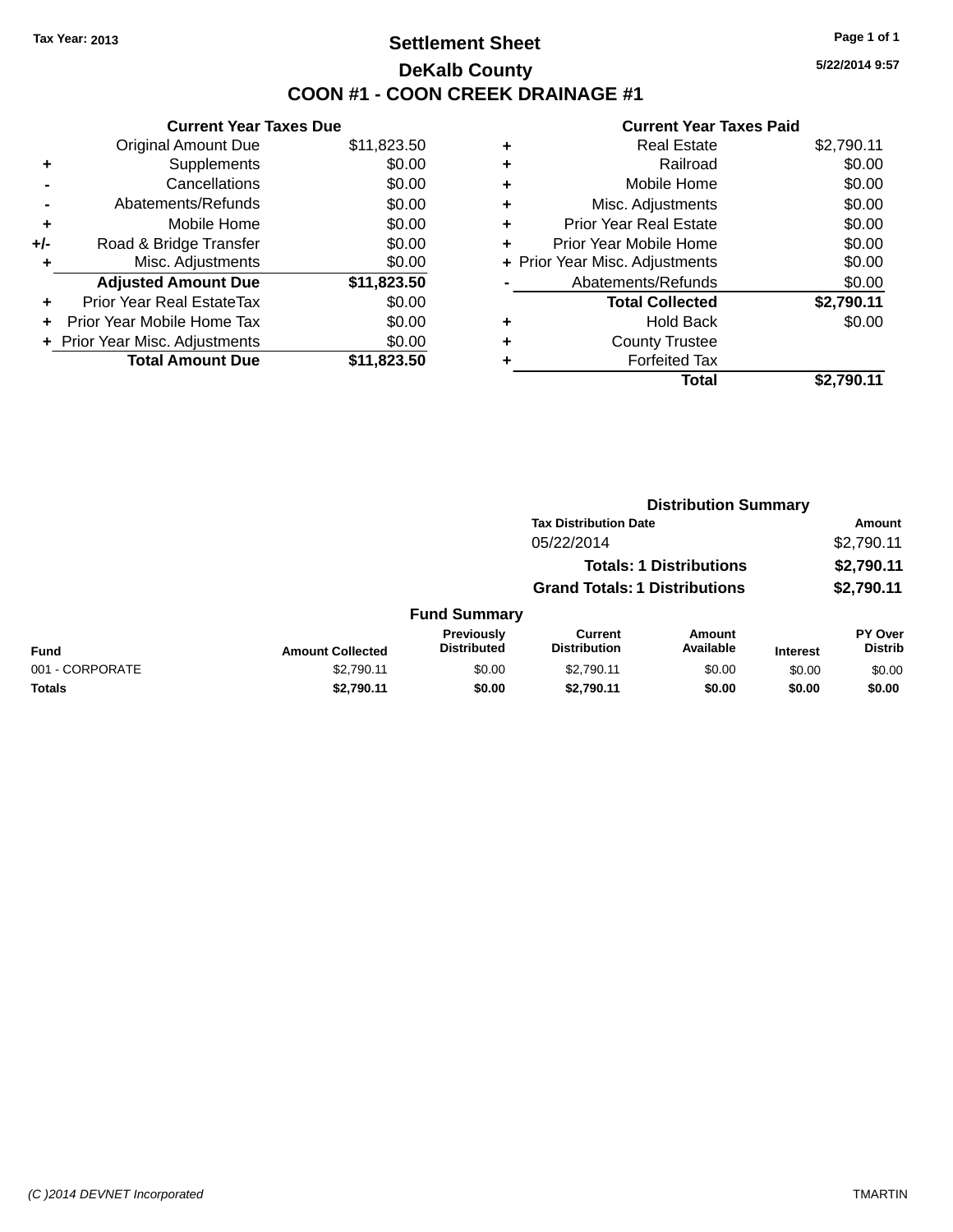## **Settlement Sheet Tax Year: 2013 Page 1 of 1 DeKalb County CO-PI #15 - CORTLAND PIERCE DRAINAGE**

**5/22/2014 9:57**

|     | <b>Current Year Taxes Due</b>  |        |
|-----|--------------------------------|--------|
|     | <b>Original Amount Due</b>     | \$0.00 |
| ٠   | Supplements                    | \$0.00 |
|     | Cancellations                  | \$0.00 |
|     | Abatements/Refunds             | \$0.00 |
| ٠   | Mobile Home                    | \$0.00 |
| +/- | Road & Bridge Transfer         | \$0.00 |
| ٠   | Misc. Adjustments              | \$0.00 |
|     | <b>Adjusted Amount Due</b>     | \$0.00 |
| ٠   | Prior Year Real EstateTax      | \$0.00 |
|     | Prior Year Mobile Home Tax     | \$0.00 |
|     | + Prior Year Misc. Adjustments | \$0.00 |
|     | <b>Total Amount Due</b>        | \$0.00 |
|     |                                |        |

|   | <b>Real Estate</b>             | \$0.00 |
|---|--------------------------------|--------|
|   | Railroad                       | \$0.00 |
| ٠ | Mobile Home                    | \$0.00 |
| ٠ | Misc. Adjustments              | \$0.00 |
| ٠ | Prior Year Real Estate         | \$0.00 |
| ٠ | Prior Year Mobile Home         | \$0.00 |
|   | + Prior Year Misc. Adjustments | \$0.00 |
|   | Abatements/Refunds             | \$0.00 |
|   | <b>Total Collected</b>         | \$0.00 |
|   | <b>Hold Back</b>               | \$0.00 |
|   | <b>County Trustee</b>          |        |
|   | <b>Forfeited Tax</b>           |        |
|   | Total                          |        |

| <b>Fund Summary</b> |                         |                                         |                                |                     |                 |                           |
|---------------------|-------------------------|-----------------------------------------|--------------------------------|---------------------|-----------------|---------------------------|
| <b>Fund</b>         | <b>Amount Collected</b> | <b>Previously</b><br><b>Distributed</b> | Current<br><b>Distribution</b> | Amount<br>Available | <b>Interest</b> | PY Over<br><b>Distrib</b> |
| 001 - CORPORATE     | \$0.00                  | \$0.00                                  | \$0.00                         | \$0.00              | \$0.00          | \$0.00                    |
| <b>Totals</b>       | \$0.00                  | \$0.00                                  | \$0.00                         | \$0.00              | \$0.00          | \$0.00                    |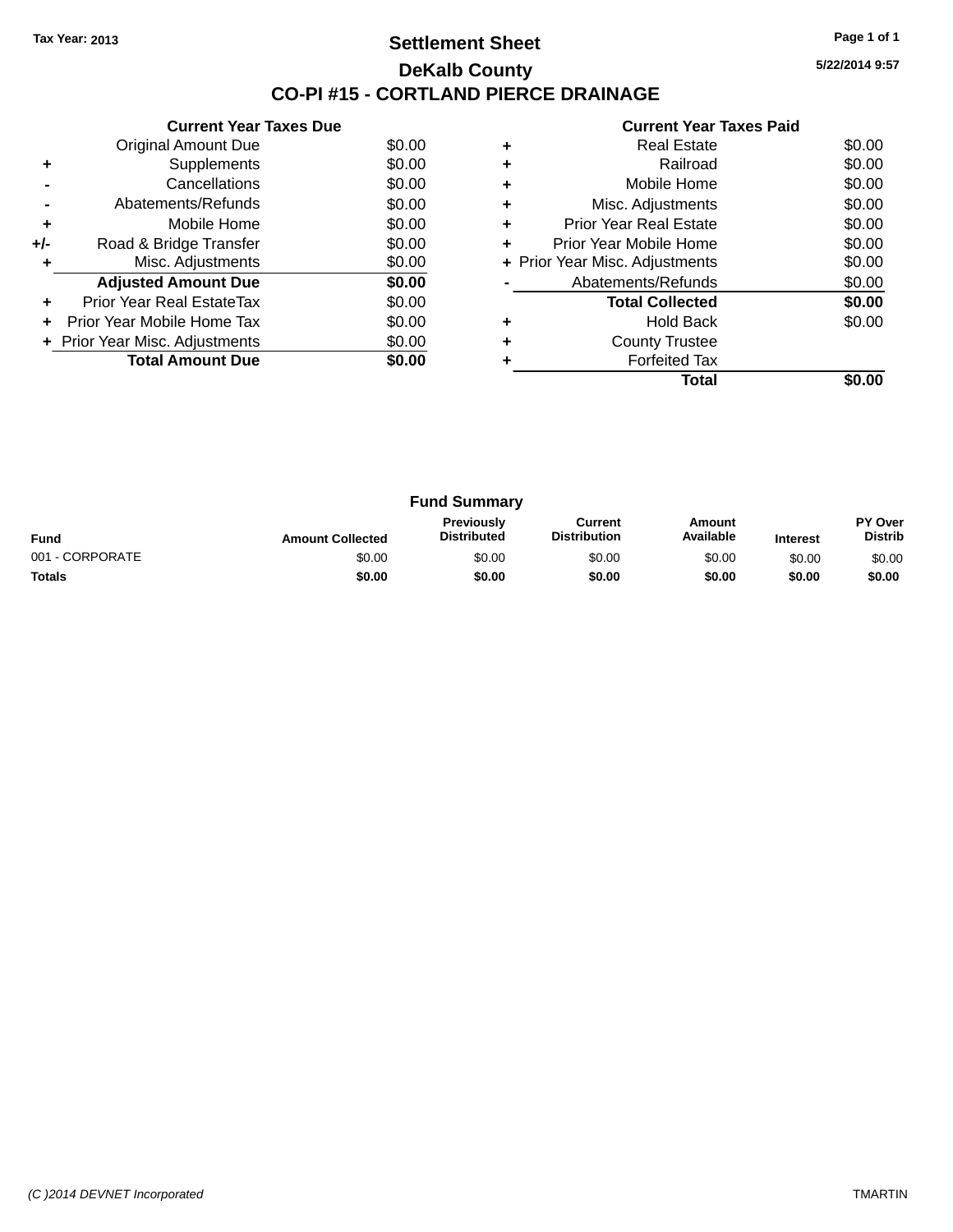# **Settlement Sheet Tax Year: 2013 Page 1 of 1 DeKalb County CO-SBA#5 - CORTLAND SBA #5**

| <b>Current Year Taxes Paid</b> |  |  |  |
|--------------------------------|--|--|--|
|--------------------------------|--|--|--|

|       | <b>Current Year Taxes Due</b> |                |  |  |  |  |  |
|-------|-------------------------------|----------------|--|--|--|--|--|
|       | <b>Original Amount Due</b>    | \$1,300,594.02 |  |  |  |  |  |
| ٠     | Supplements                   | \$0.00         |  |  |  |  |  |
|       | Cancellations                 | \$0.00         |  |  |  |  |  |
|       | Abatements/Refunds            | \$0.00         |  |  |  |  |  |
| ÷     | Mobile Home                   | \$0.00         |  |  |  |  |  |
| $+/-$ | Road & Bridge Transfer        | \$0.00         |  |  |  |  |  |
|       | Misc. Adjustments             | \$0.00         |  |  |  |  |  |
|       | <b>Adjusted Amount Due</b>    | \$1,300,594.02 |  |  |  |  |  |
|       | Prior Year Real EstateTax     | \$0.00         |  |  |  |  |  |
|       | Prior Year Mobile Home Tax    | \$0.00         |  |  |  |  |  |
|       | Prior Year Misc. Adjustments  | \$0.00         |  |  |  |  |  |
|       | <b>Total Amount Due</b>       | \$1,300,594.02 |  |  |  |  |  |
|       |                               |                |  |  |  |  |  |

| ٠ | <b>Real Estate</b>             | \$0.00 |
|---|--------------------------------|--------|
|   | Railroad                       | \$0.00 |
| ٠ | Mobile Home                    | \$0.00 |
| ٠ | Misc. Adjustments              | \$0.00 |
| ٠ | Prior Year Real Estate         | \$0.00 |
| ٠ | Prior Year Mobile Home         | \$0.00 |
|   | + Prior Year Misc. Adjustments | \$0.00 |
|   | Abatements/Refunds             | \$0.00 |
|   | <b>Total Collected</b>         | \$0.00 |
| ٠ | <b>Hold Back</b>               | \$0.00 |
| ٠ | <b>County Trustee</b>          |        |
|   | <b>Forfeited Tax</b>           |        |
|   | Total                          |        |

| <b>Fund Summary</b>        |                         |                                         |                                |                     |                 |                           |
|----------------------------|-------------------------|-----------------------------------------|--------------------------------|---------------------|-----------------|---------------------------|
| <b>Fund</b>                | <b>Amount Collected</b> | <b>Previously</b><br><b>Distributed</b> | Current<br><b>Distribution</b> | Amount<br>Available | <b>Interest</b> | PY Over<br><b>Distrib</b> |
| 023 - SPECIAL SERVICE AREA | \$0.00                  | \$0.00                                  | \$0.00                         | \$0.00              | \$0.00          | \$0.00                    |
| <b>Totals</b>              | \$0.00                  | \$0.00                                  | \$0.00                         | \$0.00              | \$0.00          | \$0.00                    |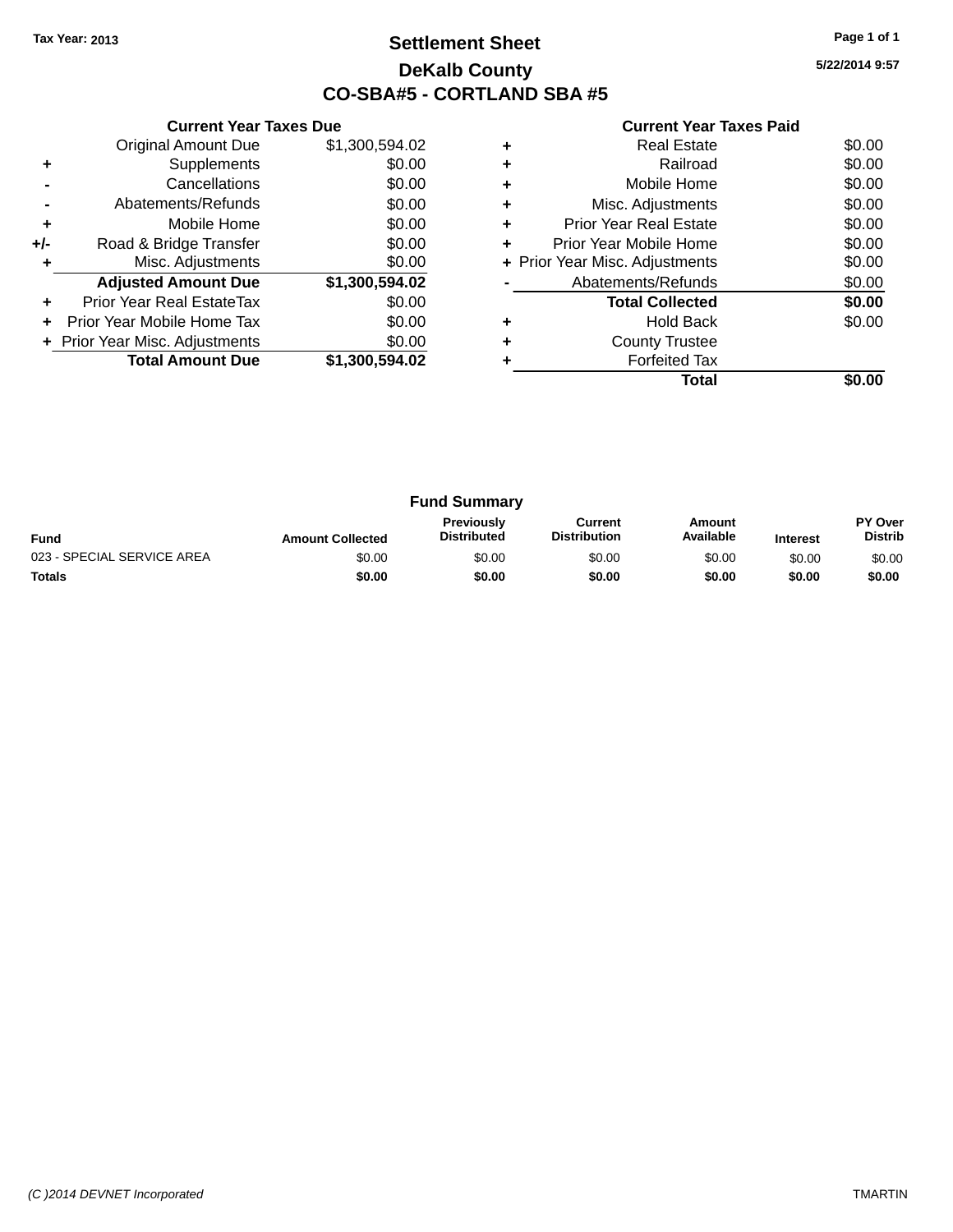# **Settlement Sheet Tax Year: 2013 Page 1 of 1 DeKalb County CO-SBA#6 - CORTLAND SBA #6**

**5/22/2014 9:57**

|     | <b>Current Year Taxes Due</b>  |              |
|-----|--------------------------------|--------------|
|     | <b>Original Amount Due</b>     | \$791,774.00 |
| ٠   | Supplements                    | \$0.00       |
|     | Cancellations                  | \$0.00       |
|     | Abatements/Refunds             | \$0.00       |
| ٠   | Mobile Home                    | \$0.00       |
| +/- | Road & Bridge Transfer         | \$0.00       |
|     | Misc. Adjustments              | \$0.00       |
|     | <b>Adjusted Amount Due</b>     | \$791,774.00 |
| ٠   | Prior Year Real EstateTax      | \$0.00       |
|     | Prior Year Mobile Home Tax     | \$0.00       |
|     | + Prior Year Misc. Adjustments | \$0.00       |
|     | <b>Total Amount Due</b>        | \$791.774.00 |
|     |                                |              |

|   | <b>Real Estate</b>             | \$0.00 |
|---|--------------------------------|--------|
| ٠ | Railroad                       | \$0.00 |
| ٠ | Mobile Home                    | \$0.00 |
| ٠ | Misc. Adjustments              | \$0.00 |
| ٠ | <b>Prior Year Real Estate</b>  | \$0.00 |
| ٠ | Prior Year Mobile Home         | \$0.00 |
|   | + Prior Year Misc. Adjustments | \$0.00 |
|   | Abatements/Refunds             | \$0.00 |
|   | <b>Total Collected</b>         | \$0.00 |
|   | <b>Hold Back</b>               | \$0.00 |
| ٠ | <b>County Trustee</b>          |        |
|   | <b>Forfeited Tax</b>           |        |
|   | Total                          |        |

| <b>Fund Summary</b>        |                         |                                         |                                |                     |                 |                                  |
|----------------------------|-------------------------|-----------------------------------------|--------------------------------|---------------------|-----------------|----------------------------------|
| <b>Fund</b>                | <b>Amount Collected</b> | <b>Previously</b><br><b>Distributed</b> | Current<br><b>Distribution</b> | Amount<br>Available | <b>Interest</b> | <b>PY Over</b><br><b>Distrib</b> |
| 023 - SPECIAL SERVICE AREA | \$0.00                  | \$0.00                                  | \$0.00                         | \$0.00              | \$0.00          | \$0.00                           |
| <b>Totals</b>              | \$0.00                  | \$0.00                                  | \$0.00                         | \$0.00              | \$0.00          | \$0.00                           |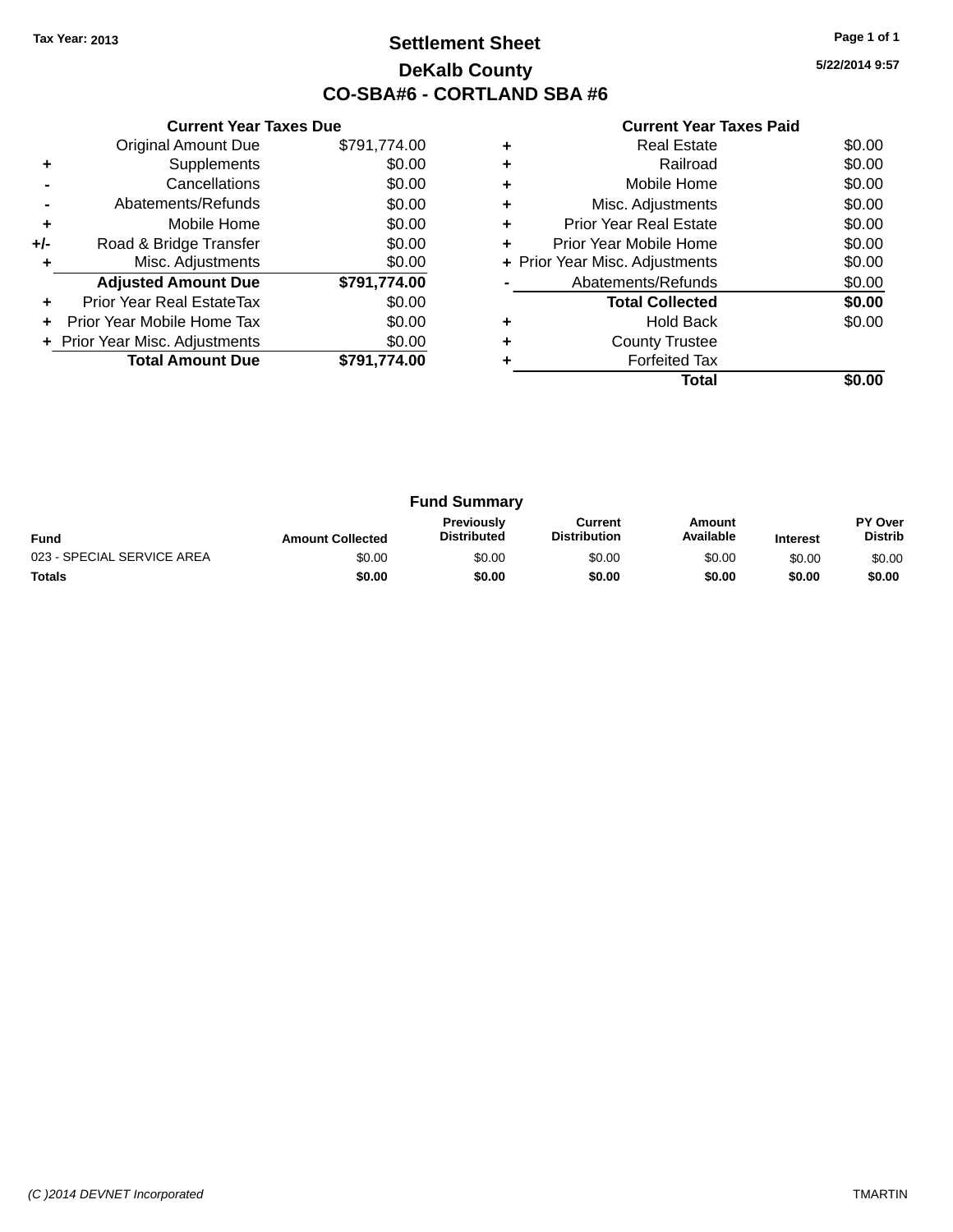# **Settlement Sheet Tax Year: 2013 Page 1 of 1 DeKalb County CO-SBA#9 - CORTLAND SBA #9**

**5/22/2014 9:57**

|     | <b>Current Year Taxes Due</b>  |              |
|-----|--------------------------------|--------------|
|     | <b>Original Amount Due</b>     | \$400,235.00 |
| ٠   | Supplements                    | \$0.00       |
|     | Cancellations                  | \$0.00       |
|     | Abatements/Refunds             | \$0.00       |
| ٠   | Mobile Home                    | \$0.00       |
| +/- | Road & Bridge Transfer         | \$0.00       |
| ٠   | Misc. Adjustments              | \$0.00       |
|     | <b>Adjusted Amount Due</b>     | \$400,235.00 |
| ٠   | Prior Year Real EstateTax      | \$0.00       |
|     | Prior Year Mobile Home Tax     | \$0.00       |
|     | + Prior Year Misc. Adjustments | \$0.00       |
|     | <b>Total Amount Due</b>        | \$400,235.00 |
|     |                                |              |

|   | <b>Real Estate</b>             | \$44,045.00 |
|---|--------------------------------|-------------|
| ٠ | Railroad                       | \$0.00      |
| ٠ | Mobile Home                    | \$0.00      |
| ٠ | Misc. Adjustments              | \$0.00      |
| ٠ | Prior Year Real Estate         | \$0.00      |
| ٠ | Prior Year Mobile Home         | \$0.00      |
|   | + Prior Year Misc. Adjustments | \$0.00      |
|   | Abatements/Refunds             | \$0.00      |
|   | <b>Total Collected</b>         | \$44,045.00 |
|   | <b>Hold Back</b>               | \$0.00      |
| ٠ | <b>County Trustee</b>          |             |
|   | <b>Forfeited Tax</b>           |             |
|   | Total                          | \$44,045.00 |

| <b>Fund Summary</b>        |                         |                                         |                                |                     |                 |                                  |
|----------------------------|-------------------------|-----------------------------------------|--------------------------------|---------------------|-----------------|----------------------------------|
| <b>Fund</b>                | <b>Amount Collected</b> | <b>Previously</b><br><b>Distributed</b> | Current<br><b>Distribution</b> | Amount<br>Available | <b>Interest</b> | <b>PY Over</b><br><b>Distrib</b> |
| 023 - SPECIAL SERVICE AREA | \$44.045.00             | \$0.00                                  | \$0.00                         | \$44,045,00         | \$0.00          | \$0.00                           |
| <b>Totals</b>              | \$44.045.00             | \$0.00                                  | \$0.00                         | \$44,045.00         | \$0.00          | \$0.00                           |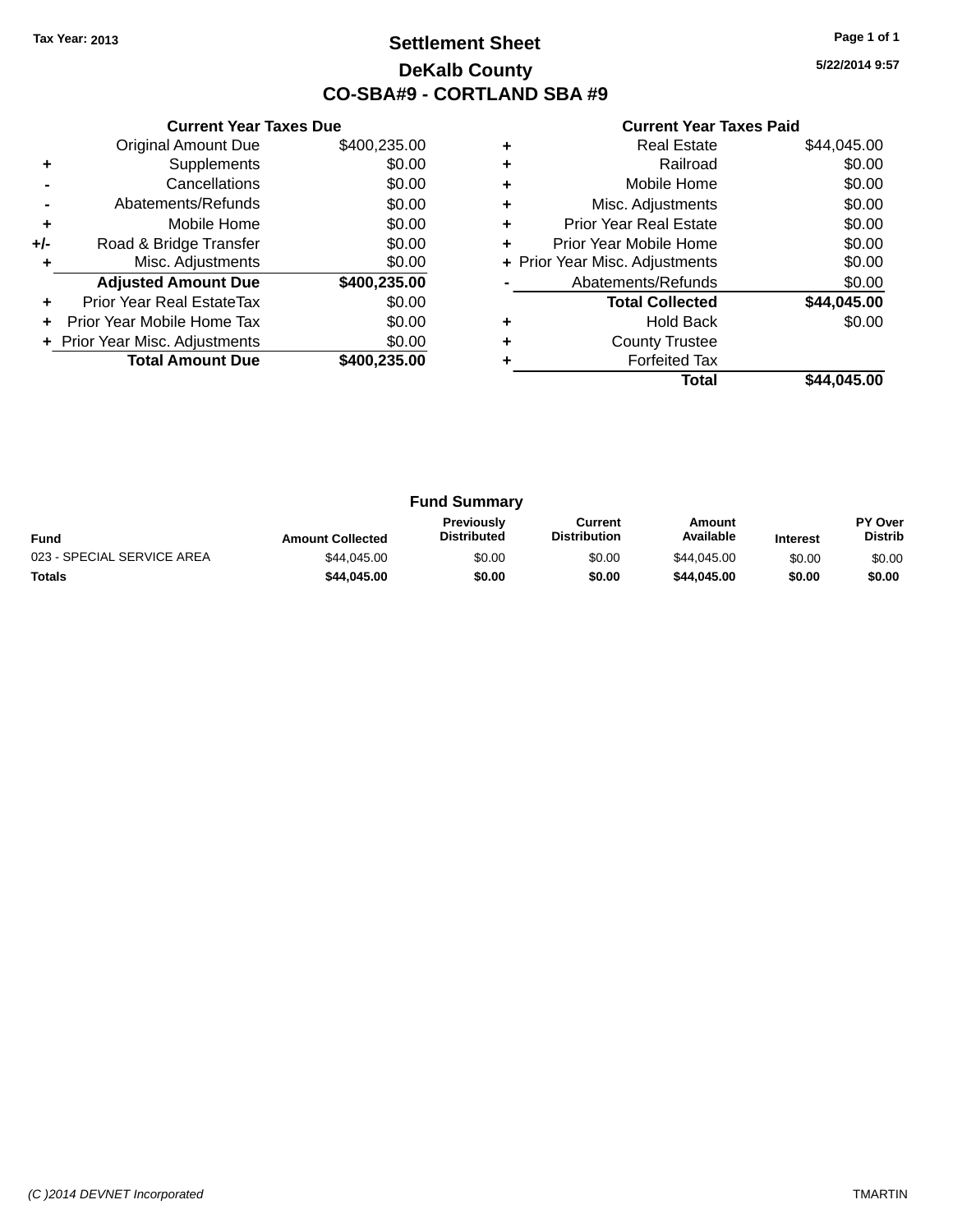# **Settlement Sheet Tax Year: 2013 Page 1 of 1 DeKalb County CO-SSA#1 - CORTLAND SBA #1**

**5/22/2014 9:57**

|     | <b>Current Year Taxes Due</b>  |              |
|-----|--------------------------------|--------------|
|     | <b>Original Amount Due</b>     | \$395,000.24 |
| ٠   | Supplements                    | \$1,695.28   |
|     | Cancellations                  | \$1,695.28   |
|     | Abatements/Refunds             | \$0.00       |
| ٠   | Mobile Home                    | \$0.00       |
| +/- | Road & Bridge Transfer         | \$0.00       |
| ٠   | Misc. Adjustments              | \$0.00       |
|     | <b>Adjusted Amount Due</b>     | \$395,000.24 |
| ٠   | Prior Year Real EstateTax      | \$0.00       |
|     | Prior Year Mobile Home Tax     | \$0.00       |
|     | + Prior Year Misc. Adjustments | \$0.00       |
|     | <b>Total Amount Due</b>        | \$395.000.24 |
|     |                                |              |

|   | <b>Real Estate</b>             | \$67,811.20 |
|---|--------------------------------|-------------|
| ٠ | Railroad                       | \$0.00      |
| ٠ | Mobile Home                    | \$0.00      |
| ٠ | Misc. Adjustments              | \$0.00      |
| ٠ | <b>Prior Year Real Estate</b>  | \$0.00      |
| ٠ | Prior Year Mobile Home         | \$0.00      |
|   | + Prior Year Misc. Adjustments | \$0.00      |
|   | Abatements/Refunds             | \$0.00      |
|   | <b>Total Collected</b>         | \$67,811.20 |
|   | Hold Back                      | \$0.00      |
| ٠ | <b>County Trustee</b>          |             |
|   | <b>Forfeited Tax</b>           |             |
|   | Total                          | \$67,811.20 |

| <b>Fund Summary</b>        |                         |                                         |                                |                     |                 |                                  |
|----------------------------|-------------------------|-----------------------------------------|--------------------------------|---------------------|-----------------|----------------------------------|
| <b>Fund</b>                | <b>Amount Collected</b> | <b>Previously</b><br><b>Distributed</b> | Current<br><b>Distribution</b> | Amount<br>Available | <b>Interest</b> | <b>PY Over</b><br><b>Distrib</b> |
| 023 - SPECIAL SERVICE AREA | \$67,811.20             | \$0.00                                  | \$0.00                         | \$67.811.20         | \$0.00          | \$0.00                           |
| <b>Totals</b>              | \$67,811,20             | \$0.00                                  | \$0.00                         | \$67.811.20         | \$0.00          | \$0.00                           |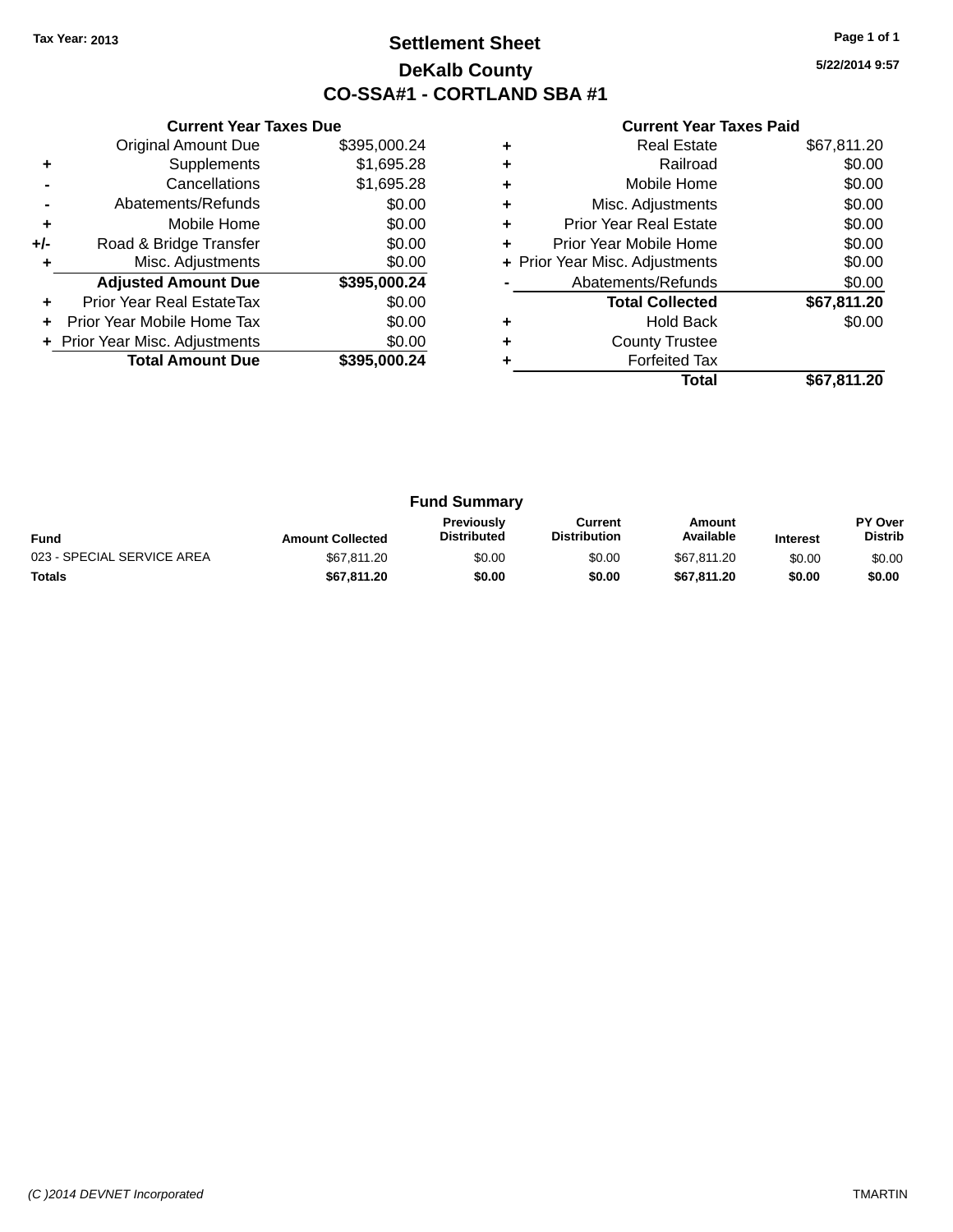# **Settlement Sheet Tax Year: 2013 Page 1 of 1 DeKalb County CO-SSA#4 - CORTLAND SBA #4**

**5/22/2014 9:57**

|     | <b>Current Year Taxes Due</b>    |                |
|-----|----------------------------------|----------------|
|     | <b>Original Amount Due</b>       | \$2,790,886.40 |
| ٠   | Supplements                      | \$0.00         |
|     | Cancellations                    | \$0.00         |
|     | Abatements/Refunds               | \$0.00         |
| ٠   | Mobile Home                      | \$0.00         |
| +/- | Road & Bridge Transfer           | \$0.00         |
| ٠   | Misc. Adjustments                | \$2,180.56     |
|     | <b>Adjusted Amount Due</b>       | \$2,793,066.96 |
| ٠   | <b>Prior Year Real EstateTax</b> | \$0.00         |
|     | Prior Year Mobile Home Tax       | \$0.00         |
|     | + Prior Year Misc. Adjustments   | \$0.00         |
|     | <b>Total Amount Due</b>          | \$2,793,066.96 |
|     |                                  |                |

## **Current Year Taxes Paid**

|   | Total                          | \$2,180.56 |
|---|--------------------------------|------------|
|   | <b>Forfeited Tax</b>           |            |
| ÷ | <b>County Trustee</b>          |            |
|   | Hold Back                      | \$0.00     |
|   | <b>Total Collected</b>         | \$2,180.56 |
|   | Abatements/Refunds             | \$0.00     |
|   | + Prior Year Misc. Adjustments | \$0.00     |
| ٠ | Prior Year Mobile Home         | \$0.00     |
| ٠ | <b>Prior Year Real Estate</b>  | \$0.00     |
| ٠ | Misc. Adjustments              | \$2,180.56 |
| ٠ | Mobile Home                    | \$0.00     |
| ÷ | Railroad                       | \$0.00     |
| ٠ | <b>Real Estate</b>             | \$0.00     |

|                 | PY Over                                         |
|-----------------|-------------------------------------------------|
| <b>Interest</b> | <b>Distrib</b>                                  |
| \$0.00          | \$0.00                                          |
| \$0.00          | \$0.00                                          |
|                 | Amount<br>Available<br>\$2.180.56<br>\$2.180.56 |

## **Miscellaneous Adjustment Detail**

**Totals 1 entries \$2,180.56**

**Year Source Account Type**<br>
2013 RE - Real Estate Back Tax Collected **Amount Adjustment Description**<br>
\$2,180.56 M & I REGIONAL REDEN \$2,180.56 M & I REGIONAL REDEMPTION 09-17-386-003 by TBA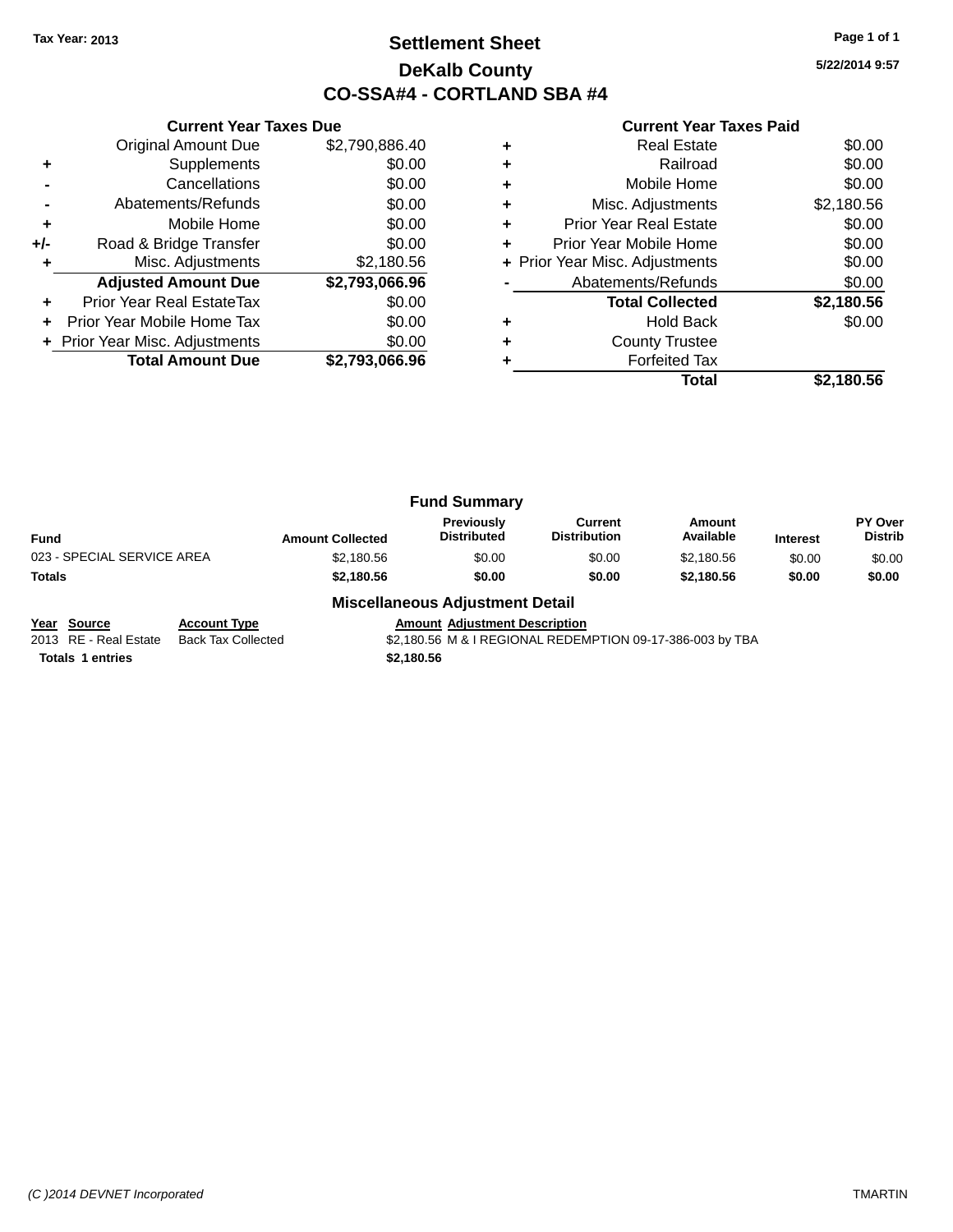# **Settlement Sheet Tax Year: 2013 Page 1 of 1 DeKalb County CO-SSA#7 - CORTLAND SBA #7**

**5/22/2014 9:57**

|     | <b>Current Year Taxes Due</b>  |                |
|-----|--------------------------------|----------------|
|     | <b>Original Amount Due</b>     | \$1,155,599.02 |
| ٠   | Supplements                    | \$0.00         |
|     | Cancellations                  | \$0.00         |
|     | Abatements/Refunds             | \$0.00         |
| ٠   | Mobile Home                    | \$0.00         |
| +/- | Road & Bridge Transfer         | \$0.00         |
|     | Misc. Adjustments              | \$0.00         |
|     | <b>Adjusted Amount Due</b>     | \$1,155,599.02 |
| ٠   | Prior Year Real EstateTax      | \$0.00         |
|     | Prior Year Mobile Home Tax     | \$0.00         |
|     | + Prior Year Misc. Adjustments | \$0.00         |
|     | <b>Total Amount Due</b>        | \$1,155,599.02 |
|     |                                |                |

|   | Real Estate                    | \$0.00 |
|---|--------------------------------|--------|
| ٠ | Railroad                       | \$0.00 |
| ٠ | Mobile Home                    | \$0.00 |
| ٠ | Misc. Adjustments              | \$0.00 |
| ٠ | <b>Prior Year Real Estate</b>  | \$0.00 |
| ٠ | Prior Year Mobile Home         | \$0.00 |
|   | + Prior Year Misc. Adjustments | \$0.00 |
|   | Abatements/Refunds             | \$0.00 |
|   | <b>Total Collected</b>         | \$0.00 |
|   | <b>Hold Back</b>               | \$0.00 |
| ٠ | <b>County Trustee</b>          |        |
|   | <b>Forfeited Tax</b>           |        |
|   | Total                          |        |

| <b>Fund Summary</b>        |                         |                                         |                                |                     |                 |                           |
|----------------------------|-------------------------|-----------------------------------------|--------------------------------|---------------------|-----------------|---------------------------|
| <b>Fund</b>                | <b>Amount Collected</b> | <b>Previously</b><br><b>Distributed</b> | Current<br><b>Distribution</b> | Amount<br>Available | <b>Interest</b> | PY Over<br><b>Distrib</b> |
| 023 - SPECIAL SERVICE AREA | \$0.00                  | \$0.00                                  | \$0.00                         | \$0.00              | \$0.00          | \$0.00                    |
| <b>Totals</b>              | \$0.00                  | \$0.00                                  | \$0.00                         | \$0.00              | \$0.00          | \$0.00                    |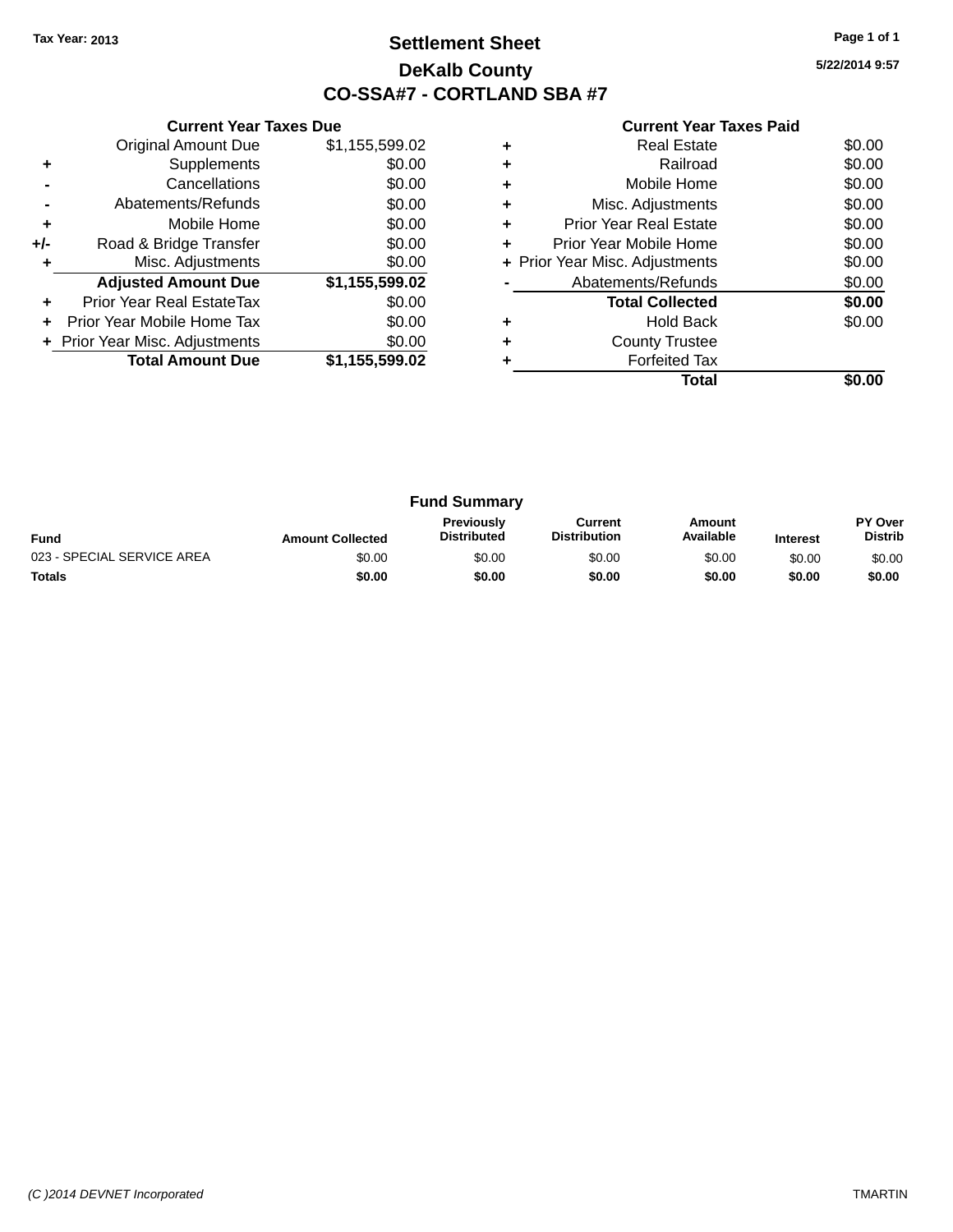# **Settlement Sheet Tax Year: 2013 Page 1 of 1 DeKalb County CO-SSA#8 - CORTLAND SBA #8**

| <b>Current Year Taxes Paid</b> |  |  |  |
|--------------------------------|--|--|--|
|--------------------------------|--|--|--|

|     | <b>Current Year Taxes Due</b>  |              |  |  |  |
|-----|--------------------------------|--------------|--|--|--|
|     | <b>Original Amount Due</b>     | \$893,955.80 |  |  |  |
| ٠   | Supplements                    | \$0.00       |  |  |  |
|     | Cancellations                  | \$0.00       |  |  |  |
|     | Abatements/Refunds             | \$0.00       |  |  |  |
| ÷   | Mobile Home                    | \$0.00       |  |  |  |
| +/- | Road & Bridge Transfer         | \$0.00       |  |  |  |
|     | Misc. Adjustments              | \$0.00       |  |  |  |
|     | <b>Adjusted Amount Due</b>     | \$893,955.80 |  |  |  |
|     | Prior Year Real EstateTax      | \$0.00       |  |  |  |
|     | Prior Year Mobile Home Tax     | \$0.00       |  |  |  |
|     | + Prior Year Misc. Adjustments | \$0.00       |  |  |  |
|     | <b>Total Amount Due</b>        | \$893.955.80 |  |  |  |
|     |                                |              |  |  |  |

| ٠ | <b>Real Estate</b>             | \$0.00 |
|---|--------------------------------|--------|
|   | Railroad                       | \$0.00 |
| ٠ | Mobile Home                    | \$0.00 |
| ٠ | Misc. Adjustments              | \$0.00 |
| ٠ | Prior Year Real Estate         | \$0.00 |
| ٠ | Prior Year Mobile Home         | \$0.00 |
|   | + Prior Year Misc. Adjustments | \$0.00 |
|   | Abatements/Refunds             | \$0.00 |
|   | <b>Total Collected</b>         | \$0.00 |
| ٠ | <b>Hold Back</b>               | \$0.00 |
| ٠ | <b>County Trustee</b>          |        |
|   | <b>Forfeited Tax</b>           |        |
|   | Total                          |        |

| <b>Fund Summary</b>        |                         |                                         |                                |                     |                 |                           |
|----------------------------|-------------------------|-----------------------------------------|--------------------------------|---------------------|-----------------|---------------------------|
| <b>Fund</b>                | <b>Amount Collected</b> | <b>Previously</b><br><b>Distributed</b> | Current<br><b>Distribution</b> | Amount<br>Available | <b>Interest</b> | PY Over<br><b>Distrib</b> |
| 023 - SPECIAL SERVICE AREA | \$0.00                  | \$0.00                                  | \$0.00                         | \$0.00              | \$0.00          | \$0.00                    |
| <b>Totals</b>              | \$0.00                  | \$0.00                                  | \$0.00                         | \$0.00              | \$0.00          | \$0.00                    |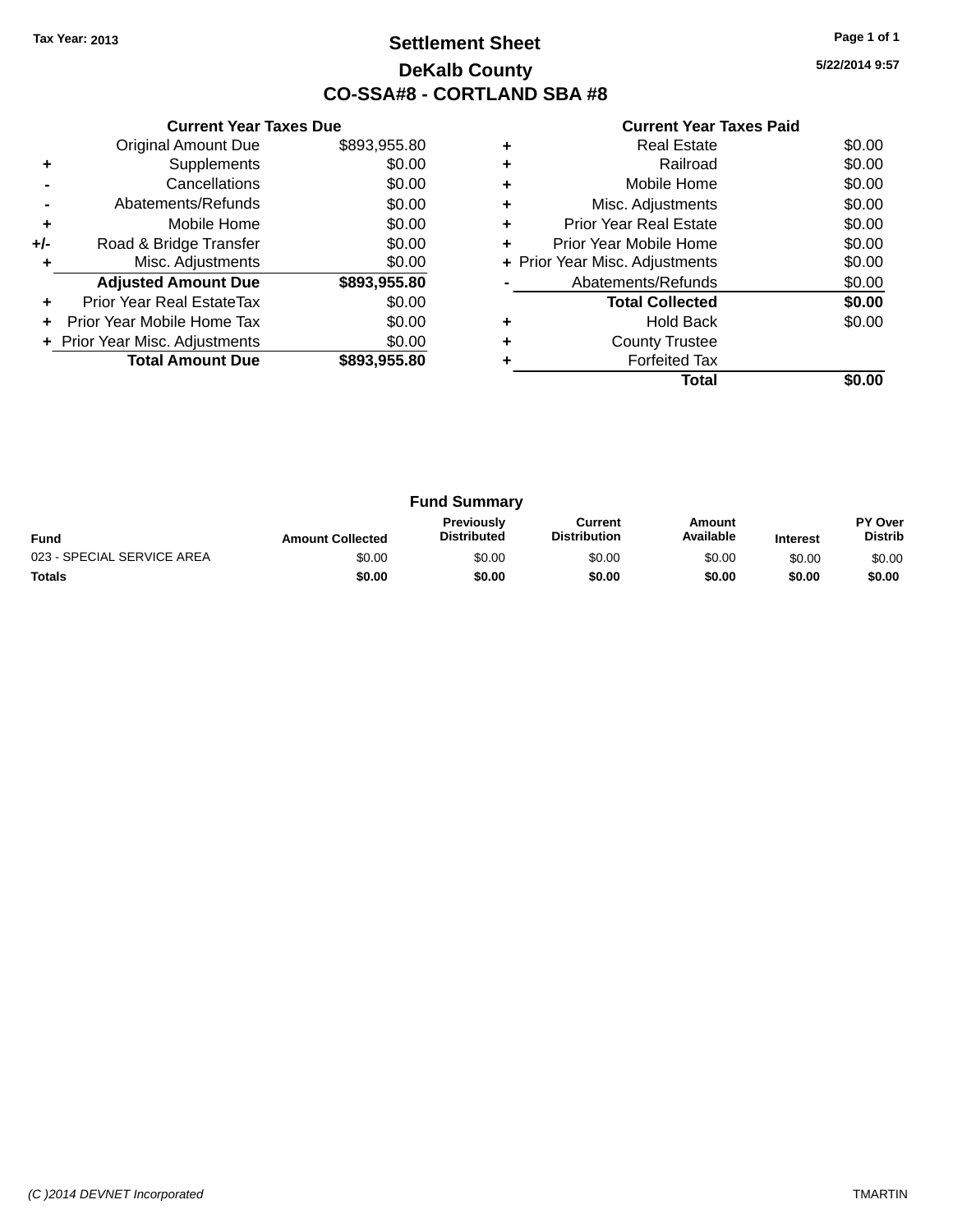# **Settlement Sheet Tax Year: 2013 Page 1 of 1 DeKalb County MA-DK #3 - MALTA DEKALB DRAINAGE #3**

|     | <b>Current Year Taxes Due</b>    |            |
|-----|----------------------------------|------------|
|     | <b>Original Amount Due</b>       | \$1,252.28 |
| ٠   | Supplements                      | \$17.98    |
|     | Cancellations                    | \$17.98    |
|     | Abatements/Refunds               | \$0.00     |
| ٠   | Mobile Home                      | \$0.00     |
| +/- | Road & Bridge Transfer           | \$0.00     |
|     | Misc. Adjustments                | \$0.00     |
|     | <b>Adjusted Amount Due</b>       | \$1,252.28 |
|     | <b>Prior Year Real EstateTax</b> | \$0.00     |
|     | Prior Year Mobile Home Tax       | \$0.00     |
|     | + Prior Year Misc. Adjustments   | \$0.00     |
|     | <b>Total Amount Due</b>          | \$1,252.28 |

|   | <b>Current Year Taxes Paid</b> |          |
|---|--------------------------------|----------|
| ٠ | <b>Real Estate</b>             | \$152.24 |
| ٠ | Railroad                       | \$0.00   |
| ٠ | Mobile Home                    | \$0.00   |
| ٠ | Misc. Adjustments              | \$0.00   |
| ٠ | <b>Prior Year Real Estate</b>  | \$0.00   |
| ÷ | Prior Year Mobile Home         | \$0.00   |
|   | + Prior Year Misc. Adjustments | \$0.00   |
|   | Abatements/Refunds             | \$0.00   |
|   | <b>Total Collected</b>         | \$152.24 |
| ٠ | <b>Hold Back</b>               | \$0.00   |
|   | <b>County Trustee</b>          |          |
|   | <b>Forfeited Tax</b>           |          |
|   | Total                          | \$152.   |

|                 | <b>Distribution Summary</b>  |                                      |                                       |                                |                 |                           |  |
|-----------------|------------------------------|--------------------------------------|---------------------------------------|--------------------------------|-----------------|---------------------------|--|
|                 | <b>Tax Distribution Date</b> |                                      |                                       |                                |                 | <b>Amount</b>             |  |
|                 |                              |                                      | 05/22/2014                            |                                |                 | \$152.24                  |  |
|                 |                              |                                      |                                       | <b>Totals: 1 Distributions</b> |                 | \$152.24                  |  |
|                 |                              | <b>Grand Totals: 1 Distributions</b> |                                       |                                | \$152.24        |                           |  |
|                 |                              | <b>Fund Summary</b>                  |                                       |                                |                 |                           |  |
| <b>Fund</b>     | <b>Amount Collected</b>      | Previously<br><b>Distributed</b>     | <b>Current</b><br><b>Distribution</b> | Amount<br>Available            | <b>Interest</b> | PY Over<br><b>Distrib</b> |  |
| 001 - CORPORATE | \$152.24                     | \$0.00                               | \$152.24                              | \$0.00                         | \$0.00          | \$0.00                    |  |
| <b>Totals</b>   | \$152.24                     | \$0.00                               | \$152.24                              | \$0.00                         | \$0.00          | \$0.00                    |  |
|                 |                              |                                      |                                       |                                |                 |                           |  |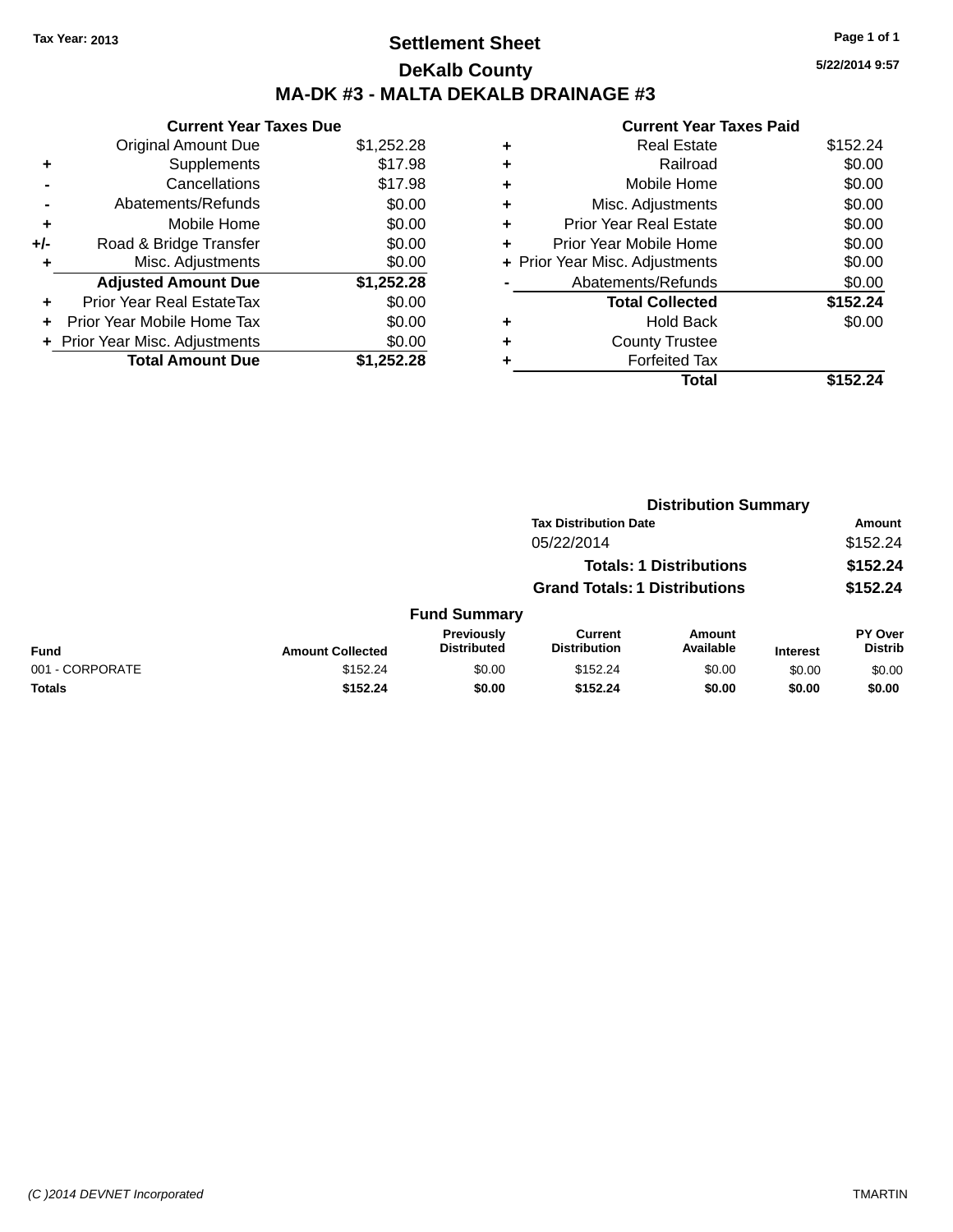# **Settlement Sheet Tax Year: 2013 Page 1 of 1 DeKalb County MAMIAFDK - MA-MI-AF-DK DRAINAGE #11**

**5/22/2014 9:57**

|       | <b>Current Year Taxes Due</b>  |        |
|-------|--------------------------------|--------|
|       | Original Amount Due            | \$0.00 |
| ٠     | Supplements                    | \$0.00 |
|       | Cancellations                  | \$0.00 |
|       | Abatements/Refunds             | \$0.00 |
| ٠     | Mobile Home                    | \$0.00 |
| $+/-$ | Road & Bridge Transfer         | \$0.00 |
|       | Misc. Adjustments              | \$0.00 |
|       | <b>Adjusted Amount Due</b>     | \$0.00 |
|       | Prior Year Real EstateTax      | \$0.00 |
|       | Prior Year Mobile Home Tax     | \$0.00 |
|       | + Prior Year Misc. Adjustments | \$0.00 |
|       | <b>Total Amount Due</b>        | \$0.00 |
|       |                                |        |

|   | <b>Forfeited Tax</b>           |        |
|---|--------------------------------|--------|
| ٠ | <b>County Trustee</b>          |        |
|   | <b>Hold Back</b>               | \$0.00 |
|   | <b>Total Collected</b>         | \$0.00 |
|   | Abatements/Refunds             | \$0.00 |
|   | + Prior Year Misc. Adjustments | \$0.00 |
| ٠ | Prior Year Mobile Home         | \$0.00 |
| ٠ | <b>Prior Year Real Estate</b>  | \$0.00 |
|   | Misc. Adjustments              | \$0.00 |
| ٠ | Mobile Home                    | \$0.00 |
|   | Railroad                       | \$0.00 |
|   | <b>Real Estate</b>             | \$0.00 |
|   |                                |        |

| <b>Fund Summary</b> |                         |                                         |                                |                     |                 |                                  |
|---------------------|-------------------------|-----------------------------------------|--------------------------------|---------------------|-----------------|----------------------------------|
| <b>Fund</b>         | <b>Amount Collected</b> | <b>Previously</b><br><b>Distributed</b> | Current<br><b>Distribution</b> | Amount<br>Available | <b>Interest</b> | <b>PY Over</b><br><b>Distrib</b> |
| 001 - CORPORATE     | \$0.00                  | \$0.00                                  | \$0.00                         | \$0.00              | \$0.00          | \$0.00                           |
| <b>Totals</b>       | \$0.00                  | \$0.00                                  | \$0.00                         | \$0.00              | \$0.00          | \$0.00                           |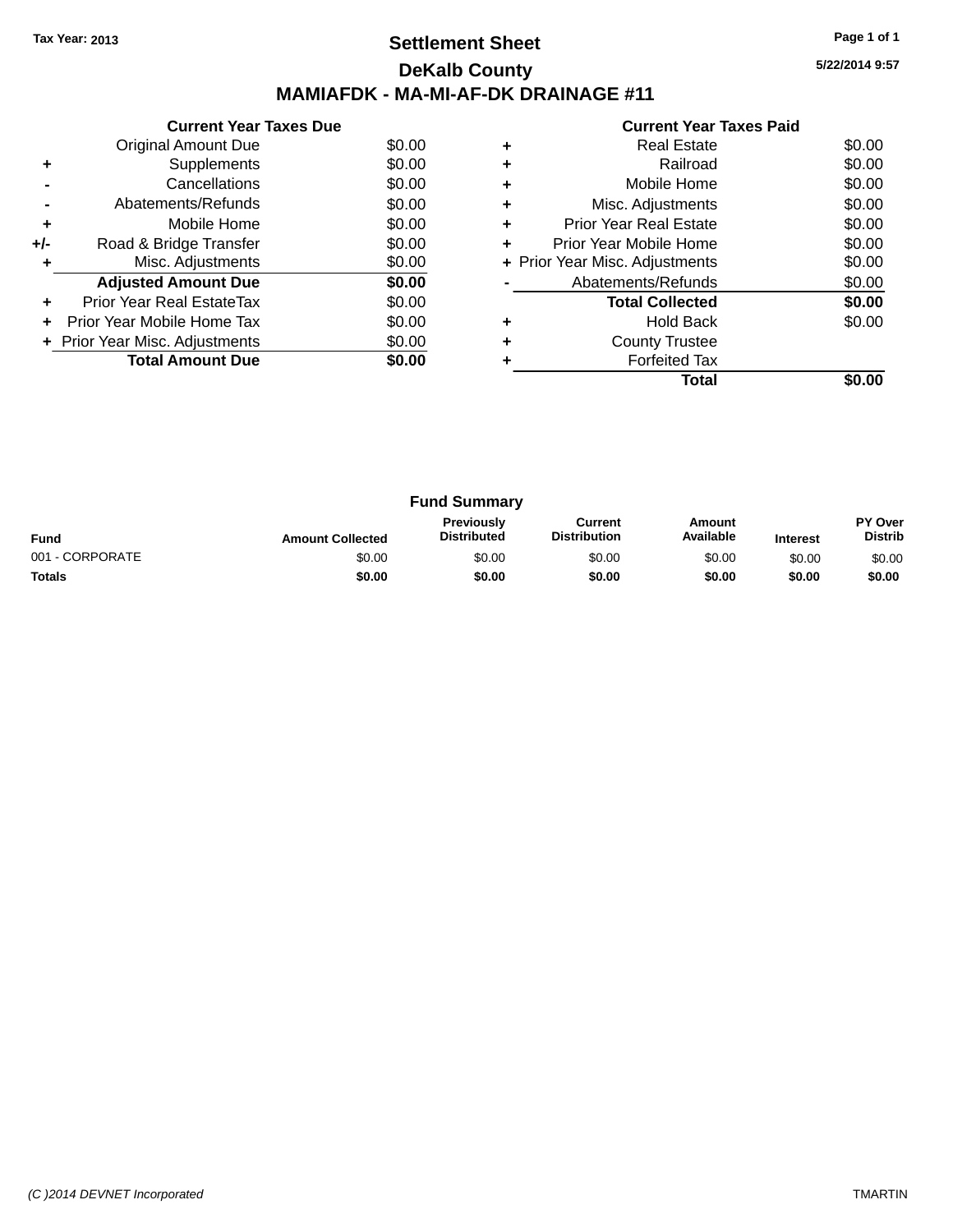# **Settlement Sheet Tax Year: 2013 Page 1 of 1 DeKalb County MY-DK #2 - MAYFIELD DEKALB DRAINAGE**

**5/22/2014 9:57**

| <b>Current Year Taxes Due</b> |                              |
|-------------------------------|------------------------------|
| <b>Original Amount Due</b>    | \$1,206.46                   |
| Supplements                   | \$0.00                       |
| Cancellations                 | \$0.00                       |
| Abatements/Refunds            | \$0.00                       |
| Mobile Home                   | \$0.00                       |
| Road & Bridge Transfer        | \$0.00                       |
| Misc. Adjustments             | \$0.00                       |
| <b>Adjusted Amount Due</b>    | \$1,206.46                   |
| Prior Year Real EstateTax     | \$0.00                       |
| Prior Year Mobile Home Tax    | \$0.00                       |
|                               | \$0.00                       |
| <b>Total Amount Due</b>       | \$1,206,46                   |
|                               | Prior Year Misc. Adjustments |

| Real Estate                    | \$81.36 |
|--------------------------------|---------|
| Railroad                       | \$0.00  |
| Mobile Home                    | \$0.00  |
| Misc. Adjustments              | \$0.00  |
| <b>Prior Year Real Estate</b>  | \$0.00  |
| Prior Year Mobile Home         | \$0.00  |
| + Prior Year Misc. Adjustments | \$0.00  |
| Abatements/Refunds             | \$0.00  |
| <b>Total Collected</b>         | \$81.36 |
| <b>Hold Back</b>               | \$0.00  |
| <b>County Trustee</b>          |         |
| <b>Forfeited Tax</b>           |         |
| Total                          | \$81.36 |
|                                |         |

|                 |                         | <b>Distribution Summary</b>             |                                       |                                |                 |                                  |  |
|-----------------|-------------------------|-----------------------------------------|---------------------------------------|--------------------------------|-----------------|----------------------------------|--|
|                 |                         |                                         | <b>Tax Distribution Date</b>          |                                |                 | Amount                           |  |
|                 |                         |                                         | 05/22/2014                            |                                |                 | \$81.36                          |  |
|                 |                         |                                         |                                       | <b>Totals: 1 Distributions</b> |                 | \$81.36                          |  |
|                 |                         | <b>Grand Totals: 1 Distributions</b>    |                                       |                                |                 | \$81.36                          |  |
|                 |                         | <b>Fund Summary</b>                     |                                       |                                |                 |                                  |  |
| <b>Fund</b>     | <b>Amount Collected</b> | <b>Previously</b><br><b>Distributed</b> | <b>Current</b><br><b>Distribution</b> | <b>Amount</b><br>Available     | <b>Interest</b> | <b>PY Over</b><br><b>Distrib</b> |  |
| 001 - CORPORATE | \$81.36                 | \$0.00                                  | \$81.36                               | \$0.00                         | \$0.00          | \$0.00                           |  |
| <b>Totals</b>   | \$81.36                 | \$0.00                                  | \$81.36                               | \$0.00                         | \$0.00          | \$0.00                           |  |
|                 |                         |                                         |                                       |                                |                 |                                  |  |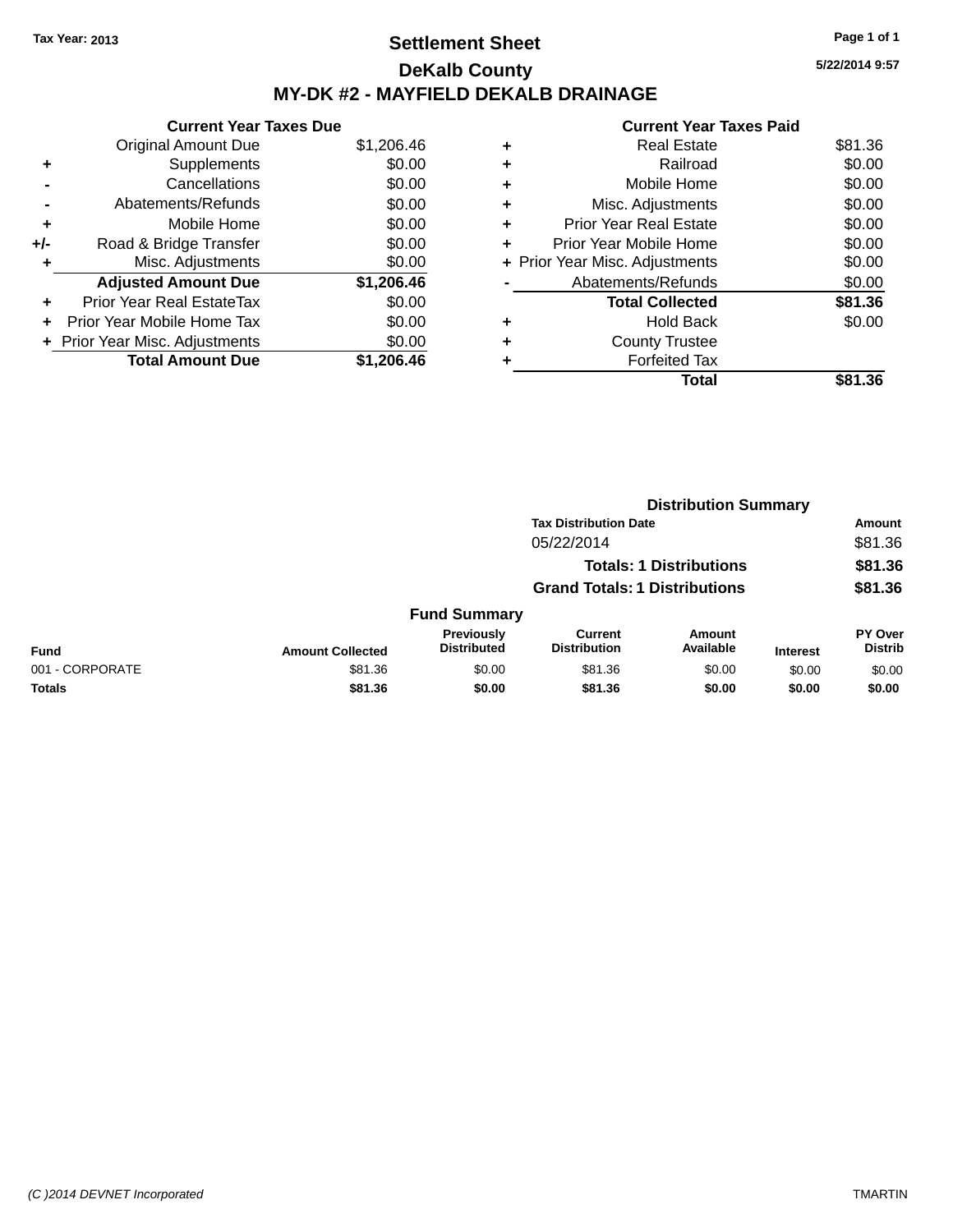# **Settlement Sheet Tax Year: 2013 Page 1 of 1 DeKalb County NO-LR-SA # - NO-LR-SA DRAINAGE #10**

**5/22/2014 9:57**

|     | <b>Current Year Taxes Due</b>  |             |
|-----|--------------------------------|-------------|
|     | <b>Original Amount Due</b>     | \$50,438.86 |
| ٠   | Supplements                    | \$237.90    |
|     | Cancellations                  | \$237.90    |
|     | Abatements/Refunds             | \$0.00      |
| ٠   | Mobile Home                    | \$0.00      |
| +/- | Road & Bridge Transfer         | \$0.00      |
|     | Misc. Adjustments              | \$0.00      |
|     | <b>Adjusted Amount Due</b>     | \$50,438.86 |
| ÷   | Prior Year Real EstateTax      | \$0.00      |
| ÷   | Prior Year Mobile Home Tax     | \$0.00      |
|     | + Prior Year Misc. Adjustments | \$0.00      |
|     | <b>Total Amount Due</b>        | \$50.438.86 |

| \$0.00<br>Railroad<br>٠<br>\$0.00<br>Mobile Home<br>٠<br>\$0.00<br>Misc. Adjustments<br>٠<br>\$0.00<br><b>Prior Year Real Estate</b><br>٠<br>\$0.00<br>Prior Year Mobile Home<br>÷<br>\$0.00<br>+ Prior Year Misc. Adjustments<br>\$0.00<br>Abatements/Refunds<br>\$8,020.77<br><b>Total Collected</b><br>\$0.00<br><b>Hold Back</b><br>٠<br><b>County Trustee</b> | ٠ | <b>Real Estate</b>   | \$8,020.77 |
|--------------------------------------------------------------------------------------------------------------------------------------------------------------------------------------------------------------------------------------------------------------------------------------------------------------------------------------------------------------------|---|----------------------|------------|
|                                                                                                                                                                                                                                                                                                                                                                    |   |                      |            |
|                                                                                                                                                                                                                                                                                                                                                                    |   |                      |            |
|                                                                                                                                                                                                                                                                                                                                                                    |   |                      |            |
|                                                                                                                                                                                                                                                                                                                                                                    |   |                      |            |
|                                                                                                                                                                                                                                                                                                                                                                    |   |                      |            |
|                                                                                                                                                                                                                                                                                                                                                                    |   |                      |            |
|                                                                                                                                                                                                                                                                                                                                                                    |   |                      |            |
|                                                                                                                                                                                                                                                                                                                                                                    |   |                      |            |
|                                                                                                                                                                                                                                                                                                                                                                    |   |                      |            |
|                                                                                                                                                                                                                                                                                                                                                                    |   |                      |            |
|                                                                                                                                                                                                                                                                                                                                                                    | ٠ | <b>Forfeited Tax</b> |            |
| \$8,020.77<br>Total                                                                                                                                                                                                                                                                                                                                                |   |                      |            |

|                 |                         |                                  | <b>Distribution Summary</b>           |                                |                 |                                  |
|-----------------|-------------------------|----------------------------------|---------------------------------------|--------------------------------|-----------------|----------------------------------|
|                 |                         |                                  | <b>Tax Distribution Date</b>          |                                |                 | Amount                           |
|                 |                         |                                  | 05/22/2014                            |                                |                 | \$8,020.77                       |
|                 |                         |                                  |                                       | <b>Totals: 1 Distributions</b> |                 | \$8,020.77                       |
|                 |                         |                                  | <b>Grand Totals: 1 Distributions</b>  |                                |                 | \$8,020.77                       |
|                 |                         | <b>Fund Summary</b>              |                                       |                                |                 |                                  |
| <b>Fund</b>     | <b>Amount Collected</b> | Previously<br><b>Distributed</b> | <b>Current</b><br><b>Distribution</b> | Amount<br>Available            | <b>Interest</b> | <b>PY Over</b><br><b>Distrib</b> |
| 001 - CORPORATE | \$8.020.77              | \$0.00                           | \$8.020.77                            | \$0.00                         | \$0.00          | \$0.00                           |
| Totals          | \$8,020.77              | \$0.00                           | \$8,020.77                            | \$0.00                         | \$0.00          | \$0.00                           |
|                 |                         |                                  |                                       |                                |                 |                                  |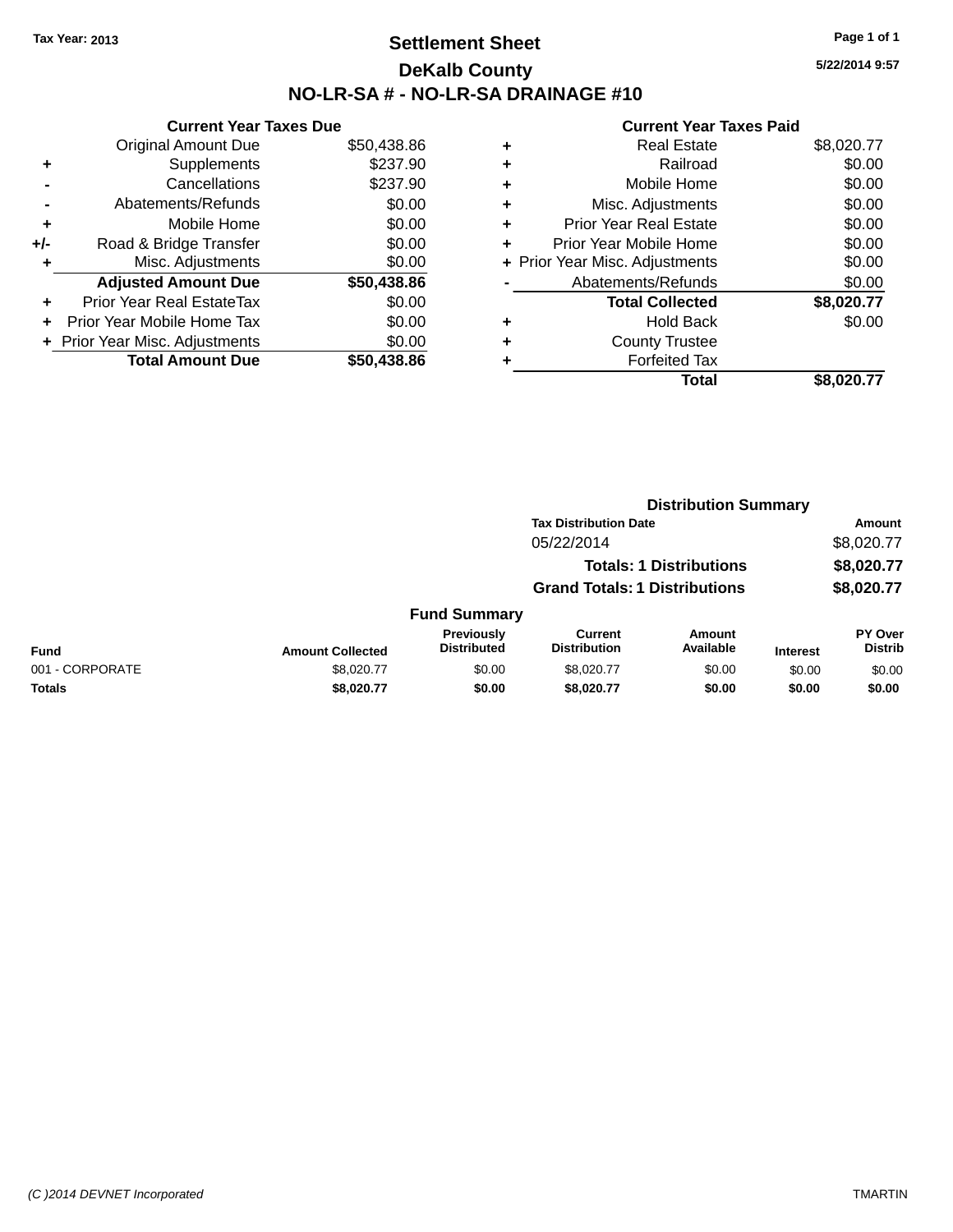# **Settlement Sheet Tax Year: 2013 Page 1 of 1 DeKalb County NORMAL #13 - NORMAL DRAINAGE DISTRICT**

**Current Year Taxes Due** Original Amount Due \$0.00<br>Supplements \$0.00 **+** Supplements **-** Cancellations \$0.00 **-** Abatements/Refunds \$0.00 **+** Mobile Home \$0.00 **+/-** Road & Bridge Transfer \$0.00<br> **+** Misc. Adjustments \$0.00 **+** Misc. Adjustments **Adjusted Amount Due \$0.00 +** Prior Year Real EstateTax \$0.00 **+** Prior Year Mobile Home Tax \$0.00 **+ Prior Year Misc. Adjustments**  $$0.00$ **Total Amount Due** \$0.00

|   | <b>Current Year Taxes Paid</b> |        |
|---|--------------------------------|--------|
| ٠ | <b>Real Estate</b>             | \$0.00 |
| ٠ | Railroad                       | \$0.00 |
| ٠ | Mobile Home                    | \$0.00 |
|   | Misc. Adjustments              | \$0.00 |
| ٠ | <b>Prior Year Real Estate</b>  | \$0.00 |
| ÷ | Prior Year Mobile Home         | \$0.00 |
|   | + Prior Year Misc. Adjustments | \$0.00 |
|   | Abatements/Refunds             | \$0.00 |
|   | <b>Total Collected</b>         | \$0.00 |
| ٠ | <b>Hold Back</b>               | \$0.00 |
|   | <b>County Trustee</b>          |        |
|   | <b>Forfeited Tax</b>           |        |
|   | Total                          |        |

| <b>Fund Summary</b> |                         |                                         |                                |                     |                 |                                  |
|---------------------|-------------------------|-----------------------------------------|--------------------------------|---------------------|-----------------|----------------------------------|
| <b>Fund</b>         | <b>Amount Collected</b> | <b>Previously</b><br><b>Distributed</b> | Current<br><b>Distribution</b> | Amount<br>Available | <b>Interest</b> | <b>PY Over</b><br><b>Distrib</b> |
| 001 - CORPORATE     | \$0.00                  | \$0.00                                  | \$0.00                         | \$0.00              | \$0.00          | \$0.00                           |
| <b>Totals</b>       | \$0.00                  | \$0.00                                  | \$0.00                         | \$0.00              | \$0.00          | \$0.00                           |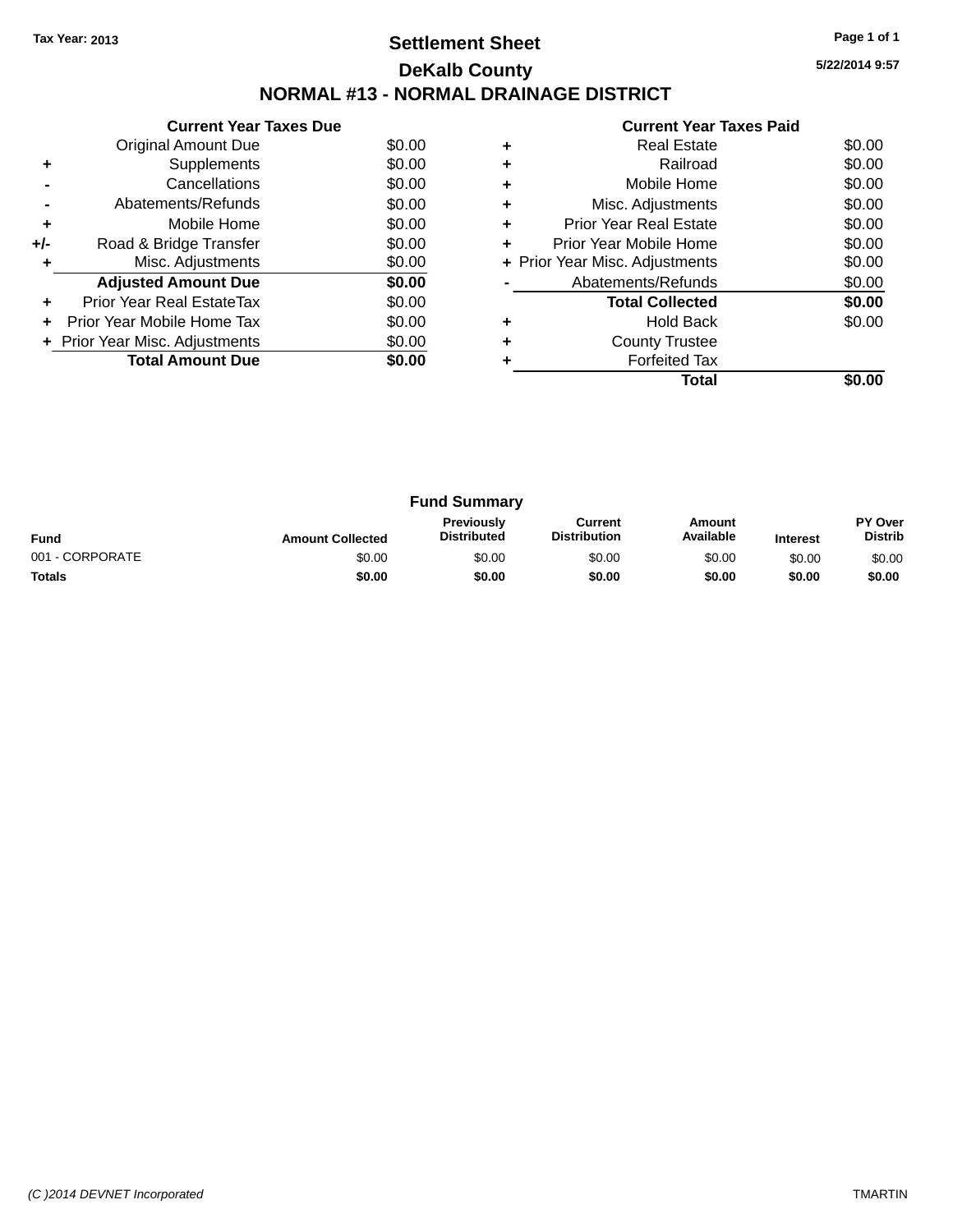# **Settlement Sheet Tax Year: 2013 Page 1 of 1 DeKalb County SH-MI #6 - SHABBONA/MILAN DRAINAGE**

**5/22/2014 9:57**

|     | <b>Current Year Taxes Due</b>  |             |
|-----|--------------------------------|-------------|
|     | <b>Original Amount Due</b>     | \$10,961.84 |
| ٠   | Supplements                    | \$0.00      |
|     | Cancellations                  | \$0.00      |
|     | Abatements/Refunds             | \$0.00      |
| ٠   | Mobile Home                    | \$0.00      |
| +/- | Road & Bridge Transfer         | \$0.00      |
| ٠   | Misc. Adjustments              | \$0.00      |
|     | <b>Adjusted Amount Due</b>     | \$10,961.84 |
| ٠   | Prior Year Real EstateTax      | \$0.00      |
| ÷   | Prior Year Mobile Home Tax     | \$0.00      |
|     | + Prior Year Misc. Adjustments | \$0.00      |
|     | <b>Total Amount Due</b>        | \$10,961.84 |

|   | Real Estate                    | \$411.50 |
|---|--------------------------------|----------|
| ٠ | Railroad                       | \$0.00   |
| ٠ | Mobile Home                    | \$0.00   |
| ٠ | Misc. Adjustments              | \$0.00   |
| ٠ | <b>Prior Year Real Estate</b>  | \$0.00   |
| ٠ | Prior Year Mobile Home         | \$0.00   |
|   | + Prior Year Misc. Adjustments | \$0.00   |
|   | Abatements/Refunds             | \$0.00   |
|   | <b>Total Collected</b>         | \$411.50 |
| ٠ | <b>Hold Back</b>               | \$0.00   |
| ٠ | <b>County Trustee</b>          |          |
| ٠ | <b>Forfeited Tax</b>           |          |
|   | Total                          | \$411.50 |
|   |                                |          |

|                 |                         |                                  | <b>Distribution Summary</b>           |                                |                 |                                  |  |
|-----------------|-------------------------|----------------------------------|---------------------------------------|--------------------------------|-----------------|----------------------------------|--|
|                 |                         |                                  | <b>Tax Distribution Date</b>          |                                |                 | Amount                           |  |
|                 |                         |                                  | 05/22/2014                            |                                |                 | \$411.50                         |  |
|                 |                         |                                  |                                       | <b>Totals: 1 Distributions</b> |                 | \$411.50                         |  |
|                 |                         |                                  | <b>Grand Totals: 1 Distributions</b>  |                                |                 | \$411.50                         |  |
|                 |                         | <b>Fund Summary</b>              |                                       |                                |                 |                                  |  |
| <b>Fund</b>     | <b>Amount Collected</b> | Previously<br><b>Distributed</b> | <b>Current</b><br><b>Distribution</b> | Amount<br>Available            | <b>Interest</b> | <b>PY Over</b><br><b>Distrib</b> |  |
| 001 - CORPORATE | \$411.50                | \$0.00                           | \$411.50                              | \$0.00                         | \$0.00          | \$0.00                           |  |
| <b>Totals</b>   | \$411.50                | \$0.00                           | \$411.50                              | \$0.00                         | \$0.00          | \$0.00                           |  |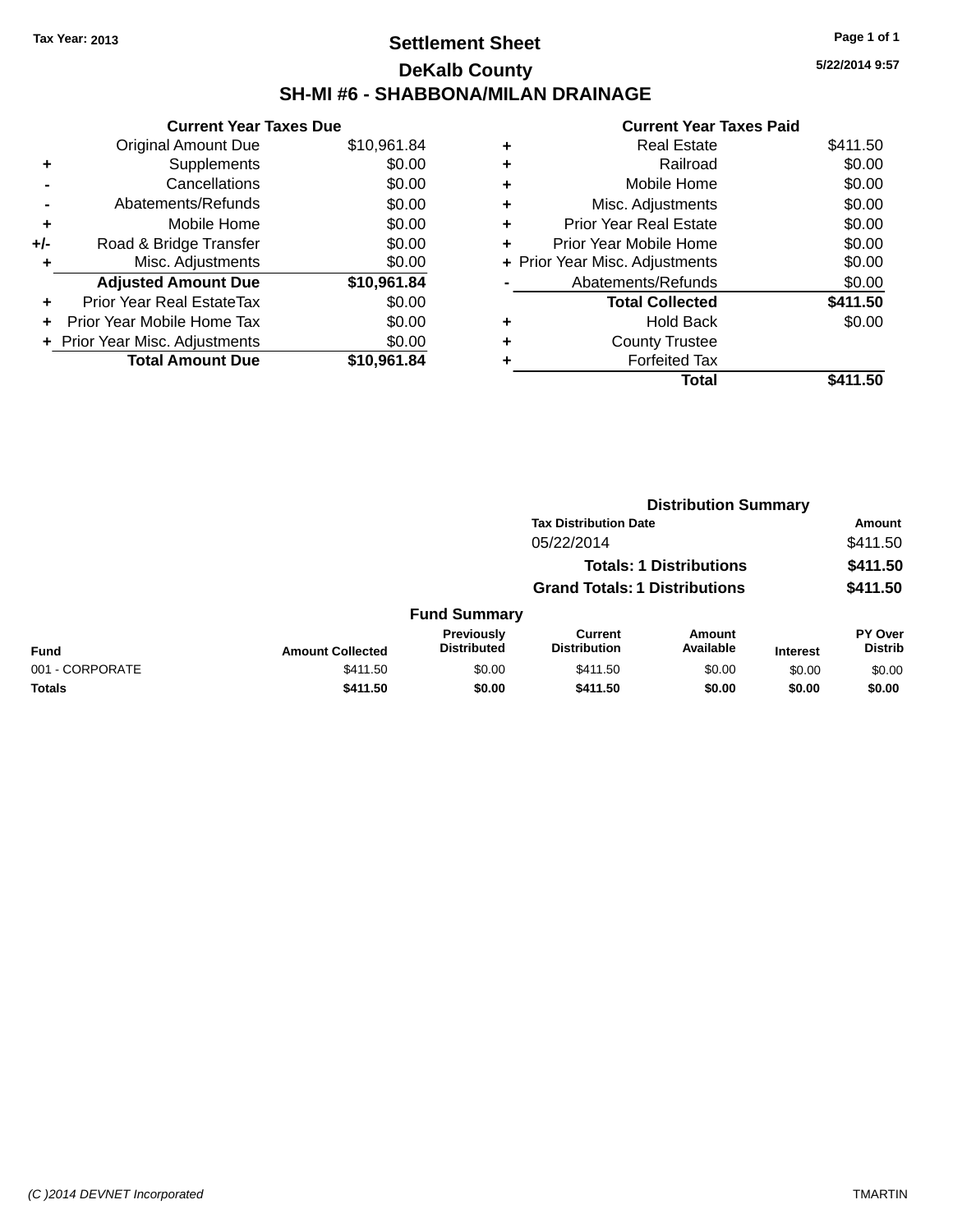# **Settlement Sheet Tax Year: 2013 Page 1 of 1 DeKalb County SQ GR #12 - SQUAW GROVE DRAINAGE**

**5/22/2014 9:57**

| <b>Current Year Taxes Due</b>  |            |
|--------------------------------|------------|
| <b>Original Amount Due</b>     | \$7,028.28 |
| Supplements                    | \$0.00     |
| Cancellations                  | \$0.00     |
| Abatements/Refunds             | \$0.00     |
| Mobile Home                    | \$0.00     |
| Road & Bridge Transfer         | \$0.00     |
| Misc. Adjustments              | \$0.00     |
| <b>Adjusted Amount Due</b>     | \$7,028.28 |
| Prior Year Real EstateTax      | \$0.00     |
| Prior Year Mobile Home Tax     | \$0.00     |
| + Prior Year Misc. Adjustments | \$0.00     |
| <b>Total Amount Due</b>        | \$7.028.28 |
|                                |            |

| ٠ | <b>Real Estate</b>             | \$1,034.46 |
|---|--------------------------------|------------|
| ٠ | Railroad                       | \$0.00     |
| ٠ | Mobile Home                    | \$0.00     |
| ٠ | Misc. Adjustments              | \$0.00     |
| ٠ | <b>Prior Year Real Estate</b>  | \$0.00     |
| ٠ | Prior Year Mobile Home         | \$0.00     |
|   | + Prior Year Misc. Adjustments | \$0.00     |
|   | Abatements/Refunds             | \$0.00     |
|   | <b>Total Collected</b>         | \$1,034.46 |
| ٠ | <b>Hold Back</b>               | \$0.00     |
| ٠ | <b>County Trustee</b>          |            |
| ٠ | <b>Forfeited Tax</b>           |            |
|   | Total                          | \$1,034.46 |
|   |                                |            |

|                 |                         |                                  | <b>Distribution Summary</b>           |                                |                 |                                  |
|-----------------|-------------------------|----------------------------------|---------------------------------------|--------------------------------|-----------------|----------------------------------|
|                 |                         |                                  | <b>Tax Distribution Date</b>          |                                |                 | Amount                           |
|                 |                         |                                  | 05/22/2014                            |                                |                 | \$1,034.46                       |
|                 |                         |                                  |                                       | <b>Totals: 1 Distributions</b> |                 | \$1,034.46                       |
|                 |                         |                                  | <b>Grand Totals: 1 Distributions</b>  |                                |                 | \$1,034.46                       |
|                 |                         | <b>Fund Summary</b>              |                                       |                                |                 |                                  |
| <b>Fund</b>     | <b>Amount Collected</b> | Previously<br><b>Distributed</b> | <b>Current</b><br><b>Distribution</b> | Amount<br>Available            | <b>Interest</b> | <b>PY Over</b><br><b>Distrib</b> |
| 001 - CORPORATE | \$1,034.46              | \$0.00                           | \$1,034.46                            | \$0.00                         | \$0.00          | \$0.00                           |
| Totals          | \$1,034.46              | \$0.00                           | \$1,034.46                            | \$0.00                         | \$0.00          | \$0.00                           |
|                 |                         |                                  |                                       |                                |                 |                                  |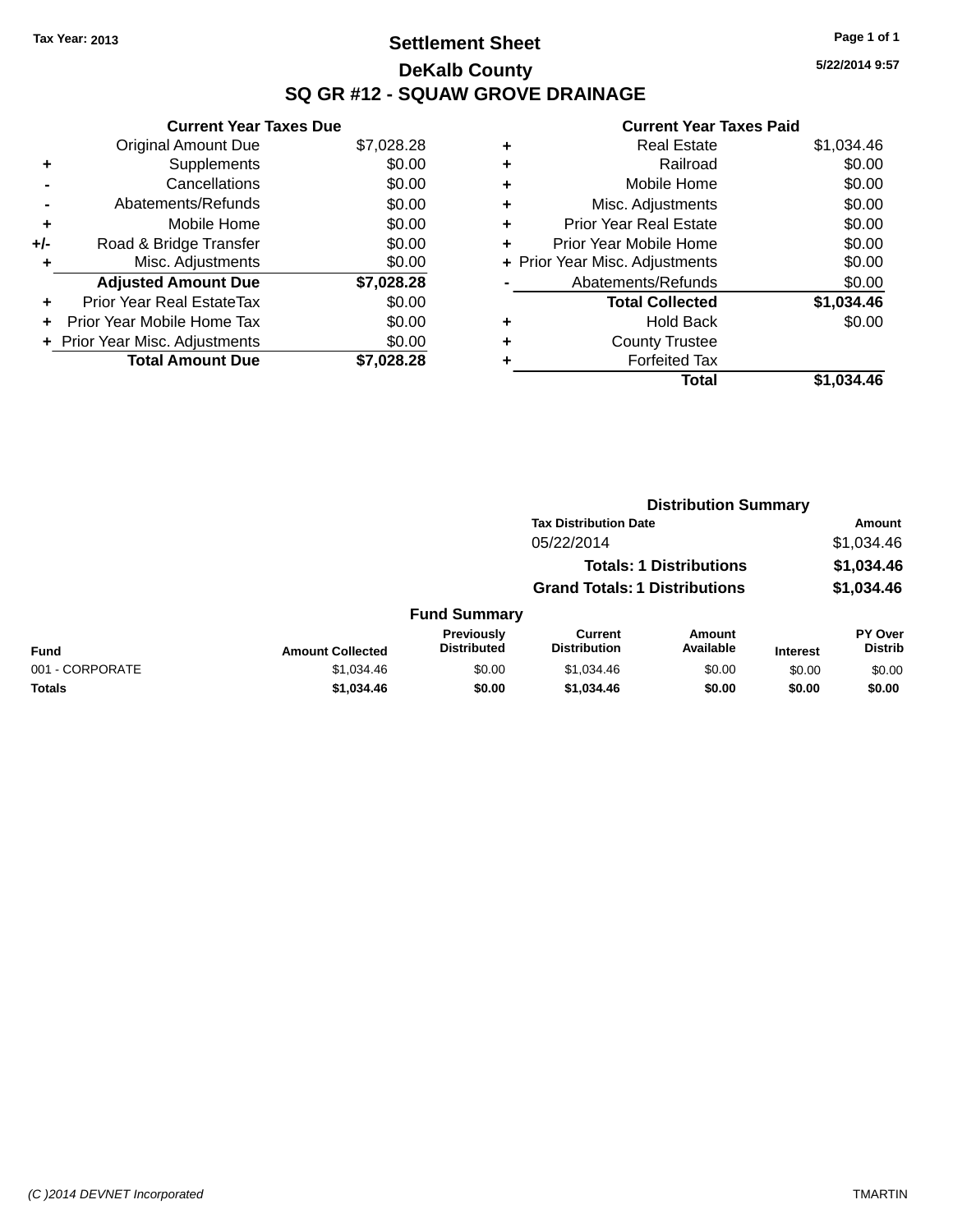# **Settlement Sheet Tax Year: 2013 Page 1 of 1 DeKalb County VG-CO #16 - VIRGIL CORTLAND DRAIN #16**

|     | <b>Current Year Taxes Due</b>    |            |
|-----|----------------------------------|------------|
|     | <b>Original Amount Due</b>       | \$8,913.04 |
| ٠   | Supplements                      | \$16.68    |
|     | Cancellations                    | \$16.68    |
|     | Abatements/Refunds               | \$0.00     |
| ٠   | Mobile Home                      | \$0.00     |
| +/- | Road & Bridge Transfer           | \$0.00     |
| ٠   | Misc. Adjustments                | \$0.00     |
|     | <b>Adjusted Amount Due</b>       | \$8,913.04 |
|     | <b>Prior Year Real EstateTax</b> | \$0.00     |
|     | Prior Year Mobile Home Tax       | \$0.00     |
|     | + Prior Year Misc. Adjustments   | \$0.00     |
|     | <b>Total Amount Due</b>          | \$8.913.04 |

|   | <b>Current Year Taxes Paid</b>   |          |  |  |  |  |  |
|---|----------------------------------|----------|--|--|--|--|--|
| ٠ | Real Estate                      | \$978.40 |  |  |  |  |  |
| ٠ | Railroad                         | \$0.00   |  |  |  |  |  |
| ٠ | Mobile Home                      | \$0.00   |  |  |  |  |  |
| ٠ | Misc. Adjustments                | \$0.00   |  |  |  |  |  |
| ٠ | <b>Prior Year Real Estate</b>    | \$0.00   |  |  |  |  |  |
| ٠ | \$0.00<br>Prior Year Mobile Home |          |  |  |  |  |  |
|   | + Prior Year Misc. Adjustments   | \$0.00   |  |  |  |  |  |
|   | Abatements/Refunds               | \$0.00   |  |  |  |  |  |
|   | <b>Total Collected</b>           | \$978.40 |  |  |  |  |  |
| ٠ | <b>Hold Back</b>                 | \$0.00   |  |  |  |  |  |
|   | <b>County Trustee</b>            |          |  |  |  |  |  |
|   | <b>Forfeited Tax</b>             |          |  |  |  |  |  |
|   | Total                            | \$978.40 |  |  |  |  |  |

|                 | <b>Distribution Summary</b> |                                                                        |                                       |                     |                 |                                  |  |
|-----------------|-----------------------------|------------------------------------------------------------------------|---------------------------------------|---------------------|-----------------|----------------------------------|--|
|                 |                             | <b>Tax Distribution Date</b>                                           |                                       |                     |                 | Amount                           |  |
|                 | 05/22/2014                  |                                                                        |                                       |                     | \$978.40        |                                  |  |
|                 |                             | <b>Totals: 1 Distributions</b><br><b>Grand Totals: 1 Distributions</b> |                                       |                     | \$978.40        |                                  |  |
|                 |                             |                                                                        |                                       |                     | \$978.40        |                                  |  |
|                 |                             | <b>Fund Summary</b>                                                    |                                       |                     |                 |                                  |  |
| <b>Fund</b>     | <b>Amount Collected</b>     | <b>Previously</b><br><b>Distributed</b>                                | <b>Current</b><br><b>Distribution</b> | Amount<br>Available | <b>Interest</b> | <b>PY Over</b><br><b>Distrib</b> |  |
| 001 - CORPORATE | \$978.40                    | \$0.00                                                                 | \$978.40                              | \$0.00              | \$0.00          | \$0.00                           |  |
| <b>Totals</b>   | \$978.40                    | \$0.00                                                                 | \$978.40                              | \$0.00              | \$0.00          | \$0.00                           |  |
|                 |                             |                                                                        |                                       |                     |                 |                                  |  |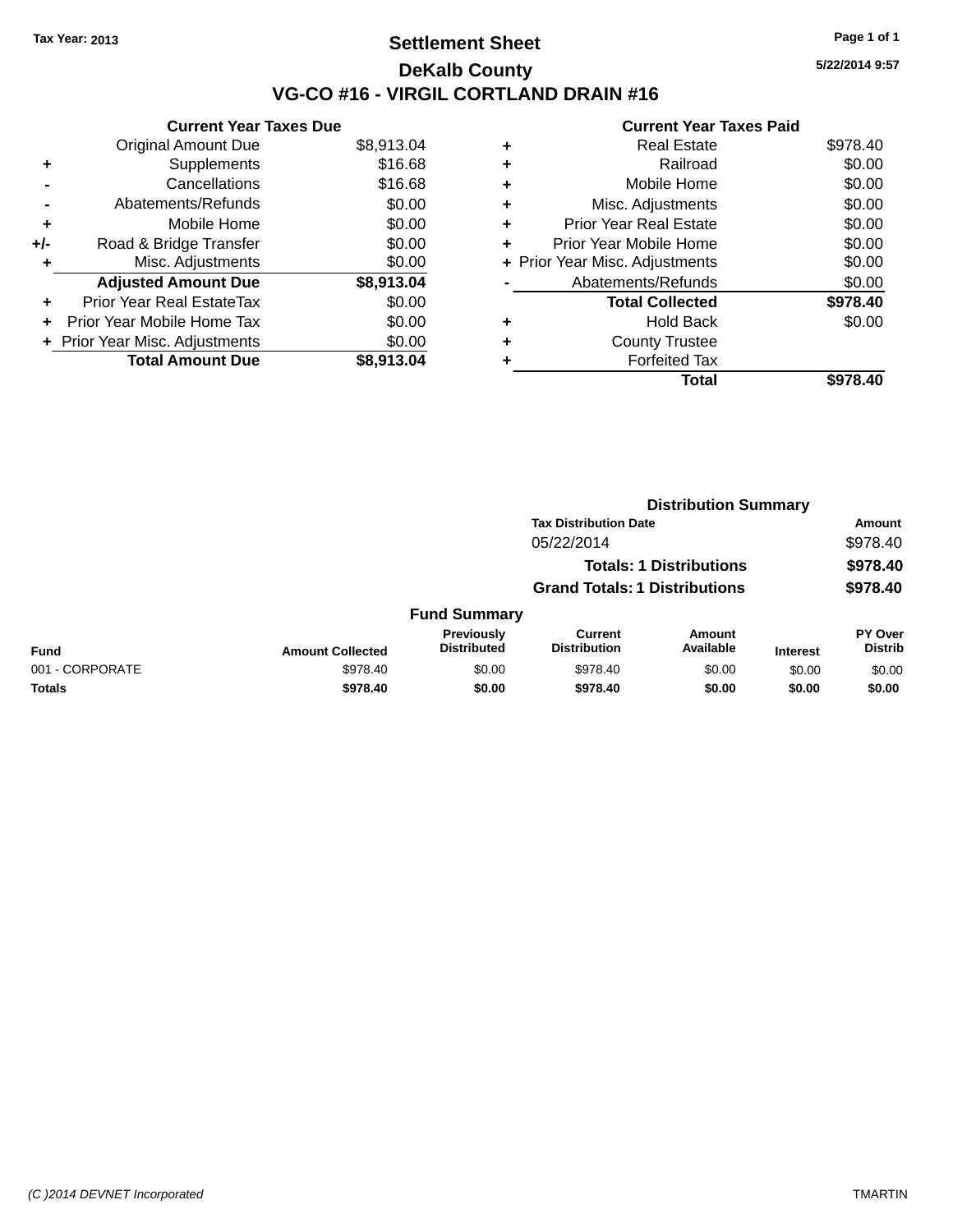# **Settlement Sheet Tax Year: 2013 Page 1 of 1 DeKalb County VI-AD #9 - VICTOR/ADAMS DRAINAGE #9**

**Current Year Taxes Due** Original Amount Due \$1,126.16 **+** Supplements \$0.00 **-** Cancellations \$0.00 **-** Abatements/Refunds \$0.00 **+** Mobile Home \$0.00 **+/-** Road & Bridge Transfer \$0.00 **+** Misc. Adjustments \$0.00 **Adjusted Amount Due \$1,126.16 +** Prior Year Real EstateTax \$0.00 **+** Prior Year Mobile Home Tax \$0.00 **+** Prior Year Misc. Adjustments  $$0.00$ **Total Amount Due \$1,126.16**

## **Current Year Taxes Paid +** Real Estate \$172.48 **+** Railroad \$0.00 **+** Mobile Home \$0.00 **+** Misc. Adjustments \$0.00 **+** Prior Year Real Estate \$0.00 **+** Prior Year Mobile Home \$0.00 **+** Prior Year Misc. Adjustments  $$0.00$ Abatements/Refunds \$0.00 **Total Collected \$172.48 +** Hold Back \$0.00 **+** County Trustee **+** Forfeited Tax **Total \$172.48**

**Distribution Summary**

|                 | 213811846911 Julianu    |                                  |                                                                              |                     |                 |                                  |  |
|-----------------|-------------------------|----------------------------------|------------------------------------------------------------------------------|---------------------|-----------------|----------------------------------|--|
|                 |                         |                                  | <b>Tax Distribution Date</b><br>05/22/2014<br><b>Totals: 1 Distributions</b> |                     |                 | Amount                           |  |
|                 |                         |                                  |                                                                              |                     |                 | \$172.48<br>\$172.48             |  |
|                 |                         |                                  |                                                                              |                     |                 |                                  |  |
|                 |                         |                                  | <b>Grand Totals: 1 Distributions</b>                                         |                     |                 | \$172.48                         |  |
|                 |                         | <b>Fund Summary</b>              |                                                                              |                     |                 |                                  |  |
| <b>Fund</b>     | <b>Amount Collected</b> | Previously<br><b>Distributed</b> | Current<br><b>Distribution</b>                                               | Amount<br>Available | <b>Interest</b> | <b>PY Over</b><br><b>Distrib</b> |  |
| 001 - CORPORATE | \$172.48                | \$0.00                           | \$172.48                                                                     | \$0.00              | \$0.00          | \$0.00                           |  |
| <b>Totals</b>   | \$172.48                | \$0.00                           | \$172.48                                                                     | \$0.00              | \$0.00          | \$0.00                           |  |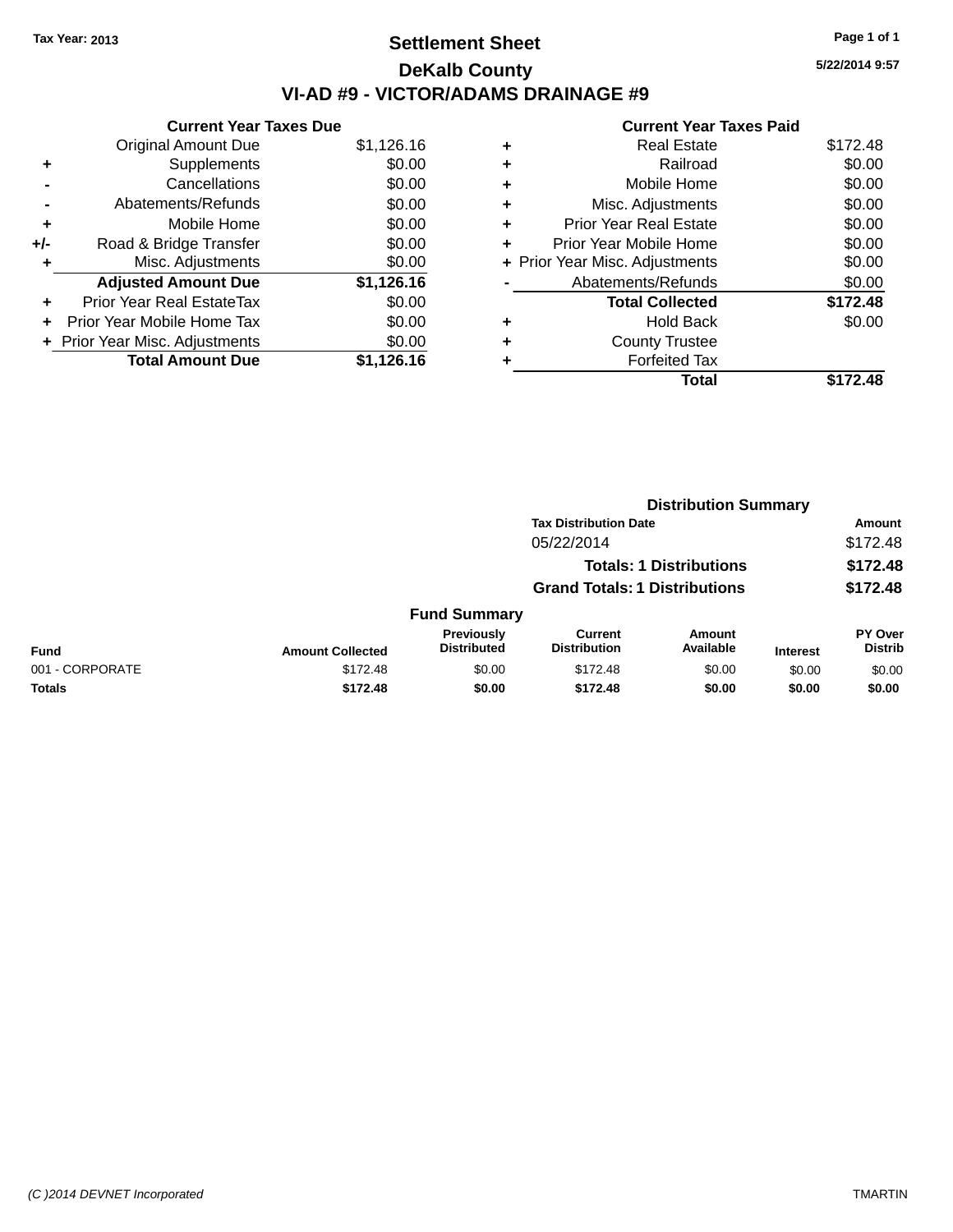# **Settlement Sheet Tax Year: 2013 Page 1 of 1 DeKalb County VI-CL #14 - VICTOR-CLINTON DRAINAGE**

**Current Year Taxes Due** Original Amount Due \$5,232.00 **+** Supplements \$0.00 **-** Cancellations \$0.00 **-** Abatements/Refunds \$0.00 **+** Mobile Home \$0.00 **+/-** Road & Bridge Transfer \$0.00 **+** Misc. Adjustments \$0.00 **Adjusted Amount Due \$5,232.00 +** Prior Year Real EstateTax \$0.00 **+** Prior Year Mobile Home Tax \$0.00 **+ Prior Year Misc. Adjustments**  $$0.00$ **Total Amount Due \$5,232.00**

## **Current Year Taxes Paid**

| <b>Real Estate</b>            | \$1,231.54                     |
|-------------------------------|--------------------------------|
| Railroad                      | \$0.00                         |
| Mobile Home                   | \$0.00                         |
| Misc. Adjustments             | \$0.00                         |
| <b>Prior Year Real Estate</b> | \$0.00                         |
| Prior Year Mobile Home        | \$0.00                         |
|                               | \$0.00                         |
| Abatements/Refunds            | \$0.00                         |
| <b>Total Collected</b>        | \$1,231.54                     |
| <b>Hold Back</b>              | \$0.00                         |
| <b>County Trustee</b>         |                                |
| <b>Forfeited Tax</b>          |                                |
| Total                         | \$1,231.54                     |
|                               | + Prior Year Misc. Adjustments |

|                 |                         | <b>Distribution Summary</b>      |                                                                        |                            |                 |                                  |  |
|-----------------|-------------------------|----------------------------------|------------------------------------------------------------------------|----------------------------|-----------------|----------------------------------|--|
|                 |                         |                                  | <b>Tax Distribution Date</b>                                           |                            |                 | <b>Amount</b>                    |  |
|                 |                         |                                  | 05/22/2014                                                             |                            |                 | \$1,231.54                       |  |
|                 |                         |                                  | <b>Totals: 1 Distributions</b><br><b>Grand Totals: 1 Distributions</b> |                            |                 | \$1,231.54                       |  |
|                 |                         |                                  |                                                                        |                            |                 | \$1,231.54                       |  |
|                 |                         | <b>Fund Summary</b>              |                                                                        |                            |                 |                                  |  |
| <b>Fund</b>     | <b>Amount Collected</b> | Previously<br><b>Distributed</b> | <b>Current</b><br><b>Distribution</b>                                  | <b>Amount</b><br>Available | <b>Interest</b> | <b>PY Over</b><br><b>Distrib</b> |  |
| 001 - CORPORATE | \$1,231.54              | \$0.00                           | \$1,231.54                                                             | \$0.00                     | \$0.00          | \$0.00                           |  |
| <b>Totals</b>   | \$1,231.54              | \$0.00                           | \$1,231.54                                                             | \$0.00                     | \$0.00          | \$0.00                           |  |